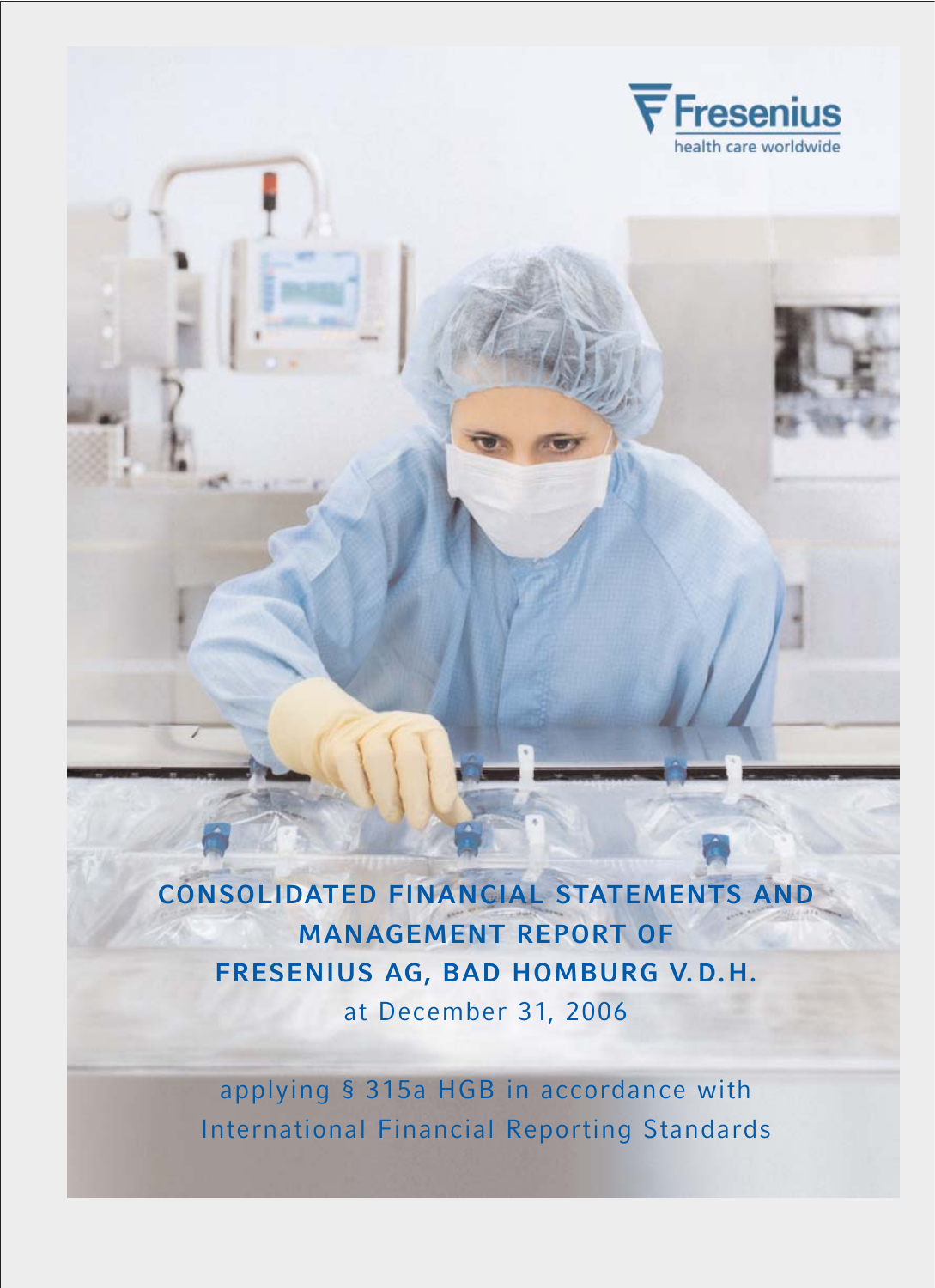## **CONTENTS**

## **MANAGEMENT REPORT**

| 44  | <b>CONSOLIDATED FINANCIAL STATEMENTS</b> |
|-----|------------------------------------------|
| 45  | Consolidated statement of income         |
| 46  | Consolidated balance sheet               |
| 48  | Consolidated cash flow statement         |
| 50  | Consolidated statement of equity         |
| 52  | Segment reporting                        |
| 56  | <b>Notes</b>                             |
| 147 | <b>AUDITOR'S REPORT</b>                  |
| 148 | <b>REPORT OF THE SUPERVISORY BOARD</b>   |
| 152 | <b>MANAGEMENT BOARD</b>                  |

**SUPERVISORY BOARD**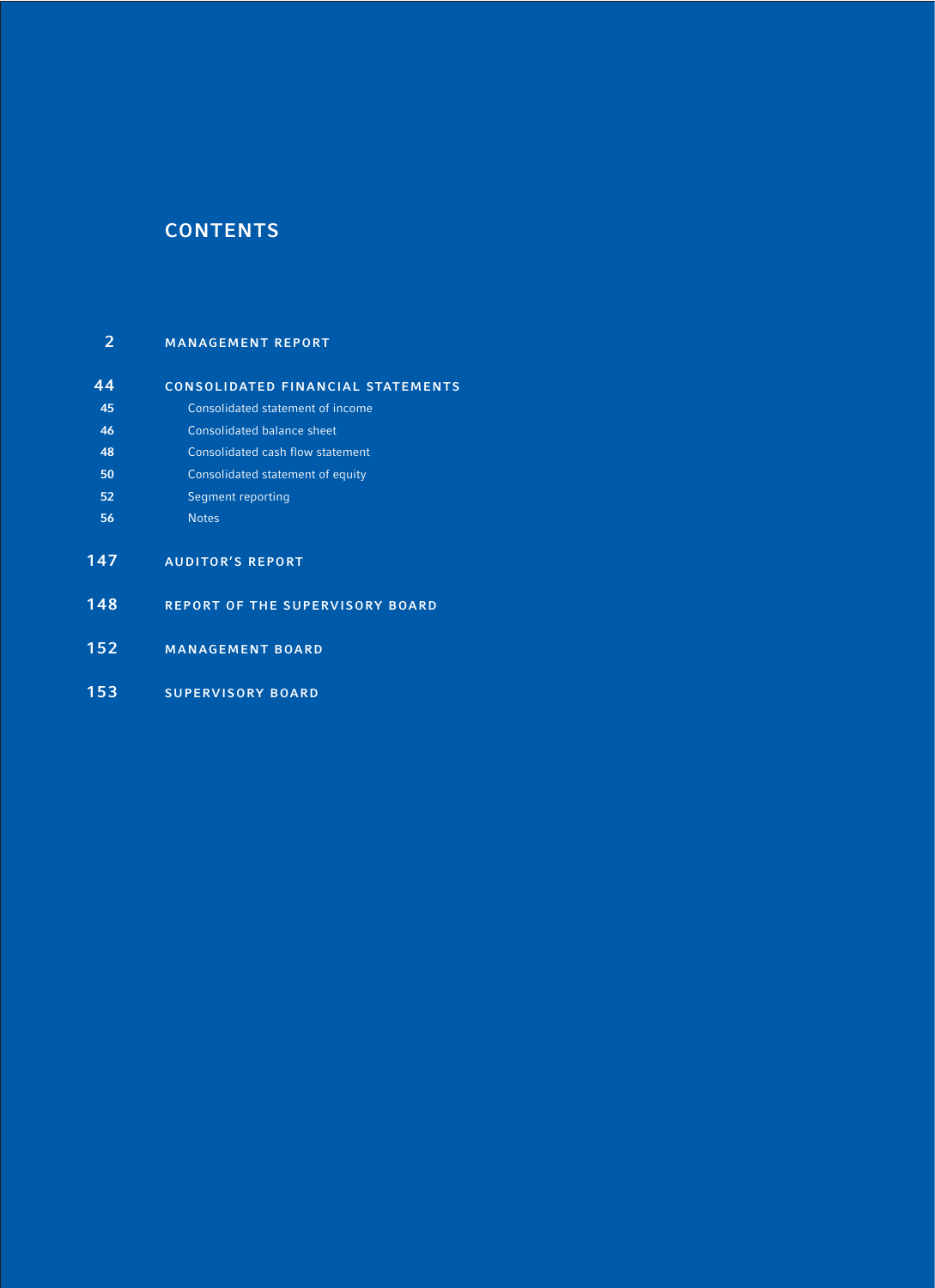# **MANAGEMENT REPORT**

- $\triangleright$  Sales up 37%, net income up 49%.
- <sup>b</sup> At € 1,443 million, EBIT exceeds the one billion mark for the first time.
- <sup>b</sup> Operating cash flow of €1,058 million achieved.
- ▶ Outlook 2007: Strong sales and earnings increase expected.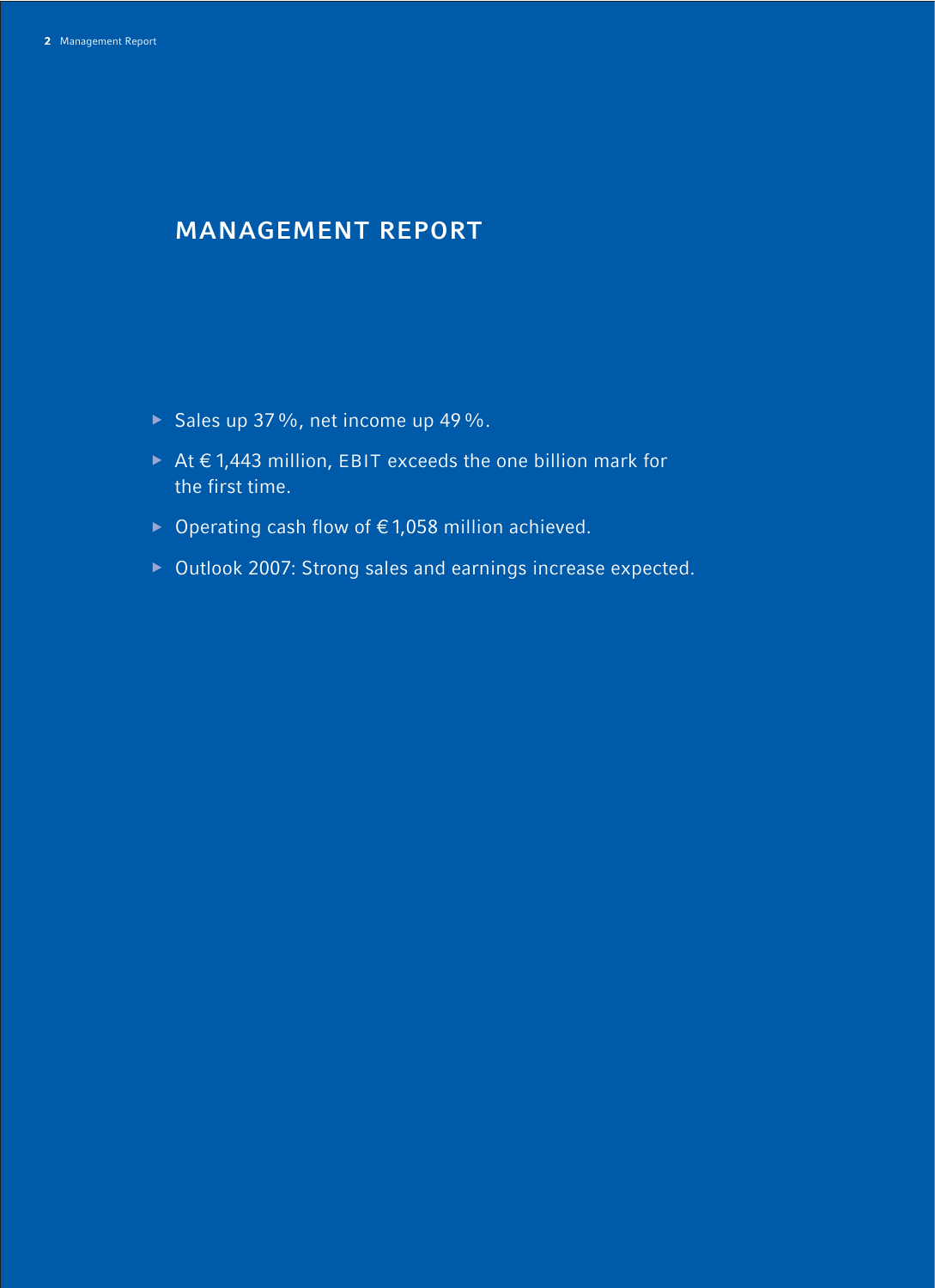**The Fresenius Group had an excellent year 2006. We not only achieved record levels in sales and earnings but also improved our profitability. The two major acquisitions – HELIOS Kliniken and Renal Care Group – have been successfully integrated. At the same time, our existing business expanded strongly and margins further improved. Acquisition spending, mainly financed through debt, remained at a high level.** 

#### **OPERATIONS AND BUSINESS ENVIRONMENT**

#### **GROUP STRUCTURE AND BUSINESS**

Fresenius is an international healthcare group with products and services for dialysis, the hospital and outpatient medical care. In addition, Fresenius focuses on hospital operations and offers engineering and services for hospitals.

The operating business comprises the business segments Fresenius Medical Care, Fresenius Kabi and Fresenius ProServe, which are all legally independent entities and managed by the operating parent company, Fresenius AG. The corporate structure remained unchanged in 2006.

Fresenius Medical Care mainly focuses on dialysis care and manufactures and markets products for the treatment of patients with end stage renal disease (ESRD). Fresenius Kabi specializes in the production and sale of products for infusion therapy, clinical nutrition and transfusion technology. Fresenius ProServe operates hospitals and provides management services for hospitals and other health care facilities. The segment Corporate/Other comprises the holding activities of Fresenius AG, the IT service provider Fresenius Netcare and Fresenius Biotech. Fresenius Biotech is active in research and development in the field of antibody and cell therapies. Corporate/Other also includes the consolidation measures conducted between the business segments.

Fresenius operates internationally and all business segments have a regional and decentralized structure. Responsibilities are clearly defined in line with the Company's "entrepreneur in the enterprise" management principle. Additionally, management accountability is reinforced by an earnings orientated and target-linked compensation system.

Fresenius has an international marketing and production network with more than 60 production sites worldwide. Key production sites are located in the United States, Japan, Germany and Sweden. Fresenius also has production plants in other European countries, Latin America, Asia and South Africa. The international production network allows us to implement our business model while meeting the most exacting logistics and regulatory requirements. The decentralized structure of the production sites also substantially reduces transportation costs and currency exposure.

#### Management and control

The corporate organs of the Group are the Management Board, the Supervisory Board and the Annual General Meeting. In accordance with the German Stock Corporation Act (AktG), Fresenius AG has a dual management and control system consisting of the Management Board and the Supervisory Board. These two boards work independently of each other. No one is allowed to be a member of both organs simultaneously.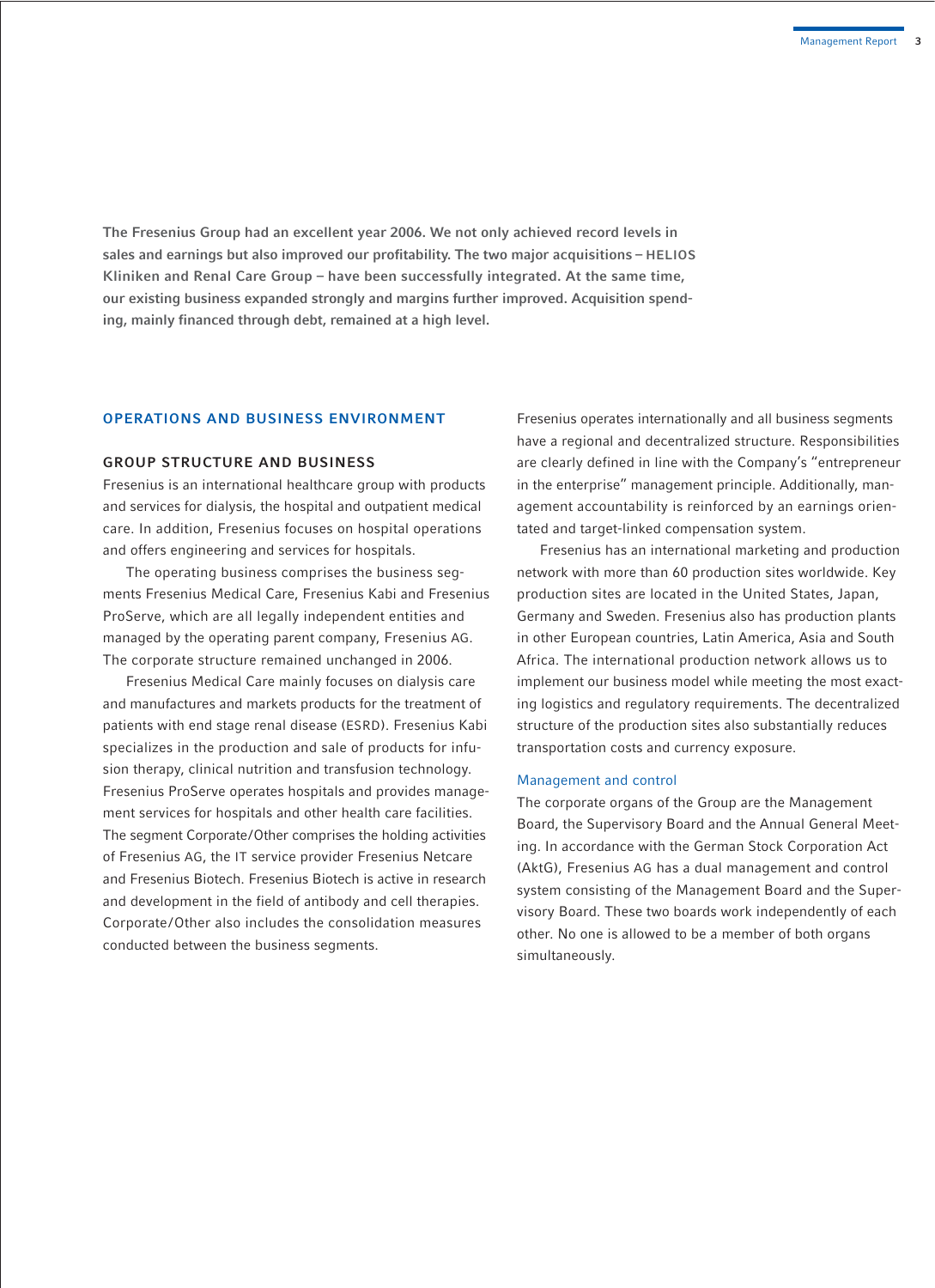The Management Board conducts the business and represents the Company in dealings with third parties. The Management Board has five members. According to the Management Board's rules of procedure, each member is accountable for their own area of responsibility. However, the members have joint responsibility for the management of the Group. The Management Board is required to report to the Supervisory Board regularly, in particular on its corporate policy and strategies, the profitability of the business, current operations and any other matters that could be of significance for the Company's profitability and liquidity.

The Supervisory Board appoints the members of the Management Board and advises and supervises the Management Board in its management of the Company. The Management Board's rules of procedure require it to obtain the Supervisory Board's approval for specific activities, however, the Supervisory Board is fundamentally prohibited from managing the Company. The Supervisory Board is comprised of six shareholders' representatives and six employees' representatives. The shareholders' representatives are elected by the Annual General Meeting. The employees' representatives are elected in accordance with the German Co-Determination Act (MitBestG). The Supervisory Board must meet at least twice per calendar half-year.

The appointment and dismissal of the members of the Management Board is regulated in accordance with Sections 84 and 85 of the German Stock Corporation Act (AktG). The articles of association of Fresenius AG also provide that deputy members of the Management Board may be appointed.

For information on compensation, please see pages 141 to 144 of the Notes.

#### Key products, services and business processes

Fresenius Medical Care offers a comprehensive range of products for hemodialysis and peritoneal dialysis and provides dialysis care in its own dialysis clinics. Dialysis products are sold to Group clinics as well as to external dialysis care providers. Fresenius Kabi is one of the few companies to offer a comprehensive portfolio of enteral and parenteral nutrition therapies. The company also offers a broad spectrum of products for fluid and blood volume replacement as well as a

portfolio of intravenously administered (IV) generic drugs. Fresenius Kabi sells its products mainly to hospitals. Fresenius ProServe is active as a hospital operator, primarily in Germany, through HELIOS Kliniken Group. The HELIOS Kliniken Group consists of HELIOS Kliniken GmbH, Wittgensteiner Kliniken GmbH and HUMAINE Kliniken GmbH. Fresenius ProServe also provides engineering and services for hospitals and health care facilities through VAMED.

#### Important markets and competitive position

Fresenius operates in more than 60 countries through its subsidiaries. The main markets are North America and Europe where Fresenius generates 45% and 43% of its sales, respectively.

Fresenius Medical Care is the largest dialysis company in the world. Fresenius Kabi holds leading positions in Europe and in the growth markets of Asia-Pacific, Latin America and South Africa. Fresenius ProServe is a leading private hospital operator in Germany through HELIOS Kliniken Group.

#### Legal and economic factors

The markets of the Fresenius Group are fundamentally stable and relatively independent of economic cycles because of the central importance of the life-saving and life-sustaining products and treatments that the Group offers. Furthermore, the markets in which we offer products and services are expanding mainly for two reasons: demographics and the demand for innovative therapies in the industrialized countries and the increasing availability of high-quality health care in the developing and newly industrializing countries.

The statement of income and the balance sheet can be influenced by currency translation effects as a result of exchange rate fluctuations, especially in the rate of the US dollar to the euro. This element had only a small effect on our statement of income in 2006 since the average annual exchange rate between these currencies was little changed: 1.2558 in 2006 versus 1.2442 in 2005. Our balance sheet, however, was significantly affected because the closing rate as of December 31, 2006 was 1.3170, compared to 1.1797 as of December 31, 2005.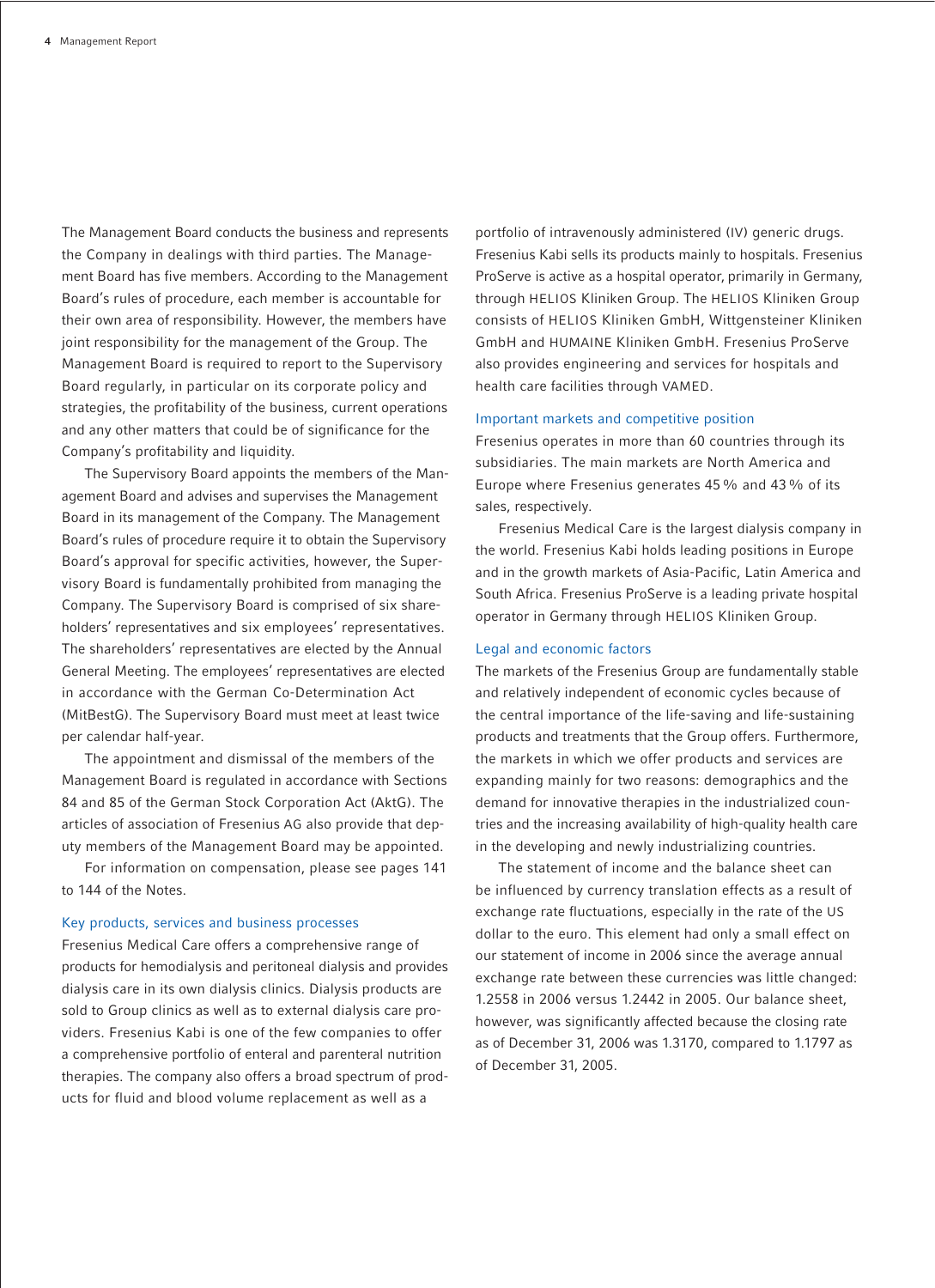There were no legal aspects that significantly impacted the business performance in 2006.

#### Capital, shareholders, articles of association

The summary below shows the subscribed capital of Fresenius AG. On December 4, 2006 the Extraordinary General Meeting of Fresenius AG approved a share split with capital increase from the Company's funds. These resolutions were entered in the Commercial Register on January 24, 2007. As a result, the Company's subscribed capital increased by € 22.6 million and the number of shares outstanding tripled. The share split does not affect the preference dividend or the minimum dividend payable on preference shares. Three preference shares now represent the preference that one preference share previously denoted.

The shares of Fresenius AG are no-par-value bearer shares. The subscribed capital is divided into an equal number of ordinary and preference shares. Shareholders' rights are regulated by the German Stock Corporation Act (AktG). Additionally, as of December 4, 2006, the articles of association of Fresenius AG contain the following three rules for the holders of non-voting preference shares: First, from retained earnings for the year they will receive a dividend of at least € 0.02 per preference share and higher by  $€ 0.01$  per preference share than that for an ordinary share. Second, the minimum dividend payable on preference shares takes precedence over payment of a dividend on ordinary shares. Third, if the retained earnings of one or more fiscal years is not sufficient to pay a dividend of  $\epsilon$  0.02 per preference share, the amounts not distributed will be paid in arrears without interest from the retained earnings in subsequent fiscal years, after distributing the minimum preference dividend for those fiscal years and before payment of a dividend on the ordinary shares.

The deferred payment right is a constituent of the share of profits from retained earnings of that fiscal year for which the deferred payment is made.

The Management Board is authorized, with the consent of the Supervisory Board, to increase the subscribed capital of Fresenius AG in accordance with the Annual General Meeting's resolutions on approved capital. This involves two authorizations:

- b Authorization to increase the subscribed capital by a maximum nominal amount of € 12,800,000 by May 9, 2011 through one or more issues of bearer ordinary shares and/or nonvoting bearer preference shares against cash contribution (Approved Capital I).
- $\blacktriangleright$  Authorization to increase the subscribed capital by a maximum nominal amount of € 5,496,115.20 by May 9, 2011 through one or more issues of ordinary bearer shares and/or nonvoting preference bearer shares against cash contribution and/or assets in kind (Approved Capital II). Shareholders' preemptive rights of subscription can be excluded.

In addition, there is the following conditional capital:

The subscribed capital is increased conditionally by a maximum nominal amount of  $\epsilon$  1,971,966.00 by the issuance of new bearer ordinary shares and nonvoting bearer preference shares (Conditional Capital I). The conditional capital increase will be executed only to the extent that subscription rights to ordinary and preference shares are issued under the 1998 Stock Option Plan and the holders of these subscription rights exercise these rights.

|                           |                                  |                                               | January 24, 2007                | December 31, 2006                |                                               | December 31, 2005                |                                               |
|---------------------------|----------------------------------|-----------------------------------------------|---------------------------------|----------------------------------|-----------------------------------------------|----------------------------------|-----------------------------------------------|
|                           | Number of<br>shares<br>(million) | Subscribed<br>capital<br>$(\epsilon$ million) | $%$ of<br>Subscribed<br>capital | Number of<br>shares<br>(million) | Subscribed<br>capital<br>$(\epsilon$ million) | Number of<br>shares<br>(million) | Subscribed<br>capital<br>$(\epsilon$ million) |
| Ordinary shares/capital   | 77.18                            | 77.18                                         | 50%                             | 25.73                            | 65.86                                         | 25.36                            | 64.92                                         |
| Preference shares/capital | 77.18                            | 77.18                                         | $50\%$                          | 25.73                            | 65.86                                         | 25.36                            | 64.92                                         |
| Total                     | 154.36                           | 154.36                                        | 100%                            | 51.46                            | 131.72                                        | 50.72                            | 129.84                                        |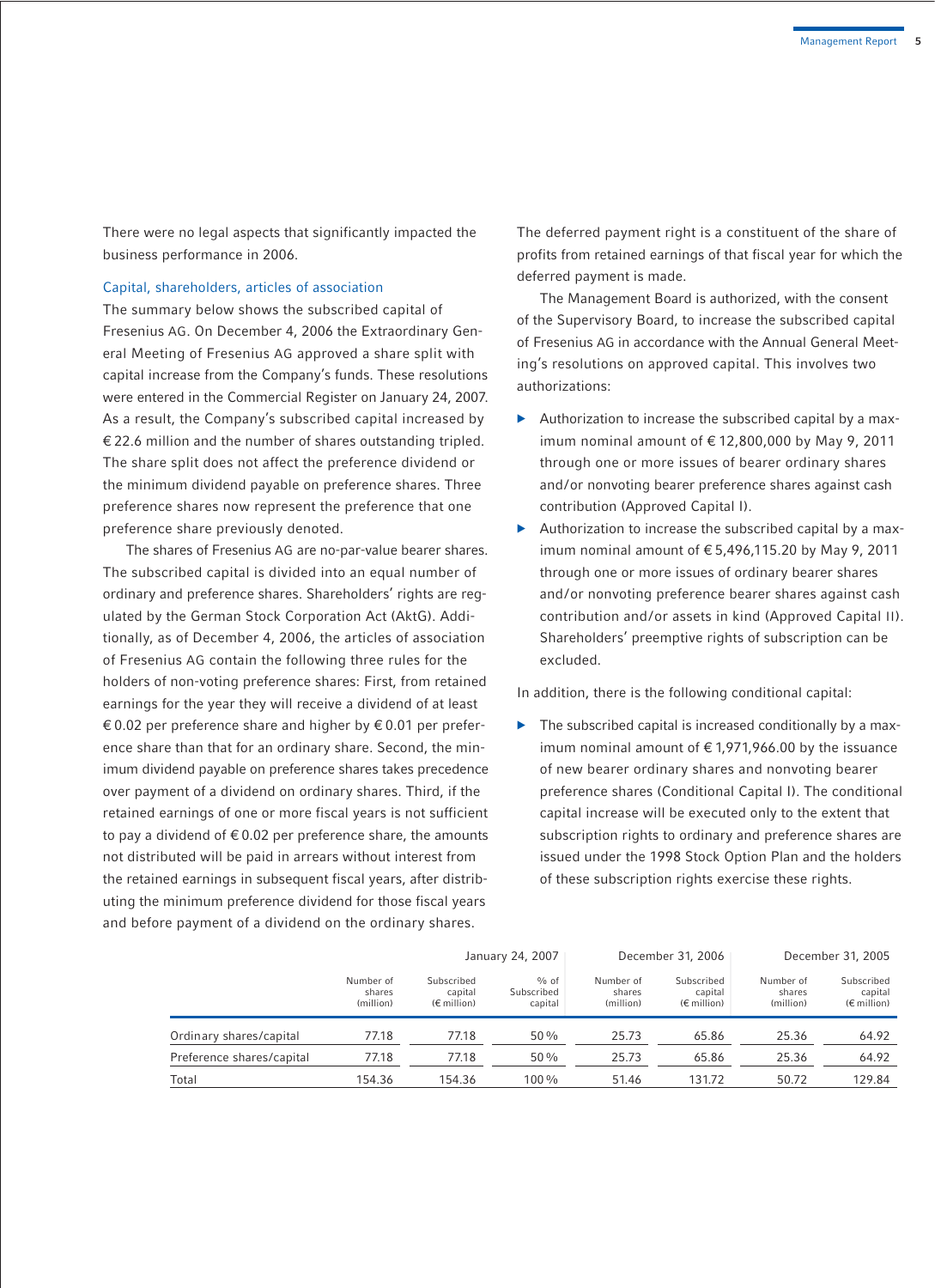$\blacktriangleright$  The subscribed capital is increased conditionally by a maximum nominal amount of € 5,104,962.00 by the issuance of new bearer ordinary shares and nonvoting bearer preference shares (Conditional Capital II). The conditional capital increase will be executed only to the extent that bonds convertible into ordinary and preference shares are issued under the 2003 Stock Option Plan and the holders of these convertible bonds exercise their conversion rights.

Fresenius AG does not have a share buyback program.

Direct and indirect ownership interests in Fresenius AG are listed on pages 111 and 112 of the Notes. The Else Kröner-Fresenius-Stiftung notified the Company in May 2005 that an ownership interest in Fresenius AG is attributable to it pursuant to Section 22 (2) sentence 1, first half-sentence of the German Securities Trading Act (WpHG). In addition, the executors of the will of Ms. Else Kröner notified the Company in January 2007 that an ownership interest in Fresenius AG is attributable to them pursuant to Section 22 (1) No. 6 of the WpHG and Section 22 (2) of the WpHG.

Changes to the articles of association are made in accordance with Sections 133 and 179 of the German Stock Corporation Act (AktG). The articles of association of Fresenius AG authorize the Supervisory Board to make changes to the Company's articles of association in its respective relevant version that relate to their wording without a resolution by the Annual General Meeting.

Material agreements embodying contingent conditions in the event of a change of control as the result of a takeover bid exist in respect of some of our long-term financing agreements. These agreements contain customary change of control clauses that grant creditors the right of premature call in the event of a change of control, whereby, generally, the change of control has to be followed by a downgrading of the Company's rating.

## **CORPORATE PERFORMANCE CRITERIA, GOALS AND STRATEGY**

The Management Board controls the business segments by setting strategic and operative targets and through various financial ratios. In line with our growth strategy, organic growth is a key indicator. Operating income (EBIT – earnings before interest and taxes) is another useful yardstick for measuring the profitability of the business segments.

The Management Board believes that, in addition to operating income, EBITDA (earnings before interest and taxes, depreciation and amortization) is a good indicator of the business segments' ability to achieve positive financial results and to service their financial commitments. The operating cash flow contributions of our business segments are controlled on the basis of days sales outstanding (DSO) and inventory turnover.

Financing is a central Group function over which the business segments have no control. Therefore, interest expenses resulting from financing activities are not included in the financial targets for the business segments. The same applies to tax expenses. At Group level we use return on operating assets (ROOA) and return on invested capital (ROIC) as benchmarks to evaluate our business segments and their contribution to the value of the Group.

ROIC decreased slightly to 7.4% from 8.0% in 2005 due to the strong acquisition activity. Same was true for ROOA, which was 10.3% in 2006 (2005: 11.7%). The decrease is attributable to the acquisition of Renal Care Group. For the future we expect to see a continuous improvement in ROIC and ROOA.

Another key performance indicator at Group level is the net debt/EBITDA ratio.

The key elements of Fresenius Group's strategy and goals are:

 $\triangleright$  To expand our market position: Fresenius' goal is to ensure the long-term future of the Company as a leading international provider of products and services in the health care industry and to improve its market position. Fresenius Medical Care is the largest dialysis company in the world. The acquisition of Renal Care Group as of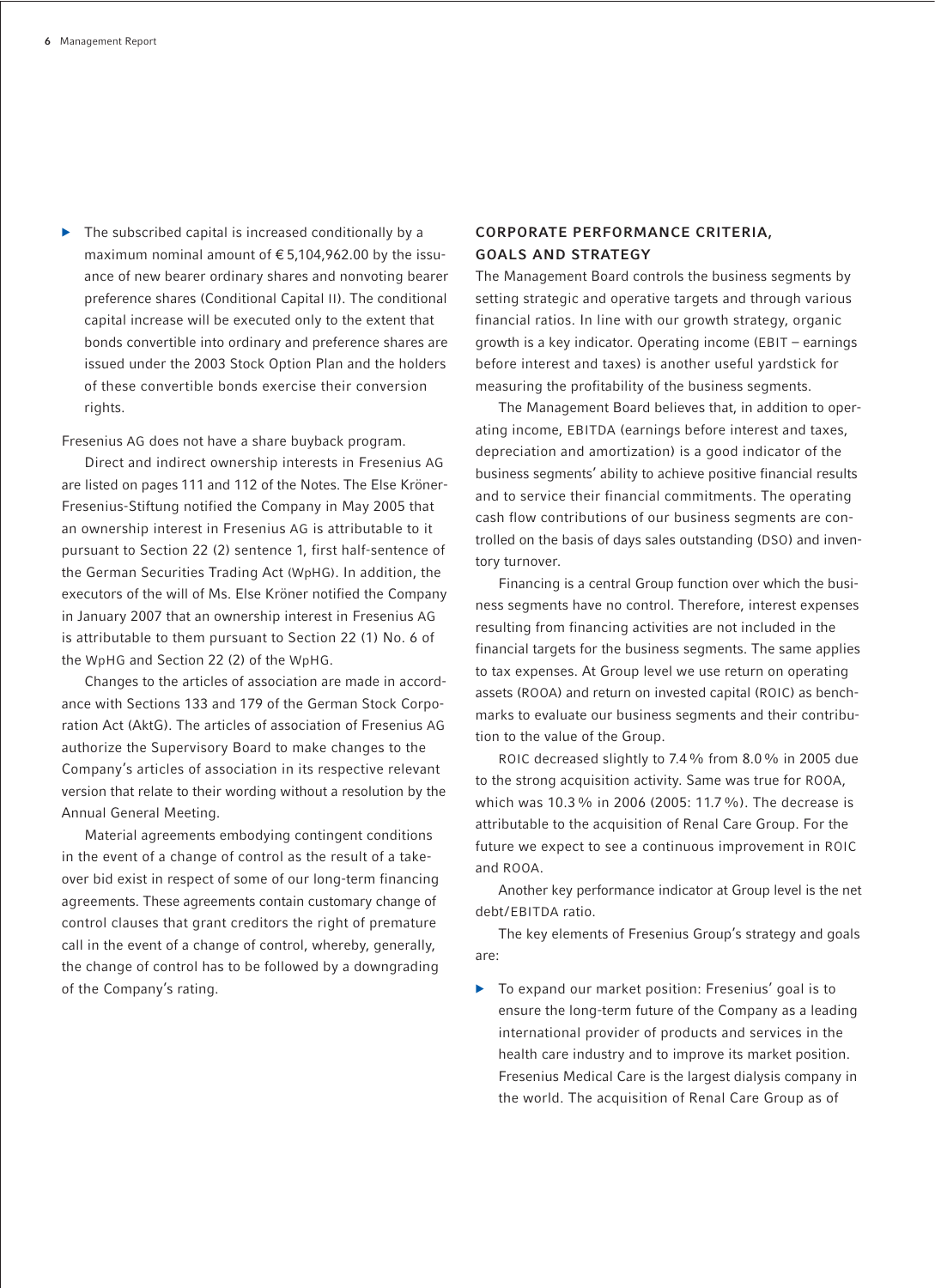March 31, 2006 has further strengthened our position in the United States. Future opportunities in dialysis will arise from international expansion in dialysis care and in dialysis-related drugs. Fresenius Kabi is the European market leader in infusion therapy and clinical nutrition. The company plans to roll out more products from its portfolio in growth markets in order to strengthen this position. The company is also aiming to win further market share through the launch of new products in the field of intravenously administered generic drugs and new medical devices for infusion therapy and clinical nutrition. Through HELIOS Kliniken Group, Fresenius ProServe is in a strong position to take advantage of further growth opportunities as the privatization process in the German hospital market continues.

- $\triangleright$  To extend our global presence: In addition to sustained organic growth in markets where Fresenius is already established, our strategy is to diversify into new growth markets worldwide, especially in Asia-Pacific and Latin America. With our brand name, product portfolio and existing infrastructure, we intend to focus on markets that offer attractive growth potential. Fresenius plans to make further selective acquisitions to improve the Company's market position and to diversify its business geographically.
- $\triangleright$  To strengthen innovation in the development of new products and technologies: Fresenius' strategy is to continue building on its strong position in technology, its competence in patient care and its ability to manufacture cost-effectively. We are convinced that we can leverage our competence in research and development to develop products and systems that can be tailored to individual patient needs at the same time providing a high level of safety and user-friendliness. We intend to continue to meet the requirements of best-in-class medical standards by developing and producing more effective products and treatment methods for the critically ill. Fresenius ProServe's goal is to widen brand recognition for its health care services and innovative therapies.

 $\triangleright$  To enhance profitability: Our goal is to continue to improve Group profitability. On the costs side, we are concentrating particularly on making our production plants more efficient, exploiting economies of scale, leveraging the existing marketing and distribution infrastructure more intensively and practicing strict cost control. Focusing on operating cash flow with efficient working capital management will increase our flexibility for making investments and improve our balance sheet ratios. Another goal is to optimize our weighted cost of capital by deliberately employing a balanced mix of equity and debt funding.

#### **RESEARCH AND DEVELOPMENT**

Fresenius focuses its R&D efforts on its core activities. These are:

- $\triangleright$  Dialysis and other extracorporeal therapies
- Infusion and nutrition therapies as well as medical devices
- $\blacktriangleright$  Antibody and cell therapies

Apart from products, we are concentrating on developing optimized or completely new therapies, treatment methods and services. In 2006, we successfully continued numerous projects and several new products were launched.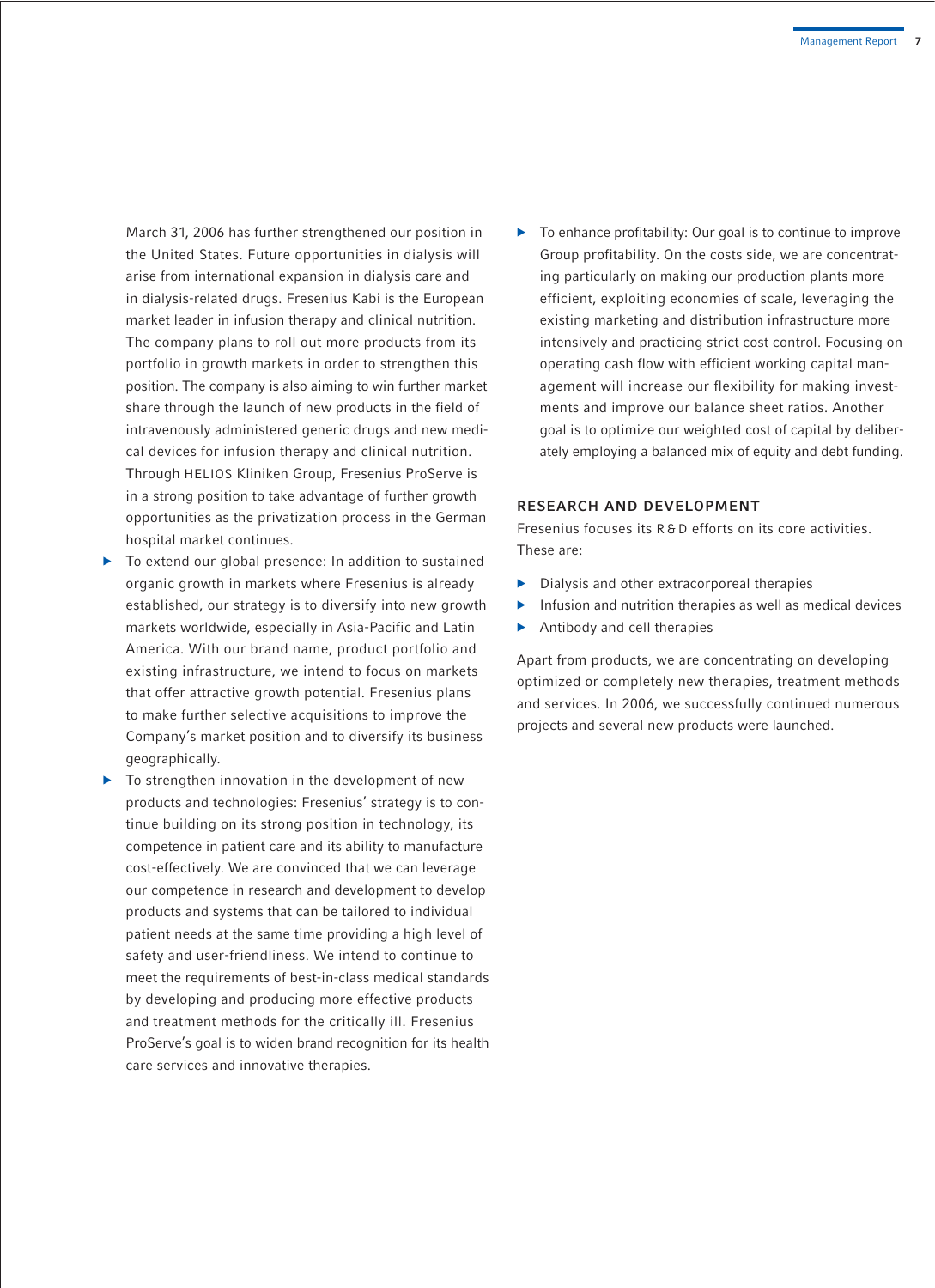

As of December 31, 2006, 911 people were employed in research and development in the Group (December 31, 2005: 856). Of that number, 356 were employed at Fresenius Medical Care (2005: 353), 467 at Fresenius Kabi (2005: 432) and 88 at Fresenius Biotech (2005: 71). The table shows a historical comparison of R&D expenses and the number of employees working in R&D.

|                                             | 2006 | 2005 | 2004 | 2003 | 2002 |
|---------------------------------------------|------|------|------|------|------|
| $R \& D$ -expenses (in million $\epsilon$ ) | 166  | 147  | 122  | 121  | 138  |
| R&D employees                               | 911  | 856  | 819  | 790  | 711  |

from 2004 onwards IFRS; 2003 and 2002 US-GAAP

Fresenius Medical Care continued to work hard to improve dialysis therapies. Our projects' main focus was on the further development of dialyzers and market-specific adaptations to our new 5008 hemodialysis machine. Another important area was peritoneal dialysis and extracorporeal liver support. Fresenius Kabi focused on developing new products and product enhancements in its core areas of infusion therapy, clinical nutrition and medical devices. Main areas included the development work on a novel product for blood volume substitution and on intravenously administered drugs.

Important projects at Fresenius Biotech involved trifunctional antibody therapies: In 2006, phase II clinical studies on the treatment of patients with breast and gastric cancer were started. A phase II/III study in the indication of malignant ascites on patients with ovarian cancer was completed, with positive results.

Expenditure on research and development was  $\epsilon$  166 million in 2006, 13% more than the  $\epsilon$  147 million spent the previous year. In 2006, we invested about 5% of our product sales in R&D. The pie chart shows the R&D expenses by business segment. Increases were at Fresenius Kabi, from € 64 million in 2005 to € 75 million in 2006, and in the segment Corporate/Others from € 40 million to € 49 million. The latter increase was mainly for the clinical development of the trifunctional antibody at Fresenius Biotech.

Our main research sites are in Europe. Production-related research is also carried out in the United States and China. Our research and development projects are mainly conducted in-house. External research is commissioned only on a limited scale.

## **OVERALL BUSINESS DEVELOPMENT**

#### Economic environment

The upward trend in the global economy continued in 2006. With growth of 5.0% in global gross domestic product (GDP), the dynamic of the global economy well exceeded expectations at the beginning of the year, and marked the second highest growth rate, after 2000, of the last 15 years. International trade was again a key growth driver. The world economy benefited from continued favorable monetary conditions in the main economic areas, despite increases in interest rates by a number of central banks. Record high levels of oil and industrial commodity prices had especially negative impacts on the economy. In addition to the dynamic economies of Asia and the United States, the Eurozone also witnessed a marked upturn in 2006.

#### $\blacktriangleright$  Europe

With a rate of 2.7 %, GDP growth in the Eurozone exceeded the 2.0% mark for the first time in six years (2005: 1.5%). At the same time, the differences in the rates of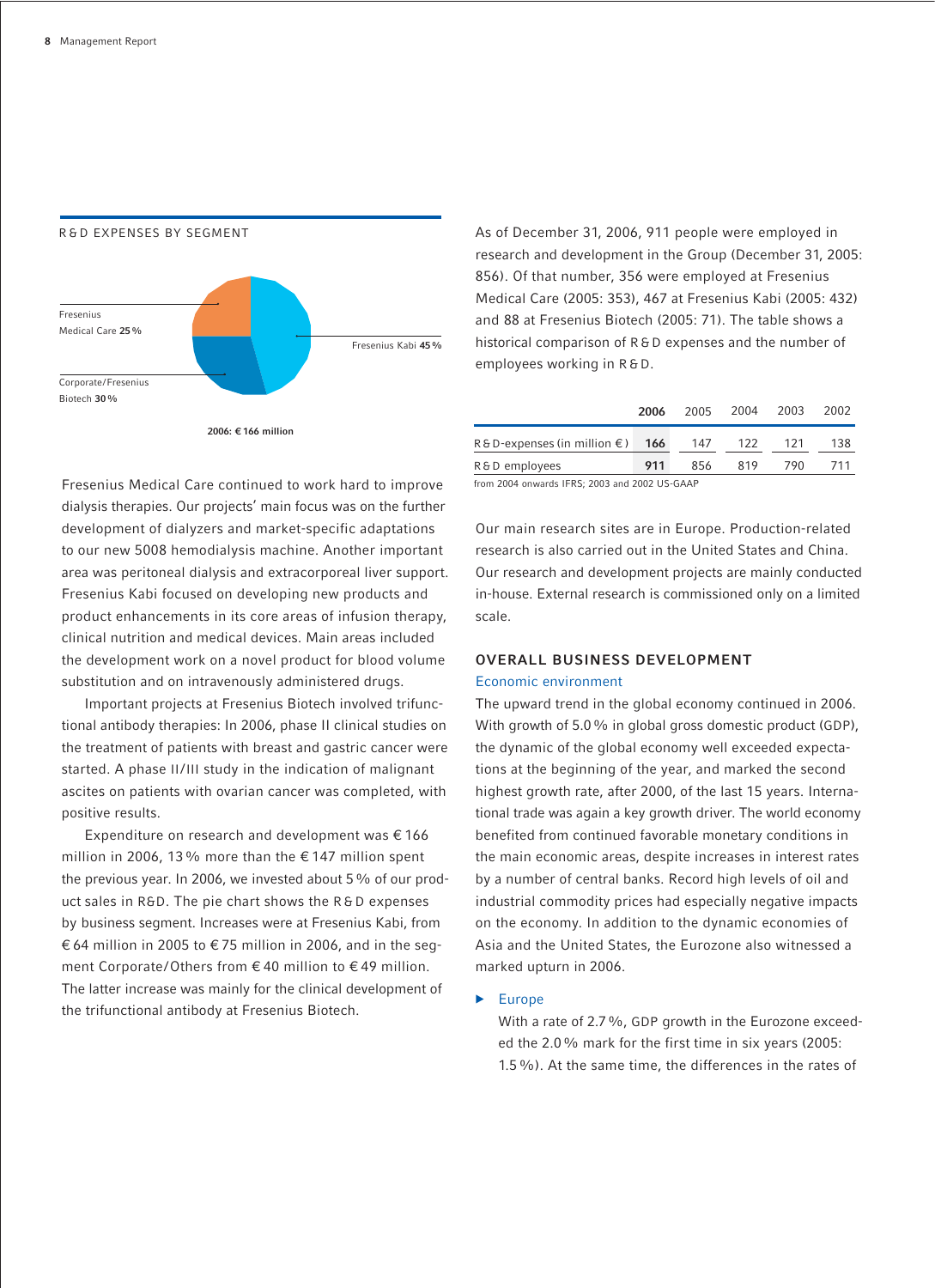growth among the larger member states narrowed. Spain for instance posted GDP growth of 3.8% (2005: 3.5%), Germany and France 2.5% and 2.0% respectively (2005: 0.9% and 1.2%) and Italy 1.8% (2005: 0.0%). Private consumption in the Eurozone picked up much more strongly than in the previous years. This is mainly due to the positive trend of the labor market. Higher property values and the associated wealth effects contributed in large part to the growth in consumption, especially in France, Spain and Italy. Exports were buoyant thanks to the robustness of the global economy. Companies' positive earnings accelerated investment activity in the corporate sector. Prime rate increases by the European Central Bank (ECB) scarcely dampened economic development in 2006.

Germany witnessed its strongest GDP growth since 2000. Unlike the past, the upswing was not driven solely by exports but also by a positive development at home. The momentum came from a largely consolidated economic basis – and benefited from a number of atypical occurrences (such as the anticipated impact of the value added tax increase as from January 1, 2007).

The economic dynamic of the new EU member states continued undiminished, with an aggregate GDP growth of 5.5% (2005: 4.3%).

#### $\blacktriangleright$  United States

GDP grew by 3.3% in 2006 (2005: 3.2%). Private consumer spending, at about 70% the largest component of GDP in the United States, lost momentum as an economic growth driver in the course of the year. Purchasing power slowed, mainly as a result of sharply increased energy prices. The property market also clouded over, with the result that the wealth effects which had previously bolstered private consumption faded. Once more, the current account deficit increased slightly, also due to the oil price, and reached a new record level in relation to nominal gross domestic product.

#### $\blacktriangleright$  Asia

Asia (excluding Japan) was once again the world's fastest growing region with GDP growth of 8.8% (2005: 8.5%). China sustained its impressive pace of expansion, with GDP growth of 10.6% in 2006 (2005: 10.4%). Exports continued to play an important role. In India, the services sector was again the strongest part of the economy. With GDP growth of 9.0% in 2006 (2005: 8.4%), India continues to be one of the main growth centers of the world. The growth momentum in Southeast Asia slowed a little, mainly due to high commodity prices. Here, too, the countries profited from the strength of the world economy, but mainly from the stimulus emanating from China. Exports are also likely to have benefited from currency weakness in some of these countries. Japan's economy saw its fifth year of continued growth. However, its economic dynamic slowed down in the course of the year, leading to a GDP growth of 2.1%, roughly on a par with the previous year (1.9%). The main drivers were exports and domestic and foreign investment.

#### **Latin America**

Economic growth in Latin America remained robust in 2006, with GDP growth of 4.9% (2005: 4.5%). Argentina posted GDP growth of 8.5% (2005: 9.2%), Brazil 2.7% (2005: 2.3%) and Mexico 4.6% (2005: 3.0%). Domestic growth was bolstered by global economic growth and the sustained demand for raw materials, from which the commodity-exporting countries of Latin America profited. As a whole, exports and domestic demand were the main drivers. In Brazil and Mexico, interest rate cuts boosted investment activity and consumption, while inflation remained moderate. Argentina faced higher inflation as a result of its dynamic economic development.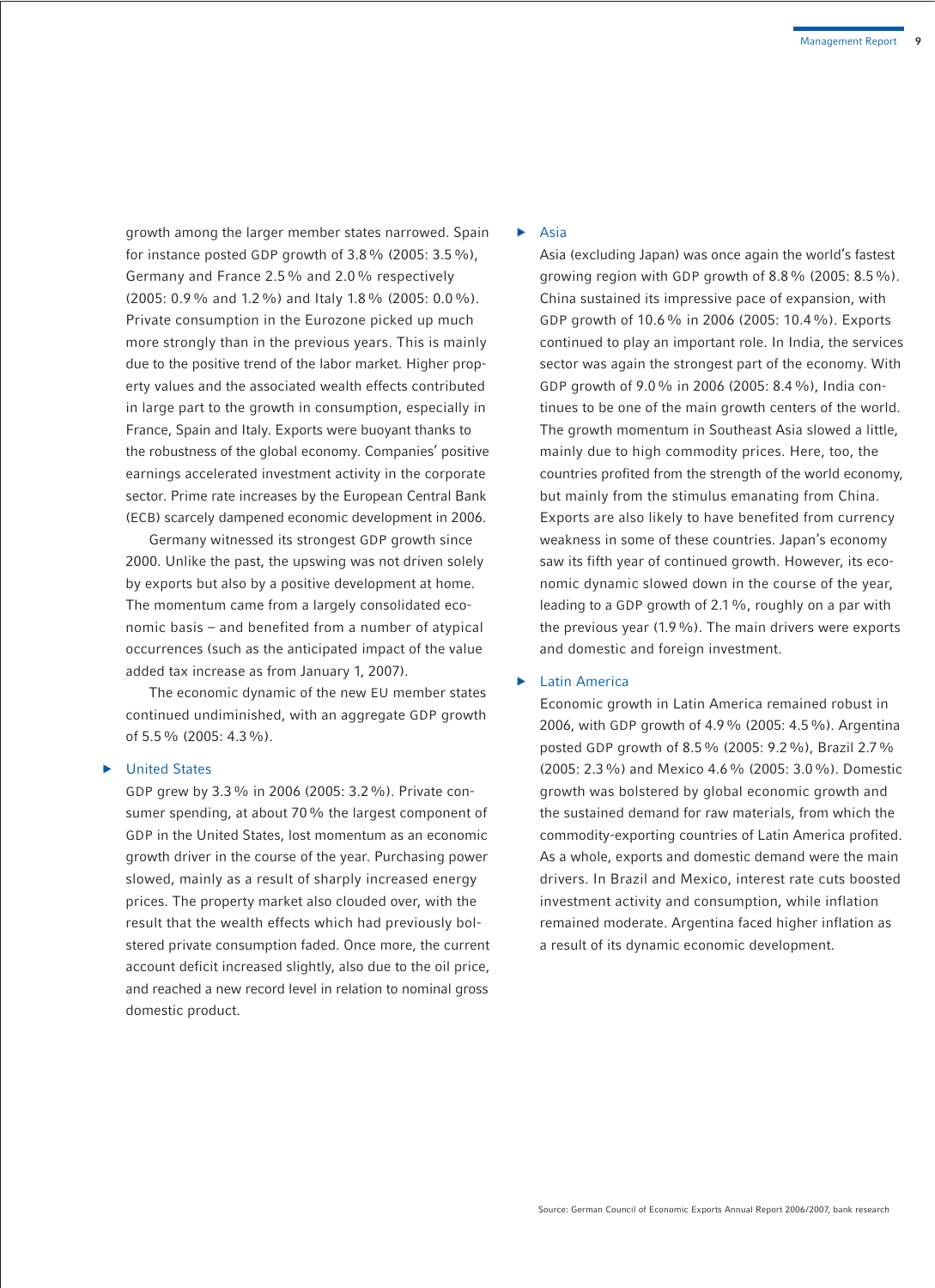## Health care industry

The health care sector is one of the world's most stable industries and, compared with other sectors, has set itself apart through years of continuous growth and its relative insensitivity to economic fluctuations. Aging populations, demand for innovative medicine especially in industrialized nations and the demand for primary care in emerging markets are the main contributing factors.

At the same time, the cost of health care is rising and is claiming an ever increasing share of national income. Health care spending in the OECD countries has climbed from an average of 7.1% of GDP in 1990 to an average of 8.9% in 2004. In 2004, the United States had the highest health care spending relative to GDP of 15.3% (2003: 15.0%), followed by Switzerland with 11.6% (2003: 11.5%) and Germany with 10.9% (2003: 11.1%). The decline in expenditure relative to GDP in Germany is the result of cost dampening effects of the health care reform which came into force on January 1, 2004.

Reforms and cost-control measures are the main reactions to the explosion in costs in the health care systems. The main concern is to make patient care more efficient and improve the quality of medical services, and at the same time insuring that the health care system can be financed. The quality of treatment is a crucial factor in improving medical results and reducing treatment costs. Against this background, ever greater importance is being attached to disease prevention programs and innovative reimbursement models where the quality of treatment is the key parameter.

Our most important markets developed as follows:

## $\blacktriangleright$  The dialysis market

The number of dialysis patients worldwide increased by about 6% in 2006. At the end of the year approximately 1.53 million patients worldwide receive regular dialysis treatment. More than 89% of these are treated with hemodialysis, while about 11% choose peritoneal dialysis. Kidney failure has a number of causes. Diseases such as diabetes and high blood pressure are the leading causes of terminal kidney failure. Aging populations, improved treatments and higher living standards in the industrialized countries are additional reasons for the increase in patient numbers.

The prevalence, or the number of patients treated for terminal kidney failure as a proportion of the population, differs widely from region to region. The 20 strongest economies, which include the two largest dialysis markets, the United States and Japan, have an average prevalence of more than 1,000 per million population. In countries with lower economic success, the prevalence is about 500 patients per million population and in countries with weak economies it is less than 100 patients per million population. These figures show that the economic situation of a country has a significant impact on access to life-saving dialysis treatment.

In 2006, about 22% of the world's dialysis patients were treated in the United States, 18% each in Japan and the European Union and the remaining 42% in various other regions of the world. The majority of hemodialysis patients are treated in dialysis clinics. There are about 25,000 dialysis centers worldwide with an average of 55 hemodialysis patients per clinic. In the United States, most of the approximately 5,000 clinics are run privately, with fewer than 1% publicly operated. By contrast, some 60% of the approximately 5,000 dialysis clinics in the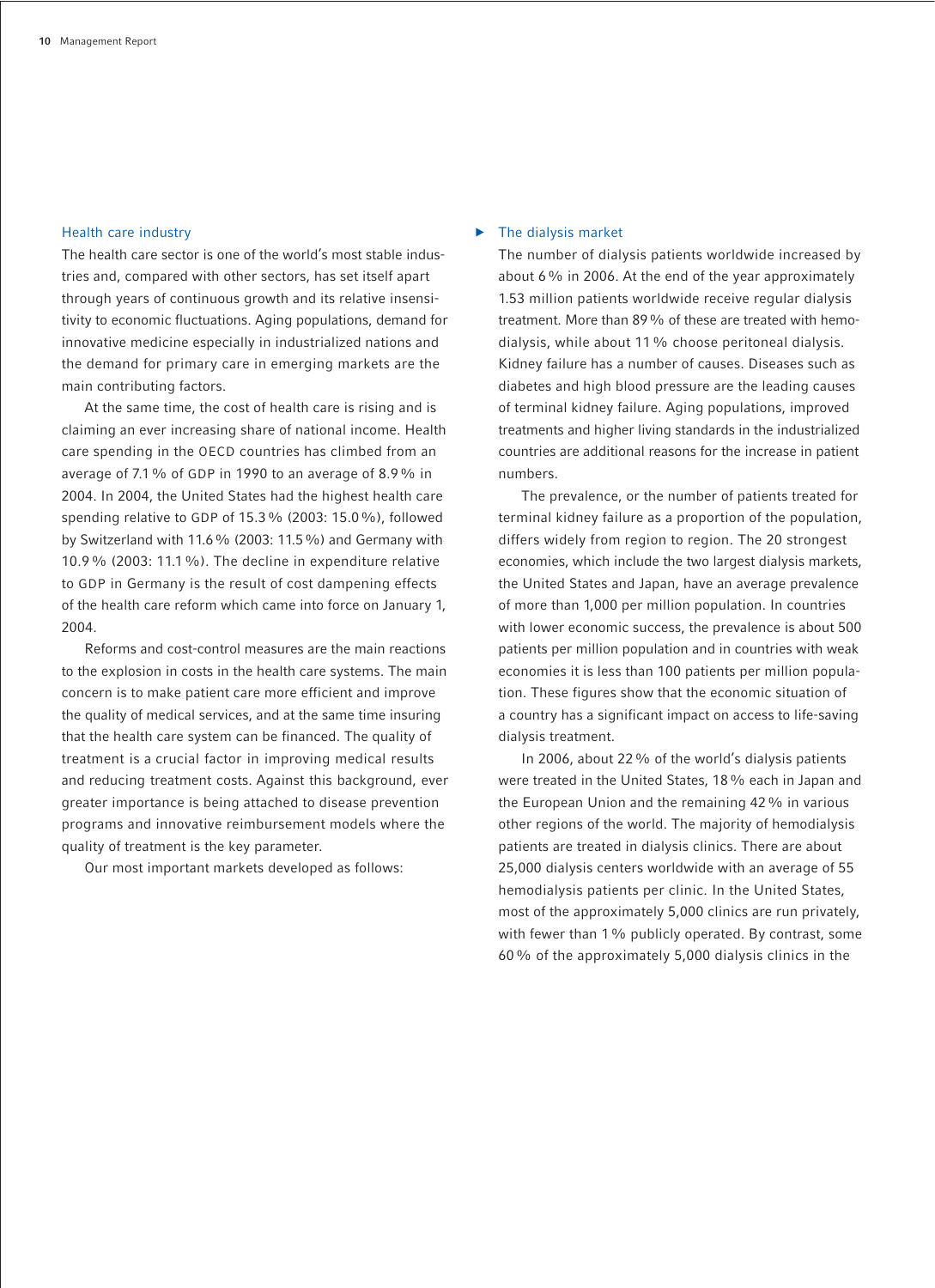European Union are publicly owned. In Japan, about 80% of the dialysis clinics are run by private nephrologists.

In 2006, the global dialysis market grew by about  $5\%$ and was worth approximately US\$ 55 billion. Dialysis products accounted for about US\$ 9 billion of the total market. The most important products are dialyzers, hemodialysis machines, concentrates and dialysis solutions and products for peritoneal dialysis. Fresenius Medical Care is the world leader in dialysis care as well as in dialysis products. In dialysis products the company has a market share of about 30%. With the acquisition of Renal Care Group, Fresenius Medical Care further expanded its market leadership in dialysis care in the United States, to a market share of 34%. Together, Fresenius Medical Care and the second largest dialysis care provider DaVita operate about two-thirds of all the dialysis clinics in the United States. Outside the United States, the markets for dialysis care are significantly more fragmented.

Because treatment costs in the United States are covered primarily by public health insurers, providers mainly compete on quality and availability. In most countries outside the United States, Fresenius Medical Care competes mainly with independent clinics and clinics that are affiliated to hospitals.

Changes in the reimbursement system came into force in the United States in 2006. Among other things, the reimbursement rate per dialysis treatment (Composite Rate) was increased by 1.6% and the reimbursement procedure for dialysis-related drugs that have to be billed separately was changed. New rules for the treatment of anemia in dialysis patients also apply as from April 2006. Overall, these changes had a slightly positive effect on Fresenius Medical Care's operating performance.

#### $\blacktriangleright$  The market for infusion therapy and clinical nutrition

In Fresenius Kabi's market for infusion therapy and clinical nutrition, demographic changes, the resulting higher need for medical services and the demand for innovative therapies are the main growth drivers. However, market conditions vary widely from region to region.

In Central and Western Europe, cost-saving measures and health care reforms are the key factors affecting the public health systems. Therapies that lead to better clinical results while reducing the length of hospital stays are gaining in importance in these countries. At the same time, cost pressure in hospitals, budget caps and health care cost-containment schemes are leading to a shift away from inpatient treatment to more outpatient care.

In Central and Western Europe the total market for infusion therapy and clinical nutrition is growing at a low single-digit rate. The market for intravenously administered generic drugs for the hospital is growing at a mid single-digit rate. The increasing use of generic drugs and the expiration of patents for many original drugs will further accelerate this growth in the future.

The overall market for medical devices for infusion therapy and clinical nutrition in Europe is continuing to grow at mid single-digit rates. Here, the main growth drivers are technical innovations that focus on treatment safety and efficiency of therapies.

In the growth regions of Asia-Pacific, Latin America, and Eastern Europe, the main focus is on the provision of primary health care to the population. This leads to increasing demand for life-saving and live-prolonging health care services. Growth rates in our products markets here are in the high single to double digits.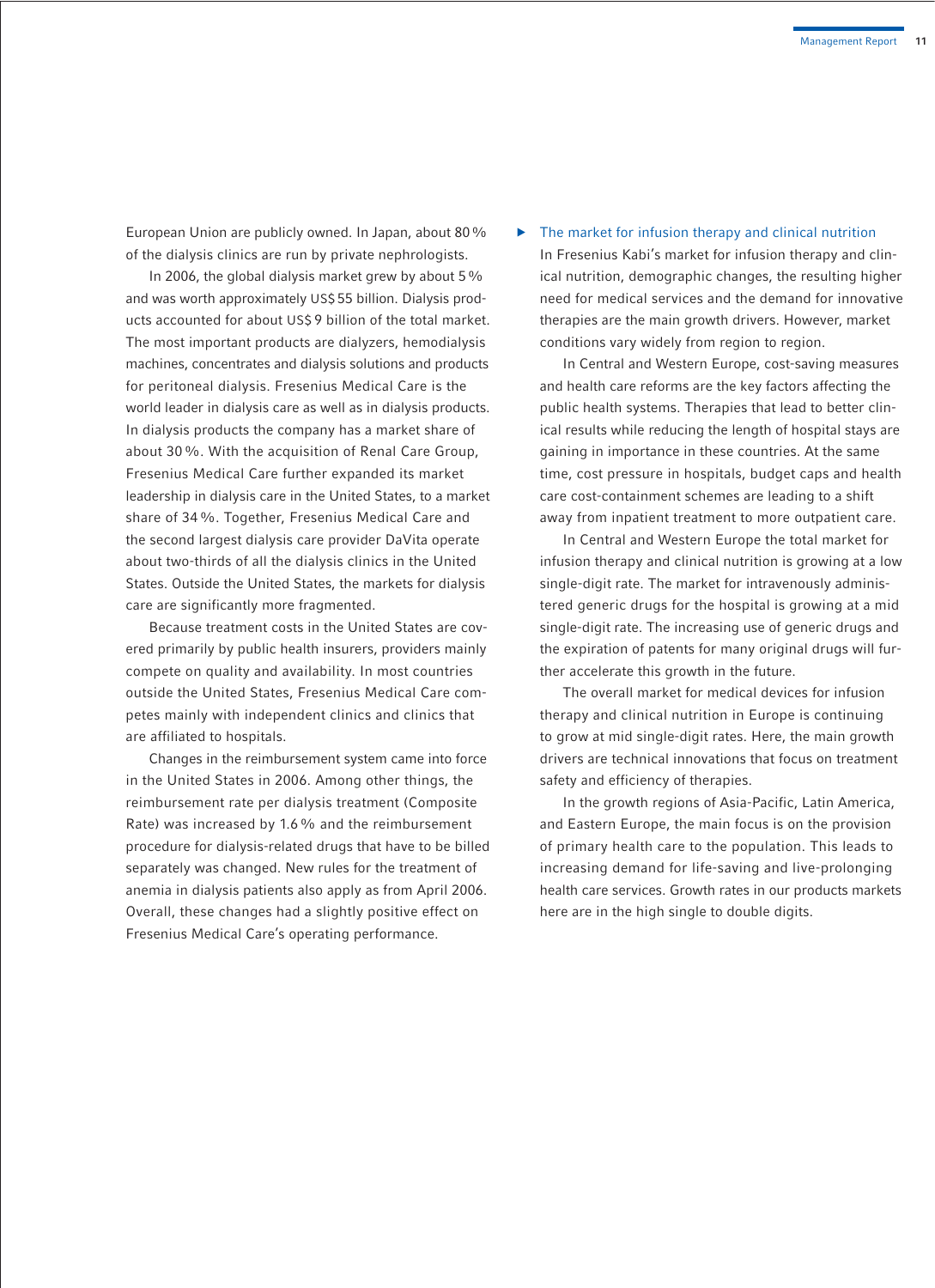### $\blacktriangleright$  The German hospital market

Annual health care expenditure in Germany is in the range of € 240 billion. The hospital market is the biggest segment, accounting for more than € 60 billion, or about one quarter of the total. In 2005, the German hospital market consisted of 2,139 hospitals, with a total of 523,824 beds and treating about 16.9 million inpatients a year. As in the other OECD countries, the number of hospital beds per capita is declining in Germany. In 2004, there were 6.4 acute care beds per 1,000 population. This was still well above the OECD average of 4.1 (United States: 2.8). The average stay of a patient in an acute care clinic (excluding specialized psychiatric clinics) has dropped by about one day between 2000 and 2005 and was 8.6 days at the end of 2005. The average length of stay at the HELIOS acute care clinics in 2005 was only 7.1 days, a result of its efficient processes.

For acute care hospitals, 2006 was marked by continued activities for the switch to the DRG (Diagnosis Related Groups) reimbursement system. This reimbursement system which in future will be applied on a standardized basis in each federal state, will lead to an increase in competition among hospitals. Medical quality will become a key criterion. Moreover, clinics with unfavorable cost structures and that operate inefficiently will be at a disadvantage.

According to a study published by Steria Mummert Consulting, almost half of the German hospitals have restructured their business. Clinics also hope to unlock additional cost-cutting potential by setting up interdisciplinary medical centers. One in every two clinics plans to merge previously separate faculties and departments and expand them into specialized interdisciplinary units. By merging operating units, processes can be made more efficient and patient care optimized. Synergies can be realized, for instance, by sharing infrastructure, medical equipment, or laboratories. At the same time, hospitals

will be seeking to strengthen their market position externally to make themselves more attractive to patients and those who refer them.

The demand for medical staff is rising despite the financial constraints faced by hospitals. The trend toward the recruitment of new staff is largely due to the new agreements on working hours for hospital doctors now that standby duty is to be counted as normal working hours.

The annual survey by the German Hospital Institute showed that the number of inpatient cases in 2005 remained more or less unchanged compared to 2004. Hospitals with less than 100 beds registered fewer cases than in 2004 (a decrease of 6%). Case numbers also tended to decline at hospitals with 100 to under 300 beds. In contrast, larger hospitals generally reported higher case numbers, indicating that as a whole there has been a shift towards larger institutions. In 2005, case numbers at the HELIOS acute care clinics were slightly below previous years' figures (not taking Wittgensteiner Kliniken into account). These numbers were achieved despite stiffer competition and the growing pressure from health insurers to provide more health care services on an outpatient basis.

Quality is the key competitive factor in the hospital market. To promote transparency in hospital services, the German government has introduced a system of structured quality reports. All acute care hospitals had to submit these reports for the first time in 2005. The reports include key data on hospital operations, such as the type and number of treatments and information on quality management. Patients can find out on the Internet which hospital in their area specializes in the treatment of a given disease, how often a hospital has performed specific operations and which had a particularly low rate of complications. HELIOS Kliniken has been publishing quality reports since 1999 and also publishes figures for mortality rates.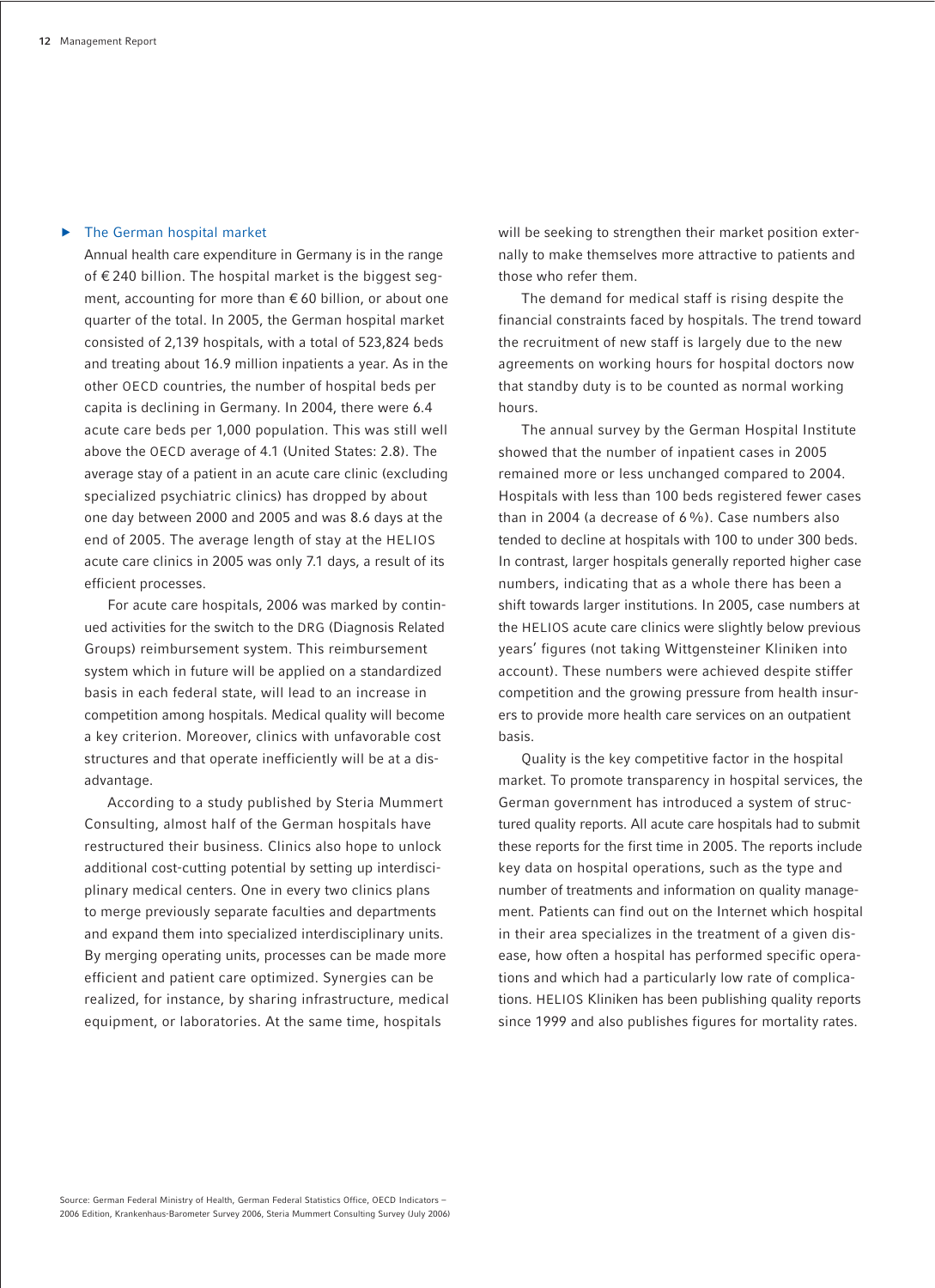## The Management Board's assessment of the effect of general economic developments and developments in the health care sector for Fresenius

On the whole, the global economy and the health care sector – in the mature and the growth markets – developed positively for Fresenius in 2006. While these factors were responsible for much of the Group's growth, strong demand for its products and services enabled Fresenius to outpace the growth of the health care industry as a whole.

#### Significant factors affecting operating performance

In 2006, the Group statement of income was affected to a large extent by the consolidation of HELIOS Kliniken as of December 31, 2005 and the consolidation of Renal Care Group as of April 1, 2006. In addition, Clinico Group was consolidated as of December 31, 2005, the Australian company Pharmatel as of January 1, 2006, and HUMAINE Kliniken as of July 1, 2006. Our positive development was also driven by very good performance from the business segments' existing activities, where significant increases in sales as well as in earnings were achieved. The balance sheet of the Fresenius Group as of December 31, 2006 was mainly affected by the first-time consolidation of Renal Care Group and HUMAINE Kliniken and their financing.

## The Management Board's assessment of the business results The Management Board is of the opinion that the economic development of the Fresenius Group in 2006 was excellent. The two business segments Fresenius Medical Care and Fresenius Kabi especially profited from the continued strong demand for products and services and generally outperformed the market. This was reflected in sustained strong organic growth and higher profitability. Fresenius ProServe also performed well, achieving improved earnings. Moreover, the two major acquisitions, HELIOS Kliniken and Renal Care Group, were successfully integrated. We consider it to be an exceptional achievement to have swiftly integrated these two companies and, at the same time, to have expanded our existing business strongly, with organic growth of 9% and further margin improvements.

Comparison of the actual business results with the forecasts As the summary below shows, all the targets set by Fresenius for 2006 were either achieved or exceeded.

| Group*                                    | Targets for 2006<br>announced in February<br>2006 | Raised targets<br>announced in<br>August 2006 | Raised targets<br>announced in<br>October 2006 | Achieved in<br>2006 |
|-------------------------------------------|---------------------------------------------------|-----------------------------------------------|------------------------------------------------|---------------------|
| Sales (in constant currency)              | $\epsilon$ ~10.5 billion                          | $\epsilon$ ~10.7 billion                      | € > 10.7 billion                               | € 10.8 billion      |
| Net income (growth, in constant currency) | $>30\%$                                           | $\sim$ 40 %                                   | $40 - 45\%$                                    | $49\%$              |
| Capital expenditure                       | € 550-600 million                                 |                                               |                                                | € 606 million       |
| Net debt/EBITDA                           | ~23.5                                             |                                               |                                                | 3.0                 |

\* Targets according to US GAAP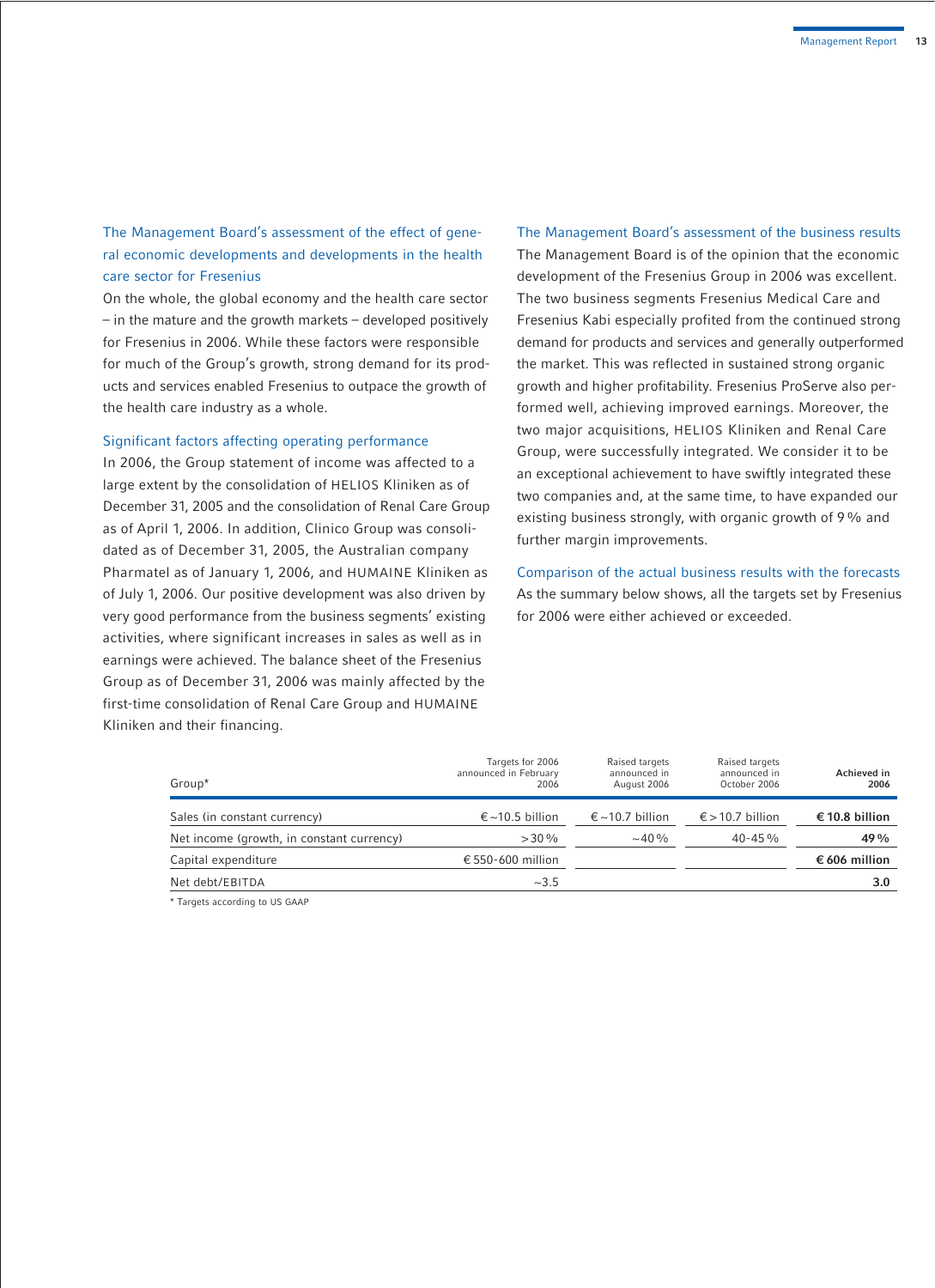With sales of approximately € 10.8 billion, Fresenius fully achieved its forecast of growth to more than  $\epsilon$  10.7 billion. The quidance for net income growth, which had been raised again at the end of October to 40 to 45% in constant currency, was exceeded with 49%. This was mainly attributable to the even better than expected performance of Fresenius Medical Care and Fresenius Kabi. At 3.0 as at December 31, 2006, the net debt/EBITDA ratio was below the targeted 3.5. The balance sheet as of December 31, 2006 includes the debt for the acquisition of Renal Care Group, however, this business is only included in the statement of income as from April 1, 2006. We have therefore included Renal Care Group's EBITDA in the net debt/EBITDA calculation on a full-year basis. Please see page 24 of the Management Report and page 80 of the Notes for more details.

## **RESULTS OF OPERATIONS, FINANCIAL POSITION, ASSETS AND LIABILITIES**

Fresenius completed the following significant acquisitions in 2006:

Effective March 31, 2006, Fresenius Medical Care acquired Renal Care Group, Inc., Nashville, Tennessee, one of the leading private dialysis care providers in the United States. Renal Care Group achieved revenues of US\$ 1.57 billion and net income of US\$ 130 million in 2005. The purchase price for all the outstanding shares of Renal Care Group was US\$ 3.5 billion plus the company's indebtedness. The acquisition was entirely debt financed.

The expansion in the German hospital market continued in 2006 with the acquisition of a 60% interest in HUMAINE Kliniken GmbH. HUMAINE operates six acute and postacute care hospitals in the areas of neurology, oncology and traumatology, with a total of 1,850 beds, 1,530 of these for acute care. HUMAINE achieved revenues of € 197 million and an EBIT of € 14 million in 2005.



#### SALES GROWTH ANALYSIS

#### **RESULTS OF OPERATIONS**

#### Sales

In 2006, we increased Group sales by 37% to € 10,776 million (2005: € 7,889 million). Organic growth reached an excellent 9%, while acquisitions contributed 29% to the growth in sales. This growth was mainly attributable to the consolidation of Renal Care Group and HELIOS Kliniken. Divestitures had an effect of -1%. Currency translation in total had no impact. The table shows the different influences on Fresenius Group sales. There were no significant consequences from changes in product mix. Price effects in the dialysis care business contributed positively. In the foreseeable future no significant changes of these items are expected.

The largest regions in the Group were North America, which contributed 45% of total sales and Europe with a contribution of 43%. These were followed by Asia-Pacific with 6%, Latin America with 4% and Africa with 2%. Germany contributed 22% to Group sales.

We increased sales in all regions of the world. The consolidation of Renal Care Group had a considerable influence on sales growth in North America. Very good organic growth of 9% was achieved in this region. In Europe, the consolidation of HELIOS Kliniken Group was responsible for much of the growth. However, Fresenius also achieved very good organic growth of 5%. Excellent growth rates of 25% were reached in the Asia-Pacific region, 27% in Latin America and 16% in Africa.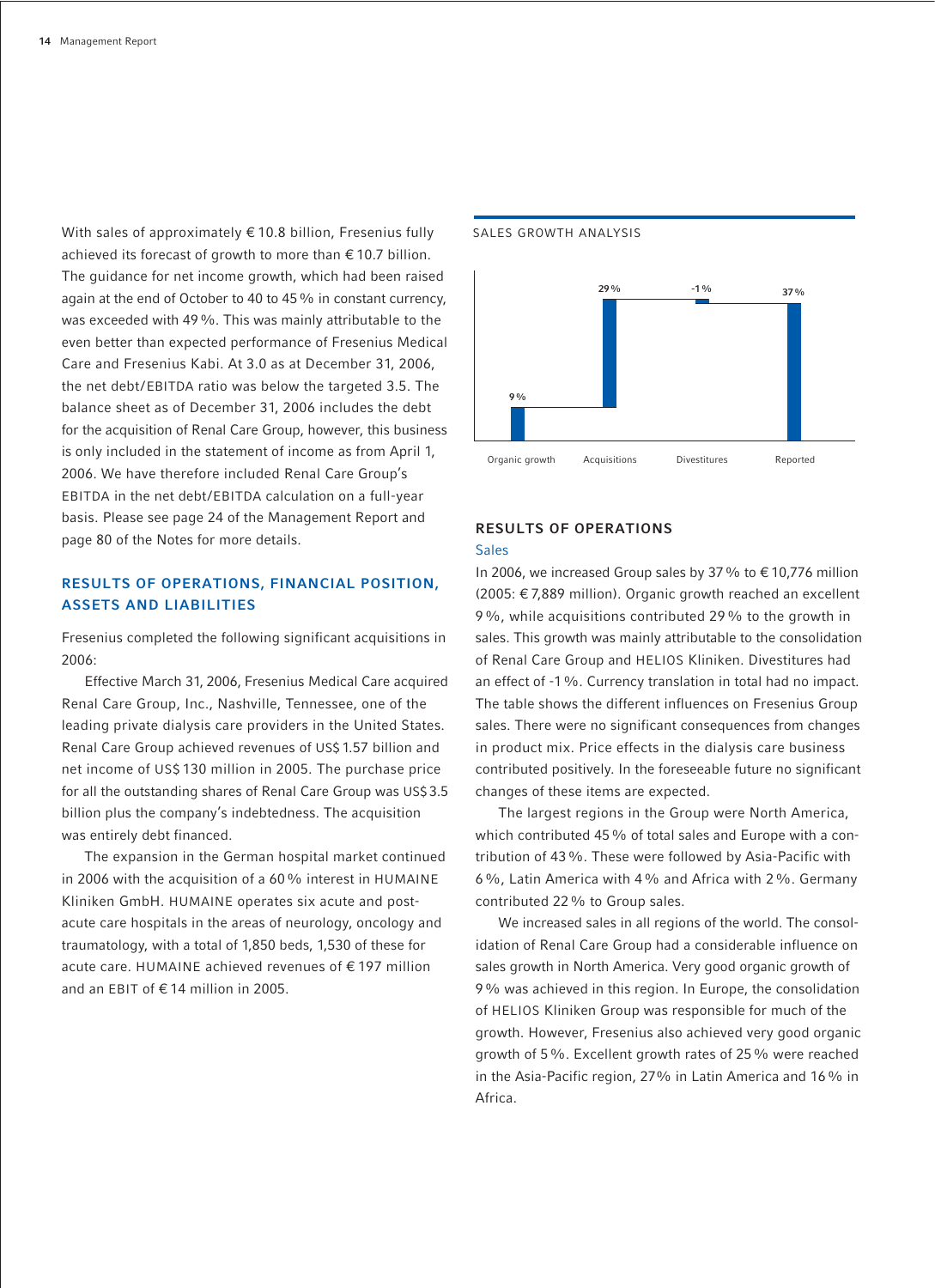Sales performance by business segment was as follows:

- $\blacktriangleright$  Fresenius Medical Care achieved a substantial sales increase of 24 % to € 6.767 million (2005: € 5.443 million) in 2006. This was driven by high organic growth of 10% and the consolidation of Renal Care Group. Currency translation effects had an impact of -1%. Fresenius Medical Care achieved strong growth especially in dialysis care, driven also by the first-time consolidation of Renal Care Group. In dialysis products, Fresenius Medical Care also achieved a remarkable increase of 11%.
- Fresenius Kabi increased its sales by 13% to  $\epsilon$  1,893 million (2005: € 1,681 million). The company achieved strong organic growth of 8%. Acquisitions added another 4% to sales. Most of this was attributable to the consolidation of the Clinico Group and the Australian company Pharmatel. Currency translation had a positive effect, con-

tributing 1%. Performance in Asia-Pacific and in Latin America was excellent. Here, Fresenius Kabi achieved strong growth of 41% and 27%, respectively.

b Fresenius ProServe achieved sales of € 2,155 million in 2006 (2005: € 809 million). On a comparable basis (2005 including HELIOS Kliniken: € 2,009 million), this was an increase of 7%. The growth was driven partly by the acquisition of HUMAINE Kliniken, which was consolidated as from July 1, 2006. Fresenius ProServe achieved organic growth of 3%.

Order intake and order backlog were well above the previous year's levels. Order intake in Fresenius ProServe's engineering business rose 19% to € 407 million (2005: € 341 million), while order backlog at year-end was also up 19% to € 428 million (December 31, 2005: € 360 million).

| in million $\epsilon$ | 2006   | 2005  | Change | Organic<br>growth | Currency<br>translation<br>effects | Acquisitions/<br><b>Divestitures</b> | % of total<br>sales |
|-----------------------|--------|-------|--------|-------------------|------------------------------------|--------------------------------------|---------------------|
| Europe                | 4,535  | 3,030 | 50%    | $5\%$             | $0\%$                              | 45 %                                 | 43 %                |
| North America         | 4,862  | 3,746 | 30%    | 9%                | $-1\%$                             | $22\%$                               | 45 %                |
| Asia-Pacific          | 696    | 557   | 25 %   | 19%               | $0\%$                              | $6\%$                                | $6\%$               |
| Latin America         | 452    | 356   | 27%    | 21%               | $3\%$                              | $3\%$                                | $4\%$               |
| Africa                | 231    | 200   | $16\%$ | 18%               | $-3\%$                             | $1\%$                                | $2\%$               |
| Total                 | 10,776 | 7.889 | 37%    | 9%                | $0\%$                              | 28 %                                 | 100%                |

## SALES BY REGION

#### SALES BY BUSINESS SEGMENT

| in million $\epsilon$         | 2006  | 2005  | Change         | Organic<br>growth | Currency<br>translation<br>effects | Acquisitions/<br><b>Divestitures</b> | % of total<br>sales |
|-------------------------------|-------|-------|----------------|-------------------|------------------------------------|--------------------------------------|---------------------|
| <b>Fresenius Medical Care</b> | 6.767 | 5.443 | 24 %           | $10\%$            | $-1\%$                             | $15\%$                               | $63\%$              |
| Fresenius Kabi                | 1,893 | 1.681 | 13%            | $8\%$             | $1\%$                              | $4\frac{0}{0}$                       | 17%                 |
| Fresenius ProServe*           | 2,155 | 2.009 | $7\frac{0}{0}$ | $3\%$             | $\overline{\phantom{a}}$           | $4\frac{0}{0}$                       | $20\%$              |

\* 2005: including HELIOS Kliniken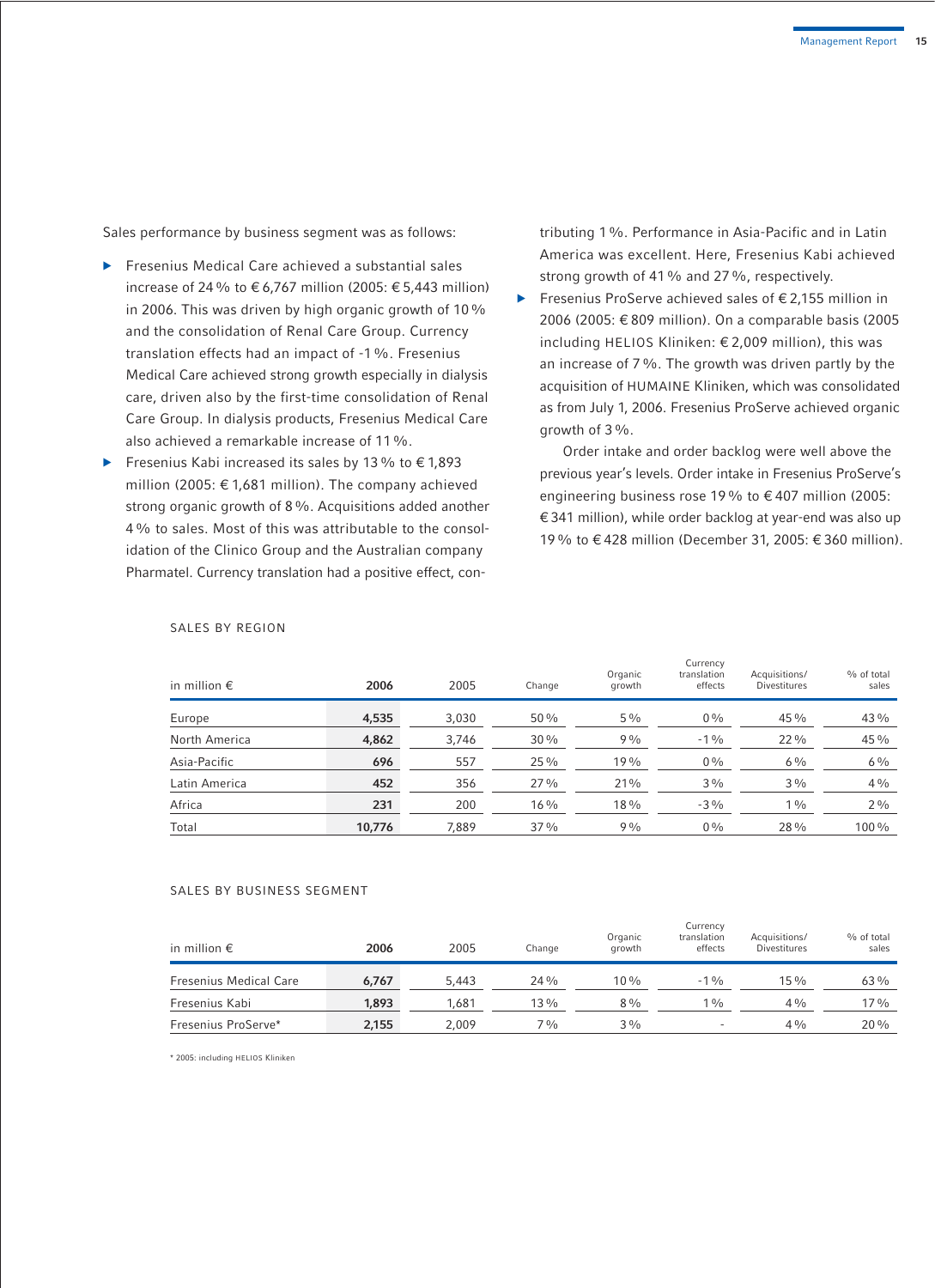## Earnings structure

We achieved excellent growth rates in net income in 2006. Group net income rose 49% to € 330 million. All business segments contributed to this success. Group net income includes a total of € 26 million for one-time expenses. Currency translation had in total no impact. Inflation had no significant effect on results of operations in 2006.

Group earnings before interest, taxes, depreciation and amortization (EBITDA) increased 43% to  $\epsilon$  1.849 million (2005: € 1,292 million). Group EBIT rose 50% in constant currency and 49% at actual exchange rates to  $\epsilon$  1,443 million (2005: € 967 million). EBIT includes a gain of € 32 million from the divestitures of dialysis clinics in the United States. The sale was a condition of the US Federal Trade Commission for approval of the Renal Care Group acquisition. EBIT also includes a total of € 49 million for one-time expenses at Fresenius Medical Care.

EBIT of the business segments developed as follows:

| in million $\epsilon$         | 2006  | 2005 | Change |
|-------------------------------|-------|------|--------|
| <b>Fresenius Medical Care</b> | 1,046 | 755  | $39\%$ |
| Fresenius Kabi                | 296   | 229  | 29%    |
| Fresenius ProServe            | 152   | 20   | --     |

- ▶ Fresenius Medical Care increased EBIT by 39 % to € 1,046 million from € 755 million in 2005. The EBIT margin was 15.5% (2005: 13.9%). EBIT includes a gain of € 32 million from the divestitures of dialysis clinics in the United States. EBIT also includes a total of € 49 million for one-time expenses, e.g. for the integration of Renal Care Group. The strong increase in operating profit was driven mainly by the performance of the dialysis care business in the United States as well as significant improvements in the international business.
- $\blacktriangleright$  In 2006, Fresenius Kabi sustained the excellent earnings performance achieved in 2005. EBIT increased by 29% to € 296 million (2005: € 229 million). The EBIT margin improved to 15.6%, from 13.6% in 2005. The growth was driven by a good operating performance in all regions and by cost optimization and efficiency improvement measures, especially in production.
- **Filter** Fresenius ProServe achieved a good EBIT performance, too. This business segment closed 2006 with EBIT of € 152 million (2005: € 20 million). Including HELIOS Kliniken in the figure for 2005, this corresponds to a strong increase of 20% (2005 including HELIOS Kliniken: € 127 million).

Development of other major items in the statement of income Gross profit increased to € 3,437 million, exceeding the € 2,595 million in 2005 by 32% (33% in constant currency). The gross profit margin was 31.9% (2005: 32.9%). The lower margin compared to 2005 is a result of the first-time consolidation of HELIOS Kliniken and is due to the different structure of this business. The cost of goods sold rose 39% to € 7,339 million. This is 68.1% of Group sales, compared to 67.1% in 2005. Selling, general and administrative expenses consist primarily of personnel costs, marketing and distribution costs and depreciation and amortization. These expenses rose by 23 % to  $\epsilon$  1,828 million in 2006 (2005: € 1,481 million). Depreciation and amortization were € 406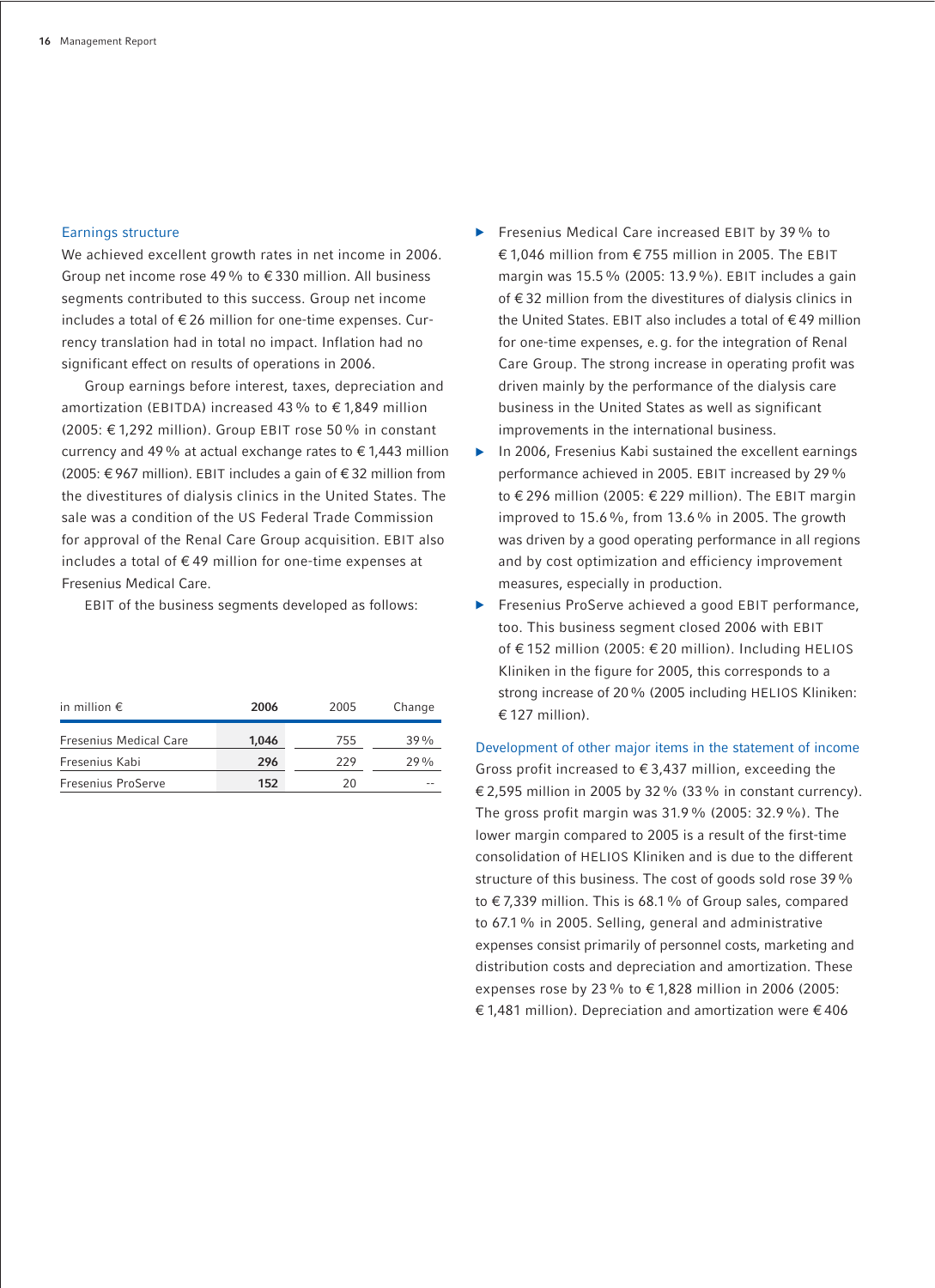#### STATEMENT OF INCOME (SUMMARY)

| in million $\epsilon$                          | 2006     | 2005     | Change  | Change in<br>constant currency |
|------------------------------------------------|----------|----------|---------|--------------------------------|
| Sales                                          | 10,776   | 7,889    | 37%     | 37%                            |
| Cost of goods sold                             | $-7,339$ | $-5,294$ | $-39%$  | $-39%$                         |
| Gross profit                                   | 3,437    | 2,595    | 32 %    | $33\%$                         |
| Operating expenses                             | $-1,994$ | $-1,628$ | $-22\%$ | $-23\%$                        |
| EBIT                                           | 1,443    | 967      | 49%     | 50%                            |
| Net interest                                   | $-395$   | $-203$   | $-95%$  | $-96%$                         |
| Income taxes                                   | $-413$   | $-293$   | $-41%$  | $-42%$                         |
| Minority interest                              | $-305$   | $-249$   | $-22\%$ | $-23%$                         |
| Net income                                     | 330      | 222      | 49 %    | 49 %                           |
| Earnings per ordinary share (in $\epsilon$ )   | 2.15     | 1.76     | 22 %    | $22\%$                         |
| Earnings per preference share (in $\epsilon$ ) | 2.16     | 1.77     | 22 %    | $22\%$                         |
| EBITDA                                         | 1,849    | 1,292    | 43 %    | 44 %                           |
| Depreciation and amortization                  | 406      | 325      | 25 %    | 25 %                           |

million (2005: € 325 million). As a percentage of sales, depreciation and amortization dipped slightly from 4.1% in 2005 to 3.8% in 2006.

Group net interest expense was € -395 million. This is € 192 million more than the figure of € -203 million in 2005. This change is mainly due to the debt financing of the acquisitions of Renal Care Group and HELIOS Kliniken. Net interest, however, also includes one-time expenses of € 30 million associated with the early refinancing of Group debt.

The tax rate was 39.4% in 2006 (2005: 38.4%). It was substantially influenced by the tax expense associated with the divestiture of the dialysis clinics in the United States because the goodwill attributable to the divested clinics is not considered for tax purposes. Excluding this effect, the tax rate was 37.1%.

Minority interest increased from € 249 million in 2005 to

€ 305 million in 2006, mainly due to the excellent earnings situation of Fresenius Medical care. Of this, 93% was attributable to the minority interest in Fresenius Medical Care.

Earnings per ordinary share rose to  $\epsilon$  2.15 from  $\epsilon$  1.76 in 2005 and earnings per preference share to  $\epsilon$  2.16 from € 1.77. This is an increase of 22% for both share classes and is lower than the growth in net income due to the higher average number of shares outstanding. The number of shares had risen mainly as a result of the capital increases to finance the acquisitions of HELIOS Kliniken and HUMAINE Kliniken. Moreover, the number of shares outstanding has tripled because of the share split executed in February 2007. Previous year's numbers were adjusted accordingly.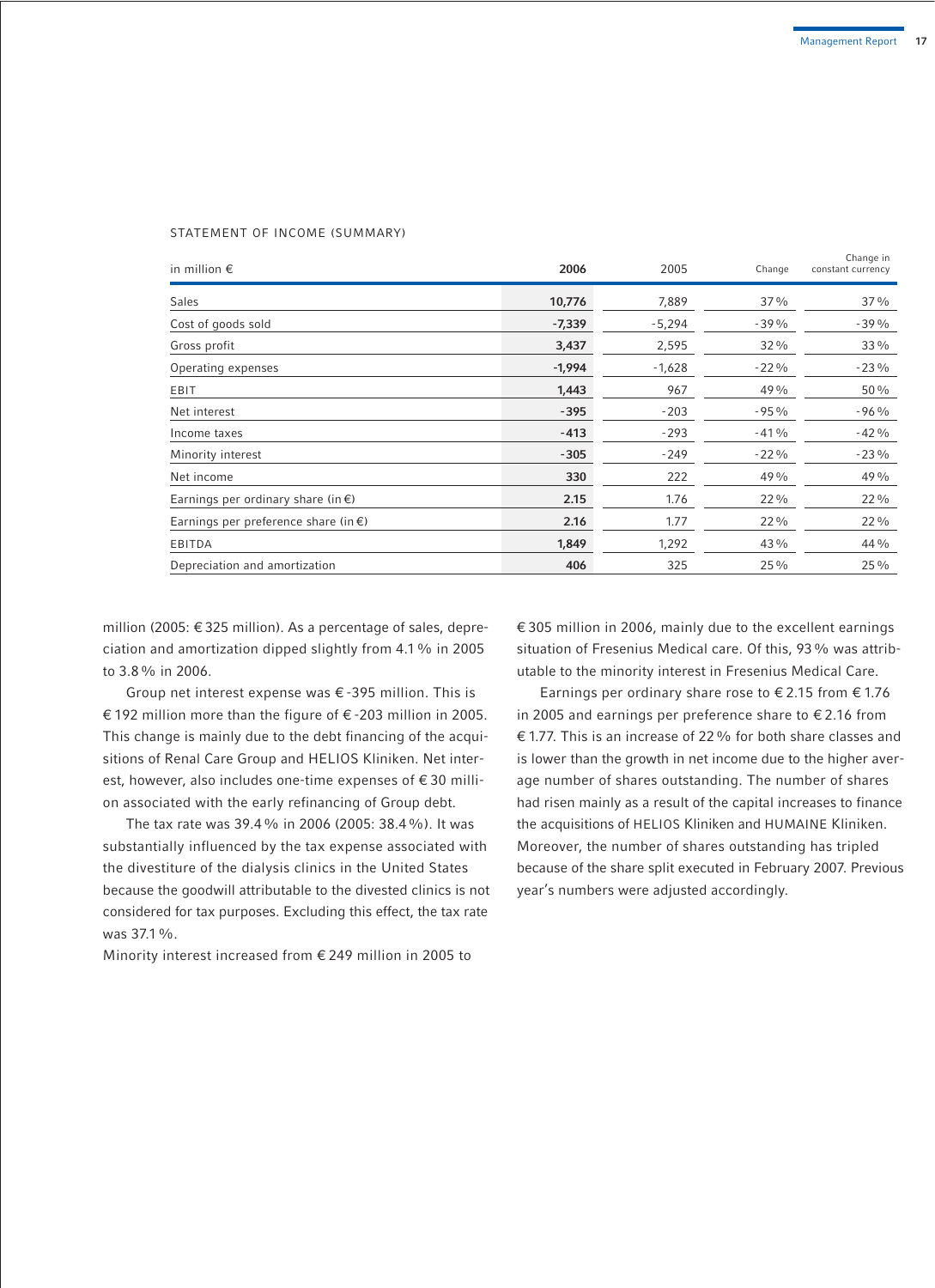Profitability also improved significantly in 2006, as the table below shows:

| in $\frac{0}{0}$                  | 2006 | 2005 |
|-----------------------------------|------|------|
| EBITDA margin                     | 17.2 | 16.4 |
| EBIT margin                       | 13.4 | 12.3 |
| Return on sales (before taxes and |      |      |
| minority interest)                | 9.7  |      |

## Value added

The value added statement shows Fresenius' total output in 2006 less goods and services purchased and less depreciation and amortization. The value added of the Fresenius Group amounted to € 5,490 million in 2006 (2005: € 3,518 million). This is an increase of 56%. The distribution statement shows that, at  $\epsilon$  3,959 million or 72%, the largest portion of our value added went to our employees. Governments and lenders came next with  $\epsilon$  501 million and  $\epsilon$  395 million, or 9% and 7% respectively. Shareholders received € 89 million and minority interest € 305 million. The Company retained € 241 million for reinvestment.

#### **FINANCIAL POSITION**

#### Financial management policies and goals

Ensuring financial flexibility is key to the financing strategy of the Fresenius Group. We achieve this flexibility through a broad spectrum of financing instruments and a wide diversification of our investors. The maturity profile is characterized by a broad spread of maturities with a large proportion of mid to long-term financing.

Sufficient financial cushion is assured for the Fresenius Group by the revolving syndicated credit lines that are only partly drawn and the unused bilateral credit lines at our disposal. Market capacity, investor diversification, flexibility, qualification requirements and the current maturity profile are all taken into consideration when selecting financing instruments. At the same time, we seek to optimize our financing costs.

In line with the Group's structure, the financing for Fresenius Medical Care and for the rest of the Fresenius Group is conducted separately. There are no joint loans or credit agreements and no mutual guarantees. The Fresenius Kabi and Fresenius ProServe business segments are financed primarily through Fresenius AG in order to avoid any structural subordination.

| in million $\epsilon$              | 2006   | $\frac{0}{0}$ | 2005  | $\frac{0}{0}$ |
|------------------------------------|--------|---------------|-------|---------------|
| Creation                           |        |               |       |               |
| Company output                     | 10,798 | 100           | 7,907 | 100           |
| - Materials and services purchased | 4,902  | 45            | 4,064 | 51            |
| Gross value added                  | 5,896  | 55            | 3,843 | 49            |
| - Depreciation and amortization    | 406    | 4             | 325   | 4             |
| Net value added                    | 5,490  | 51            | 3,518 | 45            |
| <b>Distribution</b>                |        |               |       |               |
| <b>Employees</b>                   | 3,959  | 72            | 2,479 | 71            |
| Governments                        | 501    | 9             | 365   | 10            |
| Lenders                            | 395    | 7             | 203   | 6             |
| Shareholders                       | 89     | 2             | 76    | 2             |
| Company and minority interest      | 546    | 10            | 395   | 11            |
| Net value added                    | 5,490  | 100           | 3,518 | 100           |

#### VALUE ADDED STATEMENT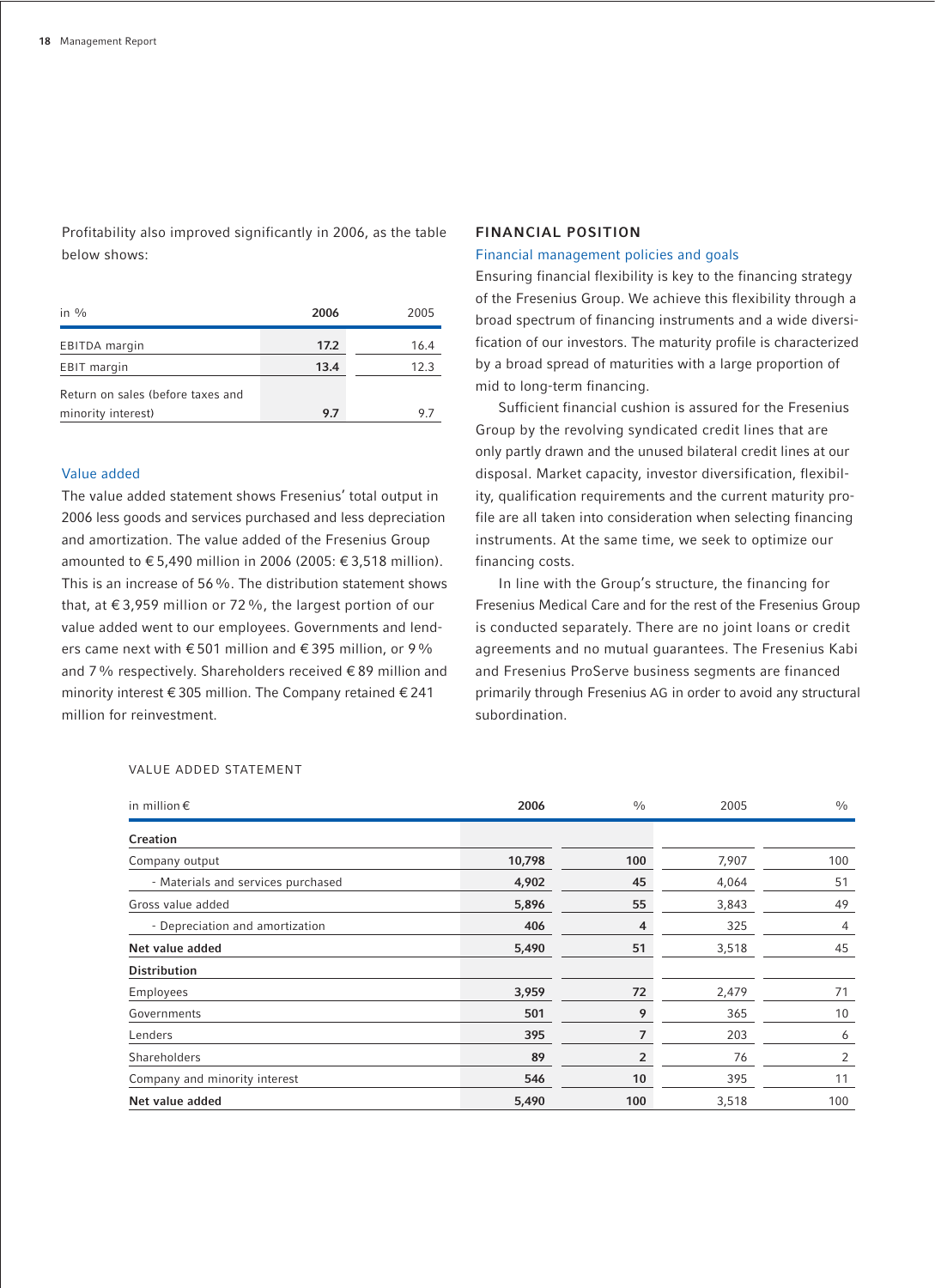## Financing

Fresenius meets its financing needs through a combination of operating cash flows generated in the business segments and short, mid and long-term debt. In addition to conventional bank loans, important financing instruments include the issuance of bonds, trust preferred securities and the commercial paper program.

The main Group financing activities in 2006 were to refinance the bridge loan for the HELIOS acquisition at the end of 2005 and to finance the Renal Care Group acquisition completed on March 31, 2006. Financing commitments from banks had already been in place when the acquisitions were announced. The positive acceptance of our business strategy in the financial market and the financing mix enabled us to secure advantageous conditions for the individual financing measures. Our good business performance and sustained cash flows also had a positive effect on the financing conditions. The significant reduction in debt in recent years and the much improved financial ratios have strengthened investor confidence in Fresenius. The generally positive environment in the banking and bond markets was also beneficial.

In May 2005, Fresenius Medical Care received financing commitments from Bank of America and from Deutsche Bank for the Renal Care Group acquisition for a credit line to be provided by a syndicate of banks as well as a loan from a syndicate of banks and institutional investors. Under the new credit agreement concluded on March 31, 2006 senior credit facilities of US\$ 4.6 billion were then made available to pay the purchase price of Renal Care Group, to refinance existing loans under Fresenius Medical Care's 2003 credit agreement, to service certain liabilities of Renal Care Group, and for general corporate purposes.

The new senior credit facilities comprise a US\$ 1 billion revolving credit line with a maturity of 5 years, a loan (Term Loan A) of US\$ 1.85 billion with a maturity of 5 years, and a loan (Term Loan B) of US\$ 1.75 billion with a maturity of 7 years.

The interest payable on the new senior bank loans is based on the prevailing market reference rates plus a spread. The spread is variable and depends on the ratio of Fresenius Medical Care's debt to EBITDA. Fresenius Medical Care has largely limited its risk exposure to higher interest payments from rising variable reference rates through appropriate interest hedging instruments. The credit agreements contain covenants that limit Fresenius Medical Care's debt ratio and require it to meet certain fixed-cost coverage ratios. There are other restrictions, too, regarding collateral, asset disposals, levels of capital expenditure, dividend payments, etc.

Fresenius Medical Care, Fresenius AG and HELIOS Kliniken have long-term credit facilities with the European Investment Bank (EIB). The agreements on the loans and credit lines were concluded in 2005 and 2006. Under these facilities Fresenius Medical Care has a credit line of € 221 million and Fresenius AG a credit line of € 96 million until 2013. The HELIOS Kliniken facility provides a credit line of € 100 million and is due for repayment in 2019. The credit lines, which are still only partly drawn, provide additional room for maneuver and, because of their structure, allow greater financing flexibility.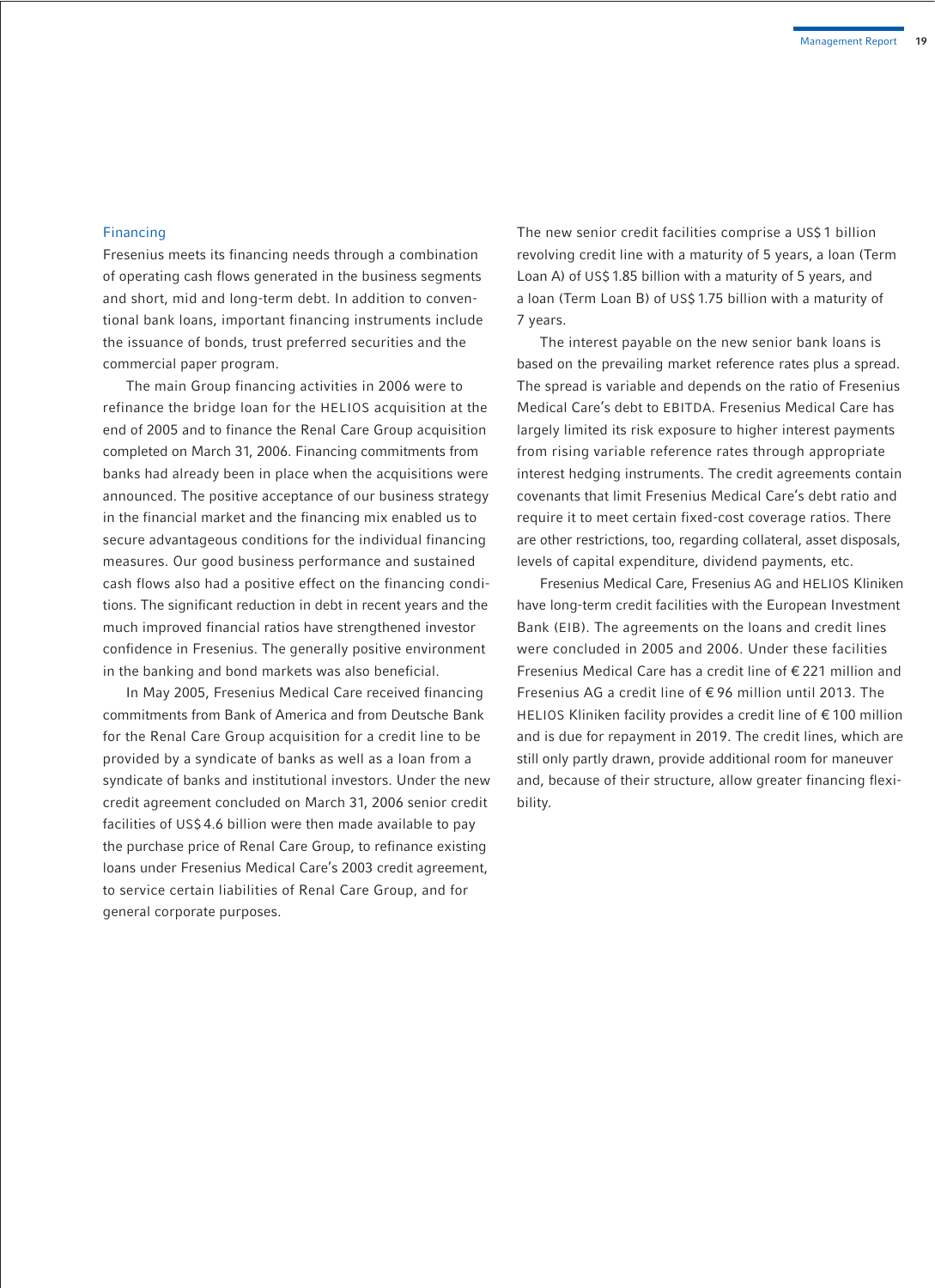In January 2006, a bond was issued to partially finance the HELIOS acquisition. This bond generated gross proceeds of € 1 billion. The size of the issue was initially € 700 million but was increased in order to exploit an advantageous opportunity to refinance a € 300 million bond issued in 2003 and due in 2009. We offered to redeem this bond at 105.168% of its nominal value in January 2006. This offer was accepted by bondholders representing 71%, or about € 212 million of the issue. We exercised our call option on the remaining € 88 million, enabling us to redeem the outstanding volume on April 30, 2006.

The new bond comprises one tranche with a nominal value of € 500 million, a maturity of 7 years and an annual interest rate of 5.0% and a second tranche with a nominal value of € 500 million, a maturity of 10 years and an annual interest rate of 5.5% as well as a call option for the issuer after five years.

The terms of the bond contain the usual conditions. These limit certain payments, such as dividends and share buybacks and place restrictions on increasing debt beyond refinancing and on an agreed financing cushion if the EBITDA/ interest ratio falls below 2.5. We believe this agreement gives us enough room to maneuver and achieve our goals without limiting our financial flexibility.

The HUMAINE Kliniken acquisition was partly financed by a capital increase against assets in kind. 176,540 ordinary shares and 176,540 preference shares were issued. The capital increase was recorded in the Commercial Register on November 17, 2006.

Fresenius AG has a commercial paper program under which up to €250 million in short-term notes can be issued. No commercial papers were outstanding as of December 31, 2006 (December 31, 2005: € 22 million).

On October 13, 2006 Fresenius AG signed a syndicated credit

agreement in an amount of € 350 million with a group of banks. This is a revolving credit line with a tenor of five years. It was not utilized in 2006. This credit line replaces a  $\epsilon$  100 million syndicated credit facility of Fresenius AG and a € 115 million syndicated credit line of HELIOS Kliniken GmbH.

The Fresenius Group has drawn about € 3.4 billion of bilateral and syndicated credit lines. In addition, on December 31, 2006 the Group had more than € 1.9 billion in unused credit lines at its disposal (including confirmed credit lines of € 1.4 billion). These credit facilities are generally used for covering corporate purposes and are – except the Fresenius Medical Care credit agreement – usually unsecured.

As of December 31, 2006, both Fresenius AG and Fresenius Medical Care AG, including all subsidiaries, complied with the covenants under all the credit agreements.

## Effect of off-balance-sheet financing instruments on the financial position and assets and liabilities

Fresenius is not involved in any off-balance-sheet transactions that could have or will have a significant impact on its financial position, expenses or earnings, results of operations, liquidity, investments, assets, or capitalization.

#### Liquidity analysis

In 2006, key sources of liquidity were operating cash flow and short, medium and long-term debt. Cash flow from operations is influenced by the profitability of Fresenius' business and by working capital, especially accounts receivable. Cash flow can be generated from short-term borrowings through the sale of receivables under the Fresenius Medical Care accounts receivable securitization program, which is included in the balance sheet, as well as through the use of the commercial paper program. Medium and long-term funding is provided by the revolving credit facilities of Fresenius Medical Care, the revolving credit facilities of Fresenius AG, bonds issued by Fresenius AG, bilateral bank credit agreements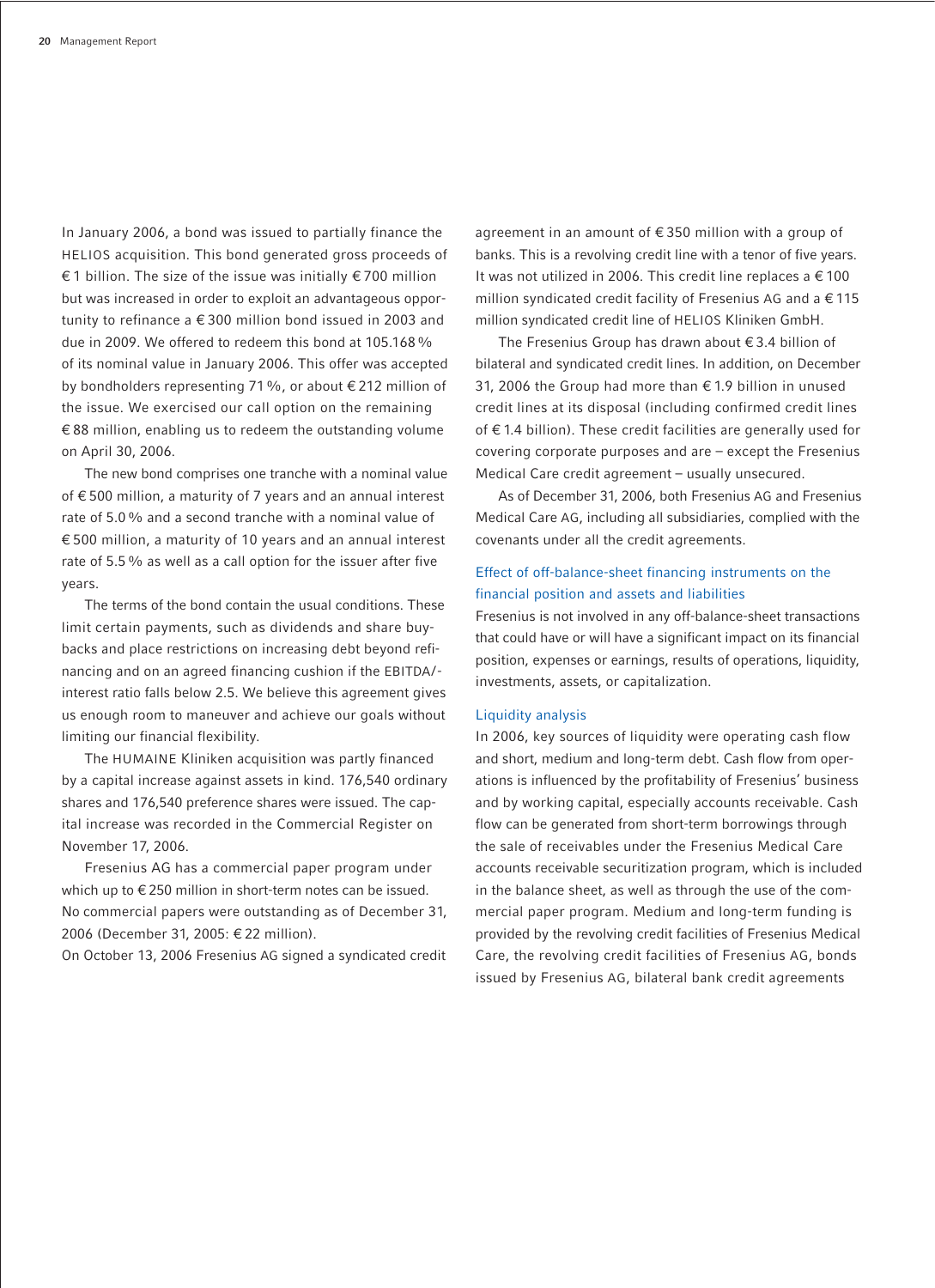and trust preferred securities issued by Fresenius Medical Care. Fresenius believes that the existing and new credit facilities as well as the operating cash flow and additional short-term borrowings are sufficient to meet the Company's foreseeable liquidity needs.

#### Dividend

The Management and Supervisory Boards will propose a dividend increase to the Annual General Meeting. For 2006, a dividend of €0.57 per ordinary share and €0.58 per preference share is proposed. This is an increase of about 15 % on the basis of the dividend of  $\epsilon$  0.49 per ordinary share and € 0.50 per preference share for 2005 adjusted for the share split. The total dividend distribution will be € 88.8 million (2005: € 75.8 million).

#### Cash flow analysis

The Group cash flow statement shows a positive development. Group cash flow increased by 33% to  $\epsilon$  1.050 million in 2006 (2005: € 792 million) due to the excellent growth in net income. The change in working capital was € 8 million (2005: € -8 million). This was mainly due to improvements in working capital management whereas net tax payments and other payments related to the divestiture of dialysis clinics and the Renal Care Group acquisition, as well as by an US tax payment for the years 2000 and 2001 had a negative effect.

Operating cash flow was € 1,058 million in 2006 (2005: € 784 million). It was more than sufficient to meet all the financing needs for investing activities, excluding acquisitions. Cash used for capital expenditure totaled € 595 million, while proceeds from the sale of property, plant and

#### CASH FLOW STATEMENT (SUMMARY)

| in million $\epsilon$                                                   | 2006     | 2005     |
|-------------------------------------------------------------------------|----------|----------|
| Net income before minority interest                                     | 635      | 471      |
| Depreciation and amortization                                           | 406      | 325      |
| Change in pension provisions                                            | 9        | $-4$     |
| Cash flow                                                               | 1,050    | 792      |
| Change in working capital                                               | 8        | -8       |
| Operating cash flow                                                     | 1,058    | 784      |
| Property, plant and equipment                                           | $-595$   | $-357$   |
| Proceeds from the sale of property, plant and equipment                 | 18       | 22       |
| Cash flow before acquisitions and dividends                             | 481      | 449      |
| Cash used for acquisitions/proceeds from disposals                      | $-3,219$ | $-1,606$ |
| Dividends                                                               | $-171$   | $-132$   |
| Free cash flow after acquisitions and dividends                         | $-2,909$ | $-1,289$ |
| Cash provided by/used for financing activities (without dividends paid) | 2,931    | 1,388    |
| Effect of exchange rate changes on cash and cash equivalents            | $-13$    | 13       |
| Change in cash and cash equivalents                                     | 9        | 112      |

The detailed cash flow statement is shown in the consolidated financial statements.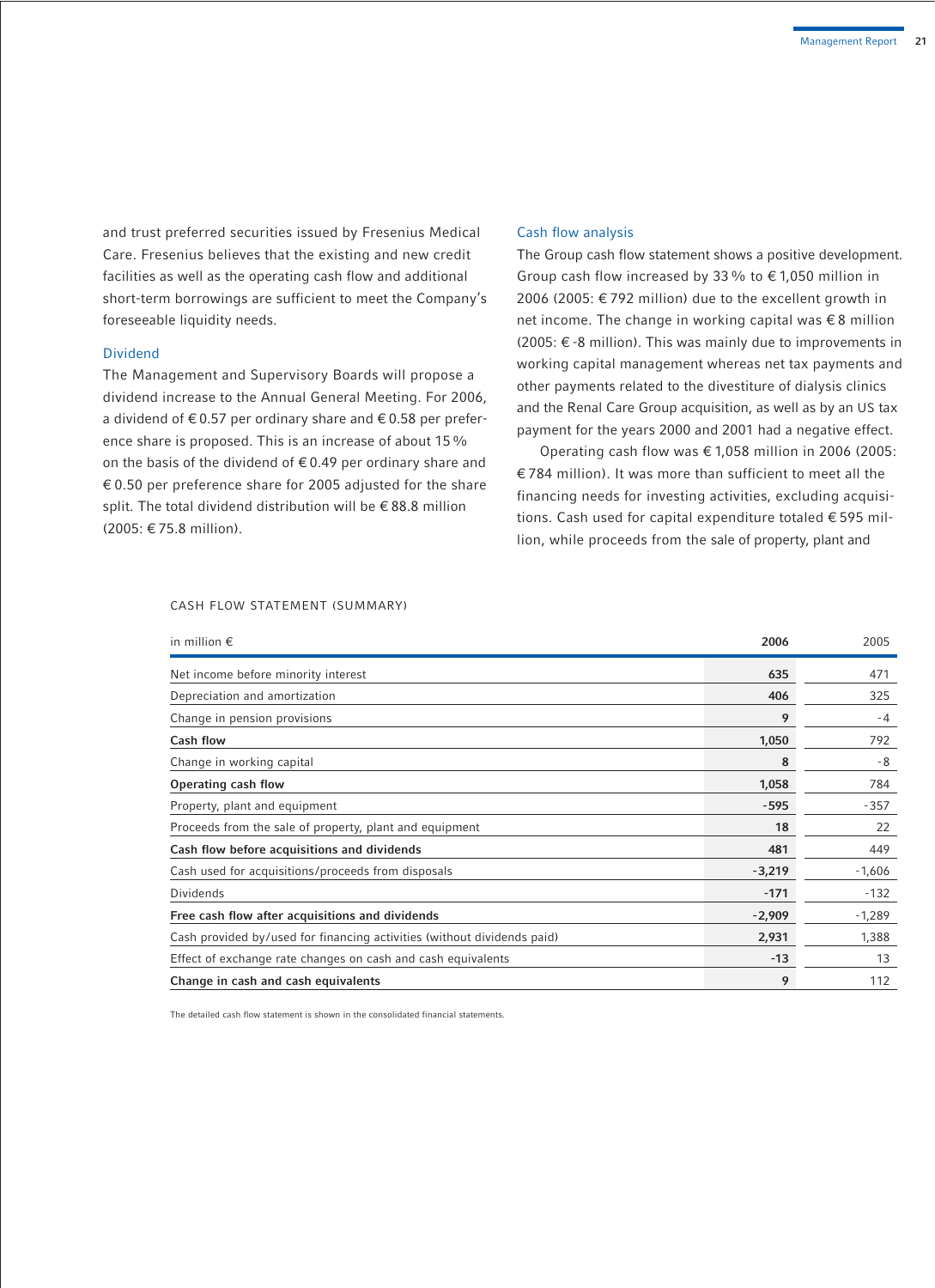#### CASH FLOW STATEMENT IN MILLION  $\epsilon$



#### INVESTMENTS BY REGION



equipment amounted to € 18 million (2005: € 357 million and € 22 million, respectively). Cash flow before acquisitions and dividends came to € 481 million (2005: € 449 million), sufficient to finance all Group dividends of € 171 million and 10% of the net acquisitions in 2006. The remaining balance was financed with debt.

Cash from financing activities (including dividend payments) amounted to € 2,760 million in 2006 (2005: € 1,256 million). In 2006, these were primarily influenced by the financing related to the acquisition of Renal Care Group. In addition to the acquisition spending, Group dividend payments led to a cash outflow of € 171 million in 2006 (2005: € 132 million), with the Fresenius AG dividend accounting for € 76 million (2005: € 56 million). Cash and cash equivalents amounted to € 261 million on December 31, 2006 (December 31, 2005: € 252 million).

## Investments and acquisitions

The Fresenius Group invested € 4,320 million in 2006 (2005: € 2,251 million). Investment in property, plant and equipment and in intangible assets amounted to  $\epsilon$  606 million (2005: € 357 million). Acquisitions accounted for € 3,714 million (2005: € 1,894 million). Of the total investment volume in 2006, 14% was invested in property, plant and equipment and in intangible assets. 86% was invested in acquisitions.

The table below shows the distribution of investments by business segment. The chart shows the regional breakdown.

The high cash outflow for acquisitions related mainly to the acquisition of Renal Care Group. Funds were also invested for the expansion of our global dialysis care business and in dialysis-related drugs at Fresenius Medical Care. At Fresenius ProServe, the expenditure was primarily for the acquisition of HUMAINE Kliniken.

| in million $\epsilon$         | 2006  | 2005  | Thereof property,<br>plant and<br>equipment and<br>intangible assets | Thereof<br>acquisitions | Change                   | % of total |
|-------------------------------|-------|-------|----------------------------------------------------------------------|-------------------------|--------------------------|------------|
| <b>Fresenius Medical Care</b> | 3,934 | 361   | 373                                                                  | 3,561                   | $\overline{\phantom{a}}$ | 91%        |
| Fresenius Kabi                | 131   | 355   | 117                                                                  | 14                      | $-63%$                   | $3\%$      |
| Fresenius ProServe            | 245   | 1,519 | 106                                                                  | 139                     | $-84%$                   | $6\%$      |
| Corporate/Other               | 10    | 16    | 10                                                                   |                         | $-38%$                   | $0\%$      |
| Total                         | 4,320 | 2,251 | 606                                                                  | 3,714                   | $92\%$                   | $100\%$    |

#### INVESTMENTS BY BUSINESS SEGMENT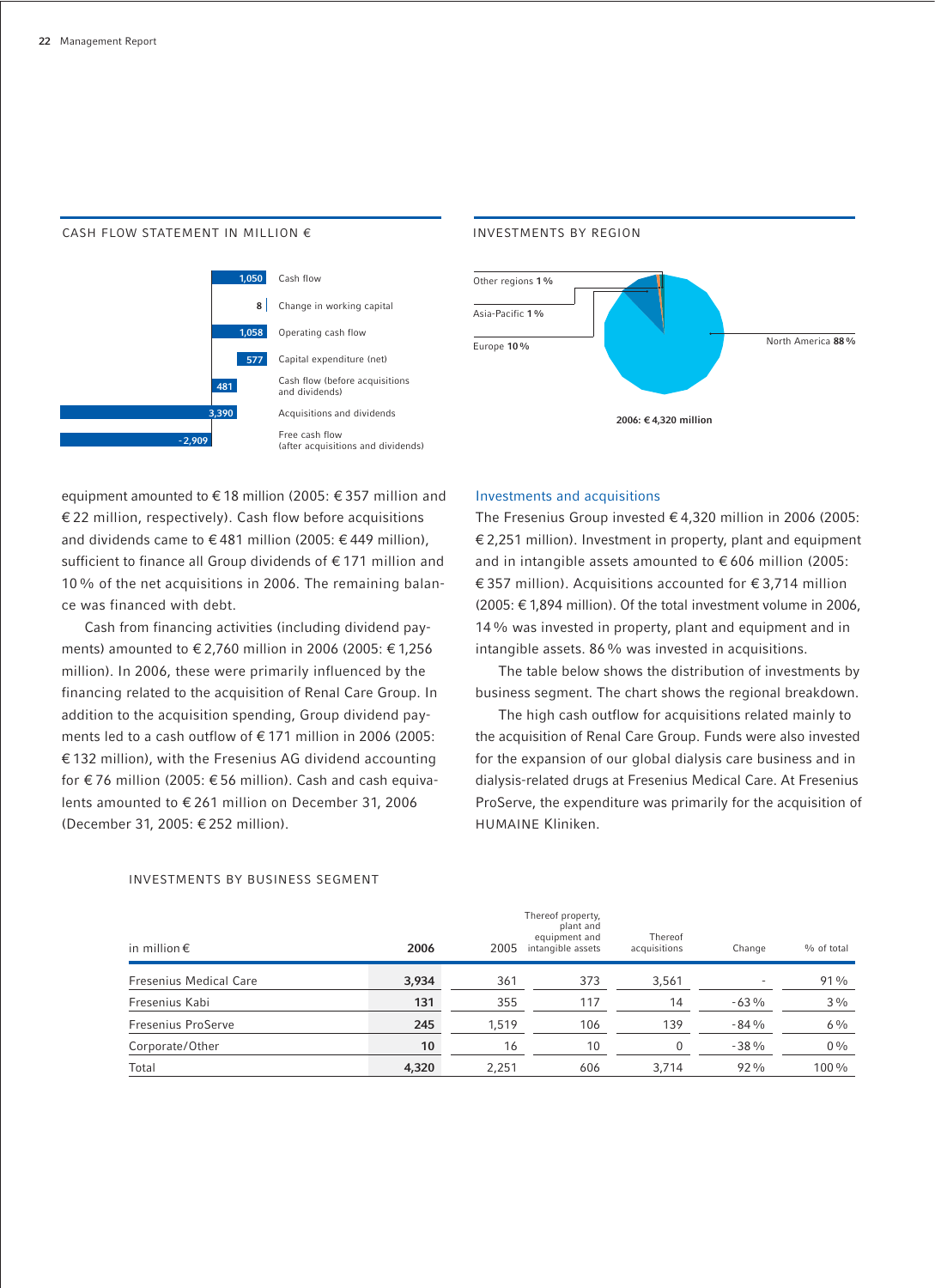The main investments in property, plant and equipment and in intangible assets were as follows:

- b Start-up of new dialysis clinics, primarily in the United States, and expansion and modernization of existing clinics
- $\blacktriangleright$  Expansion and modernization of production sites at Fresenius Medical Care and Fresenius Kabi
- **Hospital modernization at Fresenius ProServe. The largest** single investment is the construction of the new clinic in Berlin-Buch.

Investments in property, plant and equipment of € 149 million will be made in 2007 to continue with major investment projects that were already underway on the reporting date. These are chiefly investment obligations for hospitals at Fresenius ProServe as well as investments to expand and optimize production plants. These projects will be financed from operating cash flow.

## **ASSETS AND LIABILITIES**

#### Asset and liability structure

The total assets of the Group rose by  $\epsilon$  3,422 million (29%) to € 15,024 million (December 31, 2005: € 11,602 million). At constant exchange rates, this was an increase of 38%. Of this strong growth, 33% is attributable to the acquisitions of 2006, especially Renal Care Group. The expansion of existing business activities accounted for 5% of the increase in total assets. Inflation had no significant impact on the assets of Fresenius.

Non-current assets were € 11,176 million (2005: € 8,259 million). Based on the exchange rates as of December 31, 2005, this was an increase of 45%, and was driven mainly by



additions to property, plant and equipment as well as goodwill. Goodwill from acquisitions in 2006 was € 2,813 million as at December 31, 2006, of which € 2,679 million resulted from the acquisition of Renal Care Group.

Current assets rose by 15% to  $\epsilon$  3,848 million (2005: € 3,343 million). At constant exchange rates this is an increase of 21%. Within current assets, trade accounts receivable rose to € 2,088 million, primarily due to business expansion resulting from acquisitions (2005: € 1,871 million). Adjusted for currency effects, receivables grew by 18%. Benefits resulted from more efficient receivables management. Days sales outstanding improved further to 71 days (2005: 79 days). Scope of inventory was also improved in 2006 to 38 days (2005: 48 days). These improvements were mainly driven by the consolidation of the Renal Care Group and HELIOS Kliniken.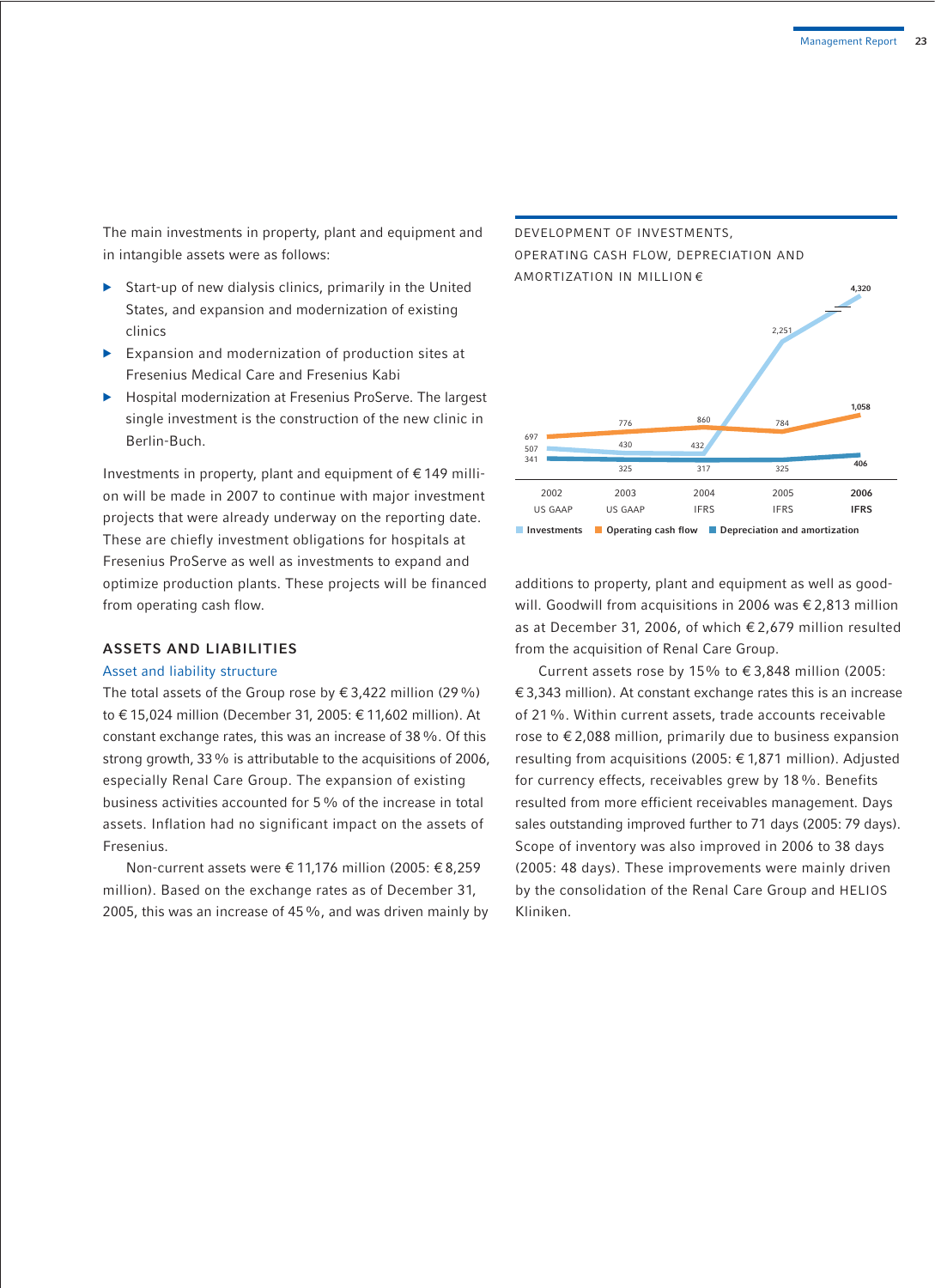Shareholders' equity including minority interest rose by 11% to € 5,798 million (2005: € 5,204 million). Adjusted for currency effects, the increase was 19%. Group net income increased shareholders' equity by € 330 million. The capital increase against assets in kind in the fourth quarter of 2006 to partly finance the HUMAINE Kliniken acquisition had an effect of  $\epsilon$  42 million. The equity ratio, including minority interest decreased from 44.9% as of December 31, 2005 to 38.6% at the end of 2006.

The liabilities and equity side of the balance sheet shows a solid financing structure. Shareholders' equity of the Group including minority interest covers 52% of non-current assets (2005: 63%). The change versus 2005 is due to the debt financing of the Renal Care Group acquisition. Shareholders' equity, minority interest and long-term liabilities encompass all non-current assets and inventories.

Long-term liabilities amounted to € 6,177 million as of December 31, 2006, an increase of  $\epsilon$  2,857 million or 86% compared with the previous year's figure of  $\epsilon$  3,320 million (see pages 19 and 20 – Financing). In constant currency, the increase was 97%. Short-term liabilities were € 3,049 million, 1% below the previous year's figure of € 3,078 million (5% in constant currency).

The Group has no significant accruals. The largest single accrual is to cover the settlement of fraudulent conveyance claims and all other legal matters relating to the National Medical Care 1996 transaction resulting from the bankruptcy of W.R. Grace. This accrual amounts to US\$ 115 million (€ 87 million). Please see page 116 of the Notes for details.

Bank loans, Eurobonds, Euro Notes and trust preferred securities of the Group increased, primarily as a result of the acquisition of Renal Care Group, to € 5,879 million

(December 31, 2005: € 3,502 million); in constant currency: € 6,294 million. Of the Group's financial liabilities, 60% are in US dollars. Liabilities due in less than one year amounted to € 603 million (December 31, 2005: € 1,047 million), while liabilities with a remaining tenor of one to five years and over five years amounted to € 5,276 million (December 31, 2005: € 2,455 million).

The net debt to equity ratio including minority interest (gearing) now stands at 96.9% due to the debt financing of the Renal Care Group acquisition (2005: 62.5%). The return on equity after taxes reached 10.3% (2005: 11.2%). The return on total assets after taxes and before minority interest was 4.3% in 2006 (2005: 4.9%). In calculating the profitability ratios, Renal Care Group business was included in the respective items of the statement of income on a full-year basis.

The table below shows other key asset and capital ratios:

|                          | Dec 31, 2006 | Dec 31, 2005 |
|--------------------------|--------------|--------------|
| Debt/EBITDA*             | 3.1          | 25           |
| Net debt/EBITDA*         | 3.0          | 23           |
| EBITDA*/interest ratio** | 4.6          |              |

\* includes EBITDA of Renal Care Group for the full year 2006, excluding EBITDA and proceeds from the sale of the US dialysis clinics \*\* before one-time refinancing expenses

## Currency and interest risk management

On December 31, 2006, the nominal value of all foreign currency hedging contracts was € 1,186 million. These contracts had a market value of  $\epsilon$  4 million. The nominal value of interest rate hedging contracts was € 2,911 million. These contracts had a market value of € 35 million. Please see the Risk Report on page 32 and the Notes on pages 120 to 125 for further details.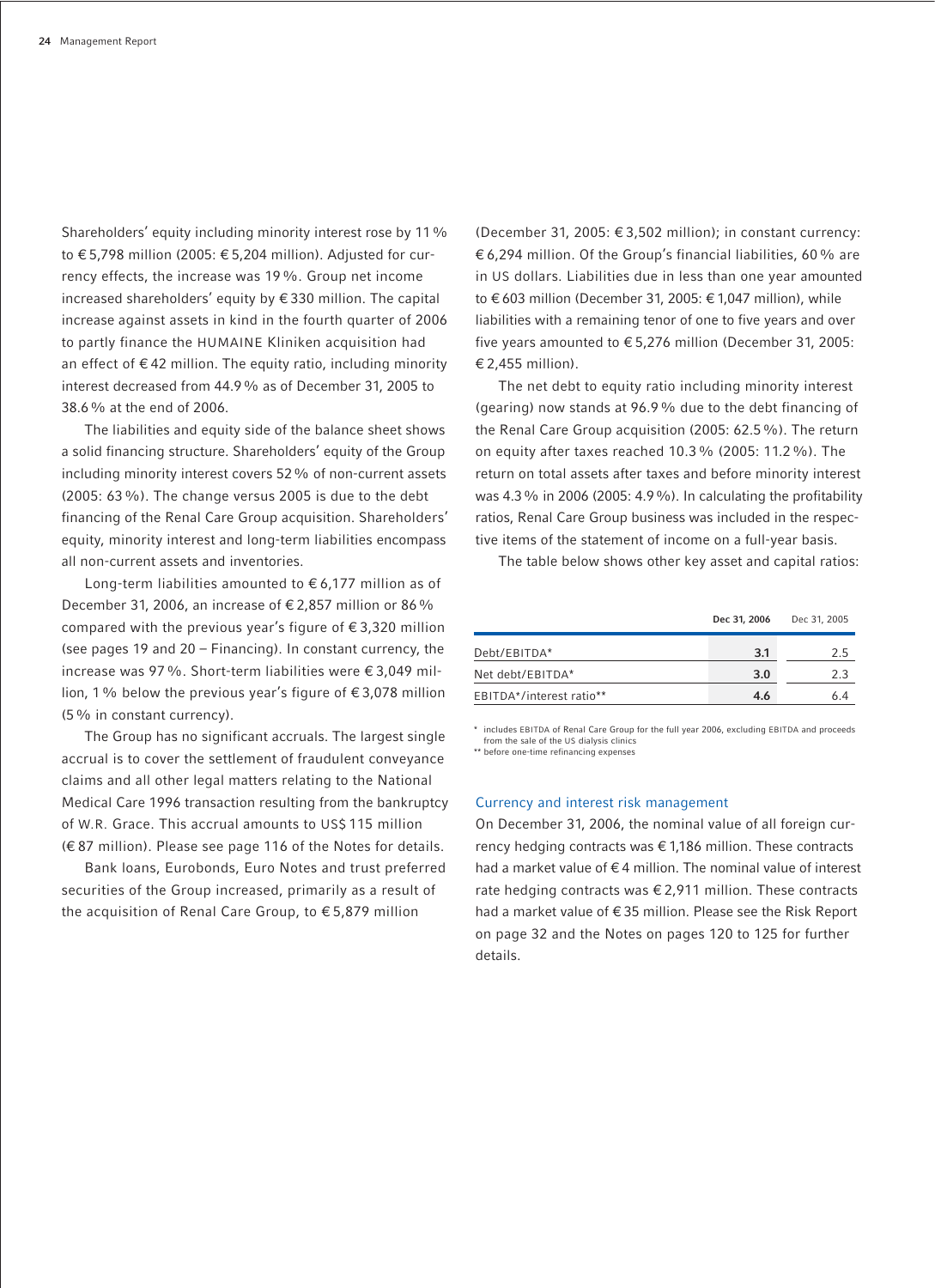## **NON-FINANCIAL PERFORMANCE INDICATORS AND OTHER SUCCESS FACTORS**

## **EMPLOYEES**

The Fresenius Group had 104,872 employees worldwide at the end of 2006, an increase of 12,901 or 14% (December 31, 2005: 91,971). This is mainly due to the Renal Care Group acquisition.

The numbers of employees in the business segments were as follows:



**2006: 104,872** 

| Number of employees           | Dec 31, 2006 | Dec 31, 2005 | Change         |
|-------------------------------|--------------|--------------|----------------|
| <b>Fresenius Medical Care</b> | 59,996       | 50,250       | $19\%$         |
| Fresenius Kabi                | 15,591       | 14,453       | $8\%$          |
| Fresenius ProServe            | 28,615       | 26,664       | $7\frac{0}{0}$ |
| Corporate/Other               | 670          | 604          | $11\%$         |
| Total                         | 104,872      | 91,971       | $14\%$         |

In the segment Corporate/Other the increase was attributable to e.g. Fresenius Netcare and Fresenius Biotech.

The chart shows the distribution of our employees by region. These percentages roughly correspond to the sales contributions of the respective continents. In Germany, 31,955 people are employed (2005: 29,975). The increase in Germany is mainly due to the acquisition of HUMAINE Kliniken.

Personnel expenses for the Fresenius Group came to € 3,959 million in 2006 (2005: € 2,479 million). Personnel expenses per employee were € 39,700 (2005: € 34,700).

HELIOS Kliniken was the first private hospital group to negotiate a group wage tariff agreement with the trade union Marburger Bund in December 2006 and with the trade union ver.di in January 2007 for all employees of the clinics covered so far. Otherwise, there were no significant changes to compensation or employment agreements in 2006.

## **PROCUREMENT**

EMPLOYEES BY REGION

The efficient procurement of goods and services is important for Group profitability since the health care sector faces cost containment pressure from health insurers as well as price pressure. We are constantly striving to optimize our purchasing processes, to tap new procurement sources and to achieve the best possible pricing structures while remaining flexible and maintaining our strict quality and safety standards. Fresenius coordinates global procurement centrally enabling us to bundle similar requirements and negotiate global framework agreements. These central coordinating offices organize purchasing for the production sites and arrange comprehensive quality and safety checks of purchased goods. Current market and price developments are analyzed on an ongoing basis. We are also endeavoring to optimize our procurement logistics.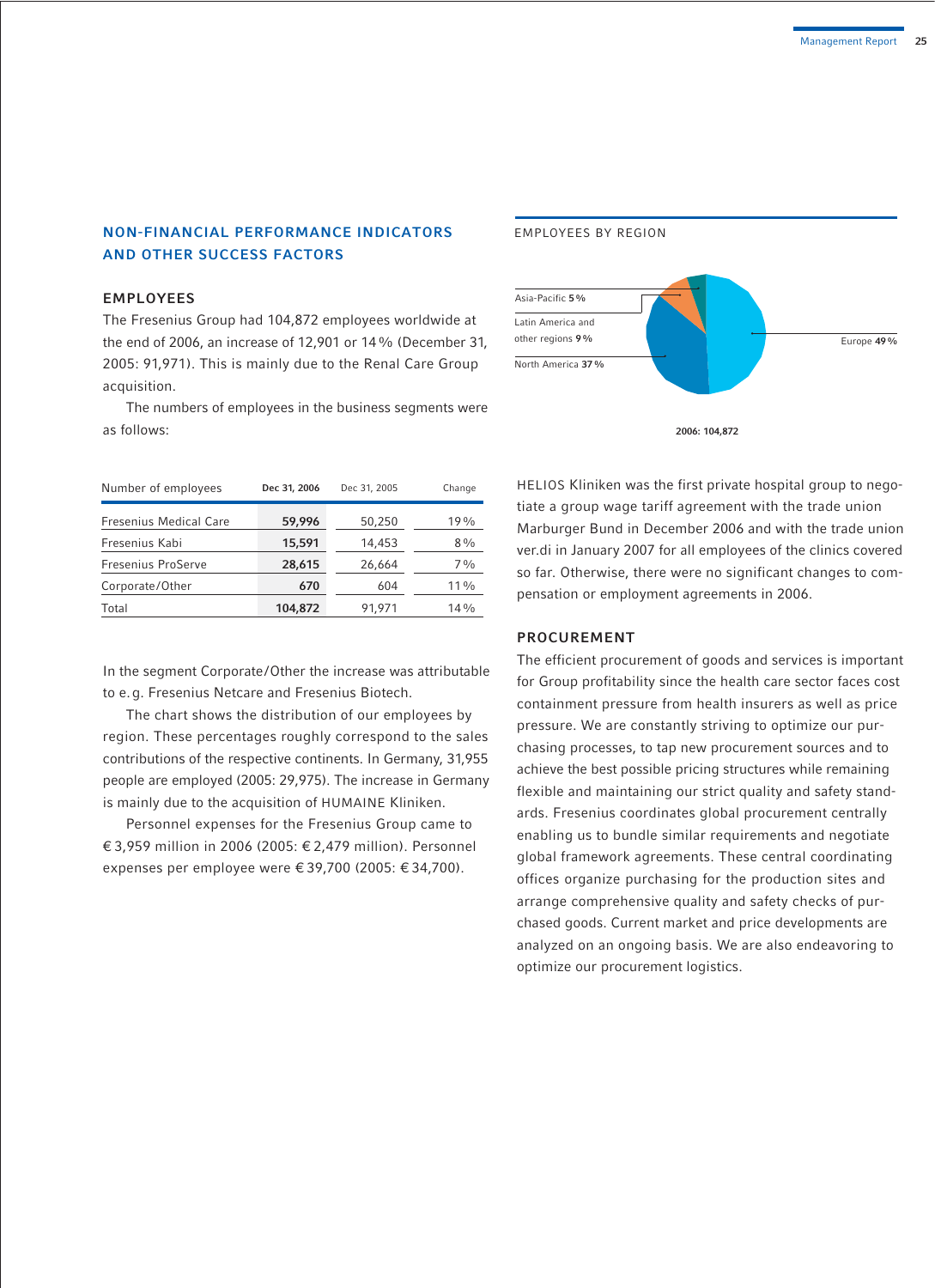Since the supply agreements for electricity and gas at Fresenius Medical Care had been concluded when market prices were still low, purchasing prices were held stable in 2006. Oil price rises prevented savings in our sourcing of plastics even at higher volumes and bundling effects. We were similarly impacted with regard to various types of foil used in product packaging.

In 2006, Fresenius Medical Care concluded a five-year agreement with the biotechnology firm Amgen for the supply of EPOGEN and Aranesp in the United States and Puerto Rico. Amgen is the only supplier of these two products in the United States. The new agreement replaces the previous supply agreement and runs from October 1, 2006 to December 31, 2011.

At Fresenius Kabi, too, sharply increased prices for heating oil, gas and electricity were a central focus of negotiations in 2006. Through sourcing projects it was possible to conclude supply contracts for 2006 at prices well below the market level. Energy prices were also a key issue for products requiring a high energy input, such as glass for packaging and aluminum for fastenings. By bundling requirements we were able to keep the rise in prices at a moderate level.

Products derived directly from crude oil were also heavily affected by the increase in oil prices. Here, a supply contract concluded in 2005 for certain plastics allowed prices to be adjusted to market levels on a quarterly basis during the year 2006. However, this still led to much higher prices than in 2005.

Marked benefits have been felt from a multiyear supply agreement concluded at the end of 2003 for cardboard boxes. The agreement prevented a number of increases in paper prices implemented in the past, leading to a moderate price rise only in 2006.

Various projects for the strategic sourcing of active substances used in our drugs are producing very good results. We have been able to bundle requirements and now procure a number of goods directly from the manufacturer, achieving substantial price reductions. Tapping new sources has also had a positive effect.

The synergy project for starch derivatives implemented worldwide between Fresenius Kabi and Fresenius Medical Care has been very successful. Since we had already fixed the prices back in 2004, some of our purchasing prices in 2006 were partly well below the prevailing market level despite the rise in energy and grain prices. Further synergy projects were initiated within the Fresenius Group in 2006.

## **QUALITY MANAGEMENT**

Our process-oriented quality management fulfills ISO 9001: 2000 standards and is designed to meet the demands of our customers. The quality of our products as well as the business processes and additional services and therapies that we provide are all covered. The quality management system integrates all product groups, such as drugs, medical products and nutrition, and also includes clinics. The system is regularly evaluated through internal quality audits and external certification bodies. Its effectiveness was again confirmed in 2006.

Our products are closely controlled already at the development stage. Our drugs are subject to regulatory approval, so that appropriate documentation has to be submitted to the regulatory authorities for scrutiny. Medical devices undergo a conformity assessment procedure that documents compliance with the appropriate norms. In enteral nutrition, we already follow the Hazard Analysis Critical Control Point (HACCP) principle during the development process.

We have established quality assurance systems in all our production facilities. In addition to the controlled use of raw materials, validated production procedures as well as ambience and in-process controls, each batch also undergoes final controls and a formal release procedure. Our production facilities are regularly inspected by regulatory authorities or other independent institutions. All audits and inspections led to the renewal of the respective manufacturing authorization or certification.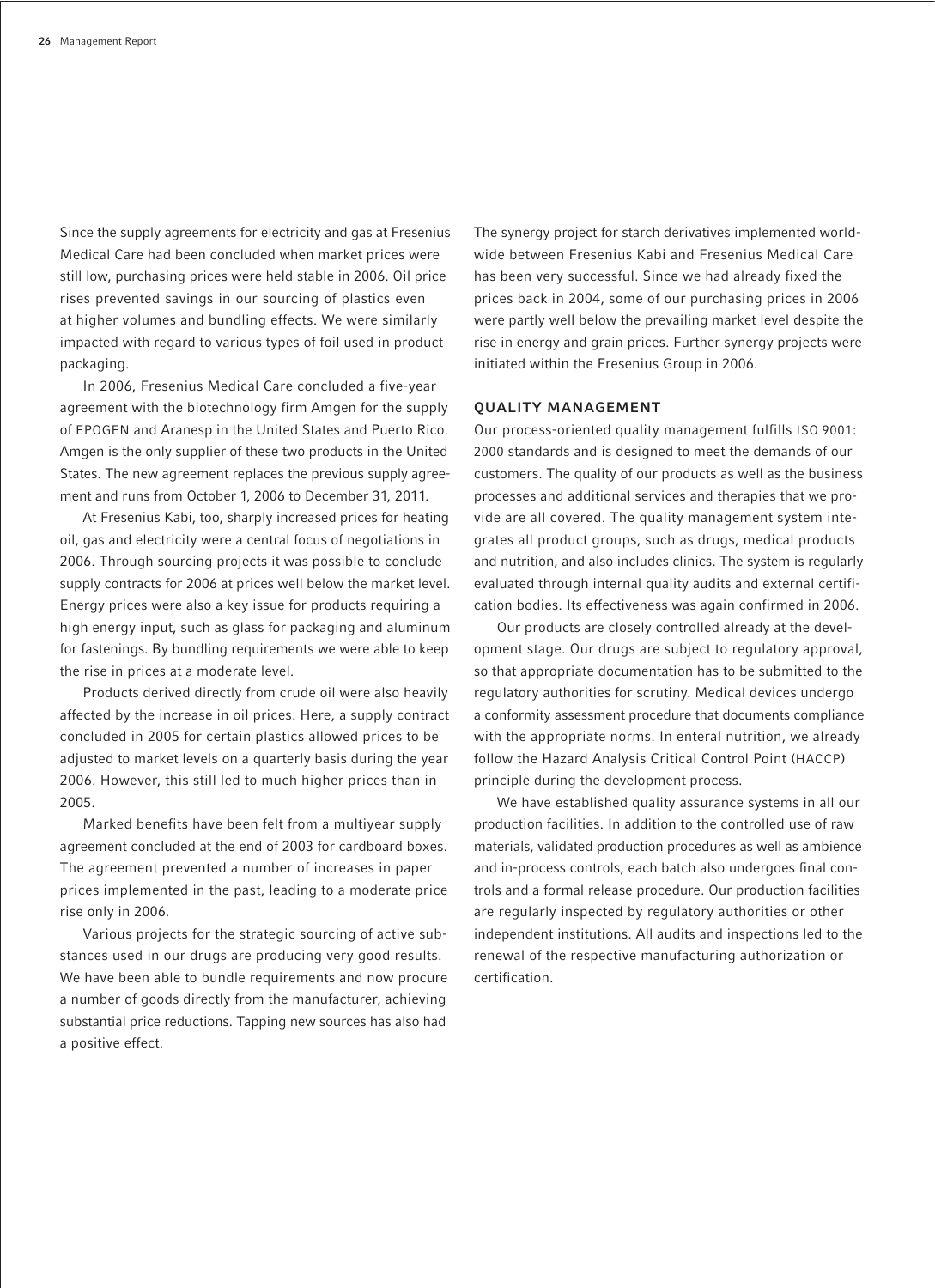Sales and marketing are also an integral part of the quality management system. For example, at any given time we are able to trace which batch was supplied to which customer.

ISO 9001:2000 quality management standards were introduced in about 40 more European dialysis clinics in 2006. Approximately 65% of Fresenius Medical Care's clinics in Europe are now certified – compared to about 55% in 2005.

To assess quality in dialysis care, we use the generally accepted quality parameters customary in dialysis, such as the hemoglobin values. Hemoglobin mainly serves to transport oxygen from the respiratory organs to the body tissues that use oxygen. Our patients should have a hemoglobin level of at least 11 grams per deciliter of blood. The average hemoglobin value for healthy people is only slightly above that. Other indicators we use to assess treatment quality include phosphate level and the so-called Kt/V value, which measures the effectiveness of the dialysis treatment on the basis of the filtration rates for certain given toxic molecules in relation to the length of the treatment. Another important indicator for treatment quality is the number of days which the dialysis patients have to spend in the hospital.

At Fresenius Kabi, the Clinico sites acquired at the end of 2005 were integrated into the quality management system. All processes at the four locations were reviewed in an internal quality audit. In addition, all of Fresenius Kabi's European sales organizations were included in the ISO 9001:2000 certification process.

In India, our production site in Ranjangaon, which already manufactures according to local and WHO-GMP standards, was certified to European Good Manufacturing Practice (EU-GMP) standards. This plant is the third production facility in the Asia-Pacific region to receive this certification. Among other things, Ranjangaon produces intravenously administered drugs. The Chinese plants in Wuxi and Beijing already have this certification.

The plant in Graz, Austria, which specializes in the production of parenteral nutrition and intravenously administered drugs, is already certified to EU-GMP, WHO-GMP, ISO 9001:2000 and ISO 13485:2003 standards. In 2006, this production site was also inspected successfully by the US Food and Drug Administration (FDA). The FDA examines whether the manufacturing facilities and procedures for a given product comply with US standards. When this "pre-approval" inspection and the regulatory approval process have been completed, the product can be exported to the United States. This inspection took place in 2006 and we expect to receive an official approval of the production facility in 2007.

#### **SALES, MARKETING AND LOGISTICS**

Long-term, trustful cooperation with our customers is an essential basis for sustainable growth. We strive to guarantee to our customers top quality and top service together with reliable logistics and product availability. Thanks to its broad product portfolio and long experience, Fresenius has been able to build and maintain close relationships with its customers worldwide. Close cooperation between Sales and Research and Development enables the Company to integrate concepts and ideas generated by the sales force regarding the development of products. Fresenius has its own sales organizations with trained salespersons. The sales teams coordinate direct sales promotion measures, including visits to doctors, medical specialists, hospitals and clinics. The Company also employs external distributors in countries where we do not have our own sales force.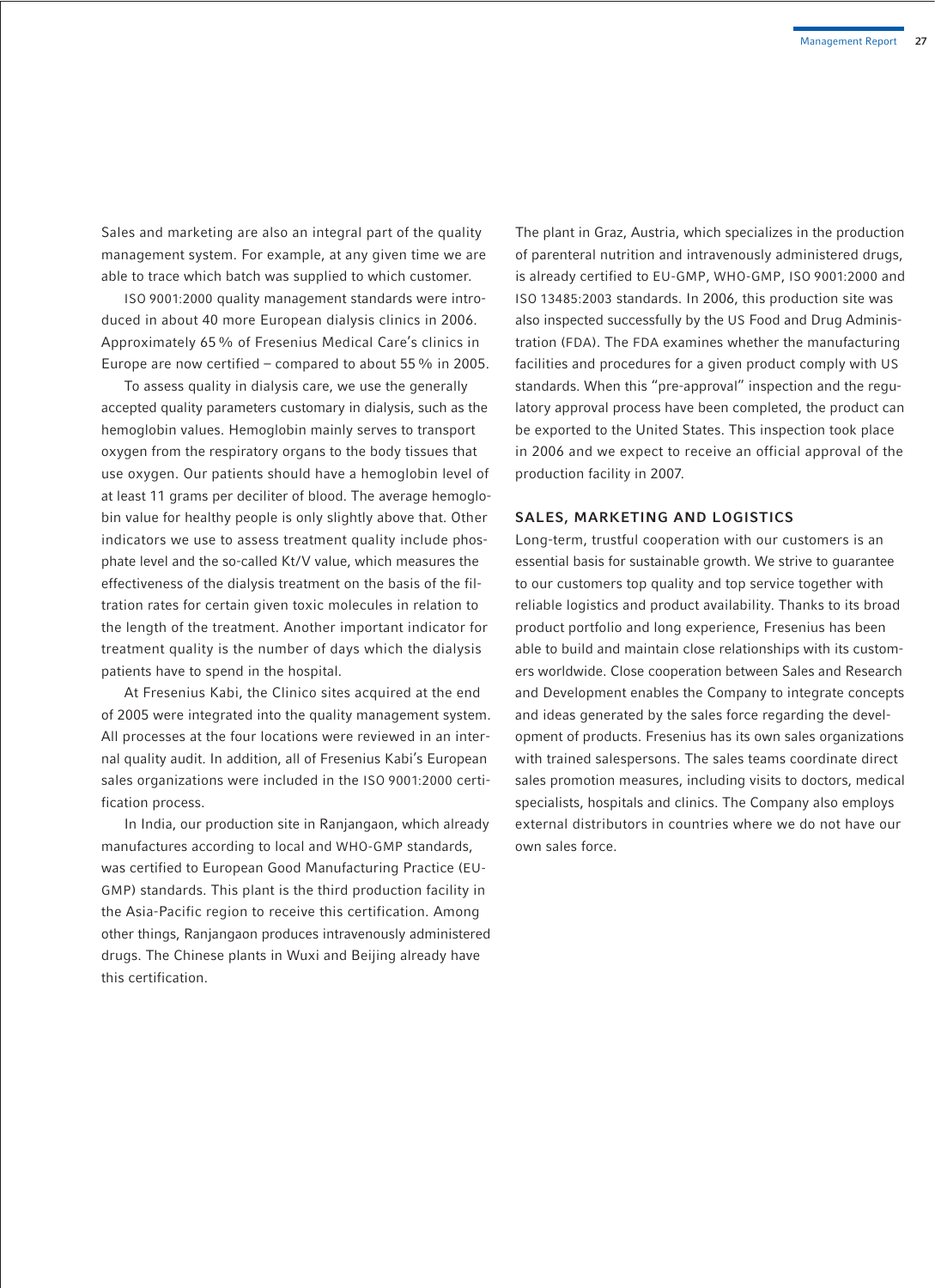Fresenius' products are shipped by the production plants to central warehouses, which are mostly located not far from the production sites. These central warehouses dispatch the products to the regional warehouses which then distribute them to the clinics and other customers, or directly to a patient's home.

The business segments offer after-sales services, training in the local language, technical support, servicing & maintenance and warranty arrangements in every country in which Fresenius sells its products. Product training is also provided at the Company's production sites. Regional service centers are operated, which are responsible for day-to-day international service support.

The business segments have the following customer structure:

Dialysis clinics and hospitals are Fresenius Medical Care's main customers in its products business. In dialysis care, approximately 38% of Fresenius Medical Care's revenues are derived from the US Government's Medicare/Medicaid programs, about 62% from private and other heath care payors and from hospitals.

Fresenius Kabi has a broadly diversified customer base. This includes hospitals, wholesalers, purchasing associations, medical and similar institutions, hospital operators and home care patients. There is no significant dependence on one source of revenue.

In the hospital operations business, Fresenius ProServe's customers are social security institutions, health insurers and private patients. In the engineering and services business, customers include public and private hospitals and other health care facilities.

## **OVERALL ASSESSMENT OF THE BUSINESS SITUATION**

At the time this Group Management Report was prepared, the Management Board continued to assess the development of the Fresenius Group as positive. Our products and services are in strong demand around the world. Operating performance in the first weeks of 2007 has been fully in line with our expectations, with further increases in sales and earnings.

## **OPPORTUNITIES AND RISK REPORT**

Through the expansion, especially in international markets, and the complexity and dynamics of our business, the Fresenius Group is exposed to a number of risks. These risks are directly related to business activity and have to be accommodated if opportunities are to be exploited.

As a provider of often life-saving products and services for the severely and chronically ill, we are relatively independent of economic cycles. Our experience in the development and manufacture of products as well as in our markets serves as a solid basis for a reliable assessment of risks. At the same time, the health care market offers the Fresenius Group wideranging opportunities for sustainable growth and expansion of which we will continue to take advantage of.

## **OPPORTUNITIES MANAGEMENT**

Managing opportunities is an ongoing, integral part of corporate activity aimed at securing the Company's long-term success. In this way we can tap new potential and consolidate and improve on what we have already achieved. Opportunities management is linked to the Fresenius Group's long-term strategy and medium-term planning. The Group's decentralized and regional management structure enables early identification of trends and requirements in our often fragmented markets, and we can respond to them flexibly and in line with local market needs. Furthermore, we maintain regular con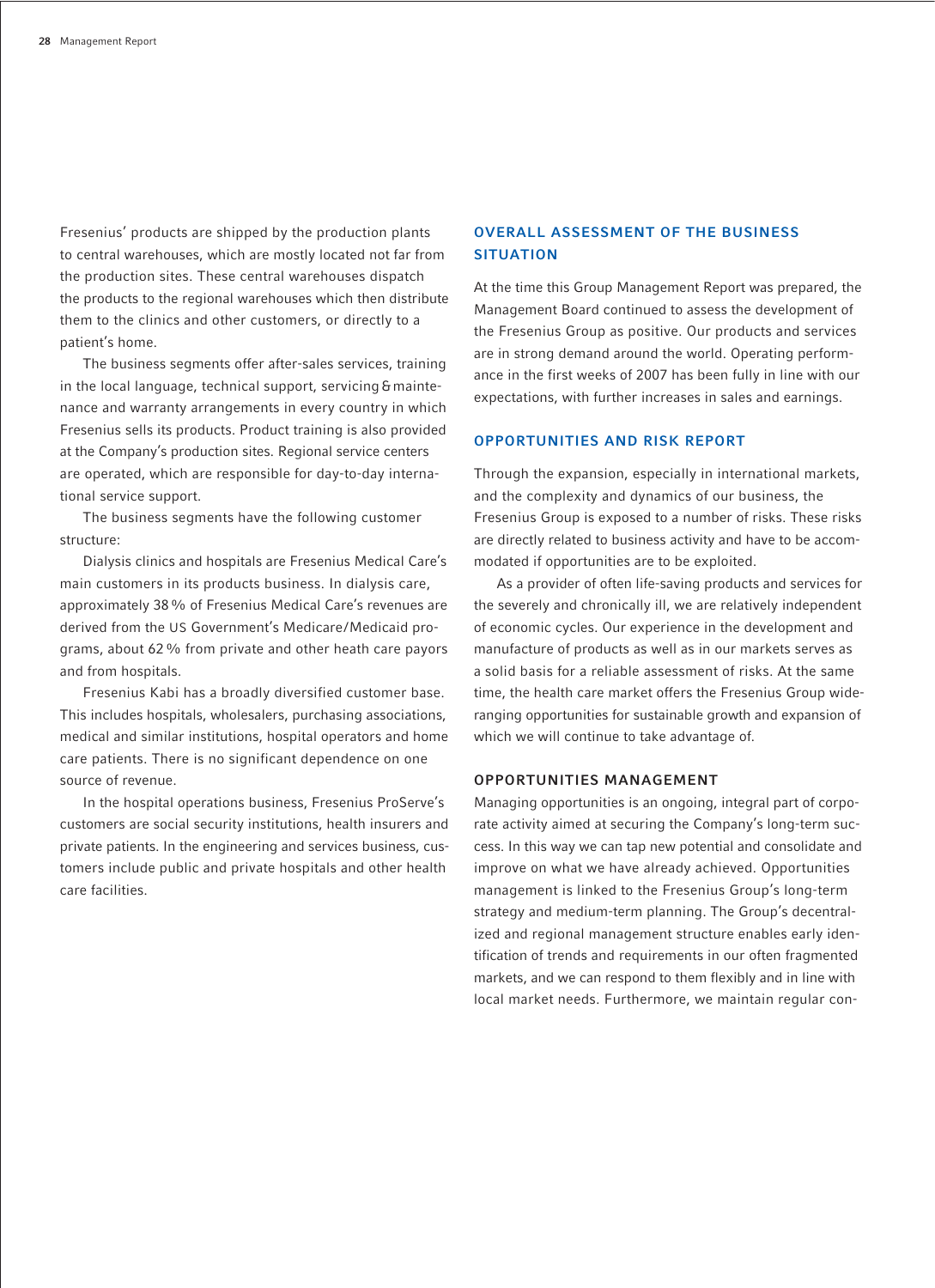tact and dialogue with research groups and institutions, and keep a close watch on markets and competitors in order to identify opportunities. Within the Group, opportunities and synergies can be tapped through continuous communication involving the exchange of information and know-how between the various business segments.

We will continue to exploit all available opportunities. Anticipated future opportunities for the Fresenius Group are discussed in the Outlook starting at page 35.

#### **RISK MANAGEMENT**

Like opportunities management, risk management is a continuous process. Identifying, analyzing and controlling risks are key tools of Group management. The Fresenius risk management system is closely linked to the corporate strategy and is based on its guidelines. Through the combination of our internal monitoring system, our risk controlling and an earlywarning system derived from our risk management system, we can identify and counteract at an early stage those potential developments which could threaten the companies' future. Responsibilities for the processes and for monitoring risks in the individual business segments have been assigned as follows:

- $\triangleright$  Risk situations are evaluated regularly using standardized processes and compared with given requirements. Responses can be initiated at an early stage should negative developments emerge.
- $\blacktriangleright$  The managers responsible are required to report any relevant changes in the risk profile without delay to the Management Board.
- $\blacktriangleright$  Markets are kept under constant observation and close contacts maintained with customers, suppliers and institutions. These practices allow us to swiftly identify and react to changes in our business environment.

Risk management measures are supported both at Group level and in the individual business segments by our risk controlling measures as well as our management information system. Based on detailed monthly and quarterly financial reports, deviations in earnings and assets from budget figures can be identified and analyzed. In addition to risk management, a monitoring system has been established comprising organizational processes and measures as well as internal controls and audits. Our risk management system is regularly evaluated and, if necessary, adjusted to allow prompt reaction to changes in the markets. This system has proved effective to date.

The international operations of the Fresenius Group expose us to a variety of currency risks. In addition, the financing of the business exposes us to certain interest rate risks. We use derivative financial instruments as part of our risk management to avoid possible negative impacts of these risks. However, we limit ourselves to non-exchange traded, marketable instruments, used exclusively to hedge our operations and not for trading or speculative purposes.

The Fresenius Group's currency and interest rate risk management activities are based on a policy approved by the Management Board that defines the targets, organization and handling of the risk management processes. In particular, the guidelines assign responsibilities for risk determination, the execution of hedging transactions and for the regular reporting of risk management activities. These responsibilities are coordinated with the management structures in the other business areas of the Group. Hedging transactions using derivatives are carried out solely by the Corporate Treasury Department of the Fresenius Group, apart from a few exceptions in order to adhere to foreign currency regulations, and are subject to stringent internal controls. This policy ensures that the Management Board is fully informed of all significant risks and current hedging activities.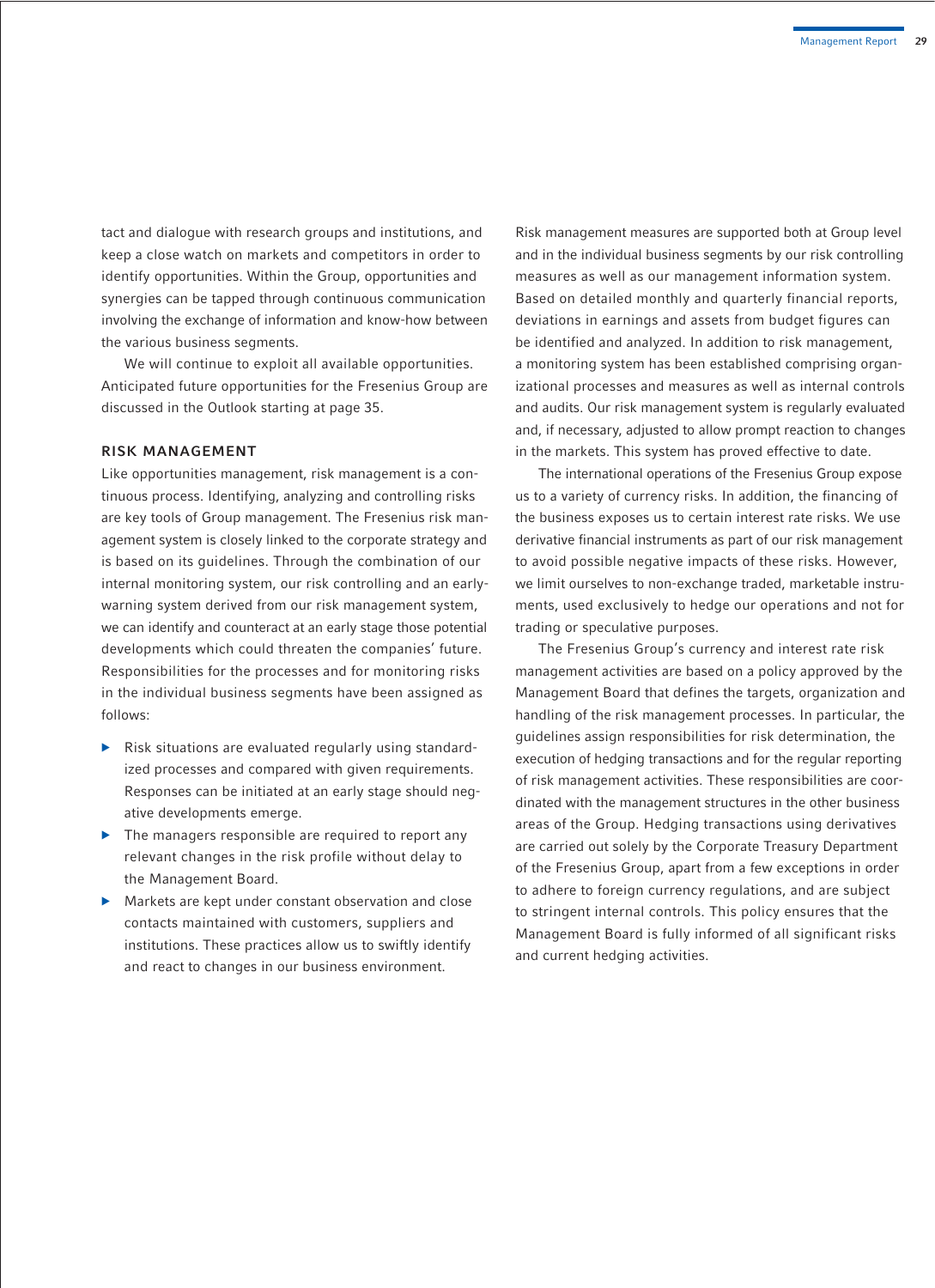The functionality and effectiveness of the risk management system is reviewed as part of the audit of the annual financial statements. Conclusions arising from the audit are taken into account in the ongoing refinement of our risk management system.

#### **RISK AREAS**

The main risk areas for the operations of the Fresenius Group are as follows:

#### $\triangleright$  General economic risks

From today's point of view, the development of the global economy presents no significant risk to the Fresenius Group. In 2007, we expect overall economic growth to continue. For the Fresenius Group, we therefore expect continued strong demand for our life-saving and life-sustaining products and services.

#### Risks in the general operating framework

The risk situation for each business segment depends on the development of its markets. Therefore, political, legal and financial conditions are monitored and evaluated carefully. In addition, the growing internationalization of our markets requires us to keep abreast of country-specific risks.

#### **Risks in the health care sector**

Risks related to changes in the health care market are of major importance to the Fresenius Group. The main risks are the development of new products and therapies by competitors, the financing of health care systems and reimbursement in the health care sector. This applies especially in the United States, where a large portion of

our sales are generated, and where e.g. changes in the reimbursement system could have an impact on our business. The same is true for the hospital market in Germany. Hospitals will have to contribute with a lump-sum toward improving the finances of the German public health insurance system. The introduction of Diagnosis Related Groups is intended to increase the efficiency of hospitals while reducing expenditure in the health care system. Patients are largely assigned to hospitals by the public health and pension insurers. It is therefore especially important for the Company that the contracts between its hospitals and the insurers and health care institutions are maintained. For this reason, we not only continually monitor legislative changes but proactively work together with governmental health care institutions. Furthermore, our close ties with the medical and scientific communities allow us to identify and support relevant technological innovations and keep abreast of current developments in alternative treatment methods. This allows us to evaluate and adjust our corporate strategy if necessary.

#### **Operating risks**

Production, products and services

We confront potential risks in production and services with the following measures: Compliance with product and manufacturing regulations is ensured by quality management systems in accordance with the internationally recognized quality standards ISO 9001 and ISO 9002 and the corresponding internal standards as defined, for example, in our quality and work procedure manuals. Regular audits are carried out by quality management officers at the Group's production sites and dialysis clinics in order to test compliance with all regulations in all areas – from management and administration to production and clinical services and patient satisfaction. Our production facilities comply with the international "Good Manufac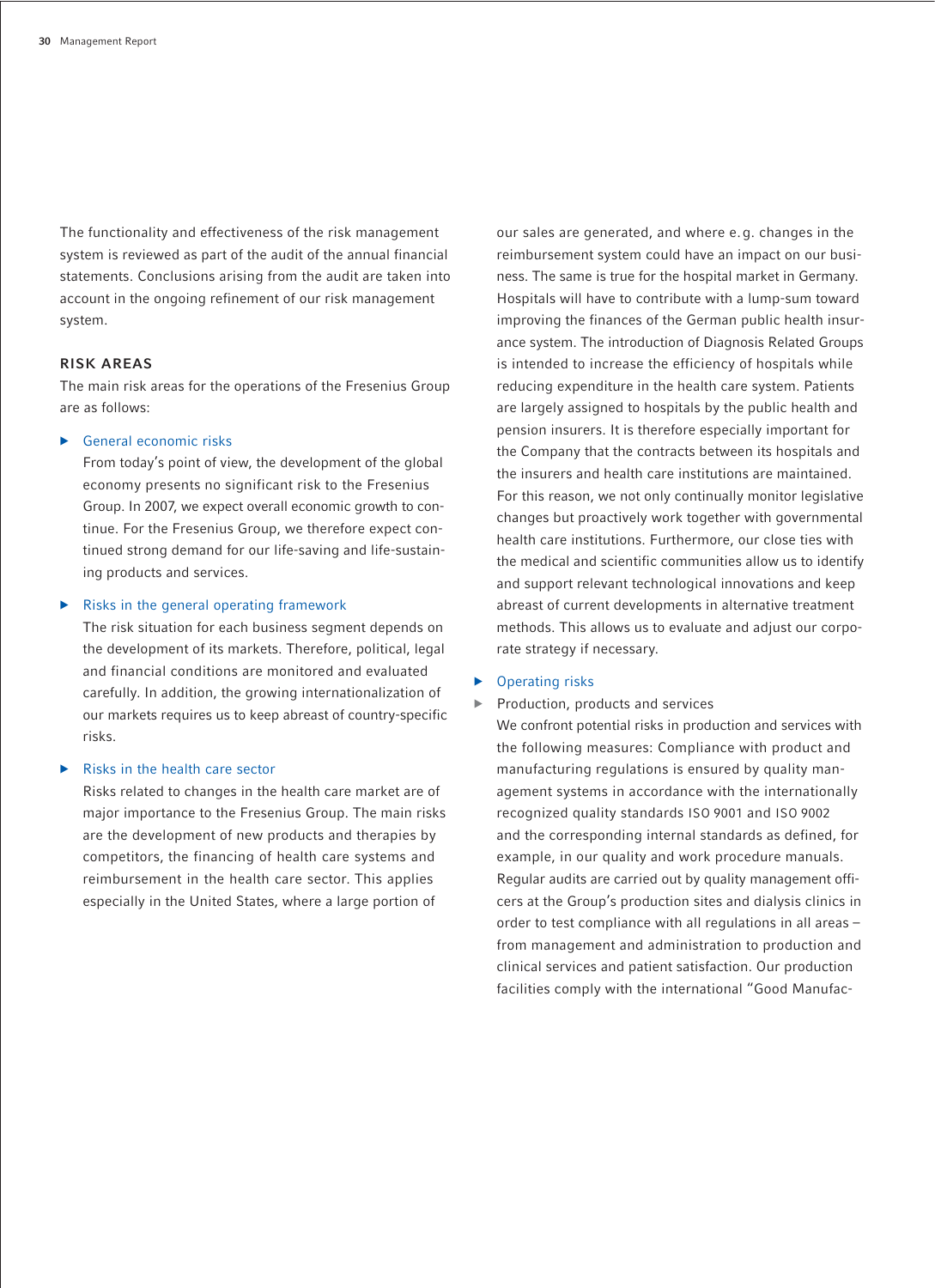turing Practice" (GMP) guidelines and other internationally and nationally recognized standards. In addition, the quality management and compliance programs document and ensure that business is performed in line with high ethical standards and in accordance with official procedures. Internal and external audits review the legality and efficiency of our operations and the effectiveness of our internal monitoring systems. Potential risks, such as those arising from the start-up of a new production site or the introduction of new technologies, are countered through careful planning, regular analysis and continual progress reviews.

Performing medical procedures on patients in our hospitals and postacute care clinics presents inherent risks; at the same time operational risks, e.g. the need for strict hygiene and sterile conditions can arise. We counteract these risks with strict operating procedures, continuous personnel training and patient-oriented working methods.

Risks can also arise from increasing pressure on our product prices and from price increases on the procurement side. For instance, changes in the United States in the regulations concerning the reimbursement of erythropoetin (EPO), or a change in the dosage, could have a significant impact on the sales and earnings of Fresenius. EPO is a hormone used in dialysis that stimulates the production of red blood cells. An interruption in supply or worsening procurement conditions for EPO could also reduce revenues and significantly increase Fresenius' costs. Fresenius Medical Care has entered an agreement with Amgen for the supply of EPO in the United States and Puerto Rico. Amgen is the sole supplier of EPO in the United States. The agreement runs until December 31, 2011. Reimbursement and revenues from the administration of EPO accounted for approximately 9% of total sales of the Fresenius Group in 2006.

b Research and development

The development of new products and therapies always carries the risk that the development target is not achieved. Regulatory approval of new products requires comprehensive, cost-intensive preclinical and clinical studies. The Fresenius Group spreads its risk widely by conducting development activities in various product segments. We also counteract risks from research and development projects by regularly analyzing and assessing development trends and examining the progress of research projects. We also strictly comply with the legal regulations for clinical and chemical-pharmaceutical research and development.

Risks from the integration of acquisitions The integration of acquisitions or potential acquisitions carries risks that can adversely affect assets and liabilities, the financial position and results of operations of Fresenius. Following an acquisition, the infrastructure of the acquired company must be integrated while legal questions and contractual obligations are clarified. Marketing, patient services and logistics must also be unified. Ongoing business processes as well as relationships with customers can be harmed by losing key managers during integration. The integration process could prove to be more difficult and cost-intensive or last longer than expected. Risks could arise from the operations of the newly acquired company that Fresenius believed to be insignificant or was unaware of. An acquisition may also prove to be less beneficial than initially expected.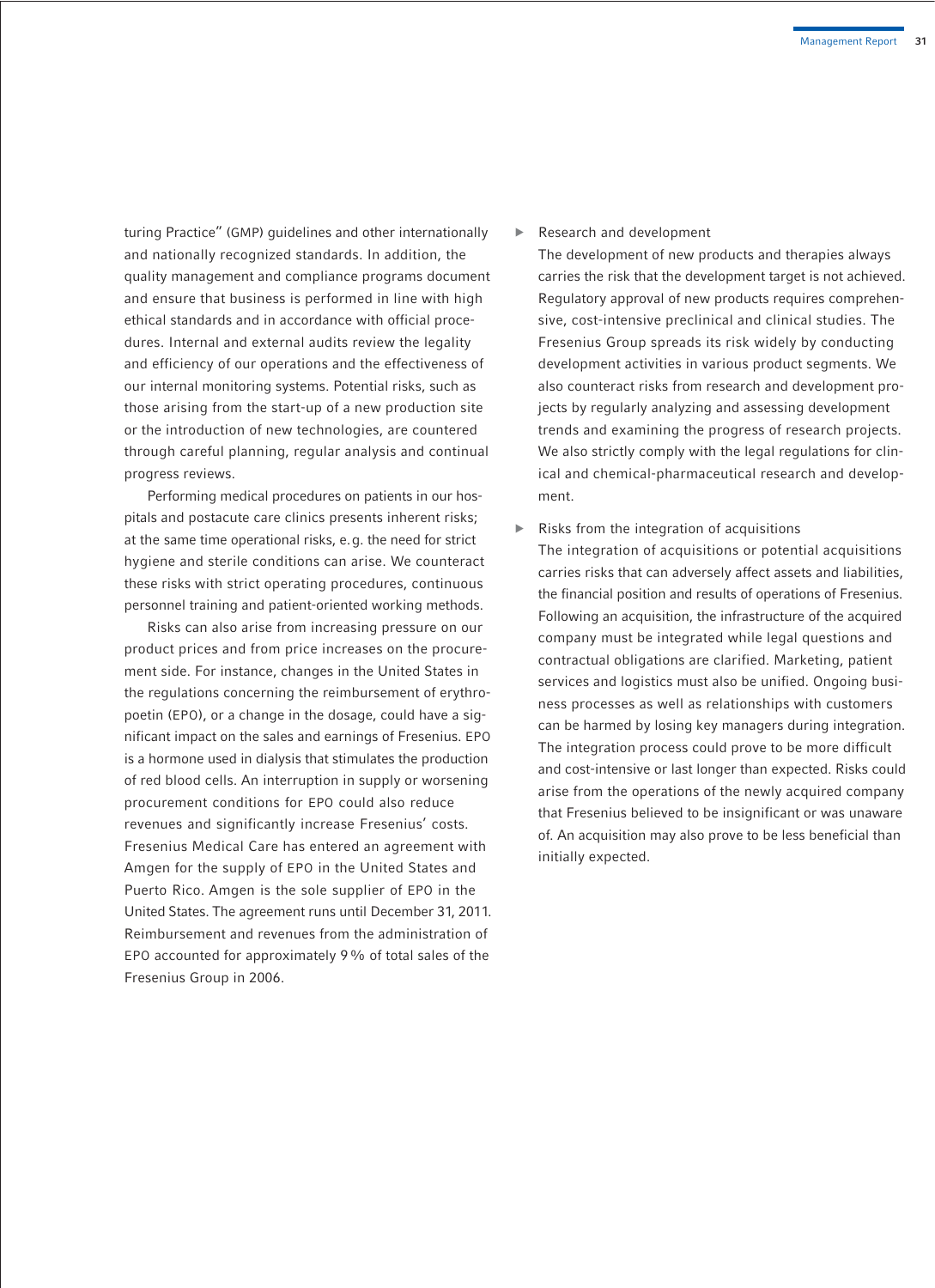## b Personnel risks

Risks in personnel marketing are not considered to be significant. Nevertheless, the Group uses comprehensive recruiting and personnel development programs to counteract a possible shortage of skilled personnel. Fresenius counters the general shortage of specialized hospital personnel through targeted personnel marketing measures to recruit a qualified and dedicated workforce, and thus ensure the high standards of treatment quality. At the same time, young people should become qualified and be committed to the Company. At the end of 2006 for instance, HELIOS Kliniken signed the first-ever group wage tariff agreement in Germany that pays medical students a monthly compensation during their one-year internship. This has put HELIOS at a considerable competitive advantage over other hospital operators in recruiting staff.

#### Financial risks

Potential financial risks can arise from exposure to foreign currencies and interest rates. Controlling and limiting these risks is an integral part of our risk management. We also use derivative financial instruments to hedge against interest rate and foreign currency risks. However, these instruments are used solely for hedging current operations and are not used for trading or speculative purposes. Please see pages 120 to 125 of the Notes for further details.

The Fresenius Group is protected to a large extent against currency and interest rate risks. As at December 31, 2006, 79% of the Fresenius Group's debt is protected against increases in interest rates either by fixed-rate financing arrangements or by interest rate hedges. Only

21% or € 1,245 million is exposed to an interest rate risk. A rise of 0.5% in the reference rates relevant for Fresenius would have a less than 1% impact on Group net income. As a globally active company, Fresenius has production facilities in all the main currency areas. Consequently, the increase in exposure to currency risks arising from increased business activities is far lower than the growth rate in sales.

Potential financial risks that could arise from acquisitions and investments in property, plant and equipment and intangible assets are assessed in advance. We perform careful and in-depth reviews of the projects, sometimes with the support of external consultants.

As a globally active company, Fresenius is widely exposed to translation effects due to foreign exchange rate fluctuations. The exchange rate of the US dollar to the euro is of particular importance due to our extensive operations in the United States.

Fresenius' debt could limit its ability to pay dividends or to implement its corporate strategy.

#### Government reimbursement payments

Fresenius is subject to comprehensive government regulations in nearly all countries where it is active. This is especially true in the United States and Germany. In addition, Fresenius has to comply with general rules of law, which differ from country to country. There could be farreaching legal repercussions if Fresenius fails to comply with any of these laws or regulations. A large part of Group revenue derives from government reimbursement programs such as the federal dialysis reimbursement programs in the United States under Medicare and Medicaid. Changes in law, or changes in the reimbursement method, could affect the amounts of these payments and could have a significant adverse impact on the assets and liabilities, financial position and results of operations of the Group.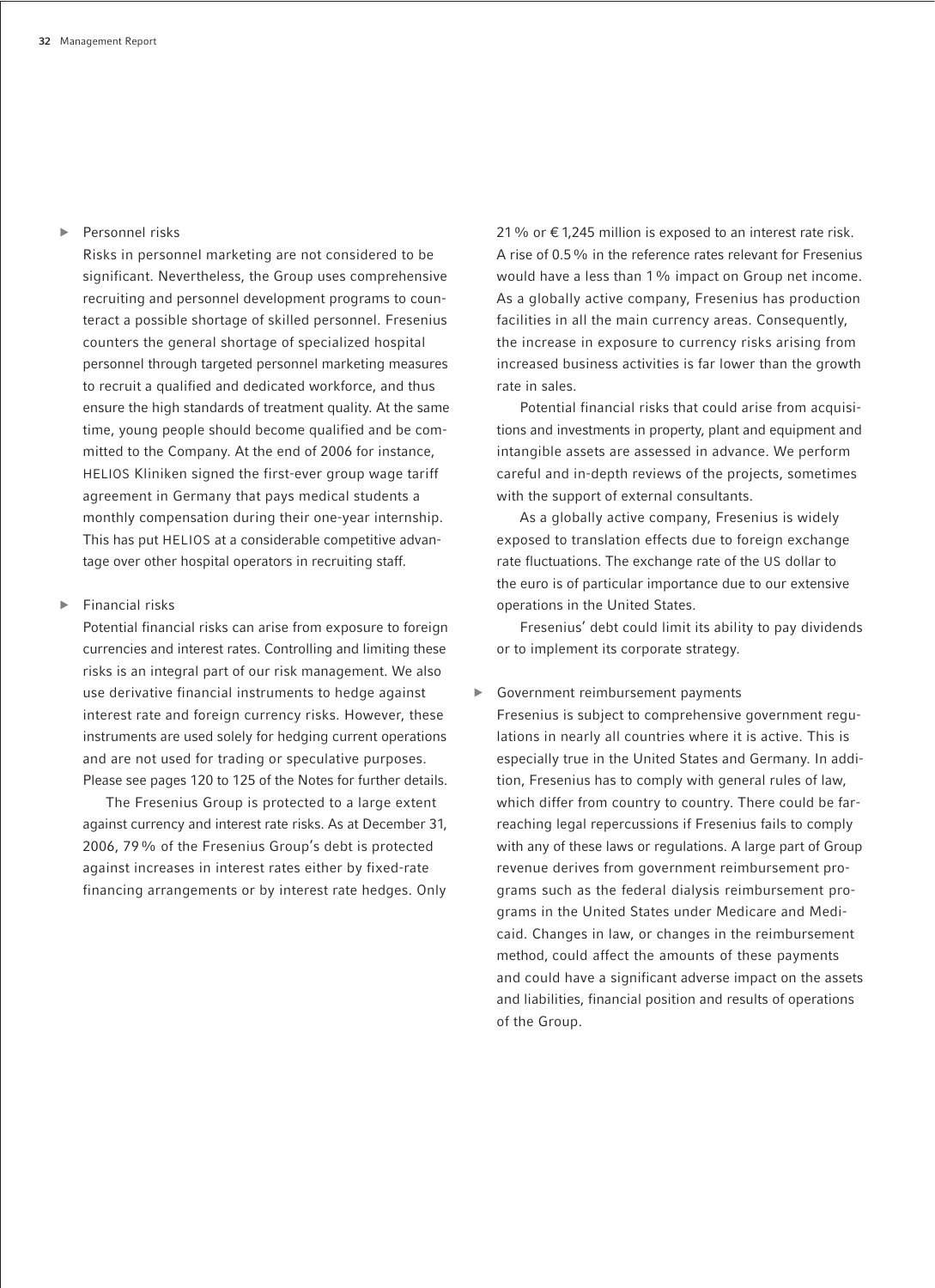$\blacktriangleright$  Legal risks

Risks that arise from legal issues are continually identified, analyzed and communicated. At the beginning of 2003, a definitive agreement was signed regarding the settlement of fraudulent conveyance claims and all other legal matters in connection with the National Medical Care transaction in 1996 arising from the bankruptcy of W.R. Grace & Co. Under the settlement agreement, Fresenius Medical Care will pay a total of US\$ 115 million into the W.R. Grace & Co. bankruptcy estate or as otherwise directed by the court upon plan confirmation. The settlement agreement has been approved by the court. Also, subject to the confirmation of the W.R. Grace & Co settlement agreement, claims made out of court by certain private US health insurers were also settled by an agreement. Consequently, all legal issues resulting from the NMC transaction have been concluded subject to plan confirmation. Please see pages 116 and 117 of the Notes for details.

In October 2004, Fresenius Medical Care Holdings, Inc., and its subsidiaries, received subpoenas from the U.S. Department of Justice, Eastern District of New York. The subpoenas require production of a broad range of documents relating to the companies' operations, with specific attention to documents relating to a certain hormone test and vitamin D therapies for dialysis patients. Furthermore, in April 2005 Fresenius Medical Care Holdings, Inc., received a subpoena from the U.S. Department of Justice in St. Louis (Missouri) in connection with civil and criminal investigations. Documentation must be provided on clinical quality programs, business development activities, compensation of clinic managers, contractual relationships with doctors, joint ventures, and our anemia treatment therapy. Please see pages 118 and 119 of the Notes for further details.

Furthermore, the Fresenius Group is involved in various legal issues resulting from business operations and, although it is not possible to predict the outcome of these disputes, none is expected to have a significant adverse impact on the assets and liabilities, financial position and results of operations of the Group.

Other risks

Other risks, including those involving our IT systems, are not considered to be significant. IT risks are countered through security measures such as controls and monitoring. In addition, we counter these risks with constant investment in hardware and software as well as by improving our system expertise.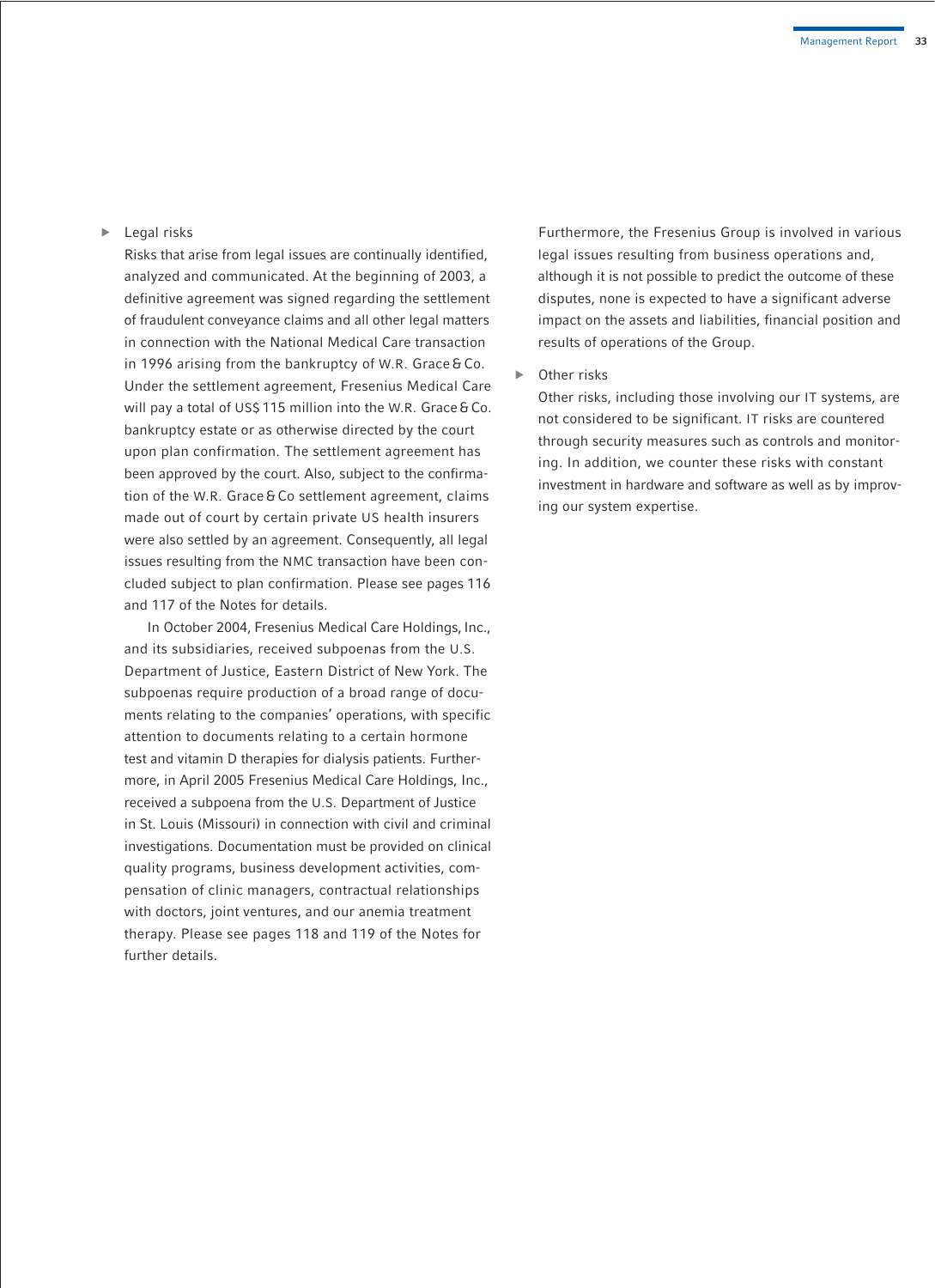#### **ASSESSMENT OF OVERALL RISK**

The basis for evaluating overall risk is the risk management system that is regularly audited by management. Potential risks for the Group include factors outside or only partially within its control, such as the development of national and global economies, which Fresenius constantly monitors. Risks also include factors immediately within its control, such as operating risks, which the Company anticipates and reacts to appropriately. Currently, there are no recognizable risks regarding future performance that appear to present a long-term and material threat to the assets and liabilities, financial position and results of operations of the Group. We have created organizational structures that include all the conditions needed to quickly alert us to emerging risk situations.

#### **CORPORATE RATING**

The acquisition of Renal Care Group, Inc., which was financed entirely with debt, led to a downgrade in the ratings of Fresenius Medical Care and Fresenius AG. Standard& Poors revised the ratings from BB+ to BB with "negative outlook". Moody's lowered the ratings of Fresenius Medical Care and Fresenius AG before the closing of the acquisition from Ba1 to Ba2. The outlook is "stable". Given our intention to finance the acquisition with debt, we had anticipated these downgrades.

#### RATING OF FRESENIUS AG

|                  | Rating          | Outlook  |
|------------------|-----------------|----------|
| Standard & Poors | <b>BB</b>       | negative |
| Moody's          | Ba <sub>2</sub> | stable   |

#### **SUBSEQUENT EVENTS**

## **CONVERSION OF FRESENIUS AG INTO A EURO-PEAN COMPANY (SOCIETAS EUROPAEA, SE)**

The Extraordinary General Meeting on December 4, 2006 approved the Management and Supervisory Boards' proposal to convert Fresenius AG into a European Company (SE). An SE is a public limited company under European law.

After the successful expansion of the Group's international business and the strong growth in recent years, the conversion is a consistent step in the Company's development. The SE is a modern legal form which underlines the Group's international business focus and facilitates the development of an open and international corporate culture. The conversion does not have any effect on the Company's corporate structure and management organization. The two-tier system consisting of Management Board and Supervisory Board will remain unchanged. The future Fresenius SE will continue to have a Supervisory Board with twelve members and parity representation just like Fresenius AG today. However, the legal form of an SE allows representatives of the employees from various European countries to be represented on the Supervisory Board. Retaining the present size of the Supervisory Board will ensure that the efficiency and flexibility of the Company's corporate governance is preserved. Without the conversion to an SE, the number of Supervisory Board members of Fresenius AG would have had to be increased by eight to twenty because of the increased number of employees in Germany. The change of legal form will therefore enable Fresenius to continue its well-proven corporate governance.

Fresenius will continue to be based and have its registered office in Germany. Fresenius AG's conversion to an SE will not lead to the Company's liquidation nor to the formation of a new legal entity. The Company's legal and economic identity will be preserved. All shareholder's stakes in Fresenius will remain unchanged.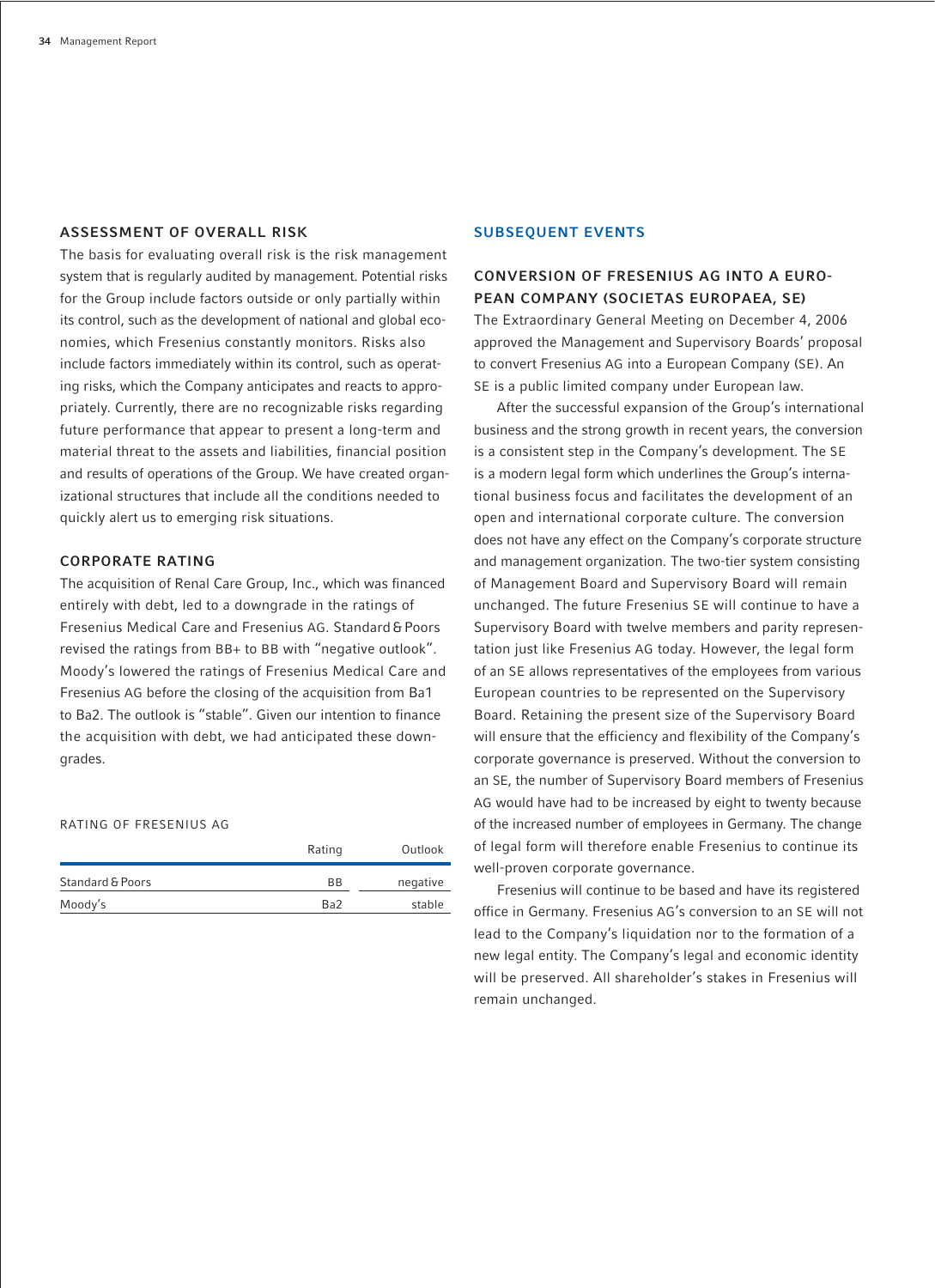It is expected that the SE will be registered in the Commercial Register in the third quarter of 2007, following the conclusion of the employee participation procedure.

## **SHARE SPLIT WITH CAPITAL INCREASE FROM THE COMPANY'S FUNDS**

The Extraordinary General Meeting on December 4, 2006 approved a share split with capital increase from the Company's funds, tripling the number of shares outstanding. This measure was registered in the Commercial Register on January 24, 2007, and the conversion of the stock quotation took place on February 2, 2007. See page 5 of the Management Report for further details. The share split is intended to promote trading activity in Fresenius shares and to increase the shares' attractiveness for a broader group of investors. The share split arithmetically reduces the share price without affecting the overall value for shareholders.

#### **SALE OF PHARMAPLAN GMBH**

In December 2006, Fresenius ProServe signed an agreement for the sale of its subsidiary Pharmaplan GmbH to NNE A/S, a subsidiary of Novo Nordisk A/S, Copenhagen. Pharmaplan provides consulting, engineering and qualification/validation services for production plants for the pharmaceutical industry worldwide. The transaction is expected to be completed in the first quarter of 2007 after approval by the antitrust authorities.

The Pharmaplan subsidiary Pharmatec, which is not part of the transaction, is to be sold at a later date. Pharmatec manufactures high quality pure steam, pure water and sterilization equipment for the pharmaceutical industry.

With this divestitures, Fresenius ProServe is focusing on its business with hospitals and other health care facilities through HELIOS Kliniken Group and VAMED.

#### **FRESENIUS MEDICAL CARE EXPANDS IN ASIA**

Fresenius Medical Care has acquired a 51% stake in the dialysis services provider Jiate Excelsior Co. Ltd. (Excelsior), Taiwan. Excelsior is the leading provider of dialysis care in Taiwan, with a market share of about 14%, and currently treats over 6,500 patients in 90 dialysis clinics. Fresenius Medical Care expects Excelsior to contribute about US\$ 80 million to sales in 2007 and to be accretive to earnings. The price of the 51% stake is US\$ 38 million. The acquisition still has to be approved by the antitrust authorities in Taiwan.

Otherwise, no major changes in the situation of the Company or our sector have occurred since the beginning of 2007. There are also no plans for major changes to the structure and administration of the Group or in human resources. No other events of material importance have occurred since the close of the fiscal year.

## **OUTLOOK\***

This Management Report contains forward-looking statements, including statements on future sales, expenses and investments as well as potential changes in the health care sector, our competitive environment and our financial situation. These statements were made on the basis of the expectations and assessments of the Management Board regarding events that could affect the Company in the future. Such forwardlooking statements are subject as a matter of course to risks, uncertainties, assumptions and other factors, so that the actual results, including the financial position and profitability of Fresenius, could therefore differ materially – positively or negatively – from those expressly or implicitly assumed or described in these statements. For further information, please see our Risk Report on pages 28 f.

<sup>\*</sup> Targets according to US-GAAP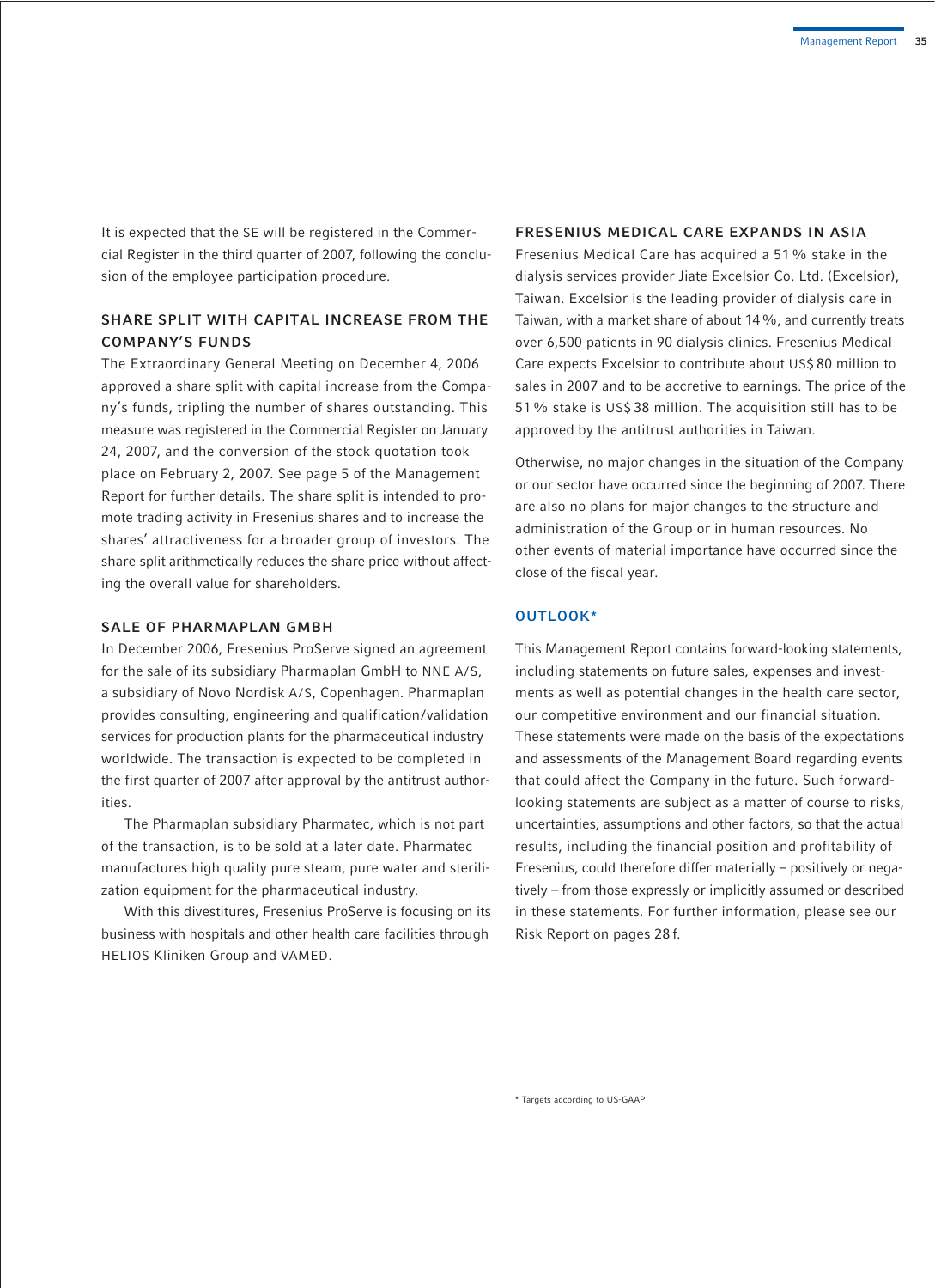#### **GENERAL OUTLOOK**

The outlook for the Fresenius Group for the coming years continues to be very positive. Going forward, we expect sales growth of 6 to 8% in constant currency. Earnings are expected to rise at a higher rate, with further improvements in profitability.

Acquisitions have led to a much higher level of debt within the Group, with related effects on net interest. Our goal is to improve the Group's debt ratios.

Excellent growth opportunities for Fresenius are presented above all by

- the sustained growth of the markets in which we operate
- the development of innovative products and therapies
- the expansion of our regional presence
- the broadening of our services business, and
- $\blacktriangleright$  selective acquisitions to strengthen our product portfolio and regional presence.

#### **ECONOMIC OUTLOOK**

The present dynamic of the world economy is likely to weaken slightly in 2007. However, the expansion in Europe and in the emerging countries of Asia should continue, despite slightly slower growth rates, and largely compensate for the more pronounced downturn in the United States and Japan. The relatively strong growth dynamic in countries such as China and India should help to keep the expected dip in growth in the industrial countries fairly short. Inflation rates should remain low in 2007. With the slowdown expected in the United States, the US dollar will probably depreciate both against the euro and against the Asian currencies.

#### $\blacktriangleright$  Europe

The economic trend in the Eurozone will remain robust in 2007, but growth will be more moderate than in 2006. A slight dip is expected at the beginning of 2007. However, this should be overcome again in the second half of the year at the latest. GDP growth of about 2 % should be within reach for the full year. A weakening global economy and a further appreciation of the euro could be factors leading to the expected slower economic growth in the Eurozone. As a result of the more restrictive fiscal policy, the upturn in domestic demand is also expected to be damped down. Economists predict GDP growth of 1.5% for Germany. The main reasons for the lower growth as compared with 2006 are seen in the economic slowdown in the United States and the VAT increase in Germany.

#### ▶ United States

Growth in private consumer spending should be somewhat more moderate in 2007 due to static property prices and slower growth in employment. Consumer spending is also likely to be curbed by a rise in the savings ratio. Since weaker growth should dampen inflation, the Federal Reserve will probably lower rates in the course of the year. The budget deficit should stabilize in 2007, helped not least by the slightly higher savings ratio expected. All in all, GDP growth of about 2.0% is forecast for 2007.

#### $\blacktriangleright$  Asia

GDP growth in Asia is expected to be about 8% in 2007 (without Japan). China's growth will continue in 2007 at an only marginally slower pace. Despite declining demand from the United States, the country's export dynamic will barely weaken thanks to its highly competitive export industry. Growth of 9.5% is forecast for China. Japan's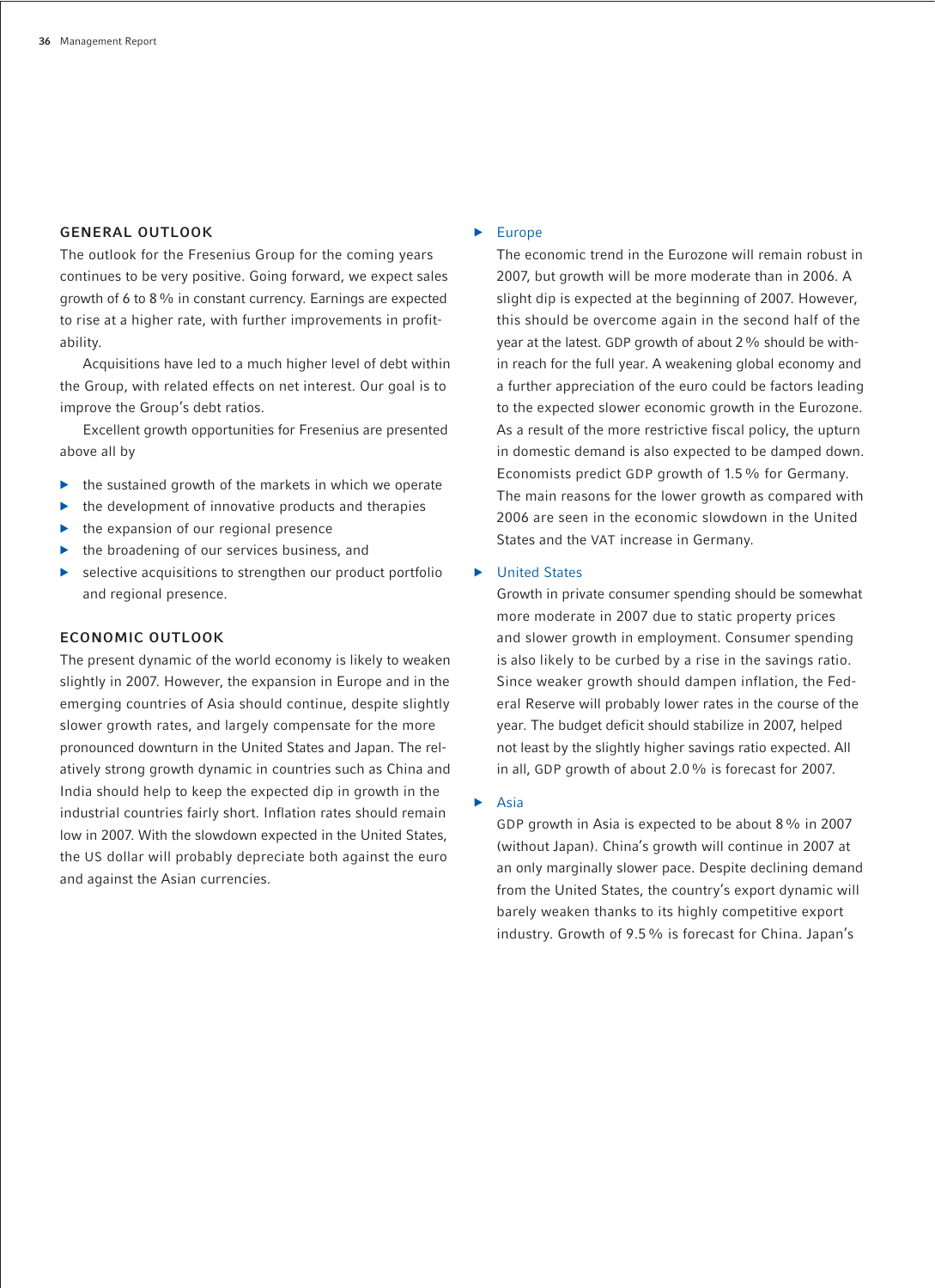economy could see a temporary dip in growth. Less stimulus from monetary policy and budget consolidation efforts in the form of lower government spending will have a dampening effect. GDP growth of about 1.8% is forecast for Japan.

#### $\blacktriangleright$  Latin America

Economic growth in Latin America should continue at a slightly weaker pace in 2007. On the one hand, commodity and energy prices are not expected to rise further. On the other, the stimulus from the world economy, especially from the United States, are expected to weaken. GDP growth should be about 4.0%. The strong demand for commodities and the resulting stable price trend should continue to support Brazil's economy. In Mexico, a continued strong export dynamic could have a positive effect on domestic demand. In Argentina, on the other hand, the pace of GDP growth is expected to slacken a little.

#### **HEALTH CARE SECTOR AND MARKETS**

#### $\blacktriangleright$  The dialysis market

We expect the number of dialysis patients to rise 5 to 7% in the coming years, although significant regional differences are anticipated. In the industrialized nations such as the United States, Japan and the countries of Central and Western Europe where people already have broad access to dialysis treatment, we expect below-average patient growth. In many developing nations, where the needs of patients with chronic kidney failure are still not met sufficiently, we expect above-average growth rates of up to 10% in these markets. That about 80% of the world's population lives in these growth countries highlights the enormous potential of the dialysis market in the developing countries.

The reimbursement schemes for dialysis treatment vary from country to country. They may depend for instance on regional specifics, the method of treatment, regulatory aspects or the status of the dialysis care provider. The reimbursement of dialysis treatment according to qualitybased criteria, defined individually for each patient, also remains a central issue. In this reimbursement model, the quality of treatment should increase while the total cost of treating a dialysis patient should remain constant.

Fresenius Medical Care is active in many countries with a variety of health care systems and reimbursement schemes. In the United States, our largest market, patients covered by the public health insurers Medicare and Medicaid account for about 58% of Fresenius Medical Care's dialysis care revenues.

A bill was introduced toward the end of 2006 in which the US Congress and Senate proposed a 1.6% increase in the reimbursement rate as from April 1, 2007. This bill already became law in 2006.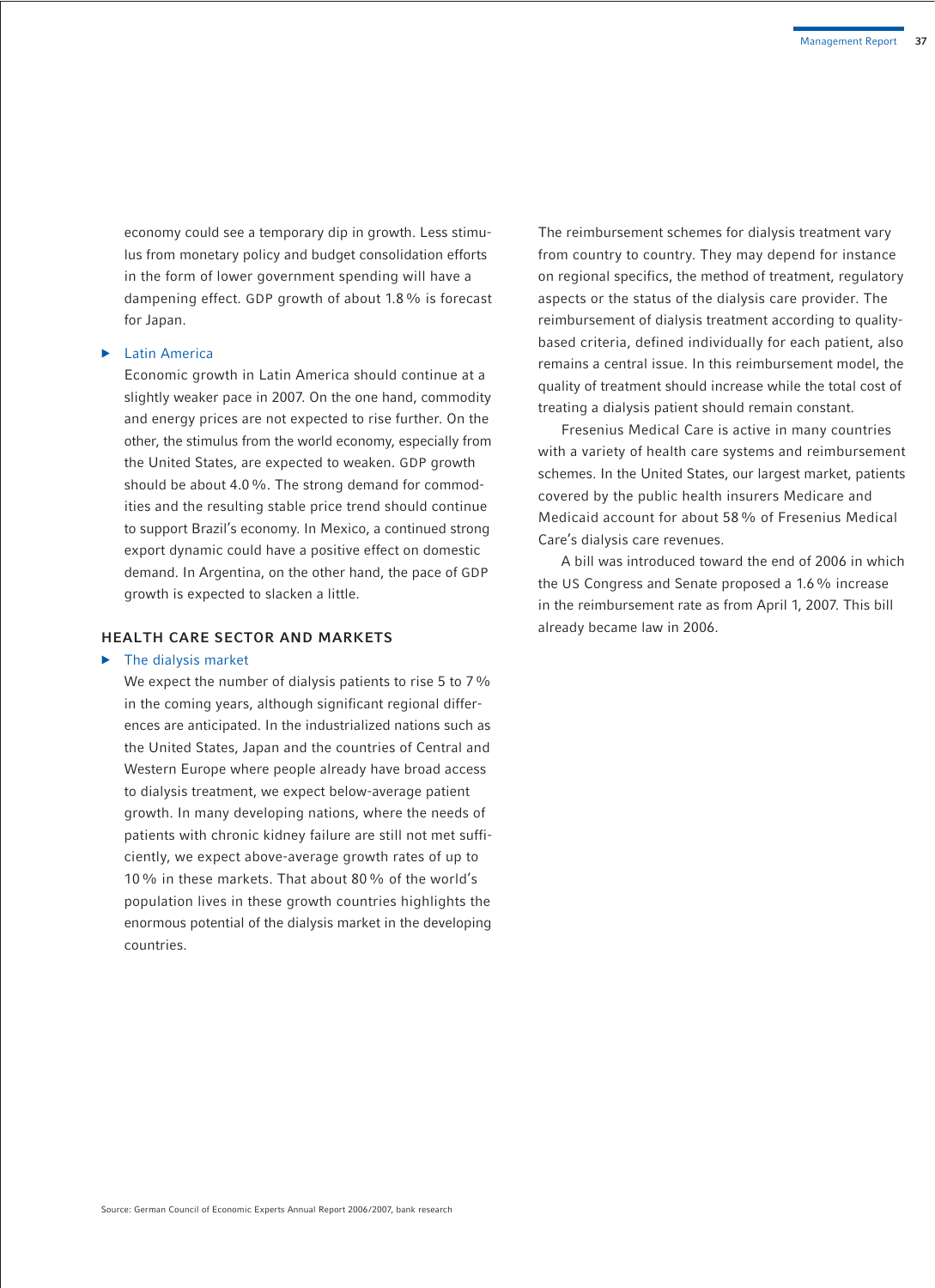$\blacktriangleright$  The market for infusion therapy and clinical nutrition Demographic developments, medical advances and the often still insufficient availability of medical care in developing countries will continue to be the growth drivers in this market.

We expect further cost containment pressure and health care reforms, especially in Central and Western Europe. Despite these trends, we believe that there will be continued growing demand for innovative and cost-effective therapies and products. We expect growth in the low single digits for the infusion therapy and clinical nutrition market in Central and Western Europe. The market for intravenously administered drugs generic in Europe should see growth rates in the mid single digits in the coming years. For Eastern Europe we expect market growth rates in the high single digits.

There continues to be high growth potential in Latin America and in Asia-Pacific, espescially in China. In China, Fresenius Kabi has been growing at double-digit rates for years. China is Fresenius Kabi's third largest single market in terms of sales. The rising demand for primary care in hospitals and thus for high-quality therapies, will result in continued strong growth rates in many countries in these regions in the coming years. We expect the markets of Asia-Pacific and Latin America to continue growing at high single to double-digit rates. We also expect a rising demand for medical devices in these growth regions.

#### The German hospital market

The German health care reform will continue to be a foremost topic in early 2007. The main aim of the reform is to place the financing of the German health care system on

a sustainable basis. Among other things, the hospitals have to contribute toward improving the finances of the public health insurance system, mainly by deducting 0.5% from bills issued to the public health insurers. Apart from the impact of the health care reform, in 2007 German hospitals will also have to cope with pay rises for hospital doctors and an increase in VAT from 16% to 19%.

Whatever concrete shape the future reform measures take, one thing is already clear. Crucial for a clinic's survival will be excellent medical standards, well-trained staff, well-organized processes and a well-structured treatment spectrum with a focus on high quality, complex medical services.

Private hospital chains and alliances will tend to be able to respond to the pressure to improve efficiency better than public hospitals. Given their traditional orientation to profitability, they often have more experience in creating efficient structures and processes and achieving cost benefits in procurement. In addition, they are generally better placed to finance the necessary investments. The process of concentration and privatization, especially among public hospitals, is therefore expected to further accelerate. Overall, experts expect the market share of private operators in terms of beds to rise from about 11% at present to nearly 30 to 40% over the next ten years.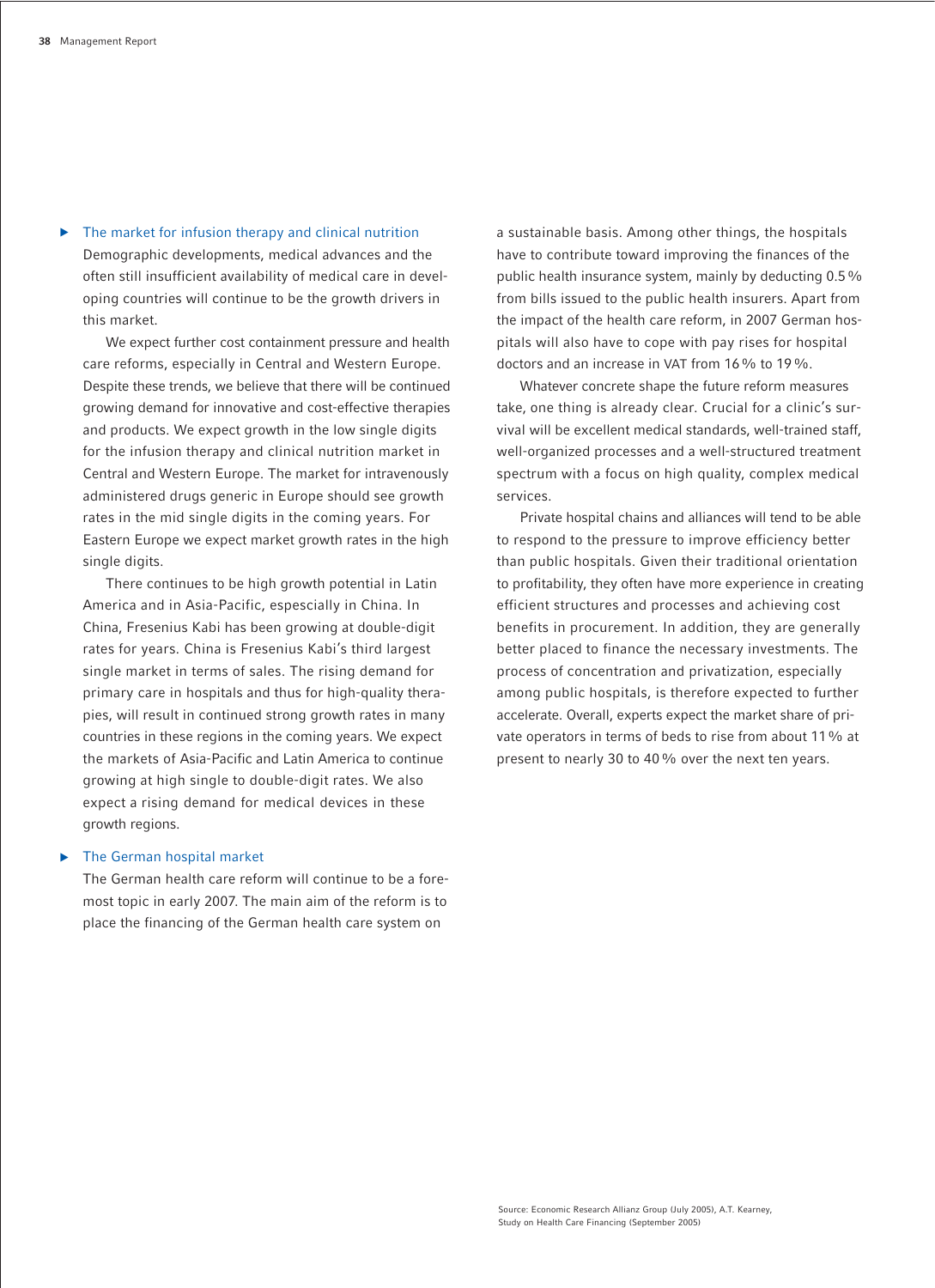#### **GROUP SALES AND GROUP EARNINGS**

With its international production and sales platform and its market-oriented products and services the Fresenius Group is excellently positioned for continued growth. At the same time, opportunities for profitable growth are indicated by the developments described in the chapter "Health Care Sector and Markets."

In 2007, we therefore expect to increase Group sales by 8 to 10% at 2006 exchange rates. The growth in sales will be influenced by the consolidation of Renal Care Group and HUMAINE Kliniken for the full year.

While our traditional markets in Europe and North America are growing at average low to mid single-digit rates, we see far stronger growth potential in the Asia-Pacific and Latin America regions. Here, the demand for our life-saving and life-sustaining products continues to be very high due to the still very limited access to medical care. This will also be reflected in the development of sales. While we expect single-digit rates of growth in our major markets of the United States and Europe, sales in the growth regions should increase at double-digit rates.

We plan to increase Group net income significantly again in 2007. We aim to achieve this through sustained sales growth and ongoing cost-reduction measures, especially in production. Despite a market environment which continues to be marked by cost containment and price pressure, we expect to be able to increase net income by 20 to 25% in constant currency.

#### SUMMARY OF GROUP TARGETS FOR 2007

|                                           | Targets 2007 (US GAAP)                     | Fiscal year 2006 (IFRS)                              |
|-------------------------------------------|--------------------------------------------|------------------------------------------------------|
| Sales, growth (in constant currency)      | $8 - 10\%$                                 | € 10.8 billion                                       |
| Net income, growth (in constant currency) | $20 - 25\%$                                | € 330 million                                        |
| Capital expenditure                       | € 600 - 700 million                        | € 606 million                                        |
| Net debt/EBITDA (December 31)             | $2.8 - 3.0$                                | 3.0                                                  |
| Dividend                                  | Continued profit-driven<br>dividend policy | Proposed: ~15 % per<br>ordinary and preference share |
|                                           |                                            |                                                      |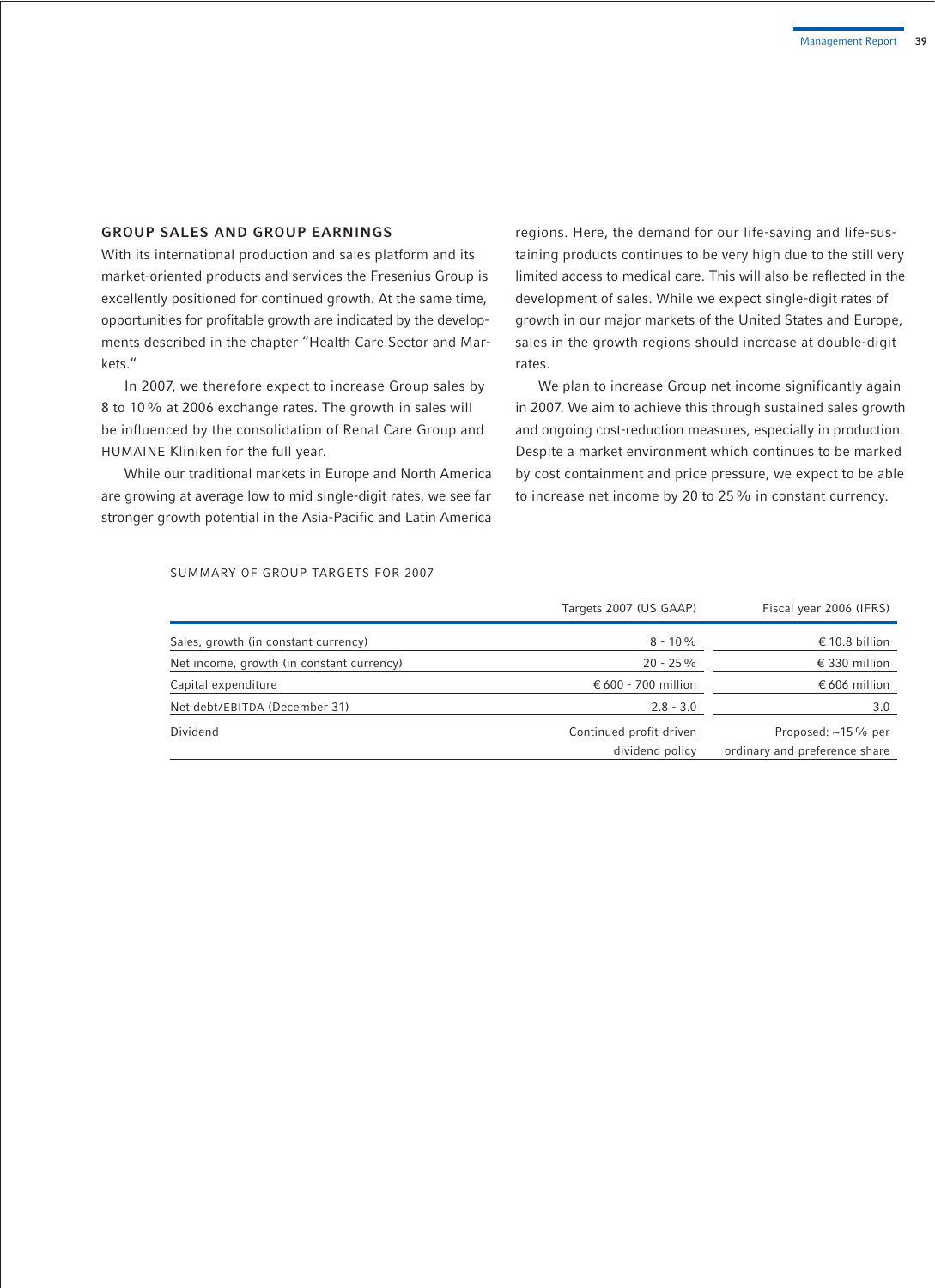#### **SALES AND EARNINGS BY BUSINESS SEGMENT**

Overall, we expect good improvements in sales and earnings in 2007 in each of our business segments. The table below gives an overview:

The number of dialysis patients should rise by about 5 to 7% again in 2007, leading to a continued growth in demand for dialysis products and a higher number of treatments. In 2007, Fresenius Medical Care expects sales to grow to about 9.4 billion in US dollars, its reporting currency. For net income Fresenius Medical Care forecasts US\$ 675 to 695 million.

Fresenius Kabi expects its positive operating performance to continue in 2007. The company estimates an organic sales growth of about 6 to 8%. Good growth potential is expected again in Asia-Pacific and Latin America. Based on the positive sales projection and further cost optimizations, especially in production, Fresenius Kabi expects further significant earnings improvement in 2007. The EBIT margin should rise in the 16.0 to 16.5% range.

Fresenius ProServe expects a continued good performance in the hospital operations business. A good performance is also expected in the engineering and services business given the excellent order situation. Sales will be influenced on the one hand by the full-year consolidation of HUMAINE Kliniken and on the other by the sale of Pharmaplan GmbH. In 2007,

Fresenius ProServe projects organic sales growth of about 2 to 3%. EBIT is expected to increase to € 160 to 170 million. Future growth potential is expected from further hospital privatizations in Germany.

Fresenius Biotech will continue its clinical study program. We expect that the expenditures for our biotechnology projects will lead to negative EBIT of about € -50 million in 2007. This increase is largely due to higher expenditures for clinical studies.

#### **FINANCING**

In 2006, we generated an excellent operating cash flow of € 1,058 million. The key drivers were the strong increase in earnings and further improvements in working capital management. The cash flow margin was 9.8%. Judged from today's point of view, we estimate that this margin will again be in the high single-digit rate in 2007, especially through further earnings improvements.

A key performance target figure for the Fresenius Group is the net debt/EBITDA ratio. On December 31, 2006 this ratio was at 3.0. Our goal in 2007 is to reach a ratio of 2.8 to 3.0. To achieve this, we focus on increasing earnings and on a further positive cash flow development.

|                               | Targets 2007<br>(US GAAP) | Fiscal year 2006<br>(IFRS) |  |
|-------------------------------|---------------------------|----------------------------|--|
| <b>Fresenius Medical Care</b> |                           |                            |  |
| <b>Sales</b>                  | $US\$ ~9.4 billion        | US\$ 8,498 million         |  |
| Net income                    | US\$ 675 - 695 million    | US\$ 535 million           |  |
| Fresenius Kabi                |                           |                            |  |
| Sales growth (organic)        | $6 - 8\%$                 | € 1,893 million            |  |
| EBIT margin                   | $16.0 - 16.5\%$           | 15.6%                      |  |
| <b>Fresenius ProServe</b>     |                           |                            |  |
| Sales growth (organic)        | $2 - 3\%$                 | € 2,155 million            |  |
| EBIT                          | € 160 - 170 million       | € 152 million              |  |
| <b>Fresenius Biotech</b>      |                           |                            |  |
| EBIT                          | $\epsilon$ ~ -50 million  | $\epsilon$ -45 million     |  |

2007 FINANCIAL TARGETS BY BUSINESS SEGMENT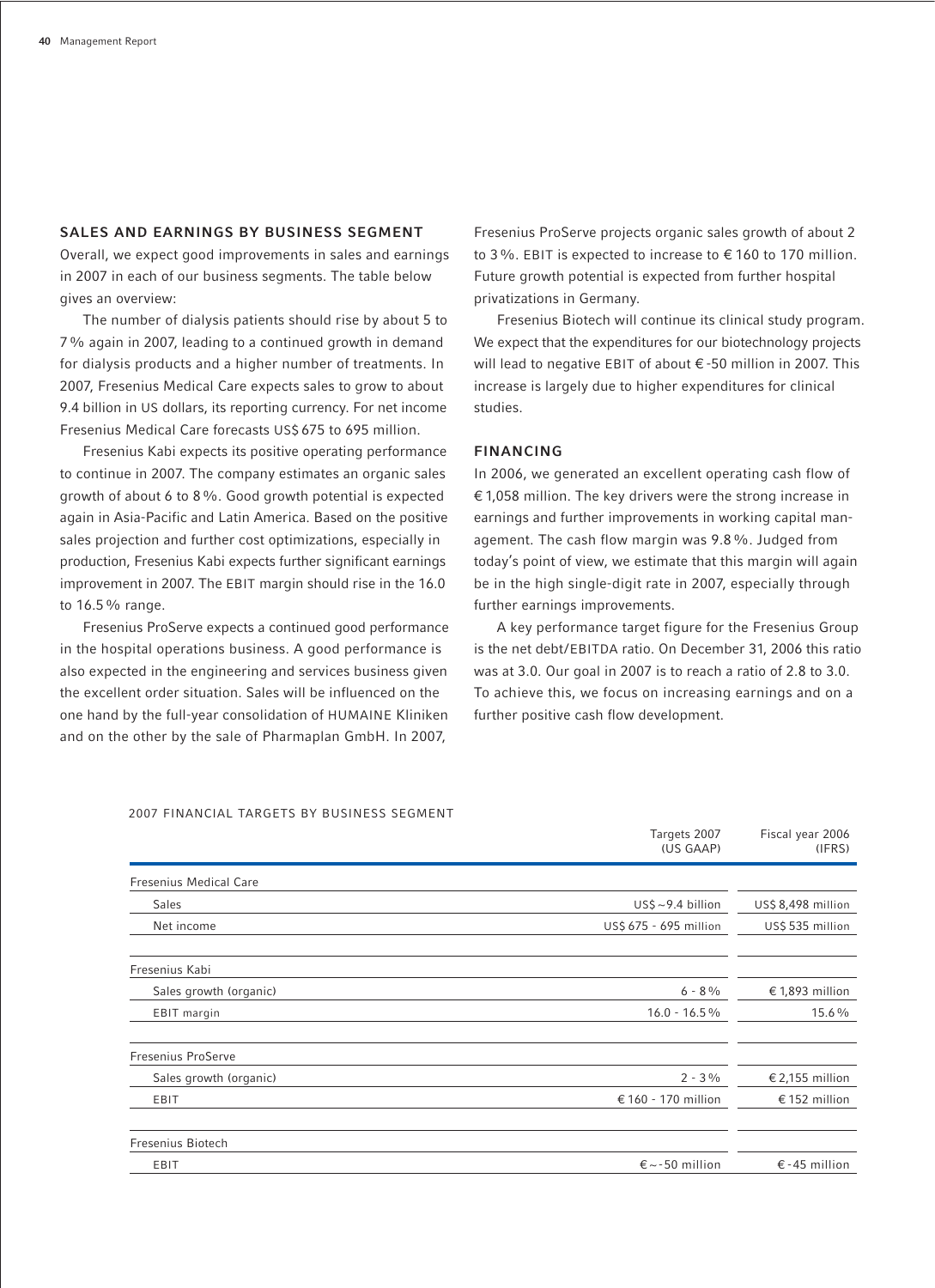Overall, we have a sufficient financial cushion with substantial unused credit lines under syndicated or bilateral credit facilities from banks. On December 31, 2006 the receivables securitization program at Fresenius Medical Care was only partially utilized and Fresenius Groups' commercial paper program of € 250 million had not been utilized at all. (Please see page 20 of the Management Report for details.)

#### **INVESTMENTS**

Fresenius plans to invest in further growth and to increase capital expenditure in property, plant and equipment. In 2007, we expect to invest about € 600 to 700 million (2006: € 606 million) in property, plant and equipment and in intangible assets. The strong increase will mainly be in the Fresenius Medical Care and Fresenius ProServe business segments. About 60% of the capital expenditure budgeted will be invested at Fresenius Medical Care, over 20% at Fresenius ProServe and about 15% at Fresenius Kabi. The focus of the investments at Fresenius Medical Care will be on the construction and expansion of dialysis clinics, and on the expansion and maintenance of production plants. As an example, we are expanding our dialyzer production plant in Germany. This will increase the annual production capacity of this plant from 25 million at present to 35 million dialyzers. Fresenius Kabi will invest in expanding and maintaining production facilities and in introducing new manufacturing technologies. These developments will enable further improvements in production efficiency. At Fresenius ProServe we will be investing primarily in modernizing hospitals and in hospital equipment. The regional focus of the investments will be on Europe and North America, accounting for about 50% and 40%. The remainder will be invested in Asia, Latin America and Africa. About 30% of the funds will be invested in Germany.

#### **PROCUREMENT**

Procurement optimization, including price and conditions as well as product quality, is an important component of earnings growth. We are also focusing on optimizing the procurement process as well as the cooperation between individual sites. Procurement alliances across various sectors allow us to increase purchasing volumes and secure better conditions from our suppliers.

The situation regarding prices of energy and oil-based products is unlikely to ease much. This is mainly because of the continued strong demand for oil and gas, which will probably be even greater given the rising demand in growth regions such as China. We therefore do not expect any reduction in the prices of energy and oil-based products in 2007.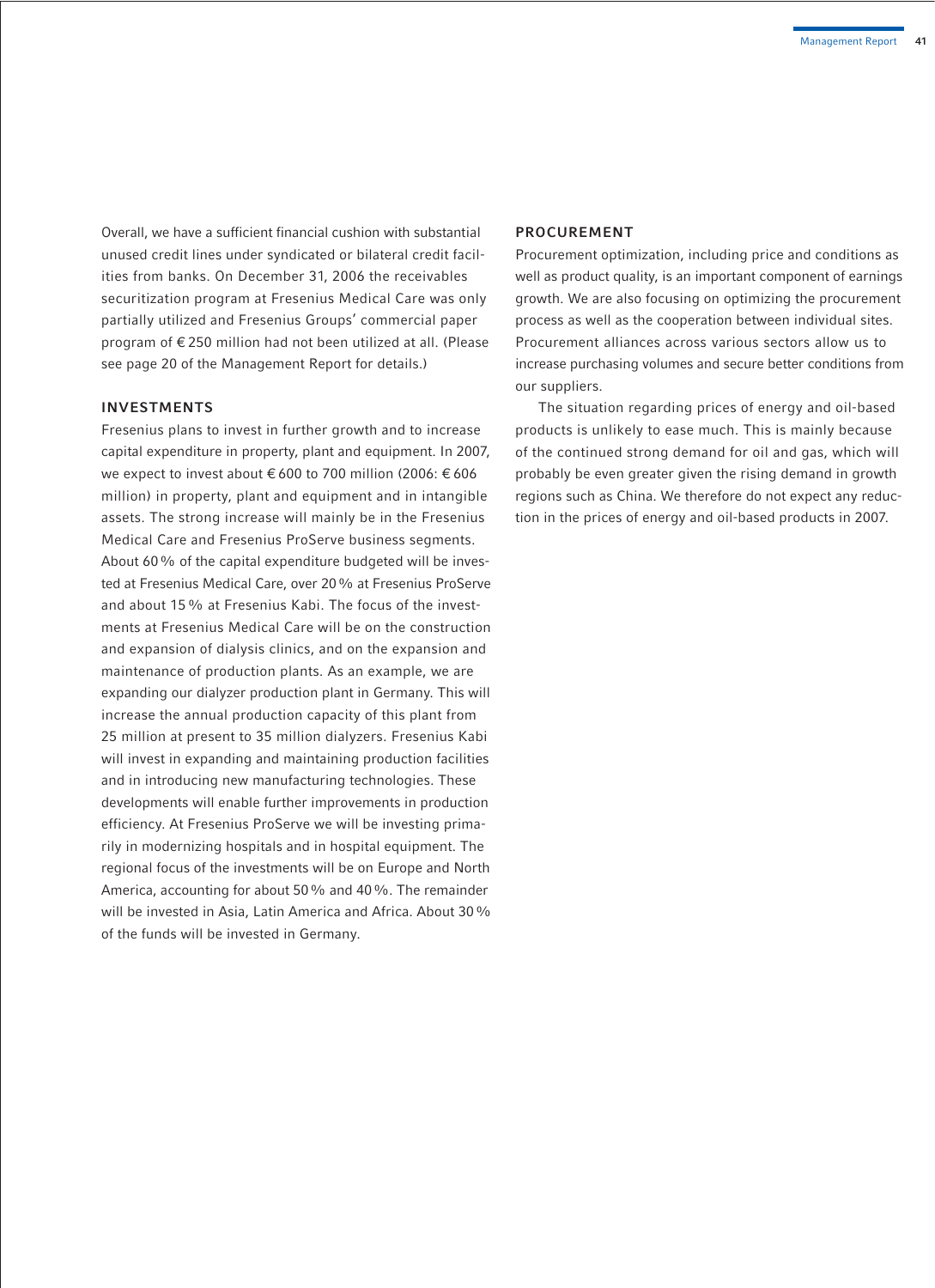Cost savings can be achieved especially through the further standardization of products, packaging and packaging materials. This standardization will also simplify logistics since transport can be better coordinated, allowing a more efficient use of loading capacities.

Fresenius Medical Care plans to optimize its purchasing of chemicals. From 2007, it intends to bundle demands and procure products directly from the manufacturers. It plans to counter rising pallet prices due to timber shortages by switching to special pallets that contain less wood. Fresenius Kabi and Fresenius Medical Care are likely to face higher prices for starch-based products after they had been held significantly below the market level in 2006 as a result of a multi-year supply agreement.

#### **RESEARCH AND DEVELOPMENT**

Our R&D activities will continue to play a key role in securing the Group's long-term growth through innovative and new therapies. We are concentrating our R&D on products for the treatment of patients with chronic kidney failure. The emphasis will be on dialysis membranes, dialysis machines and other products. We are also focusing on other extracorporeal therapies, such as those used in the treatment of patients with liver disease, as well as our main research areas of infusion and nutrition therapies. We are also concentrating on targeted development in the biotechnology sector, mainly in the field of antibody therapies. Biotechnology research opens up possibilities for treating diseases which cannot be cured today, and offers Fresenius potential for further growth with innovative cancer therapies. Results of a phase II/III study in the indication malignant ascites for patients with other than ovarian cancer are expected to be published in the first quarter of

2007. The phase II study in the indication breast cancer and the phase II study in gastric cancer are ongoing. Documentation for the registration of the antibody removab® for the indication malignant ascites is due to be submitted to the EMEA (European Medicines Agency), the European drug approval agency, in the second half of 2007.

We are planning to invest more in research and development in 2007. The increase should be higher than the forecast organic growth rate in sales. The number of employees in research and development will also be increased.

Market-oriented research and development with strict time to market management processes is crucial to the success of new products. We continually review our R&D results based on clearly defined milestones.

Innovative ideas, product development and therapies with a high level of quality will continue to be the basis for marketleading products in the future.

#### **CORPORATE LEGAL STRUCTURE AND ORGANIZATION**

The Fresenius Group is divided into three business segments, each of which is a legally independent entity. The business segments are organized on a regional and decentralized basis to provide the greatest flexibility to meet the demands of the respective markets. The "entrepreneur in the enterprise" principle with clearly defined responsibilities has proven itself over many years. We will continue to follow this principle.

On December 4, 2006, the Extraordinary General Meeting of Fresenius AG approved the conversion of the Company's legal form from a public limited company incorporated under German law into a European Company (SE) (see "Subsequent Events" on page 34 for more details).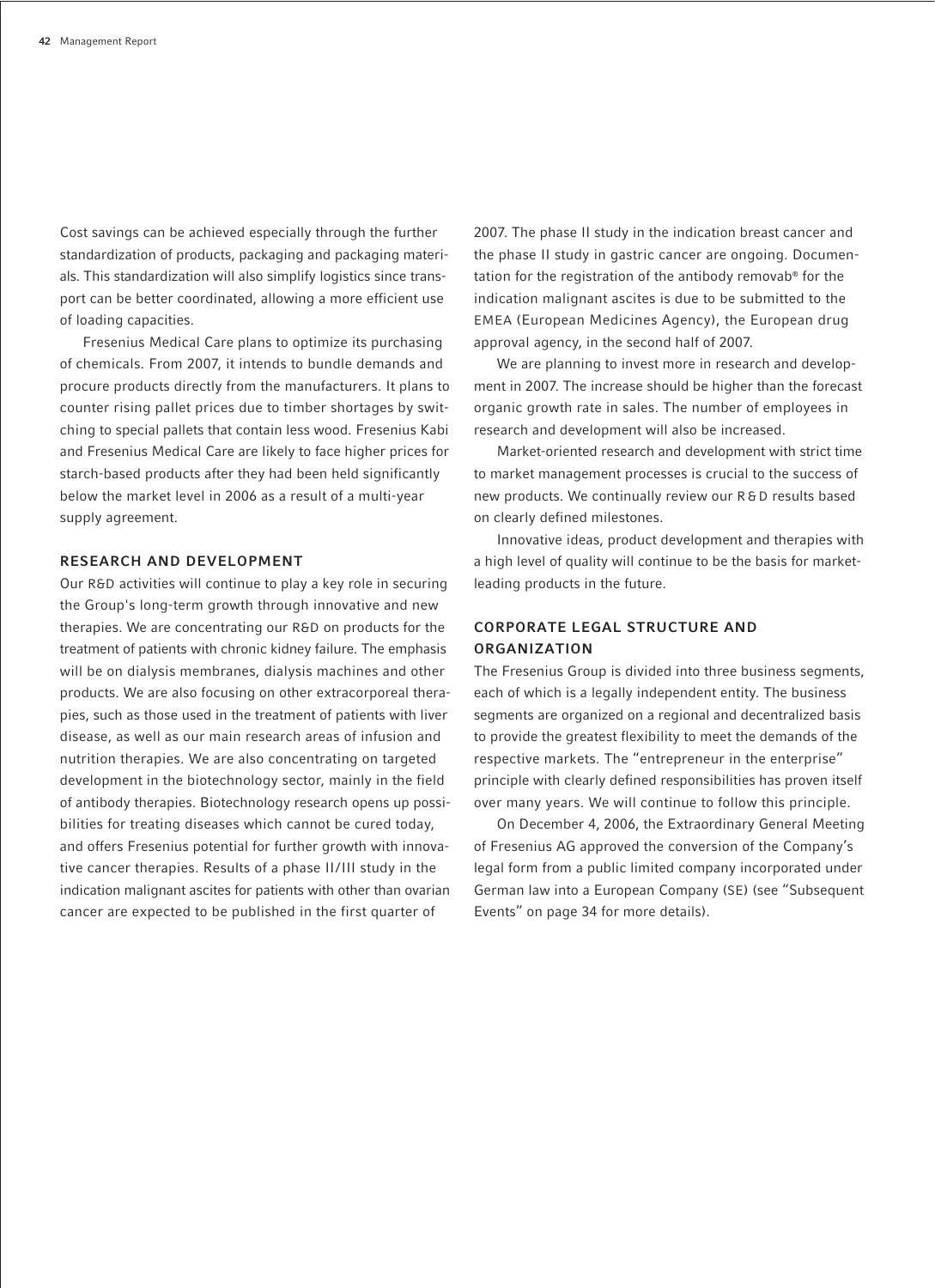### **PLANNED CHANGES IN HUMAN RESOURCES AND THE SOCIAL AREA**

The number of employees in the Group will continue to rise in the future as a result of strong organic expansion. However, the growth in the number of employees will be held below the expected rate of organic sales growth. The regional distribution of our employees will not change significantly – about 50% will be located in Europe (with about 30% in Germany), about 35% in North America and about 15% in Asia-Pacific, Latin America and Africa.

#### **DIVIDEND**

Continuity in our dividend policy remains an important priority. This has been demonstrated impressively by steady dividend increases over the last 13 years. We want to remain true to this policy in the 2007 fiscal year and offer our shareholders a dividend in line with our positive earnings forecasts.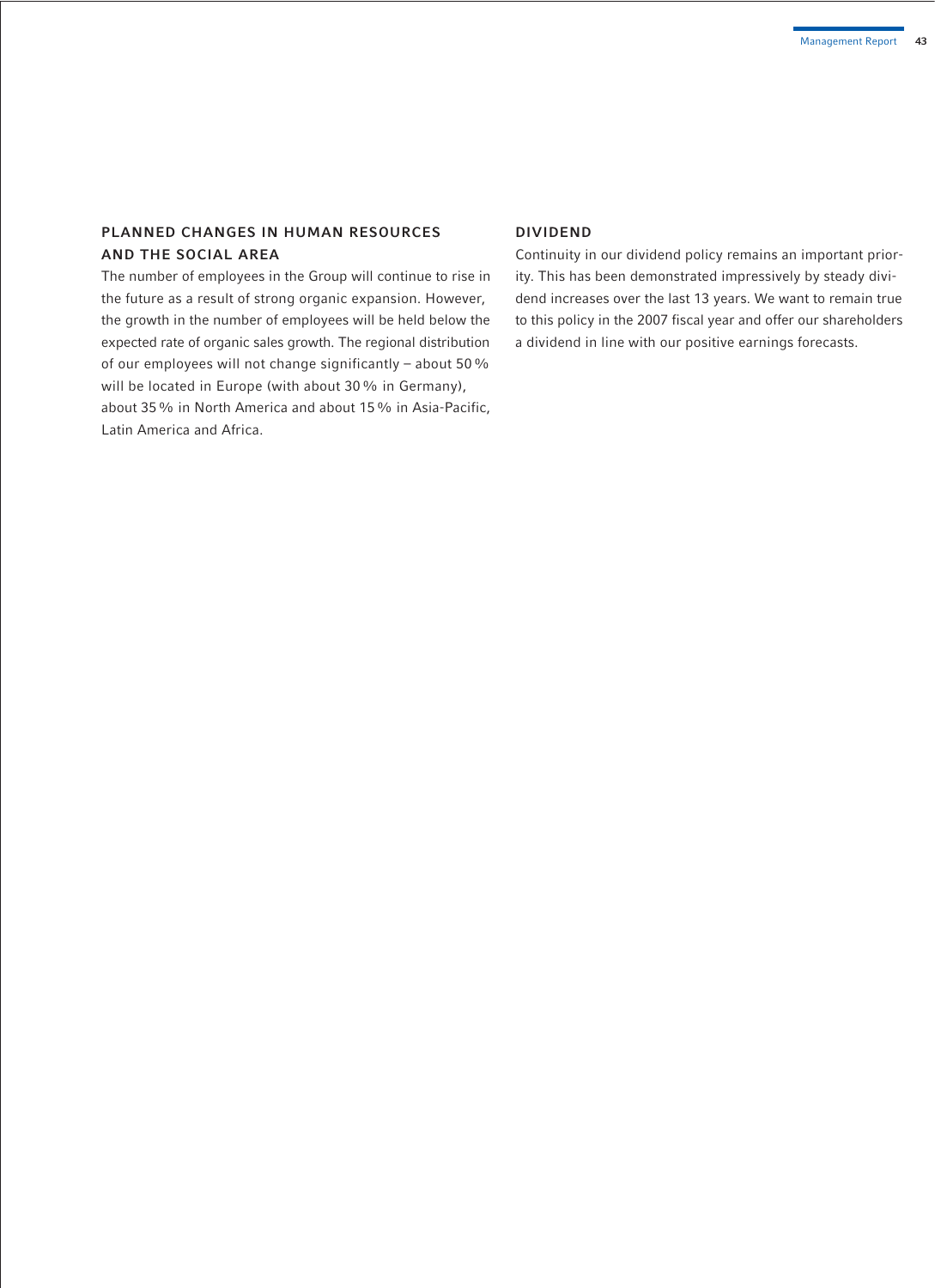# **CONTENTS**

# 

| 45 | Consolidated statement of income |
|----|----------------------------------|
| 46 | Consolidated balance sheet       |
| 48 | Consolidated cash flow statement |
| 50 | Consolidated statement of equity |
| 52 | Segment reporting                |
| 56 | <b>Notes</b>                     |
|    |                                  |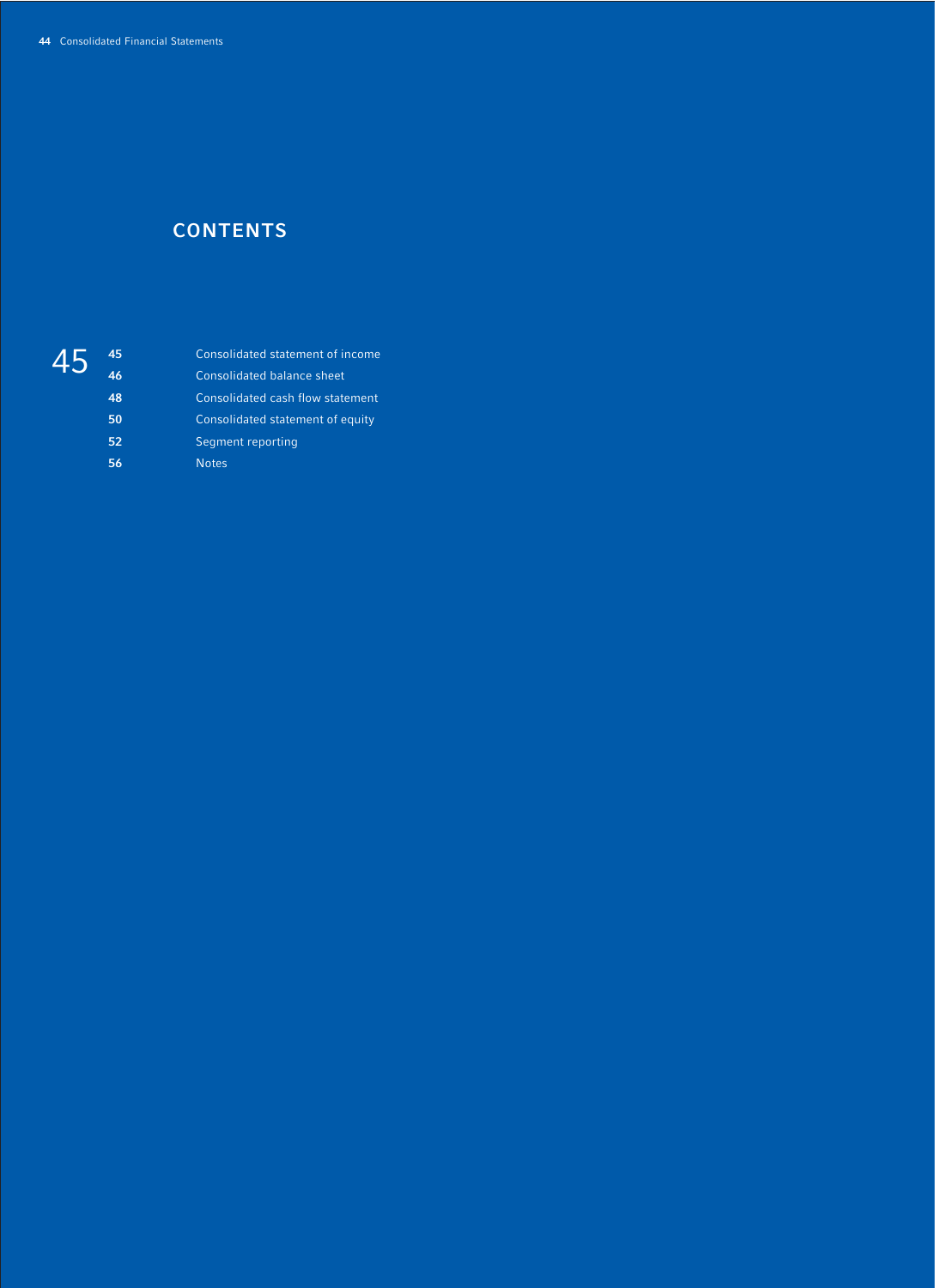# **CONSOLIDATED STATEMENT OF INCOME**

| January 1 to December 31, in million $\epsilon$           | <b>Note</b>    | 2006     | 2005     |
|-----------------------------------------------------------|----------------|----------|----------|
| <b>Sales</b>                                              | 3              | 10,776   | 7,889    |
| Cost of sales                                             | $\overline{4}$ | $-7,339$ | $-5,294$ |
| Gross profit                                              |                | 3,437    | 2,595    |
| Selling, general and administrative expenses              | 6              | $-1,828$ | $-1,481$ |
| Research and development expenses                         | 7              | $-166$   | $-147$   |
| <b>Operating income (EBIT)</b>                            |                | 1,443    | 967      |
| Interest income                                           | 8              | 23       | 20       |
| Interest expenses                                         | 8              | $-418$   | $-223$   |
| Earnings before income taxes and minority interest        |                | 1,048    | 764      |
| Income taxes                                              | 9              | $-413$   | $-293$   |
| Earnings after income taxes and before minority interest  |                | 635      | 471      |
| Minority interest                                         | 22             | $-305$   | $-249$   |
| Net income of the Group                                   |                | 330      | 222      |
| Basic earnings per ordinary share in $\epsilon$           | 10             | 2.15     | 1.76     |
| Fully diluted earnings per ordinary share in $\epsilon$   | 10             | 2.12     | 1.75     |
| Basic earnings per preference share in $\epsilon$         | 10             | 2.16     | 1.77     |
| Fully diluted earnings per preference share in $\epsilon$ | 10             | 2.13     | 1.76     |

The following Notes are an integral part of the Consolidated Financial Statements.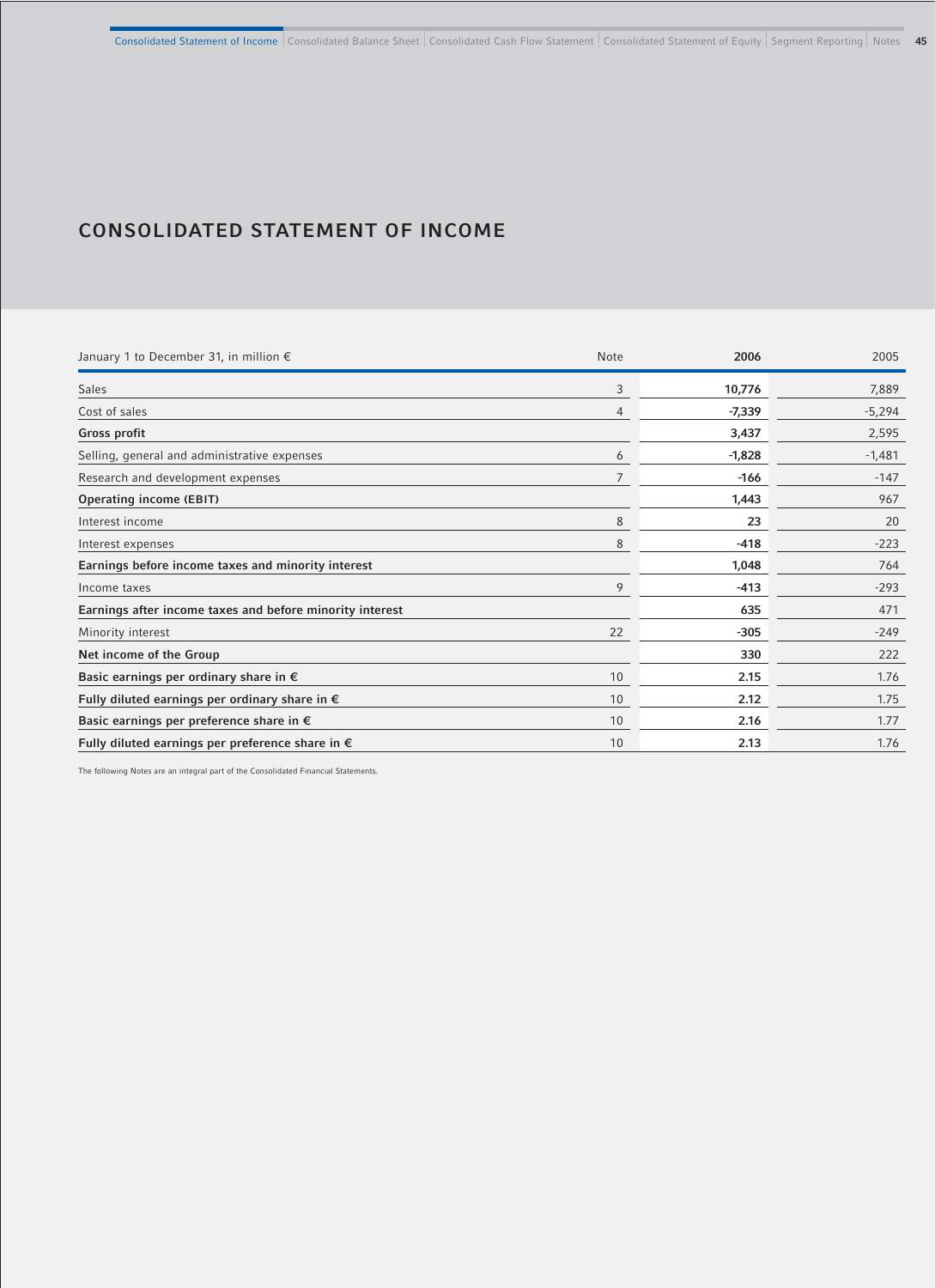# **CONSOLIDATED BALANCE SHEET**

### **ASSETS**

| as of December 31, in million $\epsilon$              | <b>Note</b> | 2006   | 2005   |
|-------------------------------------------------------|-------------|--------|--------|
| Cash and cash equivalents                             | 11          | 261    | 252    |
| Trade accounts receivable, less allowance             |             |        |        |
| for doubtful accounts                                 | 12          | 2,088  | 1,871  |
| Accounts receivable from and loans to related parties |             | 8      | 15     |
| Inventories                                           | 13          | 761    | 727    |
| Prepaid expenses and other current assets             | 14          | 730    | 478    |
| I. Total current assets                               |             | 3,848  | 3,343  |
| Property, plant and equipment                         | 15          | 2,715  | 2,359  |
| Goodwill                                              | 16          | 7,119  | 4,696  |
| Other intangible assets                               | 16          | 571    | 559    |
| Other non-current assets                              | 14          | 387    | 362    |
| thereof at equity consolidated financial investments  |             | 12     | 14     |
| Deferred taxes                                        | 9           | 384    | 283    |
| II. Total non-current assets                          |             | 11,176 | 8,259  |
| <b>Total assets</b>                                   |             | 15,024 | 11,602 |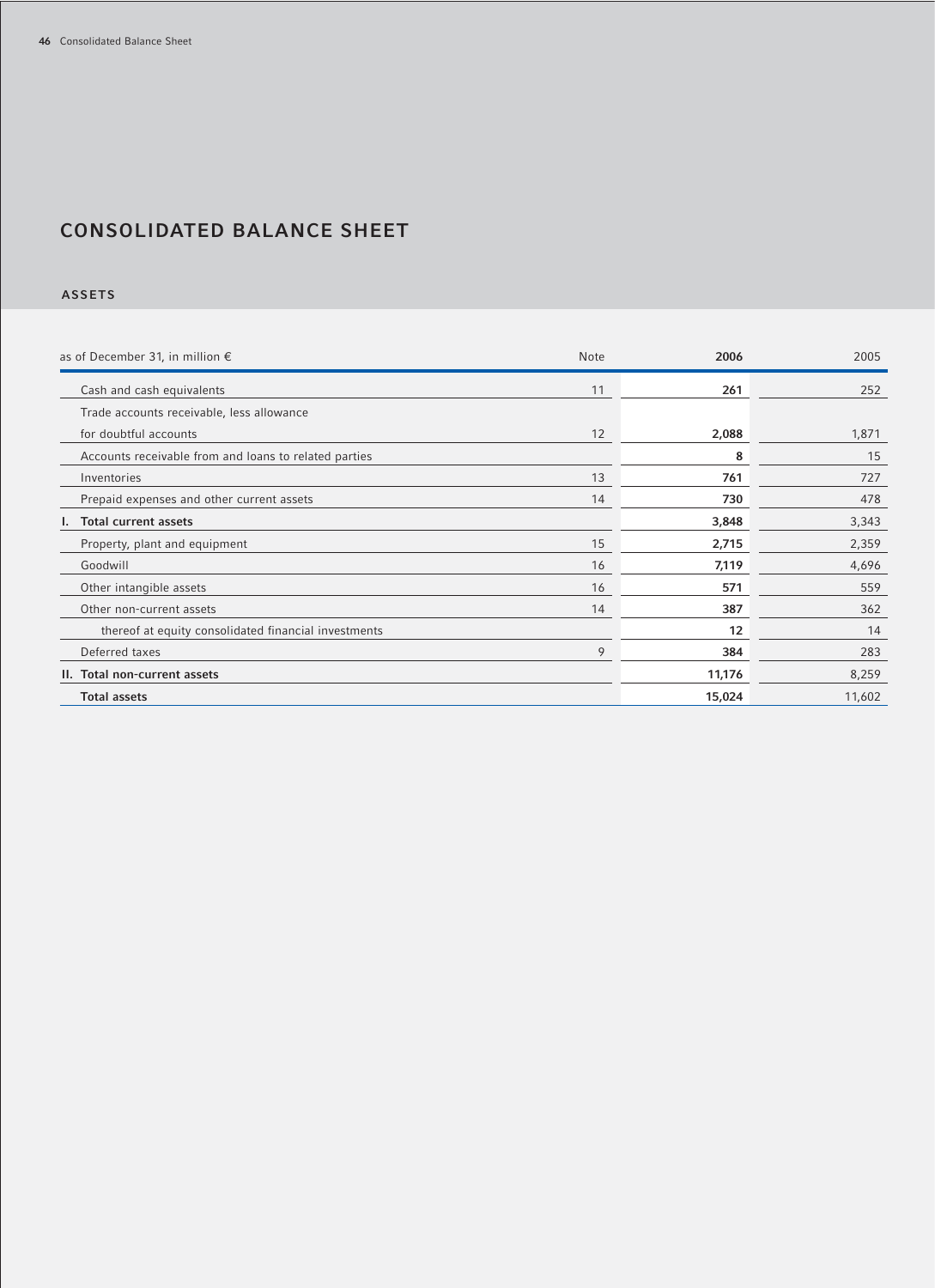### **LIABILITIES AND SHAREHOLDERS' EQUITY**

| as of December 31, in million $\epsilon$                                         | Note   | 2006   | 2005   |
|----------------------------------------------------------------------------------|--------|--------|--------|
| Trade accounts payable                                                           |        | 464    | 353    |
| Short-term accounts payable to related parties                                   |        | 2      | 2      |
| Short-term accrued expenses and other short-term liabilities                     | 17, 18 | 1,821  | 1,530  |
| Short-term borrowings                                                            | 19     | 330    | 824    |
| Short-term loans from related parties                                            |        | 1      | -1     |
| Current portion of long-term debt and liabilities from capital lease obligations | 19     | 272    | 222    |
| Accruals for income taxes                                                        |        | 159    | 146    |
| A. Total short-term liabilities                                                  |        | 3,049  | 3,078  |
| Long-term debt and liabilities from capital lease obligations,                   |        |        |        |
| less current portion                                                             | 19     | 4,330  | 1,455  |
| Long-term liabilities and loans from related parties                             |        |        |        |
| Long-term accrued expenses and other long-term liabilities                       | 17, 18 | 283    | 288    |
| Pension liabilities                                                              | 20     | 260    | 256    |
| Deferred taxes                                                                   | 9      | 358    | 321    |
| Trust preferred securities of Fresenius Medical Care Capital Trusts              | 21     | 946    | 1,000  |
| <b>B.</b> Total long-term liabilities                                            |        | 6,177  | 3,320  |
| <b>Total liabilities</b><br>ı.                                                   |        | 9,226  | 6,398  |
| A. Minority interest                                                             | 22     | 2,595  | 2,323  |
| Subscribed capital                                                               | 23     | 132    | 130    |
| Capital reserve                                                                  | 23     | 1,770  | 1,603  |
| Other reserves                                                                   | 23     | 1,239  | 985    |
| Accumulated other comprehensive income (loss)                                    | 24     | 62     | 163    |
| <b>B.</b> Total Group's equity                                                   |        | 3,203  | 2,881  |
| II. Total shareholders' equity                                                   |        | 5,798  | 5,204  |
| Total liabilities and shareholders' equity                                       |        | 15,024 | 11,602 |

The following Notes are an integral part of the Consolidated Financial Statements.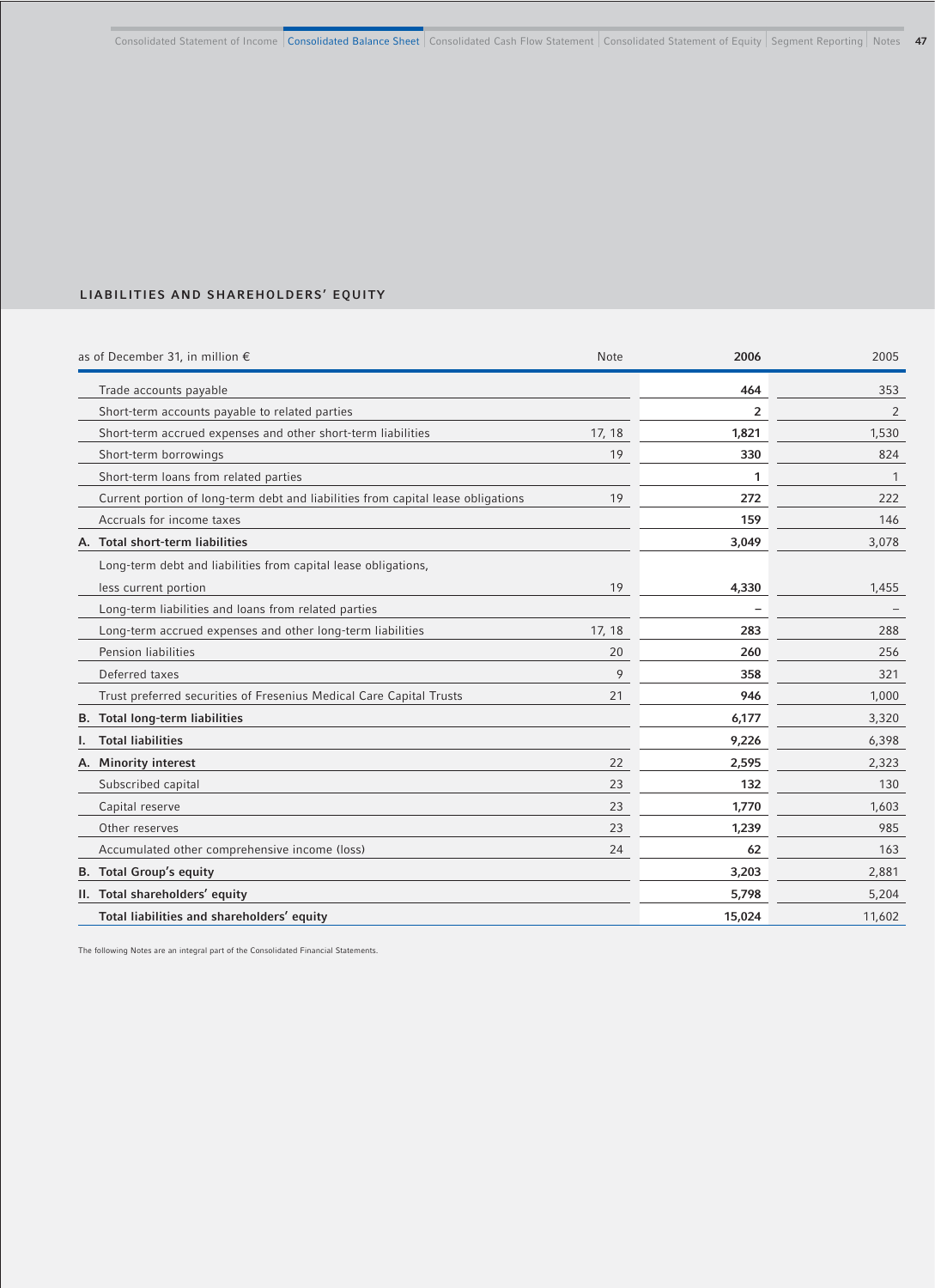### **CONSOLIDATED CASH FLOW STATEMENT**

| January 1 to December 31, in million €                              | Note           | 2006           | 2005         |
|---------------------------------------------------------------------|----------------|----------------|--------------|
| Cash provided by/used for operating activities                      |                |                |              |
| Net income of the Group                                             |                | 330            | 222          |
| Minority interest                                                   | 22             | 305            | 249          |
| Adjustments to reconcile net income of the Group to cash and        |                |                |              |
| cash equivalents provided by operating activities                   |                |                |              |
| Cash inflow from hedging                                            |                | 9              | $\mathbf{0}$ |
| Depreciation and amortization                                       | 28             | 406            | 325          |
| Loss on sale of investments                                         |                | $\overline{2}$ | $\Omega$     |
| Change in deferred taxes                                            | 9              | 76             | 14           |
| Loss on sale of fixed assets                                        |                | 14             | 7            |
| Change in assets and liabilities, net of amounts                    |                |                |              |
| from businesses acquired or disposed of                             |                |                |              |
| Change in trade accounts receivable, net                            | 12             | -86            | $-42$        |
| Change in inventories                                               | 13             | -49            | $-12$        |
| Change in prepaid expenses and other current and non-current assets | 14             | -126           | $-132$       |
| Change in accounts receivable from/payable to related parties       |                | 4              | 6            |
| Change in trade accounts payable,                                   |                |                |              |
| accruals and other short-term and long-term liabilities             |                | 582            | 406          |
| Received interest                                                   | 8              | 23             | 20           |
| Paid interest                                                       | 27             | -393           | $-208$       |
| Change in accruals for income taxes                                 |                | 362            | 289          |
| Tax payments related to divestitures and acquisitions               | 27             | $-52$          | $\Omega$     |
| Income taxes paid                                                   | 27             | $-349$         | $-360$       |
| Cash provided by operating activities                               |                | 1,058          | 784          |
| Cash provided by/used for investing activities                      |                |                |              |
| Purchase of property, plant and equipment                           |                | $-595$         | $-357$       |
| Proceeds from the sale of property, plant and equipment             |                | 18             | 22           |
| Acquisitions and investments, net of cash acquired                  | 2, 27          | $-3,657$       | $-1,608$     |
| Proceeds from divestitures                                          | $\overline{2}$ | 438            | 2            |
| Cash used for investing activities                                  |                | $-3,796$       | $-1,941$     |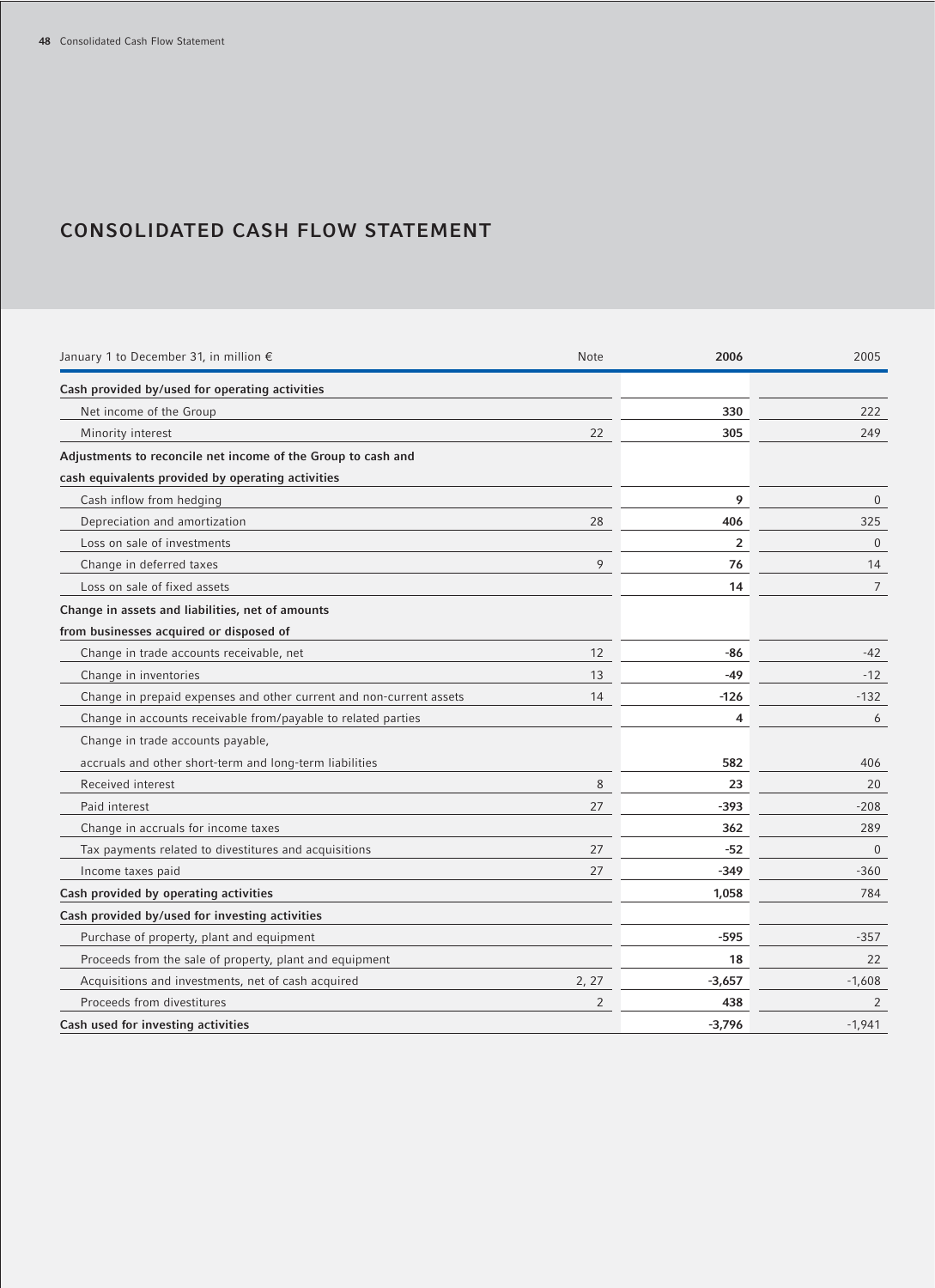| January 1 to December 31, in million $\epsilon$                             | <b>Note</b> | 2006     | 2005     |
|-----------------------------------------------------------------------------|-------------|----------|----------|
| Cash provided by/used for financing activities                              |             |          |          |
| Proceeds from short-term borrowings                                         | 19          | 54       | 37       |
| Repayments of short-term borrowings                                         | 19          | $-670$   | $-70$    |
| Repayments of borrowings from related parties                               |             | -1       | -4       |
| Proceeds from long-term debt and liabilities from capital lease obligations | 19          | 4,301    | 945      |
| Repayments of long-term debt and liabilities from capital lease obligations | 19          | $-1,228$ | $-310$   |
| Changes of accounts receivable facility                                     | 19          | 137      | $-194$   |
| Proceeds from the exercise of stock options                                 | 29          | 75       | 90       |
| Proceeds from the conversion of Fresenius Medical Care's                    |             |          |          |
| preference shares into ordinary shares                                      | 1           | 258      | $\Omega$ |
| Dividends paid                                                              |             | $-171$   | $-132$   |
| Proceeds from the issuance of bearer ordinary shares                        | 23          | 0        | 438      |
| Proceeds from the issuance of bearer preference shares                      | 23          | 0        | 481      |
| Payments of additional costs of capital increase                            | 23          | 0        | $-22$    |
| Change in minority interest                                                 | 22          | 1        | $-1$     |
| Exchange rate effect due to corporate financing                             |             | 4        | $-2$     |
| Cash provided by financing activities                                       |             | 2,760    | 1,256    |
| Effect of exchange rate changes on cash and cash equivalents                |             | $-13$    | 13       |
| Net increase in cash and cash equivalents                                   |             | 9        | 112      |
| Cash and cash equivalents at the beginning of the year                      | 11          | 252      | 140      |
| Cash and cash equivalents at the end of the year                            | 11          | 261      | 252      |

The following Notes are an integral part of the Consolidated Financial Statements.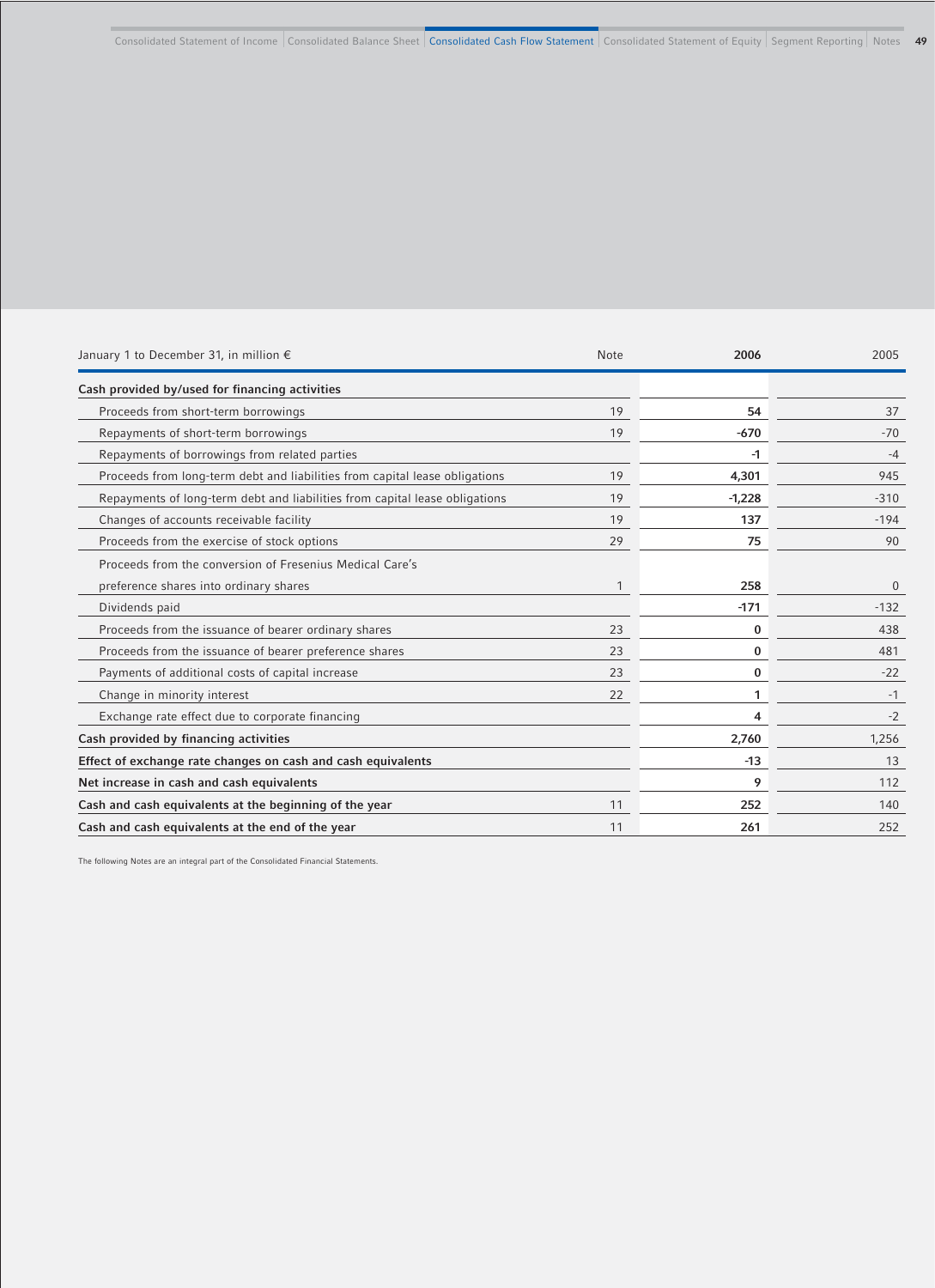# **CONSOLIDATED STATEMENT OF EQUITY**

|                                                          |        | <b>Ordinary shares</b>            |                        |                                   | Preference shares                | <b>Subscribed Capital</b> |                                 |
|----------------------------------------------------------|--------|-----------------------------------|------------------------|-----------------------------------|----------------------------------|---------------------------|---------------------------------|
|                                                          | Note   | Number<br>of shares<br>(thousand) | Amount<br>(thousand €) | Number<br>of shares<br>(thousand) | Amount<br>(thousand $\epsilon$ ) | Amount<br>(thousand €)    | Amount<br>(million $\epsilon$ ) |
| As of December 31, 2004                                  |        | 20,486                            | 52,443                 | 20,486                            | 52,443                           | 104,886                   | 105                             |
| Issuance of bearer ordinary and bearer preference shares | 23     | 4,700                             | 12,032                 | 4,700                             | 12,032                           | 24,064                    | 24                              |
| Proceeds from the exercise of stock options              | 29     | 175                               | 449                    | 175                               | 449                              | 898                       | 1                               |
| Compensation expense related to stock options            | 29     |                                   |                        |                                   |                                  |                           |                                 |
| Dividends paid                                           | 23     |                                   |                        |                                   |                                  |                           |                                 |
| Comprehensive income (loss)                              |        |                                   |                        |                                   |                                  |                           |                                 |
| Net income of the Group                                  |        |                                   |                        |                                   |                                  |                           |                                 |
| Other comprehensive income (loss) related to             |        |                                   |                        |                                   |                                  |                           |                                 |
| Cash flow hedges                                         | 24, 26 |                                   |                        |                                   |                                  |                           |                                 |
| Foreign currency translation                             | 24     |                                   |                        |                                   |                                  |                           |                                 |
| Comprehensive income (loss)                              |        |                                   |                        |                                   |                                  |                           |                                 |
| As of December 31, 2005                                  |        | 25,361                            | 64,924                 | 25,361                            | 64,924                           | 129,848                   | 130                             |
| Issuance of bearer ordinary and bearer preference shares | 23     | 177                               | 453                    | 177                               | 453                              | 906                       | 1                               |
| Proceeds from the conversion of Fresenius Medical Care's |        |                                   |                        |                                   |                                  |                           |                                 |
| preference shares into ordinary shares                   | 1      |                                   |                        |                                   |                                  |                           |                                 |
| Proceeds from the exercise of stock options              | 29     | 188                               | 481                    | 188                               | 481                              | 962                       |                                 |
| Compensation expense related to stock options            | 29     |                                   |                        |                                   |                                  |                           |                                 |
| Minimum dividend of ordinary shareholders                |        |                                   |                        |                                   |                                  |                           |                                 |
| Dividends paid                                           | 23     |                                   |                        |                                   |                                  |                           |                                 |
| Comprehensive income (loss)                              |        |                                   |                        |                                   |                                  |                           |                                 |
| Net income of the Group                                  |        |                                   |                        |                                   |                                  |                           |                                 |
| Other comprehensive income (loss) related to             |        |                                   |                        |                                   |                                  |                           |                                 |
| Cash flow hedges                                         | 24, 26 |                                   |                        |                                   |                                  |                           |                                 |
| Foreign currency translation                             | 24     |                                   |                        |                                   |                                  |                           |                                 |
| Comprehensive income (loss)                              |        |                                   |                        |                                   |                                  |                           |                                 |
| As of December 31, 2006                                  |        | 25,726                            | 65,858                 | 25,726                            | 65,858                           | 131,716                   | 132                             |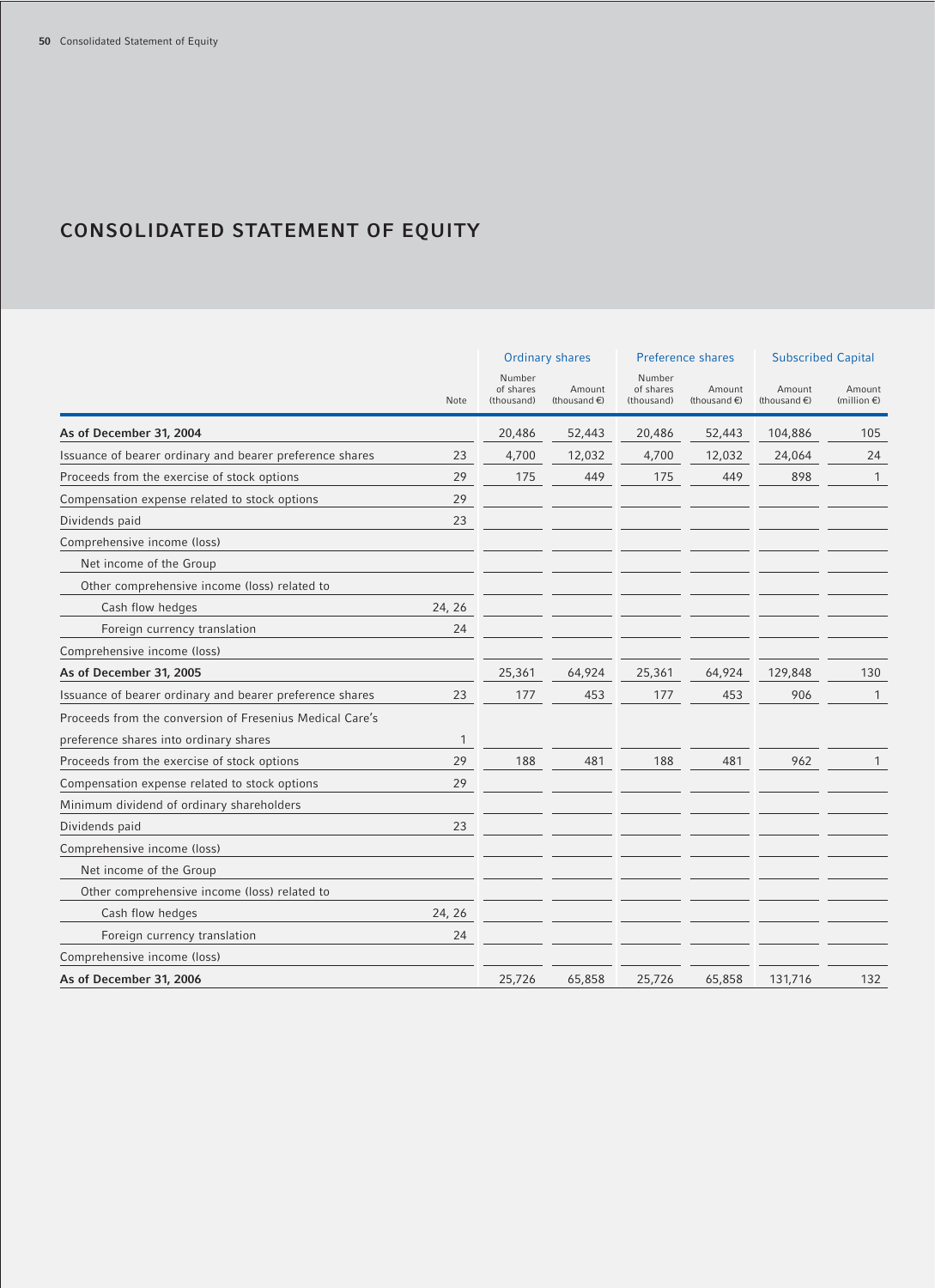|                                                          |              |                                             | <b>Reserves</b>                            |                                                             | Other comprehensive<br>income (loss)         |                                                                |                                               |                                          |
|----------------------------------------------------------|--------------|---------------------------------------------|--------------------------------------------|-------------------------------------------------------------|----------------------------------------------|----------------------------------------------------------------|-----------------------------------------------|------------------------------------------|
|                                                          | Note         | Capital<br>reserve<br>(million $\epsilon$ ) | Other<br>reserves<br>(million $\epsilon$ ) | Foreign<br>currency<br>translation<br>(million $\epsilon$ ) | Cash flow<br>hedges<br>(million $\epsilon$ ) | Total<br>share-<br>holders'<br>equity<br>(million $\epsilon$ ) | Minority<br>interest<br>(million $\epsilon$ ) | Total<br>equity<br>(million $\epsilon$ ) |
| As of December 31, 2004                                  |              | 696                                         | 819                                        | 15                                                          | $-18$                                        | 1,617                                                          | 1,766                                         | 3,383                                    |
| Issuance of bearer ordinary and bearer preference shares | 23           | 872                                         |                                            |                                                             |                                              | 896                                                            | $\overline{0}$                                | 896                                      |
| Proceeds from the exercise of stock options              | 29           | 25                                          |                                            |                                                             |                                              | 26                                                             | 64                                            | 90                                       |
| Compensation expense related to stock options            | 29           | 10                                          |                                            |                                                             |                                              | 10                                                             | 5                                             | 15                                       |
| Dividends paid                                           | 23           |                                             | $-56$                                      |                                                             |                                              | $-56$                                                          | $-76$                                         | $-132$                                   |
| Comprehensive income (loss)                              |              |                                             |                                            |                                                             |                                              |                                                                |                                               |                                          |
| Net income of the Group                                  |              |                                             | 222                                        |                                                             |                                              | 222                                                            | 249                                           | 471                                      |
| Other comprehensive income (loss) related to             |              |                                             |                                            |                                                             |                                              |                                                                |                                               |                                          |
| Cash flow hedges                                         | 24, 26       |                                             |                                            |                                                             | 32                                           | 32                                                             | 0                                             | 32                                       |
| Foreign currency translation                             | 24           |                                             |                                            | 134                                                         |                                              | 134                                                            | 315                                           | 449                                      |
| Comprehensive income (loss)                              |              |                                             | 222                                        | 134                                                         | 32                                           | 388                                                            | 564                                           | 952                                      |
| As of December 31, 2005                                  |              | 1,603                                       | 985                                        | 149                                                         | 14                                           | 2,881                                                          | 2,323                                         | 5,204                                    |
| Issuance of bearer ordinary and bearer preference shares | 23           | 41                                          |                                            |                                                             |                                              | 42                                                             | $\overline{0}$                                | 42                                       |
| Proceeds from the conversion of Fresenius Medical Care's |              |                                             |                                            |                                                             |                                              |                                                                |                                               |                                          |
| preference shares into ordinary shares                   | $\mathbf{1}$ | 94                                          |                                            |                                                             |                                              | 94                                                             | 164                                           | 258                                      |
| Proceeds from the exercise of stock options              | 29           | 31                                          |                                            |                                                             |                                              | 32                                                             | 43                                            | 75                                       |
| Compensation expense related to stock options            | 29           | 12                                          |                                            |                                                             |                                              | 12                                                             | 8                                             | 20                                       |
| Minimum dividend of ordinary shareholders                |              | $-11$                                       |                                            |                                                             |                                              | $-11$                                                          | 0                                             | $-11$                                    |
| Dividends paid                                           | 23           |                                             | $-76$                                      |                                                             |                                              | $-76$                                                          | $-95$                                         | $-171$                                   |
| Comprehensive income (loss)                              |              |                                             |                                            |                                                             |                                              |                                                                |                                               |                                          |
| Net income of the Group                                  |              |                                             | 330                                        |                                                             |                                              | 330                                                            | 305                                           | 635                                      |
| Other comprehensive income (loss) related to             |              |                                             |                                            |                                                             |                                              |                                                                |                                               |                                          |
| Cash flow hedges                                         | 24, 26       |                                             |                                            |                                                             | 16                                           | 16                                                             | 0                                             | 16                                       |
| Foreign currency translation                             | 24           |                                             |                                            | $-117$                                                      |                                              | $-117$                                                         | $-153$                                        | $-270$                                   |
| Comprehensive income (loss)                              |              |                                             | 330                                        | $-117$                                                      | 16                                           | 229                                                            | 152                                           | 381                                      |
| As of December 31, 2006                                  |              | 1,770                                       | 1,239                                      | 32                                                          | 30                                           | 3,203                                                          | 2,595                                         | 5,798                                    |

The following Notes are an integral part of the Consolidated Financial Statements.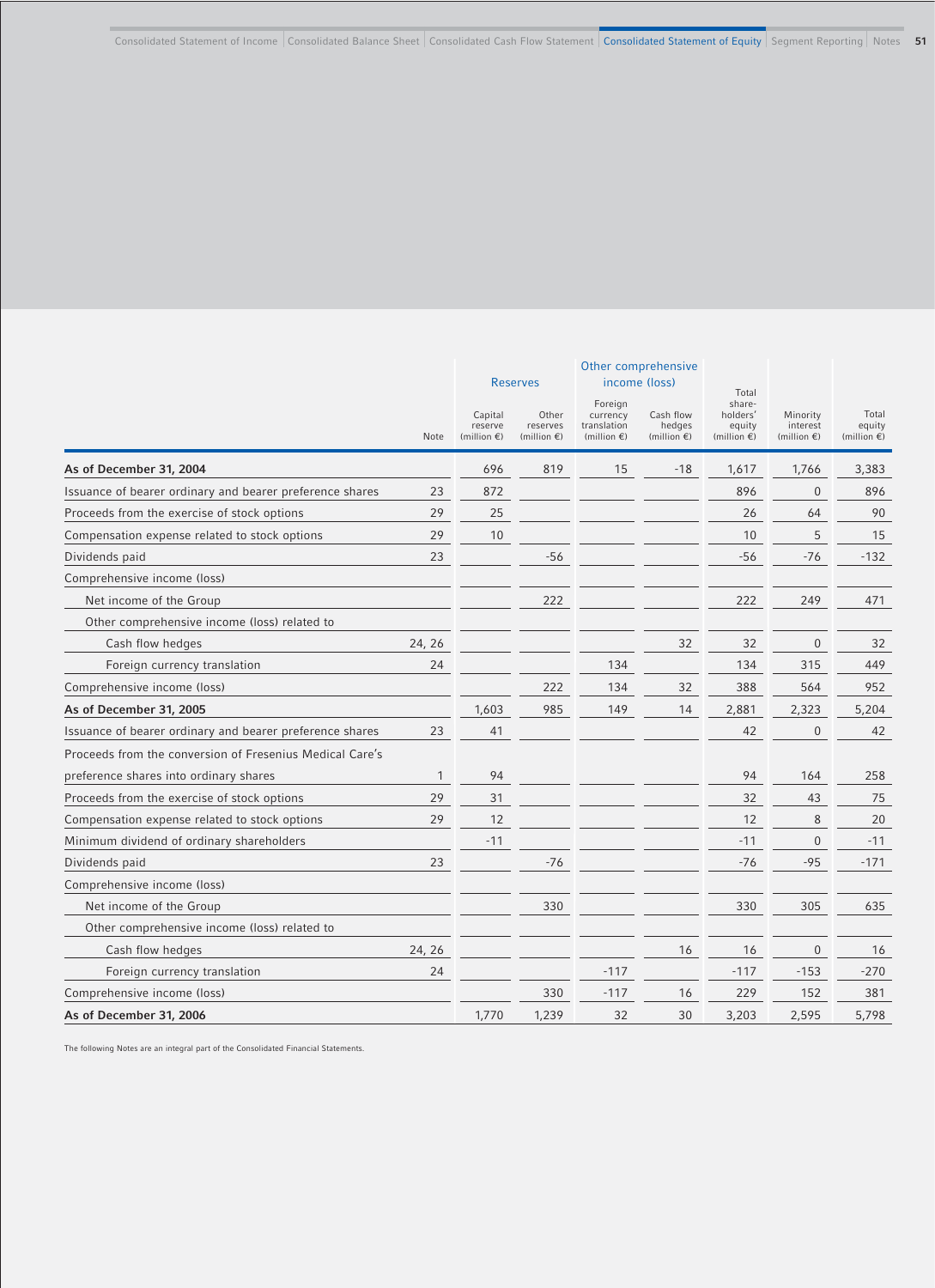# **SEGMENT REPORTING**

**by business segment**

|                                              |                        | <b>Fresenius Medical Care</b> |         | Fresenius Kabi |         |        |  |
|----------------------------------------------|------------------------|-------------------------------|---------|----------------|---------|--------|--|
| in million $\epsilon$                        | 2006                   | 2005                          | Change  | 2006           | 2005    | Change |  |
| <b>Sales</b>                                 | 6,767                  | 5,443                         | 24 %    | 1,893          | 1,681   | 13 %   |  |
| thereof contribution to consolidated sales   | 6,762                  | 5,418                         | 25 %    | 1,853          | 1,651   | 12 %   |  |
| thereof intercompany sales                   | 5                      | 25                            | $-80%$  | 40             | 30      | 33 %   |  |
| contribution to consolidated sales           | 63%                    | 69 %                          |         | 17%            | 21%     |        |  |
| EBITDA                                       | 1,295                  | 958                           | 35 %    | 378            | 316     | 20 %   |  |
| Depreciation and amortization                | 249                    | 203                           | 23 %    | 82             | 87      | $-6\%$ |  |
| EBIT                                         | 1,046                  | 755                           | 39 %    | 296            | 229     | 29 %   |  |
| Net interest                                 | $-280$                 | $-139$                        | $-101%$ | $-70$          | $-51$   | $-37%$ |  |
| Net income of the Group                      | 426                    | 371                           | 15 %    | 146            | 106     | 38 %   |  |
| thereof from associates and joint ventures   | $\bf{0}$               | $-3$                          | 100 %   | $\bf{0}$       | $-1$    | 100 %  |  |
| Operating cash flow                          | 724                    | 539                           | 34 %    | 206            | 241     | $-15%$ |  |
| Cash flow before acquisitions and dividends  | 365                    | 300                           | 22 %    | 101            | 167     | $-40%$ |  |
| Debt                                         | 4,243                  | 1,857                         | 128 %   | 880            | 903     | $-3\%$ |  |
| Other operating liabilities                  | 1,561                  | 1,203                         | 30%     | 588            | 545     | $8\%$  |  |
| <b>Total assets</b>                          | 9,917                  | 6,782                         | 46 %    | 1,948          | 1,856   | $5\%$  |  |
| Capital expenditure                          | 373                    | 253                           | 47%     | 117            | 81      | 44 %   |  |
| Acquisitions                                 | 3,561                  | 108                           | $-$     | 14             | 274     | $-95%$ |  |
| Research and development expenses            | 41                     | 42                            | $-2\%$  | 75             | 64      | 17%    |  |
| Employees (per capita on balance sheet date) | 59,996                 | 50,250                        | 19%     | 15,591         | 14,453  | $8\%$  |  |
| Key figures                                  |                        |                               |         |                |         |        |  |
| EBITDA margin                                | 19.1%                  | 17.6 %                        |         | 20.0%          | 18.8%   |        |  |
| EBIT margin                                  | 15.5%                  | 13.9%                         |         | 15.6%          | 13.6%   |        |  |
| <b>ROOA</b>                                  | $11.2\%$ <sup>1)</sup> | 12.6%                         |         | 17.5%          | 14.1%   |        |  |
| Depreciation and amortization in % of sales  | 3.7%                   | 3.7%                          |         | 4.3%           | $5.2\%$ |        |  |

<sup>1)</sup> Calculation is based on the pro forma EBIT excluding the gain on the sale of Fresenius Medical Care's dialysis clinics (see Note 2, Acquisitions and divestitures)<br><sup>2)</sup> Operating assets excluding HELIOS Kliniken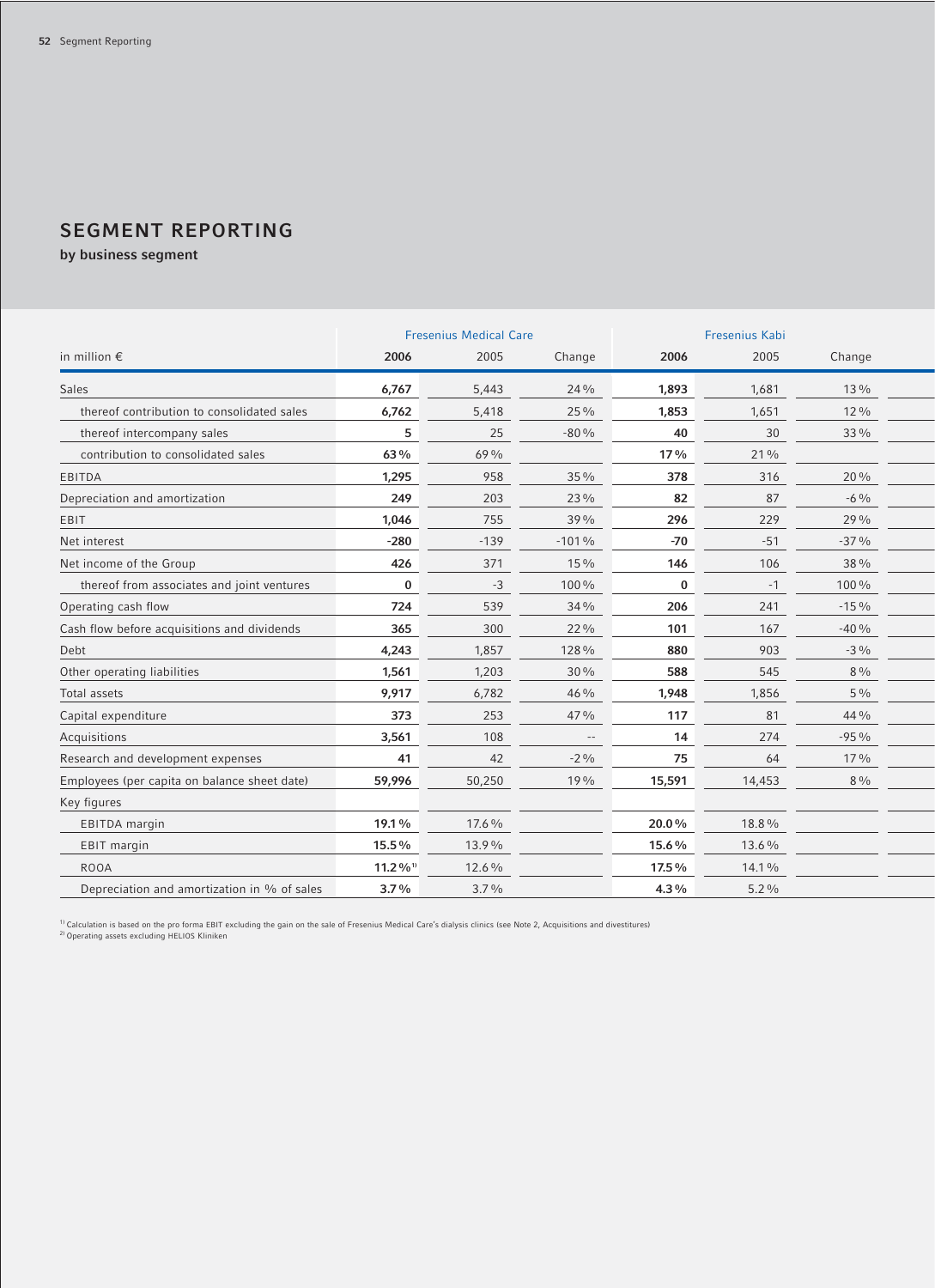| <b>Fresenius ProServe</b> |              |                          |          | Corporate/Other |                                                  | <b>Fresenius Group</b> |                                 |                |
|---------------------------|--------------|--------------------------|----------|-----------------|--------------------------------------------------|------------------------|---------------------------------|----------------|
| 2006                      | 2005         | Change                   | 2006     | 2005            | Change                                           | 2006                   | 2005                            | Change         |
| 2,155                     | 809          | 166 %                    | $-39$    | $-44$           | $11\%$                                           | 10,776                 | 7,889                           | 37 %           |
| 2,145                     | 804          | 167%                     | 16       | 16              | $0\%$                                            | 10,776                 | 7,889                           | 37 %           |
| 10                        | 5            | 100%                     | $-55$    | $-60$           | $8\%$                                            | $\bf{0}$               | $\mathbf 0$                     |                |
| 20%                       | $10\%$       |                          | $0\%$    | $0\%$           |                                                  | 100%                   | 100%                            |                |
| 216                       | 45           | $-\, -$                  | $-40$    | $-27$           | $-48%$                                           | 1,849                  | 1,292                           | 43 %           |
| 64                        | 25           | 156 %                    | 11       | 10              | 10%                                              | 406                    | 325                             | 25 %           |
| 152                       | 20           | $\overline{\phantom{a}}$ | $-51$    | $-37$           | $-38%$                                           | 1,443                  | 967                             | 49 %           |
| $-40$                     | $-10$        | $-\,-$                   | $-5$     | $-3$            | $-67%$                                           | $-395$                 | $-203$                          | $-95%$         |
| 73                        | $\mathbf{1}$ | $\overline{\phantom{m}}$ | $-315$   | $-256$          | $-23%$                                           | 330                    | 222                             | 49 %           |
| $\bf{0}$                  | $\mathbf{1}$ | $-100%$                  | $\bf{0}$ | $\mathbf 0$     | $0\%$                                            | $\bf{0}$               | $-3$                            | 100%           |
| 177                       | 19           | $\overline{\phantom{a}}$ | $-49$    | $-15$           | $\sim$ 100 $\mu$                                 | 1,058                  | 784                             | 35 %           |
| 74                        | 7            | $\overline{\phantom{a}}$ | $-59$    | $-25$           | $-136%$                                          | 481                    | 449                             | $7\frac{0}{0}$ |
| 932                       | 229          | $-\,-$                   | $-176$   | 513             | $-134%$                                          | 5,879                  | 3,502                           | 68%            |
| 887                       | 819          | $8\%$                    | $-47$    | $\,8\,$         | $\hspace{0.1mm}-\hspace{-0.1mm}-\hspace{-0.1mm}$ | 2,989                  | 2,575                           | 16 %           |
| 3,112                     | 2,863        | 9%                       | 47       | 101             | $-53%$                                           | 15,024                 | 11,602                          | 29 %           |
| 106                       | 12           | $\overline{\phantom{a}}$ | 10       | 11              | $-9%$                                            | 606                    | 357                             | 70 %           |
| 139                       | 1,507        | $-91%$                   | $\bf{0}$ | 5               | $-100%$                                          | 3,714                  | 1,894                           | 96 %           |
| $\mathbf{1}$              | $\mathbf{1}$ | $0\%$                    | 49       | 40              | 23 %                                             | 166                    | 147                             | 13 %           |
| 28,615                    | 26,664       | $7\%$                    | 670      | 604             | $11\%$                                           | 104,872                | 91,971                          | 14%            |
|                           |              |                          |          |                 |                                                  |                        |                                 |                |
| 10.0%                     | $5.6\%$      |                          |          |                 |                                                  | 17.2 %                 | 16.4%                           |                |
| $7.1\%$                   | $2.5\%$      |                          |          |                 |                                                  | 13.4%                  | 12.3%                           |                |
| $6.8\%$                   | $3.5\%^{2}$  |                          |          |                 |                                                  | $10.3\%$ <sup>1)</sup> | $11.7\frac{9}{6}$ <sup>2)</sup> |                |
| $3.0\%$                   | $3.1\%$      |                          |          |                 |                                                  | $3.8\%$                | $4.1\%$                         |                |

The segment reporting is an integral part of the Notes. The following Notes are an integral part of the Consolidated Financial Statements.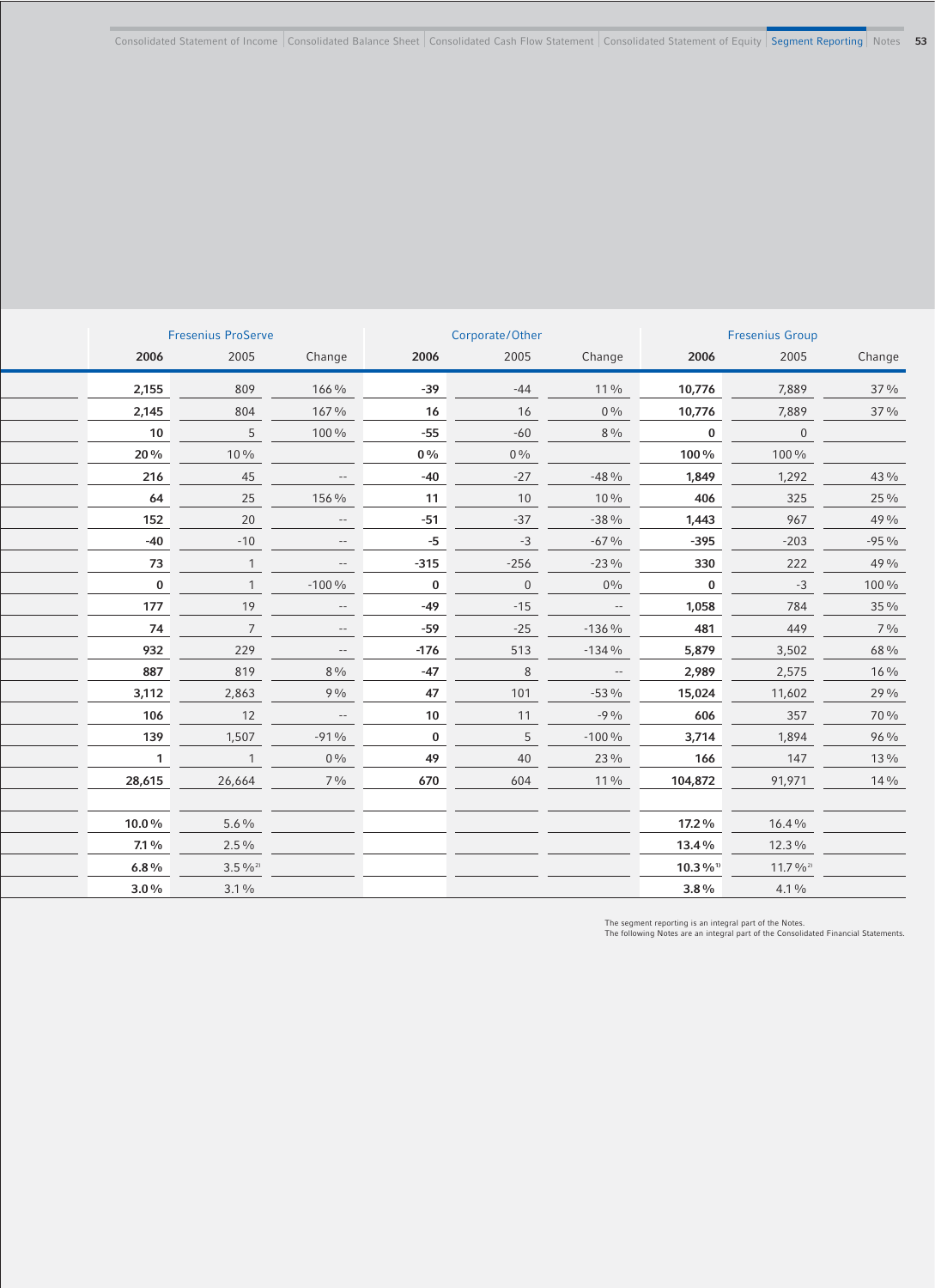# **SEGMENT REPORTING**

**by region**

|                                              |        | Europe |        |        | <b>North America</b> |        |
|----------------------------------------------|--------|--------|--------|--------|----------------------|--------|
| in million $\epsilon$                        | 2006   | 2005   | Change | 2006   | 2005                 | Change |
| Sales                                        | 4,535  | 3,030  | 50%    | 4,862  | 3,746                | 30%    |
| contribution to consolidated sales           | 43%    | 38 %   |        | 45%    | 47%                  |        |
| EBIT                                         | 499    | 322    | 55 %   | 769    | 533                  | 44 %   |
| Depreciation and amortization                | 217    | 175    | 24 %   | 150    | 112                  | 34%    |
| Total assets                                 | 6,257  | 5,791  | $8\%$  | 7,694  | 4,752                | 62%    |
| Capital expenditure                          | 294    | 182    | $62\%$ | 245    | 141                  | 74 %   |
| Acquisitions                                 | 150    | 1,791  | $-92%$ | 3,544  | 62                   | $- -$  |
| Employees (per capita on balance sheet date) | 52,062 | 48,169 | $8\%$  | 38,597 | 31,031               | 24%    |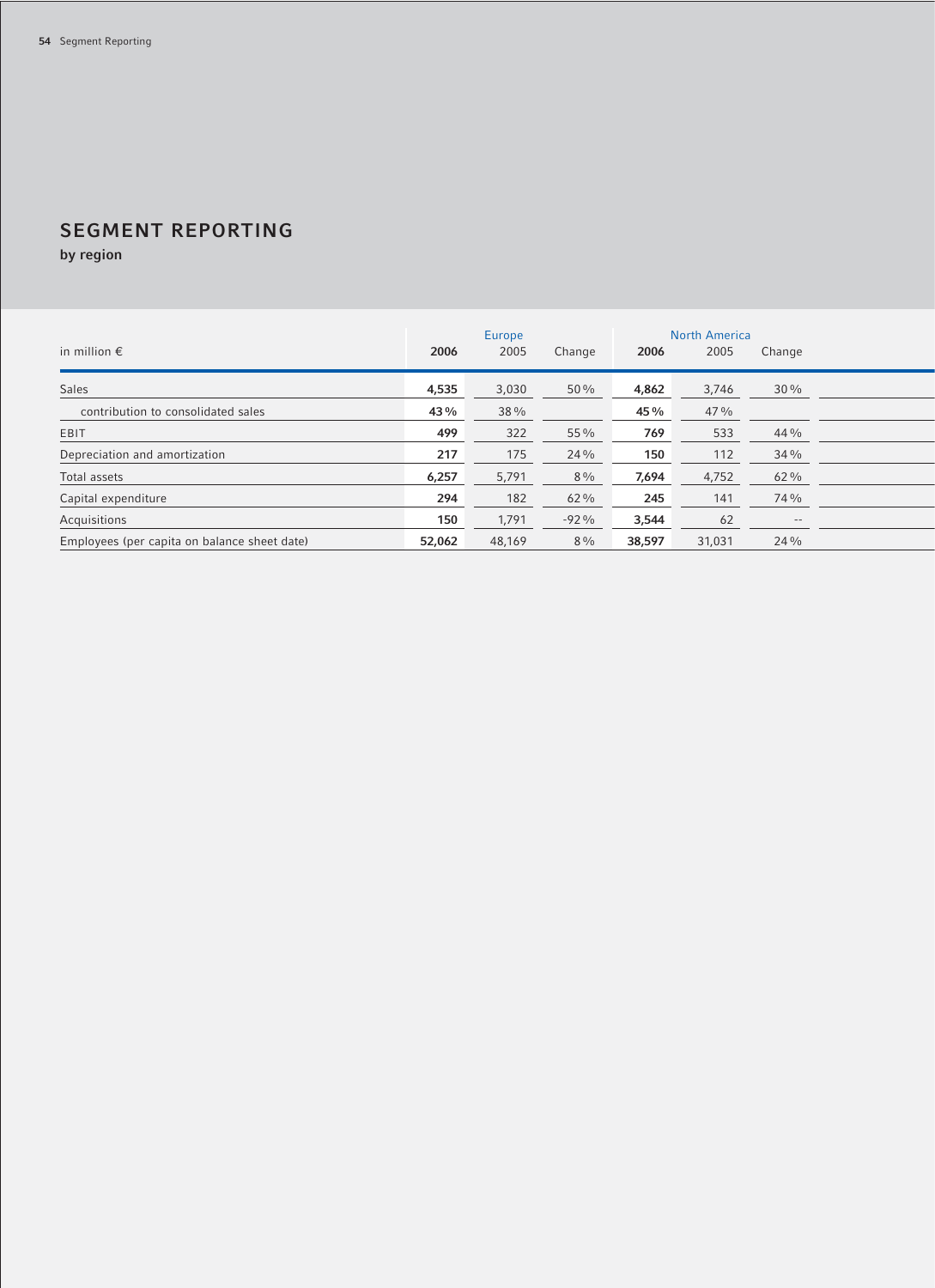| Asia-Pacific |       |        | Latin America |       |        | Africa |                |        | <b>Fresenius Group</b> |        |        |
|--------------|-------|--------|---------------|-------|--------|--------|----------------|--------|------------------------|--------|--------|
| 2006         | 2005  | Change | 2006          | 2005  | Change | 2006   | 2005           | Change | 2006                   | 2005   | Change |
| 696          | 557   | 25 %   | 452           | 356   | $27\%$ | 231    | 200            | $16\%$ | 10,776                 | 7,889  | 37 %   |
| $6\%$        | $7\%$ |        | 4%            | $5\%$ |        | $2\%$  | $3\%$          |        | 100%                   | 100 %  |        |
| 103          | 59    | 75 %   | 48            | 32    | 50%    | 24     | 21             | 14%    | 1,443                  | 967    | 49%    |
| 20           | 22    | $-9\%$ | 16            | 14    | 14%    | 3      | $\overline{2}$ | 50 %   | 406                    | 325    | 25 %   |
| 573          | 556   | $3\%$  | 443           | 428   | $4\%$  | 57     | 75             | $-24%$ | 15,024                 | 11,602 | 29%    |
| 25           | 15    | 67%    | 38            | 17    | 124 %  | 4      | 2              | 100 %  | 606                    | 357    | 70 %   |
| 4            | 33    | $-88%$ | 13            |       | $86\%$ | 3      |                | $- -$  | 3,714                  | 1,894  | 96%    |
| 4,968        | 4,296 | $16\%$ | 8,499         | 7,772 | 9%     | 746    | 703            | $6\%$  | 104,872                | 91,971 | 14 %   |

The segment reporting is an integral part of the Notes. The following Notes are an integral part of the Consolidated Financial Statements.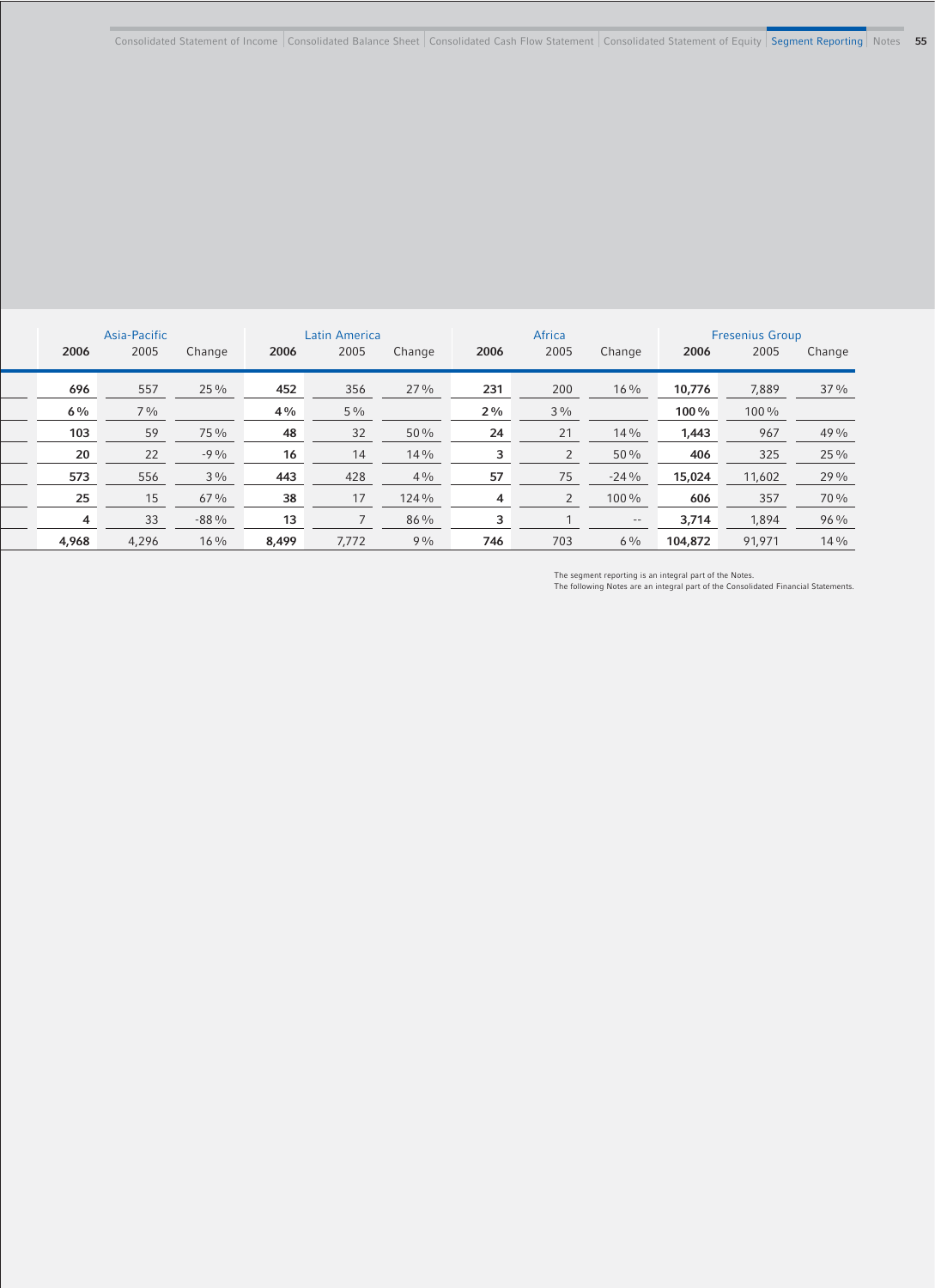### **CONTENTS**

| 57<br>Group structure<br>non-current assets<br>58<br>Conversion of Fresenius AG into a<br>90<br>П.<br>15. Property, plant and equipment<br>91<br>European Company (SE) and new<br>16. Goodwill and other intangible assets<br>division of the subscribed capital<br>95<br>17. Other accrued expenses<br>58<br>III. Transformation of Fresenius Medical<br>96<br>18. Other liabilities<br>97<br>Care AG's legal form and conversion of<br>19. Debt and liabilities from capital lease<br>its preference shares<br>obligations<br>60<br>IV. Basis of presentation<br>104<br>20. Pensions and similar obligations<br>110<br>60<br>V. Summary of significant accounting<br>21. Trust preferred securities<br>111<br>22. Minority interest<br>policies<br>74<br>VI. Critical accounting policies<br>111<br>23. Shareholders' equity<br>114<br>77<br>2. Acquisitions and divestitures<br>24. Other comprehensive income (loss) |  |
|--------------------------------------------------------------------------------------------------------------------------------------------------------------------------------------------------------------------------------------------------------------------------------------------------------------------------------------------------------------------------------------------------------------------------------------------------------------------------------------------------------------------------------------------------------------------------------------------------------------------------------------------------------------------------------------------------------------------------------------------------------------------------------------------------------------------------------------------------------------------------------------------------------------------------|--|
|                                                                                                                                                                                                                                                                                                                                                                                                                                                                                                                                                                                                                                                                                                                                                                                                                                                                                                                          |  |
|                                                                                                                                                                                                                                                                                                                                                                                                                                                                                                                                                                                                                                                                                                                                                                                                                                                                                                                          |  |
|                                                                                                                                                                                                                                                                                                                                                                                                                                                                                                                                                                                                                                                                                                                                                                                                                                                                                                                          |  |
|                                                                                                                                                                                                                                                                                                                                                                                                                                                                                                                                                                                                                                                                                                                                                                                                                                                                                                                          |  |
|                                                                                                                                                                                                                                                                                                                                                                                                                                                                                                                                                                                                                                                                                                                                                                                                                                                                                                                          |  |
|                                                                                                                                                                                                                                                                                                                                                                                                                                                                                                                                                                                                                                                                                                                                                                                                                                                                                                                          |  |
|                                                                                                                                                                                                                                                                                                                                                                                                                                                                                                                                                                                                                                                                                                                                                                                                                                                                                                                          |  |
|                                                                                                                                                                                                                                                                                                                                                                                                                                                                                                                                                                                                                                                                                                                                                                                                                                                                                                                          |  |
|                                                                                                                                                                                                                                                                                                                                                                                                                                                                                                                                                                                                                                                                                                                                                                                                                                                                                                                          |  |
|                                                                                                                                                                                                                                                                                                                                                                                                                                                                                                                                                                                                                                                                                                                                                                                                                                                                                                                          |  |
|                                                                                                                                                                                                                                                                                                                                                                                                                                                                                                                                                                                                                                                                                                                                                                                                                                                                                                                          |  |
|                                                                                                                                                                                                                                                                                                                                                                                                                                                                                                                                                                                                                                                                                                                                                                                                                                                                                                                          |  |
| <b>OTHER NOTES</b><br>82<br><b>NOTES ON THE CONSOLIDATED</b><br>115                                                                                                                                                                                                                                                                                                                                                                                                                                                                                                                                                                                                                                                                                                                                                                                                                                                      |  |
| 115<br>115<br><b>STATEMENT OF INCOME</b><br>25. Commitments and contingent liabilities                                                                                                                                                                                                                                                                                                                                                                                                                                                                                                                                                                                                                                                                                                                                                                                                                                   |  |
| 3. Sales<br>120<br>26. Financial instruments<br>82                                                                                                                                                                                                                                                                                                                                                                                                                                                                                                                                                                                                                                                                                                                                                                                                                                                                       |  |
| 126<br>82<br>4. Cost of sales<br>27. Supplementary information                                                                                                                                                                                                                                                                                                                                                                                                                                                                                                                                                                                                                                                                                                                                                                                                                                                           |  |
| 82<br>5. Personnel expenses<br>on cash flow statement                                                                                                                                                                                                                                                                                                                                                                                                                                                                                                                                                                                                                                                                                                                                                                                                                                                                    |  |
| 83<br>127<br>6. Selling, general and administrative<br>28. Notes on segment reporting                                                                                                                                                                                                                                                                                                                                                                                                                                                                                                                                                                                                                                                                                                                                                                                                                                    |  |
| 131<br>29. Stock options<br>expenses                                                                                                                                                                                                                                                                                                                                                                                                                                                                                                                                                                                                                                                                                                                                                                                                                                                                                     |  |
| 140<br>83<br>7. Research and development expenses<br>30. Related party transactions                                                                                                                                                                                                                                                                                                                                                                                                                                                                                                                                                                                                                                                                                                                                                                                                                                      |  |
| 83<br>8. Net interest<br>140<br>31. Subsequent events                                                                                                                                                                                                                                                                                                                                                                                                                                                                                                                                                                                                                                                                                                                                                                                                                                                                    |  |
| 84<br>9. Income taxes                                                                                                                                                                                                                                                                                                                                                                                                                                                                                                                                                                                                                                                                                                                                                                                                                                                                                                    |  |
| 87<br>10. Earnings per share                                                                                                                                                                                                                                                                                                                                                                                                                                                                                                                                                                                                                                                                                                                                                                                                                                                                                             |  |
| <b>NOTES IN ACCORDANCE WITH</b><br>141                                                                                                                                                                                                                                                                                                                                                                                                                                                                                                                                                                                                                                                                                                                                                                                                                                                                                   |  |
| 141<br>THE GERMAN COMMERCIAL CODE                                                                                                                                                                                                                                                                                                                                                                                                                                                                                                                                                                                                                                                                                                                                                                                                                                                                                        |  |
| <b>NOTES ON THE CONSOLIDATED</b><br>(HGB)<br>88                                                                                                                                                                                                                                                                                                                                                                                                                                                                                                                                                                                                                                                                                                                                                                                                                                                                          |  |
| 88<br><b>BALANCE SHEET</b><br>32. Compensation report<br>141                                                                                                                                                                                                                                                                                                                                                                                                                                                                                                                                                                                                                                                                                                                                                                                                                                                             |  |
| 88<br>11. Cash and cash equivalents<br>144<br>33. Information on the Supervisory Board                                                                                                                                                                                                                                                                                                                                                                                                                                                                                                                                                                                                                                                                                                                                                                                                                                   |  |
| 88<br>145<br>12. Trade accounts receivable<br>34. D&O Insurance                                                                                                                                                                                                                                                                                                                                                                                                                                                                                                                                                                                                                                                                                                                                                                                                                                                          |  |
| 88<br>35. Fees for the auditor<br>13. Inventories<br>145                                                                                                                                                                                                                                                                                                                                                                                                                                                                                                                                                                                                                                                                                                                                                                                                                                                                 |  |
| 146<br>36. Corporate Governance                                                                                                                                                                                                                                                                                                                                                                                                                                                                                                                                                                                                                                                                                                                                                                                                                                                                                          |  |

37. Proposal for the distribution of earnings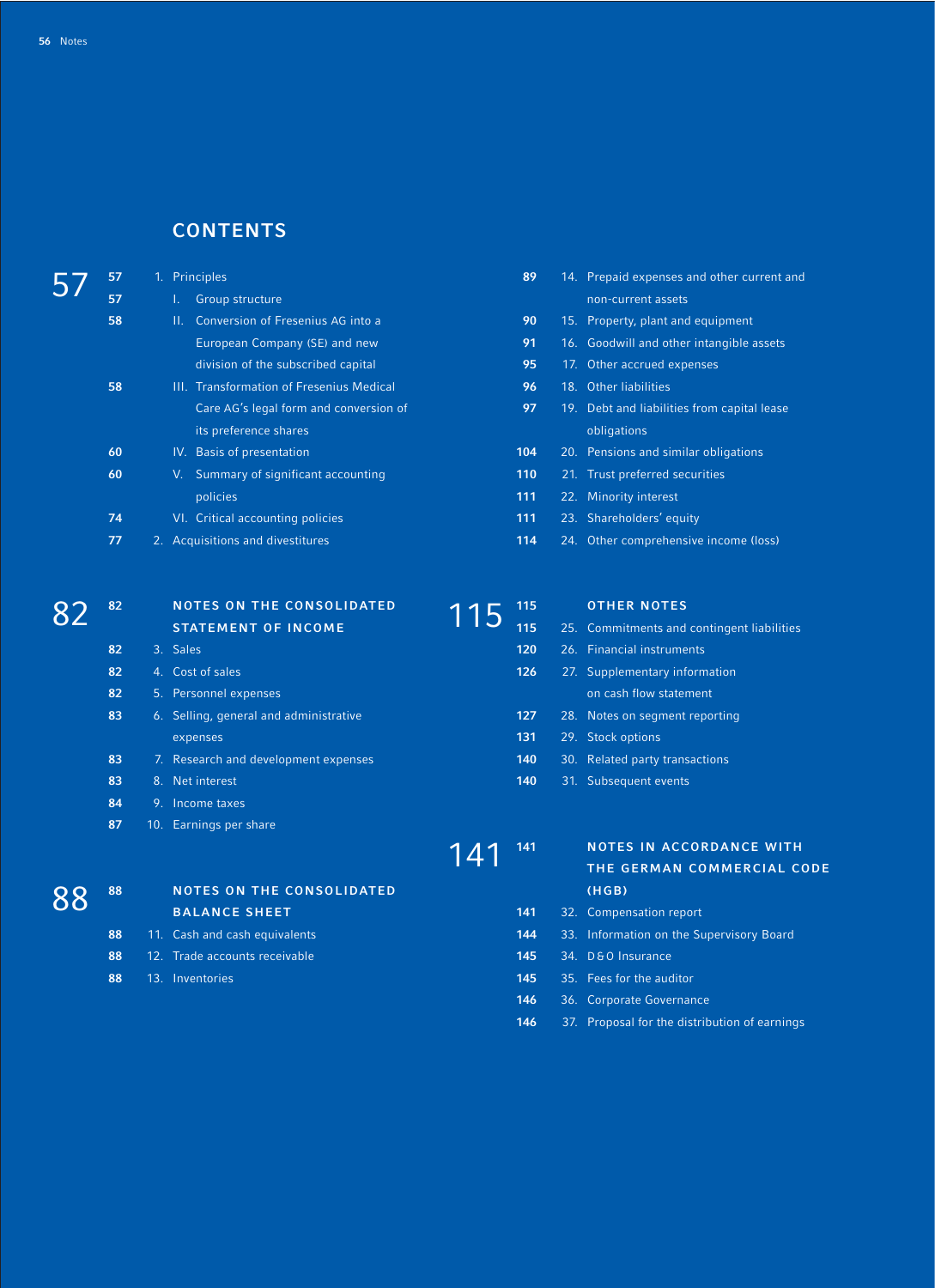#### **1. PRINCIPLES**

#### **I. GROUP STRUCTURE**

Fresenius is a worldwide operating health care group with products and services for dialysis, the hospital and the medical care of patients at home. Further areas of activity are hospital operations as well as engineering and services for hospitals. In addition to the activities of the Fresenius AG, the operating activities are split into the following legally-independent business segments (sub-groups) as of December 31, 2006:

**Example 3 Fresenius Medical Care b Fresenius Kabi b Fresenius ProServe** 

Fresenius Medical Care is the world's leading provider of dialysis products and dialysis care for the life-saving treatment of patients with chronic kidney failure. Fresenius Medical Care treats 163,517 patients in its 2,108 own dialysis clinics.

Fresenius Kabi is Europe's leading company in the field of infusion therapy and clinical nutrition with subsidiaries and distributors worldwide. Fresenius Kabi's products are used in hospitals as well as in out-patient medical care. Fresenius Kabi is also a leading provider of transfusion technology products in Europe.

Fresenius ProServe is a leading German hospital operator. Moreover, the company offers engineering and services for hospitals and other health care facilities.

Fresenius AG owned 36.6% of the ordinary voting shares of Fresenius Medical Care AG & Co. KGaA (FMC-AG & Co. KGaA) and Fresenius AG's share of the total subscribed capital of FMC-AG & Co. KGaA continued to be 36.1% at the end of the fiscal year 2006. Fresenius Medical Care Management AG (FMC Management AG), the general partner of FMC-AG & Co. KGaA, is a wholly-owned subsidiary of Fresenius AG. Due to this structure, FMC-AG & Co. KGaA is fully consolidated in the consolidated financial statements of the Fresenius Group. Fresenius AG continued to hold 100% of the management companies of business segments Fresenius Kabi (Fresenius Kabi AG) and Fresenius ProServe (Fresenius ProServe GmbH) on December 31, 2006. In addition, Fresenius AG holds interests in companies with holding functions regarding real estate, financing and insurance, as well as in Fresenius Netcare GmbH which offers services in the field of information technology and in Fresenius Biotech Beteiligungs GmbH.

The reporting currency in the Fresenius Group is the euro. In order to make the presentation clearer, amounts are mostly shown in million euros. Amounts which are lower than one million euros after they have been rounded are marked with "-".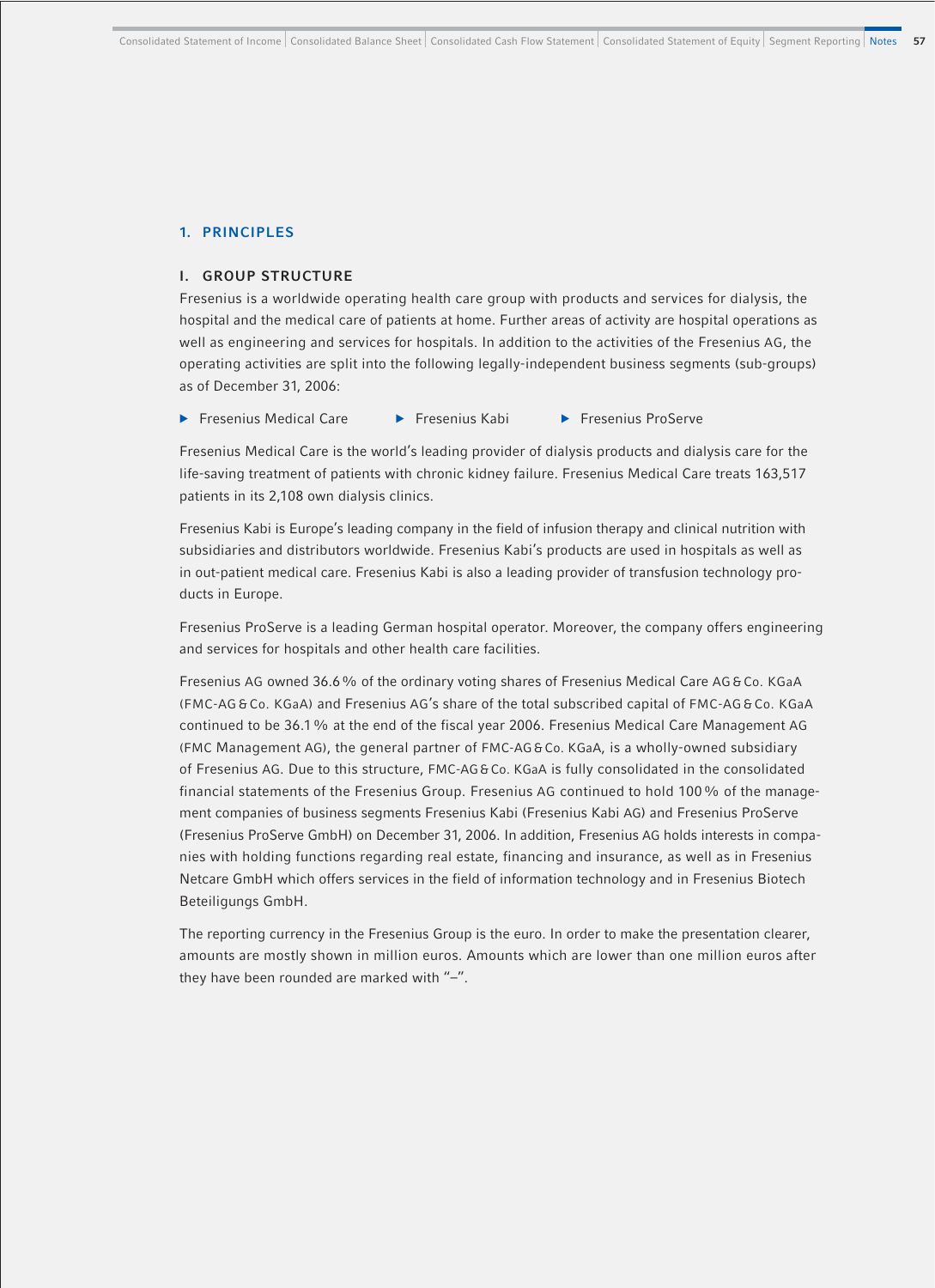### **II. CONVERSION OF FRESENIUS AG INTO A EUROPEAN COMPANY (SE) AND NEW DIVISION OF THE SUBSCRIBED CAPITAL**

On December 4, 2006, at the Extraordinary General Meeting Fresenius AG's shareholders approved the proposal to convert the Company's legal form from a German stock corporation (Aktiengesellschaft) into a European Company (Societas Europaea – SE). The conversion becomes effective upon the registration in the commercial register. This is scheduled for the third quarter of 2007 after the completion of the procedure for the involvement of the employees. Fresenius AG's name after the conversion will be Fresenius SE. The conversion of Fresenius AG into an SE does neither lead to a liquidation of the company nor the formation of a new legal entity. The Company's corporate structure and management organization as well as the interests of the shareholders in the company continue to exist unchanged because of the identity of the legal entity. In the statutes of the future Fresenius SE the existing two-tier system consisting of Management Board and Supervisory Board will remain unchanged. The Supervisory Board of Fresenius SE will continue to have twelve members.

Furthermore, Fresenius AG's shareholders approved at the Extraordinary General Meeting to conduct a new division of the subscribed capital of Fresenius AG (share split) in connection with a capital increase from the company's funds without the issuance of new shares. As a result, the number of ordinary shares and preference shares issued tripled. The share split in connection with an increase of the subscribed capital became effective upon the registration in the commercial register on January 24, 2007. The subscribed capital of Fresenius AG amounted to € 131,715,307.52 before the registration in the commercial register and was divided into 25,725,646 ordinary shares and 25,725,646 preference shares. Through a conversion of capital reserves, the subscribed capital was first increased by € 22,638,568.48 to € 154,353,876.00 and then divided into 77,176,938 ordinary shares and 77,176,938 preference shares. The new proportionate amount of the subscribed capital is  $\epsilon$  1,00 per share. After the share split, every holder of an ordinary share holds three ordinary shares and every holder of a preference share holds three preference shares.

### **III. TRANSFORMATION OF FRESENIUS MEDICAL CARE AG'S LEGAL FORM AND CONVERSION OF ITS PREFERENCE SHARES**

On February 10, 2006, Fresenius Medical Care completed and registered in the commercial register of the local court in Hof an der Saale, the transformation of its legal form under German law from a stock corporation (Aktiengesellschaft) to a partnership limited by shares (Kommanditgesellschaft auf Aktien) with the name Fresenius Medical Care AG & Co. KGaA (FMC-AG & Co. KGaA). The transformation was approved by its shareholders during an Extraordinary General Meeting held on August 30, 2005 (EGM). Fresenius Medical Care as a KGaA is the same legal entity under German law, rather than a successor to the AG. FMC Management AG, a wholly-owned subsidiary of Fresenius AG, the majority voting shareholder of Fresenius Medical Care AG prior to the transformation, is the general partner of FMC-AG & Co. KGaA. FMC Management AG assumed the management of Fresenius Medical Care through its position as general partner. FMC Management AG was formed for the sole purpose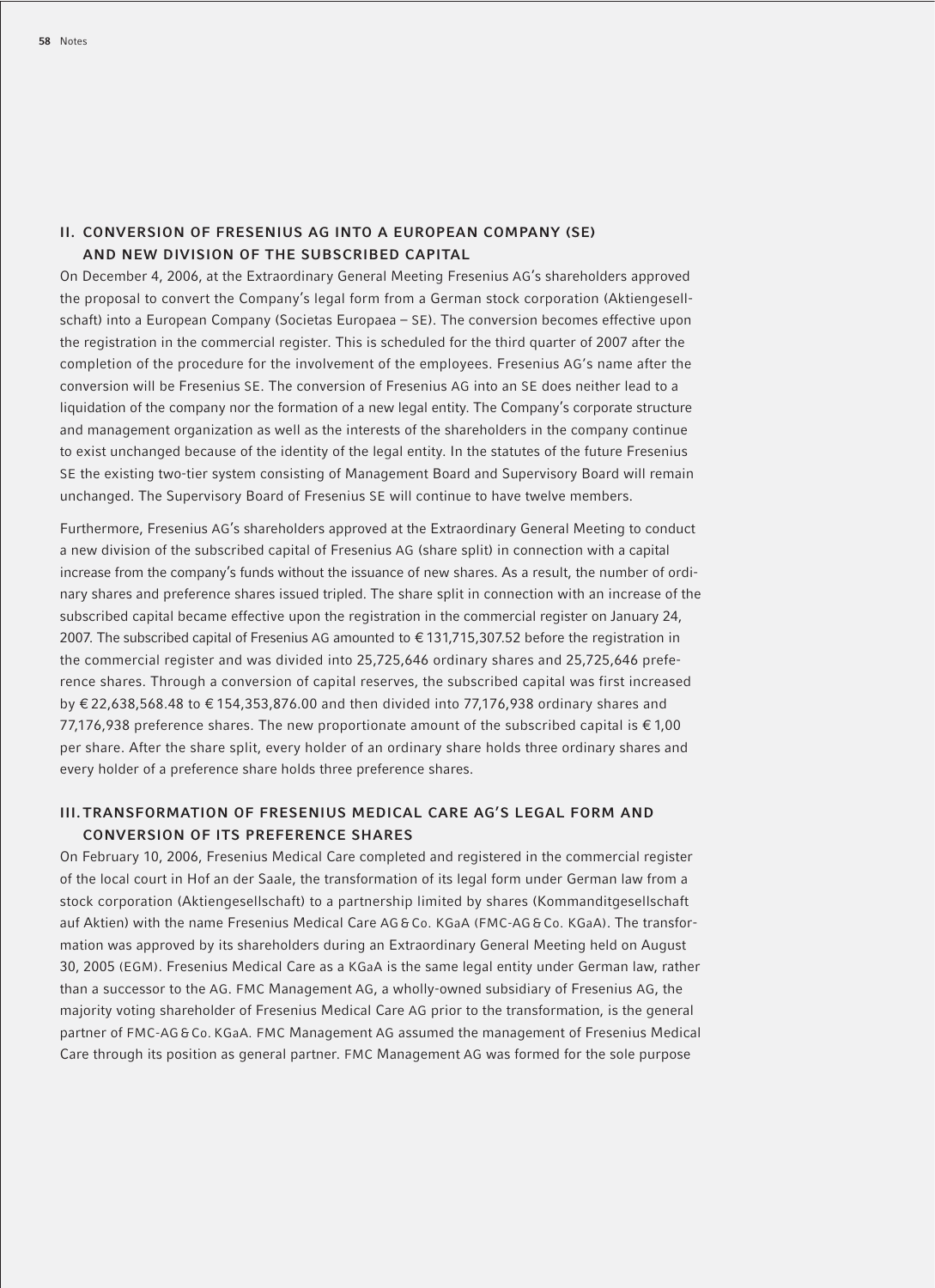of serving as the general partner of FMC-AG & Co. KGaA and managing the business of FMC-AG & Co. KGaA. FMC Management AG has the same duty to FMC-AG & Co. KGaA as the Management Board of a stock corporation has to the corporation. The Management Board of FMC Management AG must carefully conduct the business of FMC-AG&Co. KGaA and is liable for any breaches of its obligations. The Supervisory Board of FMC Management AG, elected by Fresenius AG, must carefully supervise the Management Board of FMC Management AG in the conduct of the business of FMC-AG & Co. KGaA. The Supervisory Board of FMC-AG & Co. KGaA, which is elected by Fresenius Medical Care's shareholders (other than Fresenius AG), oversees the management of the business of Fresenius Medical Care, but has less power and scope for influence than the supervisory board of a stock corporation. Upon effectiveness of the transformation of legal form, the share capital of Fresenius Medical Care AG became the share capital of FMC-AG & Co. KGaA, and persons who were shareholders of Fresenius Medical Care AG became shareholders of the company in its new legal form.

This transformation of legal form has no impact on the consolidation of Fresenius Medical Care in the consolidated financial statements of the Fresenius Group.

Prior to registration of the transformation of legal form, Fresenius Medical Care AG offered holders of its non-voting preference shares (including preference shares represented by American Depositary Shares (ADSs)) the opportunity to convert their shares into ordinary shares at a conversion ratio of one preference share plus a conversion premium of € 9.75 per ordinary share. Fresenius Medical Care received a total of € 258 million in premiums from the holders upon the conversion of their preference shares, net of costs of € 2 million.

Several ordinary shareholders challenged the resolutions adopted at the EGM approving the conversion of the preference shares into ordinary shares, the adjustment of the employee participation programs, the creation of authorized capital and the transformation of the legal form of Fresenius Medical Care AG, with the objective of having the resolutions declared null and void. On December 19, 2005, Fresenius Medical Care AG and the claimants agreed to a settlement with the participation of Fresenius AG and FMC Management AG, and all proceedings were terminated. Fresenius Medical Care agreed to bear court fees and shareholder legal expenses in connection with the settlement. The total costs of the settlement were estimated to be  $\epsilon$ 5.9 million. A further part of the settlement agreement and German law require that these costs be borne by Fresenius AG and FMC Management AG. Under accounting principles, however, these costs must be reflected by the entity benefiting from the actions of its controlling shareholder. The actual total costs of all ex gratia payments and all payments to shareholders who voted against the conversion proposal and who filed written claims in a timely fashion incurred in the settlement were  $\epsilon$  5.2 million. The difference of  $\epsilon$  0.7 million was recorded as a reduction of selling, general and administrative expense and additional paid in capital within shareholders' equity in the year 2006.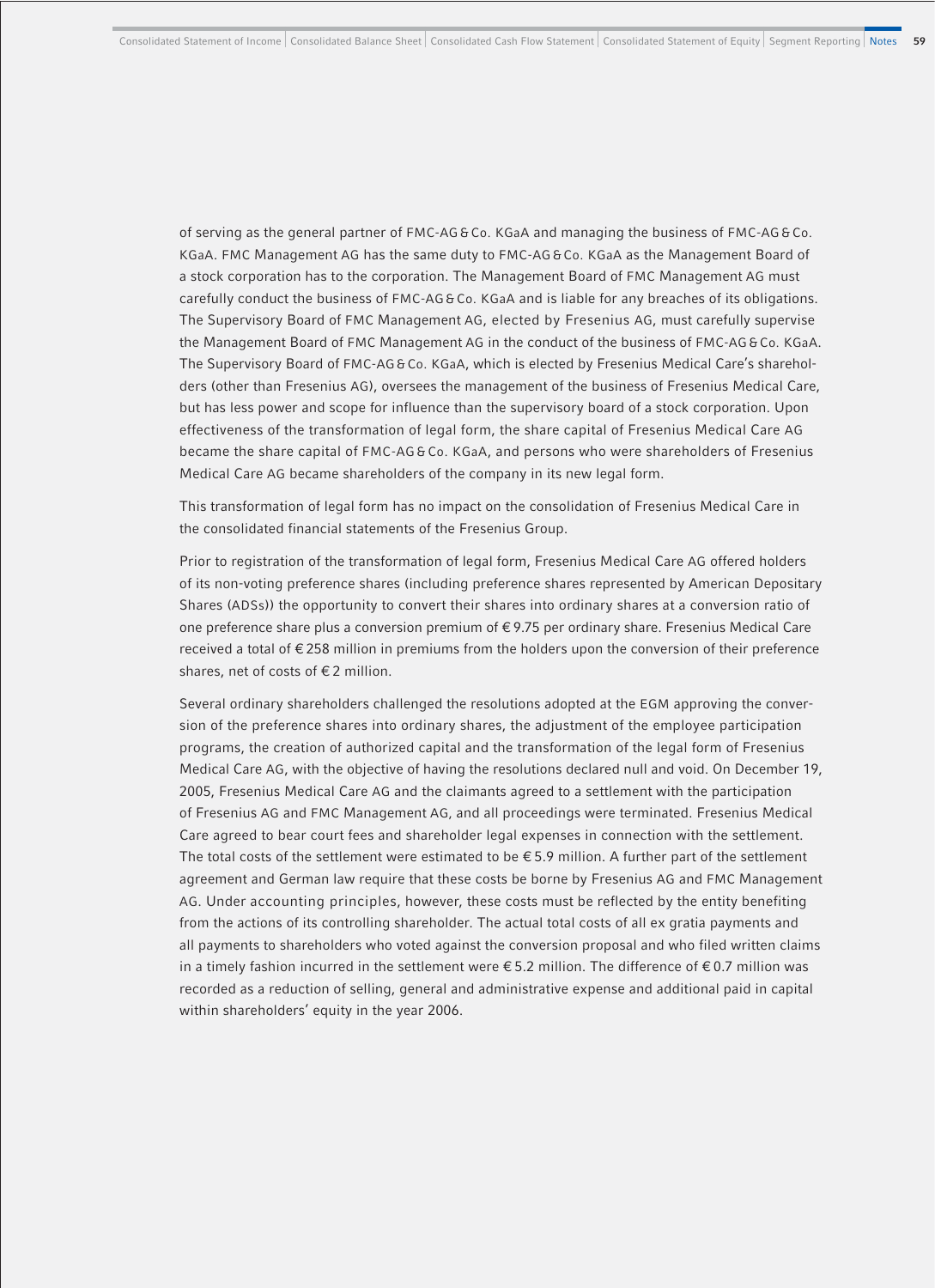#### **IV. BASIS OF PRESENTATION**

Since January 1, 2005, Fresenius AG as a stock exchange listed company with a domicile in a member state of the European Union has the obligation to prepare and publish the consolidated financial statements in accordance with the International Financial Reporting Standards (IFRS) applying § 315a of the German Commercial Code (HGB). The consolidated financial statements of Fresenius AG at December 31, 2006 have been prepared and will be published in accordance with the Standards valid on the balance sheet date issued by the International Accounting Standards Board (IASB) and the mandatory Interpretations of the International Financial Reporting Interpretations Committee (IFRIC), formerly the Standing Interpretations Committee (SIC), which are binding to be applied in the EU. In addition, the Fresenius Group voluntarily continues to prepare and publish consolidated financial statements in accordance with United States Generally Accepted Accounting Principles (US GAAP).

In order to improve clarity of presentation, various items are aggregated in the consolidated balance sheet and statement of income. These items are analyzed separately in the Notes where this provides useful information to the users of the consolidated financial statements.

Moreover, the Notes include information required by HGB according to § 315a (1) sentence 1 HGB. The consolidated financial statements include a management report according to § 315a HGB in conjunction with § 315 HGB.

The consolidated balance sheet contains all information required to be disclosed by IAS 1 (Presentation of Financial Statements) and is in accordance with RIC 1 (Balance Sheet Classification according to current/non-current Distinction in compliance with IAS 1 Presentation of Financial Statements) classified on the basis of the liquidity of assets and liabilities following the consolidated balance sheet in accordance with US GAAP; the consolidated statement of income is classified using the cost-of-sales accounting format.

At February 23, 2007, the Management Board authorized the consolidated financial statements for issue and passed it through to the Supervisory Board. The Supervisory Board has to control and approve the consolidated financial statements.

#### **V. SUMMARY OF SIGNIFICANT ACCOUNTING POLICIES**

#### a) Priciple of consolidation

The financial statements of consolidated entities have been prepared using uniform accounting methods in accordance with IAS 27 (Consolidated and Separate Financial Statements).

Capital consolidation is performed according to IFRS 3 (Business Combinations) by offsetting investments in subsidiaries against the underlying revaluated equity at the date of acquisition. The identifiable assets and liabilities of subsidiaries are recognized at their fair values. Any remaining debit balance is recognized as goodwill and is tested at least once a year for impairment.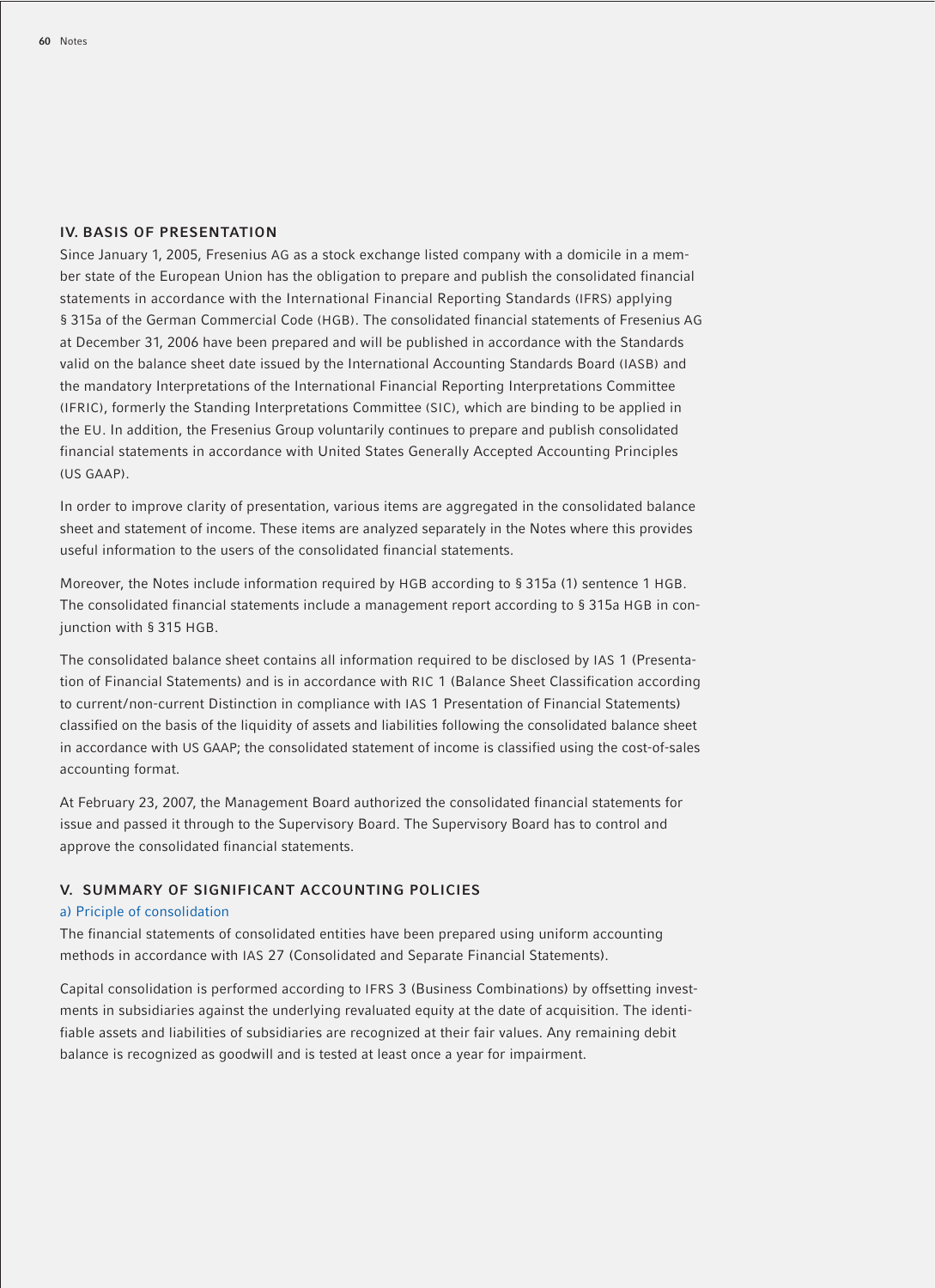The equity method is applied in accordance with IAS 28 (Investments in Associates).

All significant intercompany revenues, expenses, income, receivables and payables are eliminated.

Profits and losses on items of property, plant and equipment and inventory acquired from other group entities are also eliminated.

Deferred tax assets and liabilities are recognized on temporary differences resulting from consolidation procedures.

Minority interest comprises the interest of minority shareholders in the consolidated equity of group entities, including profits and losses attributable to the minority shareholders.

#### b) Composition of the Group

Besides Fresenius AG, the consolidated financial statements include all material subsidiaries in which Fresenius AG, directly or indirectly, holds a majority investment or the majority of the voting power and has the possibility of control.

Special purpose entities as defined by SIC 12 (Consolidation – Special Purpose Entities) are consolidated if they are controlled by a Fresenius Group company, i. e. risk and rewards remain with the Group.

Joint ventures and entities in which Fresenius AG, directly or indirectly, holds between 20% and 50% of the voting power and can exercise a significant influence over their financial and operating policies, are consolidated using the equity method.

The consolidated financial statements of the year 2006 include, in addition to Fresenius AG, 123 (2005: 117) German and 838 (2005: 634) foreign companies.

The composition of the Group changed as follows:

|                                 | Germany | Abroad | Total |
|---------------------------------|---------|--------|-------|
| December 31, 2005               | 117     | 634    | 751   |
| Additions                       | 16      | 246    | 262   |
| of which newly founded          |         |        | 6     |
| of which acquired               | Q       | 235    | 244   |
| <b>Disposals</b>                | 10      | 42     | 52    |
| of which no longer consolidated | 4       | 36     | 40    |
| of which merged                 | 6       | O      | 12    |
| December 31, 2006               | 123     | 838    | 961   |

13 companies (2005: 17) were accounted for under the equity method.

The complete list of the investments of Fresenius AG will be submitted to the Commercial Register of the District Court of Bad Homburg v.d.H. under the number HRB 2617.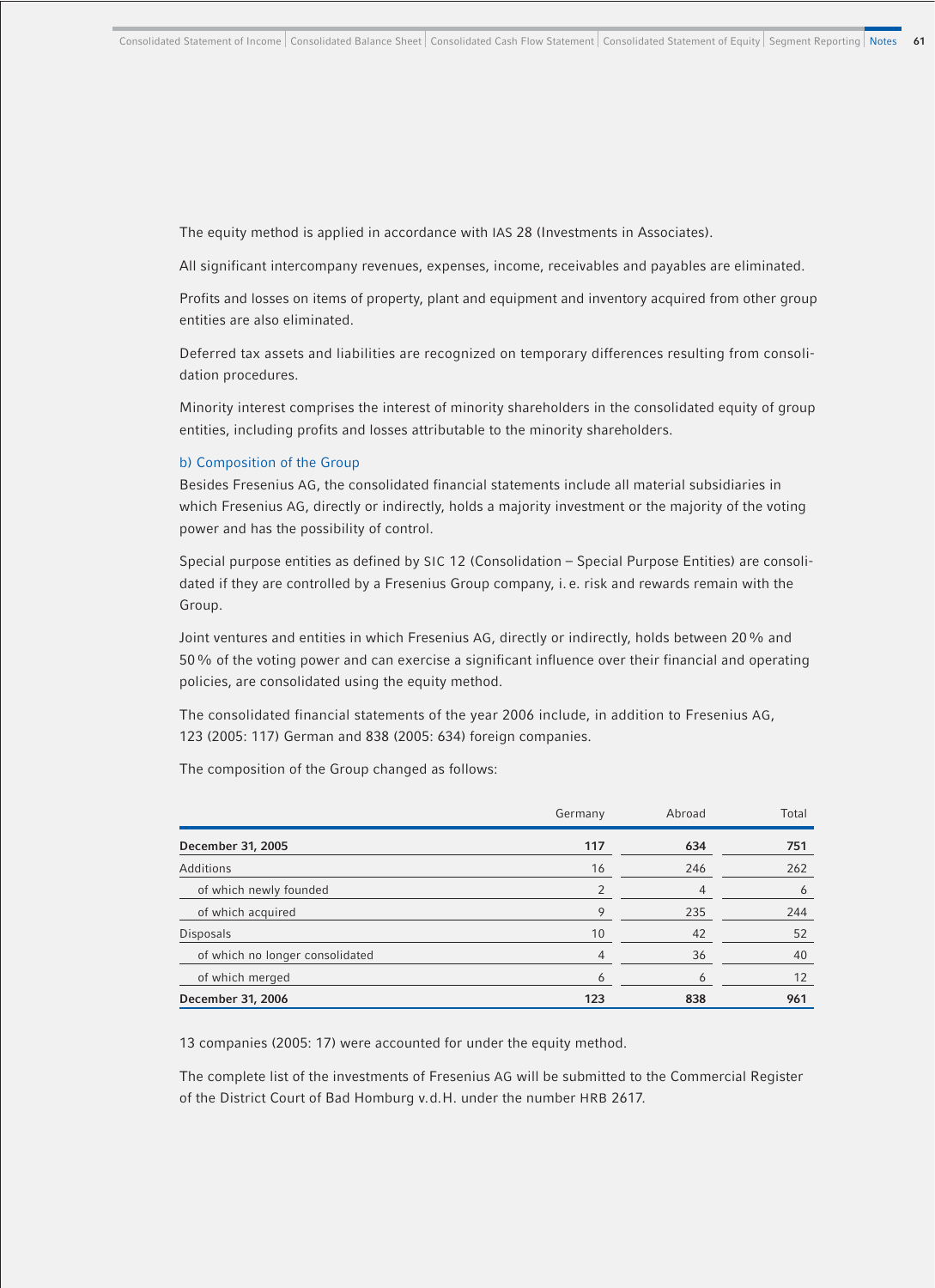#### c) Classifications

Certain items in the prior year's consolidated financial statements have been reclassified to conform with the current year's presentation. In the year 2005, the reclassification includes € 100 million relating to rents for clinics of Fresenius Medical Care which were removed from selling, general and administrative expenses and included in its cost of sales. The calculation of earnings per share (see Note 10, Earnings per share) has been adjusted due to the share split of Fresenius AG recorded in the commercial register on January 24, 2007, for the increased number of shares in the fiscal years 2006 and 2005.

#### d) Sales recognition policy

Sales from services are recognized at amounts estimated to be received under the reimbursement arrangements. Sales are recognized on the date services and related products are provided and the payor is obligated to pay.

Product sales are recognized when title to the product passes to the customers either at the time of shipment, upon receipt by the customer or upon any other terms that clearly define passage of title. As product returns are not typical, no return allowances are established. In case of a return, an appropriate reduction to sales, cost of sales and accounts receivable is made . Sales are stated net of discounts, allowances, settlement discounts and rebates.

In the business segment Fresenius ProServe, sales for long-term production contracts are recognized depending on the individual agreement, using the percentage-of-completion (PoC) method when the conditions of IAS 18 (Revenue) and IAS 11 (Construction Contracts) are met. The sales to be recognized are calculated as a percentage of the costs already incurred based on the estimated total cost of the contract, milestones laid down in the contract or according to the proportion of work completed. Profits are only recognized when the outcome of a production contract accounted for using the PoC method can be measured reliably.

#### e) Government grants

In accordance with IAS 20 (Accounting for Government Grants and Disclosure of Government Assistance), public sector grants are not recognized until there is reasonable assurance that the respective conditions are met and the grants will be received. At first, the grant is recorded as a liability and as soon as the asset is acquired it is offset against the acquisition costs. Expense-related grants are recognized as income over the periods necessary to match them with the related costs which they are intended to compensate.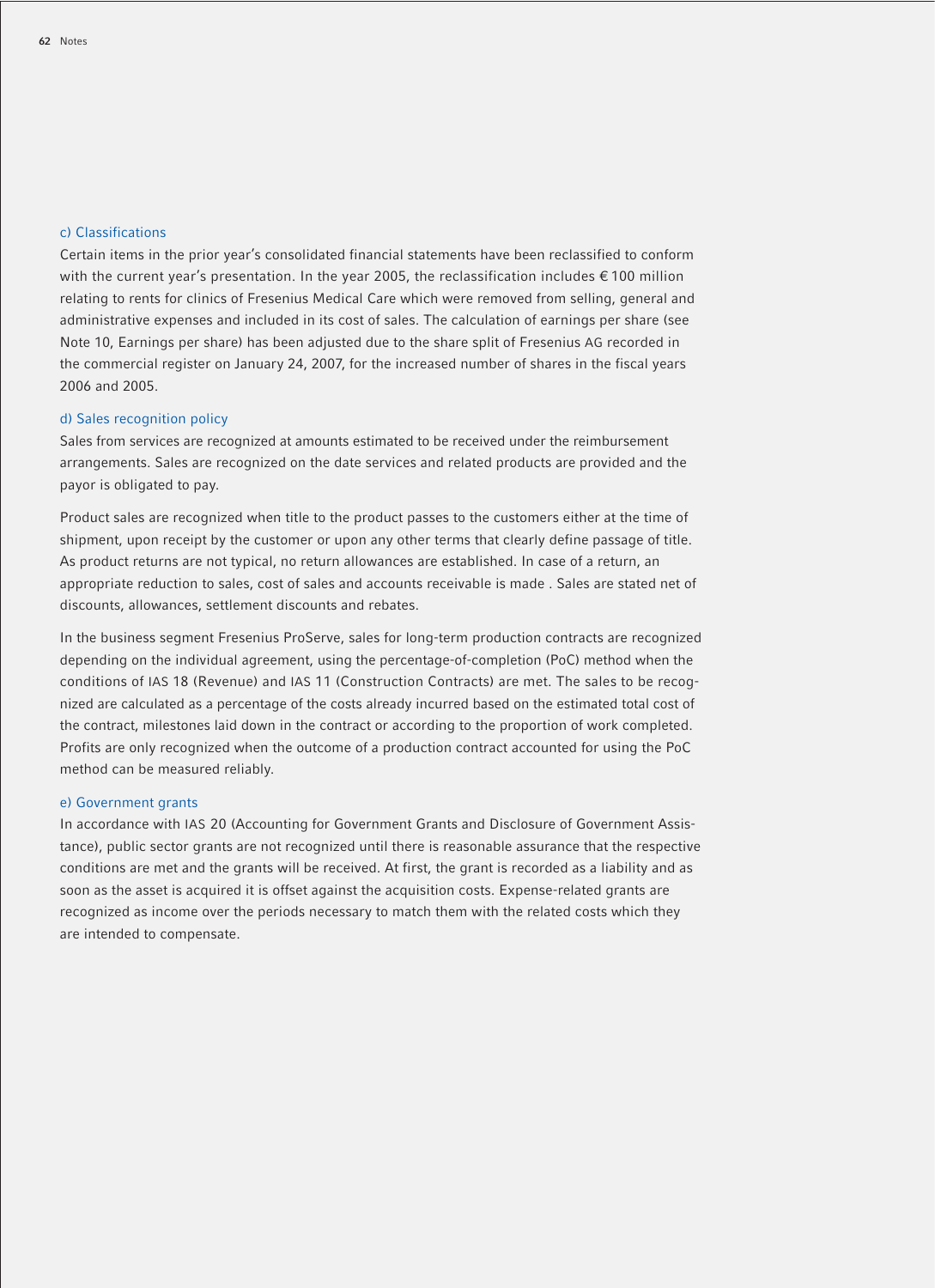#### f) Research and development costs

Research costs are incurred in conjunction with original and planned investigation undertaken with the prospect of gaining new scientific or technical knowledge. Development is the technical and commercial implementation of research results. Research costs are expensed as incurred. This also applies to non-capitalizable development costs that do not fully meet the criteria for the recognition of an intangible asset set out in IAS 38 (Intangible Assets).

#### g) Impairment

The Fresenius Group reviews the carrying amount of its property, plant and equipment, its intangible assets with definite useful lives as well as other non-current assets for impairment whenever events or changes in circumstances indicate that the carrying amount is higher than the asset's net realizable value or its value in use in accordance with IAS 36 (Impairment of Assets). The net realizable value of an asset is defined as its fair value less costs to sell. The value in use is the present value of future cash flows expected to be derived from the relevant asset. If it is not possible to estimate the future cash flows from the individual assets, impairment is tested on the basis of the future cash flows of the corresponding cash generating units (CGUs).

Impairment losses, except impairment losses recognized on goodwill, are reversed as soon as the reasons for impairment no longer exist.

In accordance with IFRS 5 (Non-current Assets Held for Sale and Discontinued Operations) assets held for sale are reported at the lower of their carrying amount and fair value less costs to sell. As long as the company intends to sell the asset, it is not depreciated. Assets to be disposed of other than by sale are considered to be held and used until disposal.

#### h) Interest

The Fresenius Group includes capitalized interest as part of the cost of the asset if they are directly attributable to the acquisition, construction or manufacture of qualifying assets in accordance with IAS 23 (Borrowing Costs).

For the fiscal years 2006 and 2005, interest of € 5 million and € 2 million, based on an average interest rate of 7.9% and 7.2%, respectively, was recognized as a component of the cost of assets.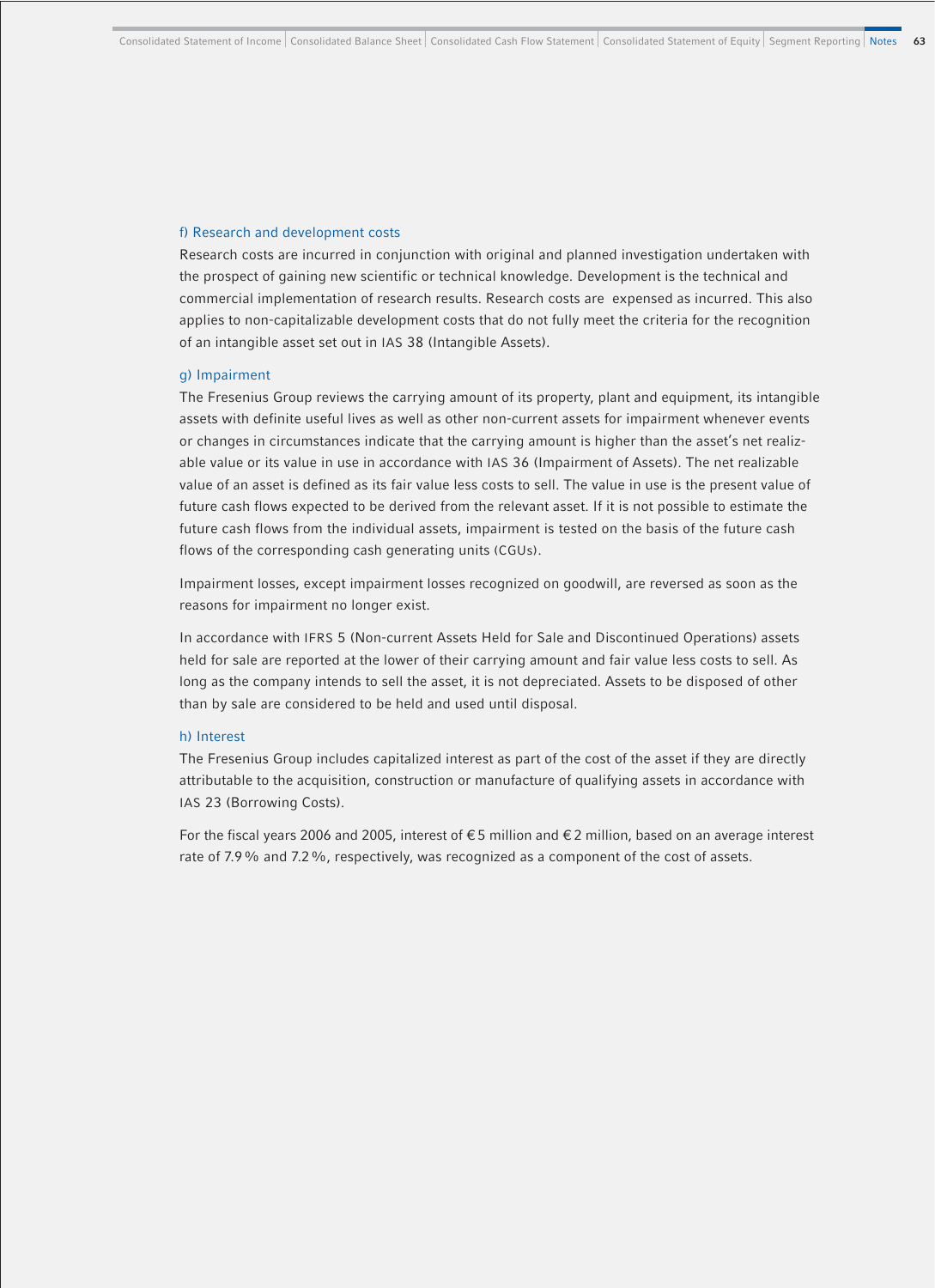#### i) Deferred taxes

In accordance with IAS 12 (Income Taxes), deferred tax assets and liabilities are recognized for the future consequences attributable to temporary differences between the financial statement carrying amounts of existing assets and liabilities and their respective tax basis as well as on consolidation procedures affecting net income. Deferred tax assets also include claims to future tax reductions which arise from the expected usage of existing tax losses available for carryforward where future recoverability is probable.

Deferred taxes are computed using enacted or planned tax rates which are expected to apply in the relevant national jurisdictions when the amounts are recovered.

The carrying amount of a deferred tax asset is reviewed at each balance sheet date. The carrying amount of a deferred tax asset is reduced to the extent that it is no longer probable that sufficient taxable profit will be available to allow the benefit of part or all of that deferred tax asset to be utilized. The reduction is reversed to the date and extent that it becomes probable that sufficient taxable profit will be available (see Note 9, Income taxes).

#### j) Earnings per ordinary share and preference share

Basic earnings per ordinary share and preference share are computed in accordance with IAS 33 (Earnings per Share). Basic earnings per ordinary share is computed by dividing net income of the group less preference amounts by the weighted-average number of ordinary shares and preference shares outstanding during the year. Basic earnings per preference share is derived by adding the preference per preference share to the basic earnings per ordinary share. Diluted earnings per share include the effect of all potentially dilutive instruments on ordinary shares and preference shares that would have been outstanding during the year. The awards granted under Fresenius' and Fresenius Medical Care's stock incentive plans (see Note 29, Stock options) can result in a dilutive effect.

#### k) Cash and cash equivalents

Cash and cash equivalents comprise cash funds and all short-term, liquid investments with original maturities of up to three months.

#### l) Trade accounts receivable

Trade accounts receivable are stated at their nominal value less allowance for doubtful accounts. Allowances are estimated individually and mainly on the basis of payment history to date, the age structure of balances and the contractual partner involved. In order to assess the appropriateness of allowances, checks are carried out at regular intervals by the Fresenius Group, to determine whether there have been any divergences to previous payment history.

Receivables with maturities exceeding one year and receivables which bear no or lower-than-market interest are discounted.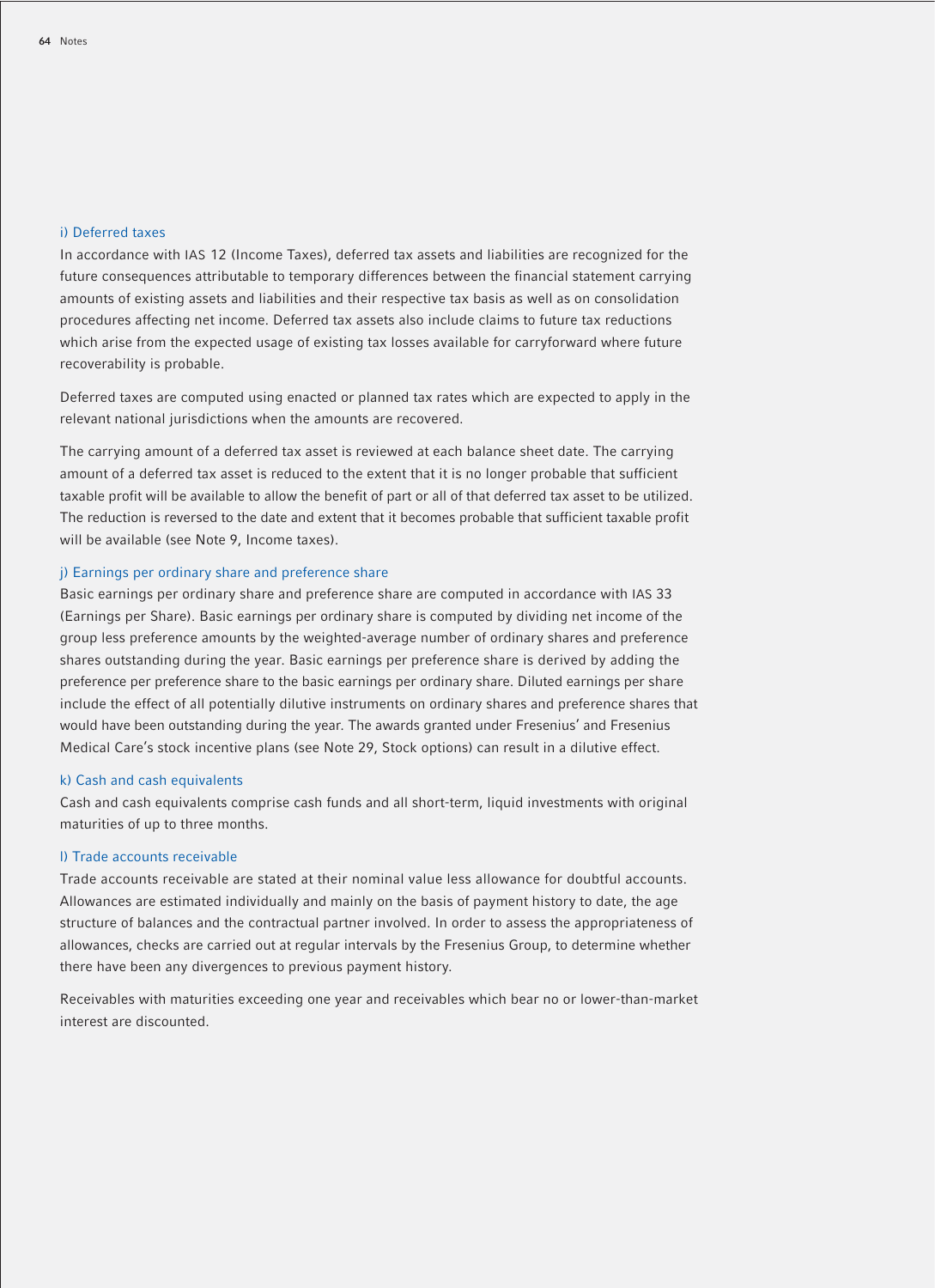#### m) Inventories

In accordance with IAS 2 (Inventories), inventories comprise all assets which are held for sale in the normal course of business (finished products), in the process of production for such sale (work in progress) or consumed in the production process or in the rendering of services (raw materials and supplies).

Inventories are measured at the lower of acquisition or manufacturing cost (determined by using the average or first-in, first-out method) or net realizable value. Manufacturing costs comprise direct costs, production and material overhead, including depreciation charges.

#### n) Property, plant and equipment

Property, plant and equipment are stated at acquisition and manufacturing cost less accumulated depreciation. Significant improvements are capitalized; repair and maintenance costs that do not extend the useful lives of the assets are charged to expense as incurred. Depreciation on property, plant and equipment is calculated using the straight-line method over the estimated useful lives of the assets ranging from 5 to 50 years for buildings and improvements (with a weighted-average life of 15 years) and 3 to 15 years for machinery and equipment (with a weighted-average life of 10 years).

#### o) Intangible assets with definite useful lives

In accordance with IAS 38 (Intangible Assets), intangible assets with definite useful lives, for example technology, patents and distribution rights, are amortized over their respective useful lives to their residual values and reviewed for impairment in accordance with IAS 36 (Impairment of Assets) (see Note 1.V.g, Impairment). They could be purchased and internally generated intangible assets. Noncompete agreements have useful lives ranging from 7 to 25 years with an average useful life of 8 years. Technology has a useful live of 15 years. All other intangible assets are amortized over their individual estimated useful lives between 3 and 40 years.

Impairment losses are recognized in the event of losses in value of a lasting nature and are reversed when the reasons for impairment no longer exist.

Development costs are capitalized as manufacturing costs when the recognition criteria set out in IAS 38 (Intangible Assets) are met.

For development costs of dialysis machines manufactured by Fresenius Medical Care, the timing of the recognition as assets is based on the technical utilizability of the machines. Capitalized development costs are amortized on a straight-line basis over a useful life of 10 years.

Fresenius Kabi capitalizes development costs after the registration of a new product. Costs are depreciated on a straight-line basis over a useful life of 5 years.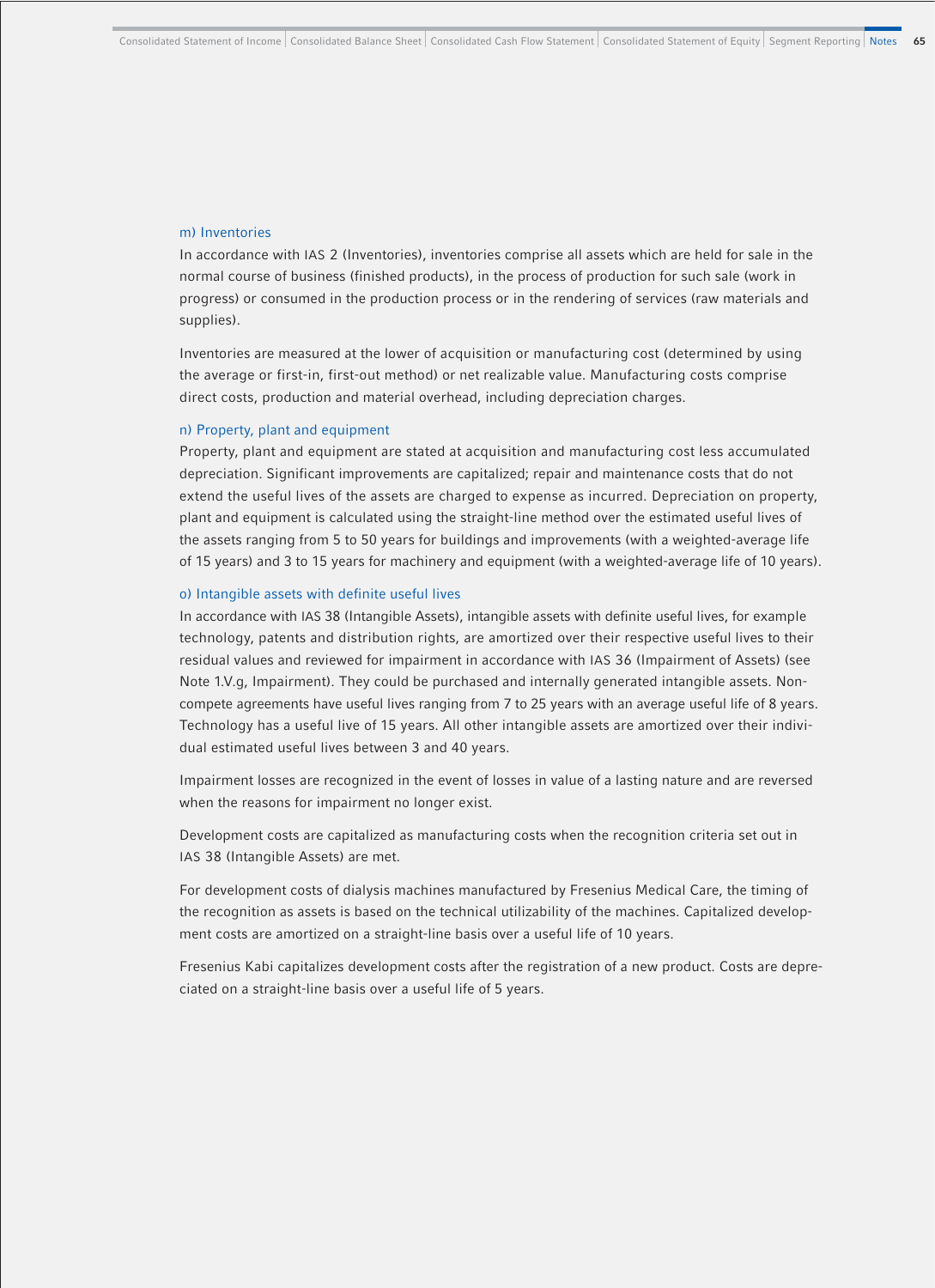#### p) Goodwill and other intangible assets with indefinite useful lives

Intangible assets such as tradenames and certain qualified management contracts acquired in a purchase method business combination are recognized and reported apart from goodwill, pursuant to the criteria specified by IAS 38 (Intangible Assets). They are recorded at acquisition costs. Goodwill and intangible assets with indefinite useful lives are not amortized but tested for impairment annually or when an event becomes known that could trigger an impairment (impairment test).

To perform the annual impairment test of goodwill, the Fresenius Group identified several cash generating units (CGUs) in accordance with IAS 36 (Impairment of Assets) and determined the carrying amount of each CGU by assigning the assets and liabilities, including the existing goodwill and intangible assets, to those CGUs. A CGU is usually defined one level below the segment level according to regions or legal entities. Six CGUs were identified in the segment Fresenius Medical Care (Europe, Latin America, Asia-Pacific, North America Dialysis Products, North America Dialysis Services, North America Laboratory Services), while only one CGU exists in the segment Fresenius Kabi. The segment Fresenius ProServe is divided into three CGUs (HELIOS Group, VAMED Group, Pharmaplan-Group). At least once a year, the Fresenius Group compares the fair value of each CGU to the CGU's carrying amount. The fair value of a CGU is determined using a discounted cash flow approach based upon the cash flow expected to be generated by the CGU. In case that the fair value of the CGU is less than its carrying amount, the difference is at first recorded as an impairment of the fair value of the goodwill.

To evaluate the recoverability of separable intangible assets with indefinite useful lives, the Fresenius Group compares the fair values of these intangible assets with their carrying amounts. An intangible asset's fair value is determined using a discounted cash flow approach and other appropriate methods.

The recoverability of goodwill and other separable intangible assets with indefinite useful lives recorded in the Group's consolidated balance sheet was verified. As a result, the Fresenius Group did not record any impairment losses in 2006 and 2005.

Impairment losses recognized on goodwill in prior years are not reversed at a later date if the reasons for impairment no longer exist.

Any excess of the net fair value of identifiable assets and liabilities over cost still existing after reassessing the purchase price allocation is recognized immediately in profit or loss.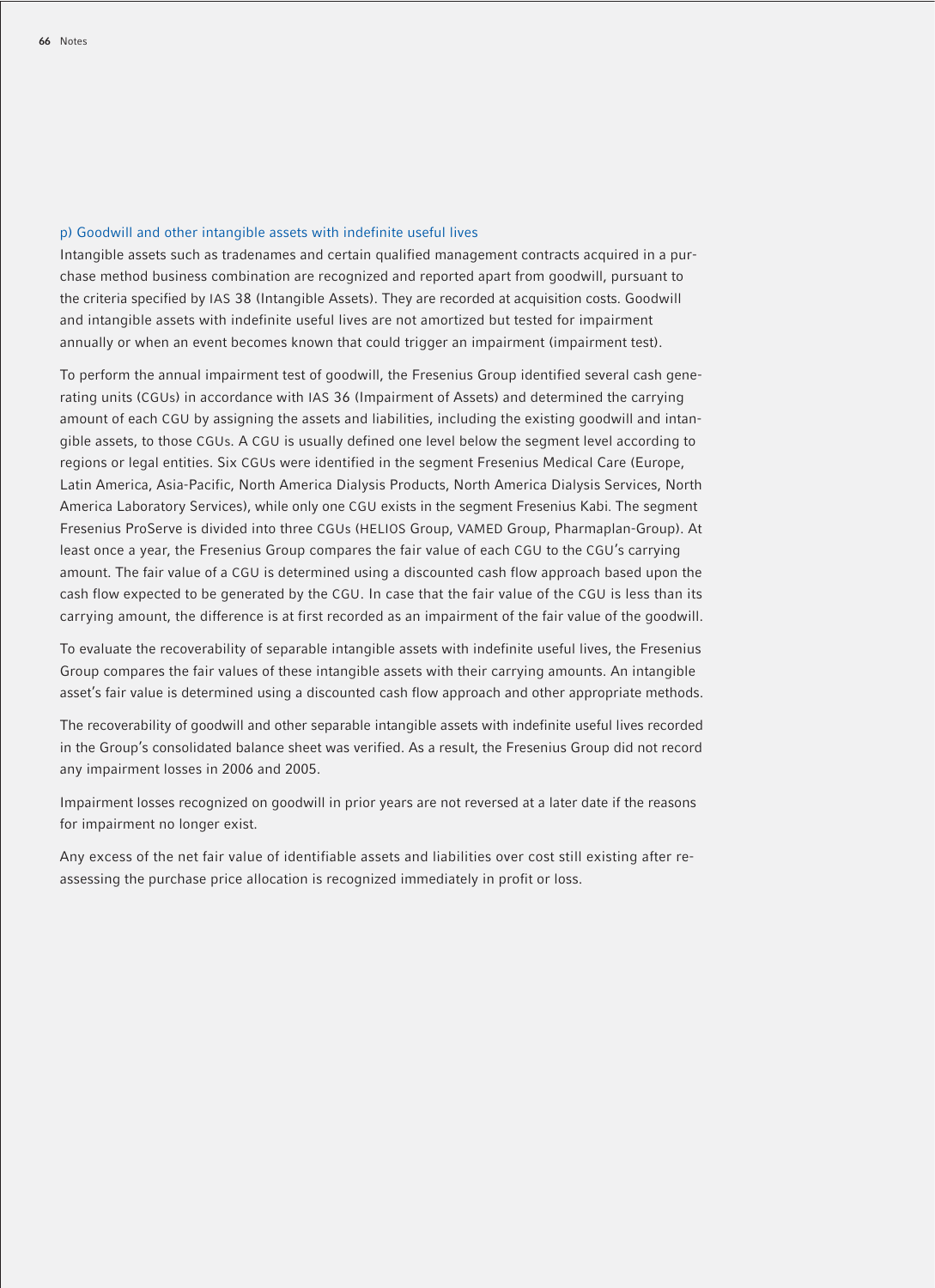#### q) Leases

Leased assets assigned to the Fresenius Group based on the risk and rewards approach (finance leases) are recognized as property, plant and equipment in accordance with IAS 17 (Leases) and measured on receipt date at their fair values as long as the present values of the lease payments are not lower. Leased assets are depreciated in straight-line over their useful lives. If there is doubt as to whether title to the asset passes at a later stage and there is no purchase option the asset is depreciated over the lease term, if this is shorter. The payment obligations relating to future lease installments are recognized as financial liabilities. An impairment loss is recognized if the recoverable amount is lower than the amortized cost of the leased asset. The impairment loss is reversed if the reasons for impairment no longer exist.

Finance lease liabilities are measured at the present value of the future lease payments.

Property, plant and equipment, which is rented by the Fresenius Group is accounted at its purchase costs. Its depreciation is calculated using the straight-line method over the leasing time and its expected residual value.

#### r) Derivative financial instruments

In accordance with IAS 39 (Financial Instruments: Recognition and Measurement), derivative financial instruments which primarily include foreign currency forward contracts and interest rate swaps are recognized as assets or liabilities at fair value in the balance sheet. Changes in the fair value of derivative financial instruments classified as fair value hedges and in the corresponding underlyings are recognized periodically in earnings. The effective portion of changes in fair value of cash flow hedges is recognized in accumulated other comprehensive income (loss) in shareholders' equity (see Note 26, Financial instruments). The non-effective portion of cash flow hedges is recognized in earnings immediately.

#### s) Liabilities

At the balance sheet date, liabilities are stated in accordance with IAS 39 (Financial Instruments: Recognition and Measurement) at amortized cost which normally corresponds to the settlement amount. As general rule, short-term liabilities are measured at their repayment amount.

#### t) Legal contingencies

From time to time, during the ordinary course of Fresenius Group's operations, the Fresenius Group is party to litigation and arbitration and is subject to investigations relating to various aspects of its business. The Fresenius Group regularly analyzes current information about such claims for probable losses and provides accruals for such matters, including the estimated legal expenses, as appropriate. The Fresenius Group utilizes its internal legal department as well as external resources for these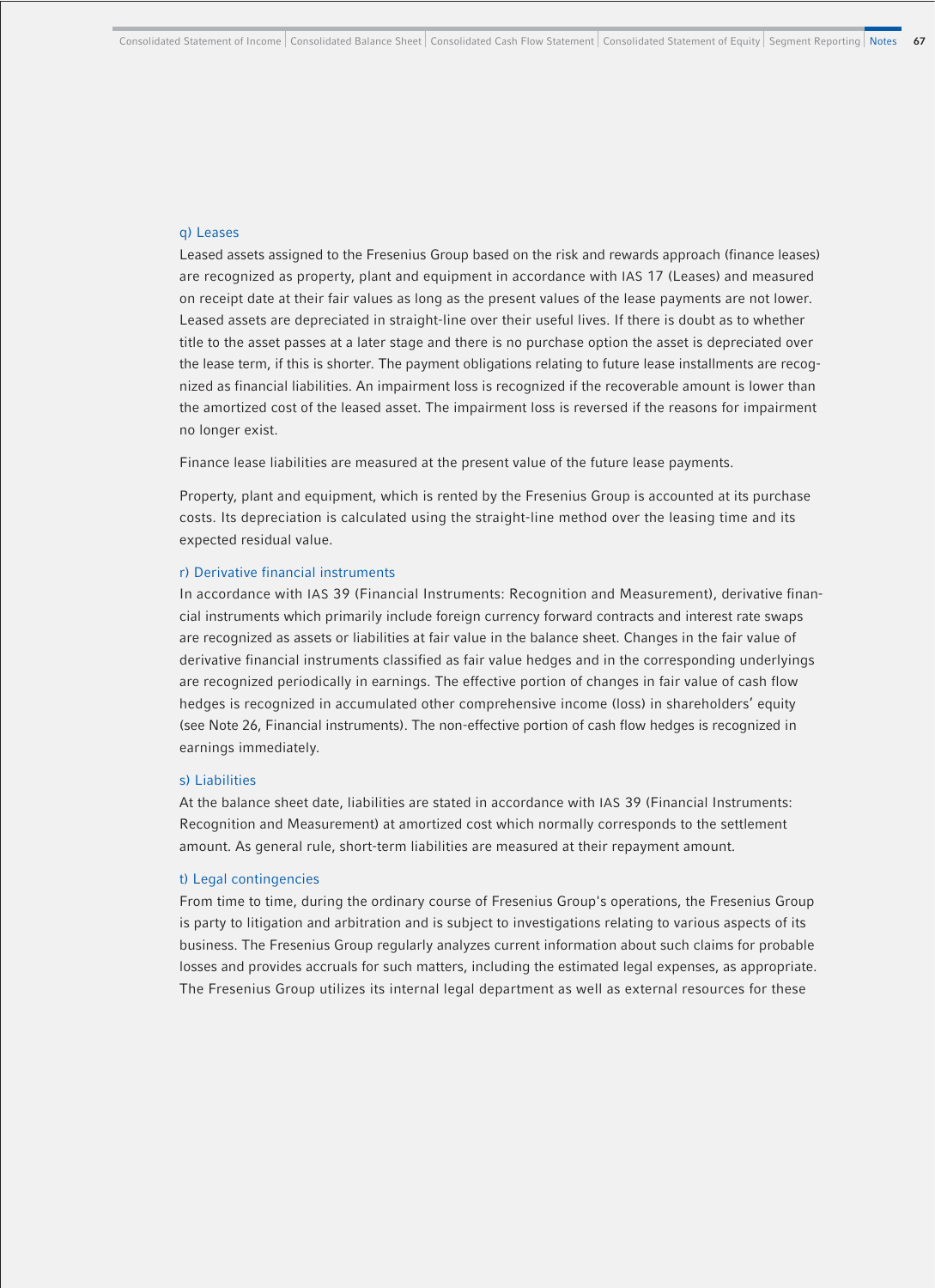assessments. In making the decision regarding the need for loss accrual, the Fresenius Group considers the degree of probability of an unfavorable outcome and its ability to make a reasonable estimate of the amount of loss. These accruals include expenses for legal and consulting services in connection with these legal issues.

The filing of a suit or formal assertion of a claim or assessment, or the disclosure of any such suit or assertion, does not necessarily indicate that accrual of a loss is appropriate.

#### u) Other accrued expenses

In accordance with IAS 37 (Provisions, Contingent Liabilities and Contingent Assets), accruals for taxes and other obligations are recognized when there is a present obligation to a third party arising from past events, it is probable that the obligation will be settled in the future and a reliable estimate can be made of the amount.

Tax accruals include obligations for the current year and for prior periods.

Non-current accruals with a remaining period of more than one year are discounted to the present value of the expenditures expected to settle the obligation.

#### v) Pension liabilities and similar obligations

Pension obligations for post-employment benefits are measured in accordance with IAS 19 (Employee Benefits) sing the projected unit credit method, taking into account future salary and trends for pension increase. Actuarial gains and losses that exceed a corridor of 10% of the present value of the defined benefit obligation are spread over the expected average remaining working lives of the employees participating in the plans, adjusted for fluctuation.

#### w) Debt issuance costs

Debt issuance costs are amortized over the term of the related obligation.

#### x) Stock option plans

The total cost of stock options and convertible equity instruments granted to members of the Management Board and executive employees of the Fresenius Group at the grant date is measured in accordance with IFRS 2 (Share-based Payment) using an option pricing modell and recognized as expense over the vesting period of the stock option plans.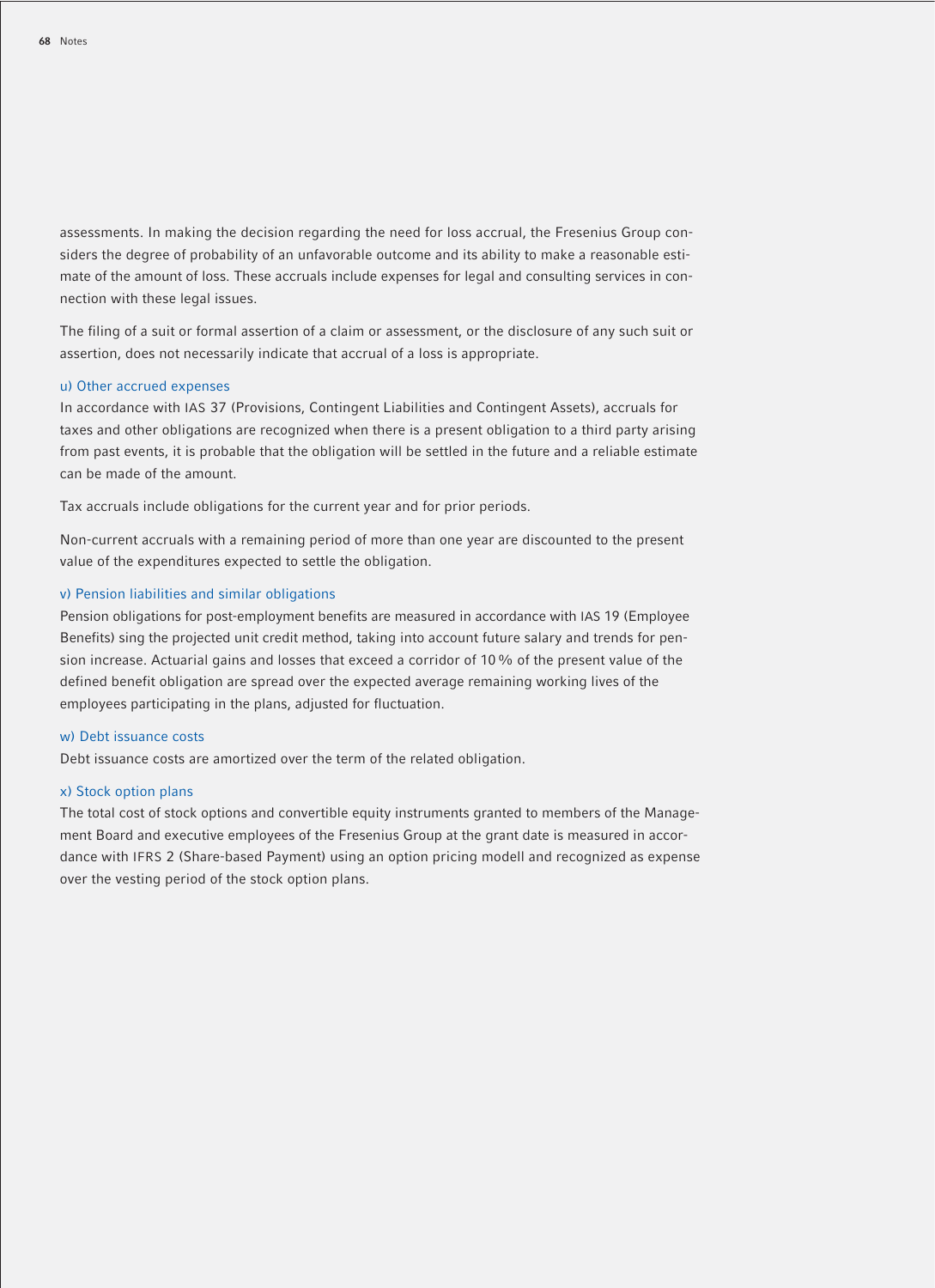#### y) Self-insurance programs

The largest subsidiary of the Fresenius Group in North America is partially self-insured for professional, product and general liability, auto liability and worker's compensation claims under which the Fresenius Group assumes responsibility for incurred claims up to predetermined amounts above which third party insurance applies. Reported balances for the year include estimates of the anticipated expense for claims incurred (both reported and incurred but not reported) based on historical experience and existing claim activity. This experience includes both the rate of claims incidence (number) and claim severity (cost) and is combined with individual claim expectations to estimate the reported amounts.

#### z) Foreign currency translation

The reporting currency is the euro. The Fresenius Group follows the provisions of IAS 21 (The Effects of Changes in Foreign Exchange Rates). Substantially all assets and liabilities of the foreign subsidiaries are translated at year-end exchange rates, while revenues and expenses are translated at average exchange rates. Adjustments due to foreign currency translation fluctuations are excluded from net earnings and are reported in accumulated other comprehensive income (loss). In addition, the translation adjustments of certain intercompany borrowings, which are considered foreign equity investments, are also reported in accumulated other comprehensive income (loss).

Gains and losses arising from the translation of foreign currency positions as well as those arising from the elimination of foreign currency intercompany loans are recorded as selling, general and administrative expenses, as far as they are not considered foreign equity instruments. Out of this transaction only immaterial gains resulted in the fiscal year 2006.

The exchange rates of the main currencies affecting foreign currency translation developed as follows:

|                                 | Year-end<br>exchange rate*<br>Dec 31, 2006 | Year-end<br>exchange rate*<br>Dec 31, 2005 | Average<br>exchange rate<br>2006 | Average<br>exchange rate<br>2005 |
|---------------------------------|--------------------------------------------|--------------------------------------------|----------------------------------|----------------------------------|
| US dollar per €                 | 1.3170                                     | 1.1797                                     | 1.2558                           | 1.2442                           |
| Pound sterling per $\epsilon$   | 0.6715                                     | 0.6853                                     | 0.6817                           | 0.6839                           |
| Swedish krona per $\epsilon$    | 9.0404                                     | 9.3885                                     | 9.2530                           | 9.2816                           |
| Chinese renminbi per $\epsilon$ | 10.2793                                    | 9.5204                                     | 10.0099                          | 10.1639                          |
| Japanese yen per $\epsilon$     | 156.93                                     | 138.90                                     | 146.06                           | 136.86                           |

\* mid-closing rate on balance sheet date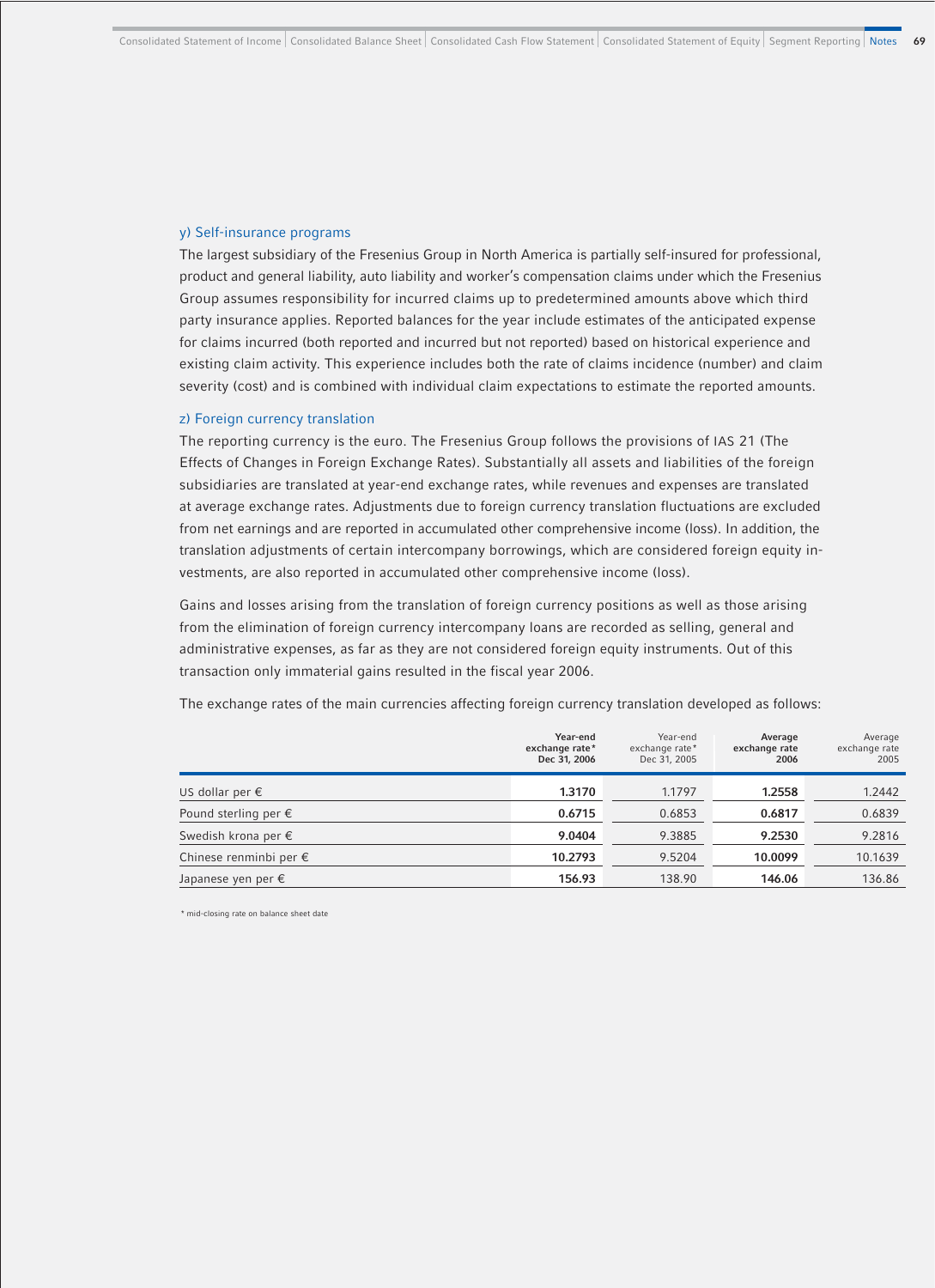#### aa) Use of estimates

The preparation of consolidated financial statements in conformity with IFRS requires management to make estimates and assumptions that affect the reported amounts of assets and liabilities, the disclosure of contingent assets and liabilities at the date of consolidated financial statements and the reported amounts of revenues and expenses during the reporting period. Actual results could differ from those estimates.

#### bb) Receivables management

The entities of the Fresenius Group perform ongoing evaluations of the financial situation of their customers and generally do not require a collateral from the customers for the supply of products and provision of services. Approximately 24% and 25% of the sales of the Fresenius Group were earned and subject to the regulations under governmental health care programs, primarily Medicare and Medicaid, administered by the United States government in 2006 and 2005, respectively.

#### cc) Recent pronouncements and accounting changes

The Fresenius Group has prepared its consolidated financial statements at December 31, 2006 in conformity with IFRS that have to be applied for fiscal years starting on January 1, 2006.

The Fresenius Group applies the following standards, as far as they are relevant for the Fresenius Group's business, for the first time in 2006:

- Amendment to IAS 21 (Effects of Changes in Foreign Exchange Rates)
- Amendment to IAS 39 (Financial Instruments: Recognition and Measurement 1. Fair Value Option
	- 2. Financial Guarantee Contracts) and IFRS 4 (Insurance Contracts)
	- IFRIC 4 (Determining whether an Arrangement contains a Lease)

The application of the standards is in compliance with the respective transition principles. As far as it is not explicitly mentioned and subsequently separately allowed, changes are applied retroactively. That means the prior periods are presented as if the new accounting policy had always been applied. Amounts of prior years are adjusted accordingly.

In the following, the effects on the consolidated financial statements of the fiscal year 2006 are shown in detail:

In December 2005, the IASB issued an **amendment to IAS 21** (The Effects of Changes in Foreign Exchange Rates). The amendment simplifies the recognition of exchange differences of certain monetary items that form part of a net investment in a foreign operation.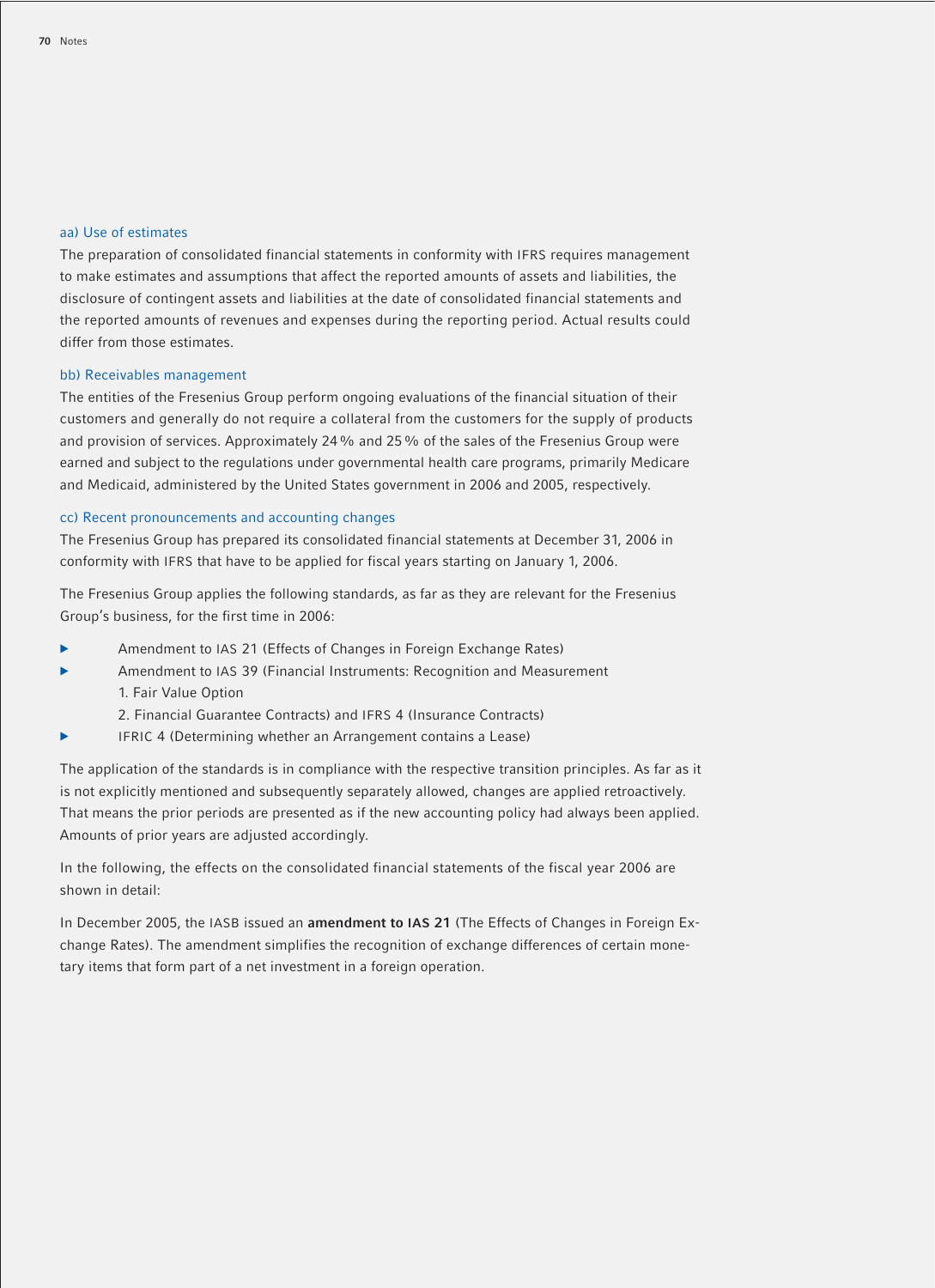In June 2005, the IASB issued the **amendment to IAS 39** (Financial Instruments: Recognition and Measurement): Fair Value Option. This amendment restricts the use of the fair value option on financial instruments that meet specific criteria.

In August 2005, the IASB issued the **amendment to IAS 39** (Financial Instruments: Recognition and Measurement) and to **IFRS 4** (Insurance Contracts) addressing the accounting for financial contracts. Under the amendments, the issuer generally accounts for financial guarantee contracts as a financial liability. The amendments define a financial guarantee contract as a contract, that requires the issuer to make specified payments to reimburse the holder of the contract for a loss that the holder incurs because a specified debtor fails to make payments when due.

In December 2004, IFRIC issued **IFRIC Interpretation 4** (Determining whether an Arrangement contains a Lease) (IFRIC 4). IFRIC 4 results in the application of IAS 17 (Leases) when an arrangement is place which does not take the legal form of a lease (a so called undisclosed lease agreement) but which qualifies as a lease under the definition contained in IAS 17. A contract is a lease or contains a lease if fulfilment of the arrangement is dependent on the use of a specific asset or specific assets.

#### dd) New accounting standards

The IASB or IFRIC issued the following for the Fresenius Group relevant new standards and interpretations, which are mandatory for fiscal years commencing on or after January 1, 2007.

- Amendment to IAS 1 (Presentation of Financial Statements)
- b IFRS 7 (Financial Instruments: Disclosures)
- IFRS 8 (Operating Segements)
- IFRIC 7 (Applying the Restatement Approach under IAS 29 (Financial Reporting in Hyperinflationary Economies))
- IFRIC 8 (Scope of IFRS 2)
- IFRIC 9 (Reassessment of Embedded Derivatives)
- IFRIC 10 (Interim Financial Reporting and Impairment)
- IFRIC 11 (IFRS 2 Group and Treasury Share Transactions)
- **FRIC 12 (Service Concession Arrangements)**

In August 2005, the IASB issued the **amendment to IAS 1** (Presentation of Financial Statements). The changes to IAS 1 require an entity to disclose certain quantitative information about its objectives, policies and processes for their capital management. Application of this amendment is mandatory for fiscal years commencing on or after January 1, 2007. The first time adoption of IAS 1 in the fiscal year 2007 will result in additional notes.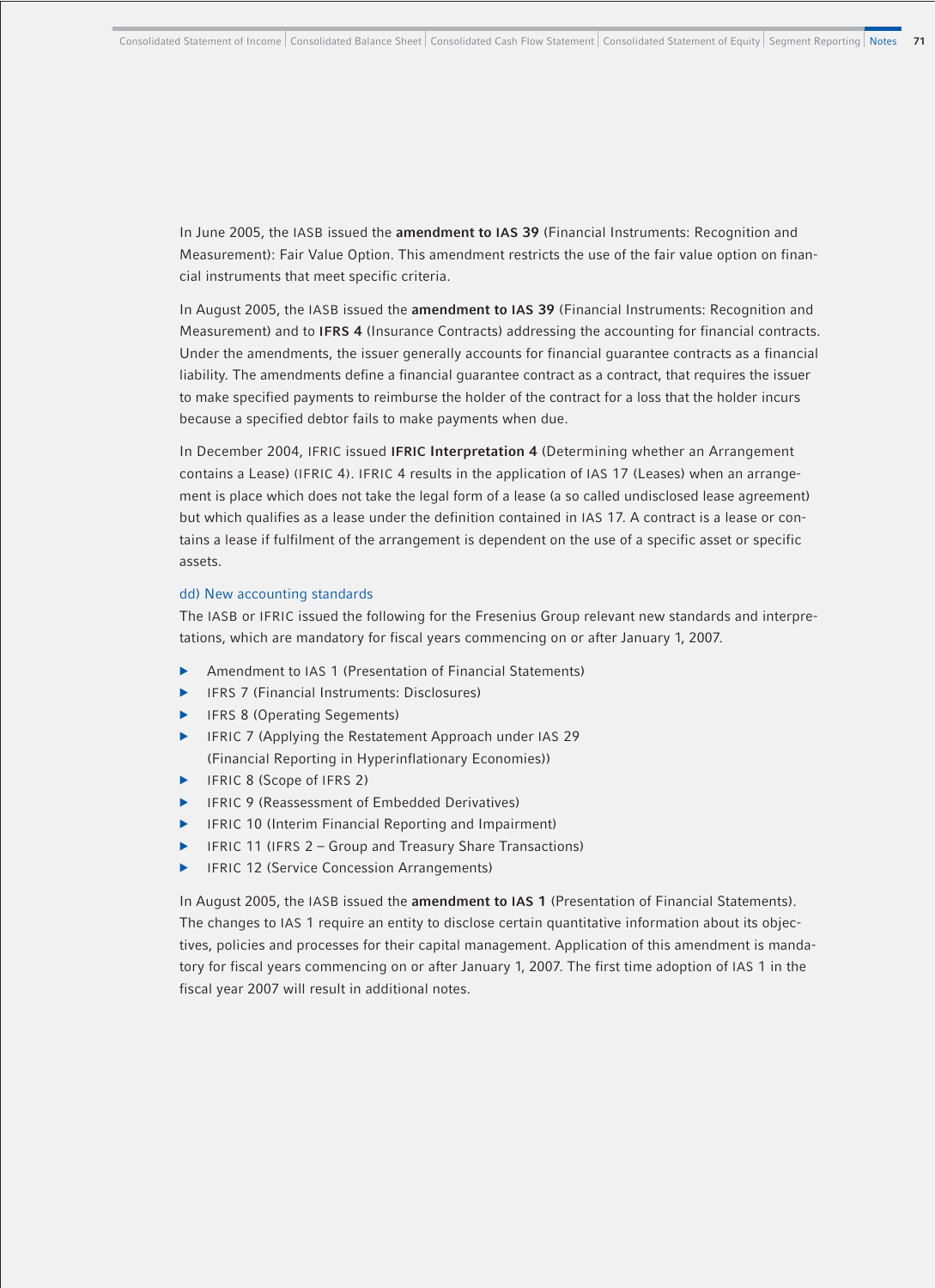In August 2005, the IASB issued **IFRS 7** (Financial Instruments: Disclosures). IFRS 7 introduces new requirements to improve the information on financial instruments with regard to risk management. besides the already existing disclosures (about approach/definition, presentation and measurement of financial instruments) in the IFRS-consolidated financial statements. IFRS 7 is effective for fiscal years beginning on or after January 1, 2007. The first time adoption of this standard in the fiscal year 2007 will result in additional notes on financial instruments.

In November 2006, the IASB issued **IFRS 8** (Operating Segments) which replaces IAS 14 (Segment Reporting). IFRS 8 requires an entity to provide certain information about its operating segments in its annual and interim financial statements. Operating segments are determined under IFRS 8 using the financial information provided to and evaluated by the chief operating decision maker (CODM) for the purpose of allocating the entity's resources and evaluating the entity's performance. A reportable segment may include one or more operating segments. However, certain criteria must be met to include more than one operating segment in a reportable segment. IFRS 8 requires the disclosure of specific financial information (e.g. profit or loss and assets) for each reportable segment as well as a reconciliation of certain reportable segment information (e.g. total reportable segment revenues) to the corresponding amount in the entity's financial statements. IFRS 8 requires further disclosures as well, such as information about the revenues generated by an entity's products or services and information about its application of IFRS 8 (e.g. how did the entity determine its operating segments). IFRS 8 is effective for fiscal years beginning on or after January 1, 2009. The Fresenius Group's segment reporting has already met the requirements of IFRS 8.

In November 2005, the IFRIC issued **IFRIC Interpretation 7** (Applying the Restatement Approach under IAS 29 (Financial Reporting in Hyperinflationary Economies)) (IFRIC 7). The interpretation clarifies the requirements of IAS 29 relating to two issues that constituents had raised with the IFRIC. The first requirement is how comparative amounts in financial statements should be restated when an entity identifies the existence of hyperinflation in the economy of the currency in which its financial statements are measured (its functional currency). The second requirement is how deferred tax items in the opening balance sheet should be restated. IFRIC 7 shall be applied for fiscal years beginning on or after March 1, 2006. The Fresenius Group is currently analyzing the potential impact of the interpretation, if any, on the Group's consolidated financial statements.

In January 2006, the IFRIC issued **IFRIC Interpretation 8** (Scope of IFRS 2) (IFRIC 8). The interpretation clarifies that IFRS 2 (Share-based Payment) applies to arrangements where an entity makes sharebased payments for non or inadequate consideration. IFRIC 8 explains that, if the identifiable consideration given appears to be of less value than the equity instruments granted or liability incurred, this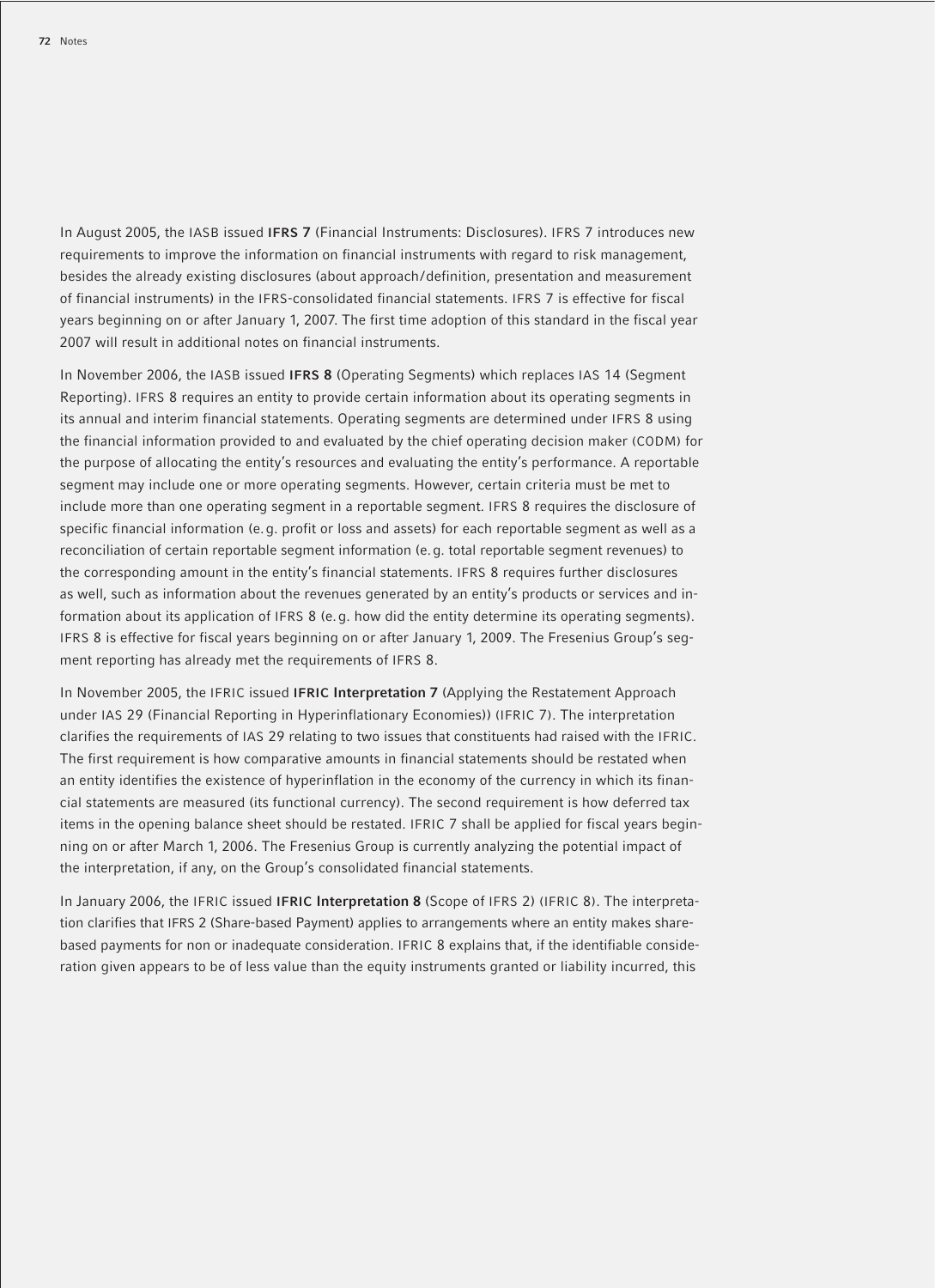situation typically indicates that other consideration has been or will be received. IFRS 2 therefore applies. In accordance with IAS 8 (Accounting Policies, Changes in Accounting Estimates and Errors), IFRIC 8 shall be applied retroactively for fiscal years beginning on or after May 1, 2006. The Fresenius Group is currently analyzing the potential impact of the interpretation, if any, on the Group's consolidated financial statements.

In March 2006, the IFRIC issued **IFRIC Interpretation 9** (Reassessment of Embedded Derivatives) (IFRIC 9). This interpretation clarifies the treatment of embedded derivatives after first time recognition. The conditions as explained in IAS 39 regulate, if an embedded derivative has to be recognized separately and to be measured as a derivative financial instrument. IFRIC 9 shall be applied for fiscal years beginning on or after June 1, 2006. The Fresenius Group is currently analyzing the potential impact of the interpretation, if any, on the Group's consolidated financial statements.

In July 2006, the IFRIC issued **IFRIC Interpretation 10** (Interim Financial Reporting and Impairment) (IFRIC 10). IFRIC 10 addresses the interaction between certain requirements in IAS 34 (Interim Financial Reporting) and the requirements of IAS 36 (Impairment of Assets) on the recognition of impairment losses on goodwill and the requirements of IAS 39 (Financial Instruments: Recognition and Measurement) on certain financial assets, and the effect of those interactions on subsequent interim and annual financial statements. IFRIC 10 states that any such impairment loss recognized in an interim financial statement must not be reversed in subsequent interim or annual financial statements. The IFRIC explicitly concluded that this consensus should not be extended to address potential conflicts between IAS 34 and other standards. IFRIC 10 shall be applied for fiscal years beginning on or after November 1, 2006. The interpretation has currently no impact on the Group's consolidated financial statements.

In November 2006, the IFRIC issued **IFRIC Interpretation 11** (IFRS 2 – Group and Treasury Share Transactions) (IFRIC 11). The interpretation addresses how to apply IFRS 2 to share-based payment arrangements involving an entity's own equity instruments or equity instruments of another entity of the same group. The interpretation requires a share-based payment arrangement in which an entity receives goods or services as consideration for its own equity instruments to be accounted for as an equity-settled share-based payment transaction, regardless of how the equity instruments needed are obtained. The interpretation also provides guidance on whether share-based payment arrangements should be accounted for as cash-settled or equity-settled in the entity's financial statements, if equity instruments of the parent company are granted. IFRIC 11 shall be applied for fiscal years beginning on or after March 1, 2007. The Fresenius Group is currently analyzing the potential impact of the interpretation, if any, on the Group's consolidated financial statements.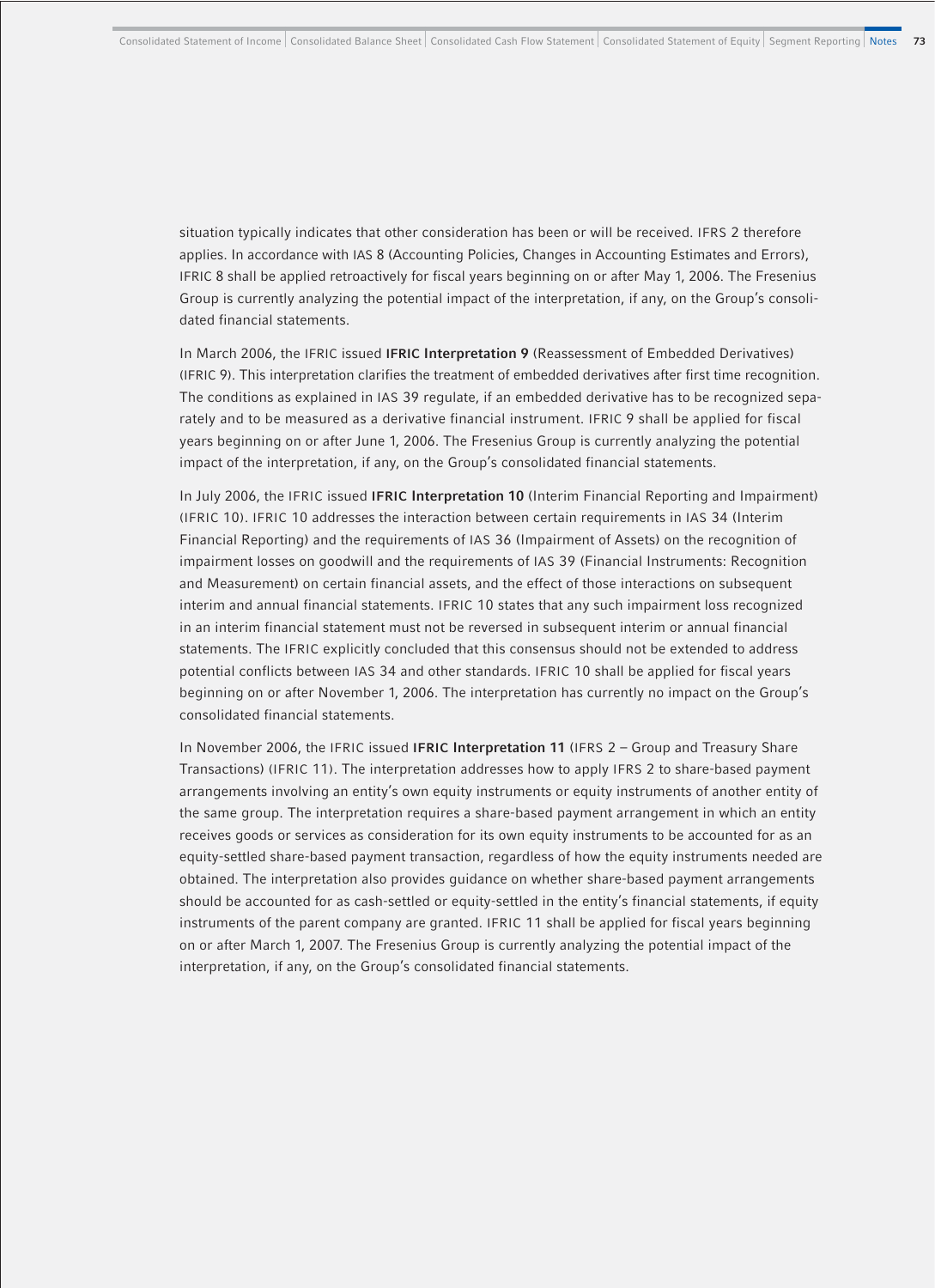In November 2006, the IFRIC issued **IFRIC Interpretation 12** (Service Concession Arrangements) (IFRIC 12). Service concessions are arrangements whereby a government or other public sector entity grants contracts for the supply of public services – such as roads, airports, prisons, and energy and water supply and distribution facilities – to private sector operators. Control of the assets remains in public hands, but the private sector operator is responsible for construction activities, as well as for operating and maintaining the public sector infrastructure. IFRIC 12 addresses how service concession operators should apply existing IFRS to account for the obligations they undertake and rights they receive in service concession arrangements. IFRIC 12 shall be applied for fiscal years beginning on or after January 1, 2008. The Fresenius Group is currently analyzing the potential impact of the interpretation, if any, on the Group's consolidated financial statements.

The endorsements of IFRIC 10 and IFRIC 11 by the EU Commission are still outstanding.

#### **VI.CRITICAL ACCOUNTING POLICIES**

In the opinion of the Management of the Fresenius Group, the following accounting policies and topics are critical for the consolidated financial statements in the present economic environment. The influences and judgements as well as the uncertainties which affect them are also important factors to be considered when looking at present and future operating earnings of the Fresenius Group.

#### a) Recoverability of goodwill and intangible assets with indefinite useful lives

Fresenius Group's acquisitions in the fiscal year have created a significant amount of intangible assets, including goodwill, tradenames and management contracts. At December 31, 2006 and December 31, 2005, the carrying amount of goodwill and non-amortizable intangible assets with indefinite useful lives amounted to  $\epsilon$  7,469 million and  $\epsilon$  5,085 million, respectively, which represented 50% and 44%, respectively, of total assets.

In accordance with IFRS 3 (Business Combinations), an impairment test of goodwill and non-amortizable intangible assets with indefinite useful lives is performed at least once a year, or if events occur or circumstances change that would indicate the carrying amount might be impaired (impairment test).

To comply with the regulation of IFRS 3 and determine possible impairments of these assets, the fair value of the cash generating units (CGUs) is compared to the CGUs' carrying amount. The fair value of each CGU is estimated using estimated future cash flows for the unit discounted by a weightedaverage cost of capital (WACC) specific to that CGU. Estimating the discounted future cash flows involves significant assumptions, especially regarding future reimbursement rates and sales prices, number of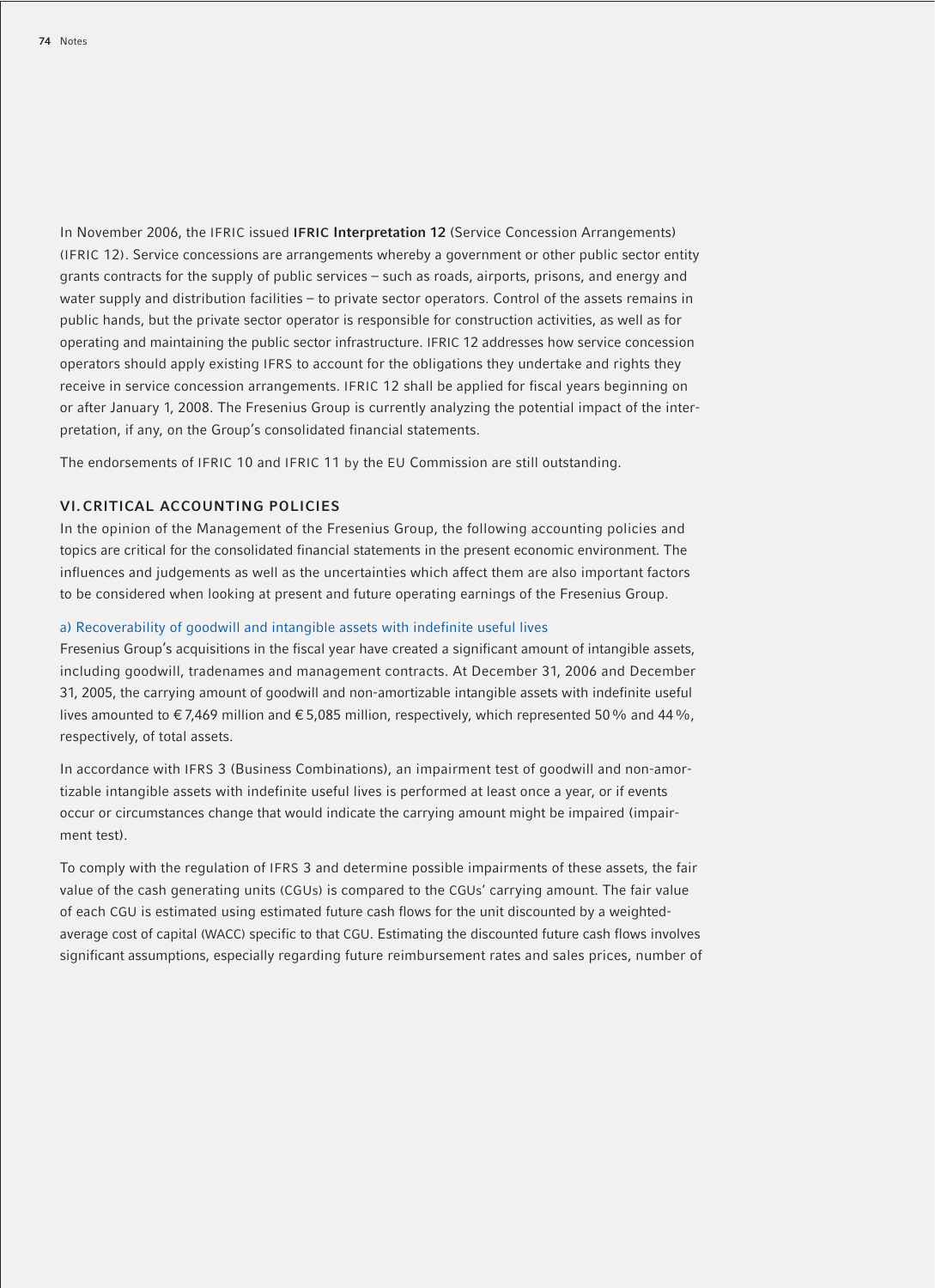treatments, sales volumes and costs. In determining discounted cash flows, the Fresenius Group utilizes for every CGU its three-year budget, projections for years four to ten and a corresponding growth rate for all remaining years. These growth rates are for Fresenius Medical Care between 0% and 4%, for Fresenius Kabi 2% and for Fresenius ProServe 1%. This discount factor is determined by the WACC of the respective CGU. The Fresenius Medical Care's WACC consists of a basic rate of 6.83% for 2006. This basic rate is then adjusted by a country specific risk rate within each CGU for determining the CGU's fair value. In 2006, this rate ranged from 0% to 9%. In the business segments Fresenius ProServe and Fresenius Kabi, the WACC amounts to 6.75%, country specific adjustments did not occur. In case that the fair value of the CGU is less than its carrying amount the difference is at first recorded as an impairment of the fair value of the goodwill. In case that the fair value of the CGU is less than its carrying amount, the difference is at first recorded as an impairment of the fair value of the goodwill.

A prolonged downturn in the health care industry with higher than expected costs for providing health care services could adversely affect the estimated future cash flows of certain countries or segments. Future adverse changes in a reporting unit's economic environment could affect the discount rate. A decrease in the estimated future cash flows and/or a decline in the reporting unit`s economic environment could result in impairment charges to goodwill and other intangible assets with indefinite lives which could materially and adversely affect the Group's future operating results.

#### b) Legal contingencies

The Fresenius Group is involved in several legal matters arising from the ordinary course of Fresenius Group's business. For details, please see Note 25, Commitments and contingent liabilities.

The Fresenius Group regularly analyses current information including its legal defenses and provides accruals for probable contingent losses including the estimated legal expenses to resolve the matters. Fresenius uses the resources of its internal legal department as well as external lawyers for the assessment. In making the decision regarding the need for loss accrual, the degree of probability of an unfavorable outcome and the ability to make a reasonable estimate of the amount of loss is considered.

The filing of a suit or formal assertion of a claim or assessment, or the disclosure of any such suit or assertion, does not necessarily indicate that accrual of a loss is appropriate.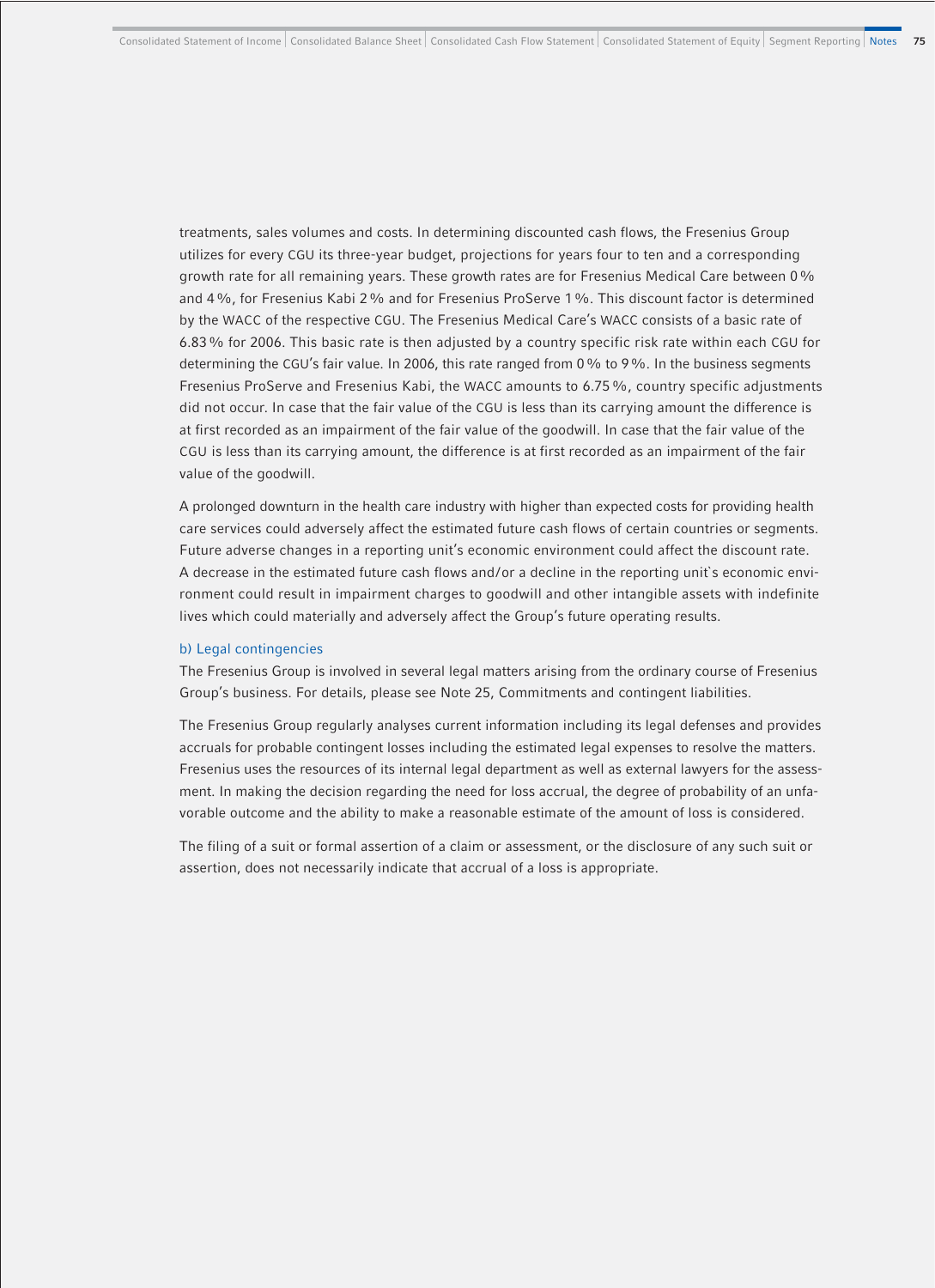## c) Allowance for doubtful accounts

Trade accounts receivable are a significant asset and the allowance for doubtful accounts is a significant estimate made by the Management. Trade accounts receivable were  $\epsilon$  2.088 million and  $\epsilon$  1.871 million in 2006 and 2005, respectively, net of allowance. More than two thirds of receivables derives from the business segment Fresenius Medical Care and mainly relates to the dialysis care business in North America.

The allowance for doubtful accounts was € 218 million and € 200 million as of December 31, 2006 and December 31, 2005, respectively.

Sales are invoiced at amounts estimated to be receivable under reimbursement arrangements with third party payors. Estimates for the allowance for doubtful accounts are mainly based on historic collection experience, taking into account the aging of accounts receivable and the contract partners. The Fresenius Group believes that these analyses result in a well-founded estimate of allowances for doubtful accounts. From time to time, the Fresenius Group reviews changes in collection experience to ensure the appropriateness of the allowances.

Deterioration in the aging of receivables and collection difficulties could require that Fresenius increases the estimates of allowances for doubtful accounts. Additional expenses for uncollectible receivables could have a significant negative impact on future operating results.

#### d) Self-insurance programs

The largest subsidiary of the Fresenius Group in North America is partially self-insured for professional, product and general liability, auto liability and worker's compensation claims under which the Fresenius Group assumes responsibility for incurred claims up to predetermined amounts above which third party insurance applies. Reported balances for the year include estimates of the anticipated expense for claims incurred (both reported and incurred but not reported) based on historical experience and existing claim activity. This experience includes both the rate of claims incidence (number) and claim severity (cost) and is combined with individual claim expectations to estimate the reported amounts.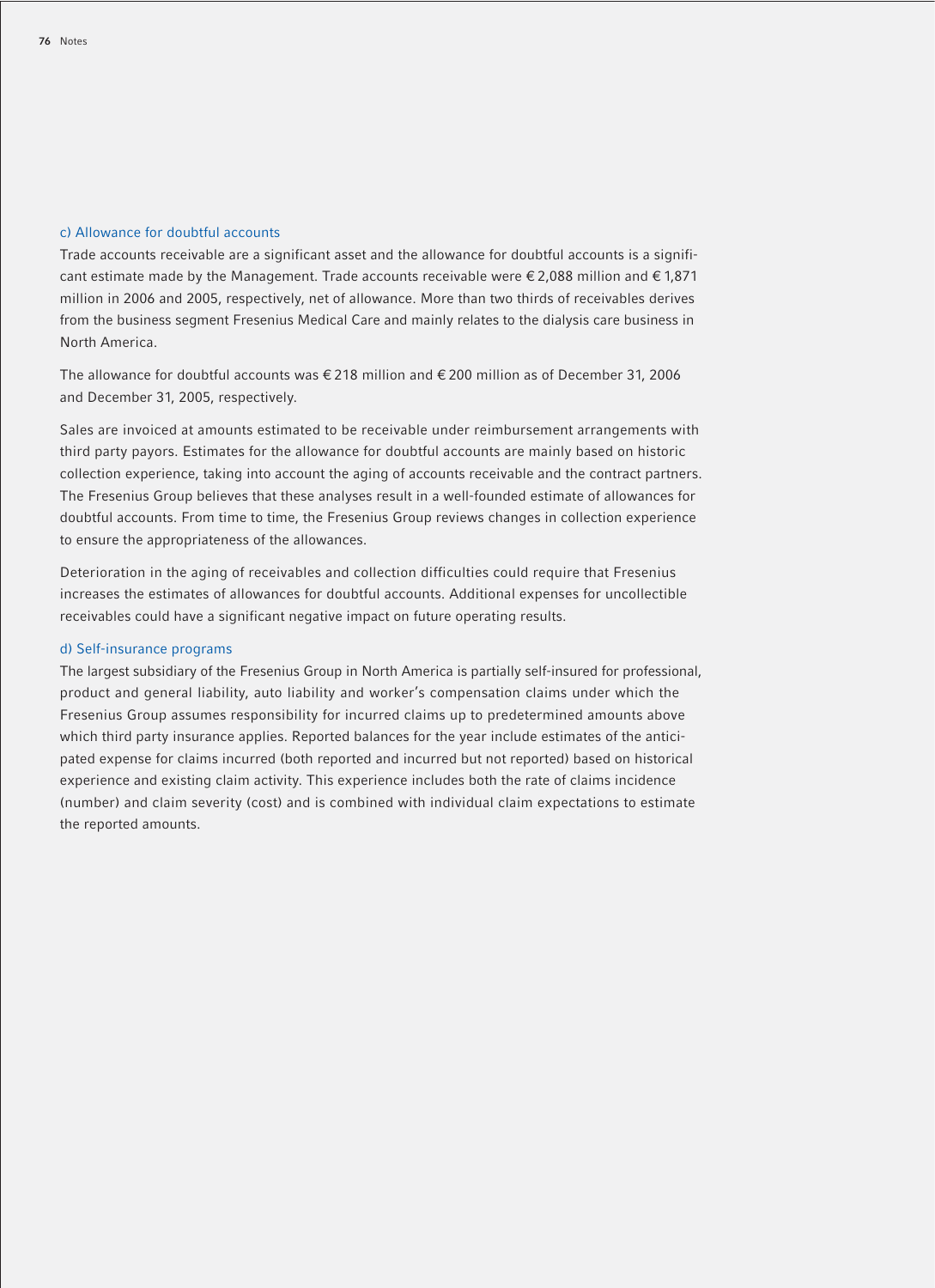## **2. ACQUISITIONS AND DIVESTITURES**

#### **ACQUISITIONS**

in million US\$

The Fresenius Group made acquisitions amounting to  $\epsilon$  3,714 million and  $\epsilon$  1,894 million in 2006 and 2005, respectively. Of this amount,  $\epsilon$  3,657 million were paid in cash and  $\epsilon$  17 million were assumed obligations in the year 2006. Futhermore, € 42 million were paid in stocks, and a purchase price in an amount of € 7 million is still outstanding. In connection with an acquisition in the first quarter of 2005, purchase price considerations in an amount of  $\epsilon$  30 million were due in subsequent years, whereof €9 million were paid in 2006.

All acquisitions have been accounted for applying the purchase method and accordingly have been consolidated starting with the date of acquisition. The excess of the total acquisition costs over the fair value of the net assets acquired amounted to € 2.8 billion and € 1.5 billion in 2006 and 2005, respectively.

Acquisitions of Fresenius Medical Care in the year 2006 in an amount of € 3,561 million related mainly to the purchase of Renal Care Group, Inc. (RCG).

On March 31, 2006, Fresenius Medical Care completed the acquisition of RCG, a Delaware corporation with principal offices in Nashville, Tennessee, for an all cash purchase price, net of cash acquired, of US\$ 4,158 million for all of the outstanding common stock and the retirement of RCG stock options. The purchase price included the concurrent repayment of US\$ 658 million indebtedness of RCG.

The following table summarizes the estimated fair values of assets acquired and liabilities assumed at the date of the acquisition. This preliminary allocation of the purchase price is based upon the best information available to the Management. Any adjustments to the preliminary allocation, net of related income tax effects, will be recorded with a corresponding adjustment to goodwill.

The preliminary purchase price allocation is as follows:

| Total allocation of acquisition cost                          | 4,158  |
|---------------------------------------------------------------|--------|
| Other liabilities                                             | $-75$  |
| Long-term debt and liabilities from capital lease obligations | $-4$   |
| Income tax payable and deferred taxes                         | $-64$  |
| and other current liabilities                                 | $-276$ |
| Trade accounts payable, accrued expenses                      |        |
| Goodwill                                                      | 3,382  |
| Intangible assets and other assets                            | 150    |
| Property, plant and equipment                                 | 301    |
| Other current assets                                          | 414    |
| Assets held for sale                                          | 330    |
|                                                               |        |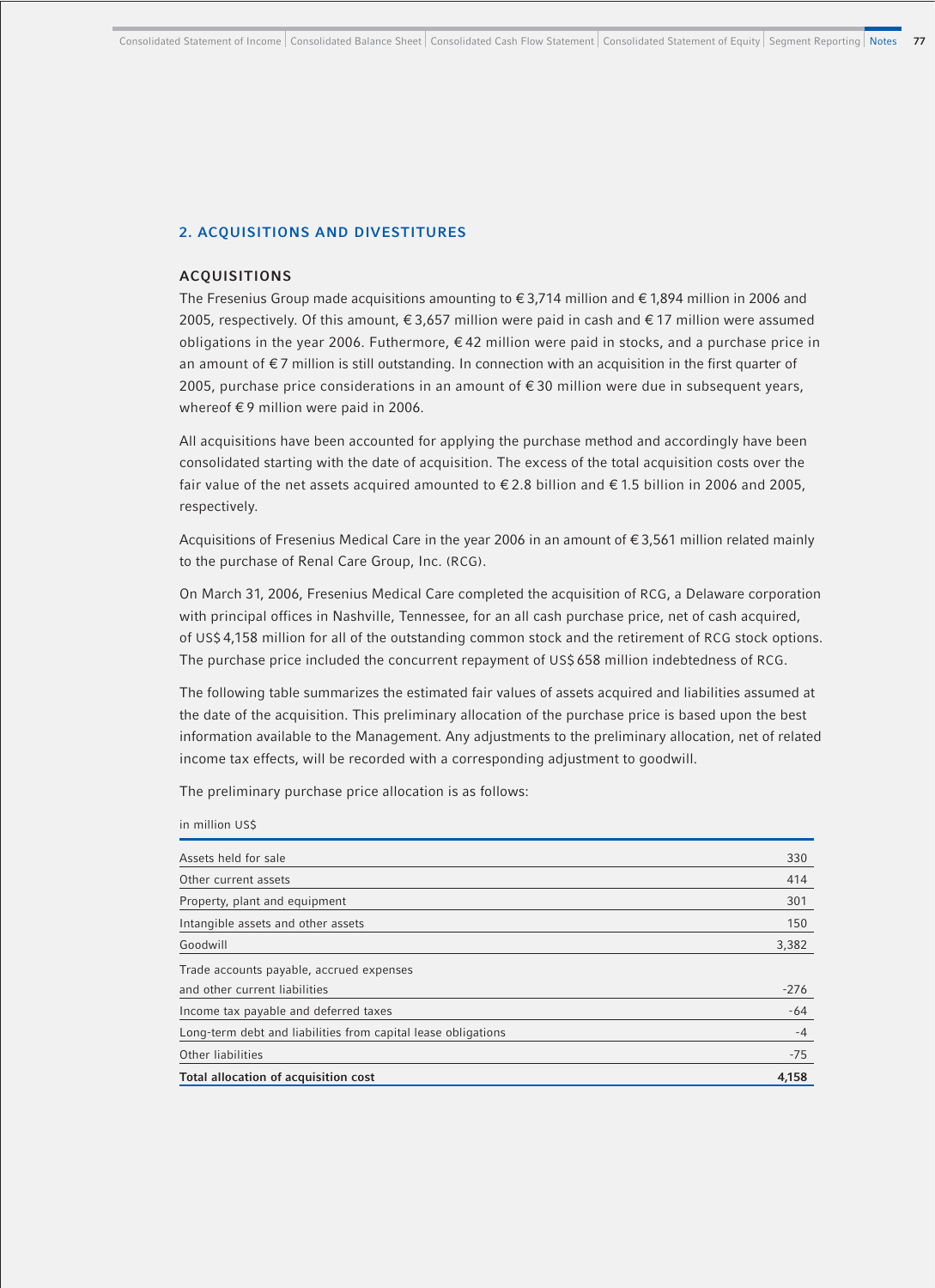The purchase price for the acquisition of RCG amounted to US\$ 4,158 million plus US\$ 57 million for net cash. The purchase price includes additional expenses in amount of US\$ 48 million. The balance sheet total according to IFRS prior to the acquisition of US\$ 1,754 million has been reduced by US\$ 869 million. This effect primarily results from redemption of goodwill and intangible assets amounting to US\$ 922 million, which was partly offset by the revaluation of assets in the amount of US\$ 53 million. In addition, liabilities increased by US\$ 152 million. These liabilities were not recorded in the balance sheet of RCG. Due to the revaluation of the assets and liabilities, the equity (before minority interest) in an amount of US\$ 751 million prior to the acquisition has been reduced by US\$ 1,021 million to US\$ -270 million. The difference between the purchase price including additional expenses and net cash and the proportional equity in an amount of US\$ 4,485 million results from reimbursement of acquired indebtedness (US\$ 655 million) and acquired liabilities in connection with stock options (US\$ 203 million). The remaining difference corresponds to the capitalized intangible assets (US\$ 74 million), the capitalized goodwill (US\$ 3,364 million) (less deferred tax liabilities in an amount of US\$ 2 million) and assets which were sold in connection with the divestiture of clinics of RCG (US\$ 191 million) in the second quarter of 2006.

On November 14, 2006, Fresenius Medical Care acquired the worldwide rights to the PhosLo® phosphate binder product business and its related assets of Nabi Biopharmaceuticals, Inc. PhosLo® is an oral application calcium acetate phosphate binder for treatment of hyperphosphatemia primarily in end-stage renal disease patients. Fresenius Medical Care paid cash of US\$ 65.3 million including related direct costs of US\$ 0.3 million plus a US\$ 8 million milestone payment in December 2006 and a US\$ 2.5 million milestone payment in 2007. An additional milestone payment of US\$ 10.5 million will be paid over the next two to three years, contingent upon the achievement of certain performance criteria. The purchase price was allocated to technology with an estimated useful live of 15 years (US\$ 64.8 million), and in-process research and development project (US\$ 2.8 million) which is immediately expensed, goodwill (US\$ 7.3 million) and other net assets (US\$ 0.9 million).

In connection with the transaction, Fresenius Medical Care also acquired worldwide rights to a new product formulation currently under development, which Fresenius Medical Care expects will be submitted for approval in the United States during 2007. Following the successful launch of this new product formulation, Fresenius Medical Care will pay Nabi Biopharmaceuticals, Inc. royalties on sales of the new product formulation commencing upon the first commercialization of the new product and continuing until November 13, 2016. Total consideration, consisting of initial payment, milestone payments and royalties will not exceed US\$ 150 million.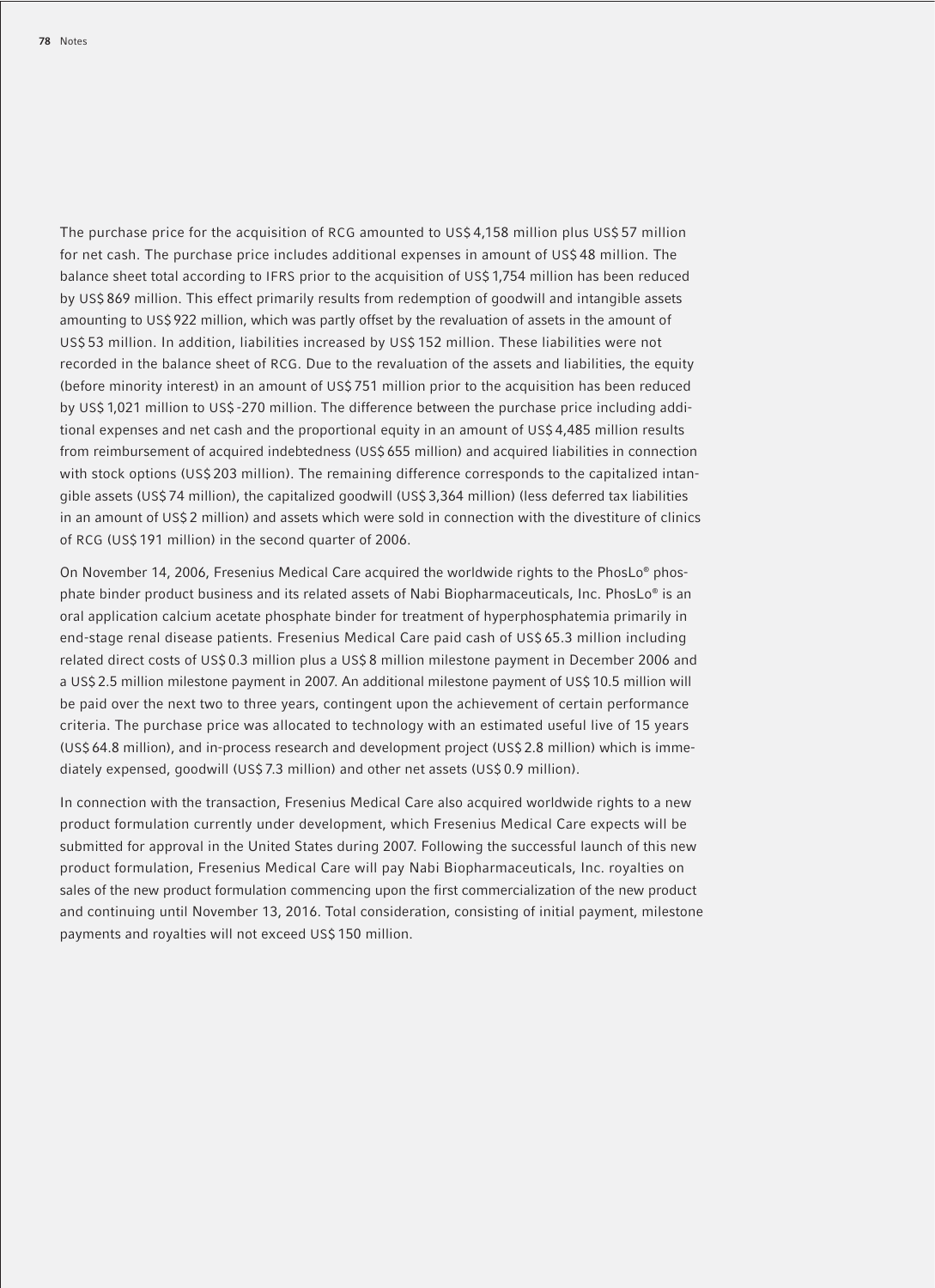In 2005, Fresenius Medical Care made acquisitions amounting to € 108 million, of which € 101 million was paid in cash. Purchase prices in an amount of  $\epsilon$ 7 million will be paid in subsequent years. The majority of this amount ( $\epsilon$  76 million) was used to purchase dialysis clinics.

In 2006, Fresenius Kabi made acquisitions of € 14 million, referring mainly to subsequent costs for the acquisition of Endomed Laboratório Farmacéutico Ltda., Brazil, as well as the taking over of a distributor in South Africa. In September 2006, Fresenius Kabi has agreed to acquire all stakes in Filaxis, Argentina, and made a down payment. The acquisition still requires approval by the antitrust authorities.

In the year 2005, Fresenius Kabi made acquisitions of  $\epsilon$  274 million, referring mainly to the acquisition of the Portuguese company Labesfal – Laboratório de Especialidades Farmacêuticas Almiro S.A. (Labesfal), the Czech company Infusia a.s., the acquisition of the remaining 35% shares of Beijing Fresenius Kabi Pharmaceutical Co., Ltd., China and the business of Clinico GmbH, Bad Hersfeld, Germany (Clinico).

Fresenius ProServe made acquisitions in an amount of  $\epsilon$  139 million, which mainly refers to the acquisition of stakes in the HUMAINE Kliniken GmbH (HUMAINE) by HELIOS Kliniken GmbH (HELIOS) and additional stakes in HELIOS in 2006. Initially, 60% of the shares of HUMAINE were acquired, for the remaining 40% HELIOS received an option. Since the beginning of the third quarter of 2006, HUMAINE has been consolidated.

In 2005, Fresenius ProServe made acquisitions of € 1,507 million, referring mainly to the acquisition of HELIOS. In December 2005, Fresenius AG first acquired HELIOS and then assigned its share in HELIOS to Fresenius ProServe GmbH. The purchase price for 100% of the HELIOS shares was € 1.5 billion plus € 100 million for the net cash position. Fresenius AG acquired 94% of the HELIOS shares.

In the last quarter of 2006, Fresenius Biotech signed a contract to acquire additional shares of Trion Pharma GmbH, Germany in an amount of €9 million. Contingent upon the achievement of certain performance criteria, additional contractual milestone payments in a maximum amount of € 14 million have been agreed. The acquisition was closed in the first quarter of 2007. In 2005, Fresenius Biotech paid additional costs in an amount of € 4 million for the shares of Trion Pharma GmbH acquired in 2002.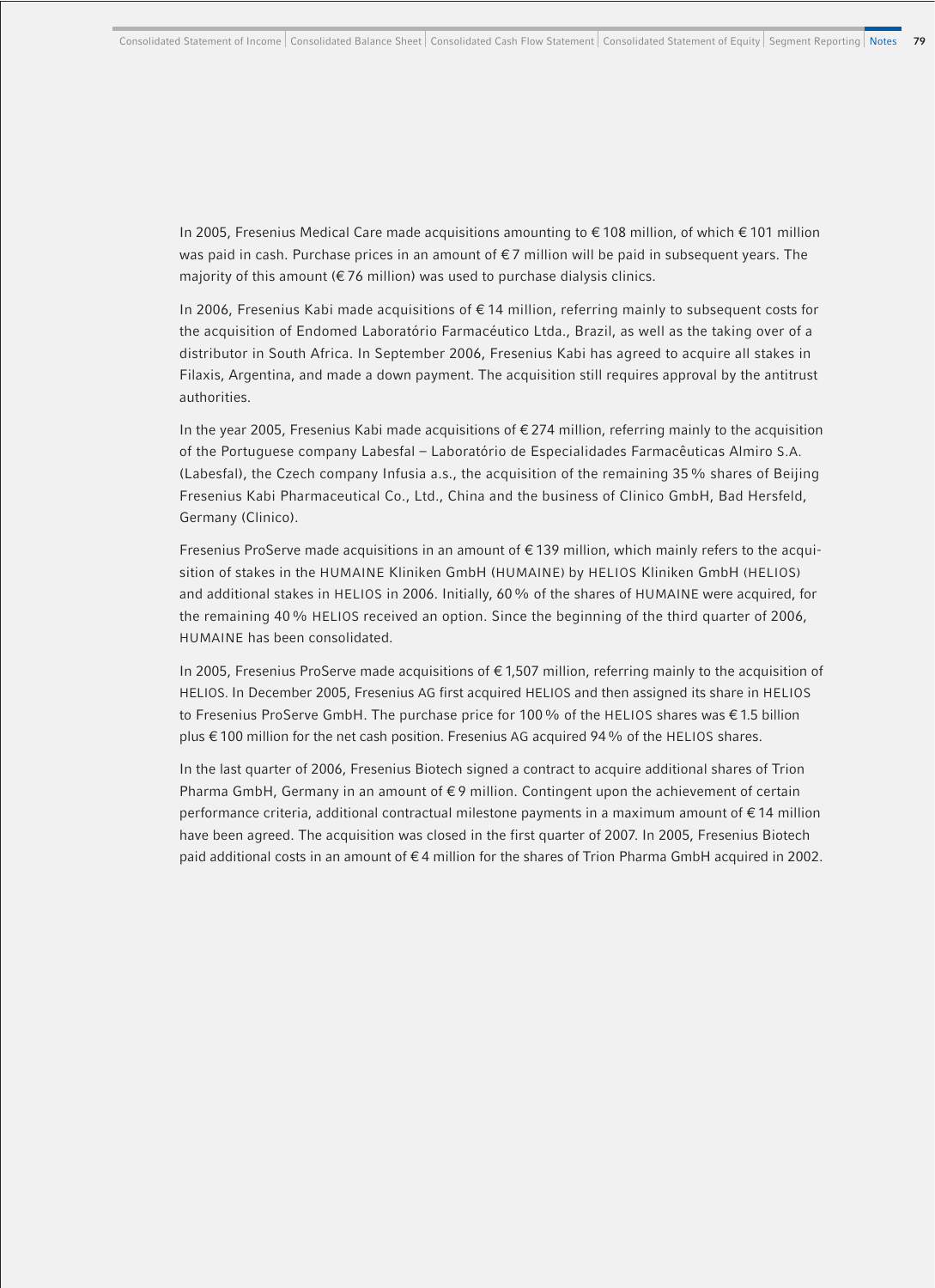# **IMPACTS ON THE FRESENIUS GROUP RESULTING FROM ACQUISITIONS**

The acquisitions completed in 2006, or which were included in the consolidated statements for the first full year, contributed the following amounts to the development of sales and earnings:

| in million $\epsilon$ | 2006   |
|-----------------------|--------|
| Sales                 | 2,202  |
| EBITDA                | 378    |
| EBIT                  | 308    |
| Net interest          | $-186$ |
| Net income            | 71     |

The acquisitions increased the total assets of the Fresenius Group by  $\epsilon$  3.8 billion mainly due to the acquisition of RCG (€ 3.5 billion).

The following unaudited financial information, on a pro forma basis, reflects the consolidated results of operations as if the acquisition of RCG, the main acquisition in the year 2006, and the divestitures of the clinics described below had been consummated at the beginning of 2006. The pro forma information includes adjustments mainly for interest expense on acquisition debt and income taxes. The pro forma financial information is not necessarily indicative of the results of operations as it would have been had the acquisition of RCG been consummated at the beginning of the respective period.

| in million $\epsilon$                                     | as reported | pro forma |
|-----------------------------------------------------------|-------------|-----------|
| <b>Sales</b>                                              | 10,776      | 11,023    |
| Net income                                                | 330         | 330       |
| Basic earnings per ordinary share in $\epsilon$           | 2.15        | 2.15      |
| Fully diluted earnings per ordinary share in $\epsilon$   | 2.12        | 2.12      |
| Basic earnings per preference share in $\epsilon$         | 2.16        | 2.16      |
| Fully diluted earnings per preference share in $\epsilon$ | 2.13        | 2.13      |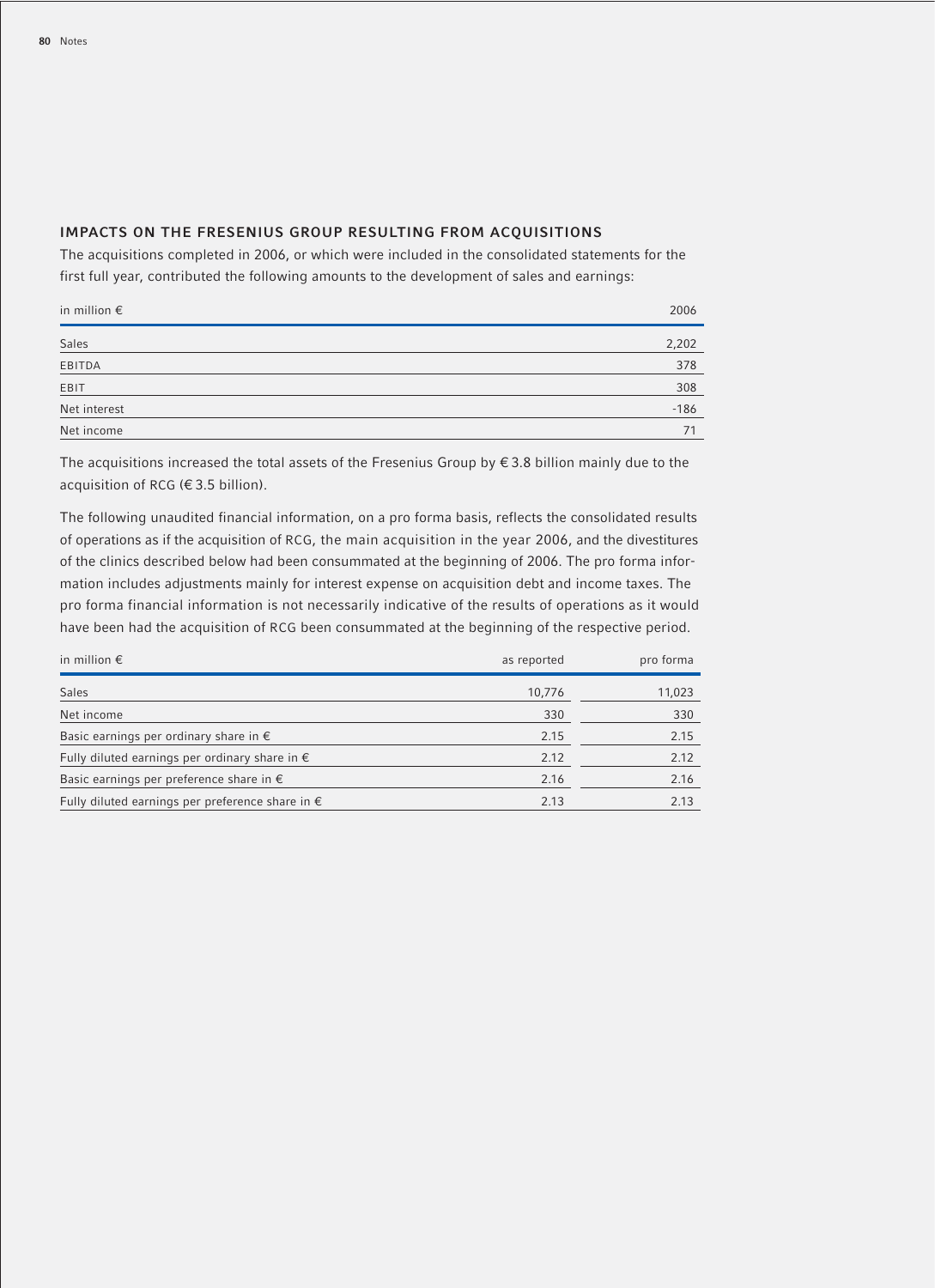## **DIVESTITURES**

Fresenius Medical Care was required to divest a total of 105 renal dialysis centers, consisting of both former Fresenius Medical Care clinics (legacy clinics) and former RCG clinics, in order to complete the RCG acquisition in accordance with a consent order issued by the United States Federal Trade Commission (FTC) on March 31, 2006. Fresenius Medical Care sold 96 of such centers on April 7, 2006 to a wholly-owned subsidiary of DSI Holding Company, Inc. (DSI) and sold DSI the remaining 9 centers effective as of June 30, 2006. Separately, in December 2006, Fresenius Medical Care also sold the former laboratory business acquired in the RCG acquisition receiving cash consideration of US\$ 9 million. Fresenius Medical Care received cash consideration of US\$ 516 million, net of related expenses, for all centers divested and for the divested laboratory, subject to customary post-closing adjustments. Pre-tax income of US\$ 40 million on the sale of the legacy clinics was recorded in income from operations. Due to basis differences, tax expense of US\$ 44 million was recorded, resulting in a net loss on sale of US\$ 4 million.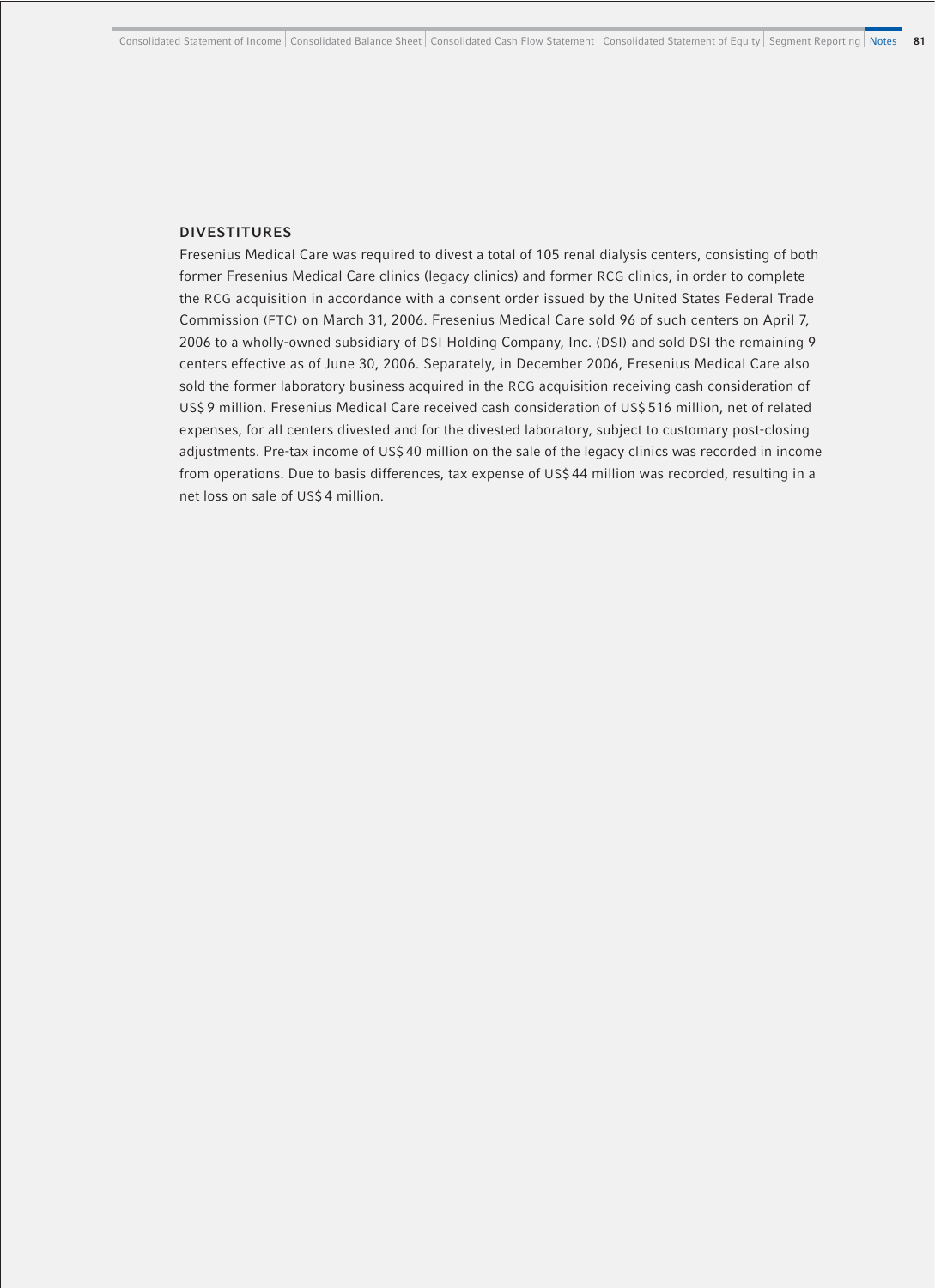# **NOTES ON THE CONSOLIDATED STATEMENT OF INCOME**

# **3. SALES**

Sales by activity are as follows:

| in million $\epsilon$                     | 2006                     | 2005  |
|-------------------------------------------|--------------------------|-------|
| Sales of services                         | 7,017                    | 4,462 |
| Sales of products and related goods       | 3,426                    | 3,113 |
| Sales from long-term production contracts | 333                      | 314   |
| Other sales                               | $\overline{\phantom{0}}$ |       |
| <b>Sales</b>                              | 10,776                   | 7,889 |

An analysis of sales by business segment and region is shown in the segment information on pages 52 to 55.

# **4. COST OF SALES**

Cost of sales comprises the following:

| in million $\epsilon$                            | 2006                     | 2005  |
|--------------------------------------------------|--------------------------|-------|
| Costs of services                                | 5,241                    | 3,373 |
| Manufacturing cost of products and related goods | 1,829                    | 1,668 |
| Cost of long-term production contracts           | 269                      | 253   |
| Other cost of sales                              | $\overline{\phantom{0}}$ |       |
| Cost of sales                                    | 7,339                    | 5,294 |

# **5. PERSONNEL EXPENSES**

Cost of sales, selling, general and administrative expenses and expenditure on research and development include personnel expenses amounting to € 3,959 million and € 2,479 million in the year 2006 and 2005, respectively.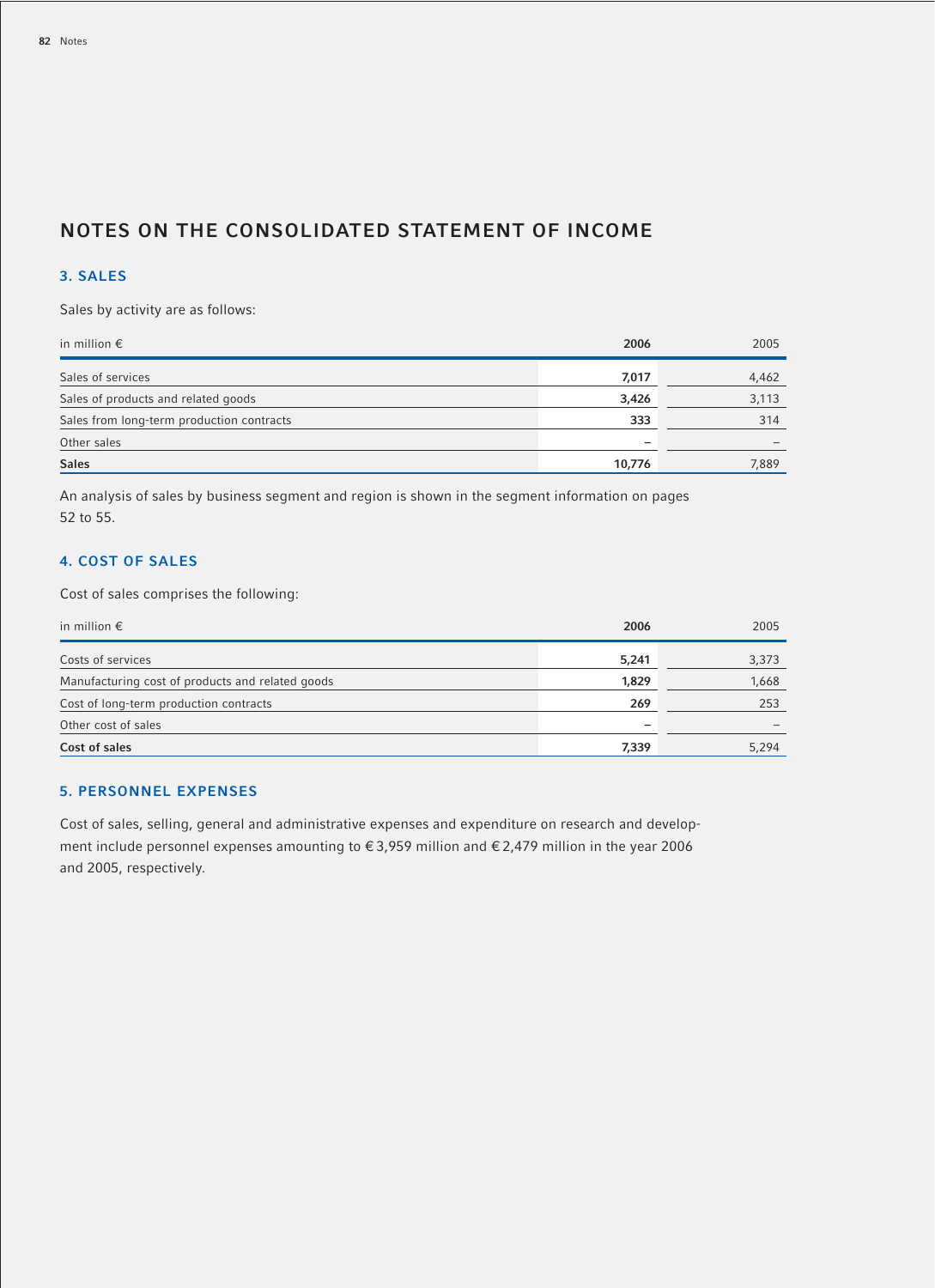Personnel expenses comprise the following:

| in million $\epsilon$                                                               | 2006  | 2005  |
|-------------------------------------------------------------------------------------|-------|-------|
| Wages and salaries                                                                  | 3,217 | 1.990 |
| Social security contributions and cost of retirement pensions and social assistance | 742   | 489   |
| thereof amount for retirement pensions                                              | 90    | 54    |
| Personnel expenses                                                                  | 3,959 | 2.479 |

The annual average number of employees by function in the Fresenius Group was:

|                          | 2006   | 2005   |
|--------------------------|--------|--------|
| Production and service   | 79,025 | 53,334 |
| Administration           | 12,922 | 11,084 |
| Sales and marketing      | 6,852  | 6,340  |
| Research and development | 888    | 853    |
| <b>Total employees</b>   | 99,687 | 71,611 |

## **6. SELLING, GENERAL AND ADMINISTRATIVE EXPENSES**

Selling expenses amount to € 432 million (2005: € 402 million) and mainly include expenditure for sales personnel amounting to € 209 million (2005: € 184 million).

General and administrative expenses amounted to €1,396 million (2005: €1,079 million) and are related to expenditure for administrative functions not attributable to research and development, production or selling.

## **7. RESEARCH AND DEVELOPMENT EXPENSES**

Research and development expenses of € 166 million (2005: € 147 million) include expenditure for research and non-capitalizable development costs as well as depreciation and amortization expenses referring to capitalized development costs of €4 million (2005: €4 million).

## **8. NET INTEREST**

The negative net interest in an amount of € 395 million, resulting from interest income of € 23 million and interest expenses of € 418 million, includes interest income on interest-bearing securities and loans, gains and losses relating to current securities and all interest expenses. It also includes profitshare and dividend income from current and non-current securities. The interest component of additions to provisions comprises the expense arising from unwinding the interest each year on noncurrent provisions in conjunction with their measurement at present value.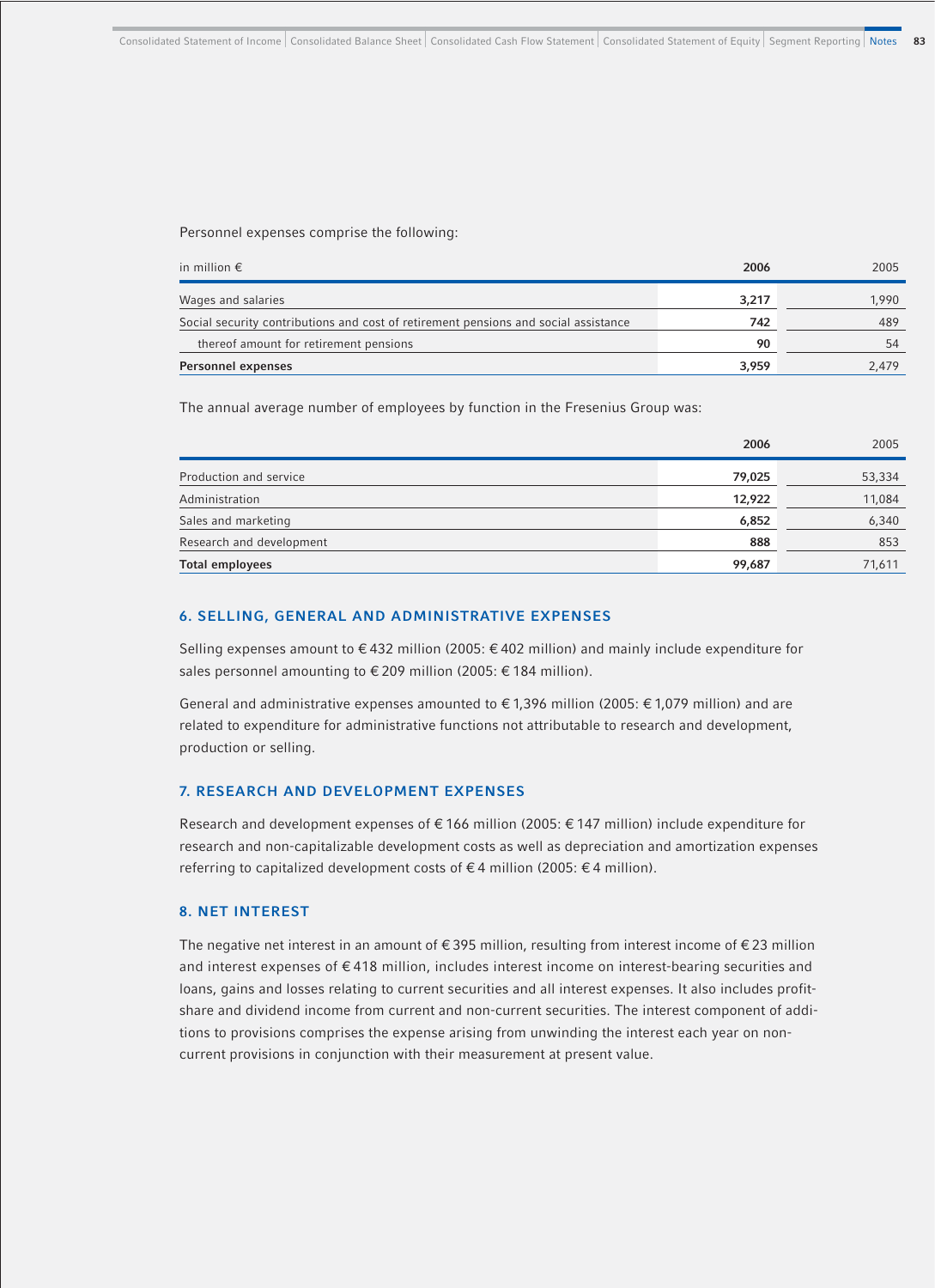# **9. INCOME TAXES**

Earnings before income taxes and minority interest is attributable to the following geographic regions:

| in million $\epsilon$ | 2006  | 2005 |
|-----------------------|-------|------|
| Germany               | 191   | 80   |
| Abroad                | 857   | 684  |
| <b>Total</b>          | 1,048 | 764  |

Income tax expense (benefit) for the years 2006 and 2005 consists of the following:

| in million $\epsilon$ | Germany | Abroad | 2006<br><b>Total</b> | Germany | Abroad | 2005<br>Total |
|-----------------------|---------|--------|----------------------|---------|--------|---------------|
| Current taxes         | 119     | 218    | 337                  | 37      | 242    | 279           |
| Deferred taxes        | $-27$   | 103    | 76                   | $-13$   | 27     | 14            |
| Income taxes          | 92      | 321    | 413                  | 24      | 269    | 293           |

In the years 2006 and 2005, Fresenius AG is subject to German federal corporation income tax at a base rate of 25% plus a solidarity surcharge of 5.5% on federal corporation taxes payable.

A reconciliation between the expected and actual income tax expense is shown below. The expected corporate income tax expense is computed by applying the German corporation tax rate (including the solidarity surcharge) and the effective trade tax rate on income before income taxes and minority interest. The respective combined tax rates are 37.36% for the fiscal year 2006 and 37.31% for the fiscal year 2005.

| in million $\epsilon$                                | 2006  | 2005         |
|------------------------------------------------------|-------|--------------|
| Computed "expected" income tax expense               | 391   | 285          |
| Increase (reduction) in income taxes resulting from: |       |              |
| Items not recognized for tax purposes                | 18    | 31           |
| Foreign tax rate differential                        | $-25$ | $-23$        |
| Tax-free income                                      | $-26$ | $-18$        |
| Taxes for prior years                                | 47    | 23           |
| Taxes in connection with divestitures                | 23    | $\mathbf{0}$ |
| Other                                                | -15   | $-5$         |
| Income tax                                           | 413   | 293          |
| Effective tax rate                                   | 39.4% | 38.4%        |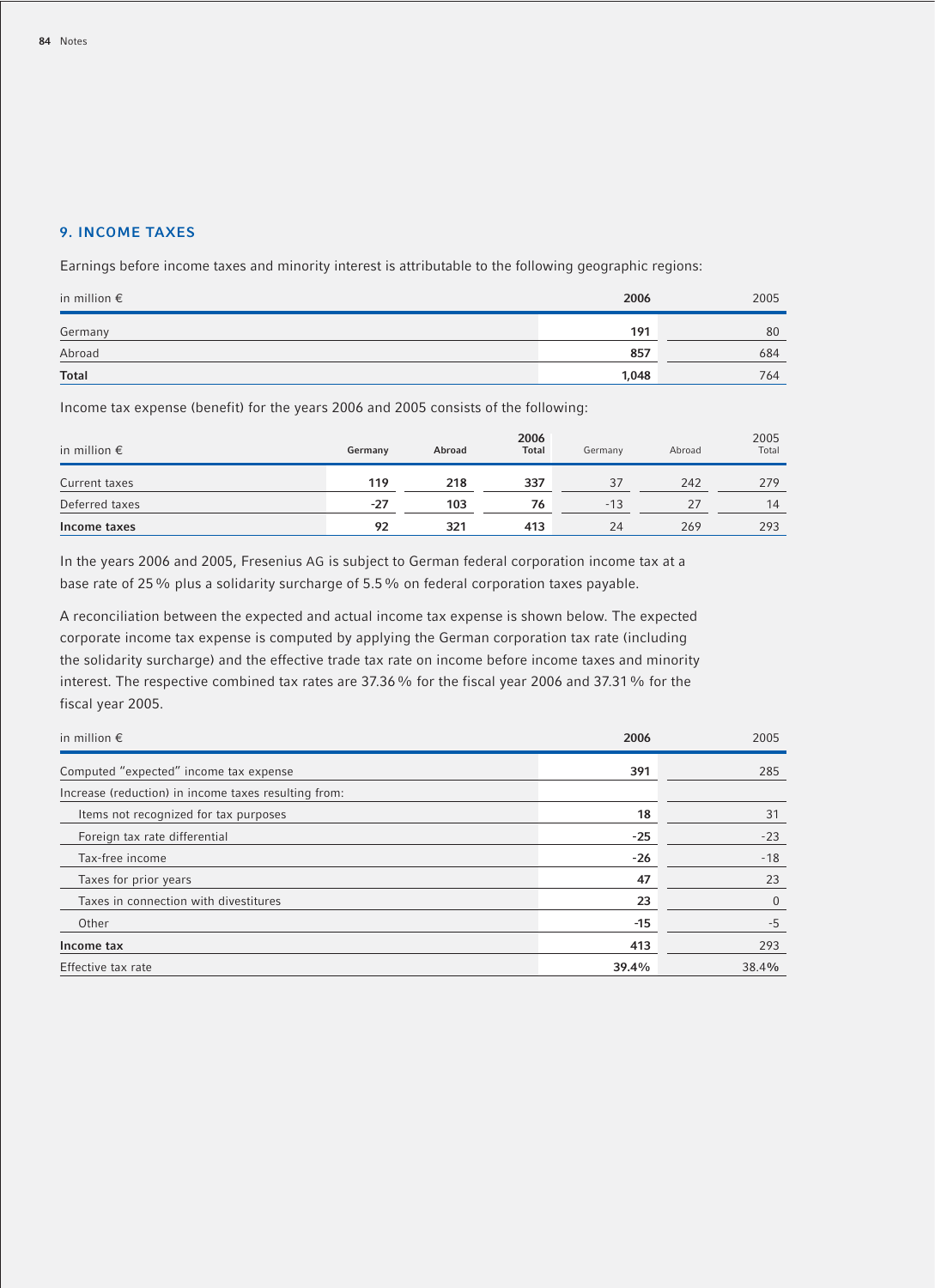The tax effects of the temporary differences that give rise to deferred tax assets and liabilities at December 31 are presented below:

| in million $\epsilon$                   | 2006                     | 2005  |
|-----------------------------------------|--------------------------|-------|
| Deferred tax assets                     |                          |       |
| Accounts receivable                     | 36                       | 25    |
| Inventories                             | 39                       | 39    |
| Other current assets                    | -                        | 7     |
| Other non-current assets                | 60                       | 32    |
| Accrued expenses                        | 211                      | 179   |
| Other short-term liabilities            | 17                       | 14    |
| Other liabilities                       | 21                       | 10    |
| Pension obligations                     | 17                       | 21    |
| Losses carried forward from prior years | 67                       | 50    |
| Deferred tax assets                     | 468                      | 377   |
| Deferred tax liabilities                |                          |       |
| Accounts receivable                     | 10                       | 10    |
| Inventories                             | 11                       | 12    |
| Other current assets                    | $\overline{\phantom{0}}$ | 3     |
| Other non-current assets                | 297                      | 270   |
| Accrued expenses                        | 58                       | 50    |
| Other short-term liabilities            | 32                       | 47    |
| Other liabilities                       | 34                       | 23    |
| Deferred tax liabilities                | 442                      | 415   |
| <b>Accumulated deferred taxes</b>       | 26                       | $-38$ |
| in million $\epsilon$                   | 2006                     | 2005  |
| Deferred tax assets                     | 384                      | 283   |
| Deferred tax liabilities                | 358                      | 321   |
| <b>Accumulated deferred taxes</b>       | 26                       | $-38$ |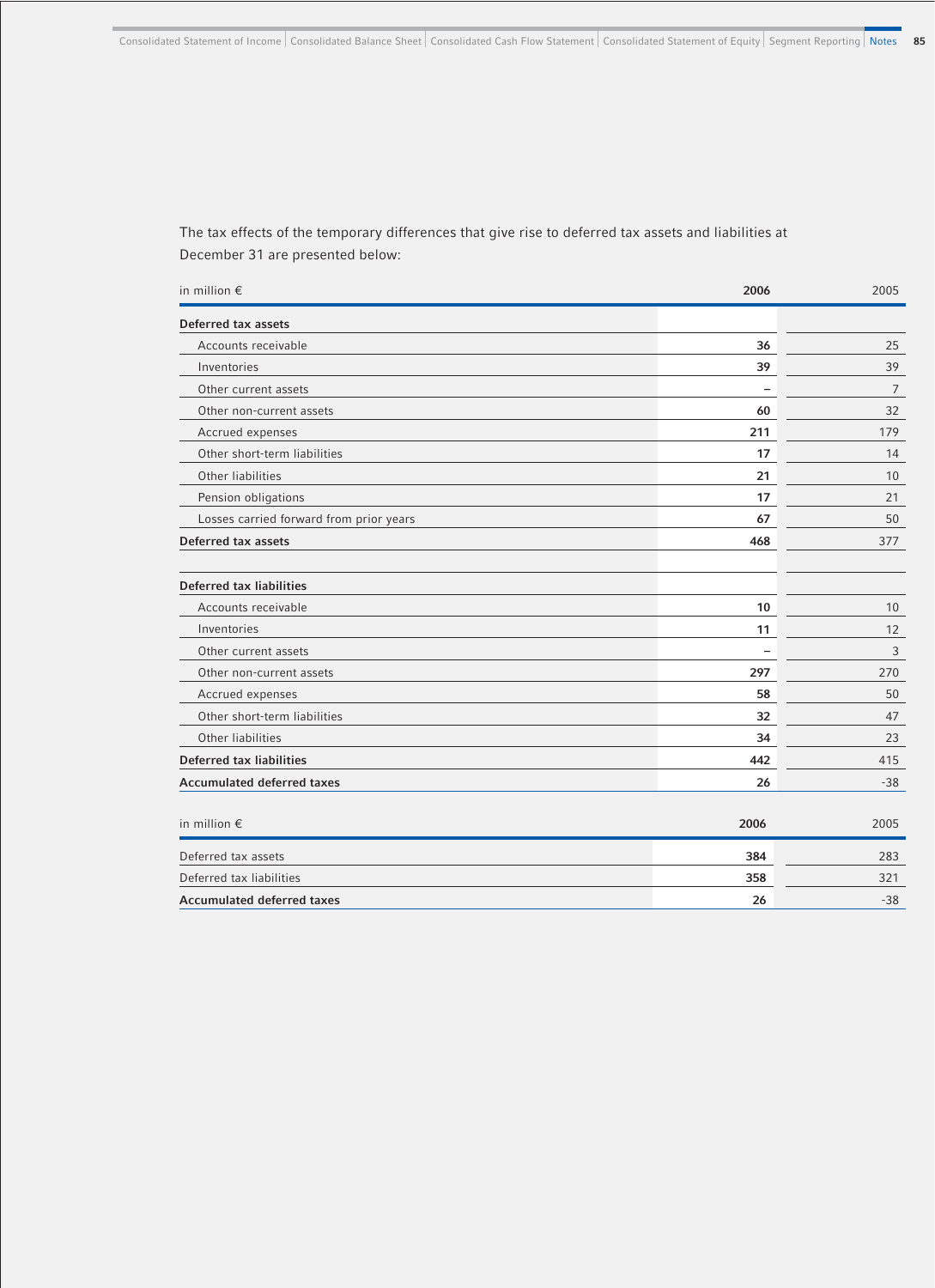The expiration of net operating losses is as follows:

| for the fiscal years | in million $\epsilon$ |
|----------------------|-----------------------|
| 2007                 | 12                    |
| 2008                 | 6                     |
| 2009                 | 5                     |
| 2010                 | 10                    |
| 2011                 | 10                    |
| 2012                 | 5                     |
| 2013                 | 2                     |
| 2014                 | 1                     |
| 2015                 | $\mathbf 0$           |
| 2016                 | $\boldsymbol{0}$      |
| Subsequent years     | 12                    |
| <b>Total</b>         | 63                    |

The total remaining operating losses of € 357 million can mainly be carried forward for an unlimited period.

In assessing the realizability of deferred tax assets, the Management considers whether it is more likely than not that some portion or all of the deferred tax assets will not be realized. The ultimate realization of deferred tax assets is dependent upon the generation of future taxable income during the periods in which those temporary differences become deductible. The Management considers the scheduled reversal of deferred tax liabilities and projected future taxable income in making this assessment. Based upon the level of historical taxable income and projections for future taxable income over the periods in which the deferred tax assets are deductible, the Management of Fresenius Group believes it is more likely than not that the Fresenius Group will realize the benefits of these deductible differences, net of the existing valuation allowances at December 31, 2006.

Provision has not been made for additional taxes on approximately € 846 million undistributed earnings of foreign subsidiaries of Fresenius Medical Care as these earnings are considered permanently reinvested.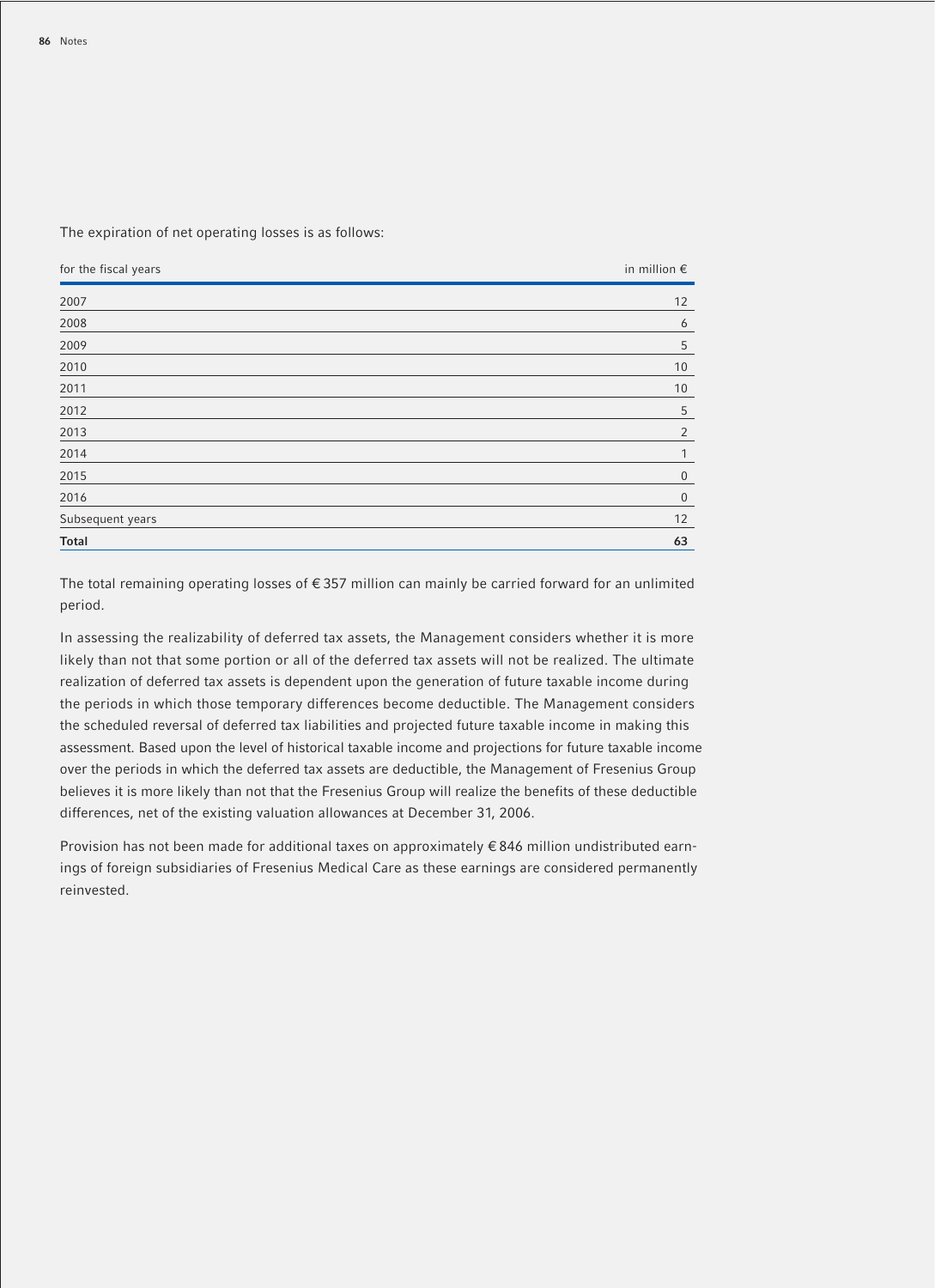## **10. EARNINGS PER SHARE**

The following table is a reconciliation of the numerators and denominators of the basic and diluted earnings per share computations and shows the basic and fully diluted earnings per ordinary and preference share, retroactively considering the share split of Fresenius AG entered into the commercial register on January 24, 2007, for the years ending December 31.

in million €, except amounts per share (€) **2006** 2005

| <b>Numerators</b>                                                              |             |             |
|--------------------------------------------------------------------------------|-------------|-------------|
| Net income                                                                     | 330         | 222         |
| less preference on preference shares                                           | 1           |             |
| less effect from dilution due to Fresenius Medical Care shares                 | 1           |             |
| Income available to all classes of shares                                      | 328         | 221         |
| Denominators (number of shares)                                                |             |             |
| Weighted-average number of ordinary shares outstanding                         | 76,503,006  | 60,820,624  |
| Weighted-average number of preference shares outstanding                       | 76,503,006  | 60,820,624  |
| Weighted-average number of shares outstanding of all classes                   | 153,006,012 | 125,641,248 |
| Potentially dilutive ordinary shares                                           | 758,400     | 488,247     |
| Potentially dilutive preference shares                                         | 758,400     | 488,247     |
| Weighted-average number of shares outstanding of all classes assuming dilution | 154,522,812 | 126,617,742 |
| Weighted-average number of ordinary shares outstanding assuming dilution       | 77,261,406  | 63,308,871  |
| Weighted-average number of preference shares outstanding assuming dilution     | 77,261,406  | 63,308,871  |
| Basic earnings per ordinary share                                              | 2.15        | 1.76        |
| Preference per preference share                                                | 0.01        | 0.01        |
| Basic earnings per preference share                                            | 2.16        | 1.77        |
| Fully diluted earnings per ordinary share                                      | 2.12        | 1.75        |
| Preference per preference share                                                | 0.01        | 0.01        |
| Fully diluted earnings per preference share                                    | 2.13        | 1.76        |

The owners of preference shares are entitled to a preference of  $\epsilon$  0.01 per bearer preference share per fiscal year.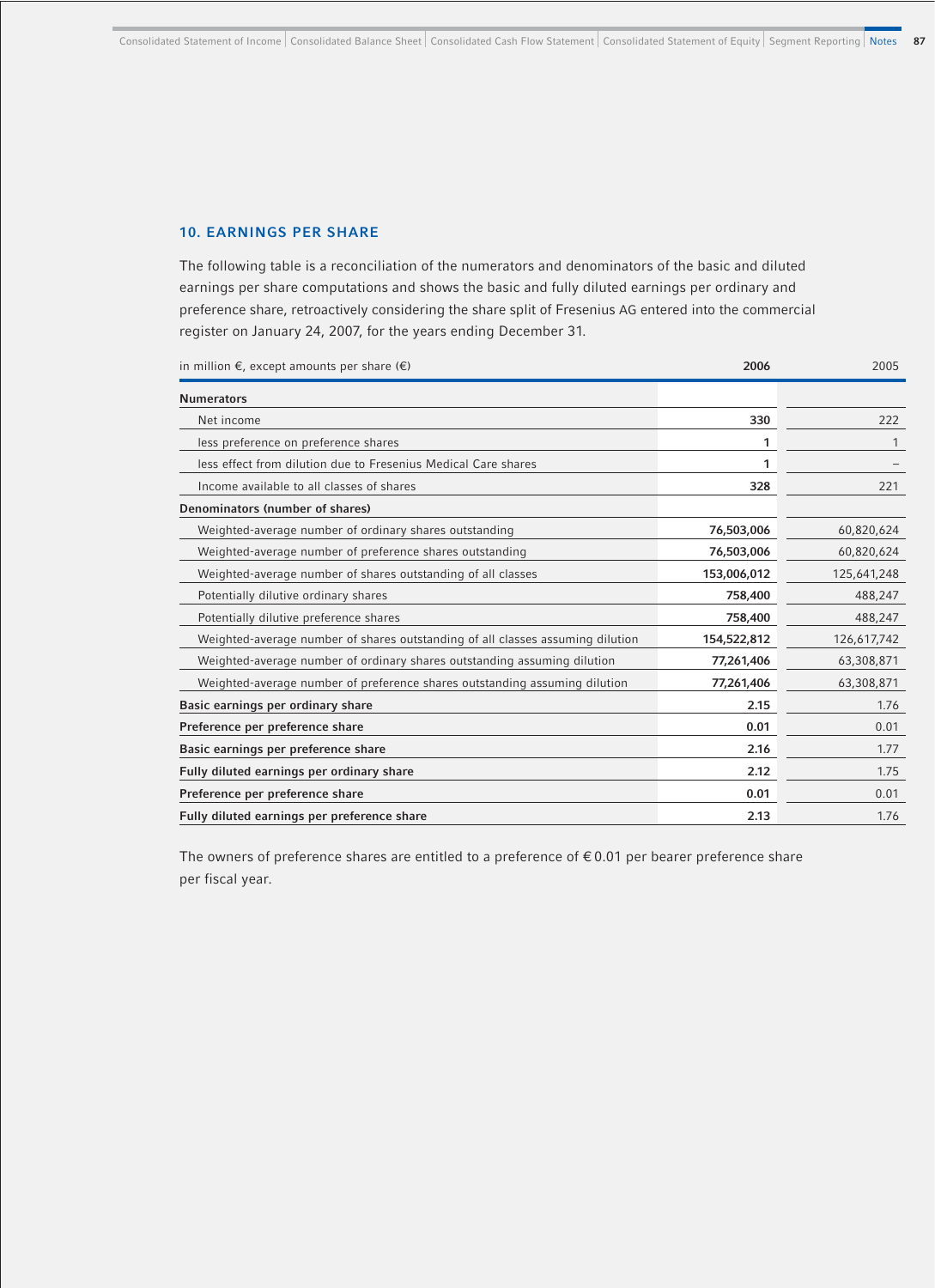# **NOTES ON THE CONSOLIDATED BALANCE SHEET**

## **11. CASH AND CASH EQUIVALENTS**

As of December 31, cash and cash equivalents are as follows:

| in million $\epsilon$                         | 2006 | 2005 |
|-----------------------------------------------|------|------|
| Cash                                          | 259  | 209  |
| Securities (with a maturity of up to 90 days) |      | 43   |
| Cash and cash equivalents                     | 261  | 252  |

As of December 31, 2006 and December 31, 2005, committed funds in an amount of € 32 million and € 10 million, respectively, are included in cash and cash equivalents

## **12. TRADE ACCOUNTS RECEIVABLE**

As of December 31, trade accounts receivable are as follows:

| in million $\epsilon$                | 2006  | 2005  |
|--------------------------------------|-------|-------|
| Trade accounts receivable            | 2,306 | 2.071 |
| less allowance for doubtful accounts | 218   | 200   |
| Trade accounts receivable, net       | 2,088 | 1.871 |

All trade accounts receivable are due within one year.

## **13. INVENTORIES**

As of December 31, inventories consist of the following:

| in million $\epsilon$                  | 2006 | 2005 |
|----------------------------------------|------|------|
| Raw materials and purchased components | 191  | 176  |
| Work in process                        | 103  | 117  |
| Finished goods                         | 512  | 465  |
| less reserves                          | 45   | 31   |
| Inventories, net                       | 761  | 727  |

Reversals of write downs of inventory amounted to € 3 million in the year 2006 and 2005, respectively.

The companies of the Fresenius Group are obligated to purchase approximately € 260 million of raw materials and purchased components under fixed terms, of which € 172 million is committed at December 31, 2006 for 2007. The terms of these agreements run one to eight years. Advance payments from customers of  $E$  27 million have been offset against inventories.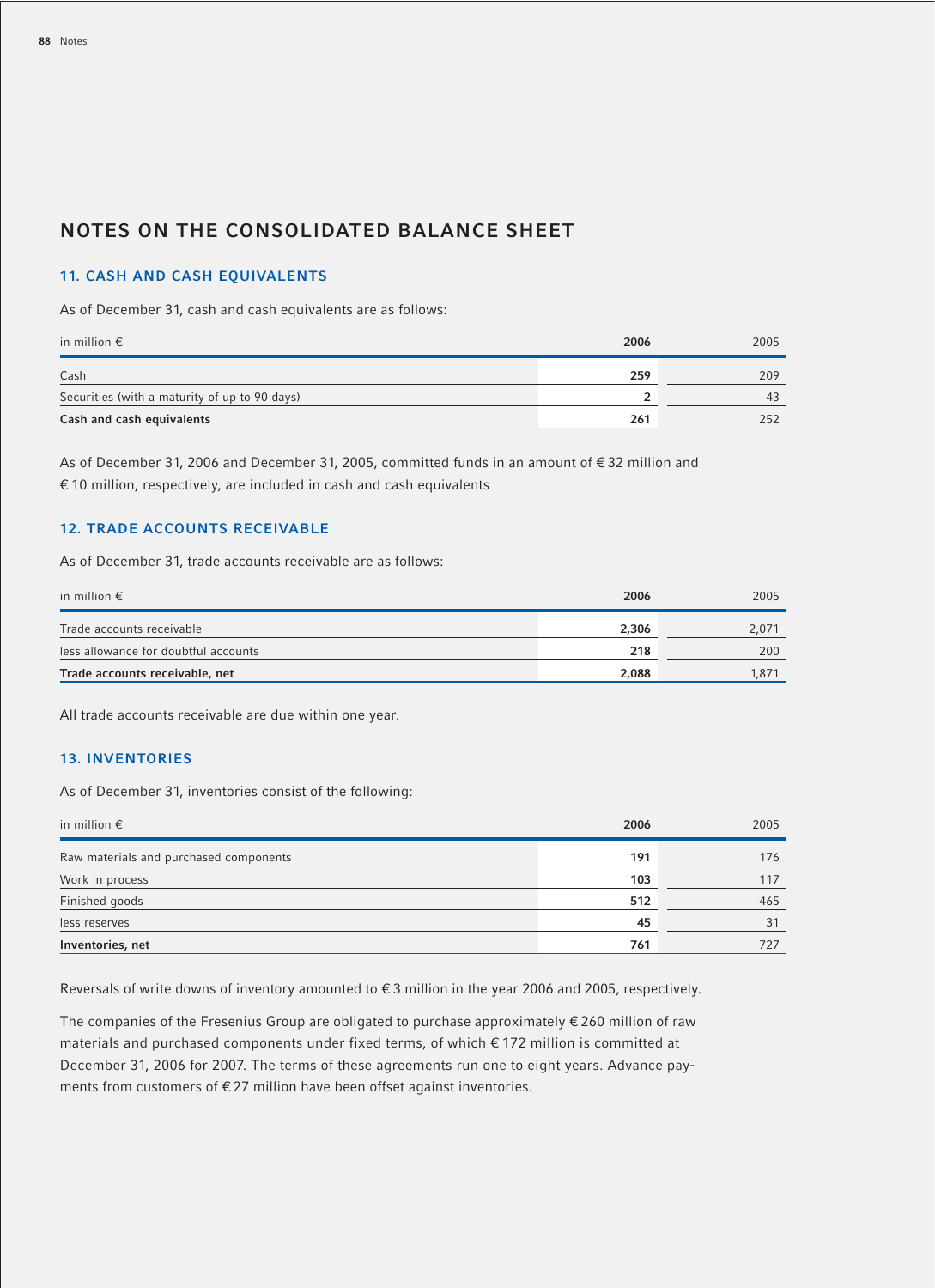Inventories as of December 31, 2006 and December 31, 2005 include approximately € 35 million and approximately € 23 million, respectively, of the product Erythropoietin (EPO), which is supplied by a single source supplier in the United States. Delays, stoppages, or interruptions in the supply of EPO could adversely affect the operating results of Fresenius Medical Care. In October 2006, Fresenius Medical Care entered into a five-year exclusive sourcing and supply agreement with its EPO supplier. Revenues from EPO accounted for approximately 9% and 10% of total sales of the Fresenius Group for 2006 and 2005, respectively.

### **14. PREPAID EXPENSES AND OTHER CURRENT AND NON-CURRENT ASSETS**

As of December 31, prepaid expenses and other current and non-current assets comprise the following:

| in million $\epsilon$                                    |       | 2006<br>thereof short-term | 2005<br>thereof short-term |                |
|----------------------------------------------------------|-------|----------------------------|----------------------------|----------------|
| Accounts receivable resulting from German                |       |                            |                            |                |
| "Krankenhausfinanzierungsgesetz"                         | 220   | 160                        | 175                        | 105            |
| Tax receivables                                          | 126   | 124                        | 118                        | 115            |
| Prepaid expenses                                         | 74    | 13                         | 39                         | 10             |
| Derivative financial instruments                         | 64    | 10                         | 52                         | 9              |
| Investments and long-term loans                          | 54    | 0                          | 72                         | $\overline{0}$ |
| Re-insurance claims                                      | 23    | 0                          | 24                         | $\overline{0}$ |
| Advances made                                            | 17    | 17                         | 43                         | 22             |
| Accounts receivable from management contracts in clinics | 10    | 10                         | 18                         | 18             |
| Other assets                                             | 537   | 403                        | 306                        | 205            |
| Prepaid expenses and other assets, gross                 | 1,125 | 737                        | 847                        | 484            |
| less allowances                                          | 8     | 7                          | 7                          | 6              |
| Prepaid expenses and other assets, net                   | 1,117 | 730                        | 840                        | 478            |

The receivables resulting from the German "Krankenhausfinanzierungsgesetz" primarily contain approved but not yet received earmarked subsidies of Fresenius ProServe's hospital operations. The approval is evidenced in a letter written by the granting authorities.

Depreciations of € 6 million and € 3 million were recognized on other non-current assets in the fiscal years 2006 and 2005, respectively. In the year 2006 as well as in the year 2005, there were no reclassifications to other non-current assets.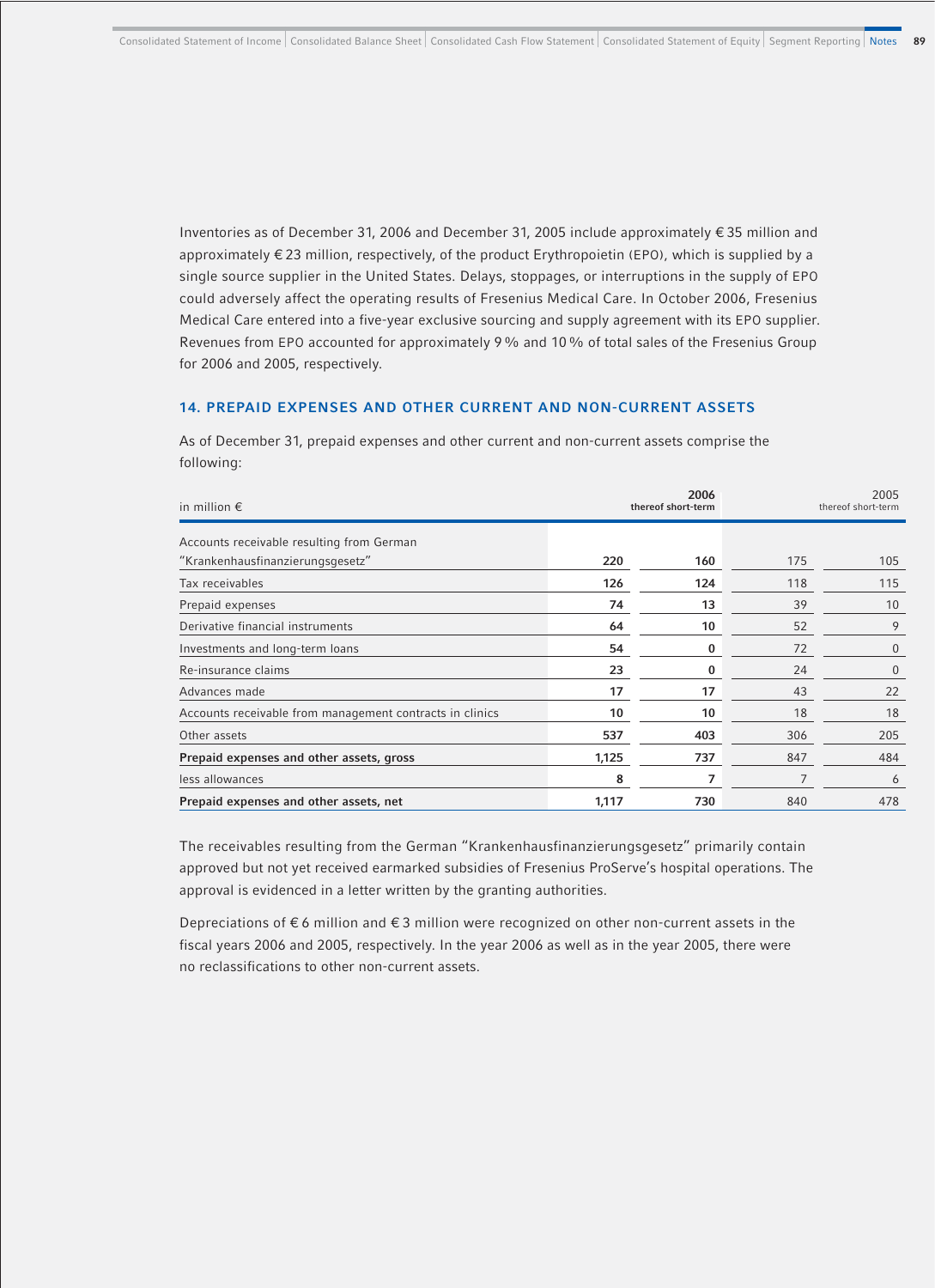# **15. PROPERTY, PLANT AND EQUIPMENT**

As of December 31, the acquisition and manufacturing costs and accumulated depreciation of property, plant and equipment consist of the following:

# **ACQUISITION AND MANUFACTURING COSTS**

| in million $\epsilon$           | As of<br>January 1,<br>2006 | Foreign<br>currency<br>translation | Changes in<br>entities<br>consolidated | <b>Additions</b> | Reclassifi-<br>cations | <b>Disposals</b> | As of<br>December 31,<br>2006 |
|---------------------------------|-----------------------------|------------------------------------|----------------------------------------|------------------|------------------------|------------------|-------------------------------|
| Land and land facilities        | 166                         | $-3$                               | 9                                      | 3                | $-1$                   | 3                | 171                           |
| Buildings and improvements      | 1,525                       | $-67$                              | 149                                    | 90               | 50                     | 66               | 1,681                         |
| Machinery and equipment         | 2.044                       | $-82$                              | 96                                     | 229              | 41                     | 146              | 2,182                         |
| Machinery, equipment and rental |                             |                                    |                                        |                  |                        |                  |                               |
| equipment under capital leases  | 135                         | $-1$                               | 6                                      | 5                | $-4$                   | 9                | 132                           |
| Construction in progress        | 257                         | $-14$                              | 13                                     | 263              | -98                    | 9                | 412                           |
| Property, plant and equipment   | 4.127                       | $-167$                             | 273                                    | 590              | $-12$                  | 233              | 4,578                         |

# **DEPRECIATION**

| in million $\epsilon$           | As of<br>January 1,<br>2006 | Foreign<br>currency<br>translation | Changes in<br>entities<br>consolidated | Additions | Reclassifi-<br>cations | <b>Disposals</b> | As of<br>December 31,<br>2006 |
|---------------------------------|-----------------------------|------------------------------------|----------------------------------------|-----------|------------------------|------------------|-------------------------------|
| Land and land facilities        |                             |                                    | $\Omega$                               | $\Omega$  | $\Omega$               | 0                |                               |
| Buildings and improvements      | 504                         | $-29$                              | 0                                      | 112       |                        | 38               | 551                           |
| Machinery and equipment         | 1,211                       | $-39$                              |                                        | 231       | - 6                    | 138              | 1,259                         |
| Machinery, equipment and rental |                             |                                    |                                        |           |                        |                  |                               |
| equipment under capital leases  | 52                          |                                    |                                        | 8         | $-2$                   | 6                | 52                            |
| Construction in progress        |                             |                                    |                                        |           |                        | $\Omega$         |                               |
| Property, plant and equipment   | 1.768                       | -68                                | 0                                      | 351       | - 6                    | 182              | 1,863                         |

# **CARRYING AMOUNTS**

| in million $\epsilon$                                          | December 31, 2006 | December 31, 2005 |
|----------------------------------------------------------------|-------------------|-------------------|
| Land and land facilities                                       | 171               | 166               |
| Buildings and improvements                                     | 1,130             | 1,021             |
| Machinery and equipment                                        | 923               | 833               |
| Machinery, equipment and rental equipment under capital leases | 80                | 83                |
| Construction in progress                                       | 411               | 256               |
| Property, plant and equipment                                  | 2,715             | 2,359             |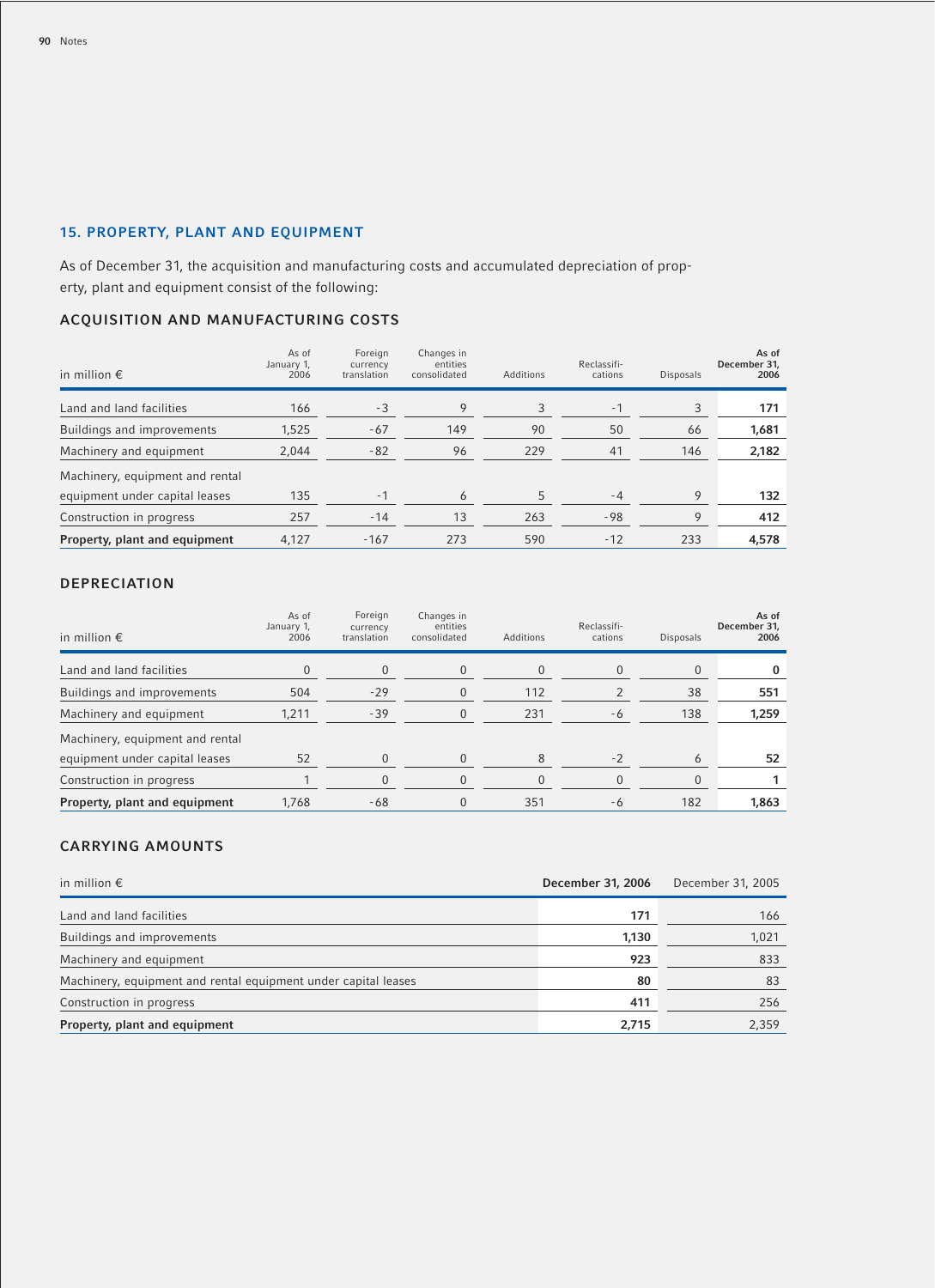Depreciation on property, plant and equipment for the years 2006 and 2005 amounted to  $\epsilon$  351 million and € 276 million, respectively.

## **LEASING**

Included in property, plant and equipment as of December 31, 2006 and 2005 were € 142 million and € 111 million, respectively, of peritoneal dialysis cycler machines which Fresenius Medical Care leases to customers with end-stage renal disease on a month-to-month basis and hemodialysis machines which Fresenius Medical Care leases to physicians under operating leases.

To a lesser extent, property, plant and equipment are also leased for the treatment of patients by other business segments.

Depreciation on machinery, equipment and rental equipment under capital leases amounted to € 8 million and € 13 million in the years 2006 and 2005, respectively.

For details of minimum lease payments see Note 19, Debt and liabilities from capital lease obligations.

## **16. GOODWILL AND OTHER INTANGIBLE ASSETS**

In connection with the acquisition of RCG (see Note 2, Acquisitions and divestitures), Fresenius Medical Care and the Fresenius Group performed a detailed review of the identification of intangible assets related to Fresenius Medical Care's dialysis clinic operations in the United States. As part of this review, Fresenius Medical Care and the Fresenius Group considered the conditions for recognition as an intangible asset apart from goodwill and practices in the dialysis care industry. The amortizable intangible assets acquired included US\$ 64 million for non-compete agreements, US\$ 4 million for acute care agreements, US\$ 2 million for lease agreements and US\$ 4 million for software.

As a result of the detailed review of the identification of intangible assets related to the RCG acquisition, Fresenius Medical Care and the Fresenius Group concluded that their past practice to identify certain intangible assets separate from goodwill should be revisited and adjusted certain amounts, primarily with respect to patient relationships that had been identified as separate intangible assets in prior business combinations. Additionally, Fresenius Medical Care and the Fresenius Group identified noncompete agreements as separate intangible assets. In connection with the adjustments, the carrying amount of goodwill increased by US\$ 35 million, other intangible assets and deferred tax liabilities decreased by US\$ 37 million and US\$ 2 million, respectively, as of the beginning of the current year.

This accounting treatment did not result in a material understatement of Fresenius Medical Care's and Fresenius Group's results of operations or shareholders' equity in prior years.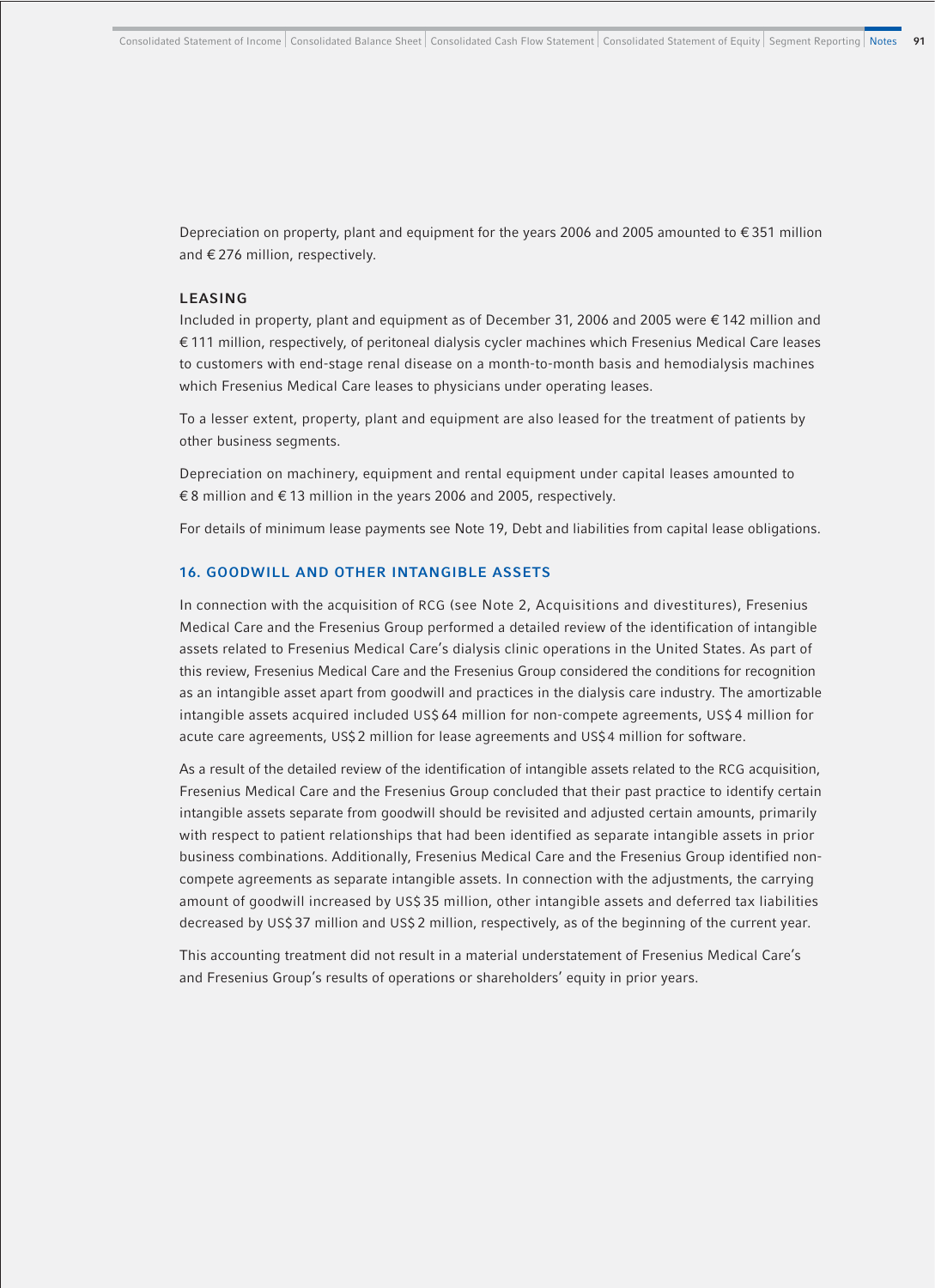As of December 31, the acquisition cost and accumulated amortization of intangible assets consist of the following:

# **ACQUISITION COST**

| in million $\epsilon$   | As of<br>January 1,<br>2006 | Foreign<br>currency<br>translation | Changes in<br>entities<br>consolidated | Additions | Reclassifi-<br>cations | Disposals | As of<br>December 31,<br>2006 |
|-------------------------|-----------------------------|------------------------------------|----------------------------------------|-----------|------------------------|-----------|-------------------------------|
| Goodwill                | 4,700                       | $-406$                             | 2,777                                  | 129       | 16                     | 93        | 7,123                         |
| Tradenames              | 204                         | $-19$                              | 0                                      | 0         | $\mathbf{0}$           | 0         | 185                           |
| Non-compete agreements  | $\mathbf{0}$                | -8                                 | 58                                     | 0         | 107                    | 3         | 154                           |
| Technology              | 0                           | $-3$                               | 52                                     | 0         | $\mathbf{0}$           | 0         | 49                            |
| Capitalized development |                             |                                    |                                        |           |                        |           |                               |
| costs                   | 30                          | $\Omega$                           | $\Omega$                               | 5         | $\Omega$               |           | 34                            |
| Patient relationships   | 137                         | $-8$                               | $\Omega$                               | 0         | $-129$                 | $\Omega$  | 0                             |
| Other                   | 446                         | $-32$                              | 20                                     | 11        | $-5$                   | 34        | 406                           |
| Goodwill and other      |                             |                                    |                                        |           |                        |           |                               |
| intangible assets       | 5,517                       | $-476$                             | 2,907                                  | 145       | $-11$                  | 131       | 7,951                         |

# **AMORTIZATION**

| in million $\epsilon$   | As of<br>January 1,<br>2006 | Foreign<br>currency<br>translation | Changes in<br>entities<br>consolidated | Additions      | Reclassifi-<br>cations | <b>Disposals</b> | As of<br>December 31,<br>2006 |
|-------------------------|-----------------------------|------------------------------------|----------------------------------------|----------------|------------------------|------------------|-------------------------------|
| Goodwill                | $\overline{4}$              | $\mathbf{0}$                       | $\mathbf{0}$                           | 0              | $\mathbf{0}$           | $\Omega$         |                               |
| Tradenames              | $\boldsymbol{0}$            | 0                                  | $\mathbf{0}$                           | 0              | $\mathbf{0}$           | 0                | 0                             |
| Non-compete agreements  | $\mathbf{0}$                | $-5$                               | $\mathbf{0}$                           | 13             | 85                     | 3                | 90                            |
| Technology              | $\mathbf{0}$                | $\mathbf{0}$                       | $\mathbf{0}$                           | 0              | $\overline{0}$         | $\mathbf{0}$     | 0                             |
| Capitalized development |                             |                                    |                                        |                |                        |                  |                               |
| costs                   | 10                          | $\mathbf{0}$                       | $\mathbf{0}$                           | $\overline{4}$ | $\overline{0}$         |                  | 13                            |
| Patient relationships   | 96                          | -6                                 | $\mathbf{0}$                           | $\Omega$       | $-90$                  | $\Omega$         | $\bf{0}$                      |
| Other                   | 152                         | $-7$                               | $\mathbf{0}$                           | 32             | 3                      | 26               | 154                           |
| Goodwill and other      |                             |                                    |                                        |                |                        |                  |                               |
| intangible assets       | 262                         | $-18$                              | $\mathbf{0}$                           | 49             | $-2$                   | 30               | 261                           |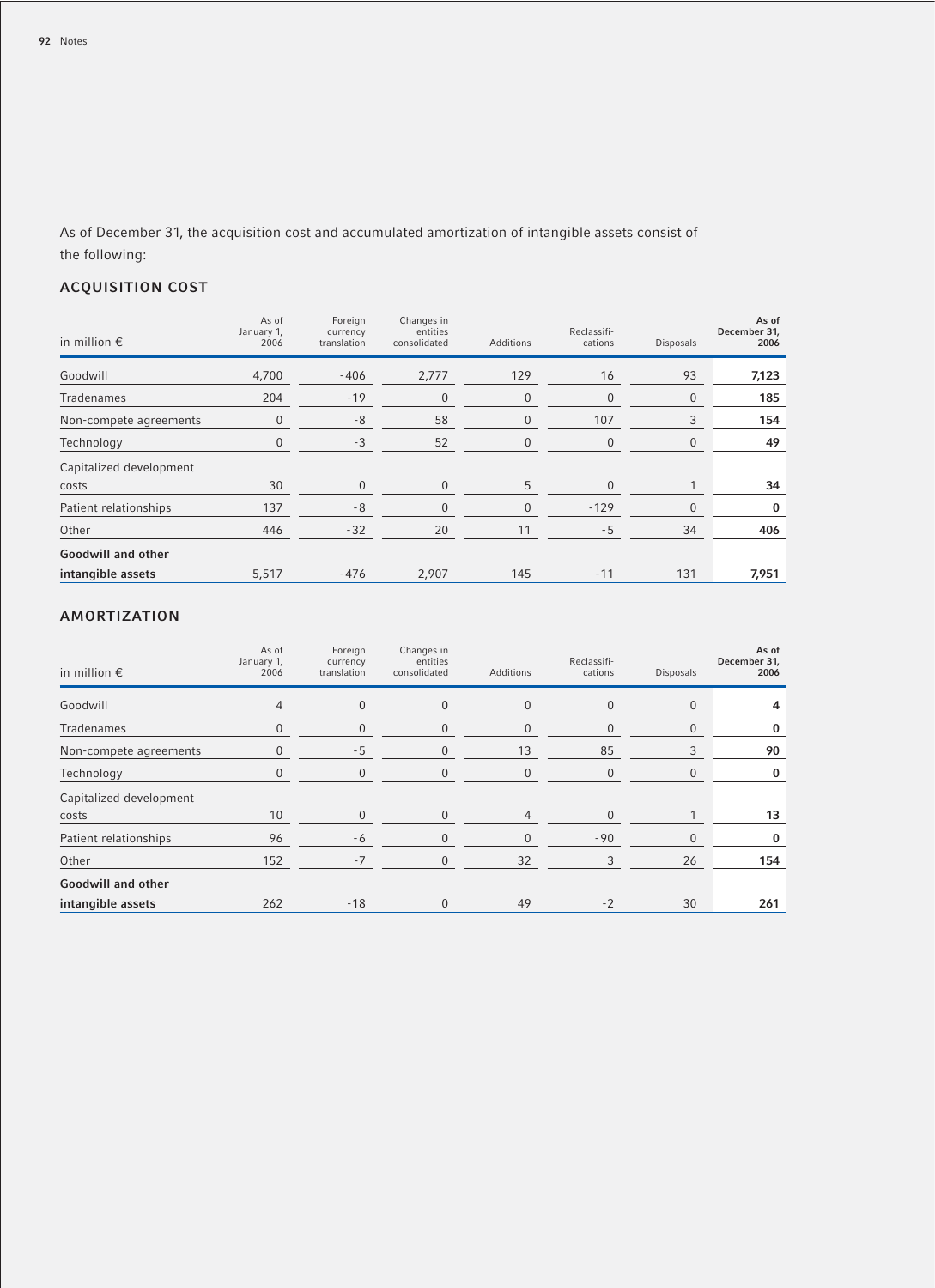# **CARRYING AMOUNTS**

| in million $\epsilon$                | December 31, 2006 | December 31, 2005 |
|--------------------------------------|-------------------|-------------------|
| Goodwill                             | 7,119             | 4,696             |
| Tradenames                           | 185               | 204               |
| Non-compete agreements               | 64                | $\overline{0}$    |
| Technology                           | 49                | $\overline{0}$    |
| Capitalized development costs        | 21                | 20                |
| Patient relationships                | $\bf{0}$          | 41                |
| Other                                | 252               | 294               |
| Goodwill and other intangible assets | 7,690             | 5,255             |

The split of intangible assets into regularly amortizable and non-regularly amortizable intangible assets is shown in the following table:

# **REGULARLY AMORTIZABLE INTANGIBLE ASSETS**

|                               |                     |                             | December 31, 2006  |                     | December 31, 2005           |                    |  |
|-------------------------------|---------------------|-----------------------------|--------------------|---------------------|-----------------------------|--------------------|--|
| in million $\epsilon$         | Acquisition<br>cost | Accumulated<br>amortization | Carrying<br>amount | Acquisition<br>cost | Accumulated<br>amortization | Carrying<br>amount |  |
| Non-compete agreements        | 154                 | 90                          | 64                 |                     |                             | $\Omega$           |  |
| Technology                    | 49                  | 0                           | 49                 |                     |                             | $\Omega$           |  |
| Capitalized development costs | 34                  | 13                          | 21                 | 30                  | 10                          | 20                 |  |
| Patient relationships         | $\Omega$            | $\Omega$                    | 0                  | 137                 | 96                          | 41                 |  |
| Other                         | 241                 | 154                         | 87                 | 261                 | 152                         | 109                |  |
| <b>Total</b>                  | 478                 | 257                         | 221                | 428                 | 258                         | 170                |  |

## **NON-REGULARLY AMORTIZABLE INTANGIBLE ASSETS**

|                       |                     | December 31, 2006           |                    |                     | December 31, 2005           |                    |  |
|-----------------------|---------------------|-----------------------------|--------------------|---------------------|-----------------------------|--------------------|--|
| in million $\epsilon$ | Acquisition<br>cost | Accumulated<br>amortization | Carrying<br>amount | Acquisition<br>cost | Accumulated<br>amortization | Carrying<br>amount |  |
| Tradenames            | 185                 | $\bf{0}$                    | 185                | 204                 | $\Omega$                    | 204                |  |
| Management contracts  | 165                 | $\Omega$                    | 165                | 185                 |                             | 185                |  |
| Subtotal              | 350                 |                             | 350                | 389                 |                             | 389                |  |
| Goodwill              | 7,123               | 4                           | 7,119              | 4,700               |                             | 4,696              |  |
| <b>Total</b>          | 7,473               | 4                           | 7,469              | 5,089               | 4                           | 5,085              |  |

The accumulated amortization of non-amortizable intangible assets is due to impairments in accordance with IAS 36 (Impairment of Assets).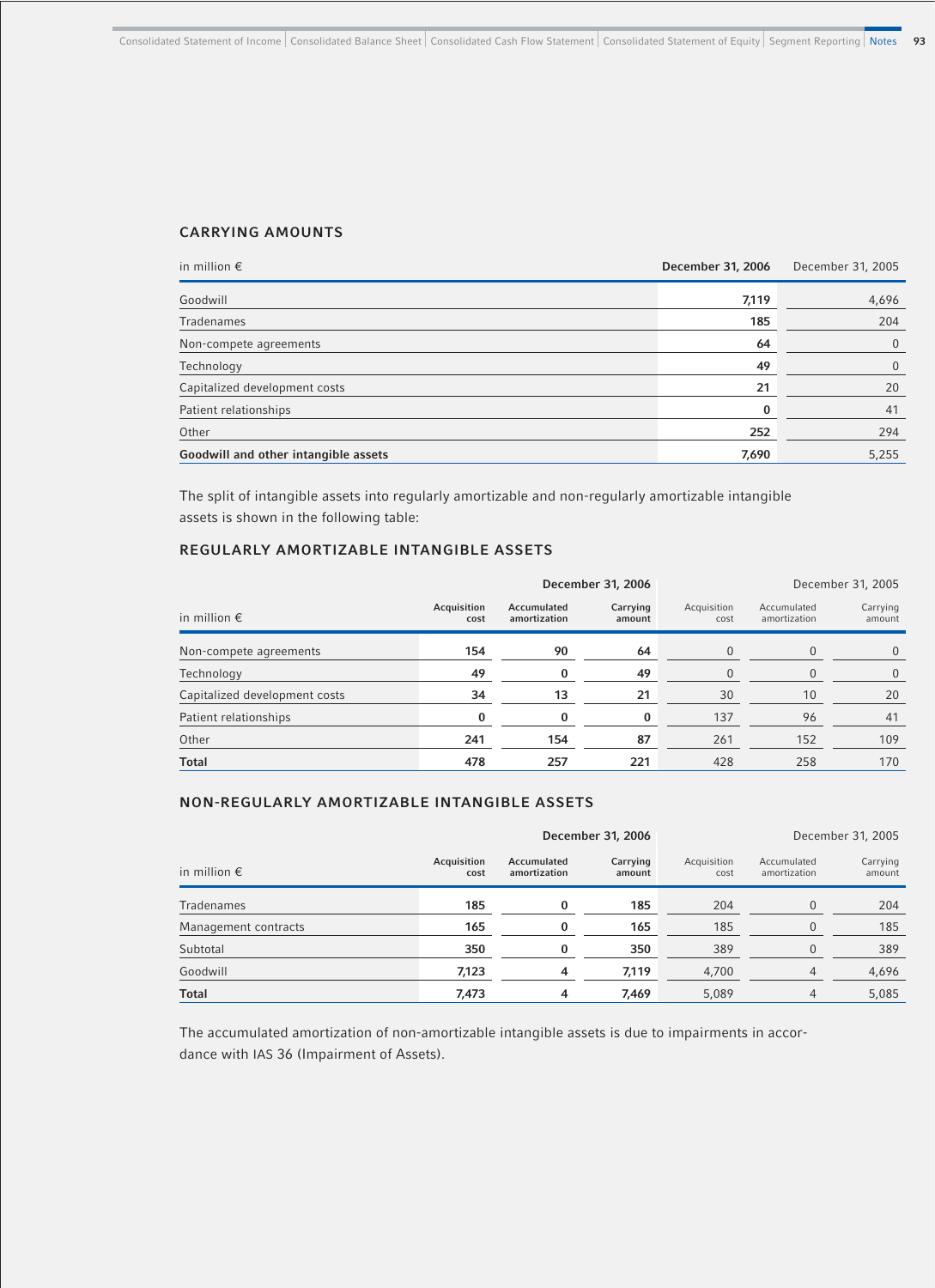Amortization on intangible assets amounted to  $\in$  49 million and  $\in$  46 million for the years 2006 and 2005, respectively.

In 2002, in connection with an acquisition, the Fresenius Group acquired research results which have an alternative future use. The costs of € 12 million were recognized as assets and are being amortized over their estimated useful life. In 2005, € 4 million were recognized as subsequent acquisition cost.

Estimated regular amortization expenses of intangible assets for the next five years are shown in the following table:

| in million $\epsilon$           | 2007 | 2008 | 2009 | 2010 | 2011 |
|---------------------------------|------|------|------|------|------|
| Estimated amortization expenses |      |      |      |      |      |
| for the next five fiscal years  | 45   | 41   | 36   | 34   | 32   |

The carrying amount of goodwill has developed as follows:

| in million $\epsilon$                   |       |
|-----------------------------------------|-------|
| Carrying amount as of January 1, 2006   | 4,696 |
| Additions/disposals, net                | 2,813 |
| Reclassifications                       | 16    |
| Foreign currency translation            | -406  |
| Carrying amount as of December 31, 2006 | 7.119 |

The increase in the carrying amount mainly results from the addition of the goodwill due to the RCG acquisition of approximately € 2.7 billion.

Fresenius Medical Care capitalized development costs in an amount of € 13 million for the fiscal year 2006 (2005: € 13 million). Capitalized development costs are amortized on a straight-line basis over a useful life of 10 years. The amortization expense for the fiscal year 2006 amounted to €1 million (2005: € 1 million).

In the case of Fresenius Kabi, costs capitalized amounted to € 8 million in the fiscal year 2006 (2005: € 7 million). Amortization is recorded on a straight-line basis over a useful life of 5 years and amounted to € 3 million for the fiscal year 2006 (2005: € 3 million).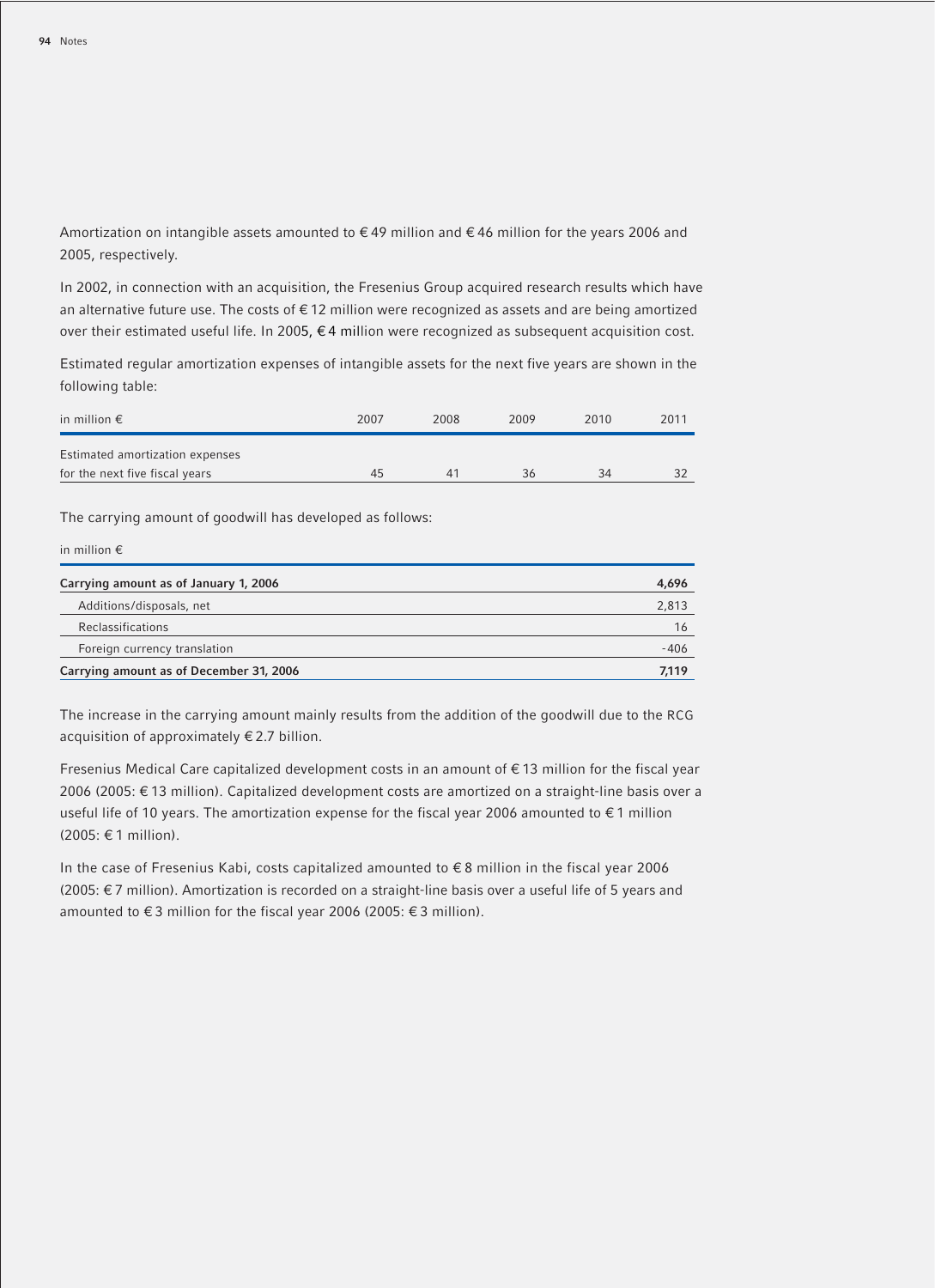# **17. OTHER ACCRUED EXPENSES**

As of December 31, other accrued expenses consist of the following:

| in million $\epsilon$                  |       | 2006<br>thereof short-term |     | 2005<br>thereof short-term |  |
|----------------------------------------|-------|----------------------------|-----|----------------------------|--|
| Personnel expenses                     | 301   | 293                        | 254 | 242                        |  |
| Advances received                      | 96    | 96                         | 84  | 84                         |  |
| Self-insurance programs                | 94    | 94                         | 64  | 64                         |  |
| Special charge for legal matters       | 87    | 87                         | 100 | 100                        |  |
| Legal matters, advisory and audit fees | 49    | 49                         | 23  | 23                         |  |
| Bonuses and discounts                  | 47    | 47                         | 38  | 38                         |  |
| Warranties and complaints              | 26    | 22                         | 21  | 21                         |  |
| Commissions                            | 20    | 20                         | 20  | 20                         |  |
| Physician compensation                 | 14    | 14                         | 18  | 18                         |  |
| All other accrued expenses             | 302   | 219                        | 271 | 193                        |  |
| Other accrued expenses                 | 1,036 | 941                        | 893 | 815                        |  |

The following table shows the development of other accrued expenses in the fiscal year:

| in million $\epsilon$      | As of<br>January 1,<br>2006 | Foreign<br>currency<br>translation | Changes in<br>entities<br>consolidated | <b>Additions</b> | Reclassifi-<br>cations | Utilized | Reversed          | As of<br>December 31.<br>2006 |
|----------------------------|-----------------------------|------------------------------------|----------------------------------------|------------------|------------------------|----------|-------------------|-------------------------------|
| Personnel expenses         | 254                         | $-15$                              | $-3$                                   | 184              | $-8$                   | $-100$   | $-11$             | 301                           |
| Advances received          | 84                          |                                    | $-1$                                   | 78               | $-4$                   | $-49$    | $-12$             | 96                            |
| Self-insurance programs    | 64                          | $-9$                               | -                                      | 40               |                        | $-1$     | $\qquad \qquad -$ | 94                            |
| Special charge for         |                             |                                    |                                        |                  |                        |          |                   |                               |
| legal matters              | 100                         | $-10$                              | $\mathbf{0}$                           | $\mathbf{0}$     | $\mathbf{0}$           | $-3$     | $\mathbf{0}$      | 87                            |
| Legal matters, advisory    |                             |                                    |                                        |                  |                        |          |                   |                               |
| and audit fees             | 23                          | $-1$                               |                                        | 43               | $-2$                   | $-12$    | $-2$              | 49                            |
| Bonuses and discounts      | 38                          |                                    |                                        | 41               |                        | $-29$    | $-3$              | 47                            |
| Warranties and complaints  | 21                          |                                    |                                        | 20               |                        | $-14$    | $-3$              | 26                            |
| Commissions                | 20                          |                                    | -                                      | 15               | $\qquad \qquad -$      | $-14$    | $-2$              | 20                            |
| Physician compensation     | 18                          | $-2$                               | $\Omega$                               | $\mathbf{0}$     | $-2$                   |          | $\Omega$          | 14                            |
| All other accrued expenses | 271                         | -6                                 | $-16$                                  | 136              | 8                      | -66      | $-25$             | 302                           |
| <b>Total</b>               | 893                         | $-41$                              | $-19$                                  | 557              | $-8$                   | $-288$   | $-58$             | 1,036                         |

Accruals for personnel expenses mainly refer to bonus, severance payments, contribution of partial retirement as well as holiday entitlements.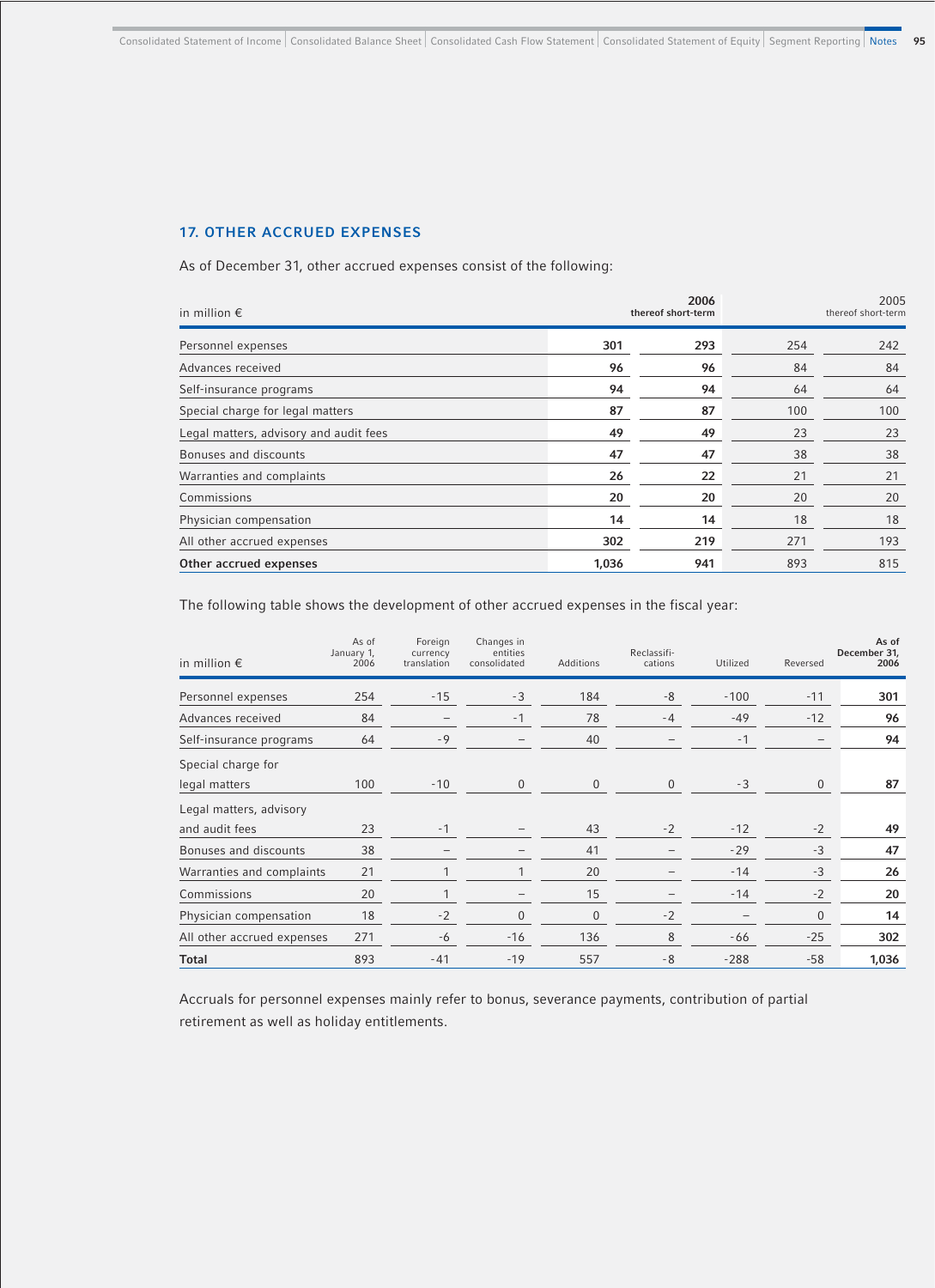In 2001, Fresenius Medical Care recorded a US\$ 258 million special charge to address legal matters relating to transactions pursuant to the Agreement and Plan of Reorganization dated as of February 4, 1996 by and between W.R. Grace & Co. and Fresenius AG (Merger), estimated liabilities and legal expenses arising in connection with the W.R. Grace & Co. Chapter 11 proceedings (Grace Chapter 11 Proceedings) and the cost of resolving pending litigation and other disputes with certain commercial insurers. During the second quarter of 2003, the court supervising the Grace Chapter 11 Proceedings approved a definitive settlement agreement entered into among Fresenius Medical Care, the committee representing the asbestos creditors and W.R. Grace & Co. Under the settlement agreement, Fresenius Medical Care will pay US\$ 115 million (€ 87 million) upon plan confirmation (see Note 25, Commitments and contingent liabilities). With the exception of the proposed US\$ 115 million settlement payment, all other matters included in the special charge have been resolved.

## **18. OTHER LIABILITIES**

As of December 31, other liabilities consist of the following:

| in million $\epsilon$                  | 2006<br>thereof short-term |     |     | 2005<br>thereof short-term |
|----------------------------------------|----------------------------|-----|-----|----------------------------|
| Accounts payable resulting from German |                            |     |     |                            |
| "Krankenhausfinanzierungsgesetz"       | 194                        | 168 | 174 | 129                        |
| Personnel liabilities                  | 94                         | 91  | 114 | 111                        |
| Tax liabilities                        | 89                         | 86  | 80  | 77                         |
| Interest liabilities                   | 64                         | 64  | 27  | 27                         |
| Advance payments from customers        | 63                         | 58  | 87  | 82                         |
| Derivative financial instruments       | 25                         | 13  | 39  | 15                         |
| Accounts receivable credit balance     | 18                         | 13  | 11  |                            |
| All other liabilities                  | 521                        | 387 | 393 | 267                        |
| <b>Other liabilities</b>               | 1,068                      | 880 | 925 | 715                        |

The liabilities resulting from the German "Krankenhausfinanzierungsgesetz" primarily contain earmarked subsidies received but not yet spent by Fresenius ProServe´s hospital operations. This unspent amount is classified as liability.

Of the total amount of other non-current liabilities amounting to € 188 million at December 31, 2006, € 143 million are due in between one and five years and € 45 million are due later than five years. The balance sheet line item "long-term accrued expenses and other long-term liabilities" of € 283 million also includes long-term accrued expenses of € 95 million as of December 31, 2006.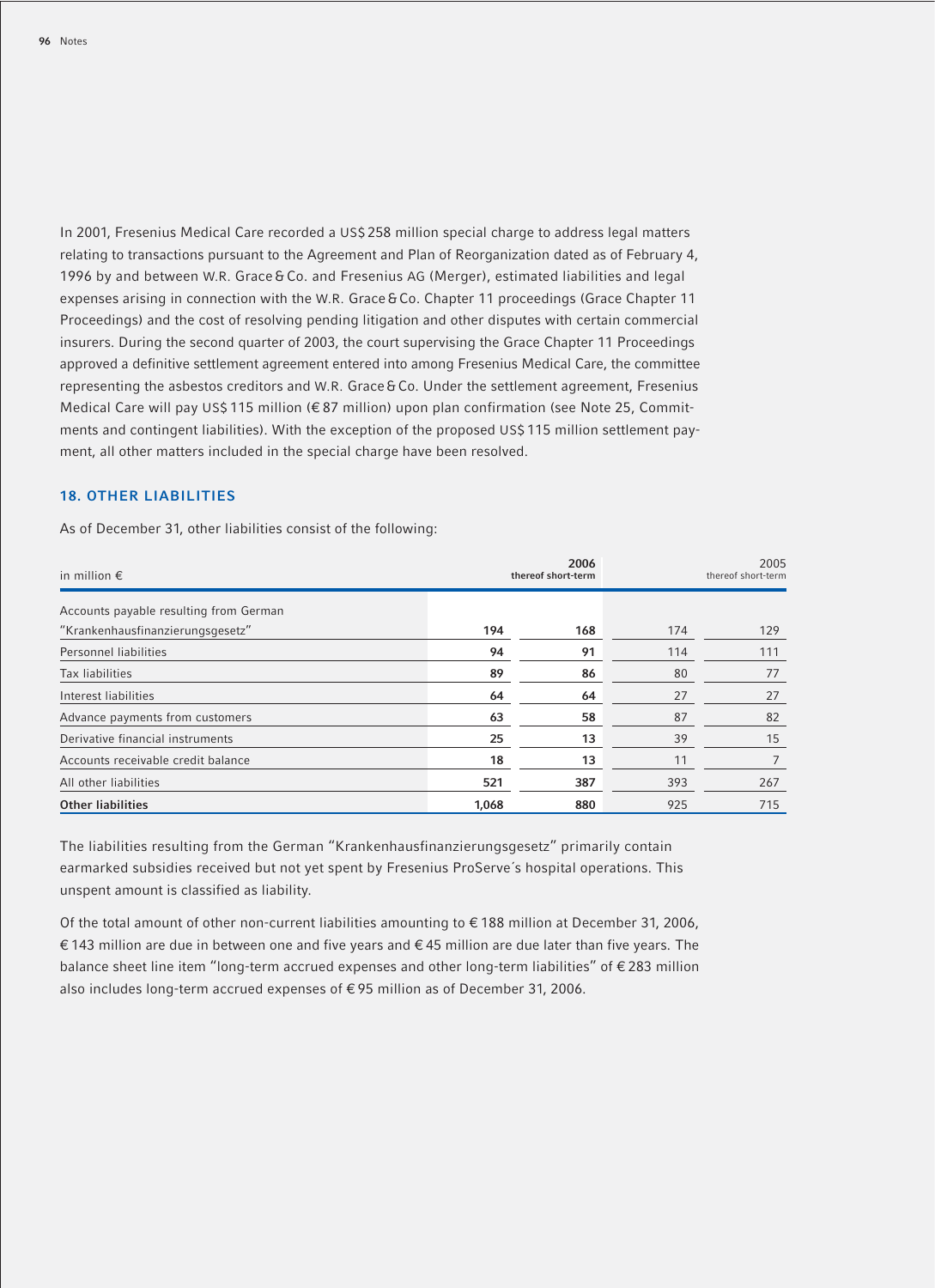### **19. DEBT AND LIABILITIES FROM CAPITAL LEASE OBLIGATIONS**

#### **SHORT-TERM BORROWINGS**

#### Lines of credit and short-term borrowings

Short-term borrowings of € 330 million and € 824 million at December 31, 2006, and 2005, respectively, consisted of the accounts receivable facility described below and € 128 million borrowed by certain subsidiaries of the Fresenius Group under lines of credit with commercial banks. The average interest rates on these borrowings (excluding the accounts receivable facility) at December 31, 2006 and 2005 were 4.45% and 4.66%, respectively.

Excluding amounts available under the Fresenius Medical Care 2006 Senior Credit Agreement (as described below), the Fresenius Group had additional approximately € 1 billion available under such commercial bank agreements, which were unused at December 31, 2006. This includes a syndicated credit facility in an amount of € 350 million with a tenor of five years which Fresenius AG concluded with a group of banks on October 13, 2006. In some instances, lines of credit are secured by assets of the Fresenius Group's subsidiary that is party to the agreement or may require the guarantee of the holding company of the respective business segment. In exceptional circumstances, the subsidiary may be required to meet certain covenants. In addition, Fresenius AG has a commercial paper program under which up to € 250 million in short-term notes can be issued. No commercial papers were outstanding as of December 31, 2006.

#### Accounts receivable facility

Fresenius Medical Care has an asset securitization facility (accounts receivable facility), which is typically renewed in October of each year and was most recently renewed and increased in October 2006. The accounts receivable facility currently provides borrowings up to a maximum of US\$ 650 million (€ 494 million) (US\$ 460 million (€ 349 million) through October 18, 2006). Under the accounts receivable facility, certain receivables are sold to NMC Funding Corp. (NMC Funding), a wholly-owned subsidiary of Fresenius Medical Care. NMC Funding then assigns undivided ownership interests in the accounts receivable to certain bank investors. Under the terms of the accounts receivable facility, NMC Funding retains the right to recall all transferred interests in the accounts receivable assigned to the banks under the facility. As Fresenius Medical Care has the right at any time to recall the then outstanding interests, the receivables remain on the consolidated balance sheet and the proceeds from the transfer of undivided interests are recorded as short-term borrowings.

At December 31, 2006, there are outstanding short-term borrowings under the accounts receivable facility of US\$ 266 million (€ 202 million). NMC Funding pays interest to the bank investors, calculated based on the commercial paper rates for the particular tranches selected. The average interest rate at December 31, 2006 was 5.31%. Annual refinancing fees, which include legal costs and bank fees (if any), are amortized over the term of the facility.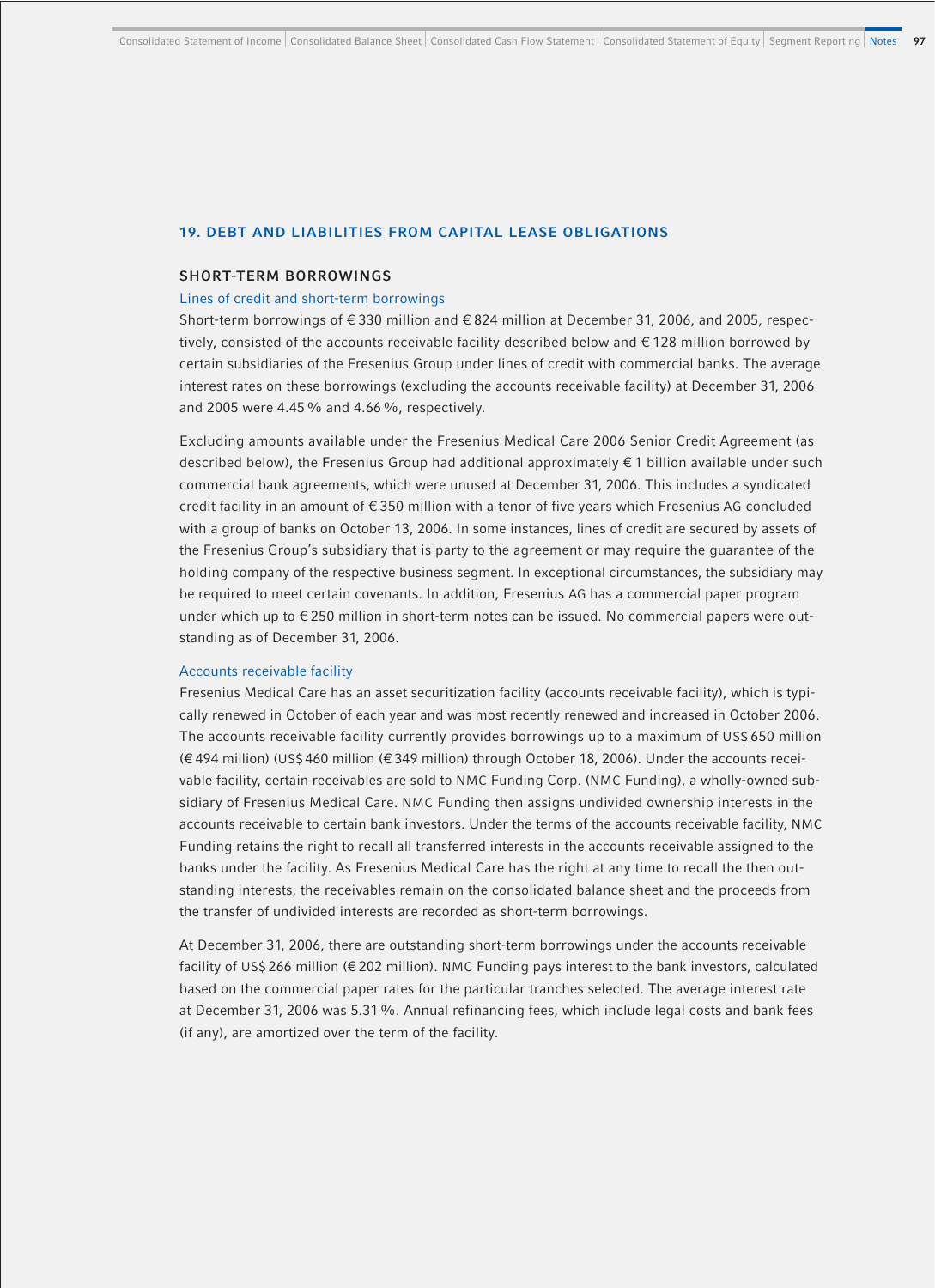## Bridge loan facility

In October 2005, Fresenius AG entered into an agreement pursuant to which two banks agreed to provide a loan facility in the amount of € 700 million with a term of 364 days to bridge the issuance of a bond. The loan facility was guaranteed by Fresenius Kabi AG and Fresenius ProServe GmbH and was used in addition to the proceeds from the capital increase placed at the end of 2005 to fund the acquisition of HELIOS Kliniken GmbH and the business of Clinico GmbH. From December 1, 2005, the bridge loan facility was reduced by € 100 million to € 600 million because the proceeds from the capital increase exceeded the amount according to the original finance concept. At the end of December 2005, the loan facility was fully used for the payment of the purchase prices of the acquisitions, and was repaid at the end of January 2006 using the proceeds of the bond issuance.

# **LONG-TERM DEBT AND LIABILITIES FROM CAPITAL LEASE OBLIGATIONS**

As of December 31, long-term debt and liabilities from capital lease obligations consist of the following:

| in million $\epsilon$                                          | 2006  | 2005  |
|----------------------------------------------------------------|-------|-------|
| Fresenius Medical Care 2006 Senior Credit Agreement            | 2.707 | 0     |
| Euro Bonds                                                     | 1,100 | 400   |
| Euro Notes                                                     | 366   | 460   |
| European Investment Bank Agreements                            | 169   | 41    |
| Capital lease obligations                                      | 39    | 40    |
| Fresenius Medical Care 2003 Senior Credit Agreement            | 0     | 399   |
| Other                                                          | 221   | 337   |
| Subtotal                                                       | 4,602 | 1,677 |
| less current portion                                           | 272   | 222   |
| Long-term debt and liabilities from capital lease obligations, |       |       |
| less current portion                                           | 4,330 | 1,455 |

Aggregate annual repayments applicable to the above listed long-term debt and liabilities from capital lease obligations for the five years subsequent to December 31, 2006 are:

| for the fiscal years | in million $\epsilon$ |
|----------------------|-----------------------|
| 2007                 | 272                   |
| 2008                 | 175                   |
| 2009                 | 451                   |
| 2010                 | 143                   |
| 2011                 | 1,054                 |
| Subsequent years     | 2,507                 |
| <b>Total</b>         | 4,602                 |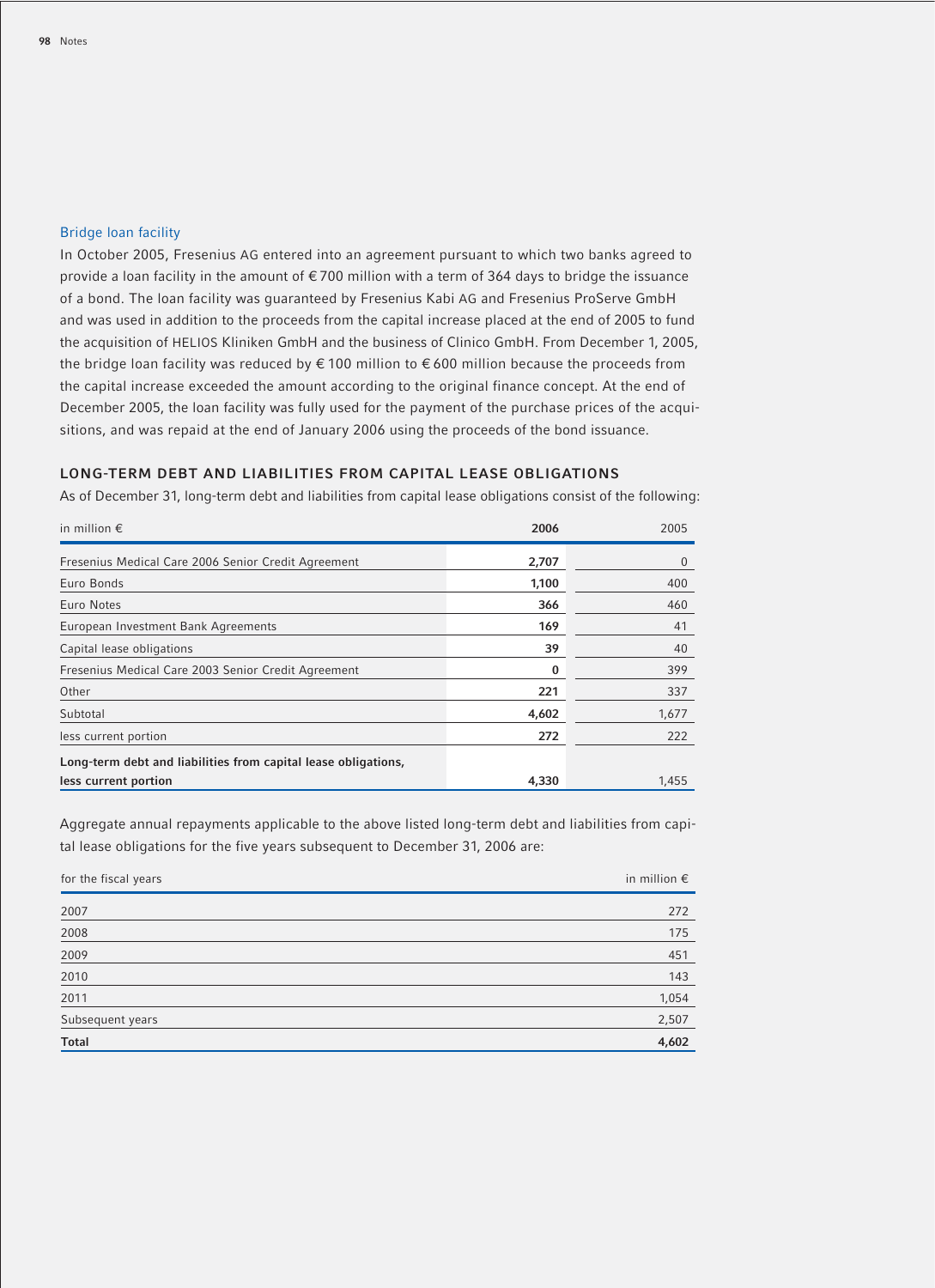The weighted-average interest rates at the balance sheet date for long-term liabilities are shown in the following table:

| in $\%$                   | 2006 | 2005 |
|---------------------------|------|------|
| Liabilities to banks      | 6.1  |      |
| Capital lease obligations | 5.9  |      |

Interest rate risks in connection with liabilities mentioned above are generally hedged with interest rate swaps (for details on interest rate hedges see Note 26, Financial instruments).

#### Fresenius Medical Care 2006 Senior Credit Agreement

Fresenius Medical Care entered into a new US\$ 4.6 billion syndicated credit agreement (Fresenius Medical Care 2006 Senior Credit Agreement) with Bank of America, N.A. (BofA); Deutsche Bank AG New York Branch; The Bank of Nova Scotia; Credit Suisse, Cayman Islands Branch; JP Morgan Chase Bank, National Association; and certain other lenders (collectively the Lenders) on March 31, 2006 which replaced the existing credit agreement (Fresenius Medical Care 2003 Senior Credit Agreement).

The following table shows the available and outstanding amounts under the Fresenius Medical Care 2006 Senior Credit Agreement at December 31, 2006 and under the Fresenius Medical Care 2003 Senior Credit Agreement at December 31, 2005:

|                         |       | Maximum Amount Available | <b>Balance Outstanding</b> |      |
|-------------------------|-------|--------------------------|----------------------------|------|
| in million US\$         | 2006  | 2005                     | 2006                       | 2005 |
| <b>Revolving Credit</b> | 1,000 | 750                      | 68                         | 46   |
| Term Loan A/A-1         | 1,760 | 425                      | 1,760                      | 425  |
| Term Loan B             | 1.737 | $\Omega$                 | 1,737                      |      |
| <b>Total</b>            | 4,497 | 1,175                    | 3,565                      | 471  |

In addition, at December 31, 2006, US\$ 85 million and at December 31, 2005, US\$ 80 million were utilized as letters of credit which are not included as part of the balances outstanding at those dates.

The Fresenius Medical Care 2006 Senior Credit Agreement consists of:

▶ A 5-year US\$ 1 billion revolving credit facility (of which up to US\$ 250 million is available for letters of credit, up to US\$ 300 million is available for borrowings in certain non-US currencies, up to US\$ 150 million is available as swing line loans in US dollars, up to US\$ 250 million is available as a competitive loan facility and up to US\$ 50 million is available as swing line loans in certain non-US currencies, the total of which cannot exceed US\$ 1 billion) which will be due and payable on March 31, 2011.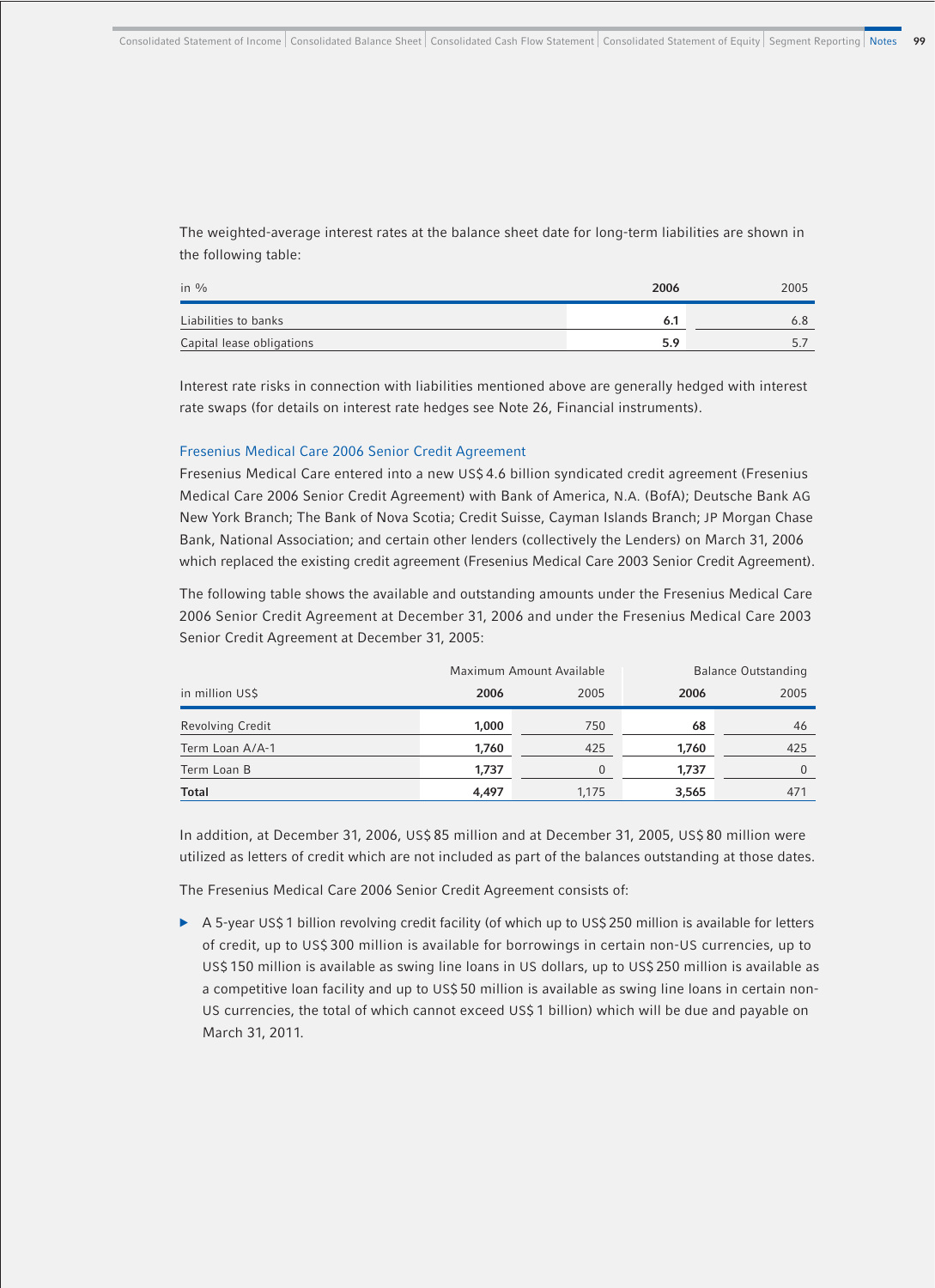- $\triangleright$  A 5-year term loan facility (Loan A) of US\$ 1.850 million, also scheduled to mature on March 31, 2011. The Fresenius Medical Care 2006 Senior Credit Agreement requires 19 quarterly payments on Loan A of US\$ 30 million each that permanently reduce the term loan facility which began June 30, 2006 and continue through December 31, 2010. The remaining amount outstanding is due on March 31, 2011.
- b A 7-year term loan facility (Loan B) of US\$ 1,750 million scheduled to mature on March 31, 2013. The terms of the Fresenius Medical Care 2006 Senior Credit Agreement require 28 quarterly payments on Loan B that permanently reduce the term loan facility. The repayment began June 30, 2006. The first 24 quarterly payments will be equal to one quarter of one percent (0.25%) of the original principal balance outstanding, payments 25 through 28 will be equal to twenty-three and one half percent (23.5%) of the original principal balance outstanding with the final payment due on March 31, 2013, subject to an early repayment requirement on March 1, 2011 if the Trust Preferred Securities due June 15, 2011 are not repaid or refinanced or their maturity is not extended prior to that date.

Interest on these facilities will be, at Fresenius Medical Care's option, depending on the interest periods chosen, at a rate equal to either LIBOR plus an applicable margin or the higher of (a) BofA's prime rate or (b) the Federal Funds rate plus 0.5%, plus an applicable margin.

The applicable margin is variable and depends on Fresenius Medical Care's consolidated leverage ratio which is a ratio of its consolidated funded debt less up to US\$ 30 million cash and cash equivalents to consolidated EBITDA (as these terms are defined in the Fresenius Medical Care 2006 Senior Credit Agreement).

In addition to scheduled principal payments, indebtedness outstanding under the Fresenius Medical Care 2006 Senior Credit Agreement will be reduced by mandatory prepayments utilizing portions of the net cash proceeds from certain sales of assets, securitization transactions other than Fresenius Medical Care's existing accounts receivable facility, the issuance of subordinated debt other than certain intercompany transactions, certain issuances of equity and excess cash flow.

The obligations under the Fresenius Medical Care 2006 Senior Credit Agreement are secured by pledges of capital stock of certain material subsidiaries in favor of the lenders.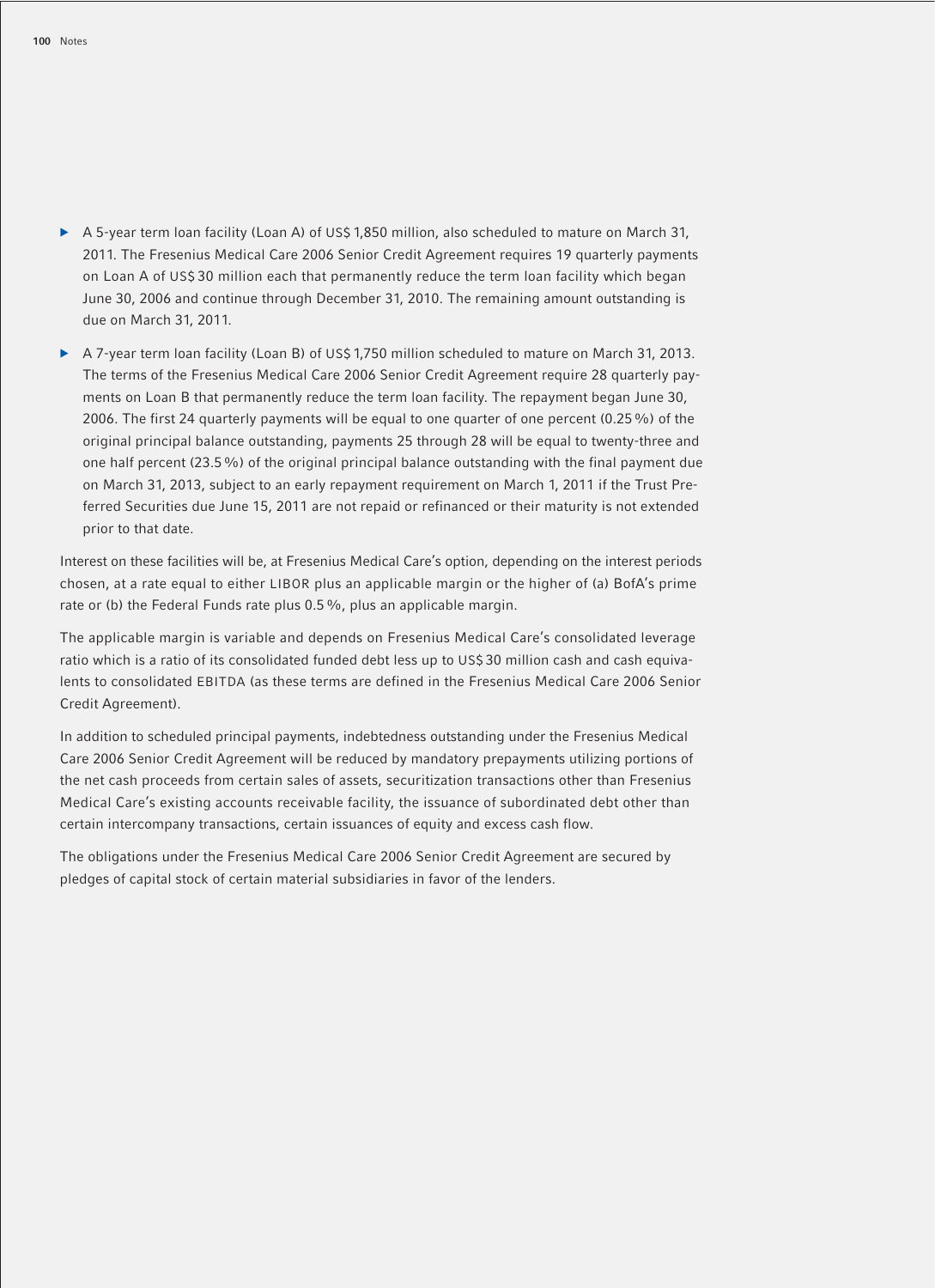The Fresenius Medical Care 2006 Senior Credit Agreement contains affirmative and negative covenants with respect to Fresenius Medical Care and its subsidiaries and other payment restrictions. Certain of the covenants limit indebtedness of Fresenius Medical Care and investments by Fresenius Medical Care, and require Fresenius Medical Care to maintain certain financial ratios defined in the agreement. Additionally, the Fresenius Medical Care 2006 Senior Credit Agreement provides for a limitation on dividends and other restricted payments which is US\$ 240 million for dividends paid in 2007, and increases in subsequent years. Fresenius Medical Care paid dividends of US\$ 154 million (€ 120 million) in May of 2006 which was in compliance with the restrictions set forth in the Fresenius Medical Care 2006 Senior Credit Agreement. In default, the outstanding balance under the Fresenius Medical Care 2006 Senior Credit Agreement becomes immediately due and payable at the option of the Lenders. As of December 31, 2006, Fresenius Medical Care is in compliance with all financial covenants under the Fresenius Medical Care 2006 Senior Credit Agreement.

Fresenius Medical Care incurred fees of approximately US\$ 86 million in conjunction with the Fresenius Medical Care 2006 Senior Credit Agreement which will be amortized over the life of this agreement and wrote off approximately US\$ 15 million in unamortized fees related to its prior Fresenius Medical Care 2003 Senior Credit Agreement in the year 2006.

#### Euro Bonds

In April 2003, Fresenius Finance B.V. issued Euro Bonds for a total amount of € 400 million in two tranches in order to repay short-term bank loans. Both tranches have a tenor of six years. The first tranche of € 300 million bore interest at 7.75% p. a. and was callable by the issuer for the first time on April 30, 2006. The redemption prices were fixed at the date of issue. The Fresenius Group issued a tender offer to repurchase the bonds in January 2006 and 71% of the volume of the first tranche were actually repurchased. At the end of March, Fresenius Finance B.V. has exercised its option to redeem the remaining outstanding amount. The redemption price was 103.875 % or €1,038.75 per € 1,000 nominal value of the Notes, plus accrued interest. The redemption was effective on April 30, 2006 and payment was made on May 2, 2006. The second tranche of € 100 million bears interest at 7.5% p. a. and is not callable before maturity.

In January 2006, Fresenius issued a bond with a total value of € 1 billion through its wholly-owned subsidiary Fresenius Finance B.V. The new bond comprises one tranche with a nominal value of € 500 million, a tenor of seven years and an annual coupon of 5.0% and a second tranche with a nominal value of € 500 million, a tenor of ten years and an annual coupon of 5.5% as well as a call option for the issuer after five years. The above mentioned bridge loan facility was repaid by the proceeds of this bond issuance.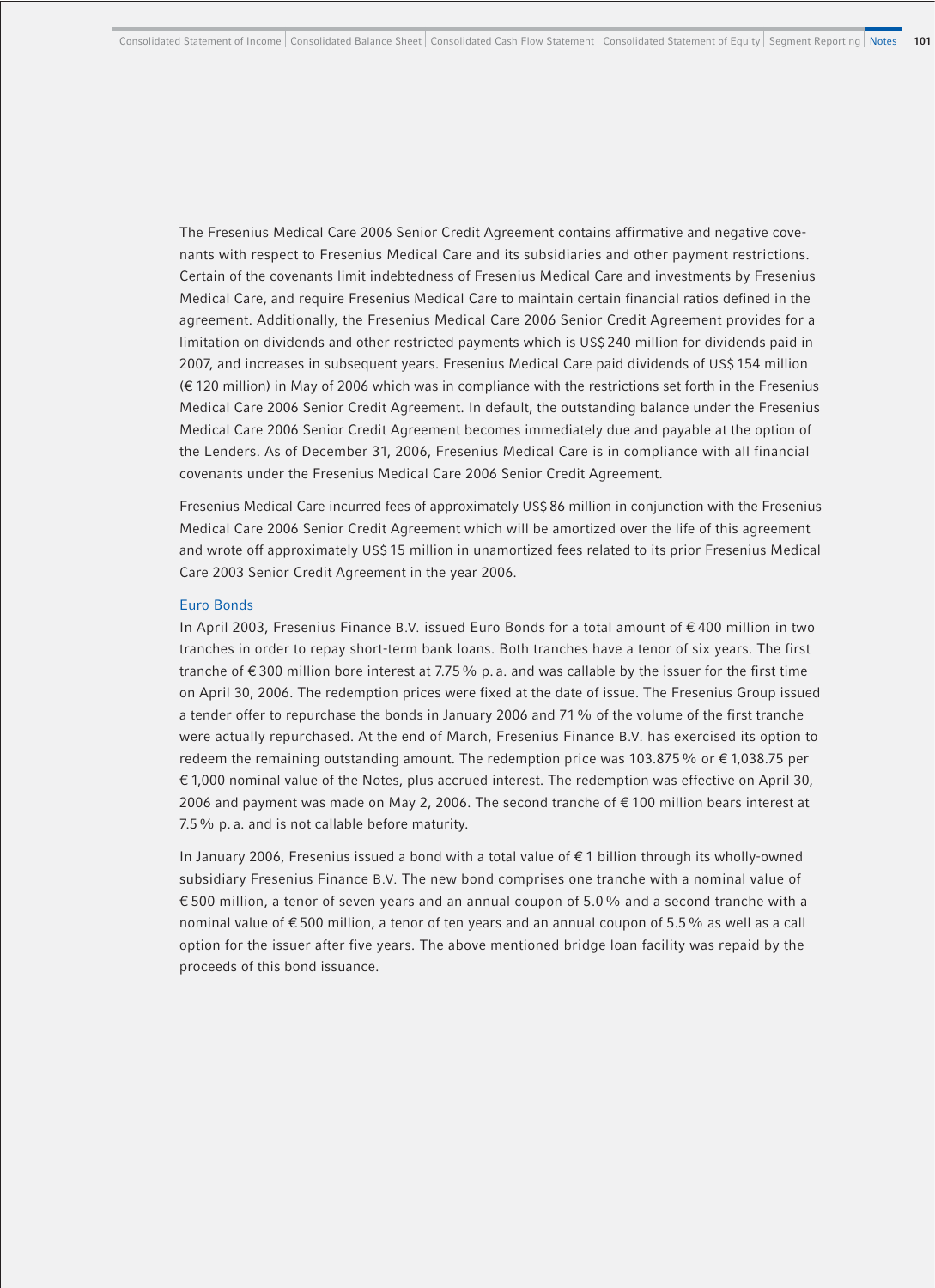The Euro Bonds of Fresenius Finance B.V. are guaranteed by Fresenius AG, Fresenius Kabi AG and Fresenius ProServe GmbH. Fresenius AG has agreed to a number of covenants to provide protection to the bondholders, which, under certain circumstances, partly restrict the scope of action of Fresenius AG and its subsidiaries (excluding FMC-AG & Co. KGaA and its subsidiaries). These covenants include, amongst other things, restrictions in the amount of further debt that can be raised, the payment of dividends, the volume of capital expenditure, the redemption of subordinated liabilities and the mortgaging or sale of assets. Some of these restrictions are lifted automatically when the rating of the company reaches investment grade. In the event of non-compliance with the terms of the Euro Bonds, the bondholders (owning in aggregate more than 25% of the outstanding Euro Bonds) are entitled to call the Euro Bonds and demand immediate repayments plus interest. As of December 31, 2006, the Fresenius Group is in compliance with all of its covenants.

#### Euro Notes

The Euro Notes (Schuldscheindarlehen) issued by Fresenius Finance B.V. amounting to € 166 million will mature in 2007 and 2008. The Euro Notes bear variable interest rates and are fully hedged by means of interest rate swaps (for further information on interest rate swaps see Note 26, Financial instruments).

On July 27, 2005, Fresenius Medical Care issued new Euro Notes (Schuldscheindarlehen) totaling € 200 million with a € 126 million tranche at a fixed interest rate of 4.57% and a € 74 million tranche with a floating rate at EURIBOR plus applicable margin resulting in an interest rate of 5.49% at December 31, 2006. The Euro Notes mature on July 27, 2009. The proceeds were used to liquidate € 129 million of Euro Notes issued in 2001 that were due in July 2005 and for working capital.

### European Investment Bank Agreements

Fresenius Medical Care entered into various credit agreements with the European Investment Bank (EIB) in July 2005 and December 2006 amounting to € 131 million and € 90 million. The July 2005 agreements consist of a term loan of € 41 million (US\$ 49 million) and a revolving facility of € 90 million (US\$ 116 million). Both agreements have a maturity of 8 years. The December 2006 term loan allows distribution of proceeds for up to 6 separate tranches until June 2008. Each tranche will mature 6 years after the disbursement of proceeds for the respective tranche. Fresenius Medical Care had borrowings under the July 2005 agreements of € 41 million (US\$ 49 million) and € 28 million (US\$ 36 million) under the term loan and the revolving facility, respectively at December 31, 2006. All advances under these agreements can be denominated in certain foreign currencies including US dollars.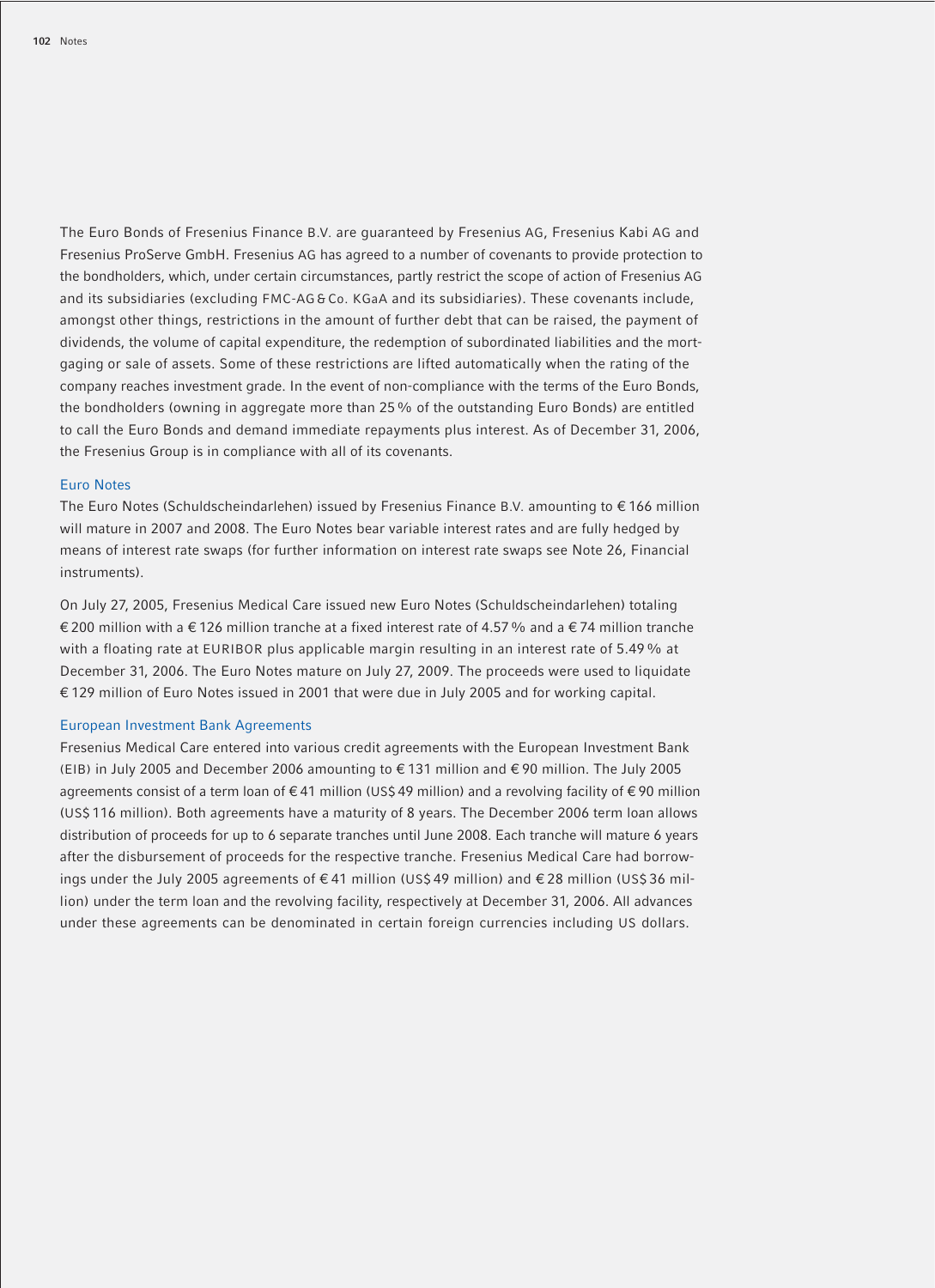As of December 31, 2006, a subsidiary of Fresenius ProServe had borrowings of € 60 million under a term loan agreement with the EIB. The total amount of this term loan agreement is € 100 million which can be drawn down in several tranches. The term loan will mature in December 2019 and will be permanently reduced with constant half-yearly payments starting in December 2007. In addition, Fresenius AG has a revolving credit line of € 96 million provided by the EIB which had been utilized as of December 31, 2006 with € 40 million. This revolving credit facility is available until June 2013.

The above mentioned loans bear variable interest rates that change quarterly. The US dollar borrowings of Fresenius Medical Care had an interest rate of 5.29% as of December 31, 2006, the euro borrowings of Fresenius AG and of the subsidiary of Fresenius ProServe bore an interest rate of 3.65% as of December 31, 2006. The borrowers have options to convert those interest rates into fixed rates. The loans under these EIB Agreements are secured by bank guarantees and have customary covenants. The EIB is a not-for-profit long-term lending institution of the European Union and loans funds at favorable rates for the purpose of capital investment and R&D projects, normally for up to half of the funds required for such projects. The facilities were granted to refinance certain R&D projects, to make investments in expansion and optimization of existing production facilities in Germany and for the construction of a hospital.

#### Capital lease obligations

Details of capital lease obligations are given below:

| in million $\epsilon$                                               | 2006           |
|---------------------------------------------------------------------|----------------|
| Capital lease obligations (minimum lease payments)                  | 47             |
| due within one year                                                 |                |
| due between one and five years                                      | 22             |
| due later than five years                                           | 18             |
| Interest component included in future minimum lease payments        | 8              |
| due within one year                                                 |                |
| due between one and five years                                      | $\overline{4}$ |
| due later than five years                                           | 3              |
| Present value of capital lease obligations (minimum lease payments) | 39             |
| due within one year                                                 | 6              |
| due between one and five years                                      | 18             |
| due later than five years                                           | 15             |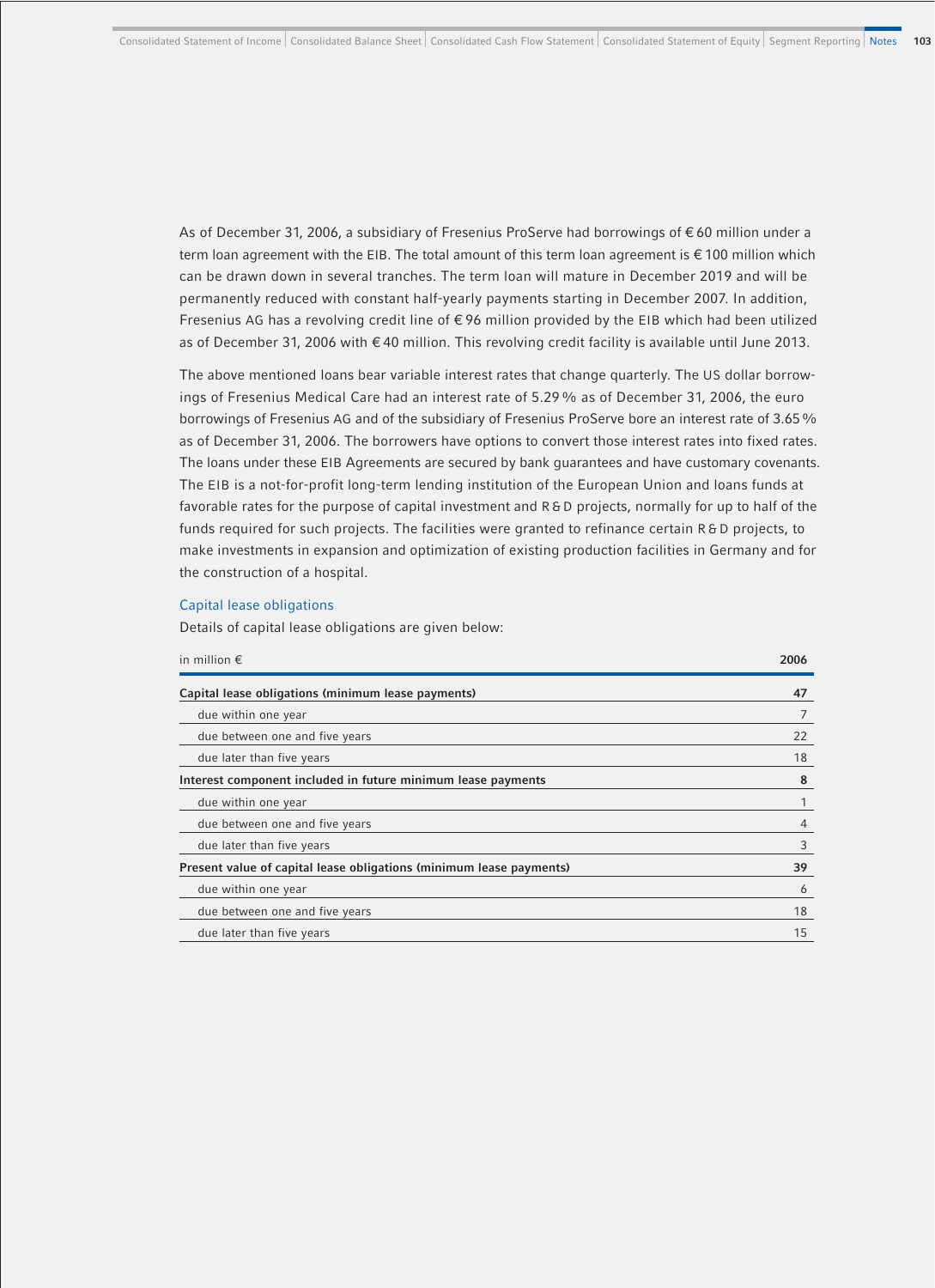### **20. PENSIONS AND SIMILAR OBLIGATIONS**

#### **GENERAL**

The Fresenius Group recognizes pension costs and related pension liabilities for current and future benefits to current and former employees of the Fresenius Group. Fresenius Group's pension plans are structured differently according to the legal, economic and financial circumstances in each country. The Fresenius Group currently has two types of plans, defined benefit and defined contribution plans. In general, plan benefits in defined benefit plans are based on all or a portion of the employees' years of services and final salary. Plan benefits in defined contribution plans are usually determined by the employer but may be limited by legislation.

Upon retirement under defined benefit plans, the Fresenius Group is required to pay defined benefits to former employees when the defined benefits become due. Defined benefit plans may be funded or unfunded. The Fresenius Group has funded defined benefit plans in particular in the United States, Norway, the United Kingdom, the Netherlands and Austria.

Actuarial assumptions generally determine benefit obligations under defined benefit plans. The actuarial calculations require the use of estimates. The main factors used in the actuarial calculations affecting the level of the benefit obligations are: assumptions on life expectancy, the discount rate, salary and pension level trends. Under Fresenius Group's funded plans, assets are set aside to meet future payment obligations. An estimated return on the plan assets is recognized as income in the respective period. Actuarial gains and losses are generated when there are variations in the actuarial assumptions and differences between the actual and the estimated return on plan assets for that year. A company's pension liability is impacted by these actuarial gains or losses.

In the case of Fresenius Group's funded plans, the defined benefit obligation is offset against plan assets. A pension liability is recognized in the balance sheet if the defined benefit obligation exceeds the fair value of plan assets. A pension asset is recognized (and reported under other assets in the balance sheet) if the fair value of plan assets exceeds the defined benefit obligation and if the Fresenius Group has a right of reimbursement against the fund or a right to reduce future payments to the fund.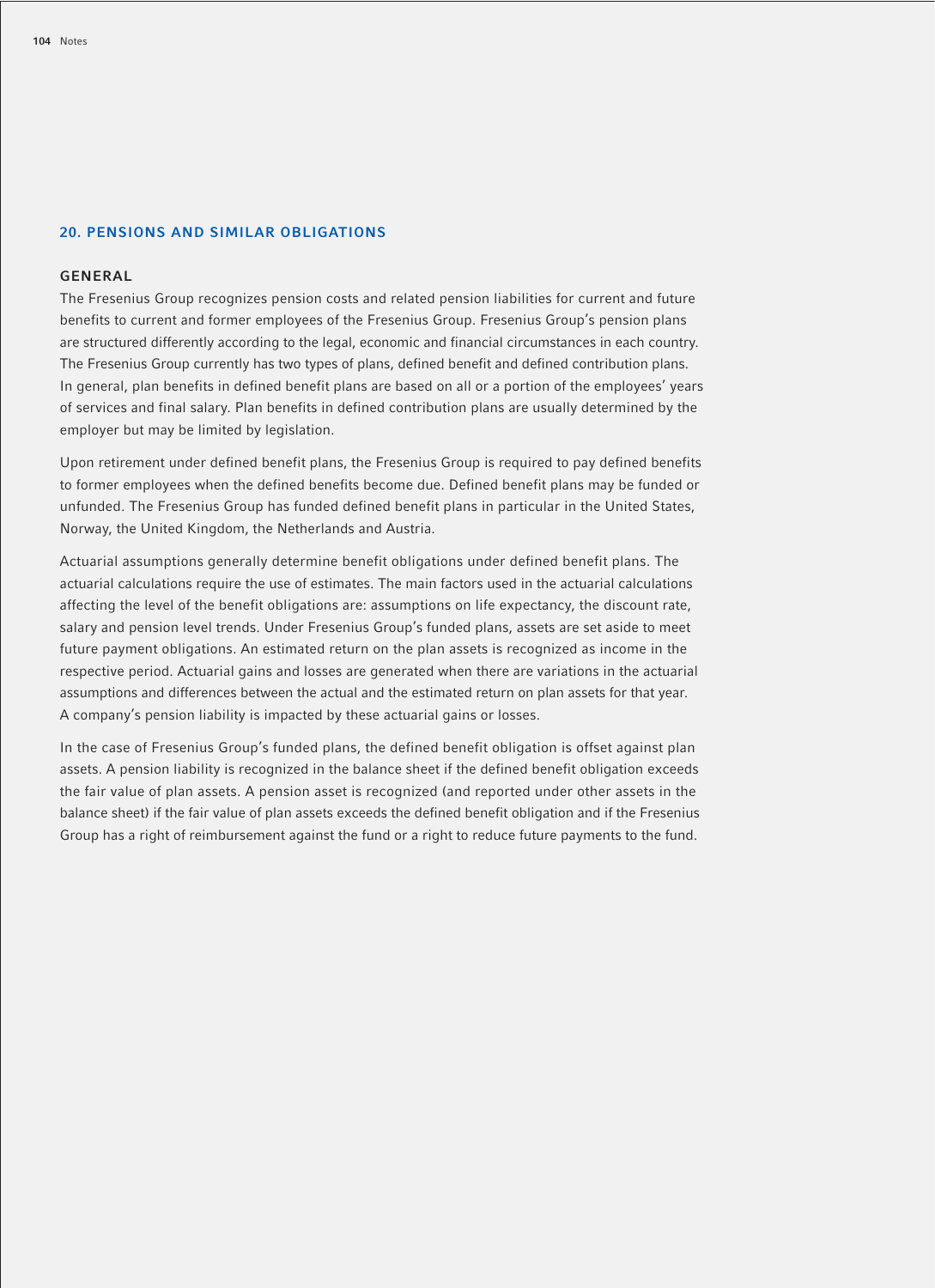Under defined contribution plans, the Fresenius Group pays defined contributions during the employee's service life which satisfies all obligations of the Fresenius Group to the employee. The Fresenius Group has a defined contribution plan in North America.

### **DEFINED BENEFIT PENSION PLANS**

One half of the pension obligations totaling € 268 million relates to the "Versorgungsordnung der Fresenius-Unternehmen" established in 1988, which applies for most of the German entities of the Fresenius Group. The other half of the benefit obligations relates to individual plans from mostly non-German Group entities.

As of December 31, 2006, the current portion of the pension liability in an amount of  $\epsilon$ 8 million is recognized as a current liability in the line item "short-term accrued expenses and other short-term liabilities" in the balance sheet. The non-current portion of € 260 million is recorded as non-current pension liability in the balance sheet.

Plan benefits are generally based on an employee's years of service and final salary. Consistent with predominant practice in Germany, the pension obligations of the German entities of the Fresenius Group are unfunded. The German pension plan does not have a separate pension fund.

Fresenius Medical Care currently has two principal pension plans, one for German employees, and the other covering employees in the United States. During the first quarter of 2002, Fresenius Medical Care's North America subsidiary, Fresenius Medical Care Holdings, Inc. (FMCH), curtailed its defined benefit and supplemental executive retirement plans. Under the curtailment amendment for substantially all employees eligible to participate in the plan, benefits have been frozen as of the curtailment date and no additional defined benefits for future services will be earned. FMCH has retained all employee benefit obligations as of the curtailment date. Each year FMCH contributes at least the minimum amount required by the Employee Retirement Income Security Act of 1974, as amended. There was no minimum funding requirement for FMCH for the defined benefit plan in the year 2006. FMCH voluntarily contributed US\$ 11 million (€ 9 million) during the year 2006.

The benefit obligation (DBO) of the Fresenius Group amounting to € 553 million (2005: € 571 million) includes € 235 million (2005: € 232 million) which is funded by plan assets and € 318 million (2005: € 339 million) which is covered by pension provisions.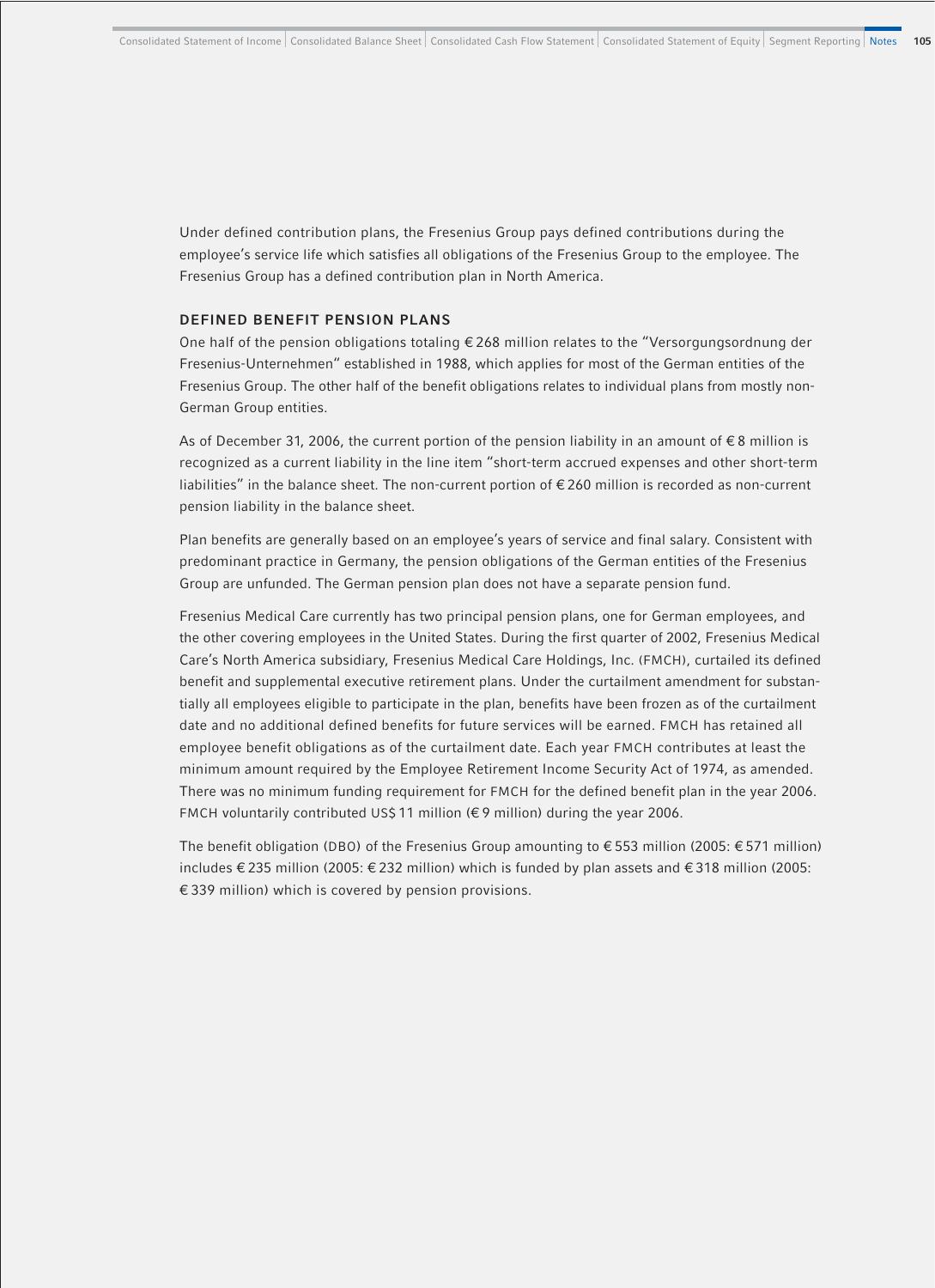The following table shows the changes in benefit obligations, the changes in plan assets and the funded status of the pension plans. Benefits paid as shown in the changes in benefit obligations represent payments made from both the funded and unfunded plans while the benefits paid as shown in the changes in plan assets include only benefit payments from Fresenius Group's funded benefit plans.

in million € **2006** 2005 **Benefit obligations at the beginning of the year 571** 434 Changes in entities consolidated **2** 40 Foreign currency translation **26** 26 Service cost **18** 14 **Interest cost** 24 **24** 24 Other changes in plans **1** 1 Transfer of plan participants **–** – Change in amendments **-6** -6 Actuarial losses **-19** 49 Benefits paid **-13** -11 Divestitures **-7** 0 **Benefit obligations at the end of the year 553** 571 thereof vested **481** 478 **Fair value of plan assets at the beginning of the year 232** 178 Changes in entities consolidated **0** -1 Foreign currency translation **-18** 21 Actual return on plan assets **19** 14 Employer contribution **12** 24 Employee contribution **1** 1 Transfers **-6** 0 Benefits paid **-5** -5 **Fair value of plan assets at the end of the year 235** 232 **Funded status as of December 31 318** 339 thereof used by the employees of the companies (real estate and other assets) **0** 0 thereof invested in companies of the Fresenius Group **0** 0

The funded status has developed as follows:

The discount rates for all plans are derived from an analysis and comparison of yields of portfolios of highly rated equity and debt instruments with maturities that mirror the plan's benefit obligation. Fresenius Group's discount rate is the weighted-average of these plans based upon their benefit obligation at December 31, 2006.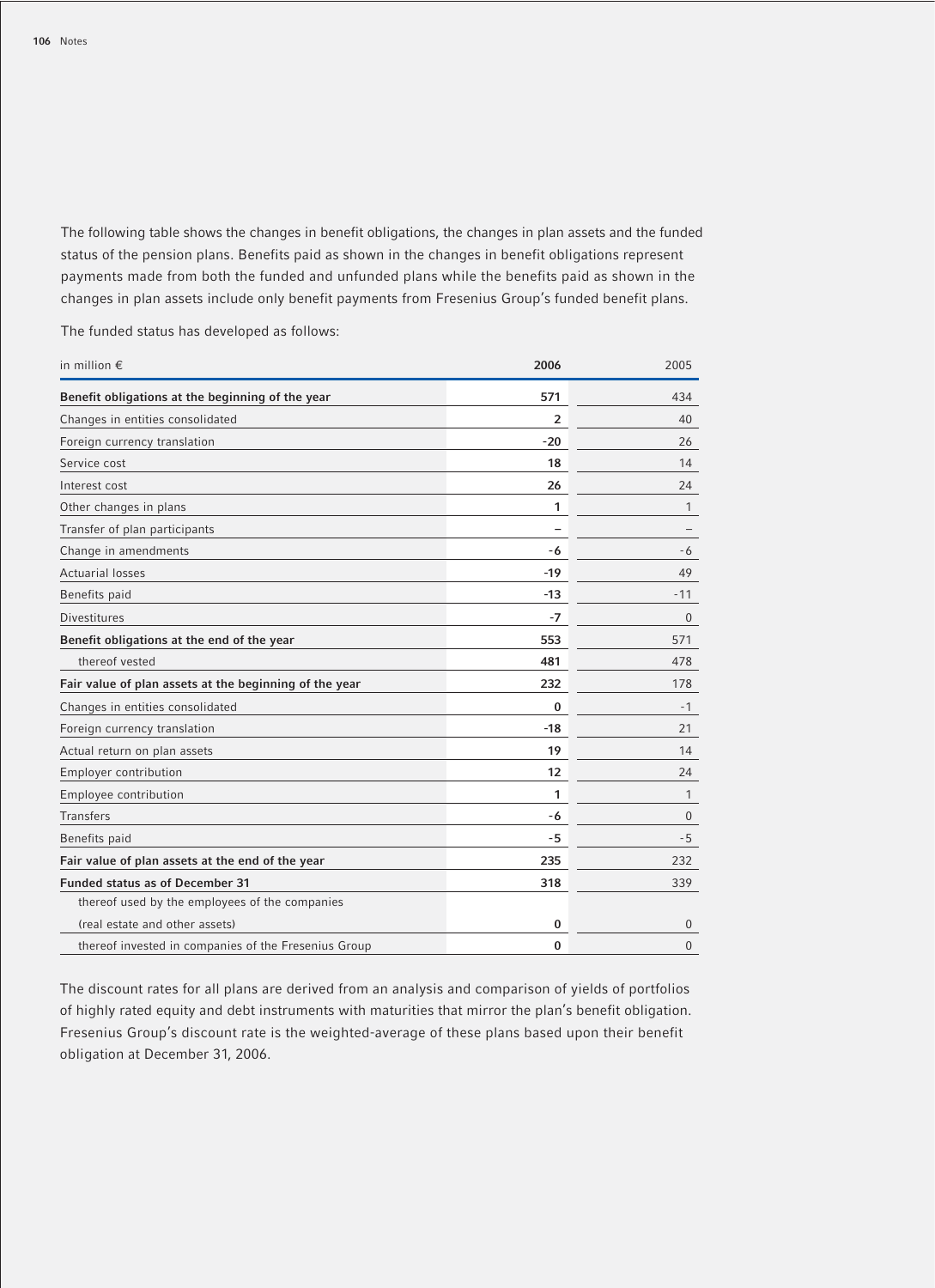## As of 31 December 2006 and 2005, respectively, the pension liability is calculated as follows:

| in million $\epsilon$           | 2006 | 2005 |
|---------------------------------|------|------|
| Funded status                   | 318  | 339  |
| Unrecognized actuarial loss     | -53  | -85  |
| Unrecognized prior service cost | ર    |      |
| Net amount recognized           | 268  | 256  |

The following weighted-average assumptions were utilized in determining benefit obligations as of December 31:

| in $\%$                       | 2006 | 2005 |
|-------------------------------|------|------|
| Discount rate                 | 5.0  |      |
| Rate of compensation increase | 3.8  |      |
| Rate of pension increase      | 1.6  | 1.4  |

As of December 31, the three-years-analysis is as follows:

|                        | 2006  | 2005  | 2004  |
|------------------------|-------|-------|-------|
| Pension obligation     | 553   | 57'   | 434   |
| Plan assets            | 235   | 232   | 178   |
| Funded status          | 318   | 339   | 256   |
| Actuarial gains/losses | $-53$ | $-85$ | $-35$ |

Defined benefit pension plans gave rise to a net periodic benefit cost of € 30 million (2005: € 24 million) for the Fresenius Group, comprising the following components:

| in million $\epsilon$                            | 2006 | 2005  |
|--------------------------------------------------|------|-------|
| Components of net periodic benefit cost          |      |       |
| Service cost                                     | 18   | 14    |
| Interest cost                                    | 26   | 24    |
| Expected return on plan assets                   | -16  | $-14$ |
| Amortization of unrealized actuarial losses, net | 4    |       |
| Settlement loss                                  | $-2$ |       |
| Amortization of prior service costs              | -    |       |
| Net periodic benefit cost                        | 30   | 24    |

Net periodic benefit cost is allocated as personnel expense to each of the income statement function lines.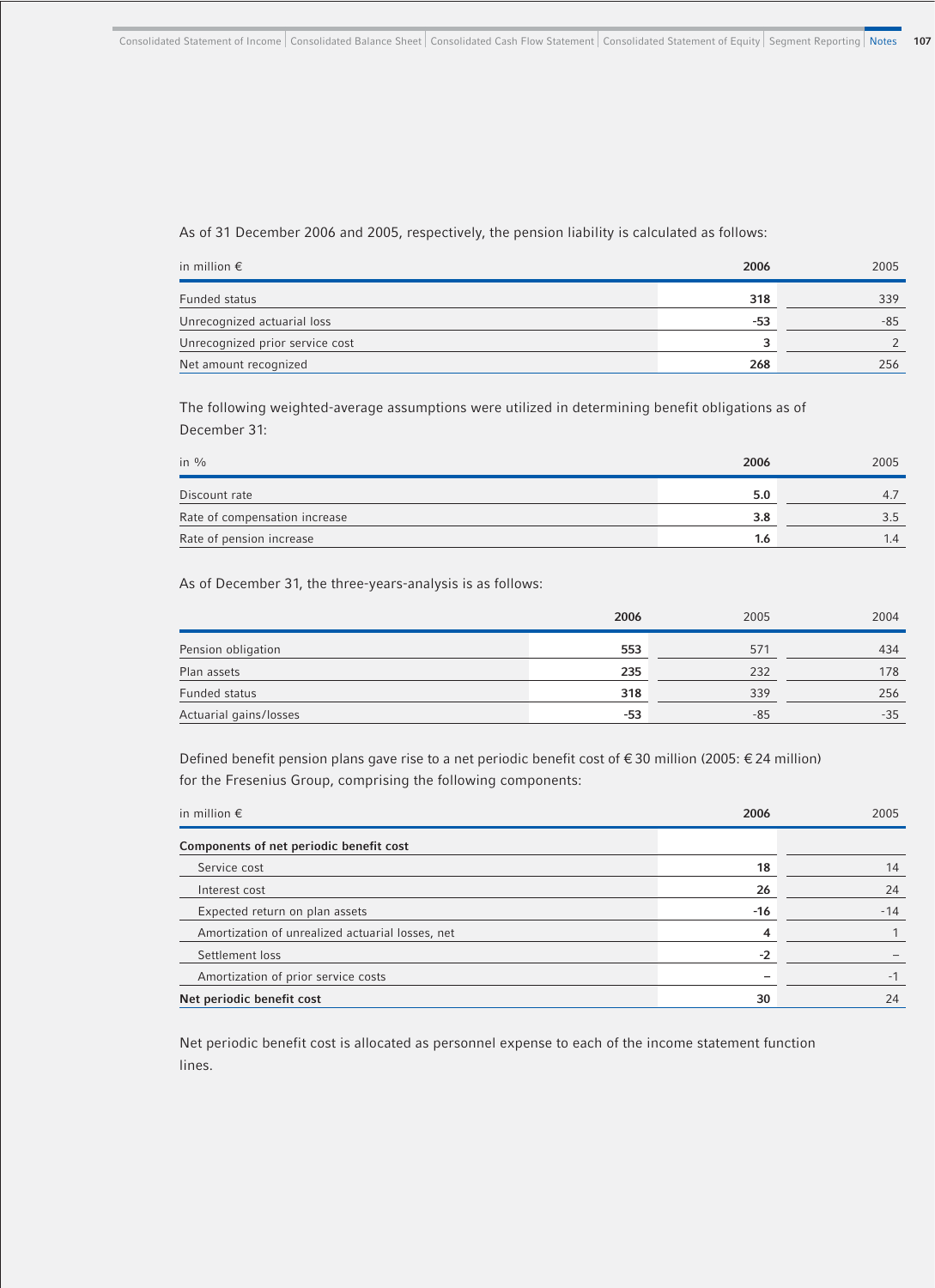The following weighted-average assumptions were used in determining net periodic benefit cost for the year ended December 31:

| in $\%$                        | 2006 | 2005 |
|--------------------------------|------|------|
| Discount rate                  | 4.7  |      |
| Expected return of plan assets | 7.1  |      |
| Rate of compensation increase  | 3.5  |      |

Changes in the discount factor, inflation and mortality assumptions used for the actuarial computation resulted in actuarial losses in the year 2006 which increased the fair value of the defined benefit obligation. Unrecognized actuarial losses outside the 10% corridor for each defined benefit plan amounted to  $\epsilon$  53 million (2005:  $\epsilon$  85 million).

The following table shows the expected future benefit payments:

| for the fiscal years                                  | in million $\epsilon$ |
|-------------------------------------------------------|-----------------------|
| 2007                                                  | 14                    |
| 2008                                                  | 15                    |
| 2009                                                  | 16                    |
| 2010                                                  | 18                    |
| 2011                                                  | 19                    |
| 2012 to 2016                                          | 124                   |
| Total expected benefit payments for the next 10 years | 206                   |

The Fresenius Group uses December 31 as the measurement date in determining the funded status of all plans.

Pension liabilities at December 31, 2006 and 2005 relate to the following geographical regions:

| in million $\epsilon$            | 2006 | 2005 |
|----------------------------------|------|------|
| Germany                          | 214  | 199  |
| Europe (excluding Germany)       | 54   | 55   |
| North America                    | 0    |      |
| Asia-Pacific                     | 0    | 0    |
| Latin America                    | 0    | 0    |
| Africa                           | 0    | U    |
| <b>Total pension liabilities</b> | 268  | 256  |

Approximately two thirds of beneficiaries are located in North America, approximately one quarter in Germany and the remainder throughout the rest of Europe and other continents.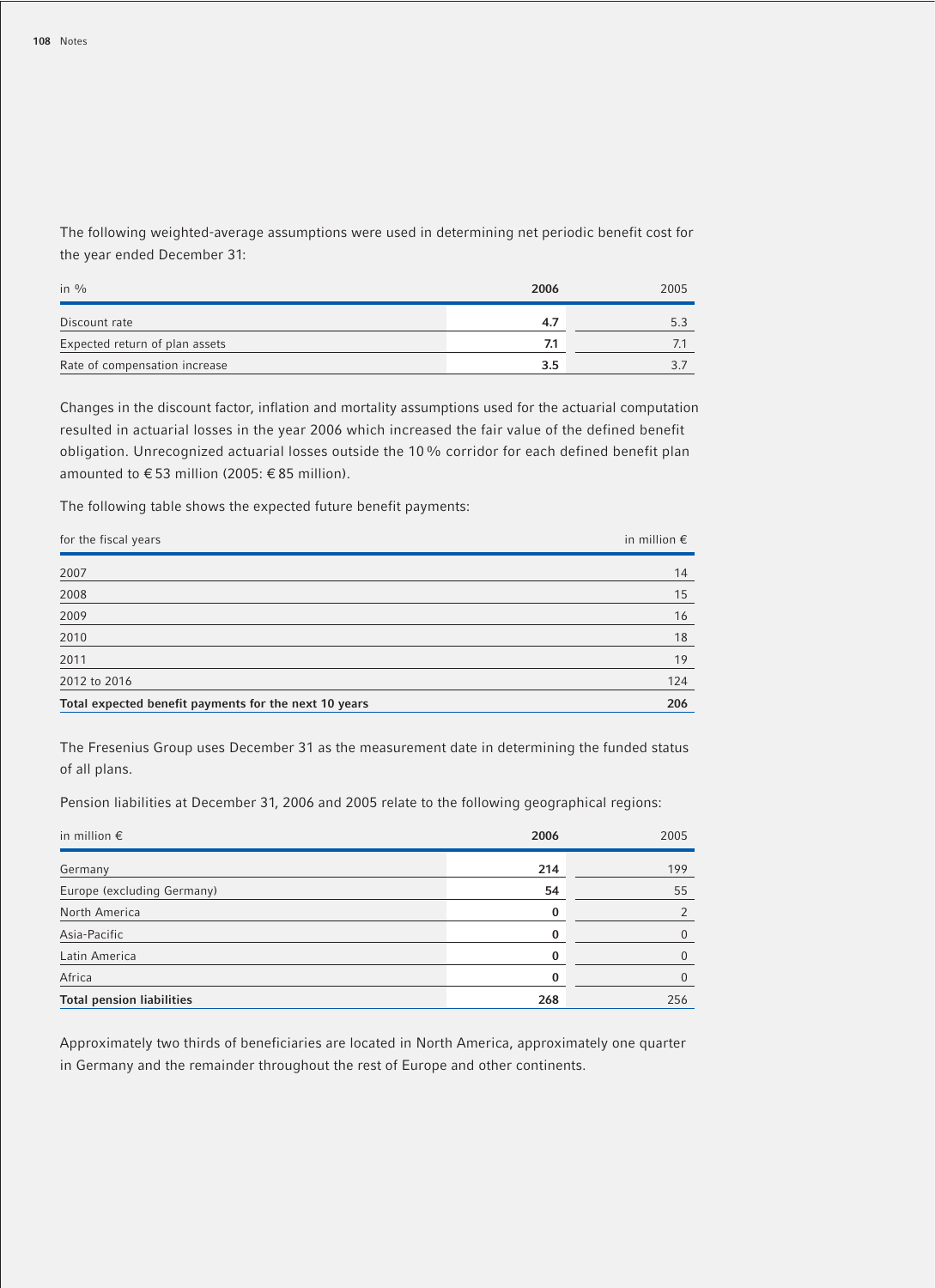## Plan investment policy and strategy

For the North America funded plan, Fresenius Group periodically reviews the assumptions for longterm expected return on pension plan assets. As part of the assumptions review, independent consulting actuaries determine a range of reasonable expected investment returns for the pension plan as a whole based on their analysis of expected future returns for each asset class weighted by the allocation of the assets. The range of returns developed relies both on forecasts, which include the actuarial firm's expected long-term rates of return for each significant asset class or economic indicator, and on broad-market historical benchmarks for expected return, correlation, and volatility for each asset class. As a result, the expected rate of return on pension plan assets was 7.5% for the year 2006.

The investment policy, utilizing a target investment allocation of 36% equity and 64% long-term US bonds, considers that there will be a time horizon for invested funds of more than five years. The total portfolio will be measured against a policy index that reflects the asset class benchmarks and the target asset allocation. The Plan policy does not allow investments in securities of FMC-AG & Co. KGaA or other related party securities. The performance benchmarks for the separate asset classes include: S&P 500 Index, Russell 2000 Growth Index, MSCI EAFE Index, Lehman U.S. Long Government/Credit bond Index and the HFRI Fund of Funds Index. The Fresenius Group expects to contribute US\$ 1 million (€ 0.8 million) to plan assets during 2007.

| in $\frac{0}{0}$          | <b>Allocation 2006</b> | Allocation 2005 | Target allocation |
|---------------------------|------------------------|-----------------|-------------------|
| Categories of plan assets |                        |                 |                   |
| Equity securities         | 40                     | 43              | 39                |
| Debt securities           | 57                     | 55              | 59                |
| Real estate               |                        |                 |                   |
| Other                     |                        |                 |                   |
| <b>Total</b>              | 100                    | 100             | 100               |

The following schedule describes Fresenius Group´s allocation of its funded plans.

The overall expected long-term rate of return on assets of the Fresenius Group amounts to 7.0% compounded annually. Contributions to plan assets for the fiscal year 2007 are expected to amount to € 6 million.

# **DEFINED CONTRIBUTION PLANS**

Fresenius Group's total expense under defined contribution plans for the years 2006 was € 18 million (2005: € 14 million). The main part relates to the 401(k) savings plan, which most employees of FMCH are eligible to join. Employees can deposit up to 75% of their pay up to a maximum of US\$ 15,500 if under 50 years old (US\$ 20,500 if 50 or over) under this savings plan. Fresenius Medical Care will match 50% of the employee deposit up to a maximum Company contribution of 3% of the employee's pay. Fresenius Medical Care's total expense under this defined contribution plan for the years ended December 31, 2006 and 2005 was € 16 million and € 12 million, respectively.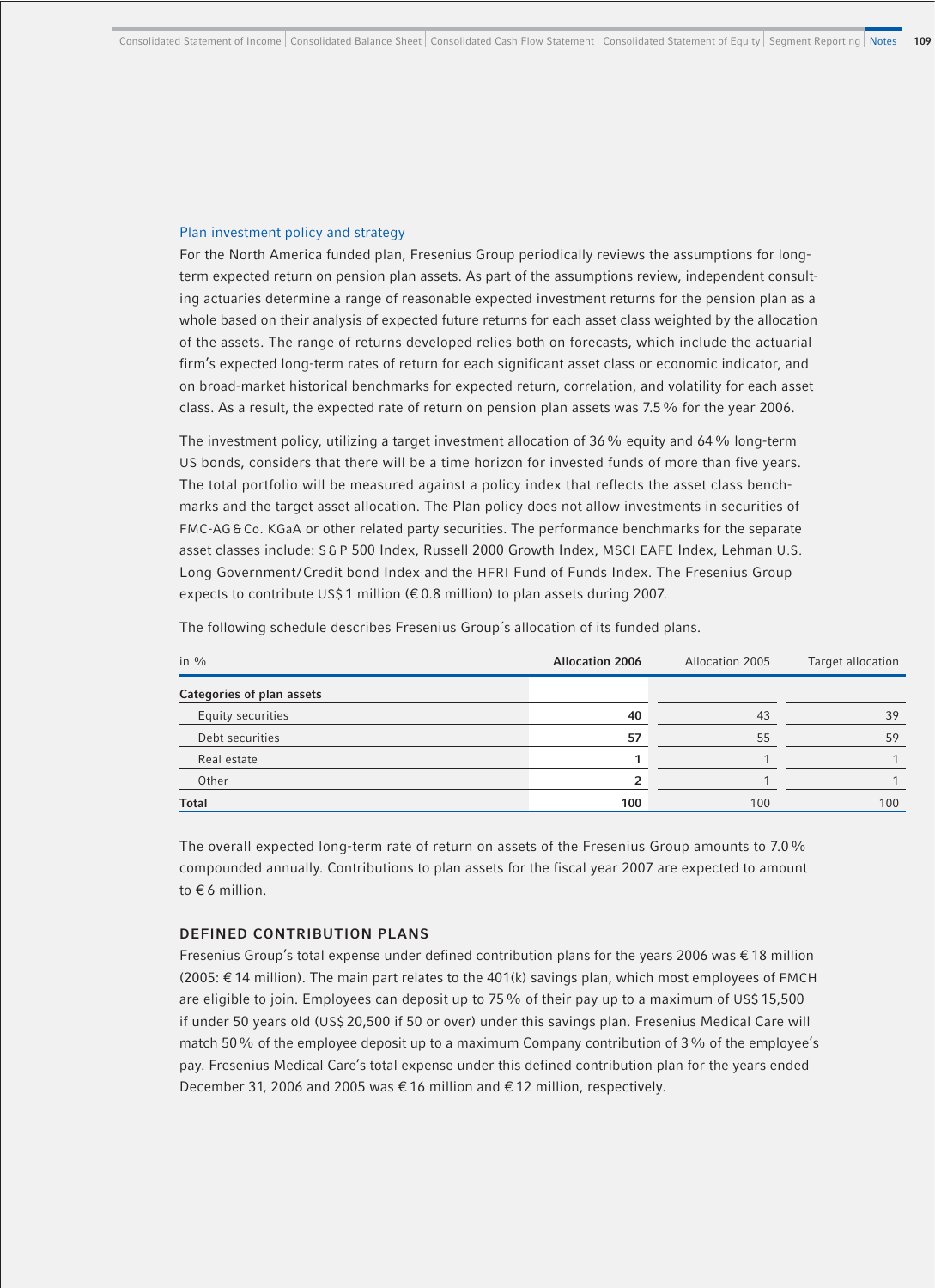# **21. TRUST PREFERRED SECURITIES**

Fresenius Medical Care issued trust preferred securities through Fresenius Medical Care Capital Trusts, statutory trusts organized under the laws of the State of Delaware/USA. FMC-AG & Co. KGaA owns all of the common securities of these trusts. The sole asset of each trust is a senior subordinated note of FMC-AG & Co. KGaA or a wholly-owned subsidiary of FMC-AG & Co. KGaA. FMC-AG & Co. KGaA, Fresenius Medical Care Deutschland GmbH and Fresenius Medical Care Holdings, Inc. have guaranteed payment and performance of the senior subordinated notes to the respective Fresenius Medical Care Capital Trusts. The trust preferred securities are quaranteed by FMC-AG & Co. KGaA through a series of undertakings by Fresenius Medical Care and Fresenius Medical Care Holdings, Inc. and Fresenius Medical Care Deutschland GmbH.

The trust preferred securities entitle the holders to distributions at a fixed annual rate of the stated amount and are mandatorily redeemable after ten years. Earlier redemption at the option of the holders may also occur upon a change of control followed by a rating decline or defined events of default including a failure to pay interest. Upon liquidation of the trusts, the holders of trust preferred securities are entitled to a distribution equal to the stated amount. The trust preferred securities do not hold voting rights in the trust except under limited circumstances.

The indentures governing the notes held by the Fresenius Medical Care Capital Trusts contain affirmative and negative covenants with respect to Fresenius Medical Care and its subsidiaries and other payment restrictions. Some of the covenants limit Fresenius Medical Care's indebtedness and its investments, and require Fresenius Medical Care to maintain certain ratios defined in the agreement. As of December 31, 2006, Fresenius Medical Care is in compliance with all financial covenants under all trust preferred securities agreements.

The trust preferred securities outstanding as of December 31, 2006 and 2005 are as follows:

|                                          | Year<br>issued | Stated<br>amount | Interest rate         | Mandatory<br>redemption<br>date | 2006<br>in million $\epsilon$ | 2005<br>in million $\epsilon$ |
|------------------------------------------|----------------|------------------|-----------------------|---------------------------------|-------------------------------|-------------------------------|
| Fresenius Medical Care Capital Trust II  | 1998           | US\$ 450 million | $7^{7}/_8\frac{0}{0}$ | Feb 1, 2008                     | 330                           | 366                           |
| Fresenius Medical Care Capital Trust III | 1998           | DM 300 million   | $7^{3}/8\%$           | Feb 1, 2008                     | 154                           | 154                           |
| Fresenius Medical Care Capital Trust IV  | 2001           | US\$ 225 million | $7^{7}/8\%$           | Jun 15, 2011                    | 165                           | 183                           |
| Fresenius Medical Care Capital Trust V   | 2001           | € 300 million    | $7^{3}/8\%$           | Jun 15, 2011                    | 297                           | 297                           |
| <b>Trust preferred securities</b>        |                |                  |                       |                                 | 946                           | 1.000                         |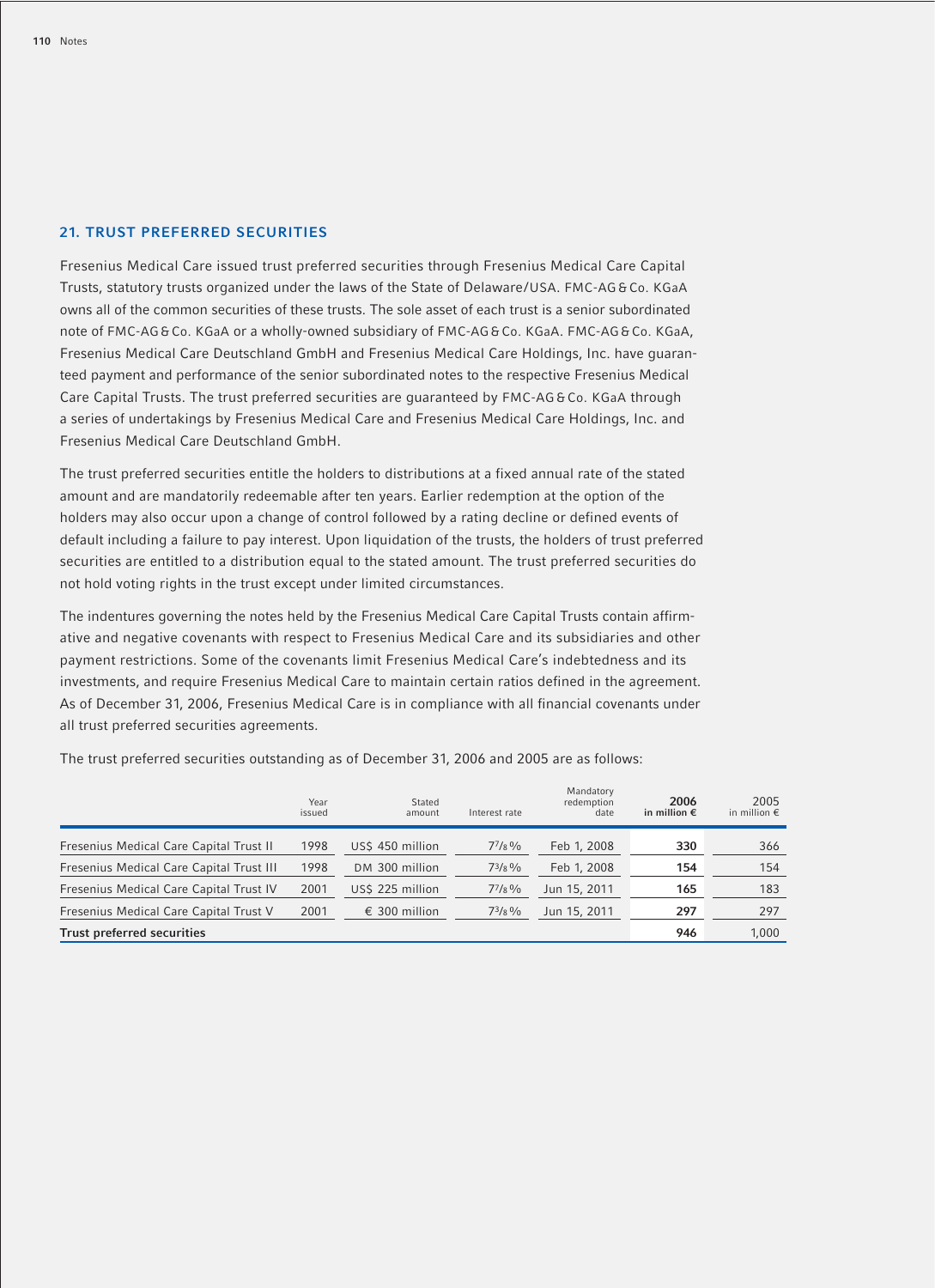## **22. MINORITY INTEREST**

As of December 31, minority interest in the Group is as follows:

| in million $\epsilon$                      | 2006  | 2005  |
|--------------------------------------------|-------|-------|
| Minority interest in FMC-AG&Co. KGaA       | 2,398 | 2,182 |
| Minority interest in the business segments |       |       |
| <b>Fresenius Medical Care</b>              | 57    | 12    |
| Fresenius Kabi                             | 24    | 25    |
| <b>Fresenius ProServe</b>                  | 118   | 104   |
| Corporate/Other                            | $-2$  |       |
| <b>Total minority interest</b>             | 2,595 | 2,323 |

Minority interest increased in the year 2006 by  $\epsilon$  272 million to  $\epsilon$  2,595 million. The change resulted from the minorities' share of profit of € 305 million, dividend payments of € 95 million and from negative currency effects, capital measures as well as first-time consolidations in a total amount of € 62 million.

## **23. SHAREHOLDERS' EQUITY**

#### **SUBSCRIBED CAPITAL**

#### Development of subscribed capital

The Management Board resolved on October 25, 2005, and on November 15, 2005, with the approval of the Supervisory Board on the same dates, to increase the issued share capital for cash consideration by € 24,064,000 from € 105,785,036.80 to € 129,849,036.80 by issuing 4,700,000 new bearer ordinary shares (new ordinary shares) and 4,700,000 new bearer preference shares (new preference shares). The new ordinary shares and the new preference shares were offered to the shareholders at a ratio of 9:2 in each case. The subscription price per new ordinary share and per new preference share was € 93 and € 102, respectively. The capital increase generated gross proceeds of € 919 million. The registration of the capital increase with the commercial register in Bad Homburg v.d.H. took place on November 29, 2005.

In the course of the acquisition of HUMAINE Kliniken GmbH in the third quarter of 2006, the subscribed capital was increased against contribution in kind in an amount of €903,884.80 by issuing 176,540 bearer ordinary shares and 176,540 bearer preference shares in the fourth quarter of 2006. The registration of the capital increase with the commercial register took place on November 17, 2006.

During the fiscal year 2006, 375,932 stock options were exercised.

Accordingly, at December 31, 2006, the subscribed capital of Fresenius AG is divided into 25,725,646 bearer ordinary shares and 25,725,646 non-voting bearer preference shares. The shares are issued as non-par value shares with a proportionate amount of the subscribed capital of € 2.56.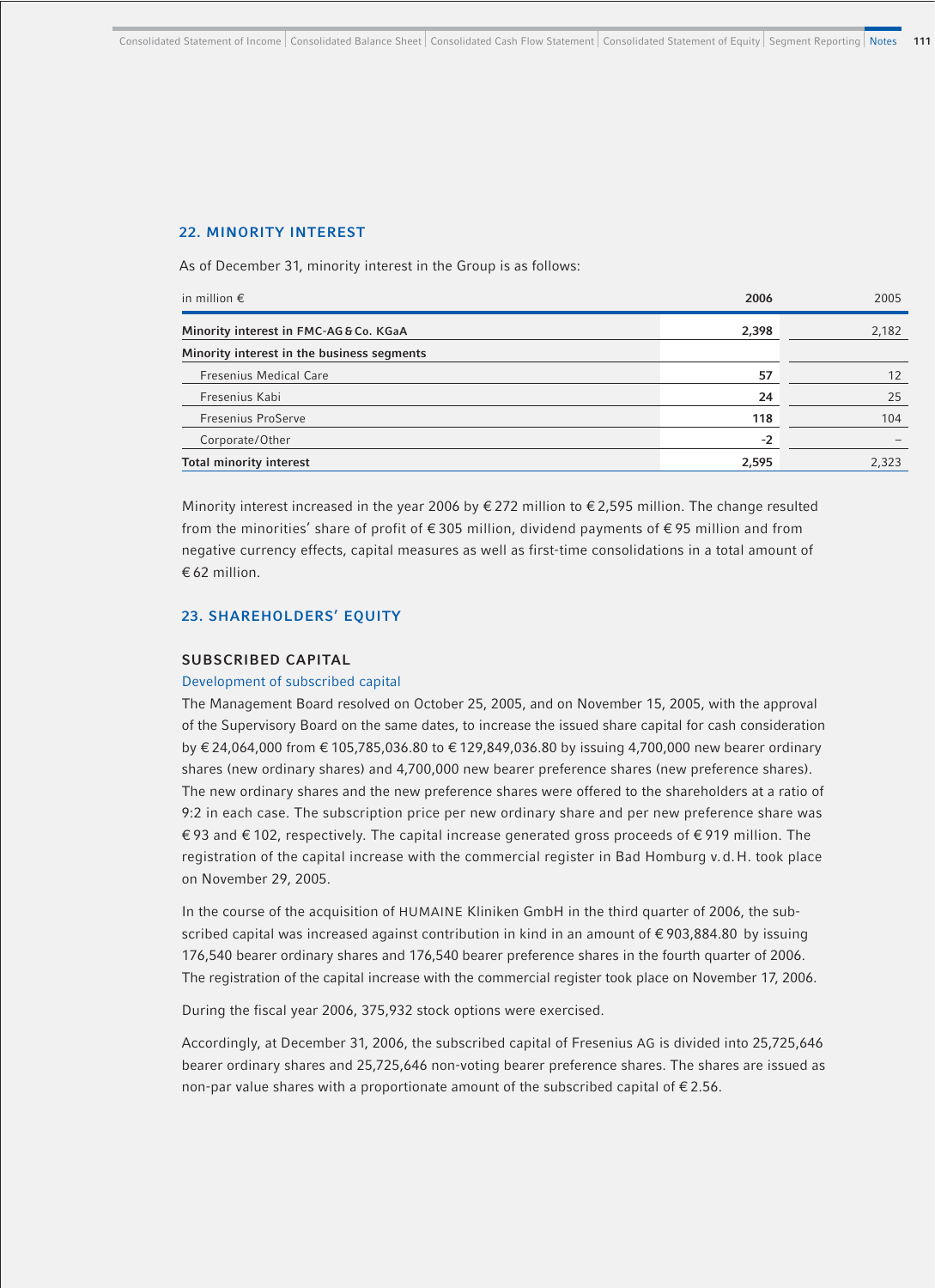## Notification in accordance with § 25 of the German Securities Trading Act (WpHG)

In a letter dated May 19, 2005, Vermögensverwaltungsgesellschaft Nachlass Else Kröner mbH notified Fresenius AG that, effective May 12, 2005, the voting rights held by it in Fresenius AG, fell below the 50% threshold and that it no longer holds any of the company's voting rights. Also in a letter dated May 19, 2005, Else Kröner-Fresenius-Stiftung, Bad Homburg v.d.H., which owns 100% of Vermögensverwaltungsgesellschaft Nachlass Else Kröner mbH, notified the company that, effective May 12, 2005, the voting rights held by it in Fresenius AG continued to exceed the 50% threshold and that it still owns 74.241% of the voting rights. However since May 12, 2005, 67.286% of the voting rights are no longer attributable according to § 22 (1) No. 1 of the German Trade Securities Act (WpHG) but are led directly – just as 2.226% of the voting rights have been. 4.729% of the shares continue to be attributable to the Foundation in accordance with § 22 (2) sentence 1, 1st half-sentence of the German Securities Trading Act (WpHG).

In a letter dated November 21, 2005, Allianz AG, Munich, notified Fresenius AG in accordance with § 21 (1) and § 24 of the WpHG that the number of Fresenius AG voting rights held by AZ-Argos 19 AG – that in future will operate under the name Allianz Deutschland AG, Königinstraße 28, 80802 Munich – exceeds the 5% threshold on November 17, 2005 due to an internal reorganization of the group and that it now owns 9.73% of the voting stock. These voting rights are allocated to AZ-Argos 19 AG in accordance with § 22 (1) sentence 1 No. 1 of the WpHG. The number of the voting rights of Fresenius AG, Bad Homburg v.d.H. held by Allianz Aktiengesellschaft, Königinstraße 28, 80802 Munich, has changed in a manner that does not require notification.

Dipl.-Kfm. Winfried Baranowski, Germany, has assumed the office as co-executor of the will of Else Kröner and, performing that office, has, on January 4, 2007, exceeded the 5%, 10%, 25% and 50% thresholds of the voting rights of Fresenius AG. Acting as co-executor, 60.359% of the voting rights are allocated to Mr. Baranowski in accordance with § 22 (1) No. 6 of the German Securities Trading Act and 3.769% are allocated to him in accordance with § 22 (2) of the German Securities Trading Act – in total 64.128% of the voting rights of Fresenius AG.

#### **APPROVED CAPITAL**

By resolution of the Annual General Meeting on May 10, 2006, the previous Approved Capital II was revoked. The Management Board of Fresenius AG was authorized, with the approval of the Supervisory Board, until May 9, 2011,

- $\triangleright$  to increase Fresenius AG's subscribed capital by a nominal total amount of up to € 12,800,000.00 through a single or multiple issue of new bearer ordinary shares and/or nonvoting bearer preference shares against cash contributions (Approved Capital I). A subscription right must be granted to shareholders.
- $\triangleright$  to increase Fresenius AG's subscribed capital by a nominal total amount of up to € 6,400,000.00 through a single or multiple issue of new bearer ordinary shares and/or nonvoting bearer preference shares against cash contributions and/or contributions in kind (Approved Capital II). The Management Board is authorized, with the consent of the Supervisory Board, to decide on the exclusion of the shareholders' subscription right (§§ 203 (2), 186 (3) sentence 4 German Stock Corporation Act (AktG)).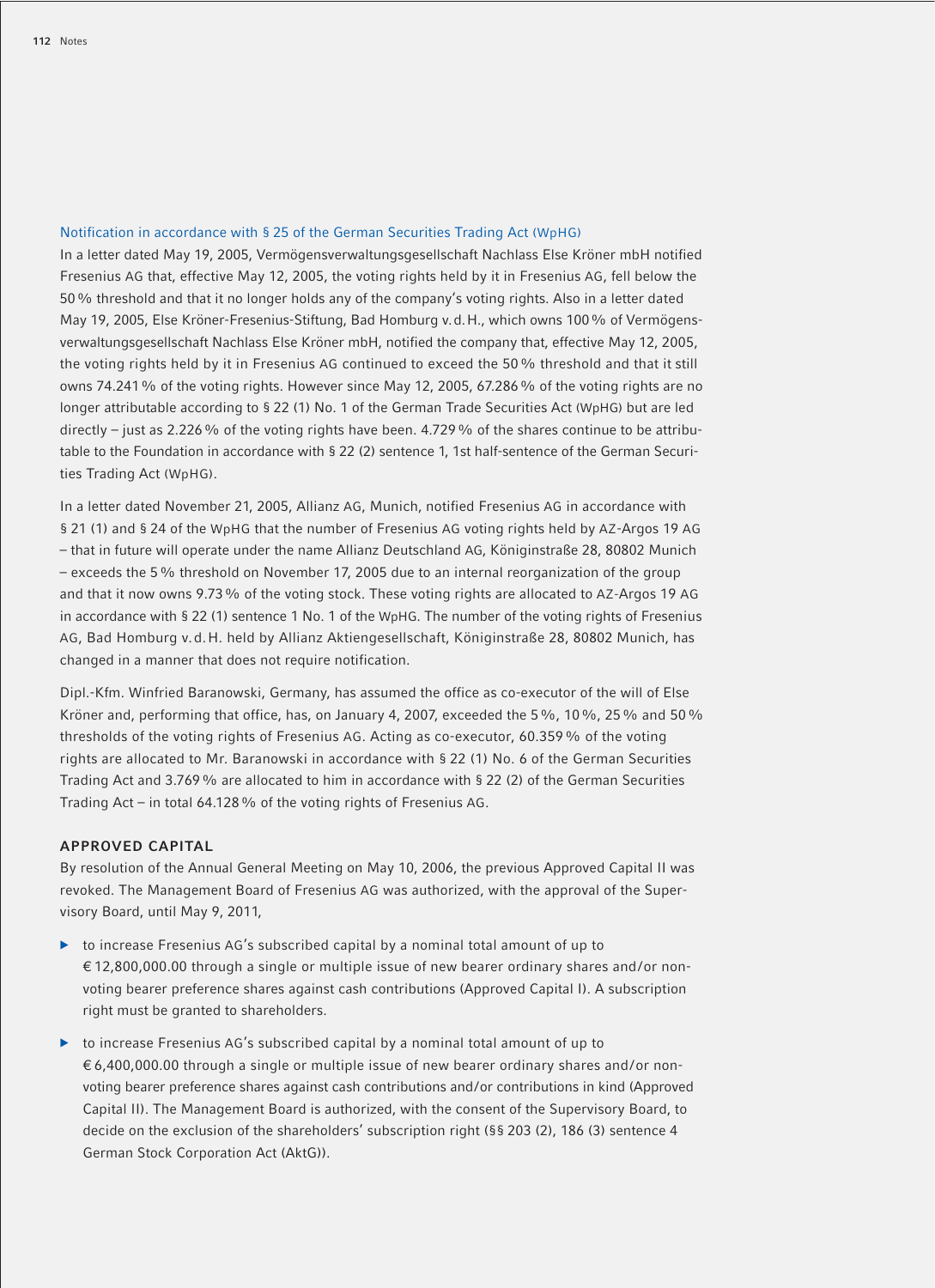As of December 31, 2006, the Approved Capital II decreased by € 903,884.80 to € 5,496,115.20 due to the payment in shares in connection with the aquisition of HUMAINE.

## **CONDITIONAL CAPITAL**

By resolution of the Annual General Meeting on May 28, 2003, the previous conditional capital (Conditional Capital I) of  $\epsilon$  4,448,010.24 was reduced to  $\epsilon$  3,296,010.24, divided into 643,752 bearer ordinary shares and 643,752 bearer preference shares. This amount is required to secure the subscription rights in connection with the stock options on bearer ordinary shares and bearer preference shares authorized by the Annual General Meeting on June 18, 1998.

In order to enable the Fresenius AG 2003 Stock Option Plan to be executed, the subscribed capital was increased conditionally (Conditional Capital II) by up to € 4,608,000.00 through the issue of up to 900,000 bearer ordinary shares and 900,000 non-voting bearer preference shares. The issue of bearer ordinary shares and non-voting bearer preference shares is made at the specified conversion price. The conditional capital increase can only be carried out to the extent that the convertible bonds are issued and the owners of the convertible bonds exercise their conversion rights.

The following table shows the development of the conditional capital:

| in $\epsilon$                                              | Ordinary shares | <b>Preference shares</b> | Total         |
|------------------------------------------------------------|-----------------|--------------------------|---------------|
| Conditional Capital I Fresenius AG Stock Option Plan 1998  | 1,246,248.96    | 1,246,248.96             | 2,492,497.92  |
| Conditional Capital II Fresenius AG Stock Option Plan 2003 | 2,254,433.28    | 2,254,433.28             | 4,508,866.56  |
| Total conditional capital as of January 1, 2006            | 3,500,682.24    | 3,500,682.24             | 7,001,364.48  |
| Fresenius AG Stock Option Plan 1998 - options exercised    | $-404,876.80$   | $-404,876.80$            | $-809,753.60$ |
| Fresenius AG Stock Option Plan 2003 - options exercised    | $-76,316.16$    | $-76,316.16$             | $-152,632.32$ |
| Total conditional capital as of December 31, 2006          | 3,019,489.28    | 3,019,489.28             | 6,038,978.56  |

# **CAPITAL RESERVES**

Capital reserves comprise the premium paid on the issue of shares and stock options (additional paid-in capital).

In the year 2006, the capital reserve increased by  $\epsilon$  41 million in connection with the aquisition of HUMAINE. The costs of the share capital increase of € 23 million in 2005 have been set off against the capital reserves directly without any impact on the consolidated statement of income.

## **OTHER RESERVES**

Other reserves comprise earnings generated by group entities in prior years to the extent that they have not been distributed.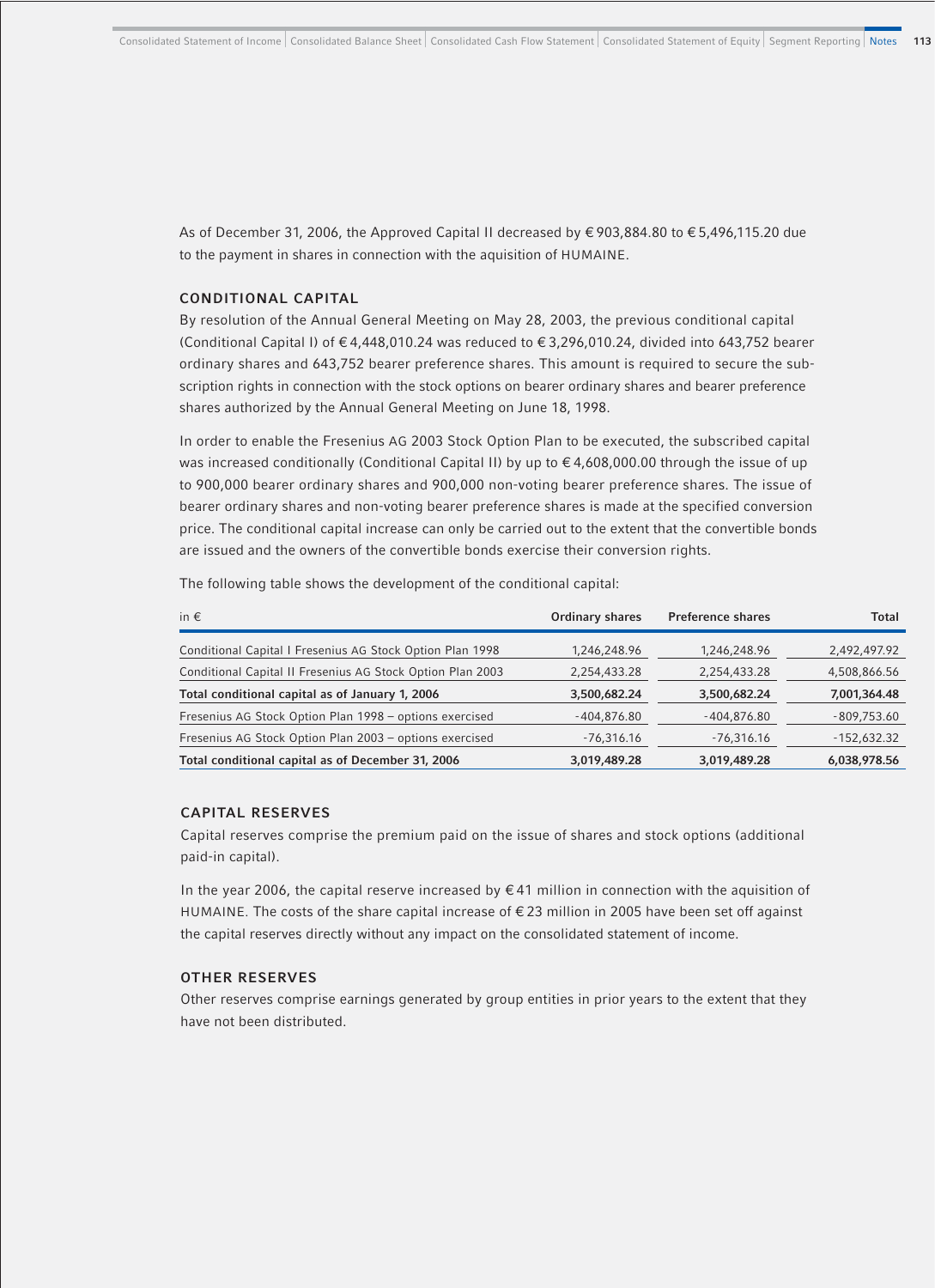# **CHANGE IN SHAREHOLDERS' EQUITY AFTER THE BALANCE SHEET DATE**

On December 4, 2006, at the Extraordinary General Meeting, Fresenius AG's shareholders approved a new division of the subscribed capital in connection with a capital increase from the company's funds. The registration in the commercial register took place on January 24, 2007. Through a conversion of capital reserves, the subscribed capital was first increased by  $\epsilon$  22,638,568.48 to € 154,353,876.00 and then divided into 77,176,938 ordinary shares and 77,176,938 preference shares. The new proportionate amount of the subscribed capital is  $\epsilon$  1.00 per share. The conditional capital increased in the same proportion as the subscribed capital by operation of law (cf. § 218 sentence 1 of German Stock Corporation Act (AktG)) and is divided into Conditional Capital I in an amount of € 1,971,966.00 and Conditional Capital II in an amount of € 5,104,962.00 after the share split (see Note 1.II, Conversion of Fresenius AG into a European Company (SE) and new division of the subscribed capital).

## **DIVIDENDS**

Under the German Stock Corporation Act, the amount of dividends available for distribution to shareholders is based upon the unconsolidated retained earnings of Fresenius AG as reported in its balance sheet determined in accordance with the German Commercial Code (HGB).

At the Annual General Meeting on May 10, 2006, a resolution was passed to pay a dividend of  $\epsilon$  1.48 per bearer ordinary share and € 1.51 per bearer preference share, i. e. a total dividend of € 76 million was resolved.

## **24. OTHER COMPREHENSIVE INCOME (LOSS)**

Other comprehensive income (loss) comprises all amounts recognized directly in equity resulting from the currency translation of foreign subsidiaries' financial statements and the effects (net of tax) of measuring financial instruments at their fair value.

Changes in the components of other comprehensive income (loss) in the years 2006 and 2005 were as follows:

| in million $\epsilon$                   | Amount<br>before taxes | Tax effect | 2006<br>Amount<br>after taxes | Amount<br>before taxes | Tax effect   | 2005<br>Amount<br>after taxes |
|-----------------------------------------|------------------------|------------|-------------------------------|------------------------|--------------|-------------------------------|
| Unrealized gains/losses on securities   |                        |            |                               |                        |              |                               |
| Change in unrealized gains/losses       |                        |            |                               |                        |              |                               |
| Realized gains/losses due               |                        |            |                               |                        |              |                               |
| to reclassifications                    |                        |            |                               |                        |              |                               |
| Changes in unrealized gains/losses on   |                        |            |                               |                        |              |                               |
| derivative financial instruments        | 24                     | -8         | 16                            | 55                     | $-23$        | 32                            |
| Change in unrealized gains/losses       | 21                     | $-7$       | 14                            | 56                     | $-23$        | 33                            |
| Realized gains/losses due               |                        |            |                               |                        |              |                               |
| to reclassifications                    | 3                      | $-1$       | 2                             | $-1$                   |              | $-1$                          |
| Foreign currency translation adjustment | $-117$                 | 0          | $-117$                        | 134                    | $\mathbf{0}$ | 134                           |
| Other comprehensive income (loss)       | -93                    | -8         | $-101$                        | 189                    | $-23$        | 166                           |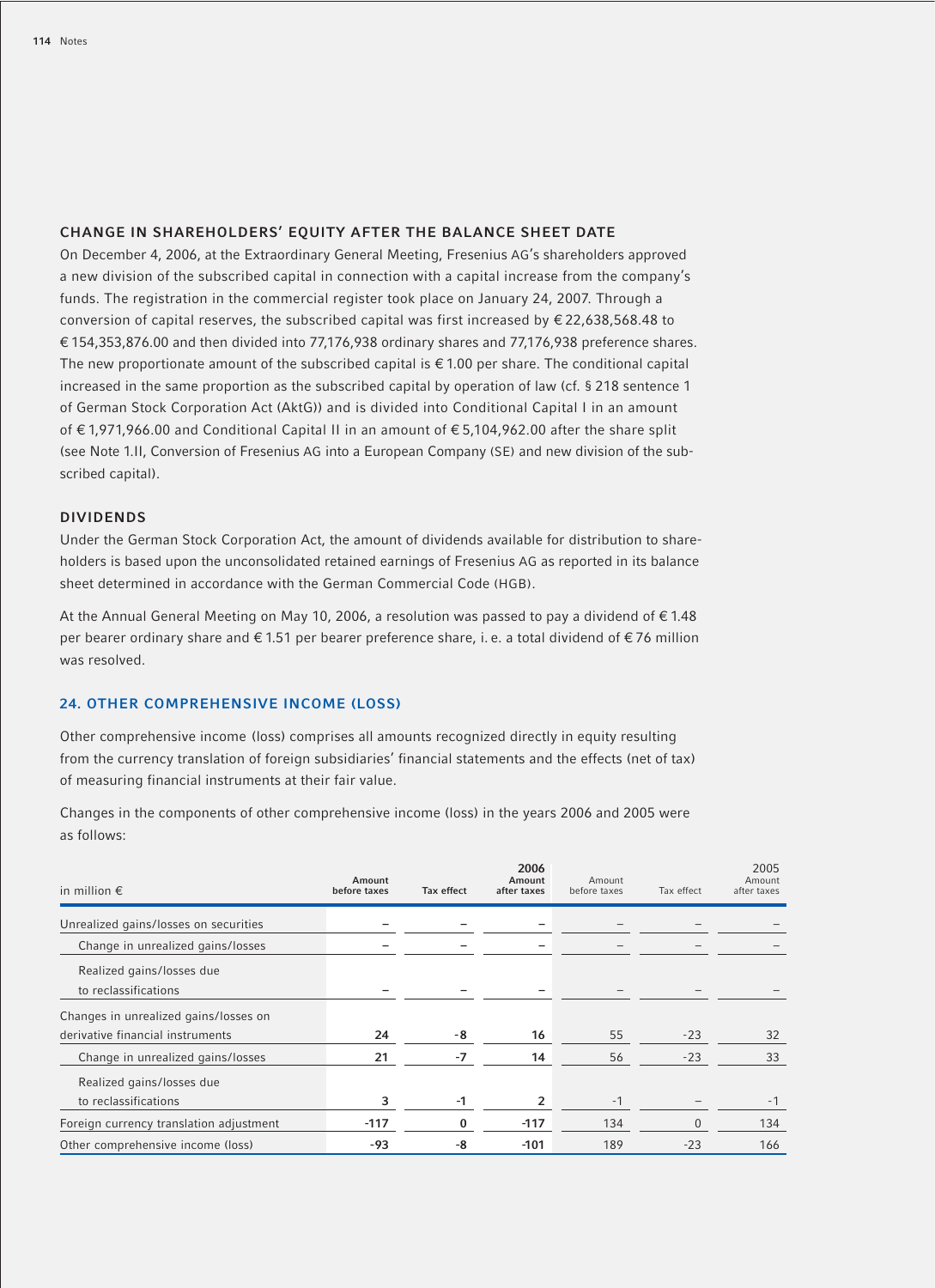# **OTHER NOTES**

# **25. COMMITMENTS AND CONTINGENT LIABILITIES**

## **CONTINGENT ASSETS AND LIABILITIES**

As of December 31, 2006, the Fresenius Group does not have any contingent assets. Contingent liabilities are not material.

#### **OPERATING LEASES AND RENTAL PAYMENTS**

The companies of the Fresenius Group lease office and manufacturing buildings as well as machinery and equipment under various lease agreements expiring on dates through 2026. Rental expense recorded for operating leases for the years ended December 31, 2006 and 2005 was € 369 million and € 297 million, respectively.

Future minimum rental payments under non-cancellable operating leases for the five years succeeding December 31, 2006 and thereafter are:

| for the fiscal years | in million $\epsilon$ |
|----------------------|-----------------------|
| 2007                 | 267                   |
| 2008                 | 232                   |
| 2009                 | 202                   |
| 2010                 | 167                   |
| 2011                 | 140                   |
| Subsequent years     | 496                   |
| <b>Total</b>         | 1,504                 |

As of December 31, 2006, reconstruction obligations exist up to the year 2010 from the acquisition contracts for hospitals at projected costs of up to € 99 million. Thereof € 79 million relate to the year 2007.

Besides the above mentioned contingent liabilities, the amount of other commitments is immaterial.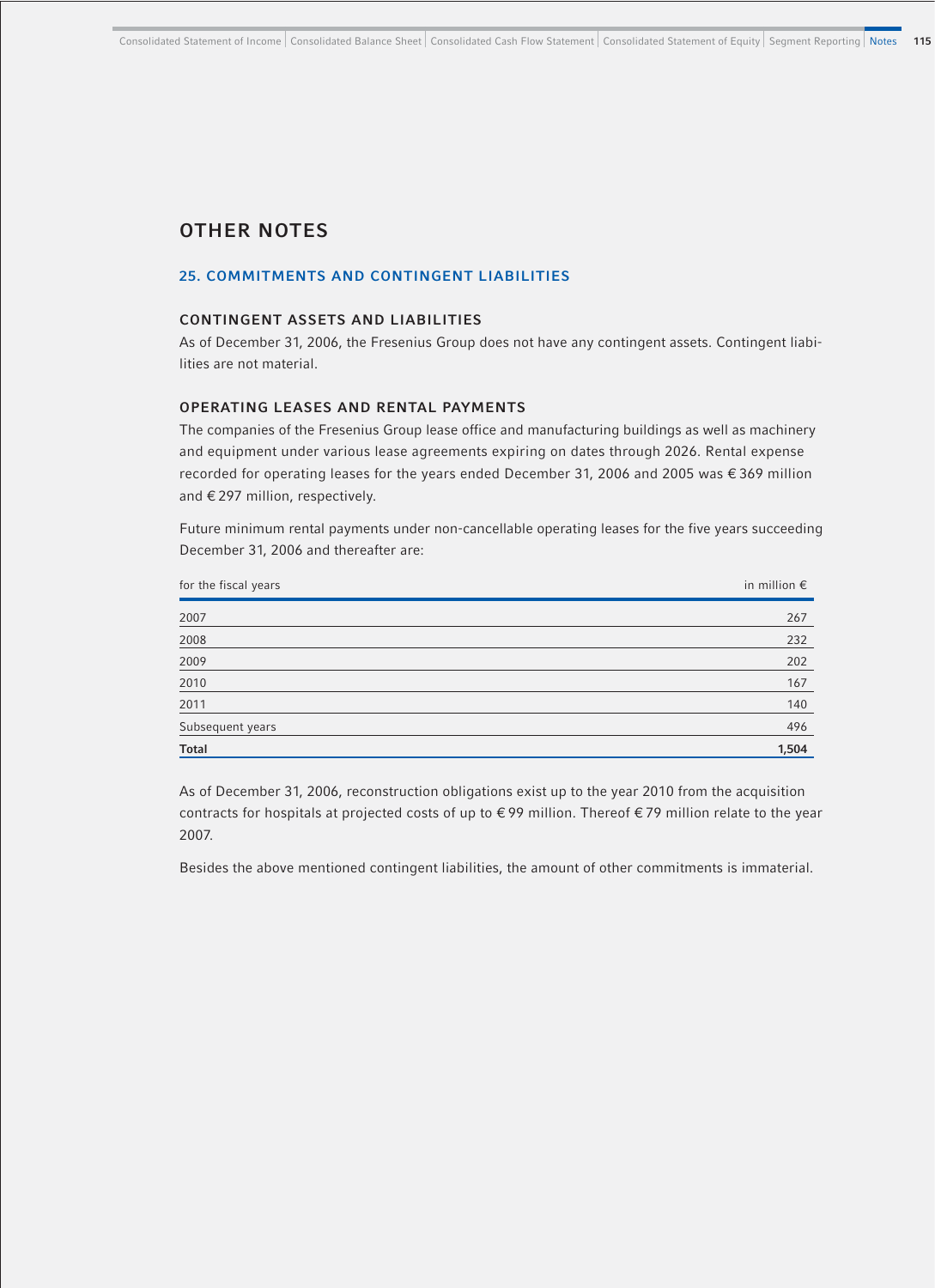## **LEGAL PROCEEDINGS**

#### Commercial litigation

Fresenius Medical Care was originally formed as a result of a series of transactions it completed pursuant to the Merger. At the time of the Merger, a W.R. Grace & Co. subsidiary known as W.R. Grace & Co.-Conn. had, and continues to have, significant liabilities arising out of productliability related litigation (including asbestos-related actions), pre-Merger tax claims and other claims unrelated to National Medical Care, Inc. (NMC), which was W.R. Grace & Co.'s dialysis business prior to the Merger. In connection with the Merger, W.R. Grace & Co.-Conn. agreed to indemnify Fresenius Medical Care, Fresenius Medical Care Holdings, Inc. (FMCH) and NMC against all liabilities of W.R. Grace & Co., whether relating to events occurring before or after the Merger, other than liabilities arising from or relating to NMC's operations. W.R. Grace & Co. and certain of its subsidiaries filed for reorganization under Chapter 11 of the U.S. Bankruptcy Code (the Grace Chapter 11 Proceedings) on April 2, 2001.

Prior to and after the commencement of the Grace Chapter 11 Proceedings, class action complaints were filed against W.R. Grace & Co. and FMCH by plaintiffs claiming to be creditors of W.R. Grace & Co.-Conn., and by the asbestos creditors' committees on behalf of the W.R. Grace & Co. bankruptcy estate in the Grace Chapter 11 Proceedings, alleging among other things that the Merger was a fraudulent conveyance, violated the uniform fraudulent transfer act and constituted a conspiracy. All such cases have been stayed and transferred to or are pending before the U.S. District Court as part of the Grace Chapter 11 Proceedings.

In 2003, Fresenius Medical Care reached agreement with the asbestos creditors' committees on behalf of the W.R. Grace & Co. bankruptcy estate and W.R. Grace & Co. in the matters pending in the Grace Chapter 11 Proceedings for the settlement of all fraudulent conveyance and tax claims against it and other claims related to Fresenius Medical Care that arise out of the bankruptcy of W.R. Grace & Co. Under the terms of the settlement agreement as amended (Settlement Agreement), fraudulent conveyance and other claims raised on behalf of asbestos claimants will be dismissed with prejudice and Fresenius Medical Care will receive protection against existing and potential future W.R. Grace & Co. related claims, including fraudulent conveyance and asbestos claims, and indemnification against income tax claims related to the non-NMC members of the W.R. Grace & Co. consolidated tax group upon confirmation of a W.R. Grace & Co. final bankruptcy reorganization plan that contains such provisions. Under the Settlement Agreement, Fresenius Medical Care will pay a total of US\$ 115 million to the W.R. Grace & Co. bankruptcy estate, or as otherwise directed by the Court, upon plan confirmation. No admission of liability has been or will be made. The Settlement Agreement has been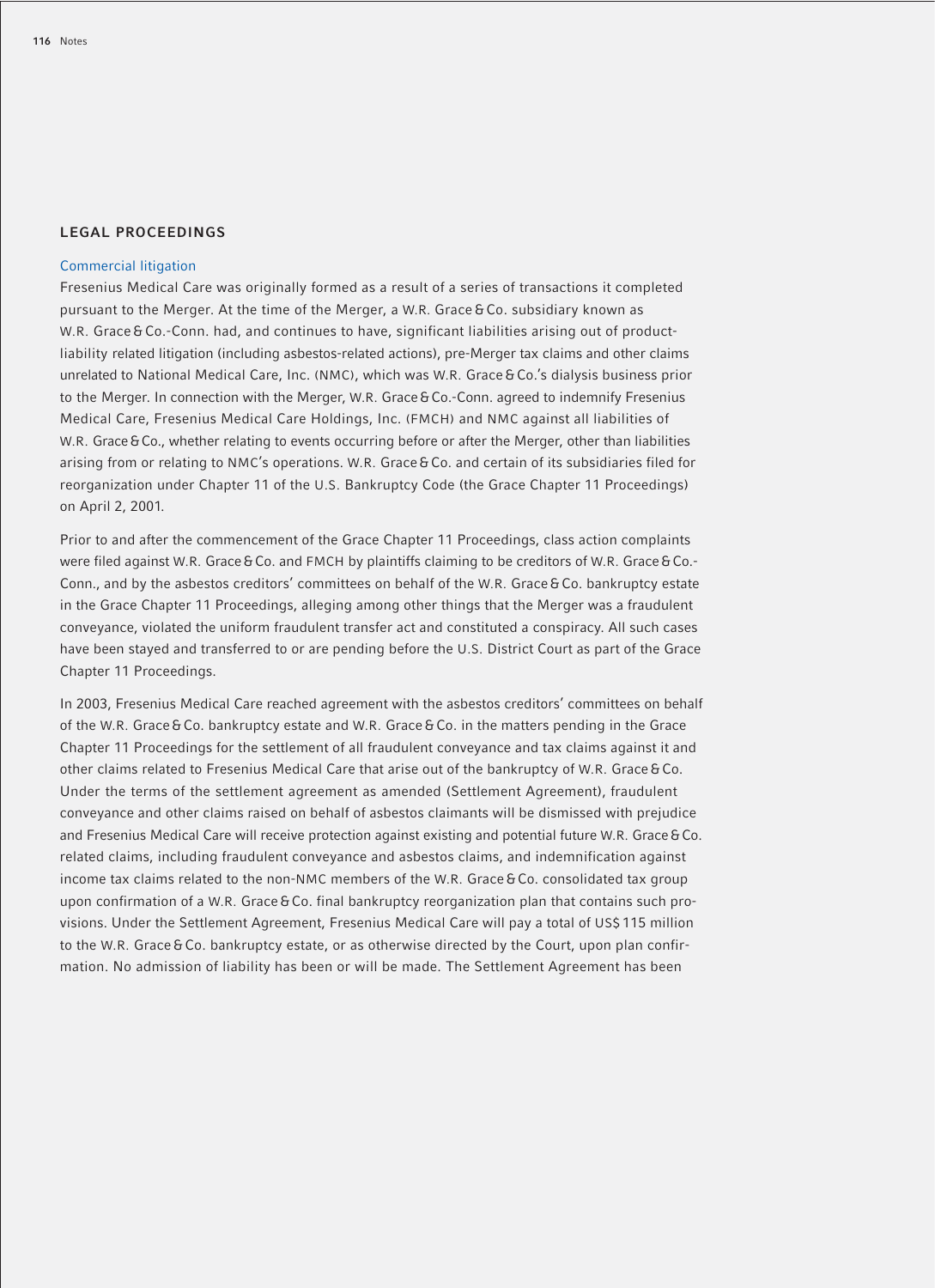approved by the U.S. District Court. Subsequent to the Merger, W.R. Grace & Co. was involved in a multi-step transaction involving Sealed Air Corporation (Sealed Air, formerly known as Grace Holding, Inc.). Fresenius Medical Care is engaged in litigation with Sealed Air to confirm its entitlement to indemnification from Sealed Air for all losses and expenses incurred by Fresenius Medical Care relating to pre-Merger tax liabilities and Merger-related claims. Under the Settlement Agreement, upon confirmation of a plan that satisfies the conditions of Fresenius Medical Care's payment obligation, this litigation will be dismissed with prejudice.

On April 4, 2003, FMCH filed a suit in the U.S. District Court for the Northern District of California, (Fresenius USA, Inc., et al., v. Baxter International, Inc., et al.), Case No. C 03-1431, seeking a declaratory judgment that FMCH does not infringe on patents held by Baxter International, Inc. and its subsidiaries and affiliates (Baxter), that the patents are invalid, and that Baxter is without right or authority to threaten or maintain suit against FMCH for alleged infringement of Baxter's patents. In general, the alleged patents concern touch screens, conductivity alarms, power failure data storage, and balance chambers for hemodialysis machines. Baxter filed counterclaims against FMCH seeking monetary damages and injunctive relief, and alleging that FMCH willfully infringed on Baxter's patents. On July 17, 2006, the court entered judgement in favor of FMCH finding that all the asserted claims of the Baxter patents are invalid as obvious and/or anticipated in light of prior art. On February 13, 2007, the court granted Baxter's motion to set aside the jury's verdict in favor of FMCH and retry certain aspects of the case. Fresenius Medical Care will appeal the court's rulings. An adverse judgment in any new trial could have a material adverse impact on the business, financial condition and results of operations of Fresenius Medical Care.

Fresenius Medical Care AG & Co. KGaA's Australian subsidiary, Fresenius Medical Care Australia Pty Limited (hereinafter referred to as Fresenius Medical Care Australia) and Gambro Pty Limited and Gambro AB (hereinafter referred to as the Gambro Group) are in litigation regarding infringement and damages with respect to the Gambro AB patent protecting intellectual property in relation to a system for preparation of dialysis or replacement fluid, the Gambro bicart device in Australia (Gambro Patent). As a result of the commercialisation of a system for the preparation of dialysis fluid based on the Fresenius Medical Care Bibag device in Australia, the Australian courts concluded that Fresenius Medical Care Australia infringed the Gambro Patent. The parties are still in legal dispute with respect to the issue of potential damages related to the patent infringement. As the infringement proceedings have solely been brought in the Australian jurisdiction any potential damages to be paid by Fresenius Medical Care Australia will be limited to the potential losses of the Gambro Group caused by the patent infringement in Australia.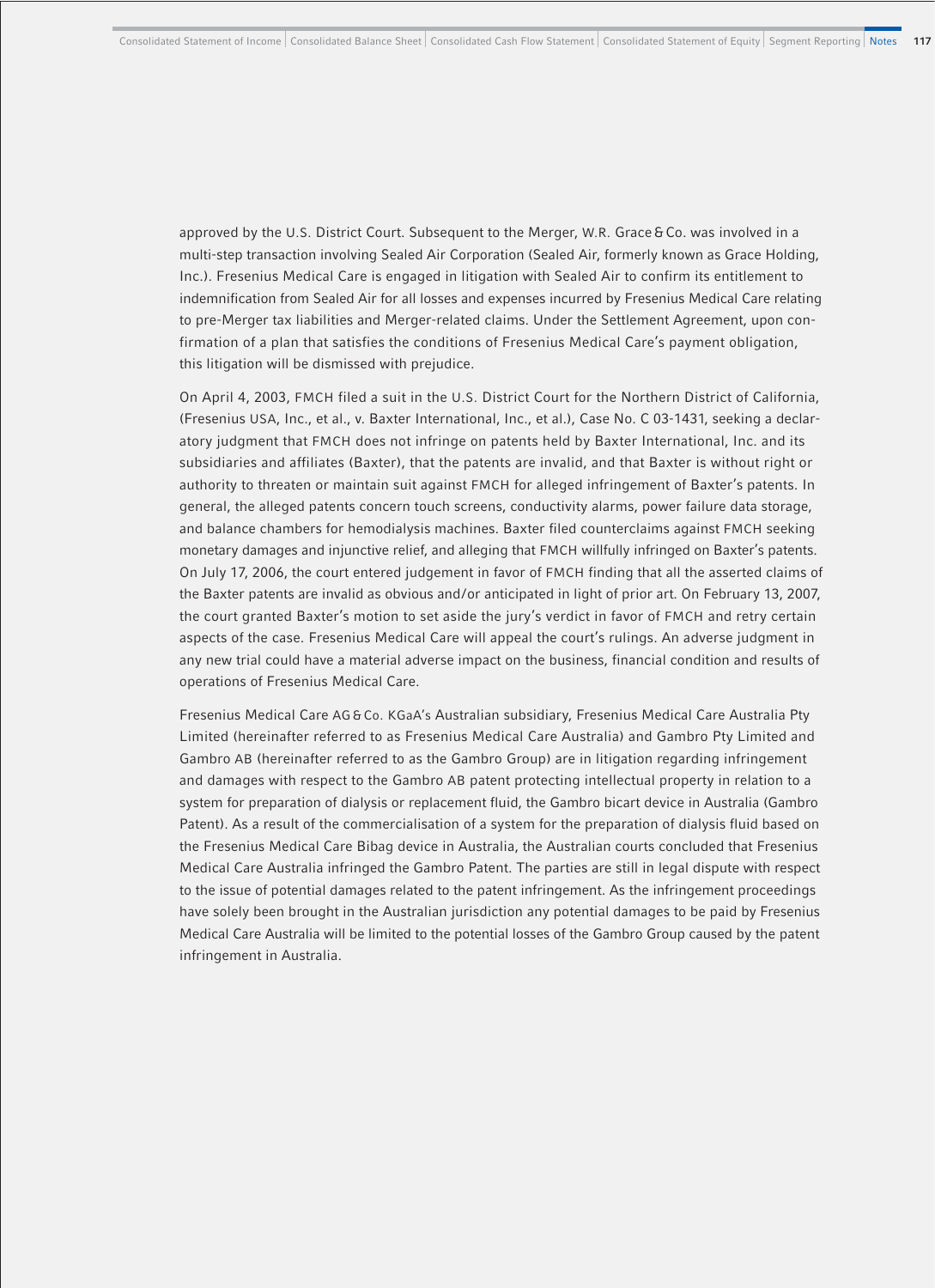#### Other litigation and potential exposures

RCG has been named as a nominal defendant in a second amended complaint filed September 13, 2006, in the Chancery Court for the State of Tennessee Twentieth Judicial District at Nashville against former officers and directors of RCG which purports to constitute a class action and derivative action relating to alleged unlawful actions and breaches of fiduciary duty in connection with the RCG Acquisition and in connection with alleged improper backdating and/or timing of stock option grants. The amended complaint is styled Indiana State District Council of Laborers and Hod Carriers Pension Fund, on behalf of itself and all others similarly situated and derivatively on behalf of RCG, Plaintiff, vs. RCG, Gary Brukardt, William P. Johnston, Harry R. Jacobson, Joseph C. Hutts, William V. Lapham, Thomas A. Lowery, Stephen D. McMurray, Peter J. Grua, C. Thomas Smith, Ronald Hinds, Raymond Hakim, and R. Dirk Allison, Defendants. The complaint seeks damages against former officers and directors and does not state a claim for money damages directly against RCG. Fresenius Medical Care anticipates that the individual defendants may seek to claim indemnification from RCG. Fresenius Medical Care is unable at this time to assess the merits of any such claim for indemnification.

FMCH and its subsidiaries, including RCG (prior to the RCG acquisition), received subpoenas from the U.S. Department of Justice, Eastern District of Missouri, in connection with a joint civil and criminal investigation. FMCH received its subpoena in April 2005. RCG received its subpoena in August 2005. The subpoenas require production of a broad range of documents relating to FMCH's and RCG's operations, with specific attention to documents related to clinical quality programs, business development activities, medical director compensation and physician relationships, joint ventures, anemia management programs, RCG's supply company, pharmaceutical and other services that RCG provides to patients, RCG's relationships to pharmaceutical companies, and RCG's purchase of dialysis equipment from FMCH. Fresenius Medical Care is cooperating with the government's requests for information. An adverse determination in this investigation could have a material adverse effect on Fresenius Medical Care's business, financial condition and results of operations.

In October 2004, FMCH and its subsidiaries, including RCG (prior to the RCG acquisition), received subpoenas from the U.S. Department of Justice, Eastern District of New York, in connection with a civil and criminal investigation, which requires production of a broad range of documents relating to FMCH's and RCG's operations, with specific attention to documents relating to laboratory testing for parathyroid hormone (PTH) levels and vitamin D therapies. Fresenius Medical Care is cooperating with the government's requests for information. While Fresenius Medical Care believes that it has complied with applicable laws relating to PTH testing and use of vitamin D therapies, an adverse determination in this investigation could have a material adverse effect on Fresenius Medical Care's business, financial condition, and results of operations.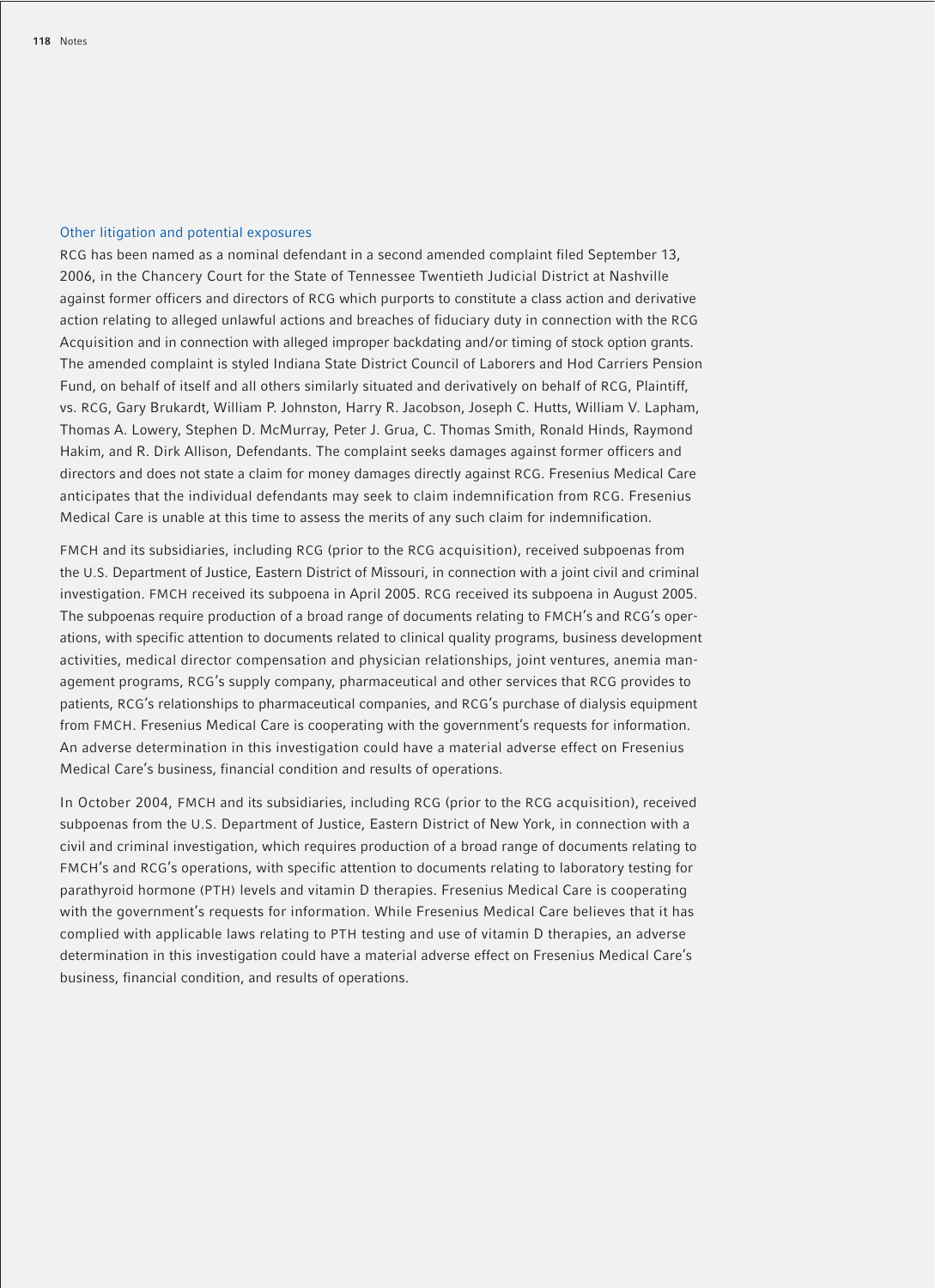In May 2006, RCG received a subpoena from the U.S. Department of Justice, Southern District of New York, in connection with an investigation into RCG's administration of its stock option programs and practices, including the procedure under which the exercise price was established for certain of the option grants. The subpoena requires production of a broad range of documents relating to the RCG stock option program prior to the RCG acquisition. Fresenius Medical Care is cooperating with the government's requests for information. The outcome and impact of this investigation cannot be predicted at this time.

#### Accrued special charge of Fresenius Medical Care for legal matters

At December 31, 2001, Fresenius Medical Care recorded a pre-tax special charge of US\$ 258 million to reflect anticipated expenses associated with the defense and resolution of pre-Merger tax claims, Merger-related claims, and commercial insurer claims. The costs associated with the Settlement Agreement and settlements with insurers have been charged against this accrual. With the exception of the proposed US\$ 115 million (€ 87 million) payment under the Settlement Agreement, all other matters included in the special charge have been resolved. While Fresenius Medical Care believes that its remaining accrual reasonably estimates its currently anticipated costs related to the continued defense and resolution of this matter, no assurances can be given that its actual costs incurred will not exceed the amount of this accrual (see Note 17, Other accrued expenses).

Furthermore, the Fresenius Group is involved in various legal disputes arising from the ordinary course of its business. Although the ultimate outcome of these legal disputes cannot be predicted, the Fresenius Group does not expect any material adverse effects on the business, financial condition and results of operations of the Group.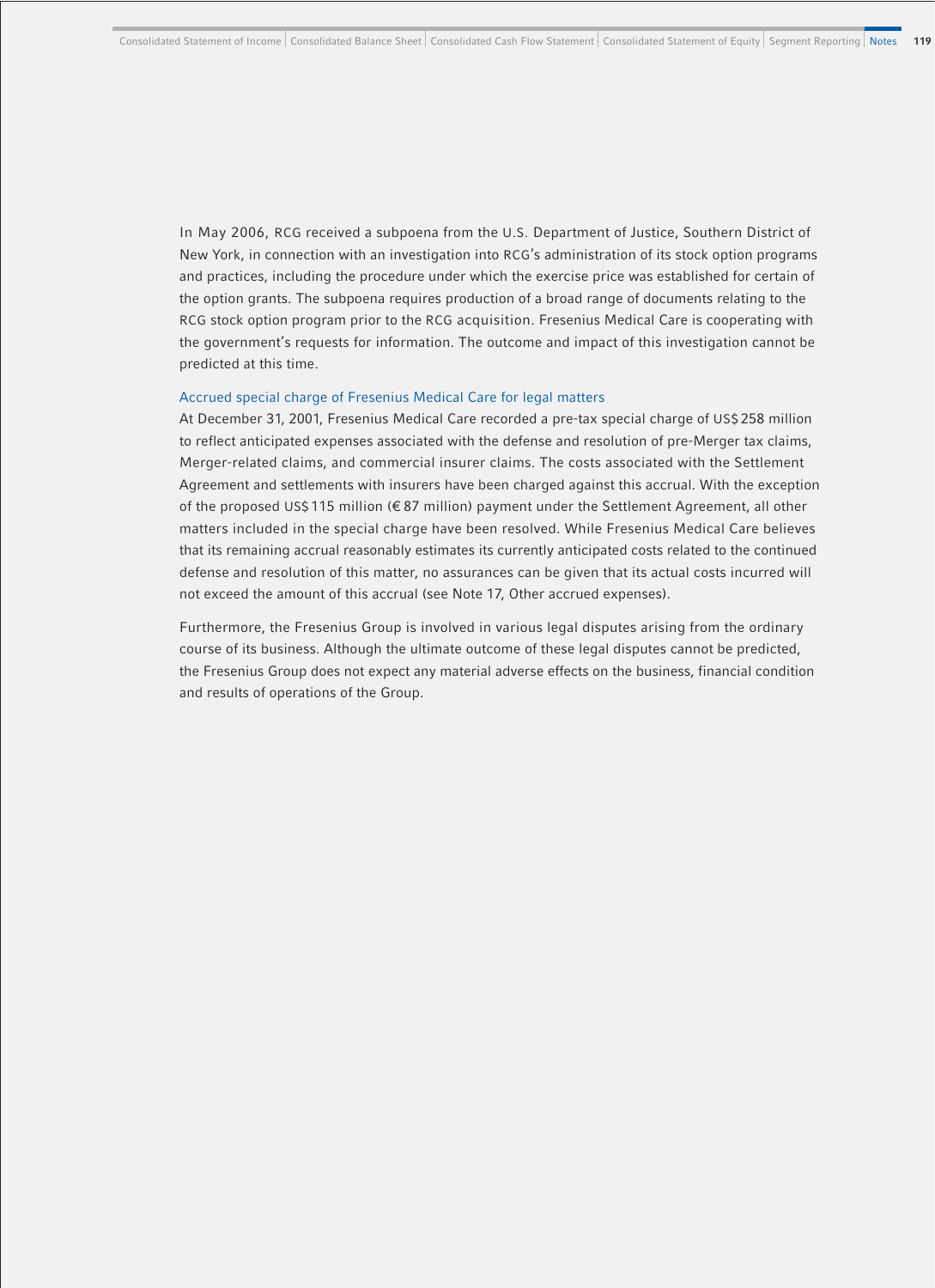#### **26. FINANCIAL INSTRUMENTS**

## **MARKET RISK**

#### I.) General

The Fresenius Group is inevitably exposed to effects related to foreign exchange fluctuations in connection with its international business activities that are denominated in various currencies. In order to finance its business operations, the Fresenius Group issues bonds, trust preferred securities and commercial papers and concludes mainly long-term credit agreements and mid-term Euro Notes (Schuldscheindarlehen) with banks. Due to these financing activities, the Fresenius Group is exposed to interest risk caused by changes in variable interest rates and the risk of changes in the fair value of balance sheet items bearing fixed interest rates.

In order to manage the risks of interest rate and foreign exchange rate fluctuations, the Fresenius Group enters into appropriate hedging transactions with highly rated financial institutions as authorized by the Management Board. Derivative financial instruments are not used for trading purposes.

In general, the Fresenius Group conducts its derivative financial instrument activities under the control of a single centralized department. The Fresenius Group has established guidelines derived from best practice standards in the banking industry for risk assessment procedures and supervision concerning the use of financial derivatives. These guidelines require amongst other things a clear segregation of duties in the areas of execution, administration, accounting and controlling.

The Fresenius Group calculates benchmarks for individual exposures in order to quantify interest and foreign exchange risks. The benchmarks are derived from achievable and reasonable market rates. Depending on the individual benchmarks, appropriate hedging strategies are determined and implemented as scheduled.

As of December 31, 2006, the notional amounts of Fresenius Group's foreign exchange derivatives amounted to € 1,186 million and the notional amounts of interest rate derivatives amounted to € 2,911 million. In the case of interest rate derivatives, it should be noted that the notional amounts generally only represent the base for contract specific computations and not necessarily the exchange of those amounts by the parties. Therefore, a potential risk resulting from the use of interest rate derivatives cannot be measured solely on the bases of the notional amounts of the contracts.

The after tax losses of  $\epsilon$  14 million deferred in accumulated other comprehensive income (loss) at December 31, 2005 had a low negative currency impact.

Earnings of the Fresenius Group were not materially affected by hedge ineffectiveness in the reporting period since the critical terms of the interest and foreign exchange derivatives matched the critical terms of the underlying exposures.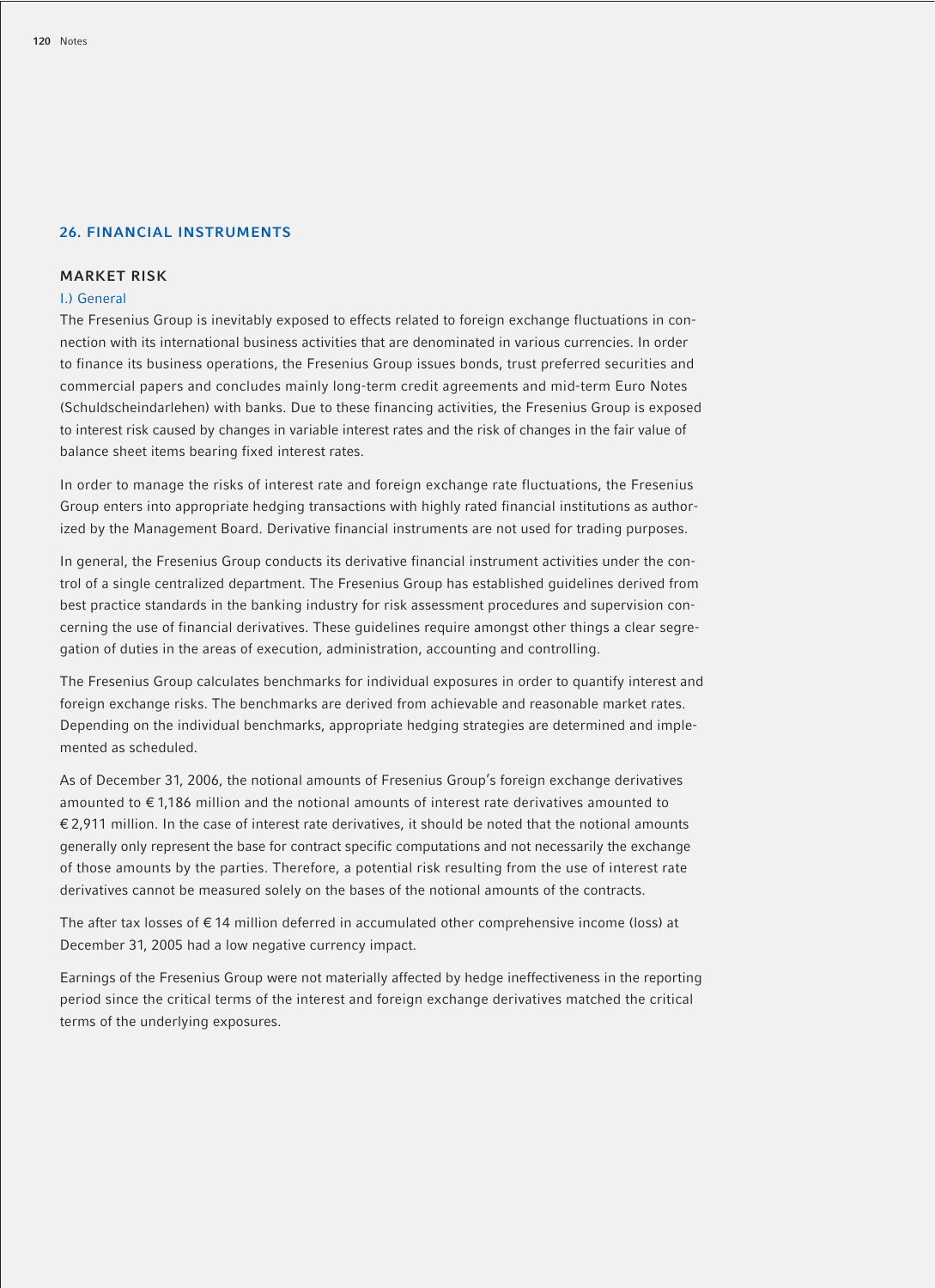# II.) Fair value of financial instruments

The following table presents the carrying amounts and fair values of the Group's financial instruments as of December 31.

| in million $\epsilon$                                  | Carrying amount | 2006<br><b>Fair value</b> | Carrying amount | 2005<br>fair value |
|--------------------------------------------------------|-----------------|---------------------------|-----------------|--------------------|
| <b>Non-derivatives</b>                                 |                 |                           |                 |                    |
| Assets                                                 |                 |                           |                 |                    |
| Cash and cash equivalents                              | 261             | 261                       | 252             | 252                |
| Accounts receivable                                    | 2,088           | 2,088                     | 1,871           | 1,871              |
| Liabilities                                            |                 |                           |                 |                    |
| Trade accounts payable (including related parties)     | 466             | 466                       | 355             | 355                |
| Income taxes payable                                   | 159             | 159                       | 146             | 146                |
| Long-term loans (excluding trust preferred securities, |                 |                           |                 |                    |
| notes and bonds)                                       | 3,136           | 3,136                     | 817             | 817                |
| Short-term loans (including related parties)           | 331             | 331                       | 825             | 825                |
| Trust preferred securities                             | 946             | 1,005                     | 1,000           | 1,082              |
| Euro Notes                                             | 366             | 368                       | 460             | 460                |
| <b>Bonds</b>                                           | 1,100           | 1,124                     | 400             | 427                |
| <b>Derivatives</b>                                     |                 |                           |                 |                    |
| Foreign exchange contracts                             | 4               | 4                         | $-3$            | -3                 |
| thereof short-term                                     | 4               | 4                         | $-2$            | $-2$               |
| Dollar interest rate hedges                            | 34              | 34                        | 19              | 19                 |
| thereof short-term                                     |                 |                           |                 |                    |
| Euro interest rate hedges                              | 1               | 1                         | $-1$            | $-1$               |
| thereof short-term                                     |                 |                           |                 |                    |
| Other interest rate hedges                             |                 |                           |                 |                    |
| thereof short-term                                     |                 |                           |                 |                    |

The carrying amounts in the table (except derivatives), are included in the consolidated balance sheet under their corresponding line item. Derivatives were recognized at gross values as other current assets in an amount of  $\epsilon$  64 million and other liabilities in an amount of  $\epsilon$  25 million.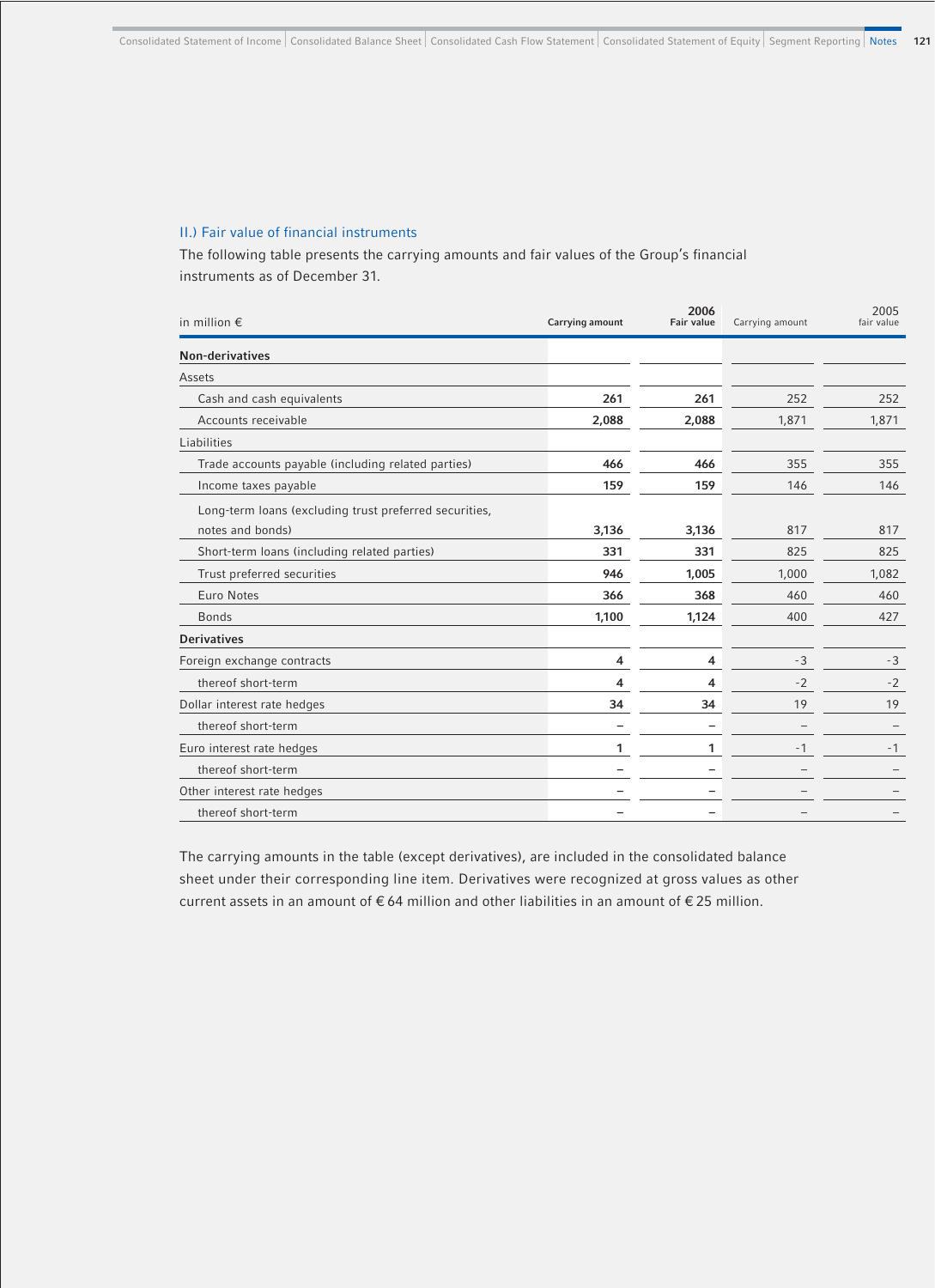#### **Estimation of fair values**

The significant methods and assumptions used to estimate the fair values of financial instruments are as follows:

Short-term financial instruments are valued at their carrying amounts, which are reasonable estimates of the fair value due to the relatively short period to maturity of the instruments. This approach applies to cash and cash equivalents, receivables and accounts payables, including income tax payables.

Long-term bank debt of Fresenius Medical Care is valued at its carrying amount because the actual drawings under the Fresenius Medical Care 2006 Senior Credit Agreement carry interest on a variable basis, mainly with an interest rate fixed for three months. The interest rates reflect actual money market conditions, plus specific margins which represent company-related financial ratios as well as the entire set of terms and conditions including covenants as determined in the Fresenius Medical Care 2006 Senior Credit Agreement.

The fair value of the bonds and trust preferred securities is calculated based on market prices on the balance sheet date. The fair value of the Euro Notes (Schuldscheindarlehen) is calculated as the differential between the coupon and the market quotation at the reporting date including a company specific margin. Due to the relatively short period between reporting date and the issuance of the notes, the specific margin changes since inception are deemed to be immaterial.

The fair value of financial instruments is defined as the amount at which the instrument could be exchanged between willing parties. Market quotes are available for all material financial instruments of the Fresenius Group.

#### III.) Accounting for and reporting of non-derivative financial instruments

The carrying amounts of the non-derivative financial instruments are included in the consolidated balance sheet under their related item.

# IV.) Accounting for and reporting of derivative financial instruments (and hedge accounting) **Foreign exchange risk management**

The Fresenius Group has determined the euro as its financial reporting currency. Therefore, foreign exchange translation risks resulting from the fluctuation of exchange rates between the euro and the local currencies in which the financial statements of the foreign subsidiaries are maintained, have an impact on results of operations and financial positions reported in the consolidated financial statements.

Fresenius Group's foreign exchange transaction risks mainly relate to transactions such as sales and purchases as well as project business denominated in foreign currency. Particularly products manufactured in Fresenius Group's worldwide production sites are mainly denominated in the local currency of the respective manufacturer and are delivered worldwide to various Fresenius Group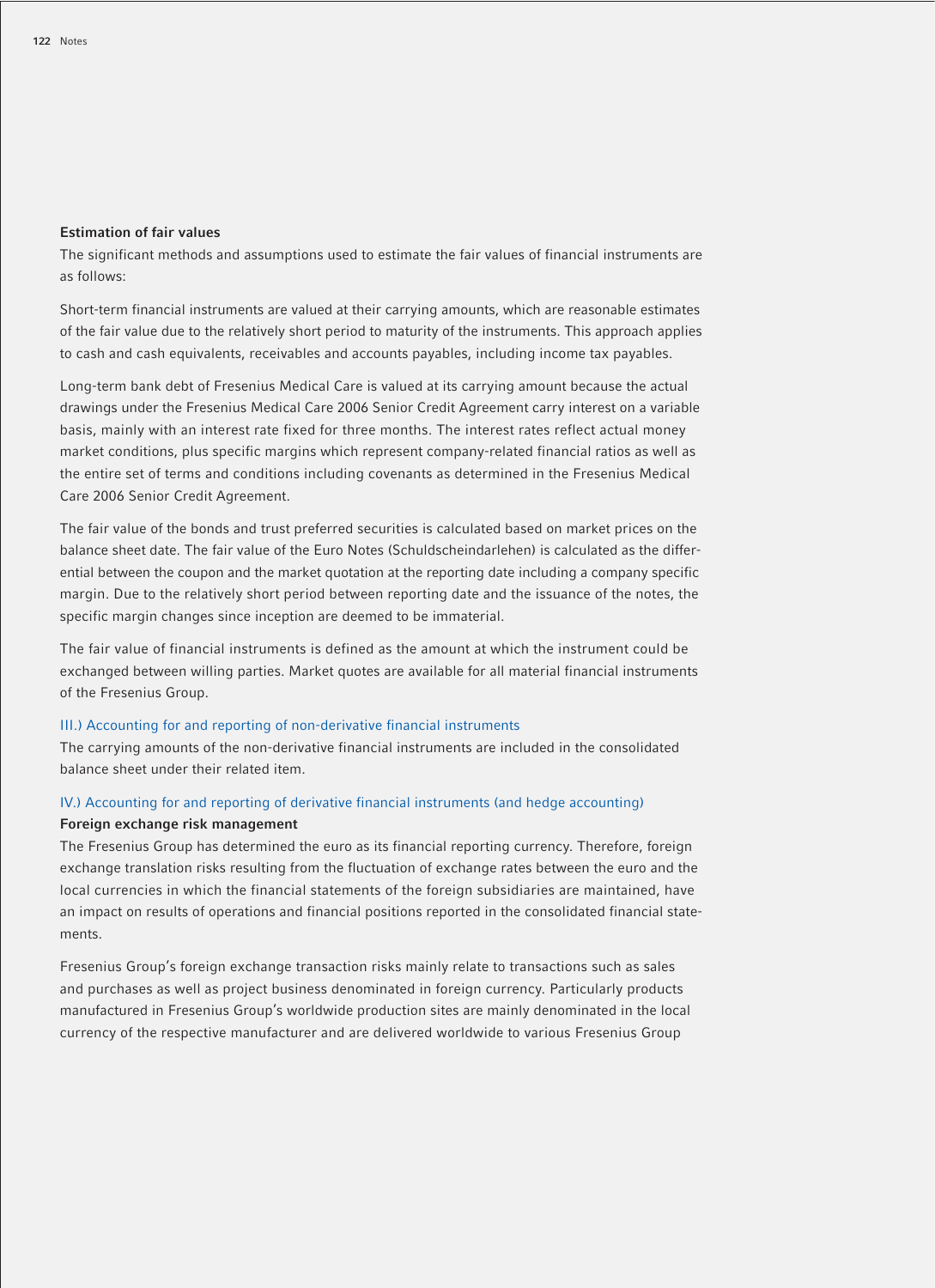entities. These intragroup sales are mainly denominated in euro, US dollar and yen. Group companies are therefore exposed to changes of the foreign exchange rates between the invoicing currencies and the local currencies in which they conduct their businesses. For the purpose of hedging existing and foreseeable foreign exchange transaction exposures, the Fresenius Group enters into foreign exchange forward contracts and, on a small scale, foreign exchange options. Foreign exchange forward contracts and options are not used for purposes other than hedging foreign exchange exposures. As at December 31, 2006, the Fresenius Group had no foreign exchange options.

In connection with intercompany loans in foreign currency, the Fresenius Group normally uses foreign exchange swaps thus assuring that no foreign exchange risks arise from those loans.

The hedge-effective portion of changes in the fair value of foreign exchange forward contracts that are designated and qualified as cash flow hedges is reported in accumulated other comprehensive income (loss). These amounts are subsequently reclassified into earnings as a component of cost of sales, of selling, general and administrative expenses or as interest income or expenses in the same period in which the hedged transaction affects earnings.

Recognition in equity

|                        |                    |                       | Cash flow hedges<br>of forecasted<br>product purchases |                       | Cash flow hedges<br>associated with foreign<br>currency denominated inter-<br>company financing transaction |
|------------------------|--------------------|-----------------------|--------------------------------------------------------|-----------------------|-------------------------------------------------------------------------------------------------------------|
|                        | Balance sheet date | in million $\epsilon$ | affecting<br>net income<br>probably in                 | in million $\epsilon$ | affecting<br>net income<br>probably in                                                                      |
| Income/loss before tax | December 31, 2006  | 2.9                   | 2007                                                   |                       |                                                                                                             |
|                        | December 31, 2005  | $-6.7$                | 2006-2009                                              |                       |                                                                                                             |
| Income/loss after tax  | December 31, 2006  | 1.7                   | 2007                                                   |                       |                                                                                                             |
|                        | December 31, 2005  | $-5.0$                | 2006-2009                                              |                       |                                                                                                             |

Recognition in the consolidated statement of income

|                        |              | Cash flow hedges<br>of forecasted<br>product purchases | Cash flow hedges<br>associated with foreign<br>currency denominated inter-<br>company financing transaction |
|------------------------|--------------|--------------------------------------------------------|-------------------------------------------------------------------------------------------------------------|
|                        | Fiscal year  | in million $\epsilon$                                  | in million $\epsilon$                                                                                       |
| Income/loss before tax | 2006<br>2005 | 1.0<br>0.7                                             |                                                                                                             |
| Income/loss after tax  | 2006<br>2005 | 0.7<br>0.6                                             |                                                                                                             |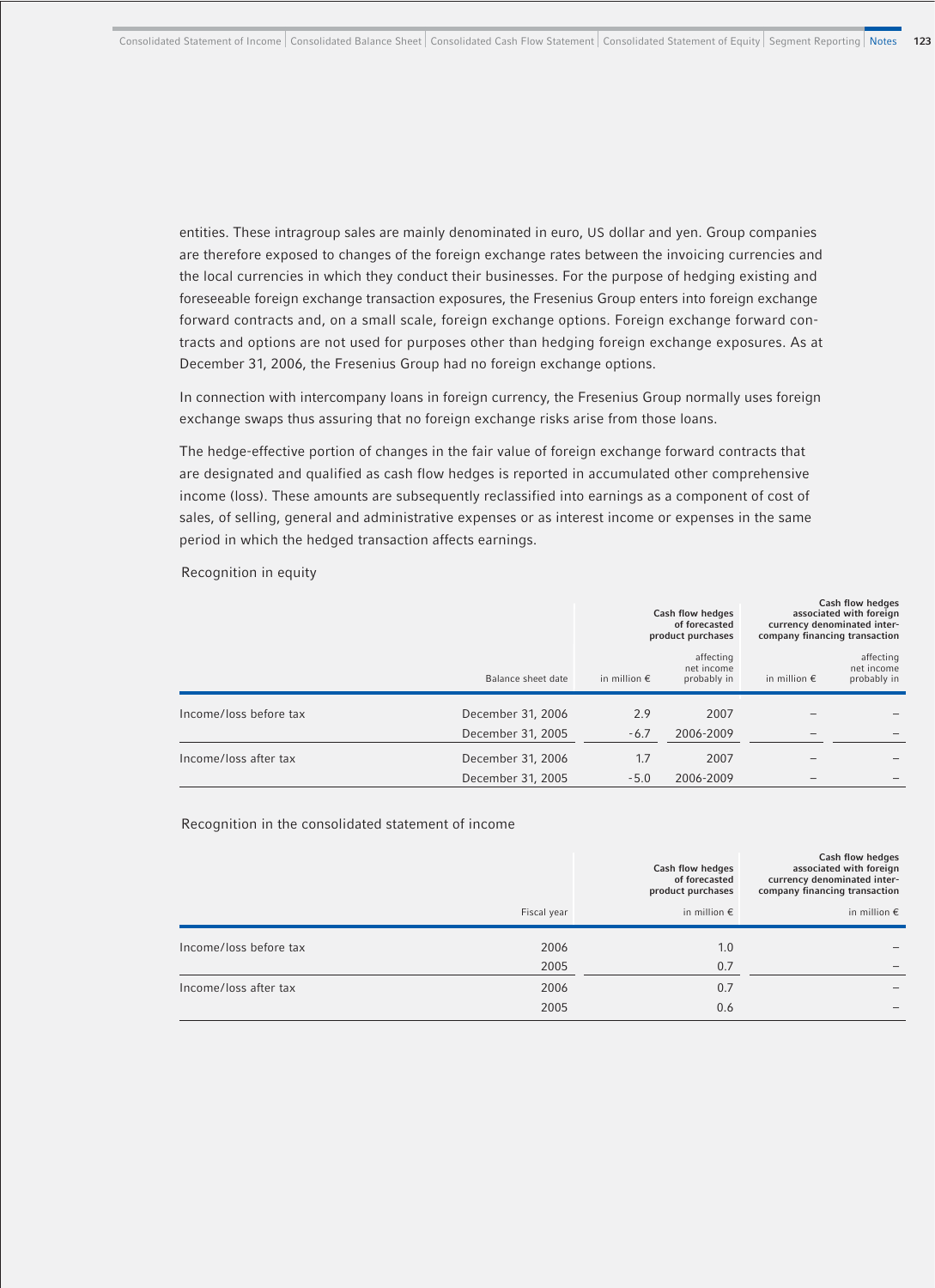As of December 31, 2006, the notional volume and fair value of foreign exchange contracts relating to foreign currency intercompany loans amounted to €654 million and €0 million, respectively. Hedge accounting is not applied to these foreign exchange contracts. Accordingly, the respective foreign exchange contracts are recognized as assets or liabilities and changes in fair values are recognized against earnings, thus offsetting with changes in fair values of the underlying foreign currency denominated intercompany loans.

As of December 31, 2006, the notional amounts of foreign exchange forward contracts in place to hedge risks from operational business totalled  $\epsilon$  532 million with a fair value of  $\epsilon$  4 million.

As of December 31, 2006, the Fresenius Group was party to foreign exchange contracts with a maximum maturity of 36 months.

### **Interest rate risk management**

Fresenius Group's interest rate risks mainly arise from money market and capital market transactions of Fresenius Group for financing its business activities. Interest rate hedging transactions are primarily concluded by Fresenius AG and FMC-AG & Co. KGaA.

The Fresenius Group enters into interest rate swaps and, on a small scale, into interest rate options in order to hedge against interest rate exposures arising from short-term and long-term borrowings and accounts receivable securitization programs at variable rates by swapping them into fixed rates or to hedge against changes of the fair value of the underlying fixed rate financial liabilities.

### Cash Flow Hedge

The Fresenius Group enters into interest rate swaps that are designated as cash flow hedges effectively converting certain variable interest rate payments, resulting from existing revolving loans, Euro Notes (Schuldscheindarlehen) and an accounts receivable facility mainly denominated in US dollar or euro, into fixed interest rate payments. The US dollar interest rate swaps with a notional volume of US\$ 3,165 million expire at various dates between 2007 and 2012. The Euro interest rate swaps with a notional volume of € 166 million expire in 2007 and 2008. The US dollar interest rate swaps bear an average interest rate of 4.50% and the Euro interest rate swaps bear an average interest rate of 3.06%, plus an applicable margin each.

At December 31, 2006, after-tax gains of € 28.0 million (pre-tax € 44.7 million) were recognized in accumulated other comprehensive income (loss). At December 31, 2005, the equivalent amounts were €18.8 million and €30.6 million. Interest payables and interest receivables under the swap agreements are accrued or deferred as appropriate and recorded as an adjustment to the interest expense at each reporting date.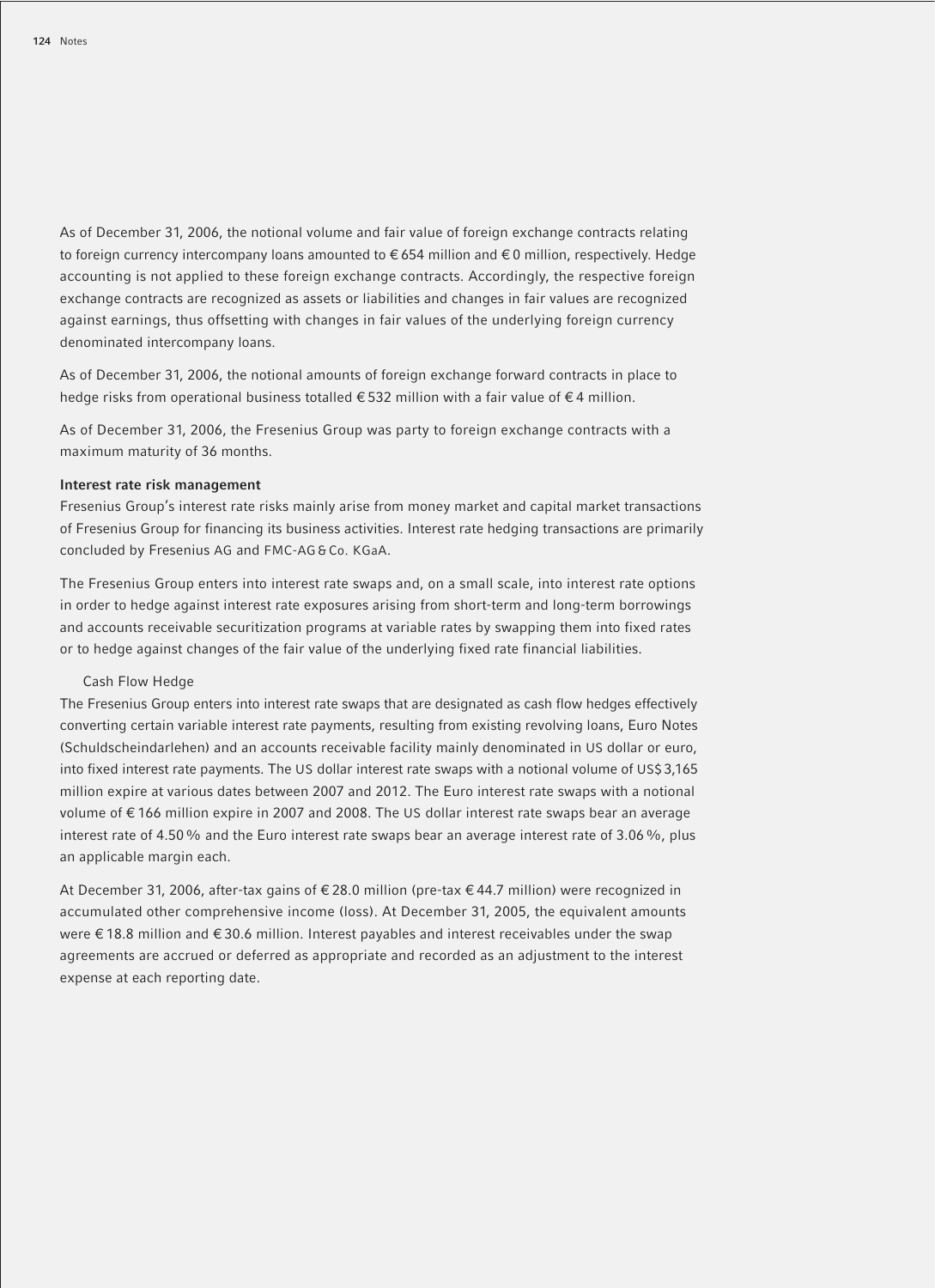#### Fair Value Hedge

Fresenius Medical Care entered into US dollar interest rate swaps designated as fair value hedges to hedge the risk of changes in the fair value of parts of its fixed rate borrowings. These interest rate swaps effectively convert the fixed interest payments on Fresenius Medical Care Capital Trust II trust preferred securities denominated in US dollars into variable interest rate payments. Since the critical terms of the interest rate swap agreements are identical to the terms of Fresenius Medical Care Capital Trust II trust preferred securities, the hedging relationship is expected to be highly effective and no ineffectiveness affects earnings. The interest rate swaps are reported at fair value in the balance sheet. The reported amount of the hedged portion of fixed rate trust preferred securities includes an adjustment representing the change in fair value attributable to the interest rate risk being hedged. Changes in the fair value of interest rate swap contracts and trust preferred securities offset each other in the income statement. At December 31, 2006, the notional volume of these swaps at Fresenius Medical Care was US\$ 450 million (€ 342 million).

# **CREDIT RISK**

The Fresenius Group is exposed to potential losses in the event of non-performance by counterparties to financial instruments but does not expect any counterparty to fail to meet its obligations as the counterparties are highly rated financial institutions. In the opinion of Fresenius Group's Management, all other credit risks are covered by the allowance for doubtful accounts in an amount of € 218 million (see Note 12, Trade accounts receivable).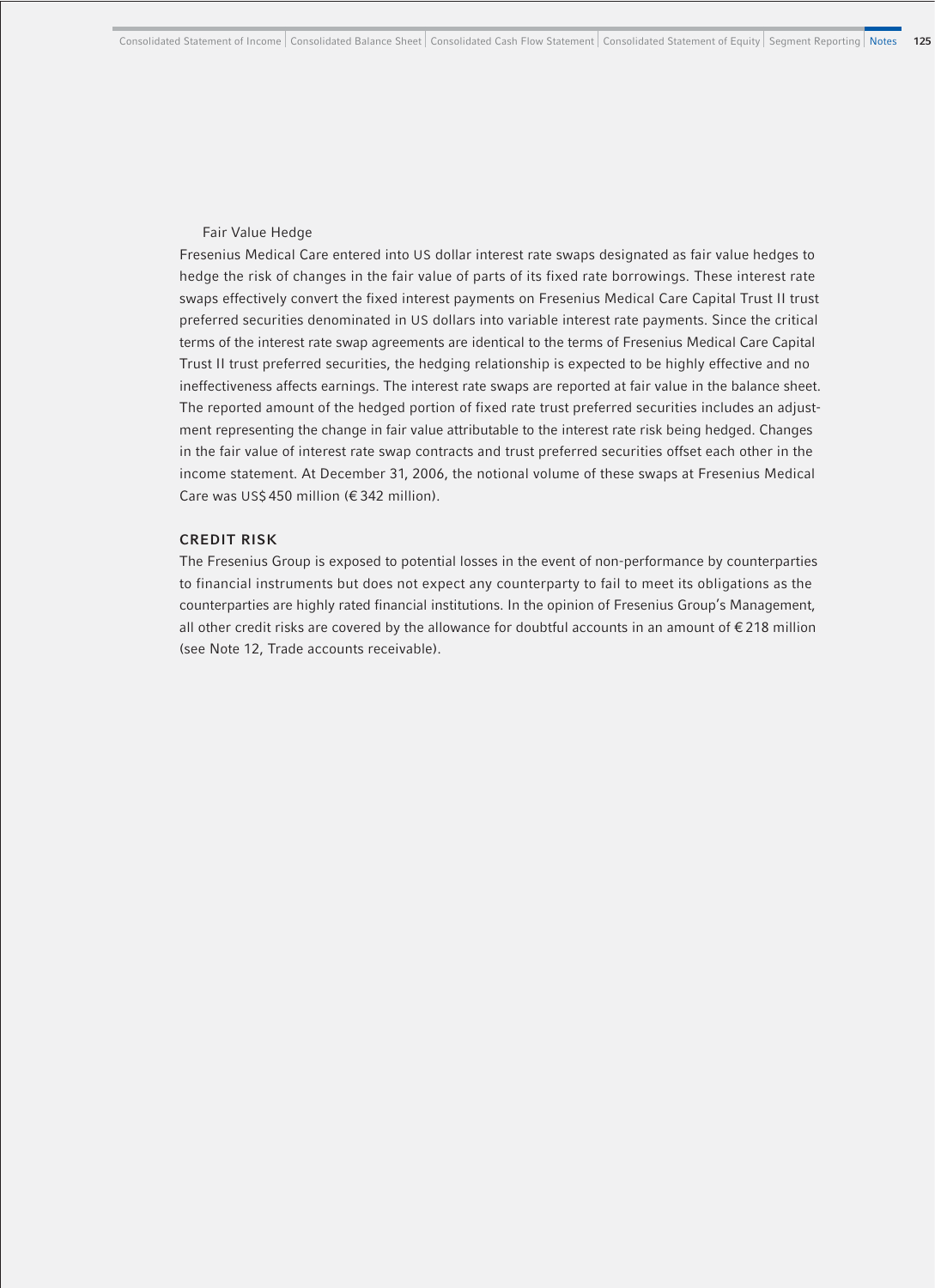## **27. SUPPLEMENTARY INFORMATION ON CASH FLOW STATEMENT**

The cash flow statements of the Fresenius Group for the fiscal years 2006 and 2005 are shown on pages 48 to 49.

Cash funds reported in the cash flow statement comprise all cash and cash equivalent items reported in the balance sheet (i. e. cash in hand, cheques, central bank balances, securities and cash at bank) which are readily convertible within three months and are subject to insignificant risk of changes in value.

The following summaries provide additional information with regard to the consolidated cash flow statement:

| in million $\epsilon$ | 2006 | 2005 |
|-----------------------|------|------|
| Interest paid         | 393  | 208  |
| Income taxes paid     | 401  | 360  |

The increase in interest paid related mainly to higher interest payments in connection with the acquisition of RCG, payments in connection with the issuance of the Eurobond 2006, the repurchase of the Eurobond 2003 as well as interest payments for the financing of the acquisition of HELIOS Kliniken.

The increase in income taxes paid mainly referred to one-time effects. In 2006, Fresenius Medical Care made a single tax payment of € 52 million (US\$ 64 million) related to the acquisition of RCG as well as tax payments of €79 million (US\$99 million) for tax audit adjustments related to Fresenius Medical Care's 2000 and 2001 US tax filings. In the previous year, Fresenius Medical Care made a single tax payment of € 96 million (US\$ 119 million). Without these one-time effects, the income taxes paid were nearly unchanged.

Cash paid for acquisitions consists of the following:

| in million $\epsilon$                         | 2006   | 2005   |
|-----------------------------------------------|--------|--------|
| Assets acquired                               | 4,196  | 2,697  |
| Liabilities assumed                           | $-402$ | $-605$ |
| Minority interest                             | $-45$  | $-60$  |
| Notes assumed in connection with acquisitions | $-24$  | $-193$ |
| Cash paid                                     | 3,725  | 1,839  |
| Cash acquired                                 | -68    | $-231$ |
| Cash paid for acquisitions, net               | 3,657  | 1,608  |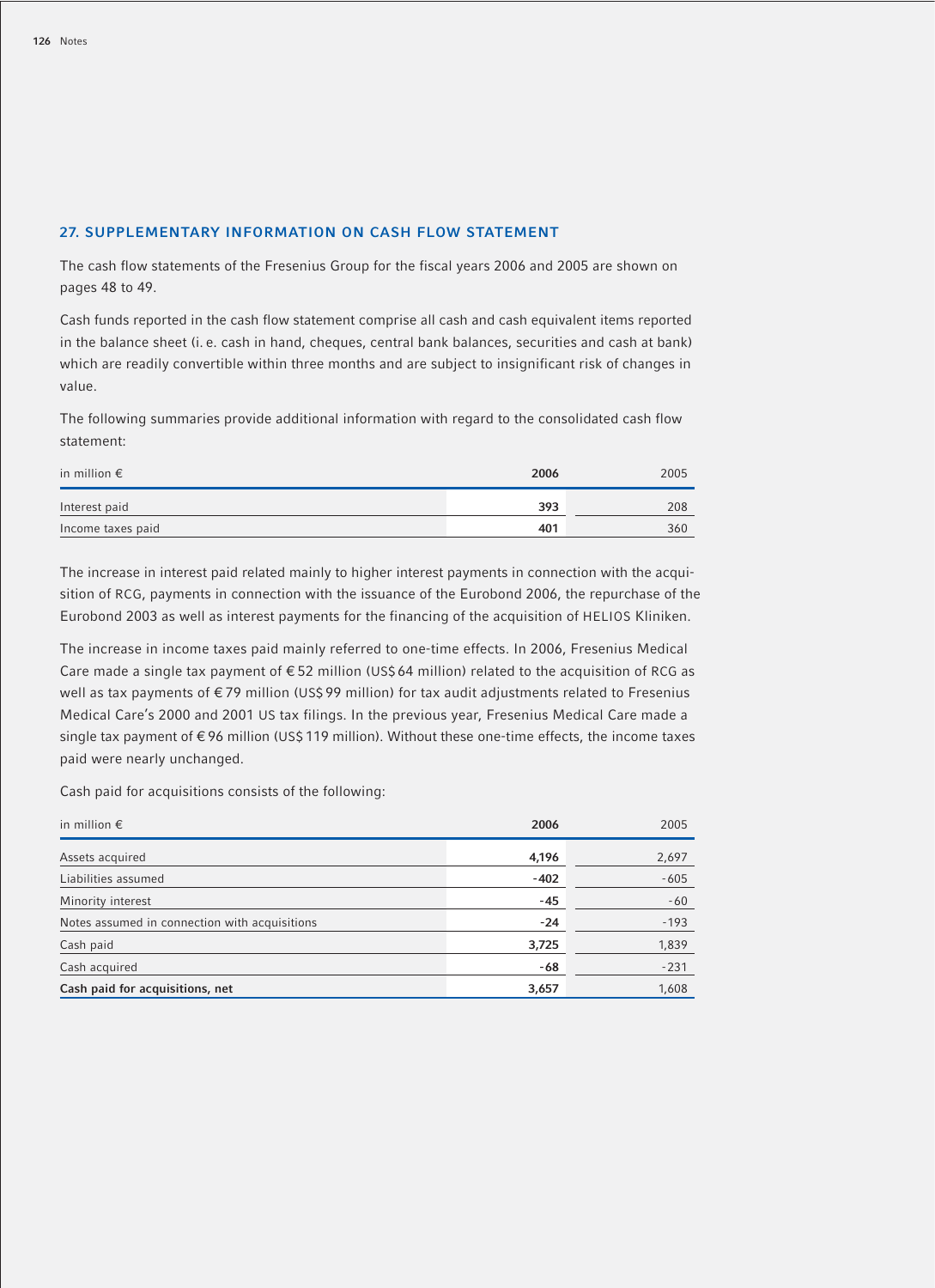## **28. NOTES ON SEGMENT REPORTING**

### **GENERAL**

The segment reporting tables shown on pages 52 to 55 of this annual report are an integral part of the Notes.

The Fresenius Group has identified the business segments Fresenius Medical Care, Fresenius Kabi and Fresenius ProServe which corresponds to the internal organizational and reporting structures (Management Approach) at December 31, 2006.

The key data disclosed in conjunction with segment reporting correspond to the key data of the internal reporting system in place across the Fresenius Group. Internal and external reporting and accounting correspond to each other; the same key data and definitions are used.

Sales and proceeds between the segments are indicative of the actual sales and proceeds agreed with third parties. Administrative services are billed in accordance with service level agreements.

The business segments were identified in accordance with IAS 14 (Segment Reporting), which defines the segment reporting requirements in annual financial statements and interim reports with regard to the operating business, product and service businesses and regions. The business segments of the Fresenius Group are as follows:

Fresenius Medical Care is the world's leading provider of dialysis products and dialysis care for the life-saving treatment of patients with chronic kidney failure. Fresenius Medical Care treats 163,517 patients in its 2,108 own dialysis clinics.

Fresenius Kabi is Europe's leading company in the field of infusion therapy and clinical nutrition with subsidiaries and distributors worldwide. Fresenius Kabi's products are used in hospitals as well as in out-patient medical care. Fresenius Kabi is also a leading provider of transfusion technology products in Europe.

Fresenius ProServe is a leading German hospital operator. Moreover, the company offers engineering and services for hospitals and other health care facilities.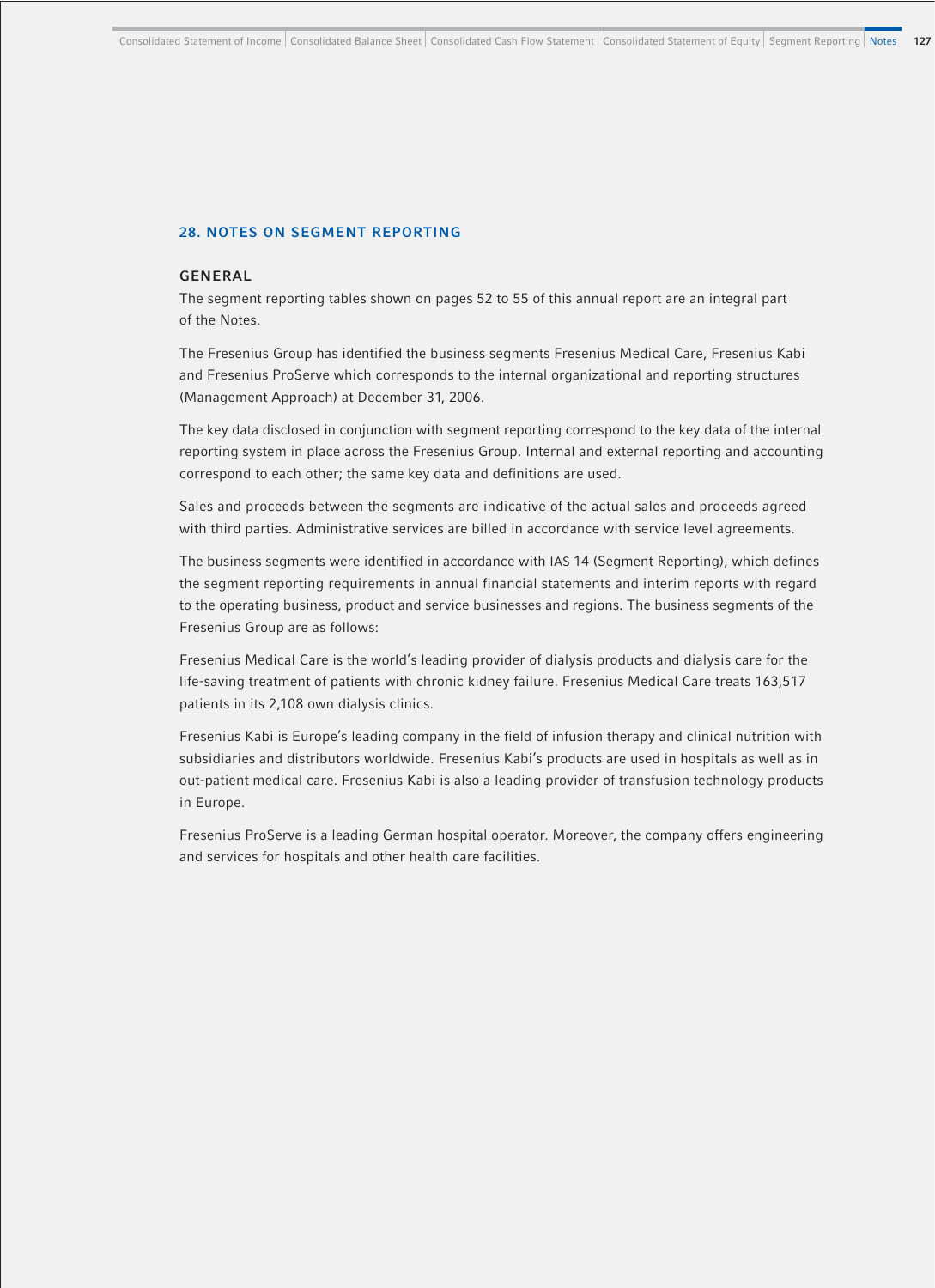The segment Corporate/Other mainly comprises the holding functions of Fresenius AG as well as Fresenius Netcare GmbH, which provides services in the field of information technology as well as Fresenius Biotech, which does not fulfill the characteristics of a reportable segment. In addition, the segment Corporate/Other includes intersegment consolidation adjustments.

Segment reporting by region takes account of geographical factors and the similarity of markets in terms of opportunities and risks. The allocation to a particular region is based on the domicile of the customers.

# **NOTES ON THE BUSINESS SEGMENTS**

The key figures used by the Management Board to assess segment performance, have been selected in such a way that they include all items of income and expenses which fall under the area of responsibility of the business segments. The Management Board is convinced that the most suitable performance indicator is the operating income (EBIT). The Management Board believes that, in addition to the operating income, the figure for earnings before interest, taxes and depreciation/amortization (EBITDA) can also help investors to assess the ability of the Fresenius Group to generate cash flows and to meet its financial obligations. The EBITDA figure is also the basis for assessing Fresenius Medical Care's compliance with the terms of the 2006 Senior Credit Agreement and other obligations concerning trust preferred securities, the credit agreement with the European Investment Bank and that of Fresenius AG in conjunction with the Eurobonds.

Depreciation and amortization is presented for the intangible assets with definite useful lives and property, plant and equipment of the respective business segment as well as impairment losses on goodwill.

Net interest comprises interest and other similar expenses and income.

Net income is defined as earnings after income taxes and minority interest.

The operating cash flow comprises net income, minority interest, depreciation and amortization and the change in working capital.

The cash flow before acquisitions and dividends is the operating cash flow less net capital expenditure.

Debt comprises bank loans, bonds, trust preferred securities, liabilities from capital lease obligations, liabilities relating to outstanding acquisitions as well as intercompany liabilities.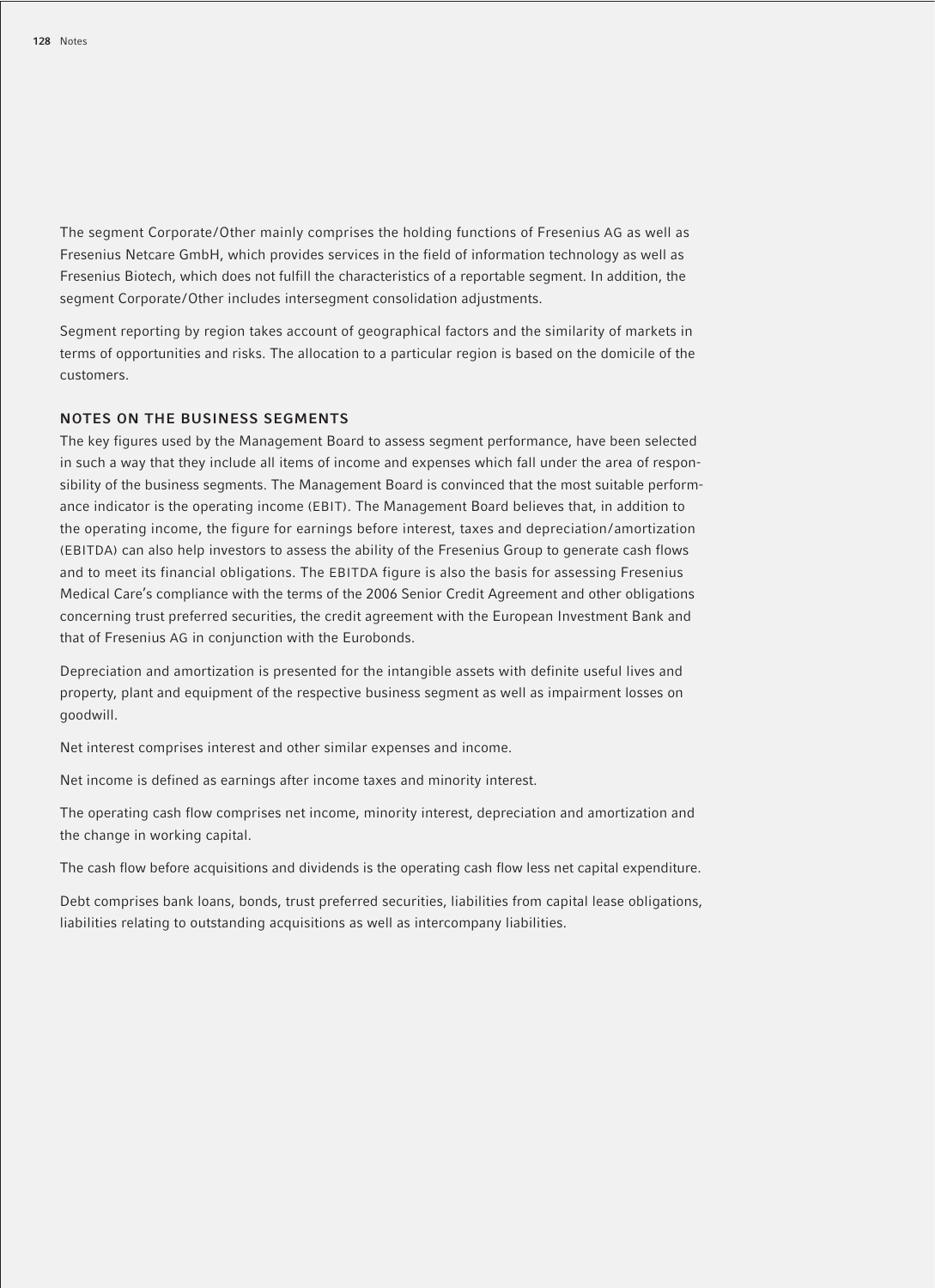Capital expenditure includes additions to intangible assets and property, plant and equipment.

Acquisitions refer to both the purchase of shares in legally-independent companies and the acquisition of business divisions. The key figures shown with regard to acquisitions present the contractual purchase prices comprising amounts paid in cash, debts assumed and the issuance of shares, whereas for the purposes of the cash flow statement, only cash purchase price components less acquired cash and cash equivalents are reported.

The EBITDA margin is calculated as a ratio of EBITDA to sales.

The EBIT margin is calculated as a ratio of EBIT to sales.

The return on operating assets (ROOA) is defined as the ratio of EBIT to average operating assets. Operating assets are defined as total assets less deferred tax assets, trade accounts payable and advance payments from customers.

In addition, the key indicator "Depreciation and amortization as a percentage of sales" is also disclosed.

| in million $\epsilon$                                    | 2006   | 2005   |
|----------------------------------------------------------|--------|--------|
| Total EBITDA of reporting segments                       | 1,889  | 1,319  |
| Depreciation and amortization                            | $-406$ | $-325$ |
| General corporate expenses Corporate/Other               | $-40$  | $-27$  |
| Interest expenses                                        | $-418$ | $-223$ |
| Interest income                                          | 23     | 20     |
| Total earnings before income taxes and minority interest | 1,048  | 764    |
| Total EBIT of reporting segments                         | 1,494  | 1,004  |
| General corporate expenses Corporate/Other               | $-51$  | $-37$  |
| Interest expenses                                        | $-418$ | $-223$ |
| Interest income                                          | 23     | 20     |
| Total earnings before income taxes and minority interest | 1,048  | 764    |
| Depreciation and amortization of reporting segments      | 395    | 315    |
| Depreciation and amortization Corporate/Other            | 11     | 10     |
| <b>Total depreciation and amortization</b>               | 406    | 325    |

### Reconciliation of key figures to consolidated earnings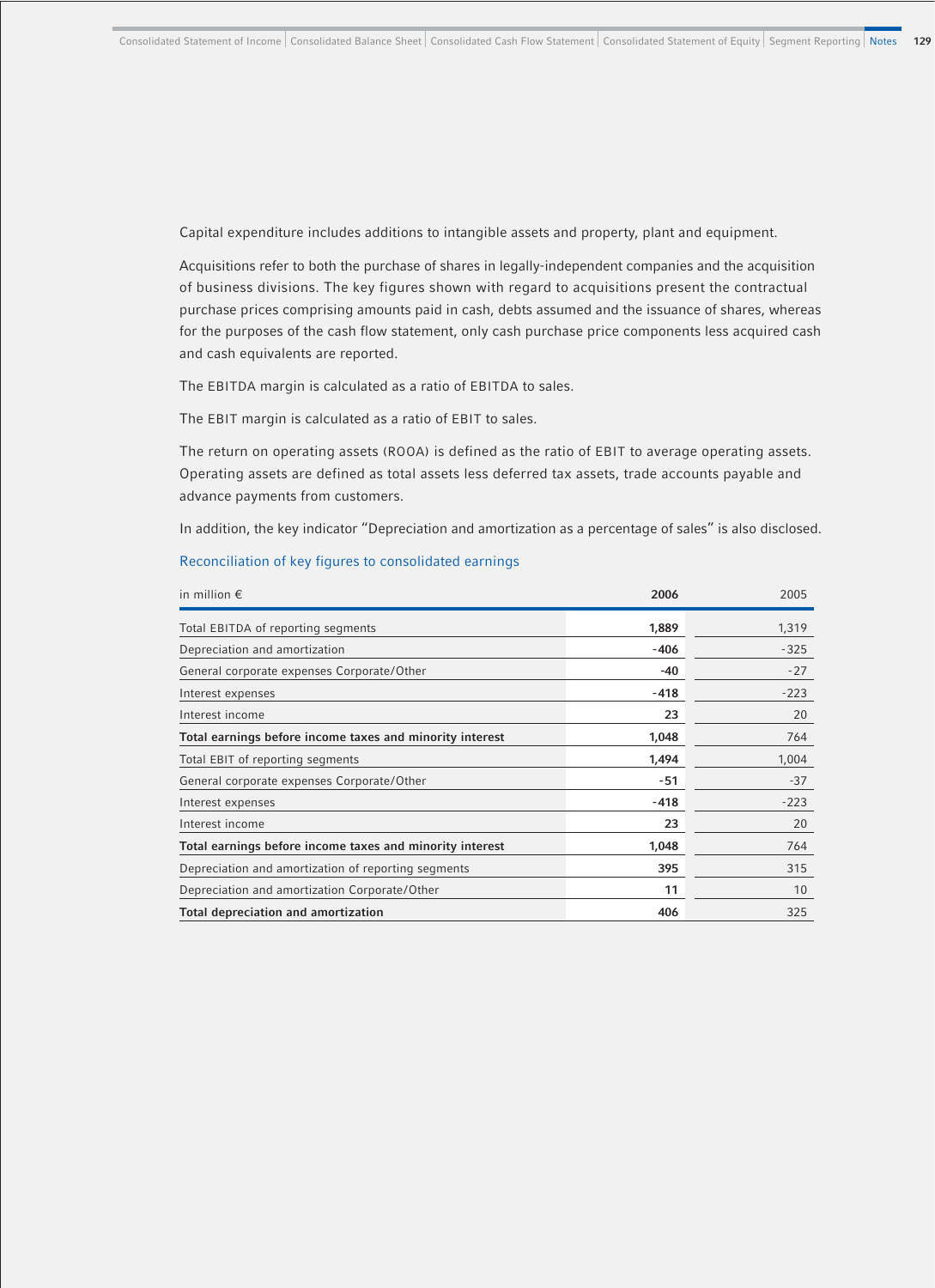# Reconciliation of net debt

| in million $\epsilon$                                                            | December 31, 2006 | December 31, 2005 |
|----------------------------------------------------------------------------------|-------------------|-------------------|
| Short-term borrowings                                                            | 330               | 824               |
| Short-term liabilities and loans from related parties                            |                   |                   |
| Current portion of long-term debt and liabilities from capital lease obligations | 272               | 222               |
| Long-term debt and liabilities from capital lease obligations,                   |                   |                   |
| less current portion                                                             | 4,330             | 1,455             |
| Trust preferred securities of Fresenius Medical Care Capital Trusts              | 946               | 1,000             |
| <b>Debt</b>                                                                      | 5,879             | 3,502             |
| less cash and cash equivalents                                                   | 261               | 252               |
| Net debt                                                                         | 5,618             | 3,250             |

# Non-current assets by geographical region

| in million $\epsilon$      | December 31, 2006 | December 31, 2005 |
|----------------------------|-------------------|-------------------|
| Germany                    | 2,317             | 2,175             |
| Europe (excluding Germany) | 1,659             | 1,600             |
| North America              | 6,302             | 3,692             |
| Asia-Pacific               | 266               | 166               |
| Latin America              | 162               | 265               |
| Africa                     | 32                | 33                |
| Total non-current assets*  | 10,738            | 7,931             |

\* The aggregate amount of net non-current assets is the sum of non-current assets less deferred tax assets and derivative financial instruments.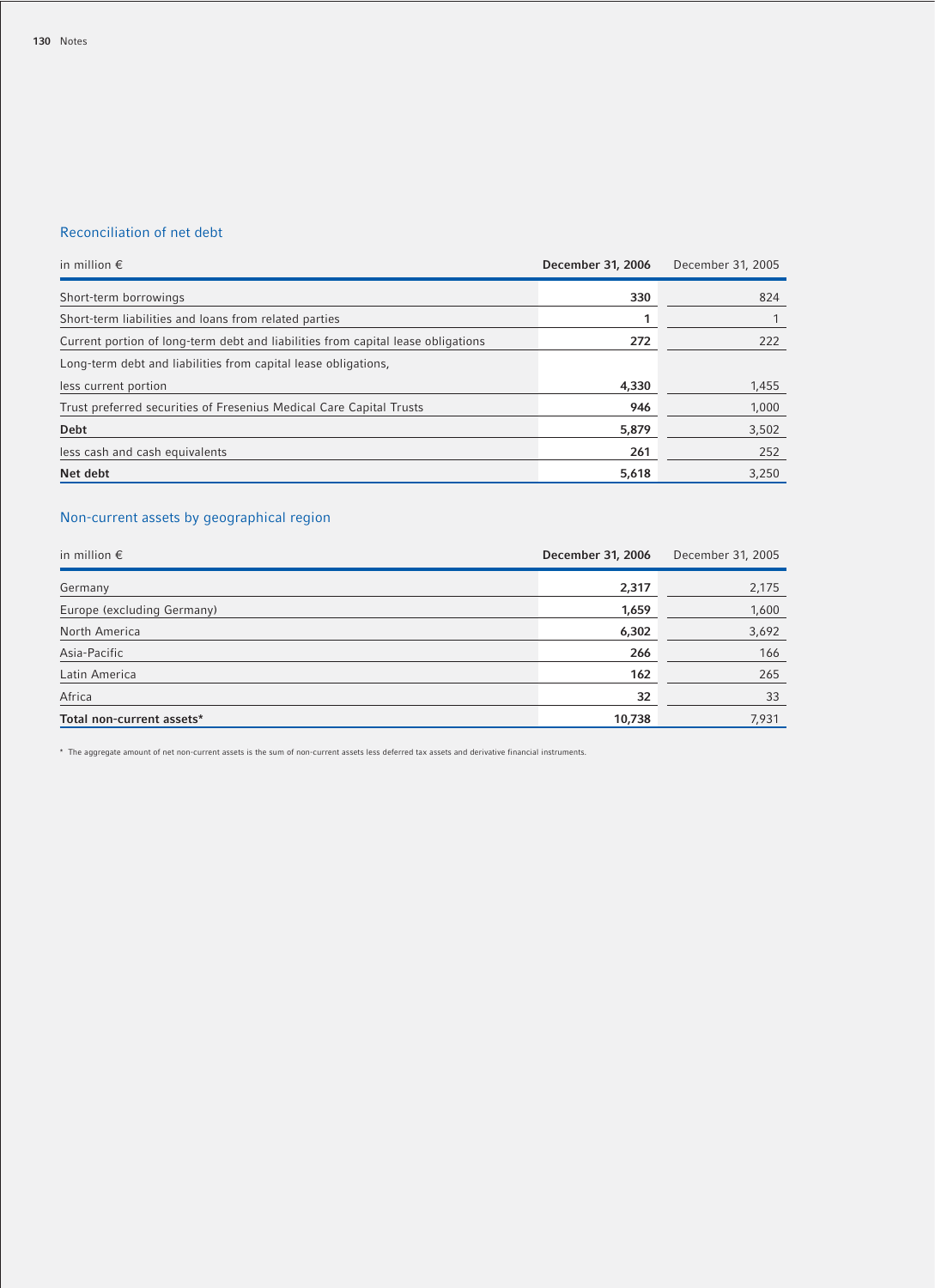## **29. STOCK OPTIONS**

# **COMPENSATION COST IN CONNECTION WITH STOCK OPTION PLANS OF THE FRESENIUS GROUP**

The Fresenius Group accounts for its stock option plans in accordance with IFRS 2 (Share-based Payment). As such, compensation cost is calculated by multiplying the fair value on the issuing date with the number of issued options. For stock incentive plans which are performance based, the Fresenius Group recognizes compensation cost over the vesting periods, based on the then current market values of the underlying stock.

The Fresenius Group recognized compensation cost of  $\epsilon$  20 million in the year 2006 for stock options granted since 1998.

#### **FAIR VALUE OF STOCK OPTIONS**

Fresenius Group's determination of the fair value of grants is based on the Black-Scholes option pricing model. The Black-Scholes option pricing model was developed for use in estimating the fair values of options that have no vesting restrictions. Option valuation models require the input of highly subjective assumptions including expected stock price volatility. Fresenius Group's assumptions are based upon its past experiences, market trends and the experiences of other entities of the same size and in similar industries. Fresenius Group's stock options have characteristics that vary significantly from traded options and changes in subjective assumptions can materially affect the fair value of the option.

The weighted-average assumptions for the calculation of the fair value of grants made during the year ending December 31, 2006 are as follows:

| Weighted-average assumptions of Fresenius AG           | 2006      |
|--------------------------------------------------------|-----------|
| Expected dividend yield                                | 1.50%     |
| Risk-free interest rate                                | 3.80%     |
| Expected volatility                                    | 35.50%    |
| Expected life of options                               | 5.3 years |
| Exercise price per option in $\epsilon$                | 121.36    |
|                                                        |           |
| Weighted-average assumptions of Fresenius Medical Care | 2006      |
| Expected dividend yield                                | 1.64%     |
| Risk-free interest rate                                | 3.78%     |
| Expected volatility                                    | 30.03%    |
| Expected life of options                               | 7 years   |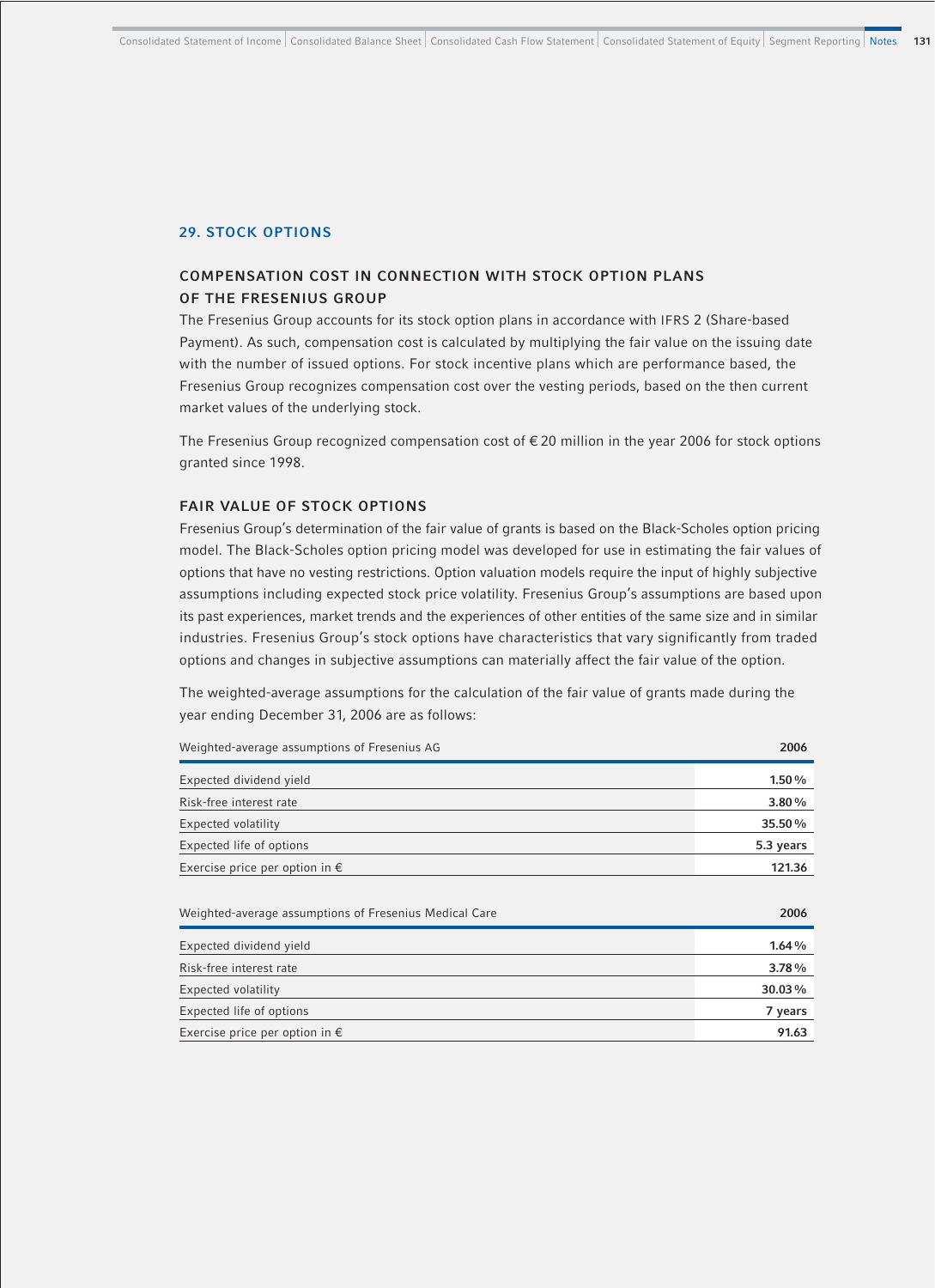The weighted-average assumptions for the calculation of the fair value of grants made during the year ending December 31, 2005 are as follows:

| Weighted-average assumptions of Fresenius AG           | 2005      |
|--------------------------------------------------------|-----------|
| Expected dividend yield                                | 2.10%     |
| Risk-free interest rate                                | 2.50%     |
| <b>Expected volatility</b>                             | 40.00%    |
| Expected life of options                               | 5.3 years |
| Exercise price per option in $\epsilon$                | 92.26     |
|                                                        |           |
| Weighted-average assumptions of Fresenius Medical Care | 2005      |
| Expected dividend yield                                | 2.88%     |
| Risk-free interest rate                                | 2.76%     |
| Expected volatility                                    | 40.00%    |
| Expected life of options                               | 5.3 years |
| Exercise price per option in $\epsilon$                | 62.36     |

The expected volatility results from the historical volatility calculated over the expected live of options. The volatility was determined when the fair value of stock options was calculated for the first time and since then has been controlled every year upon issuance of a new tranche.

# **FRESENIUS AG STOCK OPTION PLANS**

#### Description of the Fresenius AG stock option plans in place

On December 31, 2006, Fresenius AG has two stock option plans in place; the stock option based plan of 1998 and the currently active plan from the year 2003 which is based on convertible bonds. The latter is currently the only plan under which options in the form of convertible bonds are granted.

Under the Fresenius AG Stock Option Plan 2003 (2003 Plan), convertible bonds with a principal of up to € 4.6 million may be issued to the members of the Management Board, to members of the management of affiliated companies, to employees of the company and to employees of its affiliated companies representing grants for up to 900,000 bearer ordinary shares and up to 900,000 non-voting bearer preference shares. Members of the Management Board and employees of FMC-AG & Co. KGaA and its affiliated companies which are only affiliated with the company through FMC-AG & Co. KGaA are excluded. Members of the Management Board of Fresenius AG are entitled, in total, up to 400,000 convertible bonds given the right to subscribe up to 200,000 bearer ordinary shares and the same number of non-voting bearer preference shares. Employees are entitled, in total, up to 1,400,000 convertible bonds given the right to subscribe up to 700,000 bearer ordinary shares and the same number of non-voting bearer preference shares.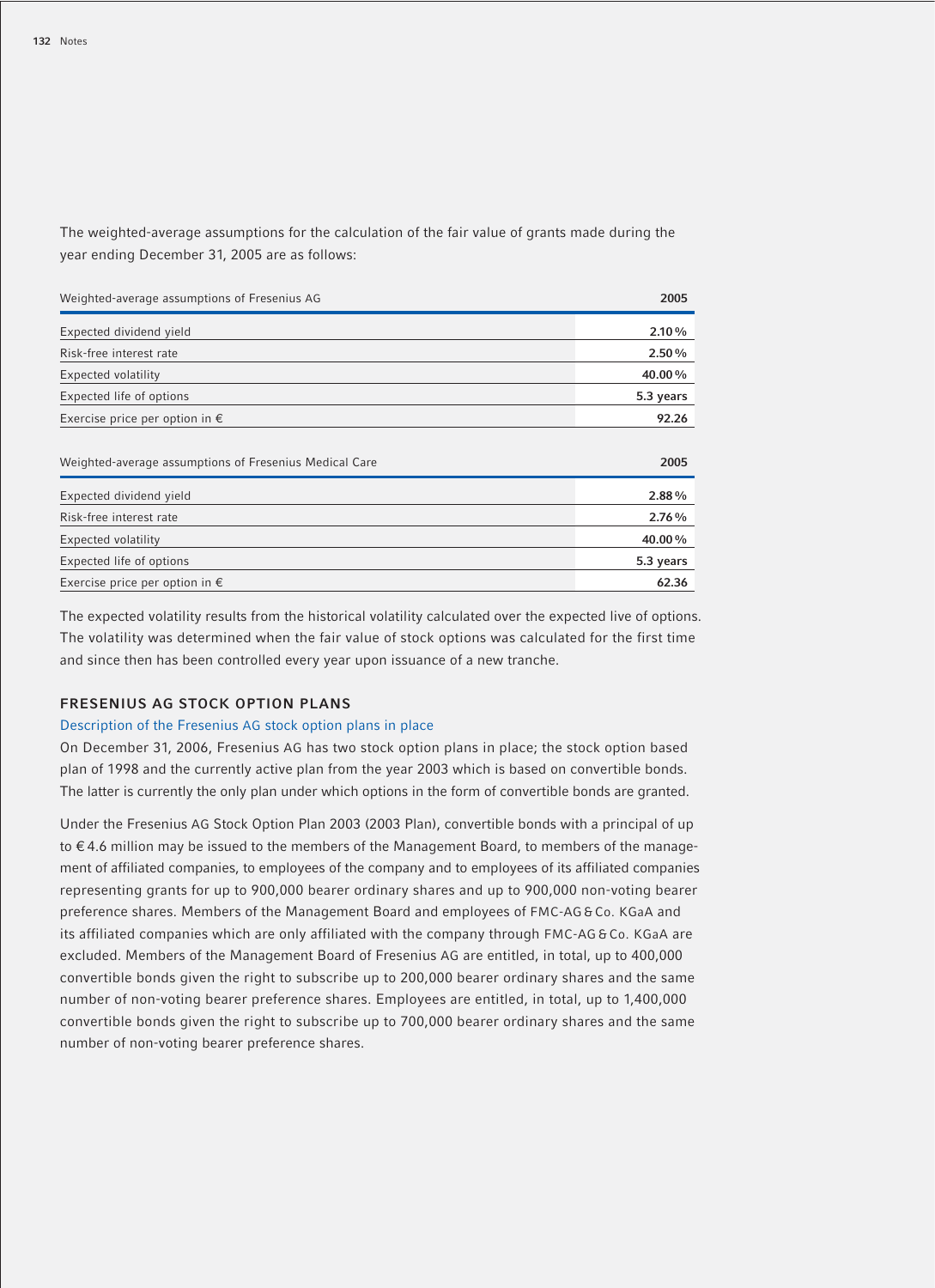The convertible bonds have a par value of  $\epsilon$  2.56 and bear interest at a rate of 5.5%. Except for the members of the Management Board, eligible employees may purchase the bonds by issuing a nonrecourse note with terms corresponding to the terms of the convertible bond. Fresenius AG has the right to offset its obligation on a bond against the employee's obligation on the related note; therefore, the convertible bond obligations and employee note receivables represent stock options issued by Fresenius AG and are not reflected in the consolidated financial statements. The options expire in ten years and one third of them can be exercised beginning after two, three and four years, respectively. Bonds issued to members of the Management Board, to members of the management of affiliated companies, to employees of Fresenius AG and to employees of its affiliated companies who did not issue a note to Fresenius AG are recognized as a liability on Fresenius Group's consolidated balance sheet.

Upon issuance of the option, the employees have the right to choose options with or without a stock price target. The conversion price of options subject to a stock price target corresponds to the stock exchange quoted price of the ordinary or preference shares upon the first time the stock exchange quoted price exceeds the initial value by at least 25%. The initial value is the joint average stock exchange price of bearer ordinary shares and non-voting bearer preference shares during the last 30 trading days prior to the date of grant. The conversion price of options without a stock price target is the initial value. In the case of options not subject to a stock price target, the number of convertible bonds awarded to the eligible employee would be 15% less than if the employee elected options subject to the stock price target. Each option entitles the holder thereof, upon payment of the respective conversion price, to acquire one ordinary or one preference share. Up to 20% of the total amount available for the issuance of awards under the 2003 Plan may be issued each year. At December 31, 2006, the number of outstanding stock options issued under the 2003 Plan was 962,850, thereof 139,886 were exercisable.

During 1998, Fresenius AG adopted a stock incentive plan (1998 Plan) for Fresenius AG's key management and executive employees. This stock incentive plan was replaced by the 2003 Plan and no options have been granted since 2003. Under the 1998 Plan, eligible employees have the right to acquire ordinary and preference shares of Fresenius AG. Options granted under this plan have a ten-year term, and one third of them vest on each of the second, third and fourth anniversaries of the award date. One ordinary or one preference share can be acquired for each option. At December 31, 2006, the number of outstanding and exercisable stock options issued under the 1998 Plan was 430,754.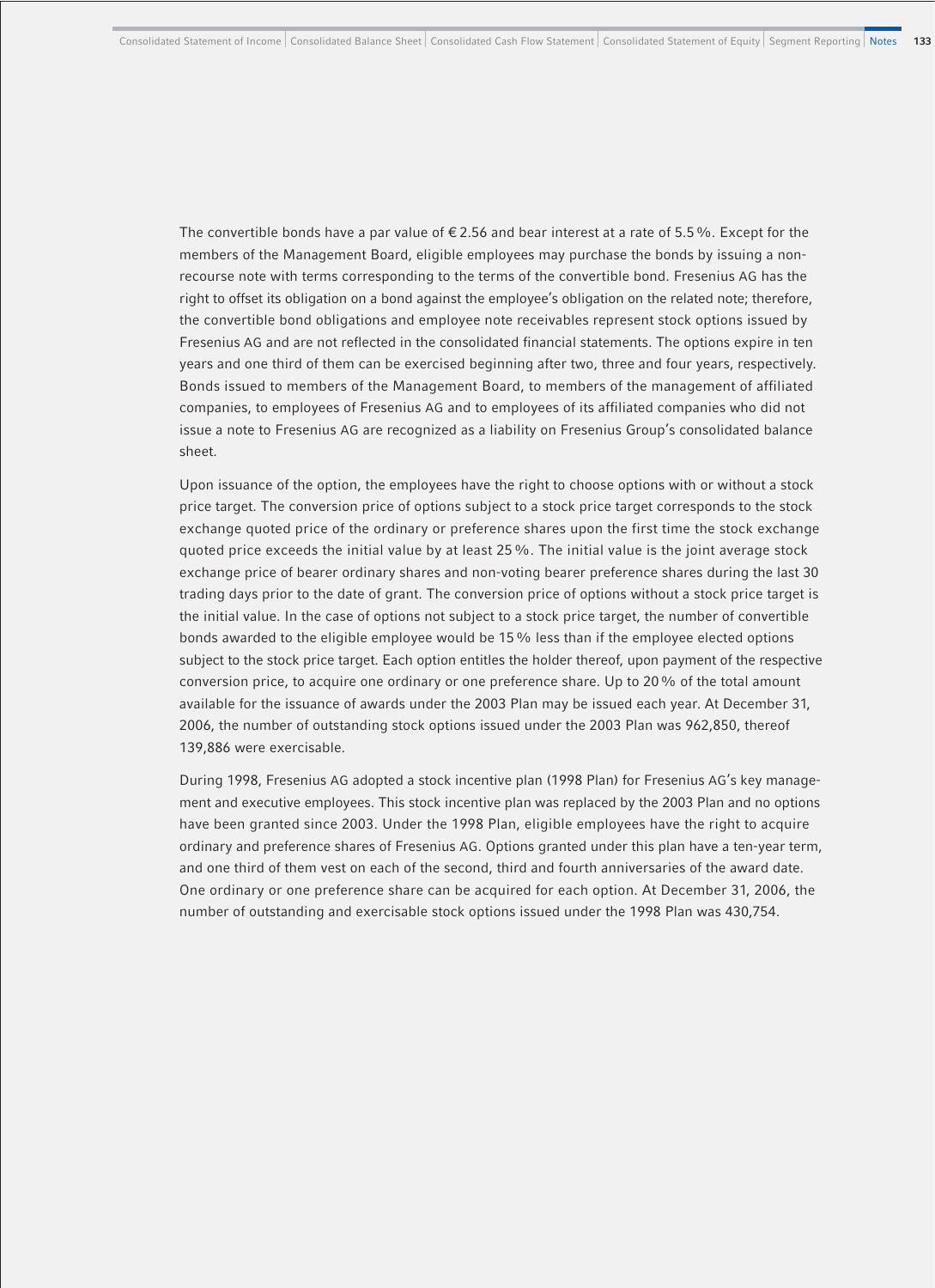## Changes due to capital measures

Due to the capital increase completed in December 2005 which involved the granting of subscription rights to stockholders, the exercise prices under the 1998 Plan and, for the past, the conversion prices of the 2003 Plan were reduced in line with the provisions of both stock option plans. The amount of reduction corresponded to an amount calculated on the basis of the average price of the stockholders' subscription right during their entire trading period on the Frankfurt Stock Exchange – rounded to the nearest full € 0.05. For ordinary shares, this meant a reduction of the exercise or conversion price of € 1.90 per share and for preference shares of € 2.05 per share.

At December 4, 2006, the Extraordinary General Meeting of Fresenius AG resolved to newly divide the subscribed capital of Fresenius AG at a ratio of 1 (previously) : 3 (in the future) (share split). Furthermore, the General Meeting agreed to a capital increase from Fresenius AG's funds in order to attain, after the share split, a proportionate nominal value of € 1.00 per ordinary and preference share to the subscribed capital. The entry of both measures into the commercial register on January 24, 2007 resulted in the following consequences for the two stock option plans:

Under the 1998 Plan, upon exercise, one granted option now entitles to receipt of three instead of one ordinary or preference share of Fresenius AG, respectively. The maximum number of ordinary or preference shares to be issued to the members of the Management Board or senior employees of Fresenius AG is adjusted accordingly. The calculation of the exercise price remains unaffected.

Under the 2003 Plan, a convertible bond granted prior to entry of the share split in the commercial register but converted after the commercial registration, now entitles to receipt of three instead of one ordinary or preference share of Fresenius AG, respectively. The calculation of the conversion price remains unaffected for all convertible bonds without stock price target.

Regarding convertible bonds with stock price target, the stock price target is reached if the applicable stock price target has been reached prior to the commercial register entry of the share split, or if, after the commercial registration, the stock exchange quoted average price of the ordinary and preference shares reaches on one day a 25% increase against one third of the average stock exchange rate of the ordinary and preference shares on the grant date. The calculation of the conversion price remains unaffected if the stock price target has been reached prior to the date of entry into the commercial register. If the stock price target is reached for the first time after the commercial registration the conversion price for receipt of three ordinary shares or preference shares, respectively, per each convertible bond, shall be the triple of one third of the initial value.

After entry of the share split into the commercial register, each convertible bond granted has a nominal value of € 1.00, instead of previously € 2.56. The number of convertible bonds with a nominal value of € 1.00 each, still to be issued under the 2003 Plan, increases to 1,080,000, of which 240,000 are attributable to the members of the Management Board and 840,000 to the senior employees.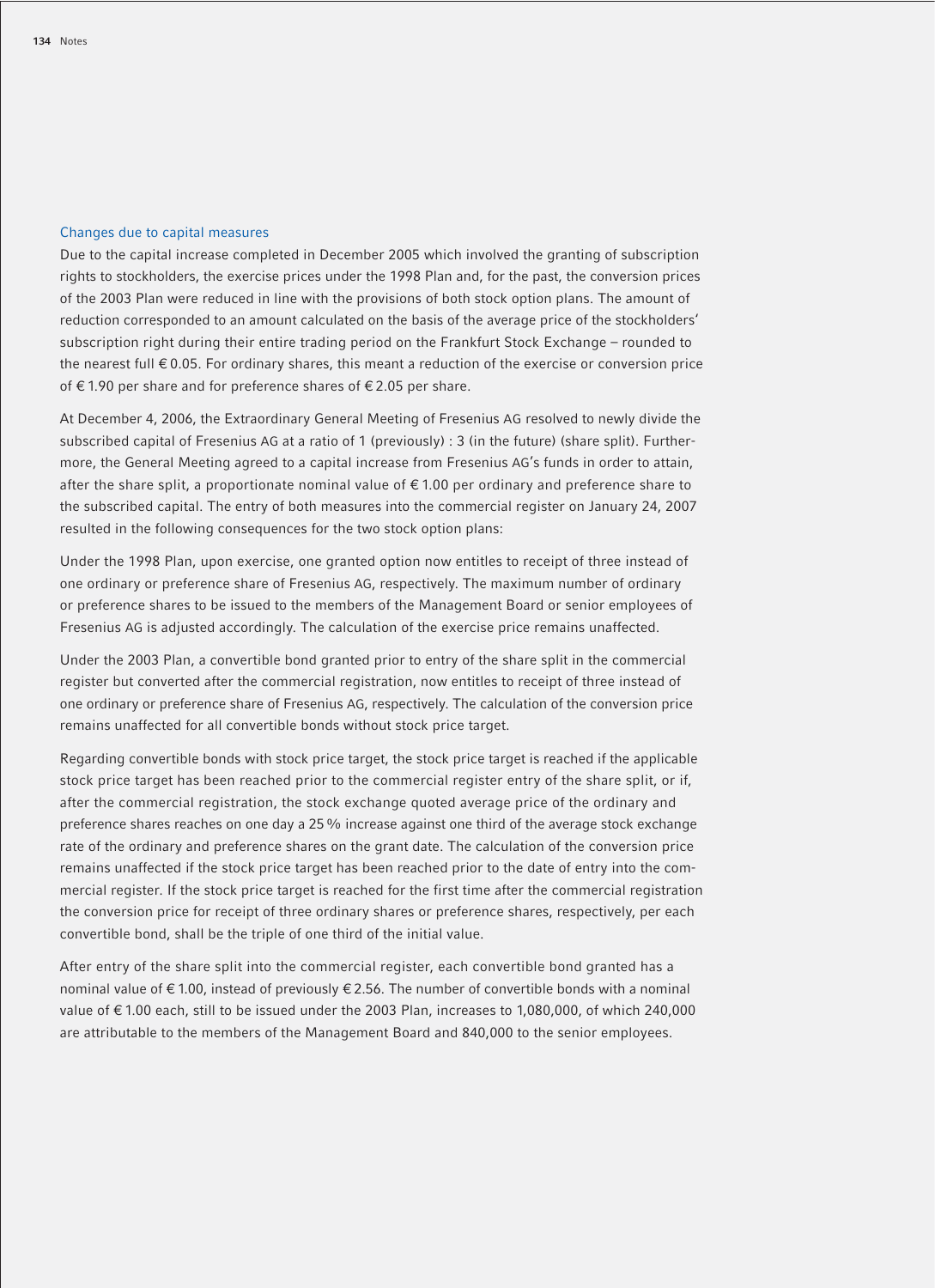### Transactions during the year 2006

In the year 2006, the Fresenius Group awarded 300,920 stock options, including 36,550 to members of the Management Board of Fresenius AG, at a weighted-average exercise price of € 121.36, a weighted-average fair value of € 47.99 each and a total fair value of € 14 million, one third of which will be amortized evenly over two, three and four years, respectively.

At December 31, 2006, of 430,754 outstanding options issued under the 1998 Plan, 17,200 were held by the members of the Fresenius AG Management Board. The number of outstanding stock options issued under the 2003 Plan was 962,850, of which 131,580 were held by the members of the Fresenius AG Management Board.

During the year 2006, Fresenius AG received € 32 million from the exercise of 375,932 stock options. The intrinsic value of options exercised in the year 2006 was  $\in$  19 million.

| Ordinary shares December 31 | Number of options | Weighted-average<br>exercise price in € | Number of options<br>exercisable |
|-----------------------------|-------------------|-----------------------------------------|----------------------------------|
| Balance 2004                | 836,265           | 72.75                                   | 433,251                          |
| Granted                     | 155,101           | 90.49                                   |                                  |
| Exercised                   | 175,621           | 70.71                                   |                                  |
| Forfeited                   | 50,450            | 74.12                                   |                                  |
| Balance 2005                | 765,295           | 73.67                                   | 361,980                          |
| Granted                     | 150,460           | 119.93                                  |                                  |
| Exercised                   | 187,966           | 77.61                                   |                                  |
| Forfeited                   | 30,987            | 73.25                                   |                                  |
| Balance 2006                | 696,802           | 83.90                                   | 285,320                          |
|                             |                   |                                         |                                  |

Stock option transactions are summarized as follows:

| Preference shares December 31 | Number of options | Weighted-average<br>exercise price in € | Number of options<br>exercisable |
|-------------------------------|-------------------|-----------------------------------------|----------------------------------|
| Balance 2004                  | 836,265           | 79.72                                   | 433,251                          |
| Granted                       | 155,101           | 94.03                                   |                                  |
| Exercised                     | 175,621           | 78.28                                   |                                  |
| Forfeited                     | 50,450            | 82.13                                   |                                  |
| Balance 2005                  | 765,295           | 80.91                                   | 361,980                          |
| Granted                       | 150,460           | 122.78                                  |                                  |
| Exercised                     | 187,966           | 90.72                                   |                                  |
| Forfeited                     | 30,987            | 73.16                                   |                                  |
| Balance 2006                  | 696,802           | 87.64                                   | 285,320                          |
|                               |                   |                                         |                                  |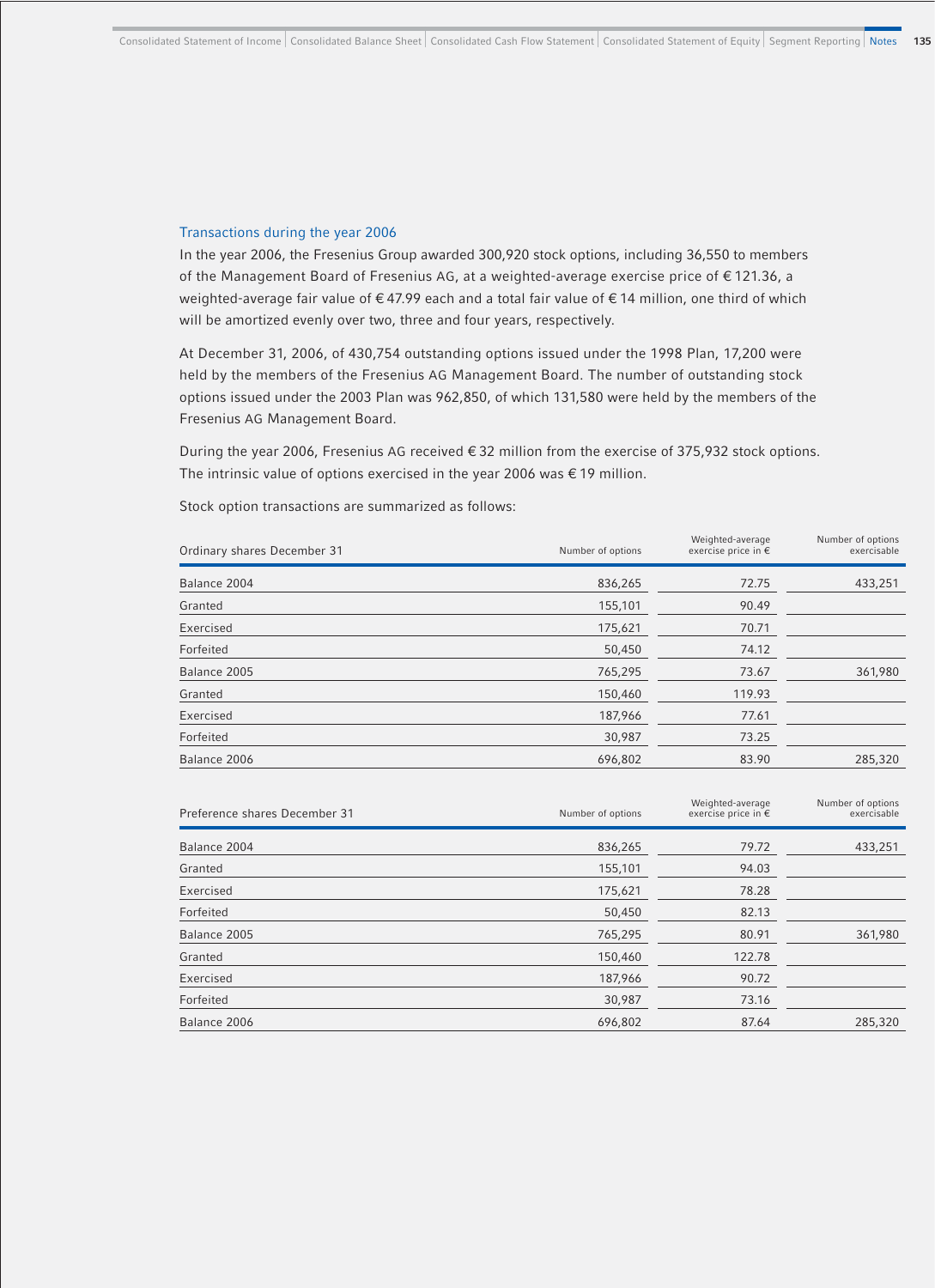The following table provides a summary of fully vested options outstanding and exercisable for both preference and ordinary shares at December 31, 2006:

|                               | Number<br>of options<br>in thousand | Weighted-average<br>remaining contractual life<br>in years | Weighted-average<br>exercise price<br>in $\epsilon$ | Aggregate<br>intrinsic value<br>in million $\epsilon$ |
|-------------------------------|-------------------------------------|------------------------------------------------------------|-----------------------------------------------------|-------------------------------------------------------|
| Options for ordinary shares   | 285,320                             | 4.73                                                       | 72.28                                               |                                                       |
| Options for preference shares | 285,320                             | 4.73                                                       | 81.21                                               |                                                       |

At December 31, 2006, there was € 14 million of total unrecognized compensation costs related to non-vested options granted under the Fresenius AG plans. These costs are expected to be recognized over a weighted-average period of 2.2 years.

# **FRESENIUS MEDICAL CARE STOCK OPTION PLANS**

#### Fresenius Medical Care AG & Co. KGaA Stock Option Plan 2006

On May 9, 2006, the Fresenius Medical Care AG & Co. KGaA Stock Option Plan 2006 (2006 Plan) was established by resolution of FMC-AG & Co. KGaA's annual general meeting with a conditional capital increase up to  $\epsilon$  13 million subject to the issue of up to five million no par value bearer ordinary shares with a nominal value of  $\epsilon$  2.56 each. Under the 2006 Plan, up to five million options can be issued, each of which can be exercised to obtain one ordinary share, with up to one million options designated for members of the Management Board of FMC Management AG, FMC-AG & Co. KGaA's General Partner, up to one million options designated for members of management boards of direct or indirect subsidiaries of FMC-AG&Co. KGaA and up to three million options designated for managerial staff members of FMC-AG& Co. KGaA and such affiliates. With respect to participants who are members of FMC Management AG's Management Board, its Supervisory Board has sole authority to grant stock options and exercise other decision making powers under the 2006 Plan (including decisions regarding certain adjustments and forfeitures). FMC Management AG has such authority with respect to all other participants in the 2006 Plan.

Options under the 2006 Plan can be granted the last Monday in July and/or the first Monday in December. The exercise price of options granted under the 2006 Plan shall be the average closing price on the Frankfurt Stock Exchange of FMC-AG & Co. KGaA's ordinary shares during the 30 calendar days immediately prior to each grant date. Options granted under the 2006 Plan have a seven-year term but can be exercised only after a three-year vesting period. The vesting of options granted is subject to satisfaction of success targets measured over a three-year period from the grant date.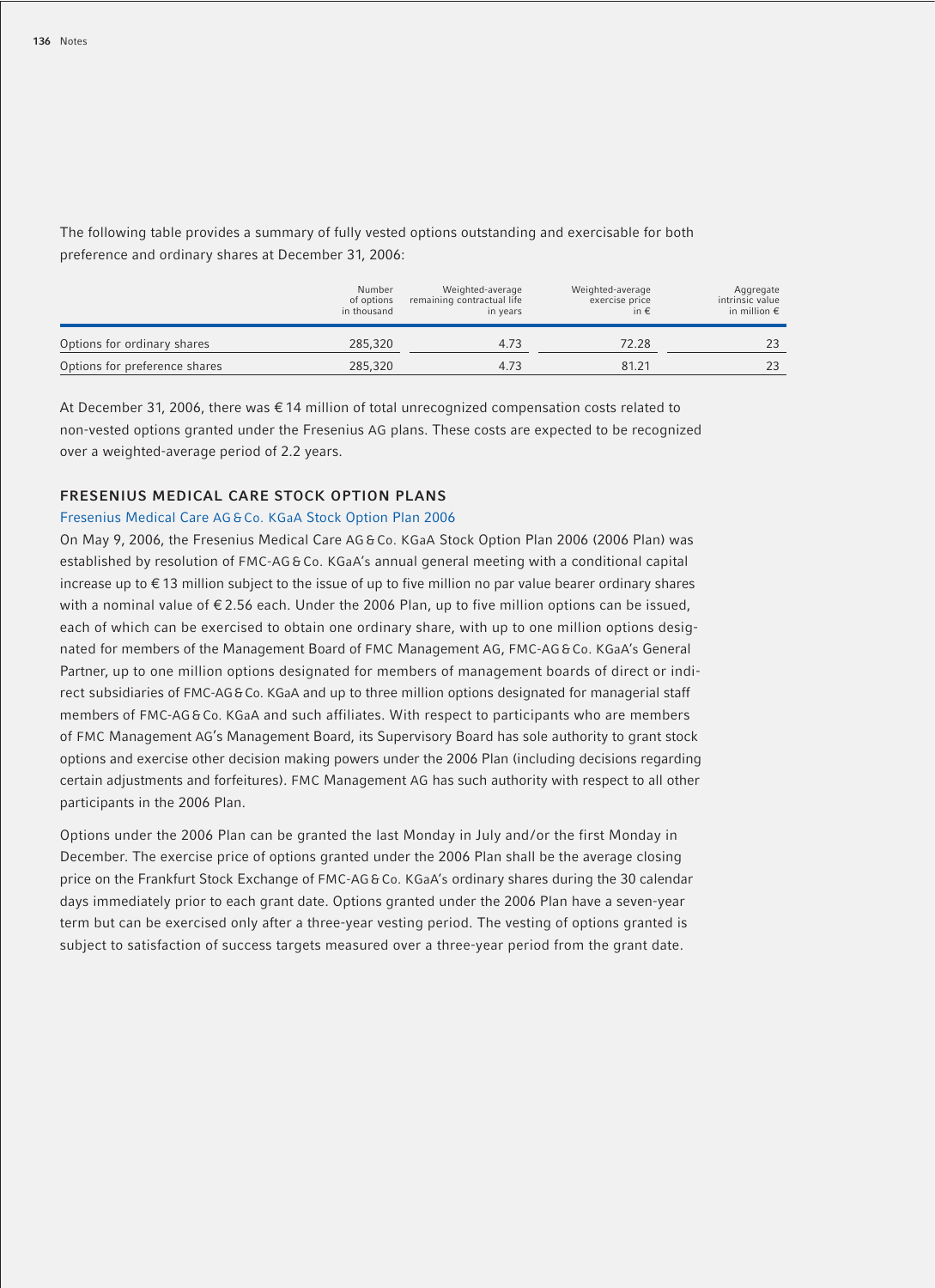For each such year, the success target is achieved if FMC-AG & Co. KGaA's adjusted basic income per ordinary share (EPS), as calculated in accordance with the 2006 Plan, increases by at least 8% year over year during the vesting period, beginning with EPS for the year of grant as compared to EPS for the year preceding such grant. Calculation of EPS under the 2006 Plan excludes, among other items, the costs of the transformation of Fresenius Medical Care's legal form and the conversion of preference shares into ordinary shares. For each grant, one-third of the options granted are forfeited for each year in which EPS does not meet or exceed the 8% target. The success target for the year 2006 was met. Vesting of the portion or portions of a grant for a year or years in which the success target is met does not occur until completion of the entire three-year vesting period. Upon exercise of vested options, FMC-AG & Co. KGaA has the right to issue ordinary shares it owns or that it purchases in the market in place of increasing capital by the issuance of new shares.

Options granted under the 2006 Plan to US participants are non-qualified stock options under the United States Internal Revenue Code of 1986, as amended. Options under the 2006 Plan are not transferable by a participant or a participant's heirs, and may not be pledged, assigned, or otherwise disposed of.

#### Fresenius Medical Care 2001 International Stock Option Plan

Under the Fresenius Medical Care 2001 International Stock Incentive Plan (2001 Plan), options in the form of convertible bonds with a principal of up to  $\epsilon$  10 million were issued to the members of the Management Board and other employees of FMC-AG & Co. KGaA representing grants for up to four million non-voting preference shares. The convertible bonds have a par value of  $\epsilon$  2.56 and bear interest at a rate of 5.5%. Except for the members of the Management Board, eligible employees may purchase the bonds by issuing a non-recourse note with terms corresponding to the terms of and secured by the bond. FMC-AG & Co. KGaA has the right to offset its obligation on a bond against the employee's obligation on the related note; therefore, the convertible bond obligations and employee note receivables represent stock options issued by FMC-AG & Co. KGaA and are not reflected in the consolidated financial statements. The options expire ten years from issuance and can be exercised beginning two, three or four years after issuance. Compensation costs related to awards granted under this plan are amortized on a straight-line basis over the vesting period for each separately vesting portion of the awards. Bonds issued to Management Board members who did not issue a note to FMC-AG & Co. KGaA are recognized as a liability on Fresenius Group's balance sheet.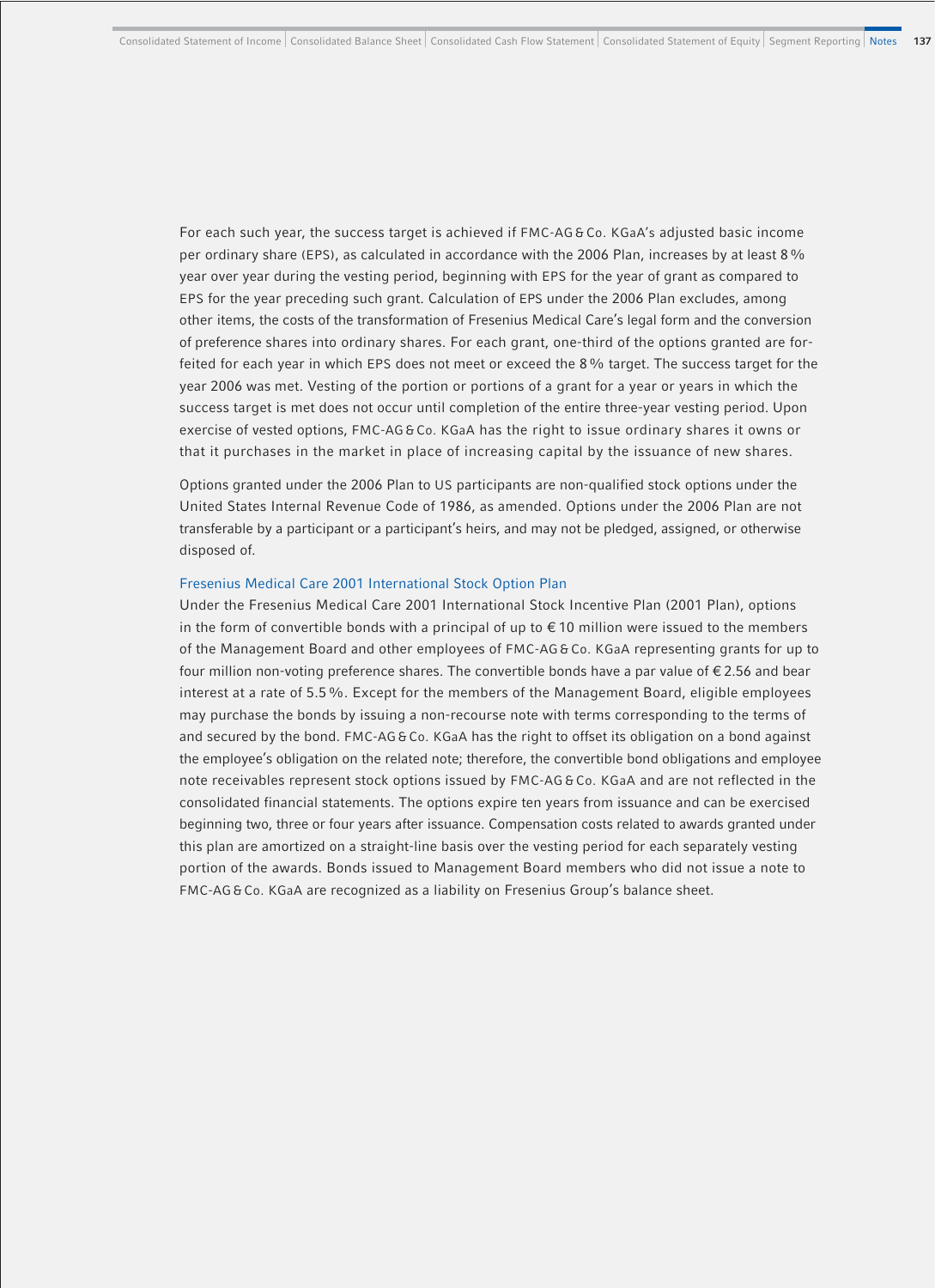Upon issuance of the option, the employees had the right to choose options with or without a stock price target. The conversion price of options subject to a stock price target corresponds to the stock exchange quoted price of the preference shares upon the first time the stock exchange quoted price exceeds the initial value by at least 25 %. The initial value is the average price of the preference shares during the last 30 trading days prior to the date of grant. In the case of options not subject to a stock price target, the number of convertible bonds awarded to the eligible employee would be 15% less than if the employee elected options subject to the stock price target. The conversion price of the options without a stock price target is the initial value. Each option entitles the holder thereof, upon payment of the respective conversion price, to acquire one preference share. Effective May 2006, no further grants can be issued under the 2001 Plan and no options were granted under the 2001 Plan during the year 2006.

#### Transactions during the year 2006

During the year 2006, Fresenius Medical Care awarded 772,280 options, including 132,800 to members of the Management Board of FMC Management AG, at a weighted-average exercise price of € 91.63, a weighted-average fair value of € 29.65 each and a total fair value of € 23 million, which will be amortized on a straight line basis over the three year vesting period.

At December 31, 2006, the Management Board members of FMC Management AG held 548,197 stock options for ordinary shares and employees of FMC-AG & Co. KGaA held 2,525,659 stock options for ordinary shares and 122,697 stock options for preference shares.

During the year 2006, FMC-AG & Co. KGaA received € 37 million from the exercise of stock options and € 6 million from a related tax benefit. The intrinsic value of options exercised in the year 2006 was € 22 million.

In connection with the conversion of FMC-AG & Co. KGaA's preference shares into ordinary shares, holders of options to acquire preference shares had the opportunity to convert their options so that they would be exercisable to acquire ordinary shares. Holders of 3,863,470 options converted resulting in 2,849,318 options for ordinary shares (see Note 1.III, Transformation of Fresenius Medical Care AG's legal form and conversion of its preference shares). Holders of 234,311 options elected not to convert.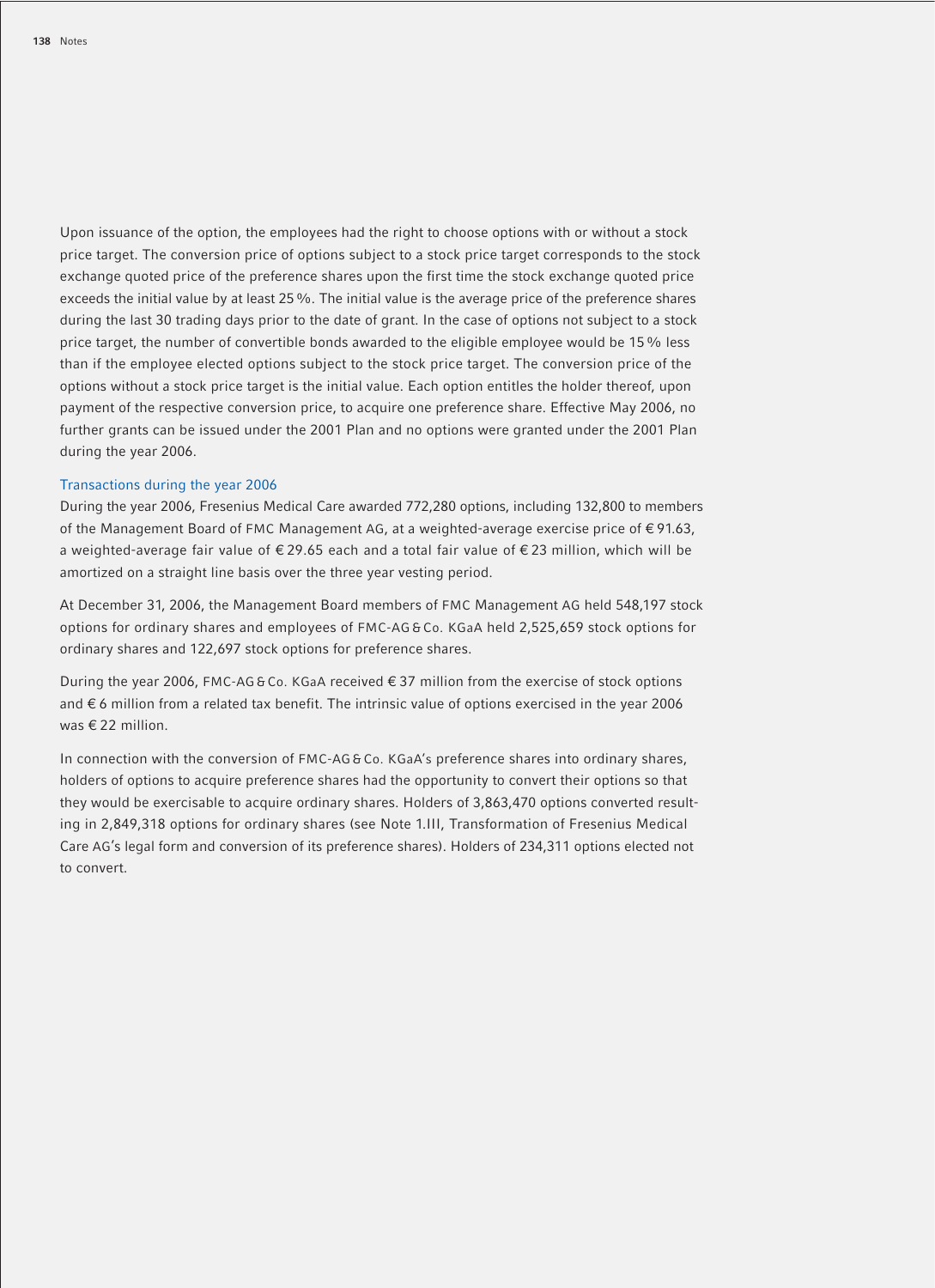The table below provides reconciliations for options outstanding at December 31, 2006, as compared to December 31, 2005 taking in consideration the conversion, options exercised and forfeited.

|                                                              | Number of options<br>in thousand | Weighted-average<br>exercise price in € |
|--------------------------------------------------------------|----------------------------------|-----------------------------------------|
| Balance at December 31, 2005 (options for preference shares) | 4,103                            | 47.88                                   |
| Forfeited prior to conversion                                | 5                                | 41.00                                   |
| Eligible for conversion                                      | 4,098                            | 47.94                                   |
| Options not converted                                        | 235                              | 49.18                                   |
| Options converted                                            | 3,863                            |                                         |
| Reduction due to impact of conversion ratios                 | 1,014                            |                                         |
| Balance of options outstanding after conversion into options |                                  |                                         |
| for ordinary shares as of February 10, 2006                  | 2,849                            | 64.22                                   |
| Granted                                                      | 772                              | 91.63                                   |
| Exercised                                                    | 520                              | 61.39                                   |
| Forfeited                                                    | 27                               | 68.94                                   |
| Balance at December 31, 2006 (options for ordinary shares)   | 3,074                            | 61.18                                   |
| Balance of options not converted as of February 10, 2006     | 235                              | 49.18                                   |
| Exercised                                                    | 104                              | 49.82                                   |
| Forfeited                                                    | 8                                | 50.61                                   |
| Balance at December 31, 2006 (options for preference shares) | 123                              | 48.56                                   |

The following table provides a summary of fully vested options outstanding and exercisable for both preference and ordinary shares at December 31, 2006:

|                               | Number<br>of options<br>in thousand | Weighted-average<br>remaining contractual life<br>in years | Weighted-average<br>exercise price<br>in € | Aggregate<br>intrinsic value<br>in million $\epsilon$ |
|-------------------------------|-------------------------------------|------------------------------------------------------------|--------------------------------------------|-------------------------------------------------------|
| Options for ordinary shares   | 959                                 | 4.86                                                       | 59.10                                      | 40                                                    |
| Options for preference shares |                                     | 3.63                                                       | 43.37                                      |                                                       |

At December 31, 2006, there was € 29 million of total unrecognized compensation costs related to non-vested options granted under all plans. These costs are expected to be recognized over a weightedaverage period of 1.7 years.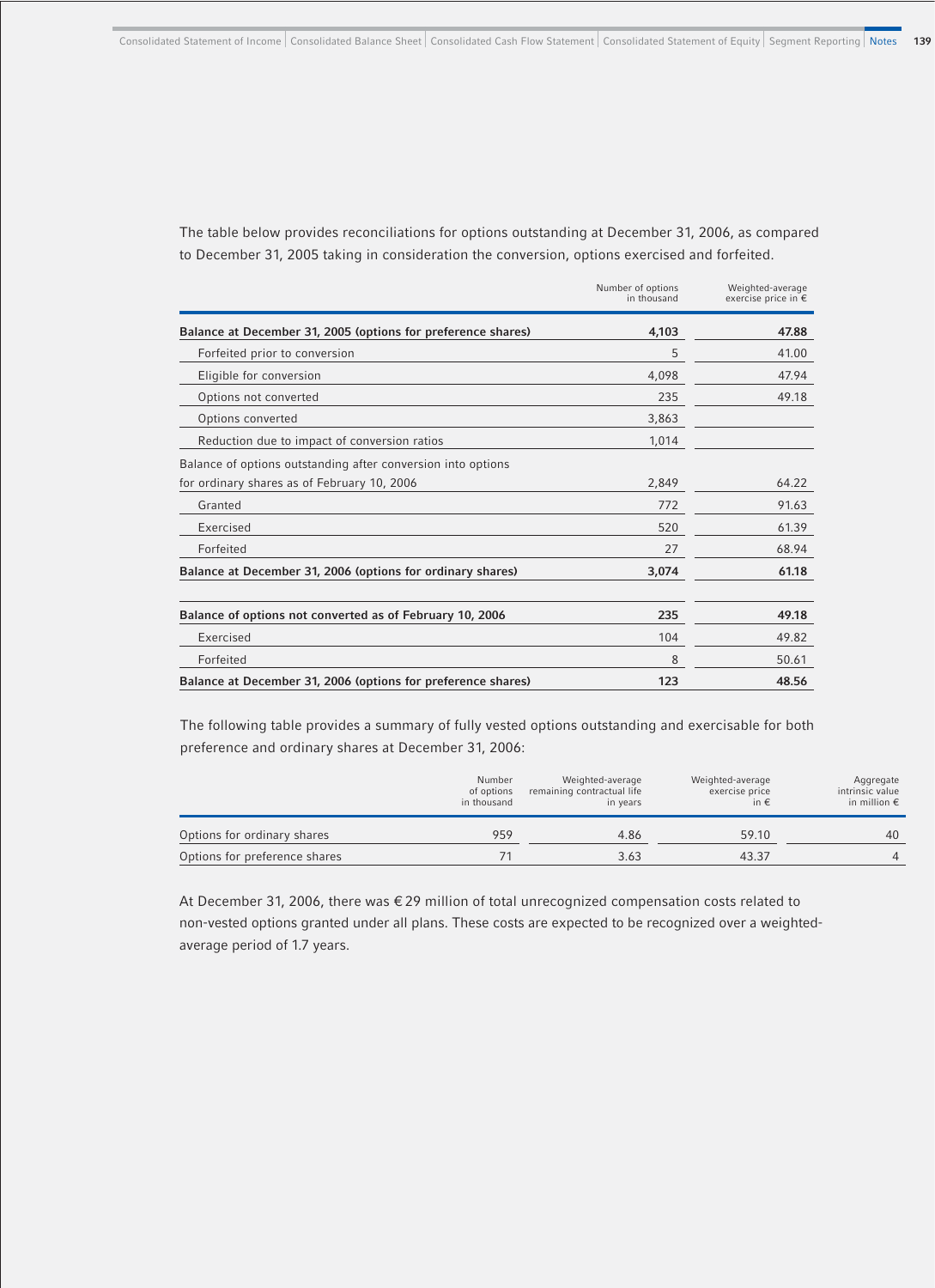#### **30. RELATED PARTY TRANSACTIONS**

Dr. Gerhard Rupprecht, a member of the Supervisory Board of Fresenius AG, is the Chief Executive Officer of Allianz Deutschland AG. Dr. Gerd Krick, chairman of the Supervisory Board of Fresenius AG, is a member of the Supervisory Board of Allianz Private Krankenversicherungs-AG. In the year 2006, the Fresenius Group paid € 2.1 million for insurance premiums to the Allianz Group. Furthermore, the Allianz Group received € 2.15 million for services mainly in connection with the commitment relating to the new Fresenius Medical Care 2006 Senior Credit Agreement and the issuance of a corporate bond.

Dr. Gerd Krick is also a member of the Advisory Board of HDI Haftpflichtverband der deutschen Industrie V. a. G. In the year 2006, this insurance company received € 6.3 million for insurance premiums.

Dr. Dieter Schenk is a member of the Supervisory Board of Fresenius AG and a partner in the law firm Nörr Stiefenhofer Lutz that provides legal services to the Fresenius Group. In the year 2006, the Fresenius Group paid this law firm  $\epsilon$  1.9 million.

# **31. SUBSEQUENT EVENTS**

There have been no significant changes in the group position or environment sector since the end of the year of 2006. At present, the Fresenius Group is not planning to carry out any significant changes in its structure, administration or legal form or in the area of personnel.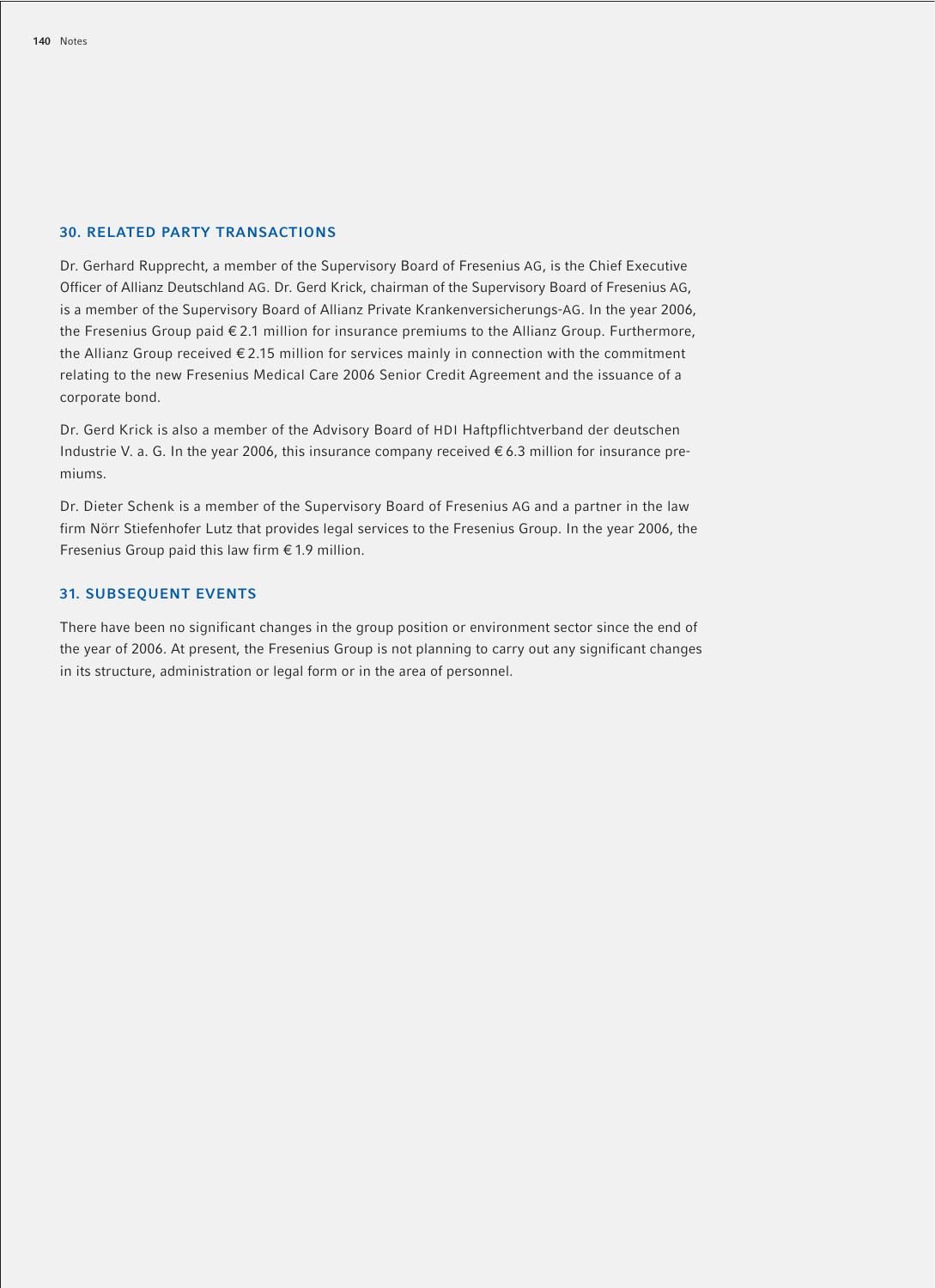# **NOTES IN ACCORDANCE WITH THE GERMAN COMMERCIAL CODE (HGB)**

#### **32. COMPENSATION REPORT**

#### **COMPENSATION OF THE MANAGEMENT BOARD OF FRESENIUS AG**

The compensation report of Fresenius AG summarizes the principles applied to the determination of the compensation of the Management Board members of Fresenius AG and explains the amount and structure of the Management Board compensation. The compensation report is based mainly on the recommendations of the German Corporate Governance Code and also provides the information which is part of the notes (§ 285 German Commercial Code) and the consolidated notes (§ 314 German Commercial Code) or the management report (§ 289 German Commercial Code) and the consolidated management report (§ 315 German Commercial Code) according to the German Act on the Disclosure of Management Board Compensation.

The principles for the compensation of the Management Board were determined by the Supervisory Board of Fresenius AG, its structure and amount by the personnel committee of the Supervisory Board of Fresenius AG. The personnel committee is composed of the Supervisory Board members Dr. Gerd Krick, Dr. Karl Schneider and Volker Weber.

The objective of the compensation system is to enable the members of the Management Board to participate in the development of the business in accordance with their tasks and performance and the successes in the structuring of the economic and financial situation of the company taking account of its comparable environment.

The compensation of the Management Board is, as a whole, performance oriented and consists in the fiscal year 2006 of three elements:

- b non-performance-related compensation (basic salary)
- b performance-related compensation (variable bonus)
- **b** long-term incentive elements (stock options, convertible bonds)

Furthermore, in the period under report, there is a valid pension commitment applicable to one member of the Management Board.

The composition of the individual elements is as follows:

The non-performance-related compensation was paid in fiscal year 2006 in twelve monthly installments as non-performance-related basic salary. In addition, the members of the Management Board received additional benefits consisting mainly of insurance premiums, the private use of company cars, special payments such as rent supplements and refunds of charges and contributions to pension and health insurance.

The performance-related compensation will be granted for the fiscal year 2006 as a variable bonus. The amount of the bonus in each case depends on the achievement of the individual targets relating to the net income of the Fresenius Group and its segments. For the total performance-related compensation, the maximum achievable bonus is fixed.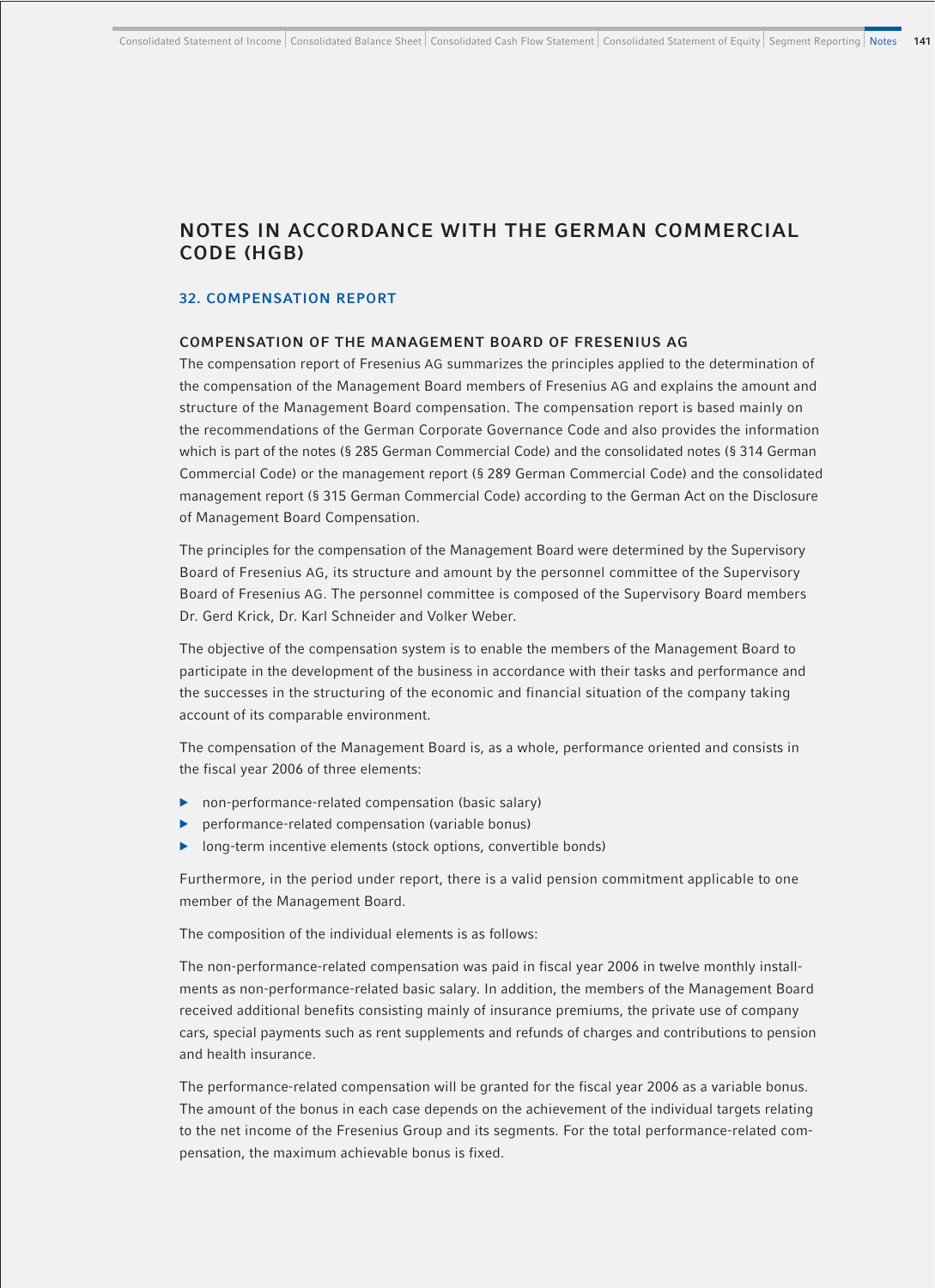|                             | Non-performance related compensation |                                    | Performance related<br>compensation | Cash compensation<br>(without long-term<br>incentive<br>components) |
|-----------------------------|--------------------------------------|------------------------------------|-------------------------------------|---------------------------------------------------------------------|
|                             | Salary<br>$€$ thousand               | Other <sup>1</sup><br>$€$ thousand | <b>Bonus</b><br>$€$ thousand        | $€$ thousand                                                        |
| Dr. Ulf M. Schneider        | 600                                  | 41                                 | 954                                 | 1,595                                                               |
| Rainer Baule                | 425                                  | 43                                 | 825                                 | 1,293                                                               |
| Andreas Gaddum              | 325                                  | 86                                 | 498                                 | 909                                                                 |
| Dr. Ben Lipps <sup>2)</sup> | 836                                  | 150                                | 1,627                               | 2,613                                                               |
| Stephan Sturm               | 425                                  | 87                                 | 756                                 | 1,268                                                               |
| <b>Total</b>                | 2,611                                | 407                                | 4,660                               | 7,678                                                               |

For the fiscal year 2006, the amount of cash payment of the Management Board of Fresenius AG consists of the following:

" Includes insurance premiums, private use of company cars, contributions to pension and health insurance and other benefits.<br>≀Dr. Ben Lipps receives his compensation only by Fresenius Medical Care, of which Fresenius AG of the Management Board of Fresenius AG, his compensation has to be included in the compensation report of the Fresenius Group.

As elements of long-term incentives in the fiscal year 2006, convertible bonds and stock options on the basis of the Fresenius AG Stock Option Plan 2003 and the Fresenius Medical Care AG & Co. KGaA Stock Option Plan 2006 were granted. The principles of both plans are described in Note 29, Stock options.

For the fiscal year 2006, the number and value of convertible bonds and stock options issued and the value of the share price-related compensation is shown in the following table:

|                      | Components with long-term incentive effects |                     |  |
|----------------------|---------------------------------------------|---------------------|--|
|                      | Number                                      | Value in € thousand |  |
| Dr. Ulf M. Schneider | 14,620                                      | 700                 |  |
| Rainer Baule         | 7,310                                       | 350                 |  |
| Andreas Gaddum       | 7,310                                       | 350                 |  |
| Dr. Ben Lipps"       | 33,200                                      | 985                 |  |
| Stephan Sturm        | 7,310                                       | 350                 |  |
| <b>Total</b>         | 69,750                                      | 2,735               |  |

1) Dr. Ben Lipps received stock options under the Fresenius Medical Care stock option plan.

The values of convertible bonds and stock options granted to members of the Management Board in the fiscal year 2006 stated above correspond to their fair value at the time of their having been granted, namely a value of € 47.90 per convertible bond of Fresenius AG and € 29.67 per stock option of FMC-AG & Co. KGaA. The exercise price for the granted convertible bonds of Fresenius AG is € 120.38 and for the granted stock options of FMC-AG&Co. KGaA is €91.48.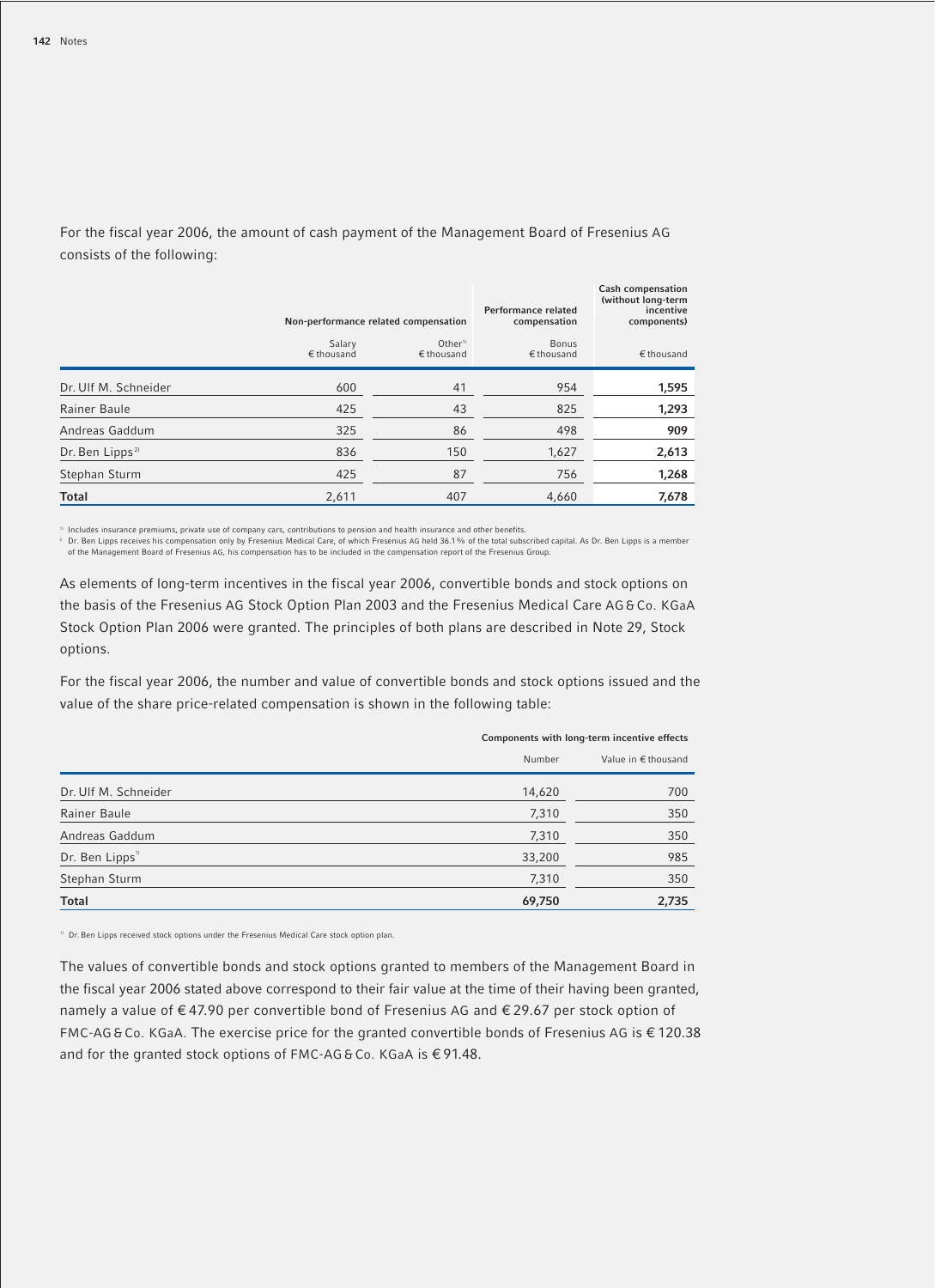On the basis of the financial targets achieved in the fiscal year 2006, Dr. Ben Lipps, in connection with a bonus agreement of Fresenius Medical Care, earned rights to share price-related compensation at a value of € 791 thousand. The entitlement is based on the development of the ordinary share of Fresenius Medical Care and has a three years vesting period.

At the end of the fiscal year 2006, the members of the Management Board held a total of 148,780 stock options and convertible bonds of Fresenius AG and 253,383 stock options and convertible bonds of FMC-AG & Co. KGaA.

The components with long-term incentive effect can be exercised only after the expiry of the vesting period. The value is recognized over the vesting period as expense in the respective fiscal year. The expenses attributable to the fiscal year 2006 are stated in the following table and are included in the overall compensation of the Management Board of Fresenius AG.

|                             | Cash compensation<br>(without long-term<br>incentive components) | Expenses 2006<br>for long-term<br>incentive components | Compensation<br>(including long-term<br>incentive components) |
|-----------------------------|------------------------------------------------------------------|--------------------------------------------------------|---------------------------------------------------------------|
|                             | $€$ thousand                                                     | $€$ thousand                                           | Total<br>$\epsilon$ thousand                                  |
| Dr. Ulf M. Schneider        | 1,595                                                            | 444                                                    | 2,039                                                         |
| Rainer Baule                | 1,293                                                            | 224                                                    | 1,517                                                         |
| Andreas Gaddum              | 909                                                              | 233                                                    | 1,142                                                         |
| Dr. Ben Lipps <sup>11</sup> | 2,613                                                            | 385                                                    | 2,998                                                         |
| Stephan Sturm               | 1,268                                                            | 233                                                    | 1,501                                                         |
| <b>Total</b>                | 7,678                                                            | 1.519                                                  | 9,197                                                         |

1) Dr. Ben Lipps received stock options under the Fresenius Medical Care stock option plan.

The non-performance related compensation elements and the basic structures of the performancerelated compensation elements are agreed in the service agreements with the individual Management Board members. The convertible bonds and stock options are granted by the personnel committee of the Supervisory Board on a yearly basis.

Commitments to Members of the Management Board for the event of the ending of their appointment There is an individual contractual pension commitment for the Management Board member Rainer Baule. With regard to this pension commitment, the Fresenius Group had pension obligations of € 1,753 thousand as of December 31, 2006. The addition to pension liability in the year under report amounts to  $\epsilon$  319 thousand. The pension commitment provides a pension and survivor benefit, depending on the amount of the basic salary, from the 63rd year of life, or, in the case of leaving because of professional or occupational incapacity, from the time of leaving active work. The starting percentage of 30% increases with every year of service by 1.5 percentage points, whereby the maximum attainable amount is 45%. 30% of the gross amount of any later income from an occupation of the Management Board member is credited against the pension.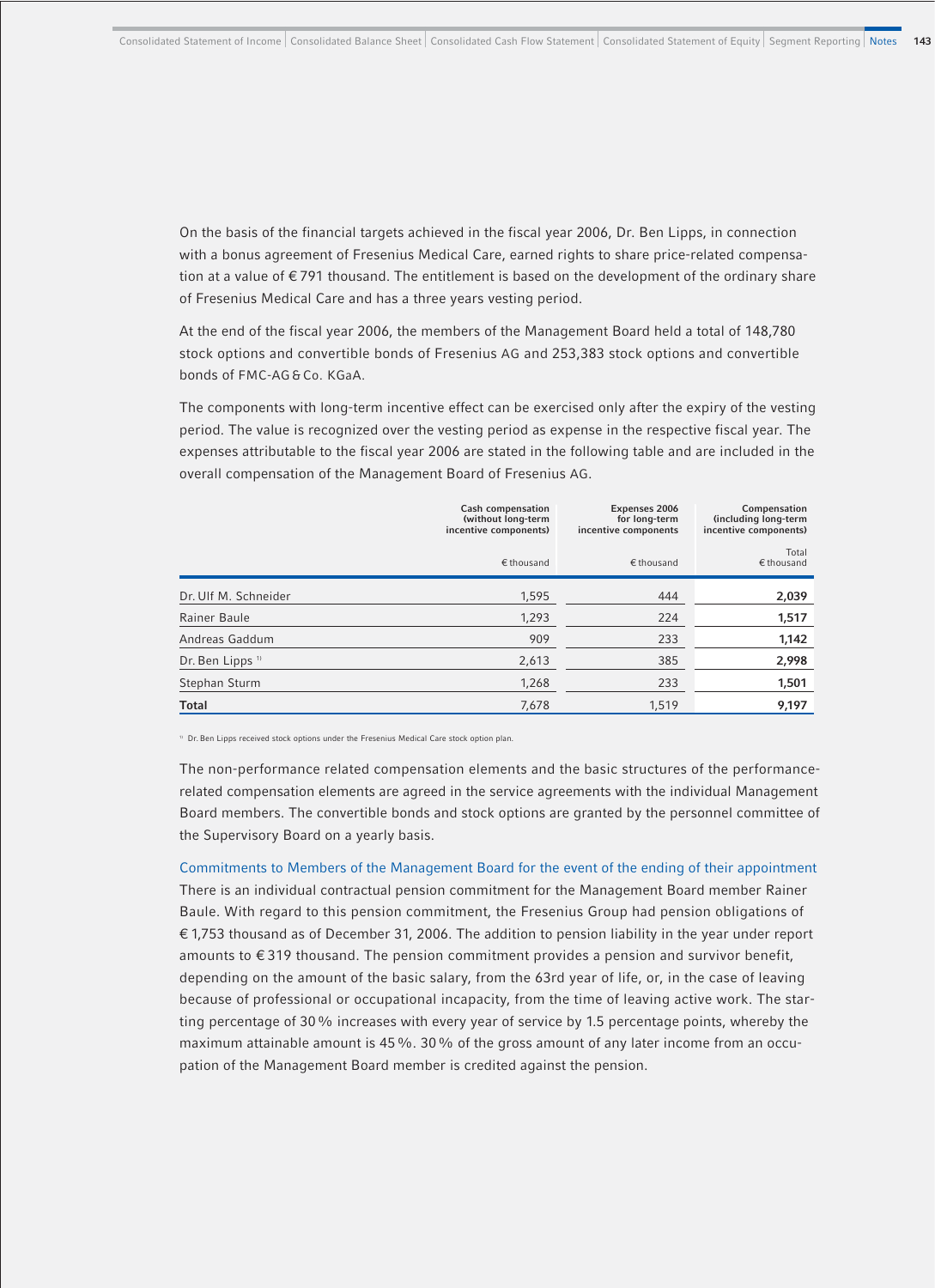With the Management Board member Dr. Ben Lipps an individual agreement exists instead of a pension provision, to the effect that, taking account of a competitive restriction after the ending of the service agreement between him and Fresenius Medical Care Management AG, he can, for a period of ten years, act in a consultative capacity for the company. The consideration to be granted by Fresenius Medical Care Management AG in return would amount per annum in value to approximately 46% of the non-performance related compensation elements paid to him in the fiscal year 2006.

The service agreements of the Management board members contain no express provisions for the case of a change of control and for the event of the ending of their service agreement.

### Miscellaneous

In the fiscal year 2006, no loans or advance payments of future compensation components were made to members of the Management Board of Fresenius AG. No member of the Management Board received in the fiscal year 2006 payments or commitments from third parties in relation to his work as Management Board member.

Fresenius AG undertook, to the extent legally admissible, to indemnify the members of the Management Board against claims against them arising out of their work for the company and its affiliates, if such claims exceed their responsibilities under German law. To secure such obligations, the company concluded a Directors' & Officers' insurance (D&O insurance) with an appropriate excess. The indemnity applies for the time in which each member of the Management Board is in office and for claims in this connection after the ending of the membership of the Management Board in each case.

To former members of the Management Board and their surviving dependents € 588 thousand was paid in the year 2006. The pension obligation for these persons amounts to  $\epsilon$  9,696 thousand.

### **33. INFORMATION ON THE SUPERVISORY BOARD**

The Supervisory Board appoints the members of the Management Board and supervises and advises the Management Board in managing the company. However, the Supervisory Board is fundamentally prohibited from managing the company in any way. The remuneration of the Supervisory Board is determined by the Annual General Meeting and is subject to the provisions contained in § 13 of the statutes of Fresenius AG. The total remuneration of the members of the Supervisory Board of Fresenius AG in 2006 was € 1,127 thousand. This included € 253 thousand relating to fixed and € 874 thousand relating to variable components. The fixed remuneration per Supervisory Board member was equivalent to €13 thousand, whereby the Chairman receives double of this amount and the deputy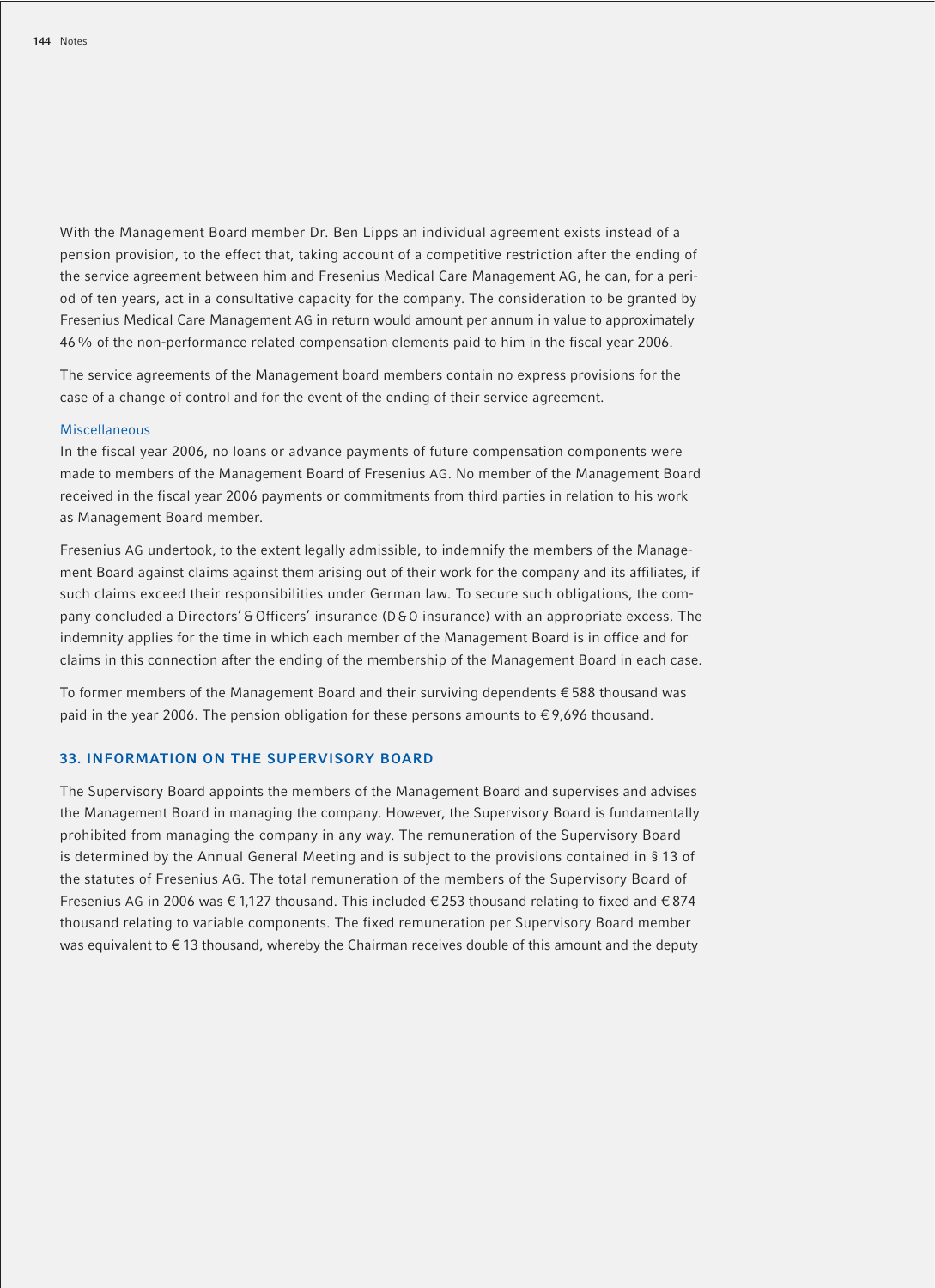to the Chairman receives one and half times the amount of a Supervisory Board member. The members of the Audit Committee and the Personnel Committee of the Supervisory Board receive an additional € 10 thousand each and the Chairman of the committee receives a further € 10 thousand. For each full fiscal year, the variable remuneration increases by 10% for each percentage point that the dividend paid on each ordinary share for that year (gross dividend according to the resolution of the Annual General Meeting) exceeds 13% of the amount equal to the subscribed capital divided by the number of non-par value shares; residual amounts are interpolated. Thus, the variable remuneration per Supervisory Board member amounted to € 73 thousand for the year 2006. All members of the Supervisory Board receive appropriate compensation for costs of travel and accommodation incurred in connection with their duties as members of the Supervisory Board.

One subsidiary paid € 11 thousand to the surviving dependents of a former Supervisory Board member.

### **34. D & O INSURANCE**

Fresenius AG has concluded a consequential loss liability insurance policy (D&O insurance), on an excess amount basis, for the members of the Management Board and the Supervisory Board of Fresenius AG and for all representative bodies of affiliates in Germany and elsewhere. The D&O policy applies throughout the world and runs until the end of June 2007. The policy covers the legal defense costs of a member of a representative body when a claim is made and, where relevant, any damages to be paid which are covered by the policy.

### **35. FEES FOR THE AUDITOR**

In 2006 and 2005, fees for the auditor in Germany were expensed as follows:

| in million $\epsilon$     | 2006                     | 2005 |
|---------------------------|--------------------------|------|
| Audit fees                | 4                        | 4    |
| Tax consulting fees       | $\overline{\phantom{0}}$ |      |
| Audit-related fees        | -                        |      |
| Other fees                | -                        |      |
| <b>Total auditor fees</b> | 4                        | 5    |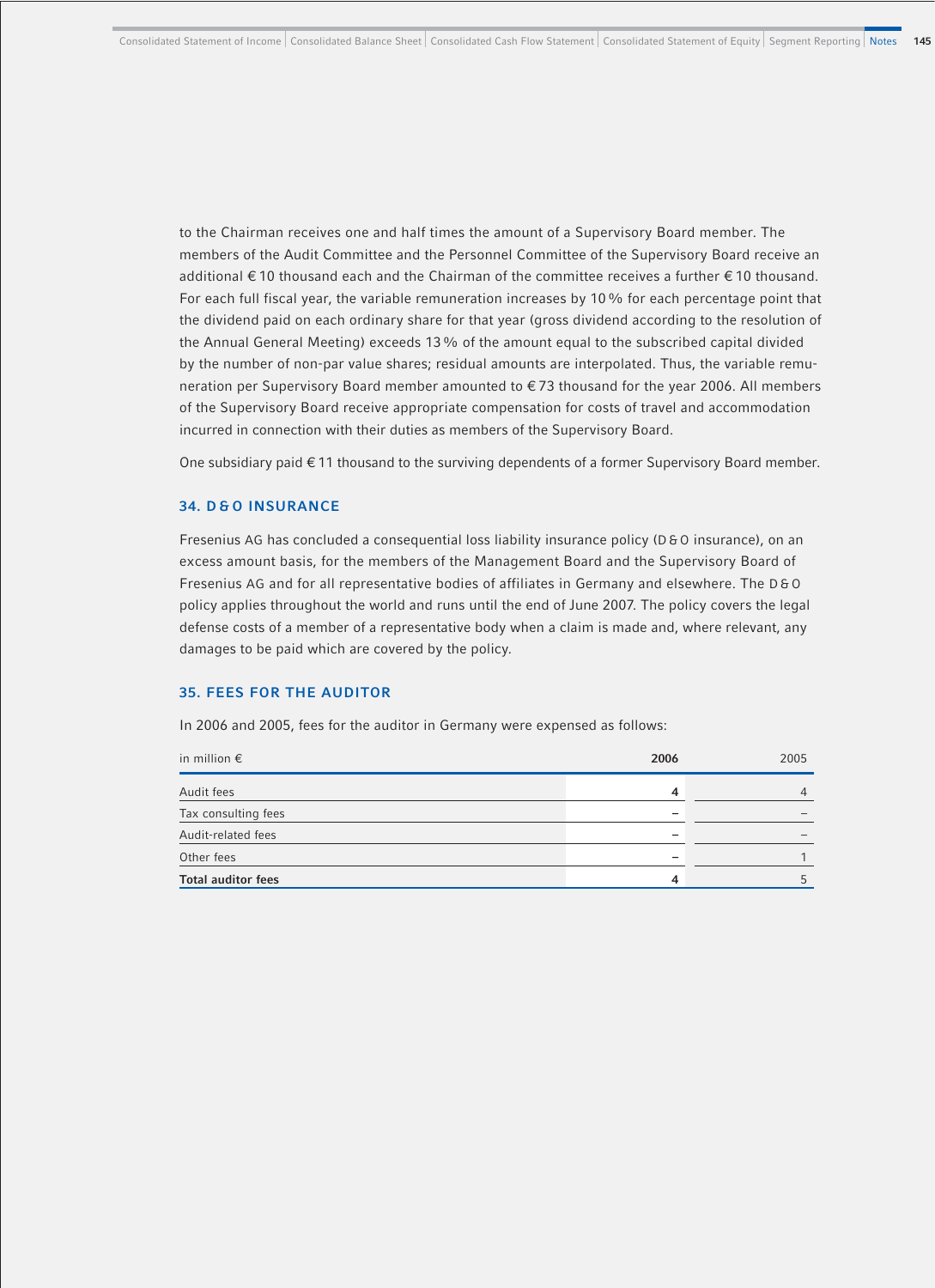### **36. CORPORATE GOVERNANCE**

The members of the Management Boards and the Supervisory Boards of Fresenius AG and FMC-AG & Co. KGaA have submitted the Declaration of Compliance pursuant to § 161 of the German Stock Corporation Act (AktG) in accordance with the German Corporate Governance Code dated June 12, 2006 and made this permanently available to the shareholders.

### **37. PROPOSAL FOR THE DISTRIBUTION OF EARNINGS**

The Management Board of Fresenius AG proposes to the Annual General Meeting that the earnings for 2006 of Fresenius AG be distributed as follows:

| in $\epsilon$                                                                          |               |
|----------------------------------------------------------------------------------------|---------------|
| Payment of a dividend of $\epsilon$ 0.57 per bearer ordinary share on the 77,176,938   |               |
| ordinary shares entitled to dividend                                                   | 43,990,854.66 |
| Payment of a dividend of $\epsilon$ 0.58 per bearer preference share on the 77,176,938 |               |
| preference shares entitled to dividend                                                 | 44,762,624.04 |
| Balance to be carried forward                                                          | 330,806.07    |
|                                                                                        | 89,084,284.77 |

Bad Homburg v.d.H., February 27, 2007

The Management Board

<u>kj n, fix</u>

CC Julian BLigger A.Ct

 $\overline{r}$ 

Dr. U. M. Schneider R. Baule A. Gaddum Dr. B. Lipps S. Sturm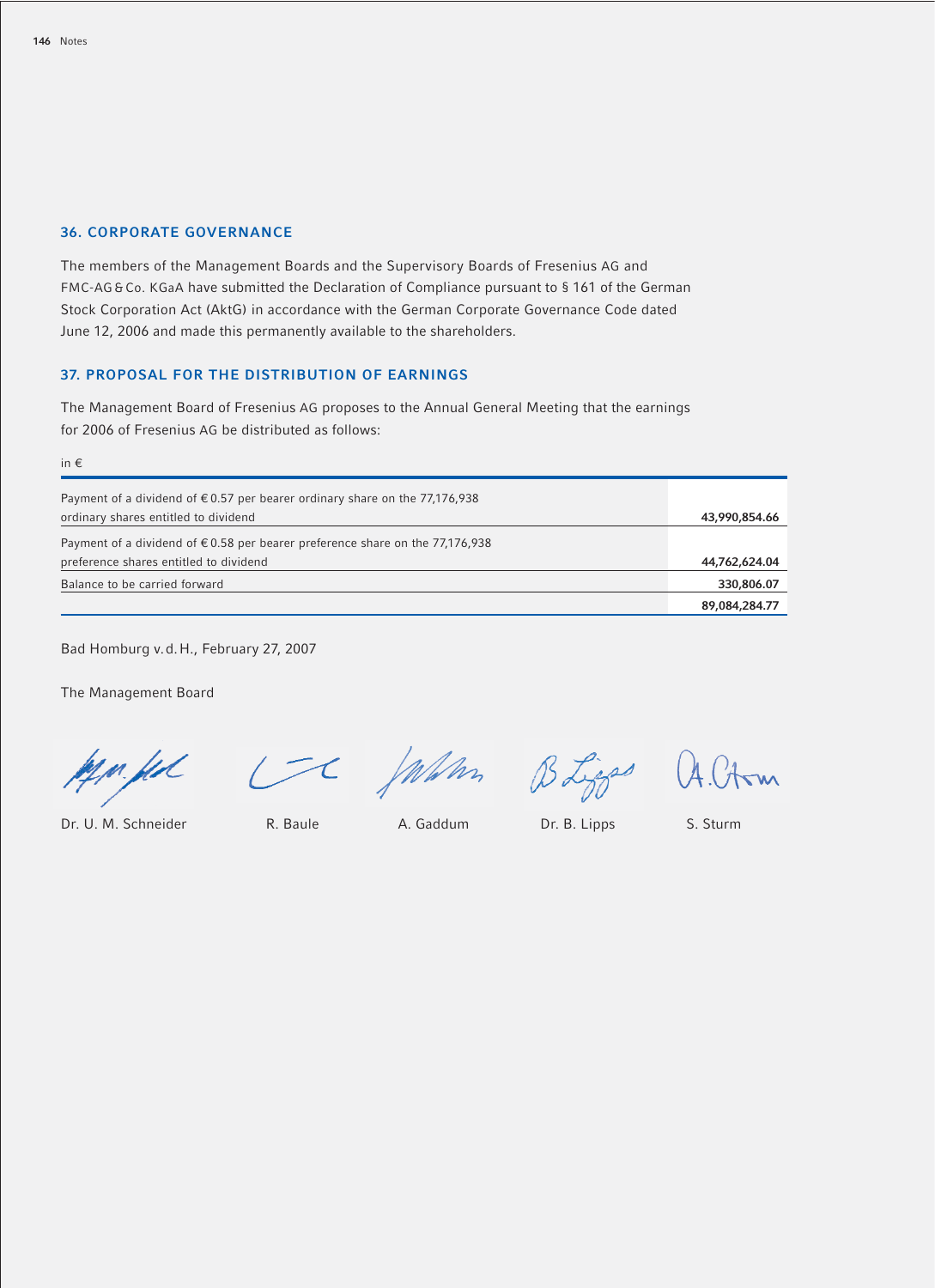### **AUDITOR'S REPORT**

We have audited the consolidated financial statements prepared by the Fresenius Aktiengesellschaft, Bad Homburg v. d. Höhe, comprising the balance sheet, the income statement, statement of changes in equity, cash flow statement and the notes to the consolidated financial statements, together with the group management report for the business year from January 1 to December 31, 2006. The preparation of the consolidated financial statements and the group management report in accordance with International Financial Reporting Standards (IFRS), as adopted by the EU, and the additional requirements of German commercial law pursuant to § 315a Abs. 1 HGB are the responsibility of the Company's management. Our responsibility is to express an opinion on the consolidated financial statements and on the group management report based on our audit.

We conducted our audit of the consolidated financial statements in accordance with § 317 HGB (Handelsgesetzbuch "German Commercial Code") and German generally accepted standards for the audit of financial statements promulgated by the Institut der Wirtschaftsprüfer (IDW). Those standards require that we plan and perform the audit such that misstatements materially affecting the presentation of the net assets, financial position and results of operations in the consolidated financial statements in accordance with the applicable financial reporting framework and in the group management report are detected with reasonable assurance. Knowledge of the business activities and the economic and legal environment of the Group and expectations as to possible misstatements are taken into account in the determination of audit procedures. The effectiveness of the accountingrelated internal control system and the evidence supporting the disclosures in the consolidated financial statements and the group management report are examined primarily on a test basis within the framework of the audit. The audit includes assessing the annual financial statements of those entities included in consolidation, the determination of entities to be included in consolidation, the accounting and consolidation principles used and significant estimates made by management, as well as evaluating the overall presentation of the consolidated financial statements and group management report. We believe that our audit provides a reasonable basis for our opinion.

Our audit has not led to any reservations.

In our opinion, based on the findings of our audit, the consolidated financial statements comply with International Financial Reporting Standards (IFRS), as adopted by the EU, the additional requirements of German commercial law pursuant to § 315a Abs. 1 HGB and give a true and fair view of the net assets, financial position and results of operations of the Group in accordance with these requirements. The group management report is consistent with the consolidated financial statements and as a whole provides a suitable view of the Group's position and suitably presents the opportunities and risks of future development.

Frankfurt am Main, February 27, 2007

KPMG Deutsche Treuhand-Gesellschaft Aktiengesellschaft Wirtschaftsprüfungsgesellschaft

Hounnal

Hölzl Hommel German Public Auditor German Public Auditor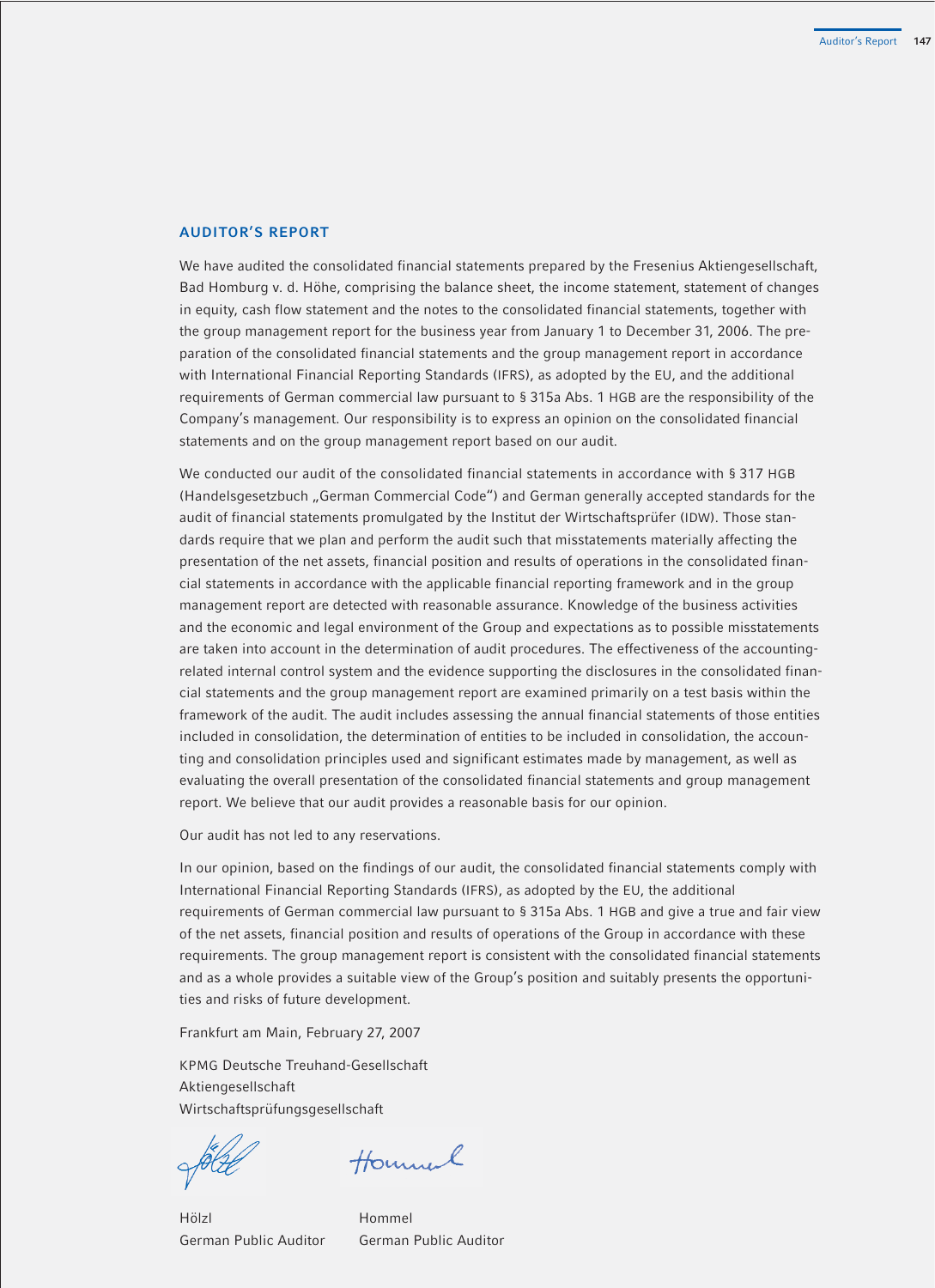

## **REPORT OF THE SUPERVISORY BOARD**

In 2006, the Supervisory Board performed the duties assigned to it by law and by the Company's Articles of Association, regularly advising and monitoring the Management Board. It was closely involved in all decisions that were of major importance to the Group.

### **COOPERATION BETWEEN THE MANAGEMENT BOARD AND SUPERVISORY BOARD**

Carrying out its monitoring and advisory activities, the Supervisory Board was kept regularly informed by the Management Board – in a timely manner and comprehensively, both in writing and orally – about the business development, the economic and financial position, and the profitability of the Company and the Group, the corporate strategy and planning, the risk situation, and important business events. Before each of the Supervisory Board's four regular meetings, detailed Management Board reports and comprehensive approval documents concerning the agenda were distributed to its members. At its meetings the Supervisory Board used the Management Board's reports as the basis for its comprehensive discussions about business development and important corporate decisions. All matters requiring Supervisory Board approval were submitted with sufficient time for proper scrutiny. After reviewing the related approval documents and after detailed consultation with the Management Board, the Supervisory Board was able to give its approval in all matters submitted to it. The Supervisory Board was also informed about any important business events occurring between meetings and, in urgent cases, was requested to pass resolutions by written proceeding in lieu of a meeting. In addition, the chairman of the Management Board informed in individual discussions the chairman of the Supervisory Board regularly about the latest business developments and forthcoming decisions. Every member of the Supervisory Board attended more than half of the Supervisory Board meetings in 2006.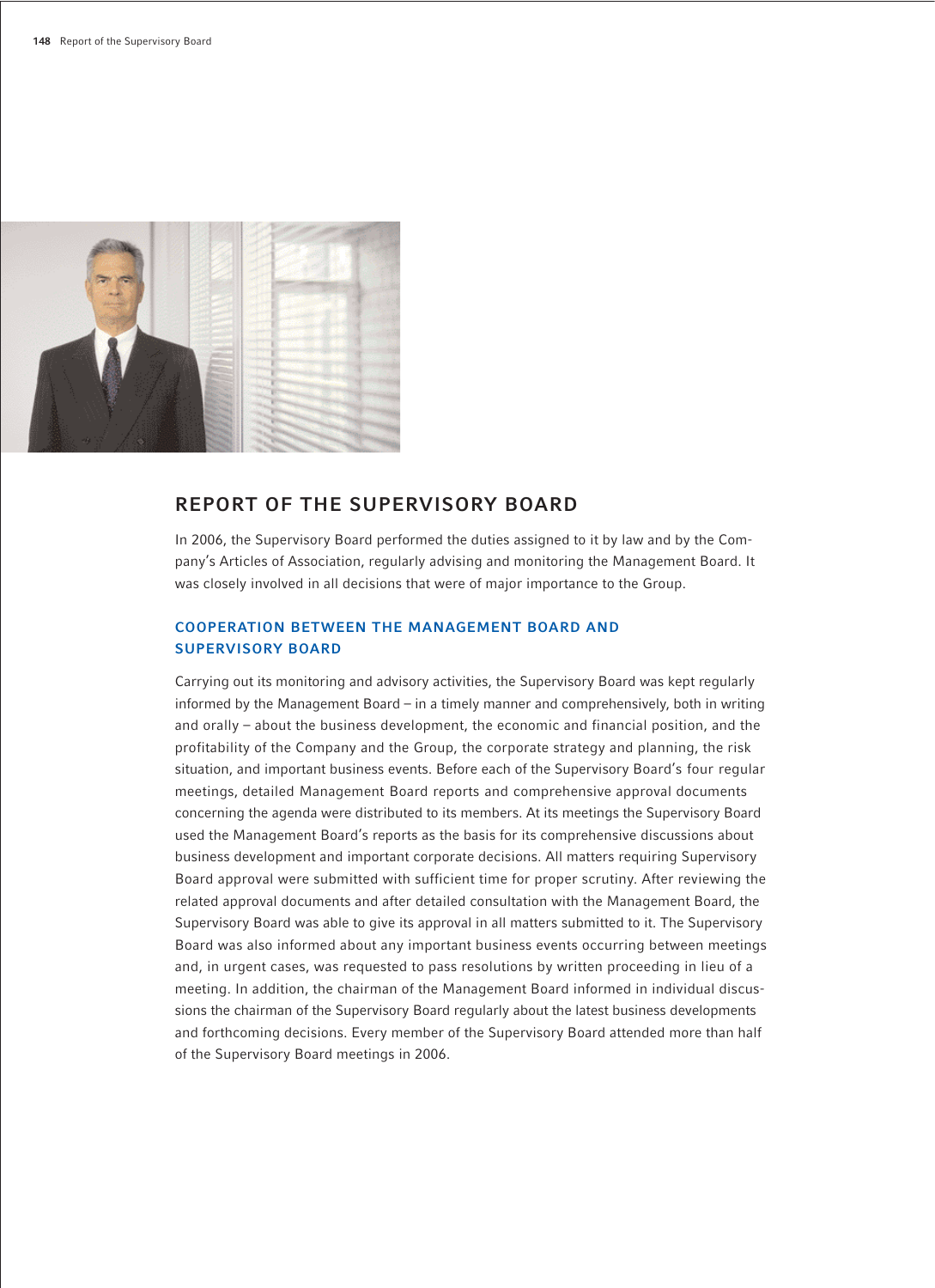### **MAIN FOCUS OF THE SUPERVISORY BOARD'S ACTIVITIES**

The Supervisory Board's monitoring and advisory activities were mainly focused on overall business operations as well as on business segment investments and acquisitions, or acquisition plans, and any related financing. The Supervisory Board carefully examined the opportunities and risks relating to acquisitions, such as HUMAINE Kliniken, and was kept informed by the Management Board about the integration of the strategically important acquisitions, Renal Care Group and HELIOS Kliniken.

At a special joint meeting with the Management Board on September 22, 2006 the Supervisory Board discussed in detail the conversion of Fresenius AG into a European Company (SE) and the new division of the subscribed capital (share split) with a capital increase from Company's funds. In particular, the effect of the conversion on corporate governance, especially on employee co-determination in the Supervisory Board, was discussed intensively. The Supervisory Board approved both measures unanimously on October 11, 2006. They were passed by the General Meeting on December 4, 2006.

The Supervisory Board also thoroughly reviewed and discussed all other significant business activities with the Management Board. It approved the budget for 2007 and the Group's medium-term planning, following a detailed review and discussions with the Management Board. At its regular meetings and within the Audit Committee, the Supervisory Board also kept itself informed about the Group's risk management activities.

The German Commercial Code (HGB), in pursuant of section 289 (4) and section 315 (4), requires disclosures, among other things, about the capital of Fresenius AG, voting rights, and ownership interests. Please see pages 60 to 62 of the Management Report for this information, which was reviewed and approved by the Supervisory Board.

### **CORPORATE GOVERNANCE**

The further development of the corporate governance at Fresenius was reviewed by the Supervisory Board with regard to the conversion of Fresenius AG into an SE. This matter was also examined within the framework of the review of amendments to the rules of procedure of the Management Board and amendments to the Articles of Association that were proposed for adoption to the Annual General Meeting of Fresenius AG on May 10, 2006. In accordance with the German Corporate Governance Code, the Management Board and the Supervisory Board jointly issued a Declaration of Conformity on November 28, 2006. For further information on corporate governance at Fresenius, see the Corporate Governance Report issued jointly by the Management and Supervisory Boards on pages 26 to 29 of this Annual Report.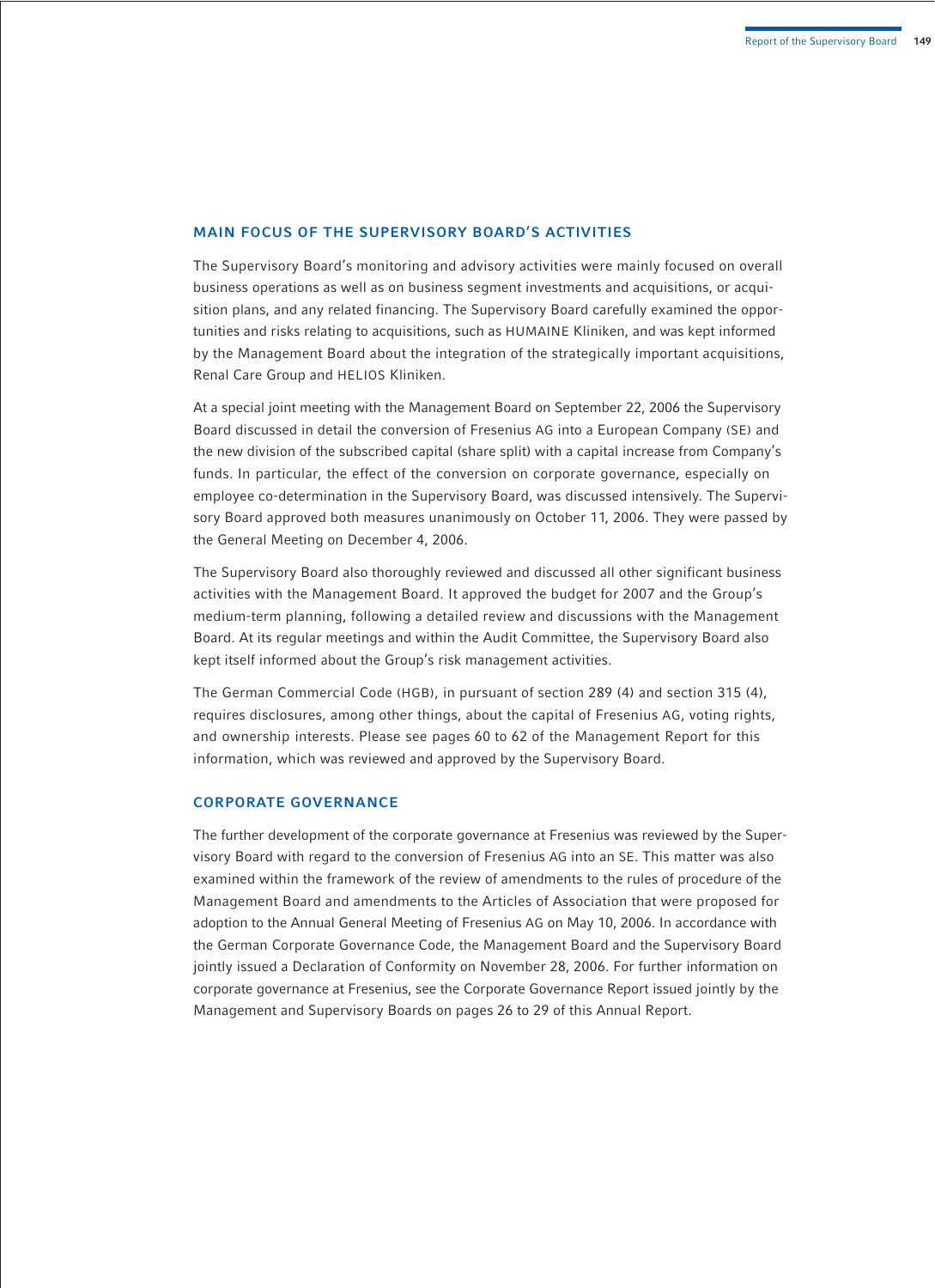### **WORK OF THE COMMITTEES**

In addition to the Mediation Committee, as required by section 27 (3) of the German Co-determination Act (MitbestG), the Supervisory Board also formed an Audit Committee and a Personnel Committee as permanent committees.

The Personnel Committee, which is responsible, among other things, for concluding, amending, and terminating employment contracts with the members of the Management Board, held two meetings and one conference call.

The Audit Committee held four meetings. The main focus of its activities was on the preliminary audit of the annual financial statements of Fresenius AG and the Group for 2005 and discussions with the auditors about their report and the terms of reference of the audit. The Audit Committee also reviewed the 2006 quarterly reports and the risk management system.

Following their own meetings, the chairmen of the committees reported regularly to the next Supervisory Board meeting on the work of the committees.

The Mediation Committee did not meet in 2006.

The Supervisory Board formed an additional committee, "Capital Increase 2006", on March 17, 2006 in order to insure timely authorization by the Supervisory Board for utilization of the approved capital in connection with the financing of the HUMAINE Kliniken acquisition. The Supervisory Board delegated approval of the Management Board's decisions on share rights and conditions of issue to this committee. The "Capital Increase 2006" Committee passed the necessary resolutions by means of a telephone vote. The functions and activities of the "Capital Increase 2006" Committee ceased with the entry in the Commercial Register of the capital increase from approved capital on November 17, 2006.

### **FINANCIAL STATEMENTS AND CONSOLIDATED FINANCIAL STATEMENTS**

The accounting records, the Fresenius AG financial statements prepared according to the German Commercial Code (HGB), and the Fresenius AG Management Report for 2006 were audited by KPMG Deutsche Treuhand-Gesellschaft Aktiengesellschaft Wirtschaftsprüfungsgesellschaft, Frankfurt am Main. They were elected as auditors at Fresenius AG's Annual Shareholders' Meeting on May 10, 2006 and were subsequently commissioned by the Supervisory Board. The auditors issued their unqualified audit opinion for these statements. The same applies to Fresenius AG's consolidated financial statements, which were prepared according to IFRS accounting principles, and the US GAAP statements, which were prepared voluntarily. Management Reports were added to the consolidated financial statements. The financial statements, consolidated financial statements, Management Reports, and auditors' reports were submitted to each Supervisory Board member within the required time. The Supervisory Board noted and approved the auditors' findings. The Supervisory Board's own review found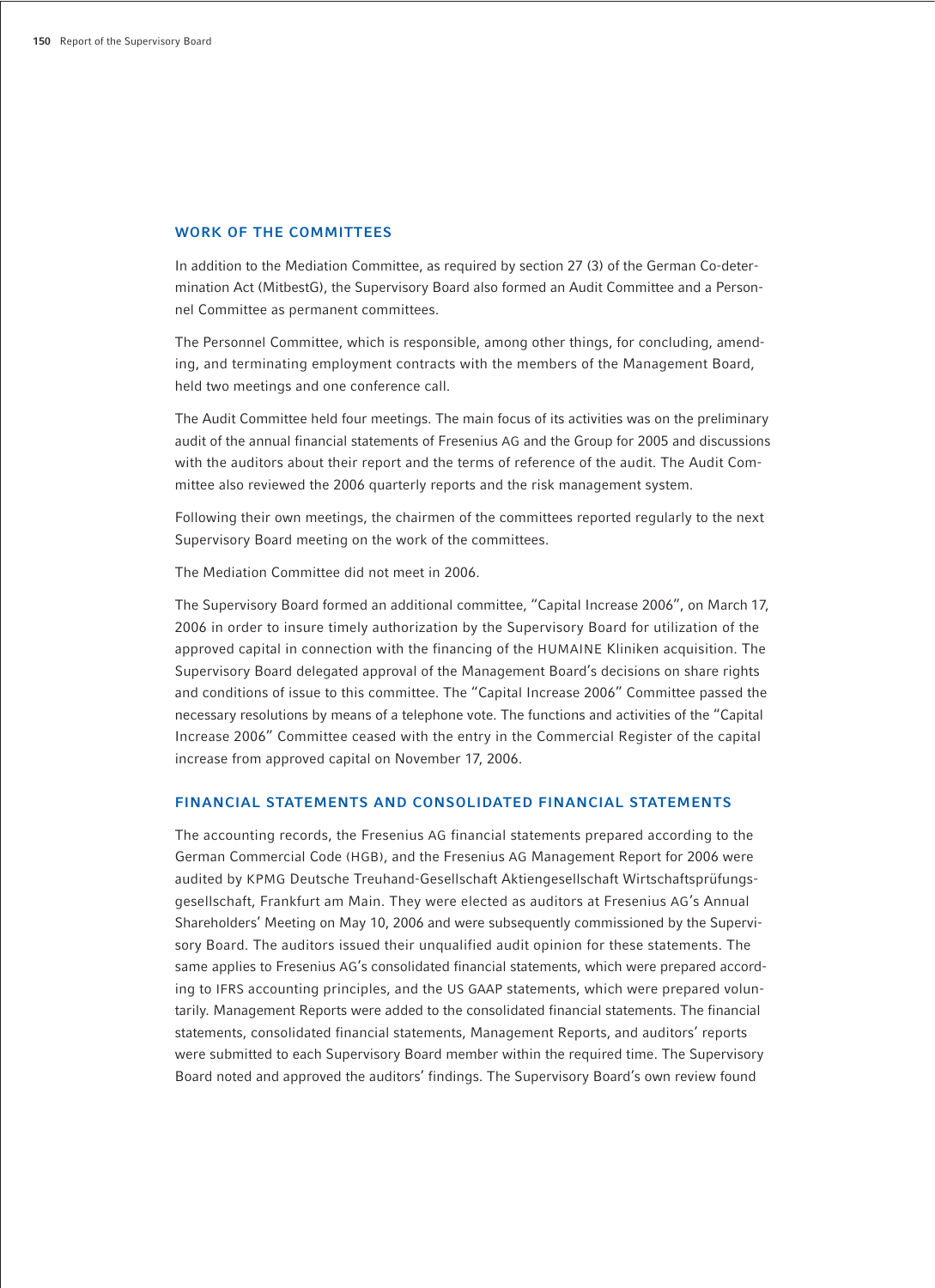no objections to the Fresenius AG financial statements or the consolidated financial statements. The Supervisory Board equally agrees with the Management Reports and the statements contained therein with respect to future development.

At its meeting on March 16, 2007 the Supervisory Board approved Fresenius AG's financial statements for the fiscal year 2006 as presented by the Management Board, thereby adopting them as official. The Supervisory Board also approved the consolidated financial statements prepared according to IFRS standards and the consolidated financial statements prepared voluntarily according to US GAAP for 2006. The auditors delivered a detailed report on the results of the audit during this meeting. The auditors attended all four Supervisory Board meetings and all four meetings of the Audit Committee. The Supervisory Board concurs with the proposal by the Management Board on the appropriation of the 2006 retained earnings.

### **PERSONNEL**

No changes took place within the Supervisory Board or the Management Board in 2006.

The Supervisory Board, the Management Board, and the employees of Fresenius sadly mourn the passing of the former Chairman of the Management Board and Honorary Chairman of the Supervisory Board, Dr. h.c. Hans Kröner, who died on June 27, 2006 at the age of 96. Before he retired in 1992, Dr. h.c. Hans Kröner had been with Fresenius for more than 40 years. His commitment was instrumental to the development of the Company. Under his leadership, Fresenius grew from a medium size firm into a global group, with about 7,000 employees and sales of approximately DM 1.5 billion in 1992. We are deeply indebted to Dr. h.c. Hans Kröner for his enormous services to the Company.

The Supervisory Board would like to thank the Management Board and all employees for their achievements and commitment during the fiscal year 2006.

Bad Homburg v.d.H., March 16, 2007

The Supervisory Board

 $kmin$ 

Dr. Gerd Krick Chairman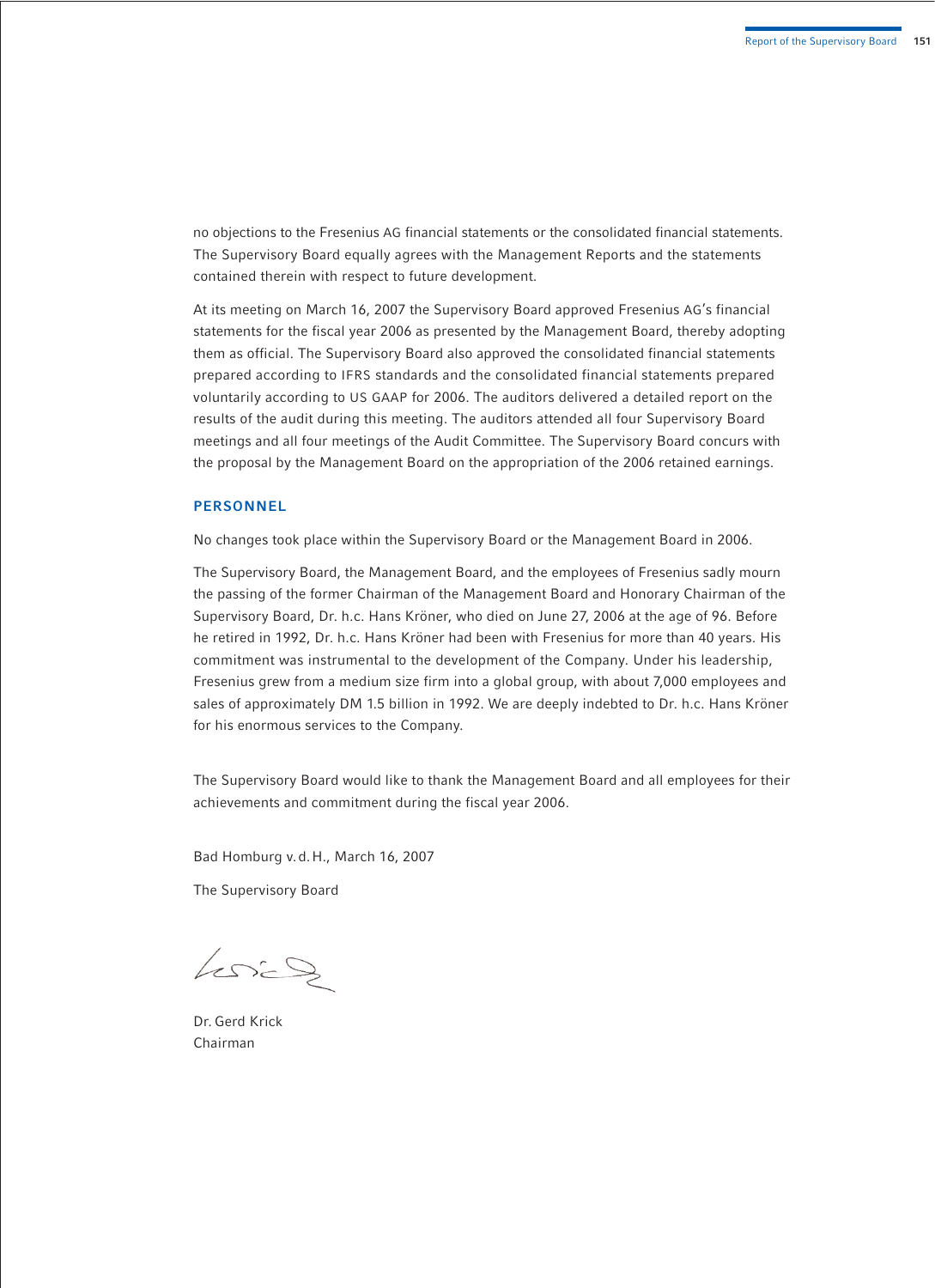### **MANAGEMENT BOARD**

### **Dr. Ulf M. Schneider**

Frankfurt am Main

Chairman

### **Corporate Offices**

**Supervisory Board**<br>Fresenius Kabi AG (Chairman)<br>Fresenius Medical Care Management AG (Chairman)<br>HELIOS Kliniken GmbH (Chairman) Eufets AG (Chairman) Fresenius Kabi Austria GmbH, Austria Fresenius Kabi España S.A., Spain Fresenius Medical Care Groupe France S.A., France (Chairman) Fresenius HemoCare Netherlands B.V., Netherlands **Board of Directors** FHC (Holdings), Ltd., Great Britain

### **Andreas Gaddum**

Mainz

Business Segment Fresenius ProServe

**Corporate Offices**

**Supervisory Board** HELIOS Kliniken GmbH VAMED AG, Austria Wittgensteiner Kliniken GmbH (Chairman)

### **Dr. Ben Lipps**

Boston, Massachusetts (USA)

Business Segment

Fresenius Medical Care

### **Corporate Offices**

**Management Board** Fresenius Medical Care AG (Chairman) (until February 10, 2006) Fresenius Medical Care Management AG (Chairman)

### **Rainer Baule**

Ettlingen

Business Segment Fresenius Kabi

**Corporate Offices Supervisory Board** Fresenius Kabi Austria GmbH, Austria (Chairman) Fresenius HemoCare Netherlands B.V., Netherlands (Chairman) Fresenius Kabi España S.A., Spain Calea Ltd., Canada **Administrative Board** Fresenius Kabi Groupe France S.A., France (Chairman) **Board of Directors** FHC (Holdings), Ltd., Great Britain

#### **Stephan Sturm**

Hofheim am Taunus Chief Financial Officer and

Labor Relations Director

### **Corporate Offices**

**Supervisory Board** Fresenius Kabi AG HELIOS Kliniken GmbH Wittgensteiner Kliniken GmbH Fresenius HemoCare Netherlands B.V., Netherlands **Board of Directors** FHC (Holdings), Ltd., Great Britain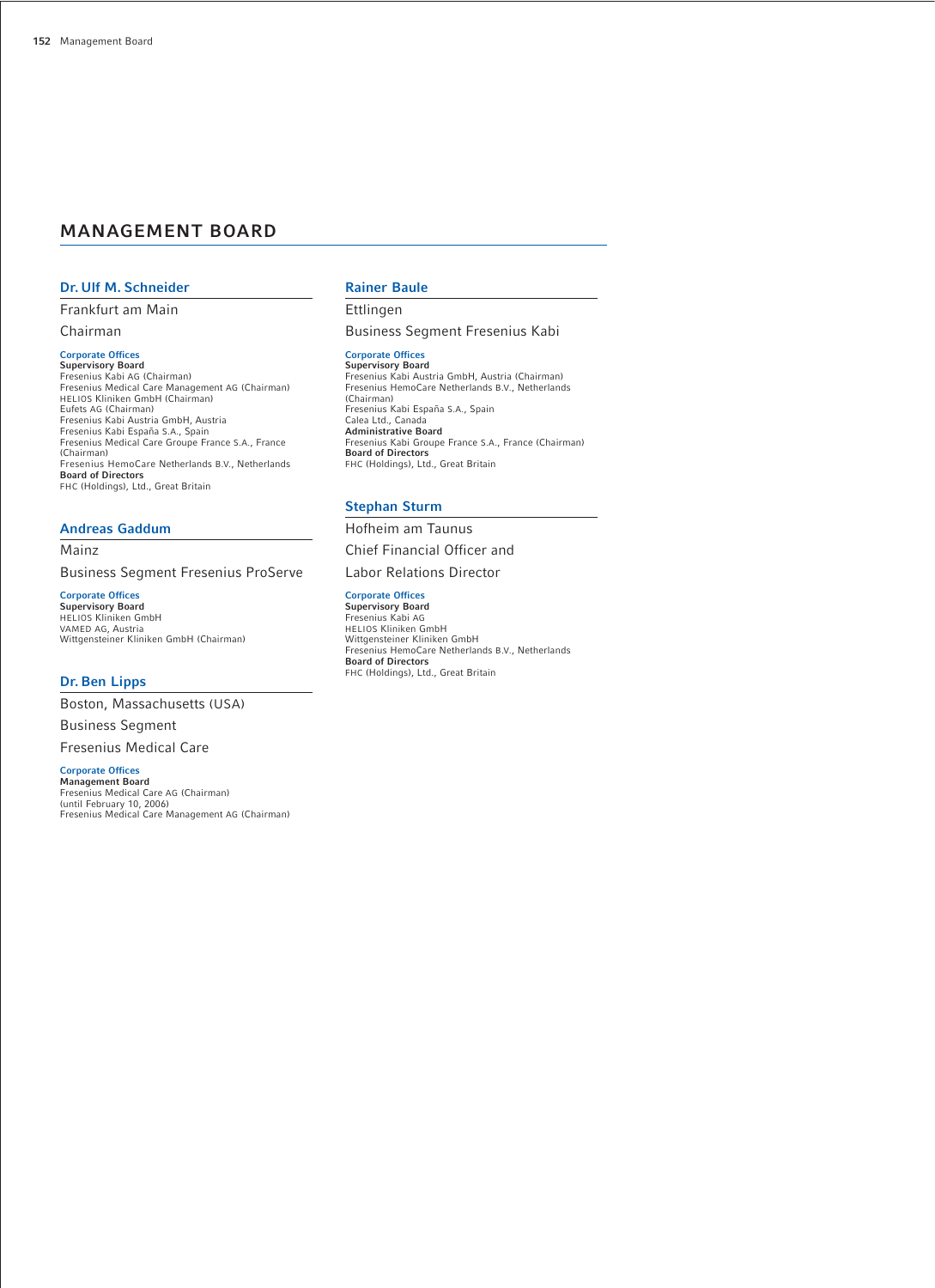### **SUPERVISORY BOARD**

### **Dr. h. c. Hans Kröner**

(† June 27, 2006) Bad Homburg v. d. H. Honorary Chairman of the Supervisory Board

#### **Dr. Gerd Krick**

Königstein Former Chairman of the Management Board Fresenius AG

Chairman

**Chairman of the Personnel Committee Member of the Audit Committee Member of the Mediation Committee**

### **Offices**

**Supervisory Board** Fresenius Medical Care AG & Co. KGaA (Chairman) Fresenius Medical Care Management AG VAMED AG, Austria (Chairman) Allianz Private Krankenversicherungs-AG **Advisory Board** HDI Haftpflichtverband der deutschen Industrie V.a.G. **Board of Directors**  Adelphi Capital Europe Fund, Cayman Islands **Board of Trustees** Donau-Universität Krems, Austria (until April 30, 2006)

### **Gerhard Herres**

Beckingen-Haustadt Member of the Trade Union Deutscher Handels- und Industrieangestellten Verband im CGB Member of the Works Council St. Wendel plant (Chairman until April 24, 2006) Member of the General Works Council (until April 24, 2006) Spokesman of the Standing Committee on Industry and Trade (until April 24, 2006)

### **Dr. Gabriele Kröner**

Berg Doctor

**Offices Management Board** Else Kröner-Fresenius-Stiftung

#### **Dr. rer. nat. Bernd Mathieu**

Bad Homburg v. d. H. Graduate chemist

### **Corporate Offices Board of Directors**

Fresenius Medical Care Japan Co. Ltd., Japan Fresenius-Kawasumi Co. Ltd., Japan

### **Christel Neumann**

Schonungen Chairlady of the Fresenius European Employee Forum Chairlady of the Works Council Schweinfurt plant Member of the General Works Council

#### **Ilona Oesterle**

Waldsolms Member of the Works Council Bad Homburg v. d. H. (Deputy Chairlady until April 23, 2006)

### **Dr. Gerhard Rupprecht**

Gerlingen Member of the Management Board Allianz SE Chairman of the Management Board Allianz Deutschland AG

#### **Offices Supervisory Board**

Heidelberger Druckmaschinen AG Quelle GmbH (until March 20, 2006) ThyssenKrupp Automotive AG Allianz Lebensversicherungs-AG (Chairman) Allianz Versicherungs-AG (Chairman) Allianz Private Krankenversicherungs-AG (Chairman) Allianz Beratungs- und Vertriebs-AG (since February 24, 2006) (Chairman since March 18, 2006) Allianz Elementar Lebensversicherungs-AG, Austria (Chairman) (until January 16, 2006) Allianz Elementar Versicherungs-AG, Austria (until January 16, 2006) Allianz First Life Insurance Co. Ltd., Korea

### **Wilhelm Sachs**

Friedrichsdorf Chairman of the General Works Council Deputy Chairman of the Works Council Friedberg plant Deputy Chairman of the Standing Committee on Industry and Trade (until July 5, 2006) **Member of the Mediation Committee**

#### **Dr. Dieter Schenk**

Munich

Lawyer and tax consultant

**Member of the Mediation Committee**

#### **Offices**

**Supervisory Board** Fresenius Medical Care AG & Co. KGaA (Deputy Chairman) Fresenius Medical Care Management AG (Deputy Chairman) Gabor Shoes AG (Chairman) Greiffenberger AG (Deputy Chairman) TOPTICA Photonics AG (Deputy Chairman) **Administrative Board** Else Kröner-Fresenius-Stiftung

### **Dr. Karl Schneider**

Mannheim

Former Spokesman

Südzucker AG

**Member of the Personnel Committee**

**Offices Administrative Board** Else Kröner-Fresenius-Stiftung (Deputy Chairman)

### **Volker Weber**

Löhnberg Deputy Chairman Full-time Secretary of the Trade Union IG Bergbau, Chemie, Energie **Member of the Personnel Committee**

**Member of the Audit Committee Member of the Mediation Committee**

**Offices Supervisory Board** SV Deutschland GmbH (until December 12, 2006)

### **Dr. Bernhard Wunderlin**

Bad Homburg v. d. H.

Former Managing Director

Harald Quandt Holding GmbH

**Chairman of the Audit Committee**

#### **Offices**

**Supervisory Board** Equita Management GmbH (since November 15, 2006) Hertie School of Governance Augsburger Aktienbank AG (until March 14, 2006) **Advisory Board** Harald Quandt Holding GmbH (since May 17, 2006) Von Rautenkranz Nachfolger GbR Marsh& McLennan Deutschland GmbH **Administrative Board** Senckenbergische Naturforschende Gesellschaft **Management Board** Gemeinnützige Hertie-Stiftung (Deputy Chairman) **Foundation Council** PwC-Stiftung0